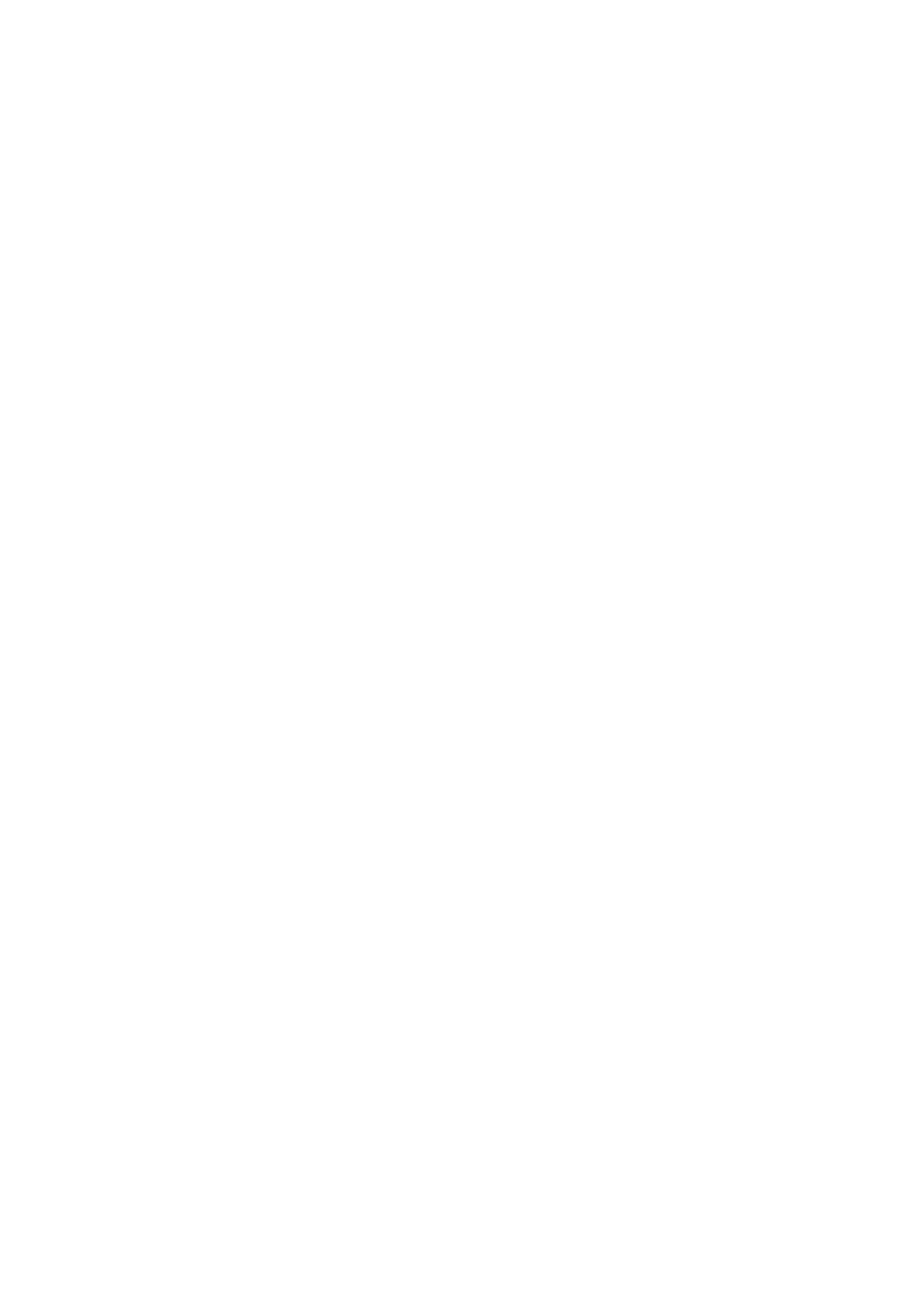# Persons and Their Parts

CHARLES MARINUS JANSEN

A thesis submitted for the degree of Doctor of Philosophy

UCL, Department of Philosophy

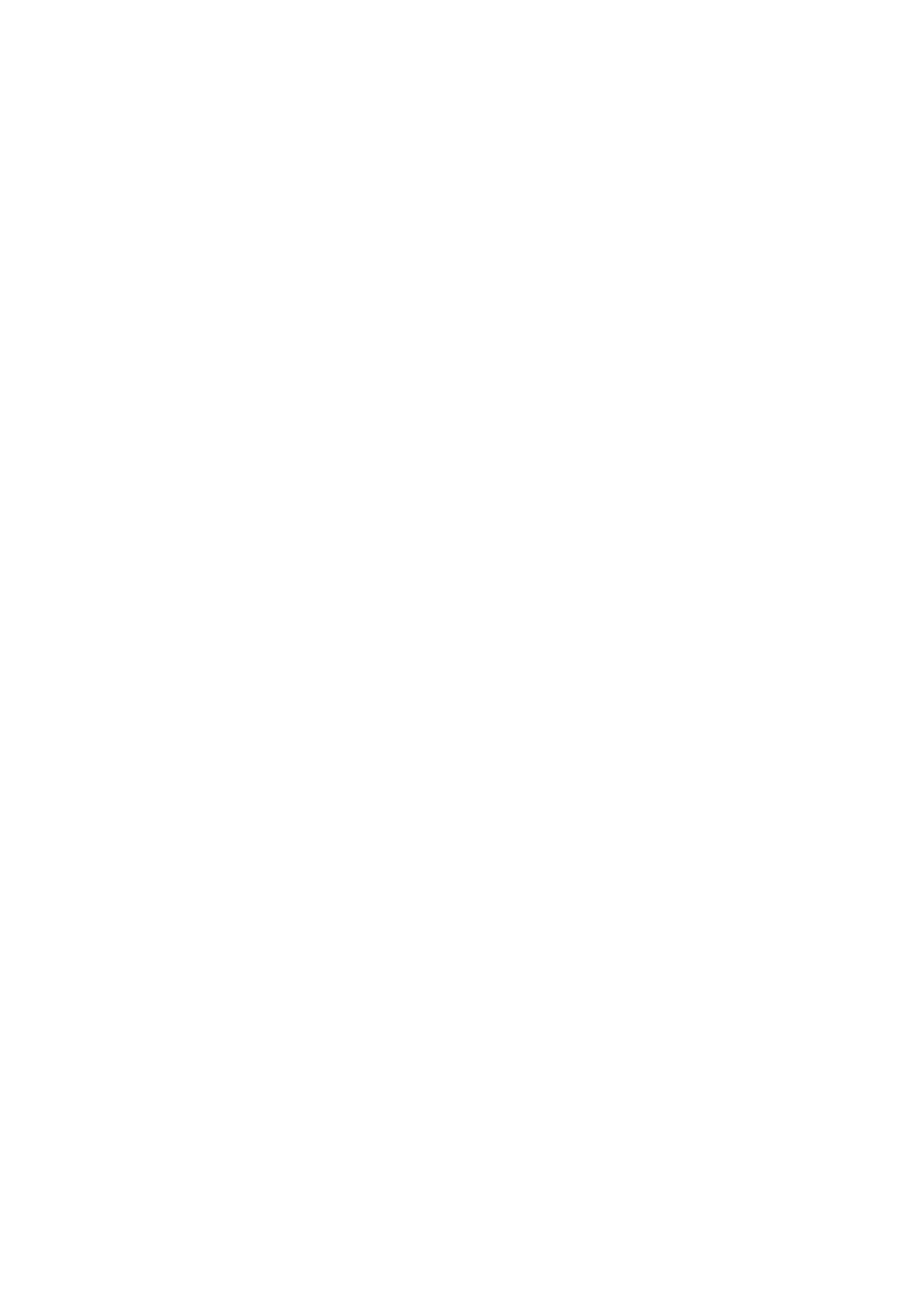# Declaration

I, Charles Marinus Jansen, confirm that the work presented in this thesis is my own. Where information has been derived from other sources, I confirm that this has been indicated in the thesis.

Charles Jansen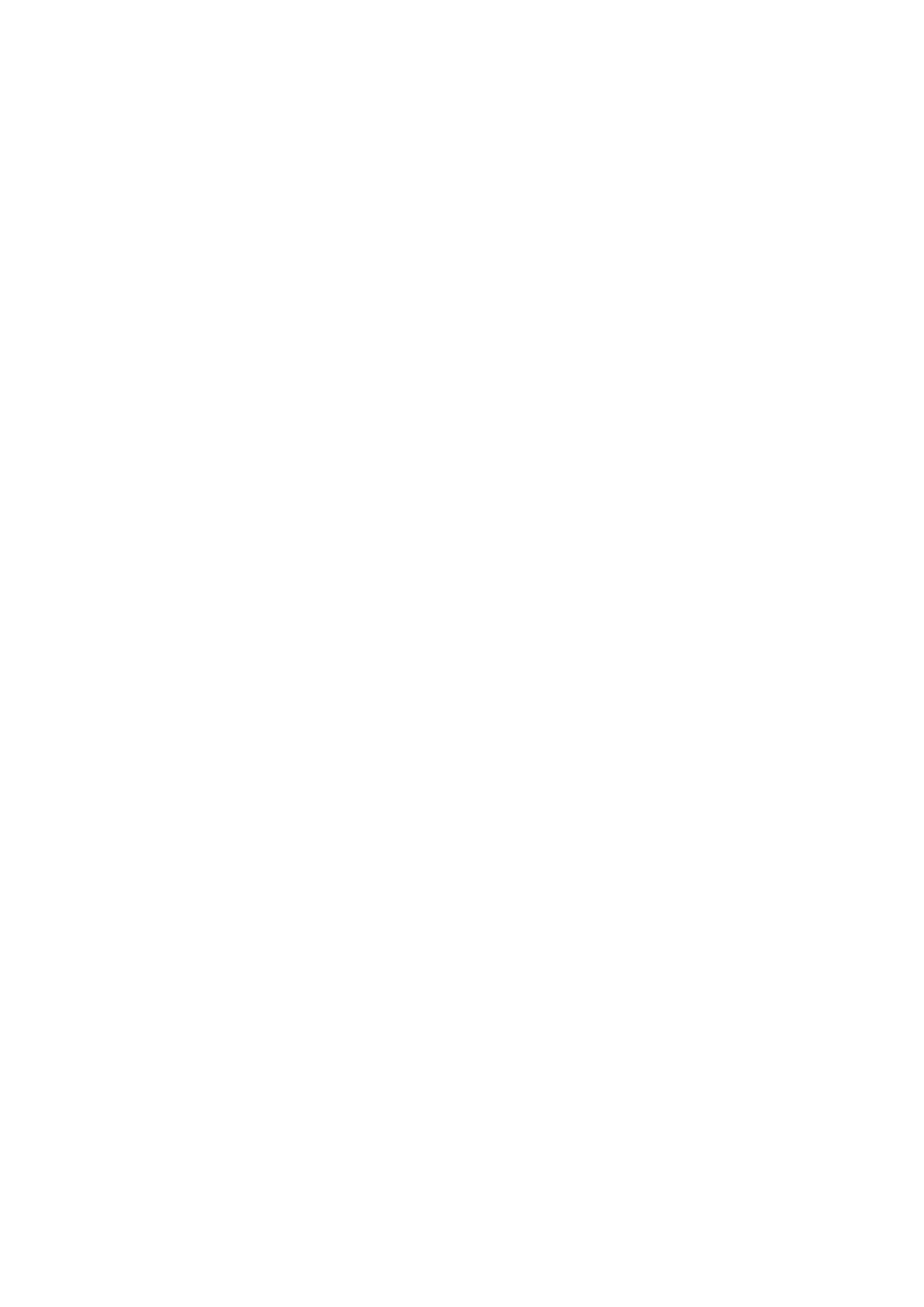# Abstract

This thesis investigates the metaphysics of human persons. In it, I consider two questions.

The first question concerns what types of change we can survive. Here, I argue against the popular 'wide psychological view'. According to this view, our survival requires the presence of particular kinds of psychological connection between our present and future selves, but does not set constraints on the way in which these connections are realised; it is all the same whether our bodies and brains continue to exist, or whether we are beamed from one place to another by teleportation. I argue that we do not have firm intuitions in favour of the wide psychological view, that the view must be carefully formulated in order to give a coherent account of our identity, and that – when so formulated – it is less attractive than an alternative 'narrow view', on which our survival requires the continued existence of the realisers of our mental states.

The second question concerns the parts that we have. Here, I defend the thesis that we have humanoid form against the view that we are only the size of our brains. I do so by arguing that many of our mental states are primarily attributable to humanoid entities, and (at best) only derivatively attributable to anything that is presently brain-sized.

The picture that emerges from the thesis as a whole is one on which our 'normal' or 'characteristic' form is humanoid, but we have a central individuating nucleus, whose continued functioning is sufficient for our continued existence. I find this an attractive view, and conclude the thesis by considering its implications for Kit Fine's account of the nature of material things.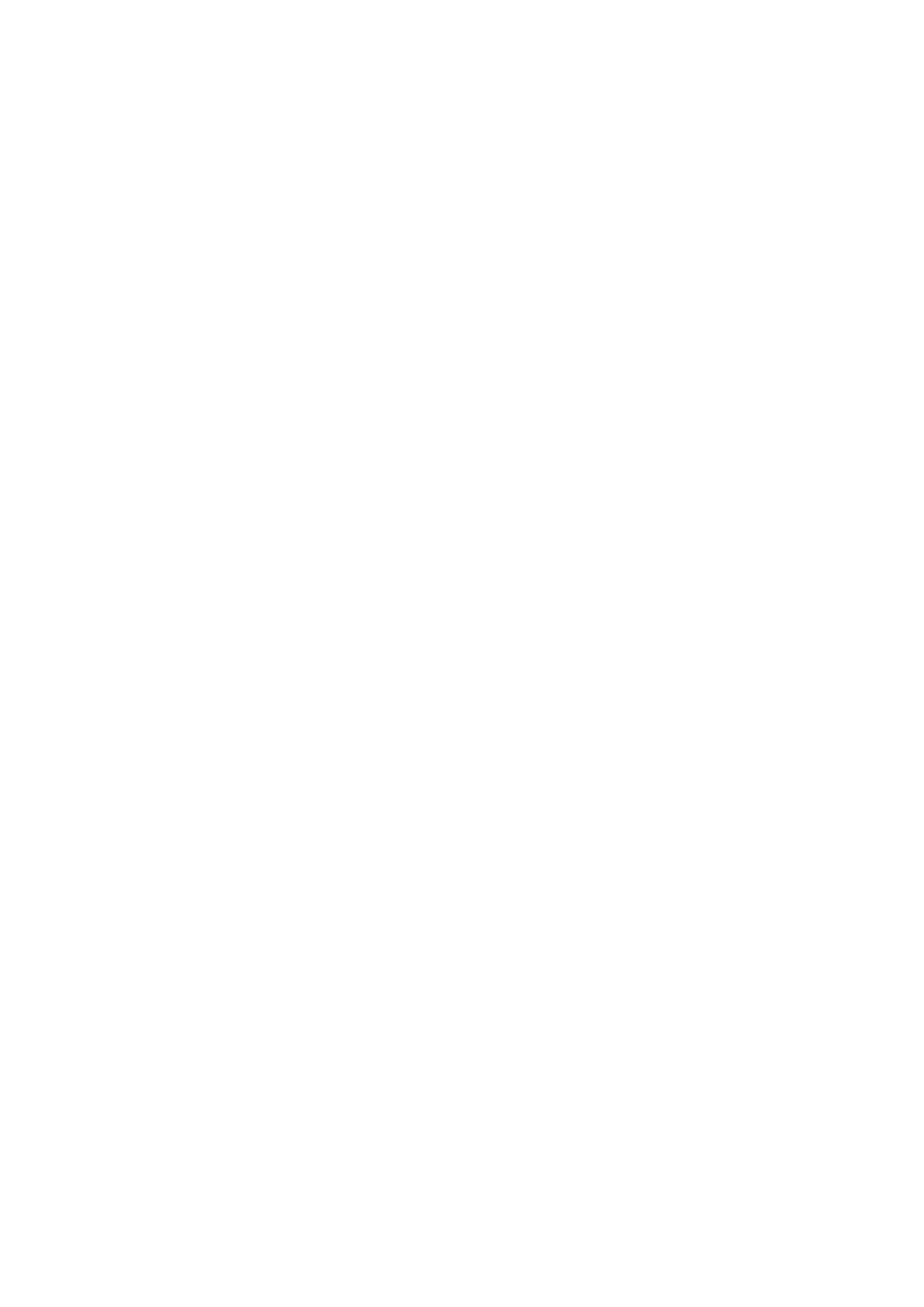# Impact Statement

As of April 2018, UCL requires an impact statement to be included in all PhD theses, which should describe how the expertise, knowledge, analysis, discovery or insight presented in the thesis could be put to beneficial use.

This thesis articulates a series of ideas about our nature. The conception ultimately developed resembles, and builds upon, David Wiggins' one-time belief that we have an 'individuating nucleus', which serves as the 'seat' of our mental capacities [\(Wiggins 1967,](#page-219-0) p. 51), and Mark Johnston's claim that we could survive as lone brains, though this would be, for us, an uncharacteristic 'mutilated' form of existence. [\(Johnston 1987a,](#page-212-0) p. 79). Neither thinker argues for these views in any detail – they simply highlight their feasibility. The novel contribution of this thesis is to indicate how these views naturally emerge from attempts to spell out what is required for us to continue to exist. In this, and much of the methodology pursued, there are clear resemblances to Peter Unger's defence of his 'Physical View' of personal identity (1990).

One hopes that by building upon these thinker's arguments, and articulating the reasons to believe their views, this thesis highlights clear avenues for future research into personal identity, and – further afield – into discussions of the nature of material objets. In connection with the latter, one chapter – chapter 6 – examines Kit Fine's theory of parthood, and develops a novel objection; I argue that there are objects that Fine's theory cannot accommodate. A paper based on this chapter has recently been accepted for publication at *dialectica*.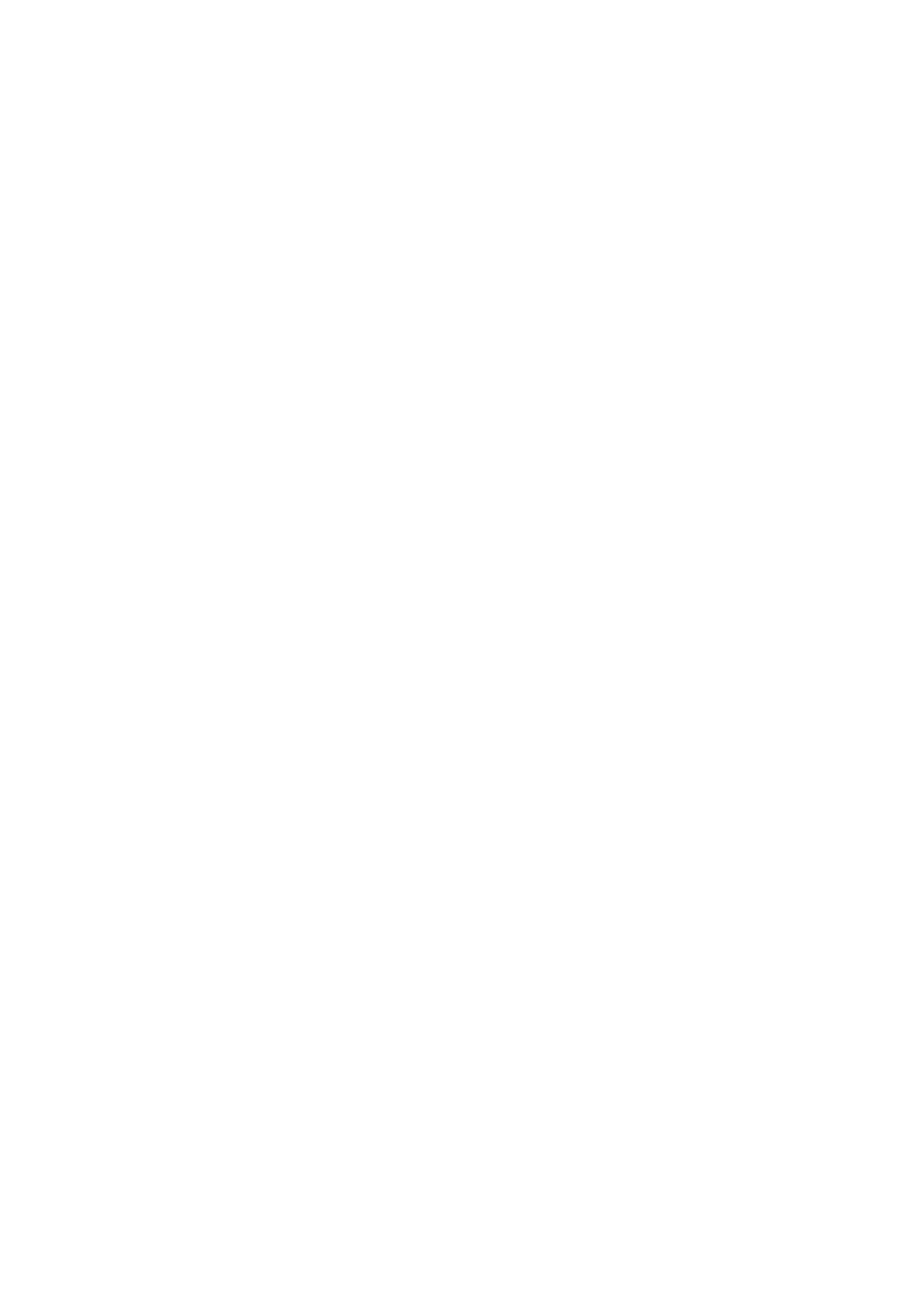# Acknowledgements

Mike Martin suggested that I begin my thesis with the joke that I do not know whether what I have written is the same thesis as the one that I set out to write. Fortunately, this is not true; I know that what I have written is not the unwieldy sequence of impressions that I set out to describe. I offer the following list in order to attribute responsibility

First, and foremost, I would like to thank my supervisor, Rory Madden. Rory was my first undergraduate metaphysics lecturer, and introduced me to the problems of personal identity around ten years ago. In the years since, he has been impossibly and unfailingly generous with his time and support – ranging from supervisions that have lasted a couple of hours, to weekly skype check-ins towards the end of the writing process.

I have also spent terms with three other supervisors – Mike Martin, Daniel Rothschild, and Douglas Lavin. Each term has been well spent, and has allowed me to develop and think through ideas related to the topics discussed in this thesis.

My time at UCL has been blessed by a large number of colleagues who are as friendly as they are sharp and engaging. Of these, I would particularly like to thank Showkat Ali, Julian Bacharach, Vanessa Carr, Tony Cheng, Niels Christensen, Nicholas Currie, Catherine Dale, Pete Faulconbridge, Jessica Fischer, Alex Geddes, Androula Kafa, Andrew Knox, Kirstine La Cour, James Laing, Michael Markunas, Rowan Mellor, Polly Mitchell, Oda Ottosen, David Olbrich, Rebecca Rowson, and Anaïs White. Without such kind friends, I think that the process of studying for a PhD would have been lonely and unfulfilling. It has not been so.

I would like to thank Laura Silva, Edgar Phillips, and Karoline Phillips for being my closest friends throughout my time as a graduate student. I have also been tremendously lucky to regularly play board games with some friends from before university – Josh Higgins, and Asher Lewis.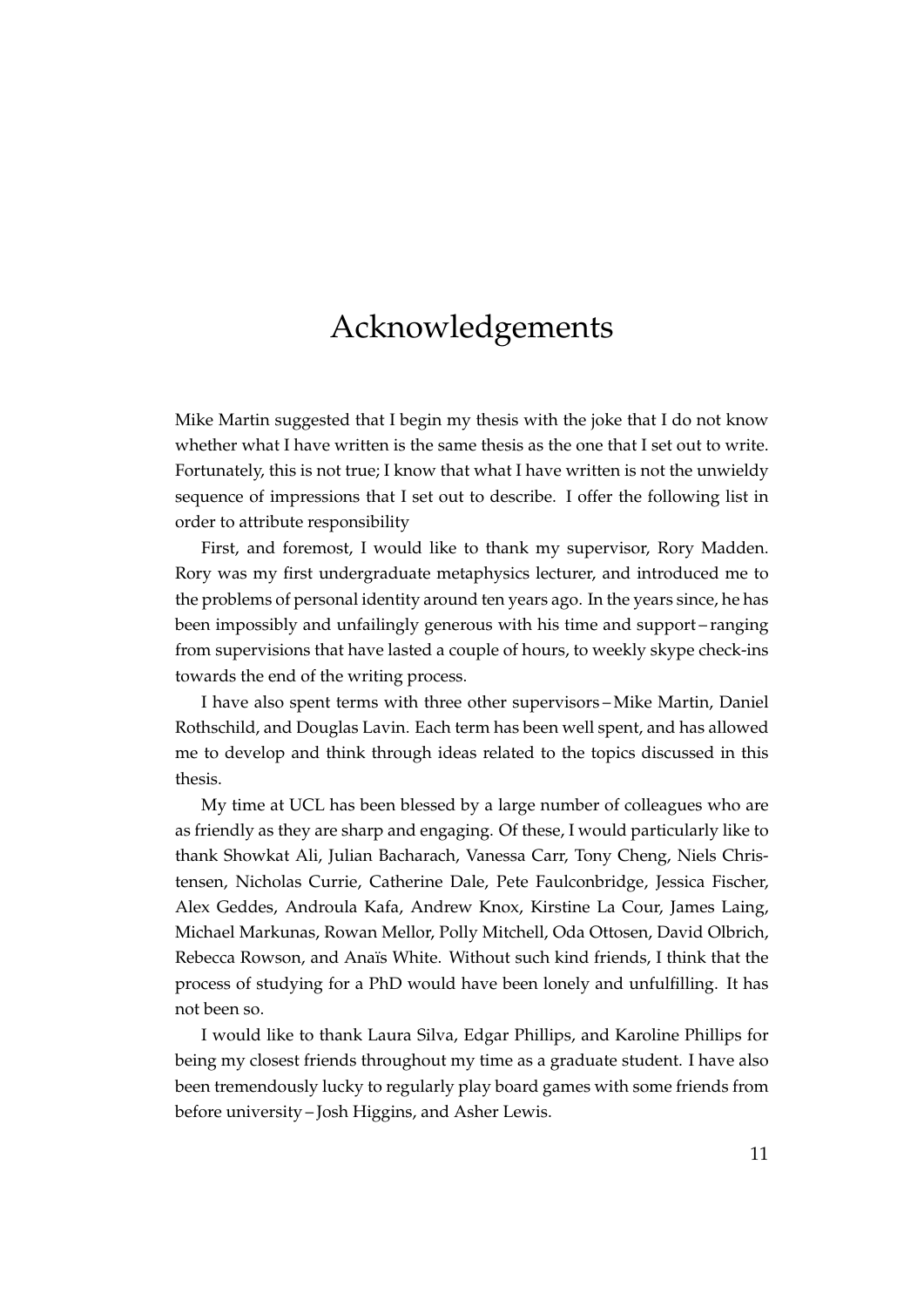## Acknowledgements

I would like to thank my dad, Robert Jansen, my mum, Debra Jansen, and my sister, Caroline Jansen, for their support throughout my time at university. My Oma read and commented on almost all of my undergraduate essays, and has been a source of wisdom, inspiration, and typographic advice throughout my university career. Finally, I would like to thank my partner – Elle Wilkins – for her support, humour, and good grace, in putting up with me through the writing of this thesis.

There are also some to thank who lack the capacity to read these acknowledgements. Stevie, in particular, has kept me sane (despite her best efforts) over the past months. Thomas and Max acted as writing companions for me through my secondary education, up until earlier this year. I also acknowledge the presence of Hamsner and the sticks.

This thesis was written under an Arts and Humanities Research Council studentship, awarded by the London Arts and Humanities Partnership (2015– 2018), and a Royal Institute of Philosophy Bursary (2018–2019). I have also benefited, both academically and financially, from engagement as a Postgraduate Teaching Assistant by the UCL Philosophy department for the last 5 years.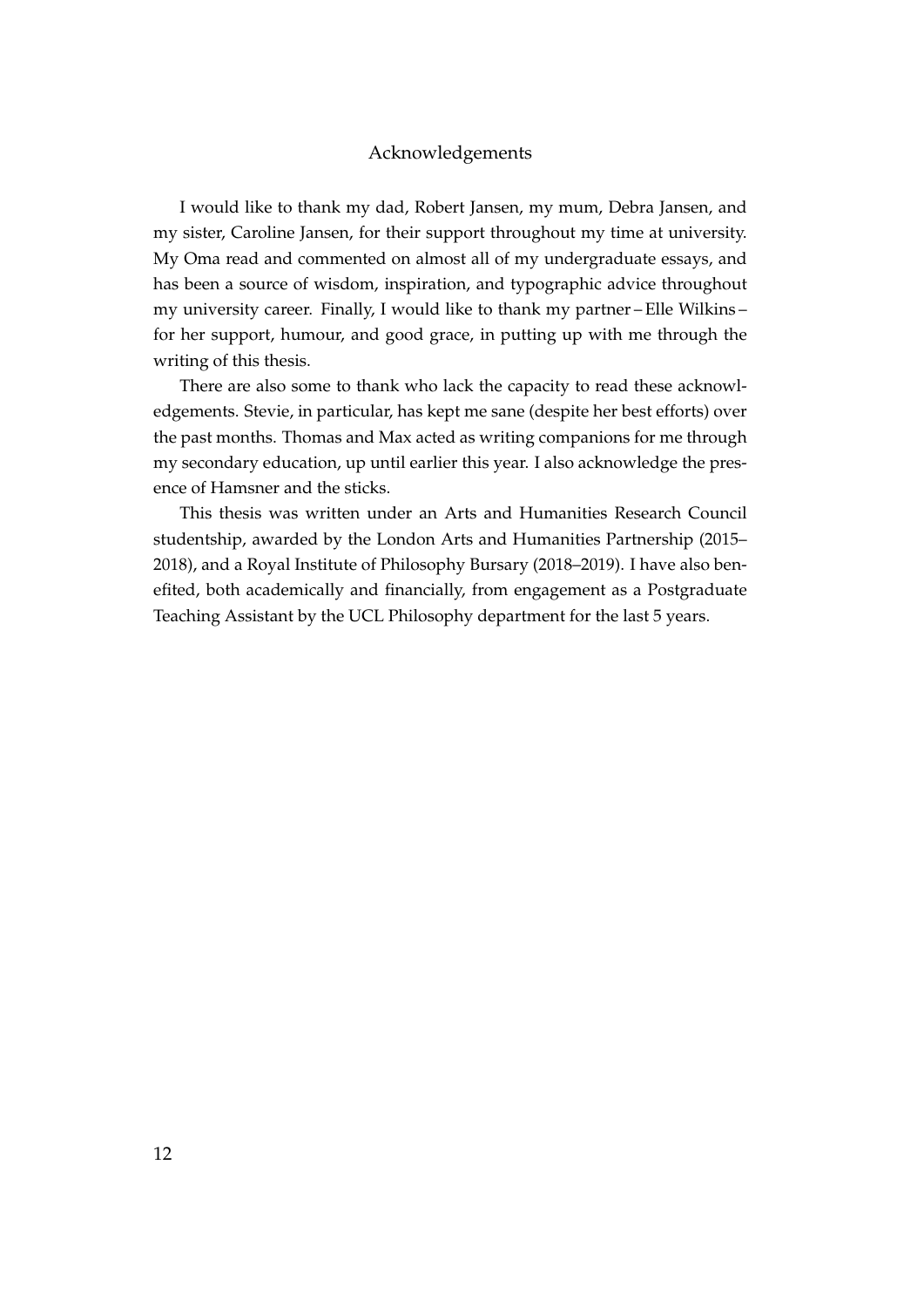# **Contents**

|                | Introduction                        |                                            |                                                  |    |  |  |
|----------------|-------------------------------------|--------------------------------------------|--------------------------------------------------|----|--|--|
| 1              | The Two Psychological Views         |                                            |                                                  |    |  |  |
|                | 1.1                                 |                                            |                                                  |    |  |  |
|                |                                     | 1.1.1                                      |                                                  | 24 |  |  |
|                |                                     | 1.1.2                                      | The Wide and Narrow Views                        | 27 |  |  |
| $\overline{2}$ | Persisting with Thought Experiments |                                            |                                                  |    |  |  |
|                | 2.1                                 |                                            | Intuition and the Wide Psychological View        | 34 |  |  |
|                | 2.2                                 |                                            | Two Objections to the use of Thought Experiments | 35 |  |  |
|                | 2.3                                 |                                            | From Thought Experiments to Reference            | 39 |  |  |
|                |                                     | 2.3.1                                      |                                                  | 39 |  |  |
|                |                                     | 2.3.2                                      | The Response from Reference Determination        | 45 |  |  |
|                |                                     | 2.3.3                                      |                                                  | 48 |  |  |
|                | 2.4                                 |                                            | Problems with Thought Experiments                | 53 |  |  |
|                |                                     | 2.4.1                                      |                                                  | 54 |  |  |
|                |                                     | 2.4.2                                      |                                                  | 56 |  |  |
|                | 2.5                                 | 58<br>The Argument from Possible Societies |                                                  |    |  |  |
|                | 2.6                                 |                                            |                                                  | 60 |  |  |
| 3              | <b>Functional Subjects</b>          |                                            |                                                  |    |  |  |
|                | 3.1                                 |                                            |                                                  | 64 |  |  |
|                |                                     | 3.1.1                                      |                                                  | 64 |  |  |
|                |                                     | 3.1.2                                      |                                                  | 65 |  |  |
|                | 3.2                                 |                                            |                                                  | 68 |  |  |
|                |                                     | 3.2.1                                      | The Argument                                     | 68 |  |  |
|                |                                     | 3.2.2                                      |                                                  | 69 |  |  |
|                |                                     | 3.2.3                                      | Responding to the Circularity Objection          | 70 |  |  |
|                |                                     |                                            |                                                  |    |  |  |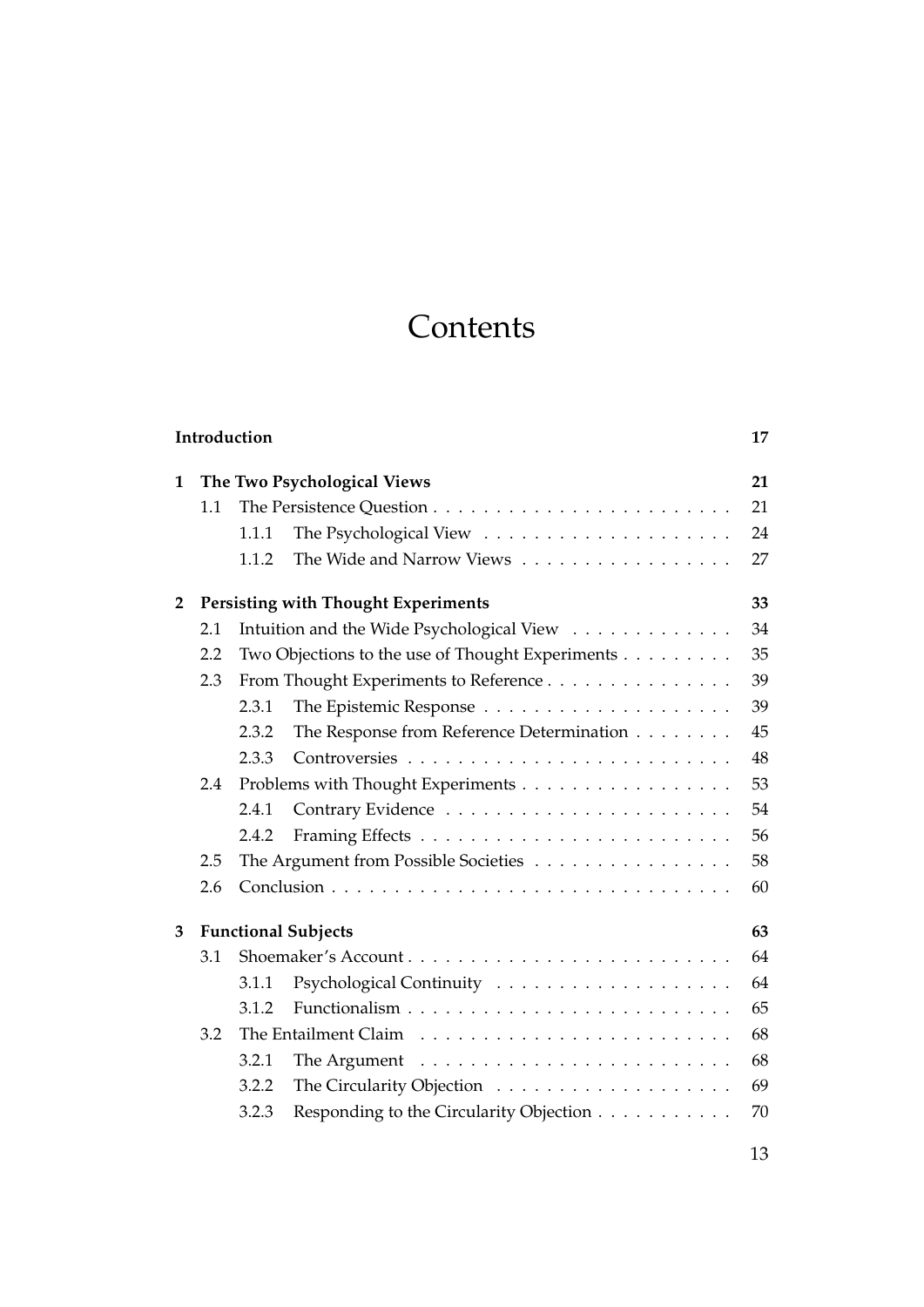# Contents

|   | 3.3 |                                | The Coherence of Shoemaker's Account                                                  | 73  |  |  |  |  |  |  |
|---|-----|--------------------------------|---------------------------------------------------------------------------------------|-----|--|--|--|--|--|--|
|   |     | 3.3.1                          | Teletransportation and Fission                                                        | 74  |  |  |  |  |  |  |
|   |     | 3.3.2                          |                                                                                       | 76  |  |  |  |  |  |  |
|   | 3.4 |                                |                                                                                       | 87  |  |  |  |  |  |  |
| 4 |     | 89<br><b>The Material Self</b> |                                                                                       |     |  |  |  |  |  |  |
|   | 4.1 |                                | The Pure Ego Theory $\dots \dots \dots \dots \dots \dots \dots \dots \dots \dots$     | 90  |  |  |  |  |  |  |
|   |     | 4.1.1                          |                                                                                       | 91  |  |  |  |  |  |  |
|   | 4.2 |                                |                                                                                       | 93  |  |  |  |  |  |  |
|   |     | 4.2.1                          | $Co\text{-consciousness} \dots \dots \dots \dots \dots \dots \dots \dots \dots \dots$ | 93  |  |  |  |  |  |  |
|   |     | 4.2.2                          |                                                                                       | 95  |  |  |  |  |  |  |
|   |     | 4.2.3                          |                                                                                       | 97  |  |  |  |  |  |  |
|   |     | 4.2.4                          |                                                                                       | 98  |  |  |  |  |  |  |
|   | 4.3 |                                |                                                                                       | 99  |  |  |  |  |  |  |
|   |     | 4.3.1                          |                                                                                       | 103 |  |  |  |  |  |  |
|   | 4.4 |                                |                                                                                       | 106 |  |  |  |  |  |  |
|   |     | 4.4.1                          |                                                                                       | 106 |  |  |  |  |  |  |
|   |     | 4.4.2                          |                                                                                       | 107 |  |  |  |  |  |  |
|   |     | 4.4.3                          |                                                                                       | 108 |  |  |  |  |  |  |
|   |     | 4.4.4                          |                                                                                       | 110 |  |  |  |  |  |  |
|   | 4.5 |                                | Fragmentation and Personal Identity                                                   | 111 |  |  |  |  |  |  |
|   |     | 4.5.1                          |                                                                                       | 114 |  |  |  |  |  |  |
|   | 4.6 |                                |                                                                                       |     |  |  |  |  |  |  |
| 5 |     | Disjointness<br>121            |                                                                                       |     |  |  |  |  |  |  |
|   | 5.1 | 122                            |                                                                                       |     |  |  |  |  |  |  |
|   | 5.2 |                                | Lowe's Argument against Materialism                                                   | 126 |  |  |  |  |  |  |
|   |     | 5.2.1                          |                                                                                       | 128 |  |  |  |  |  |  |
|   |     | 5.2.2                          | Carving up the Brain $\ldots \ldots \ldots \ldots \ldots \ldots \ldots$               | 129 |  |  |  |  |  |  |
|   |     | 5.2.3                          | The Individuation of Mental States                                                    | 131 |  |  |  |  |  |  |
|   | 5.3 |                                | Derivative and Non-derivative Thinkers                                                | 133 |  |  |  |  |  |  |
|   |     | 5.3.1                          |                                                                                       | 135 |  |  |  |  |  |  |
|   |     | 5.3.2                          |                                                                                       | 136 |  |  |  |  |  |  |
|   | 5.4 |                                |                                                                                       |     |  |  |  |  |  |  |
|   |     | 5.4.1                          |                                                                                       | 138 |  |  |  |  |  |  |
|   |     | 5.4.2                          |                                                                                       | 141 |  |  |  |  |  |  |
|   |     | 5.4.3                          |                                                                                       | 143 |  |  |  |  |  |  |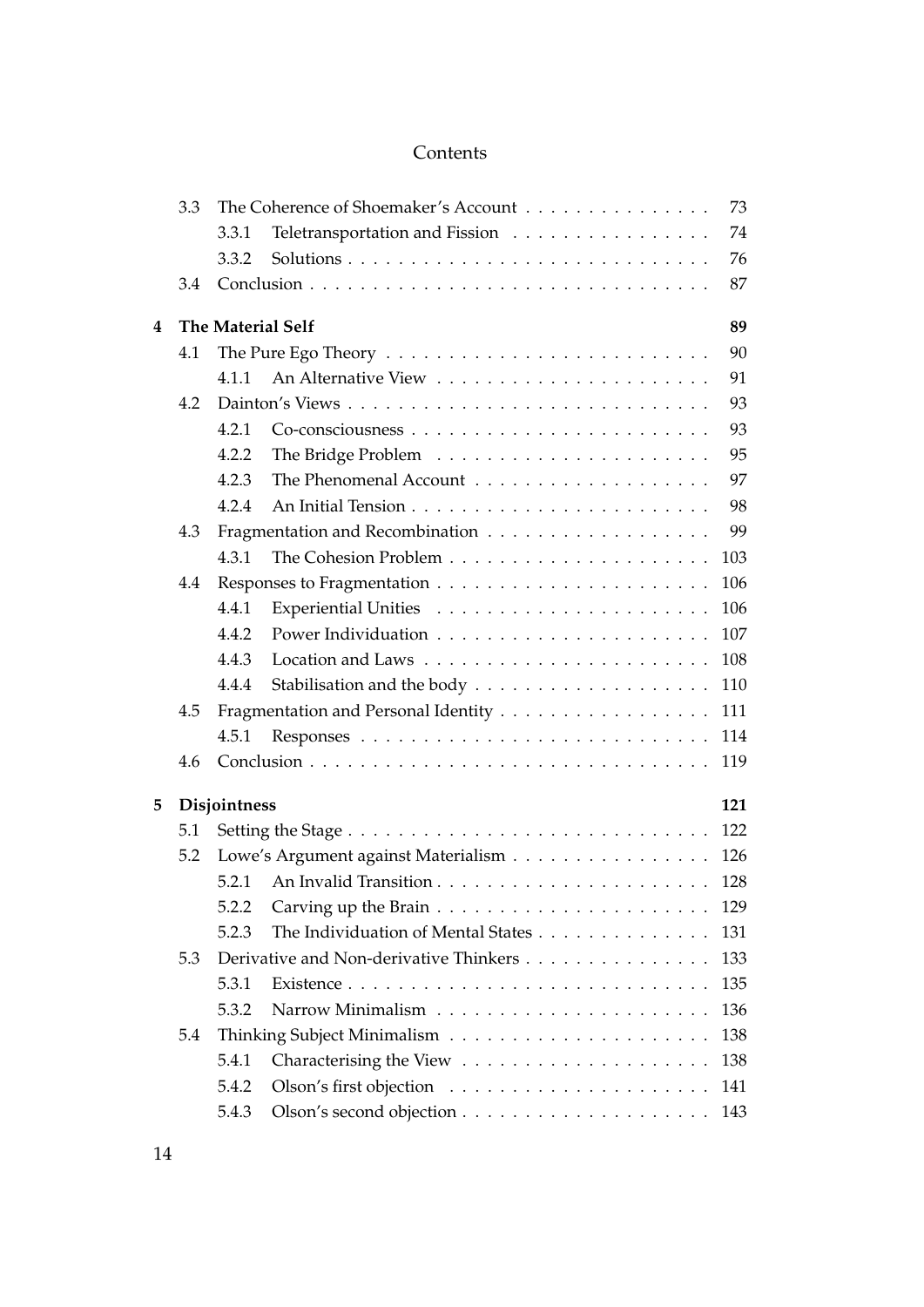# Contents

| 5.5                 |       |                                       | 147                                                                                                                                                                |  |  |  |  |  |
|---------------------|-------|---------------------------------------|--------------------------------------------------------------------------------------------------------------------------------------------------------------------|--|--|--|--|--|
|                     |       |                                       | 149                                                                                                                                                                |  |  |  |  |  |
| 6.1                 |       |                                       | 150                                                                                                                                                                |  |  |  |  |  |
|                     | 6.1.1 |                                       | 152                                                                                                                                                                |  |  |  |  |  |
|                     | 6.1.2 |                                       | 153                                                                                                                                                                |  |  |  |  |  |
| 6.2                 |       |                                       | 156                                                                                                                                                                |  |  |  |  |  |
|                     | 6.2.1 |                                       | 156                                                                                                                                                                |  |  |  |  |  |
|                     | 6.2.2 | Accounting for Thinking Organisms     | 159                                                                                                                                                                |  |  |  |  |  |
|                     | 6.2.3 |                                       | 165                                                                                                                                                                |  |  |  |  |  |
|                     | 6.2.4 | Assessing Thinking Subject Minimalism | 169                                                                                                                                                                |  |  |  |  |  |
| 6.3                 |       |                                       | 169                                                                                                                                                                |  |  |  |  |  |
| 6.4                 |       |                                       | 175                                                                                                                                                                |  |  |  |  |  |
|                     | 6.4.1 |                                       | 176                                                                                                                                                                |  |  |  |  |  |
|                     | 6.4.2 | Ascription-based arguments            | 179                                                                                                                                                                |  |  |  |  |  |
| 6.5                 |       |                                       | 184                                                                                                                                                                |  |  |  |  |  |
|                     |       |                                       | 185                                                                                                                                                                |  |  |  |  |  |
| 7.1                 |       |                                       | 187                                                                                                                                                                |  |  |  |  |  |
| 7.2                 |       |                                       | 188                                                                                                                                                                |  |  |  |  |  |
|                     | 7.2.1 |                                       | 188                                                                                                                                                                |  |  |  |  |  |
|                     | 7.2.2 |                                       | 189                                                                                                                                                                |  |  |  |  |  |
| 7.3                 |       |                                       | 191                                                                                                                                                                |  |  |  |  |  |
| 7.4                 |       |                                       | 193                                                                                                                                                                |  |  |  |  |  |
|                     | 7.4.1 |                                       | 194                                                                                                                                                                |  |  |  |  |  |
|                     | 7.4.2 |                                       | 196                                                                                                                                                                |  |  |  |  |  |
|                     | 7.4.3 |                                       | 198                                                                                                                                                                |  |  |  |  |  |
|                     | 7.4.4 |                                       | 201                                                                                                                                                                |  |  |  |  |  |
| 7.5                 |       |                                       | 203                                                                                                                                                                |  |  |  |  |  |
|                     |       |                                       | 205                                                                                                                                                                |  |  |  |  |  |
| Bibliography<br>209 |       |                                       |                                                                                                                                                                    |  |  |  |  |  |
|                     |       |                                       | The Problem of Overlappers<br>Motivating Thinking Subject Minimalism<br>De-Fining Material Things<br>Complex Principles of Embodiment<br><b>Concluding Remarks</b> |  |  |  |  |  |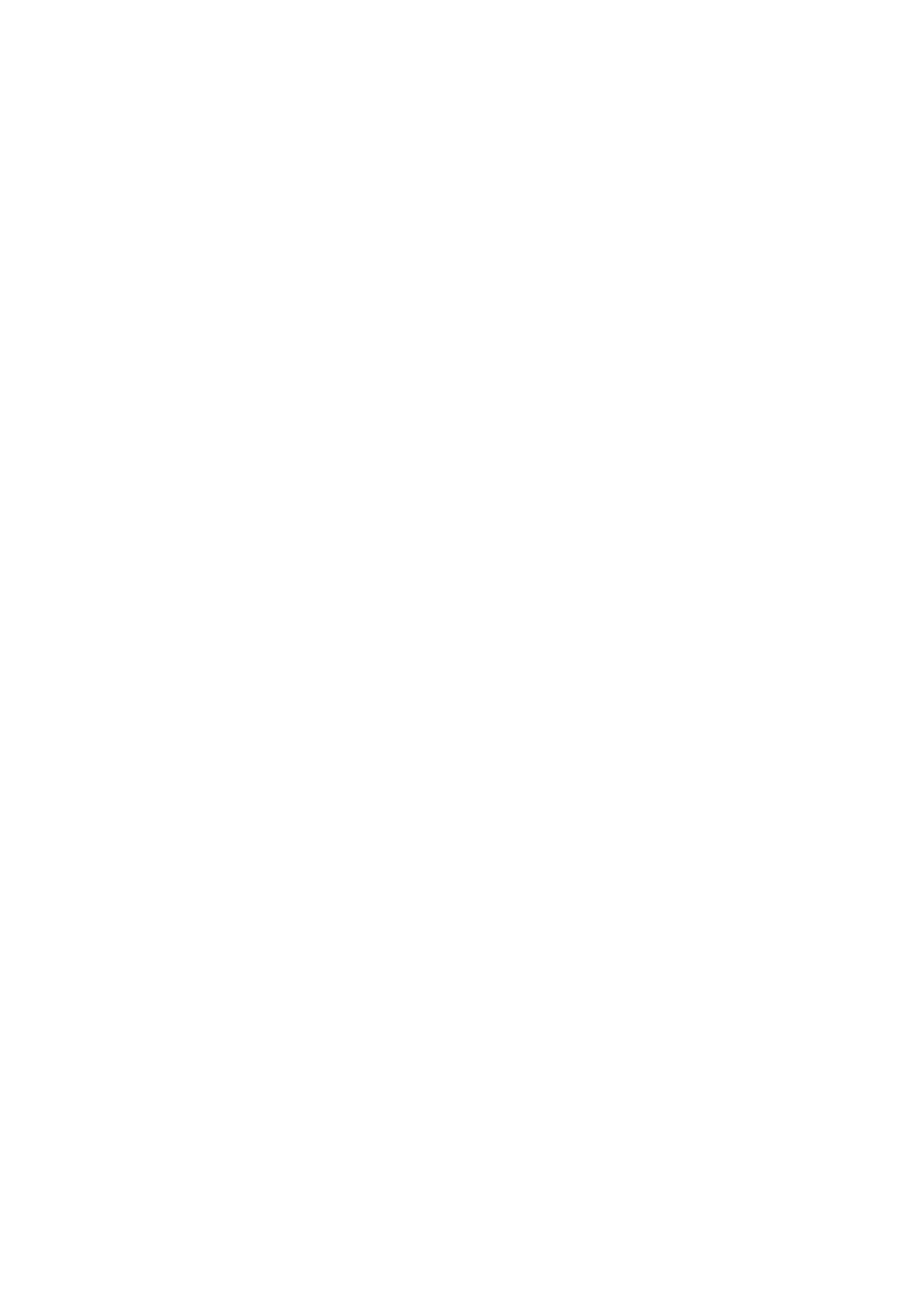<span id="page-16-0"></span>This thesis investigates the metaphysics of human persons. As a whole, it develops and tentatively recommends a picture on which we are humanoid entities, but have a privileged proper part – the brain – whose continued functioning is necessary for our continued existence. This picture is similar to those developed by Peter Unger (1990), Mark Johnston (1987; 2007; 2016), and David Wiggins  $(1967,$  $(1967,$  $(1967,$  part 4).<sup>1</sup> It has two components. The first component is the claim that we have such an 'individuating nucleus'. The second is the claim that we have parts other than this nucleus. I investigate these components in order.

The first part of the thesis deals with what I call the persistence question – the question of what is necessary and sufficient for our continued existence. I consider, and reject, one answer to this question – the wide psychological view, on which my continued existence just requires the presence of certain types of psychological connection between my past and future selves, but it does not matter how these connections are realised. I suggest that those drawn to this view should accept that our continued existence requires continuous physical realisation of our mental states. In the case of human persons, this is to say that our persistence requires that of our brains. I divide this part of the thesis into four chapters.

Chapter [1](#page-20-0) introduces and contextualises the wide psychological view. I contrast this view with an alternative – the narrow psychological view. Ultimately, I will argue that the narrow view is preferable to the wide one. In chapter [2,](#page-32-0) I evaluate the dominant methodology for evaluating questions about personal identity, and, in particular, for garnering support for the wide psychological view – the appeal to hypothetical scenarios, or 'thought experiments'. Two questions

<span id="page-16-1"></span><sup>1.</sup> It is worth noting that, though Wiggins initially holds a view similar to mine, he later retracts this view – largely as a result of the discussion in [Snowdon 1996](#page-218-0) (see also [Wiggins 1996\)](#page-219-1). As of [Wiggins 2001,](#page-219-2) ch. 7, he now holds that psychological continuity is neither necessary nor sufficient for personal identity, even if underwritten by the continued existence of the brain.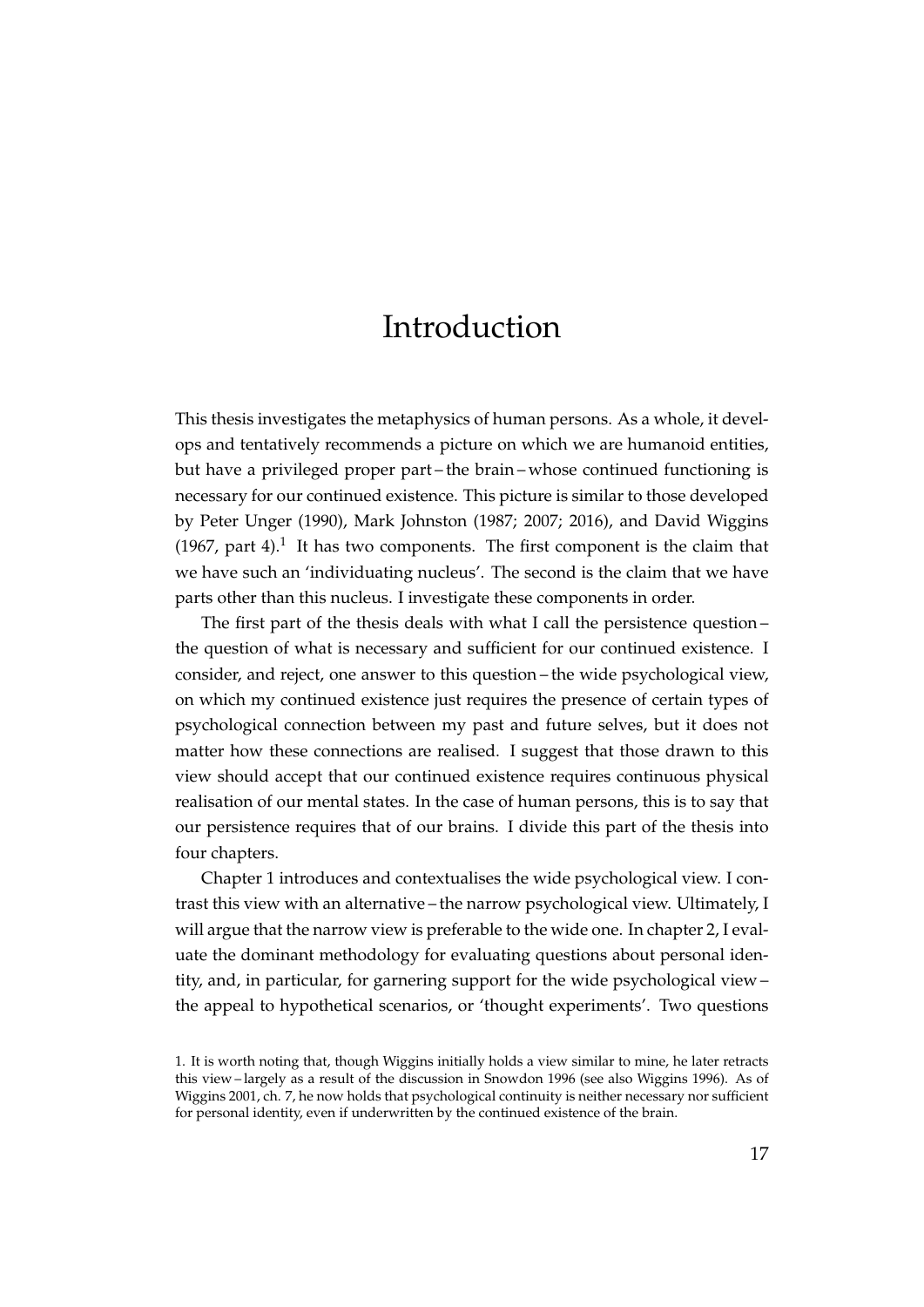arise here. First, do we have reason to think that this methodology is, in general, sound? Second, if the methodology is sound, does it support any view about our identity? My contribution to the first question is to argue that we should take thought experiments about personal identity to reveal what kind of entity we believe ourselves to be. These beliefs, in turn, help to determine the referents of our terms for persons (though they do not do so alone). Thus, we ought to take them into account in philosophising about personal identity. Unfortunately, however, our responses to thought experiments do not reveal a settled set of beliefs about our nature; we are inclined to respond to different thought experiments in conflicting ways. Further, our intuitions about many thought experiments change depending upon the way in which they are presented. Since our intuitions do not reflect a stable set of beliefs about our nature, appeals to singular intuitions do little to support the wide psychological view. I consider, and reject, a way to break the impasse by appeal to a hypothetical community who do have stable beliefs in favour of the wide psychological view; there is no reason to believe that there could be such a community, or that we should have the same concept of personal identity as they possess.

Chapter [3](#page-62-0) considers an alternative way to support the wide psychological view – an argument presented by Sydney Shoemaker in his 'Personal Identity: A Materialist's Account' (1984). The argument claims that the wide psychological view is entailed by a functionalist theory of mental states. I begin by showing that this is false; functionalism does not commit us to any particular theory of personal identity. Nevertheless, this is not enough to dispel the appeal of Shoemaker's argument; his proposal promises to neatly characterise personal identity using the materials of a functionalist view. The second half of the chapter aims to show that things go awry even here. Shoemaker proposes that we define a notion of 'psychological continuity' by reference to correlations between mental states and behaviours exhibited by subjects at different moments in time. Thus defined, however, psychological continuity can take a branching form; it can hold between a single subject at one time, and multiple subjects at a later moment in time. Thus, psychological continuity can hold between subjects who are provably not identical to one another. What is needed is the introduction of further constraints, detailing exactly when psychological continuity suffices for identity. It is not clear how we should derive these additional constraints. Further, the most plausible suggestion rejects the wide psychological view, holding that our persistence requires the continuous realisation of our psychological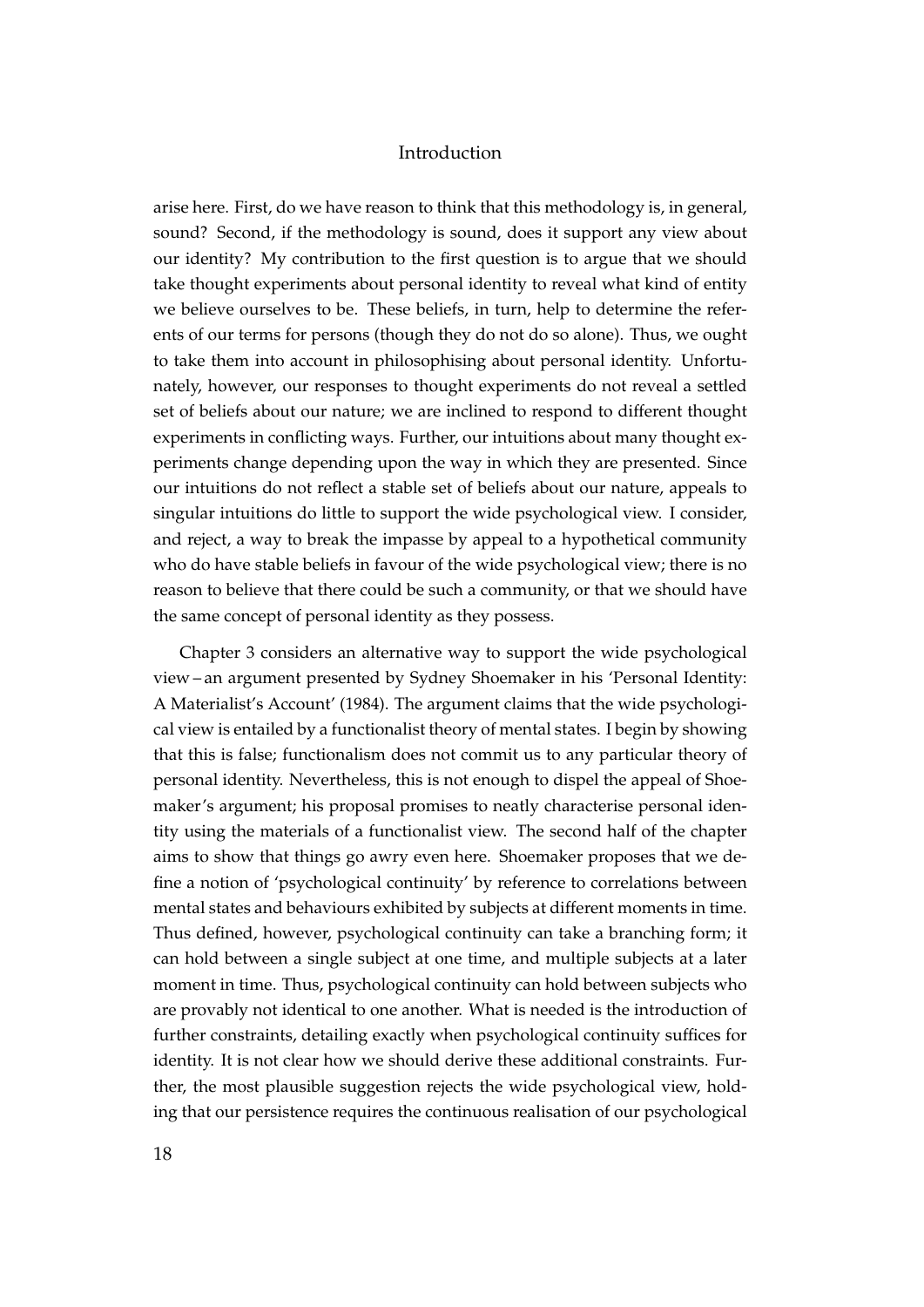states. I conclude that functionalism gives little support to the wide view.

I turn, in chapter [4,](#page-88-0) to give further reason to reject the wide psychological view, paying special attention to the version of this view developed by Barry Dainton. The argument again relies upon scenarios in which a person's psychological life branches. Here, however, the branching takes an unfamiliar form, involving frequent separation and recombination of capacities for experience. I do not think it is possible for subjects to have rich psychological lives that are so messily intertwined. This brings into focus the fact that it must be explained, on any view of personal identity, how there could be psychological subjects at all. I propose that the best explanation makes note of the unity imposed upon a subject's mental states (and its difference from other subjects) by a system which realises her existence. In our case, these systems are made from the parts of enduring material entities. Thus, the metaphysically basic case of personal persistence involves the continued existence, and continued functioning, of such a system. Since we have failed to motivate the wide psychological view, there is no reason to think that our persistence can be extended beyond this metaphysically basic case by 'translating' us between material systems.

This concludes my argument against the wide psychological view; we have failed to find reason to motivate this view, and have argued that, if it cannot be motivated, we have reason to reject it. Subsequently, I turn to the second question that this thesis investigates – the question of our composition.

It is appealing to think that we have material parts. Chapter [5](#page-120-0) begins by defending this claim against an objection. The objection, which is developed in [Lowe 2006,](#page-213-0) is based on the claim that no material entity is necessary for the existence of each of our mental states. Since we are necessary for the existence of each of our mental states, it follows that we are not material. This argument depends on controversial claims about what conditions are sufficient for the existence of my mental states, and about what is necessary for the existence of various material objects. It can therefore be rejected. I then proceed to elaborate, and defend from criticism, a view that I will reject in chapter [6.](#page-148-0) According to this view – which I follow Olson in calling 'thinking subject minimalism' [\(2007,](#page-215-0) pp. 87–99, [2015b,](#page-215-1) pp. 49–51) – we are identical to the smallest entities to contain everything that realises our mental states. I note that thinking subject minimalists need not be committed to thinking that there are entities composed of just the realisers of our mental states, and show how this allows them to avoid criticisms raised by Olson.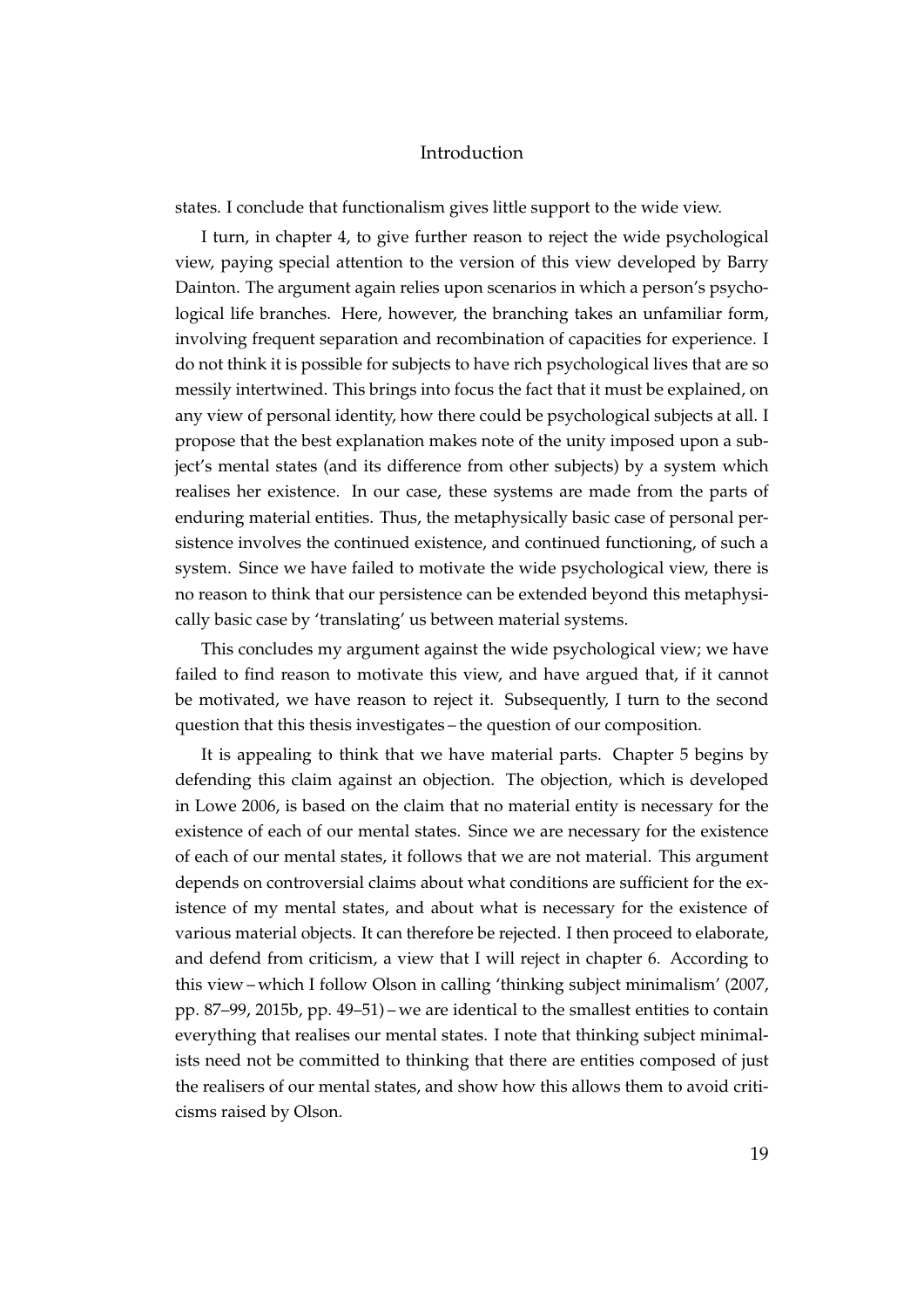Chapter [6](#page-148-0) continues to assess which parts we have. The chapter begins with a challenge. Many entities contain the realisers of my mental states. What reason do I have for identifying myself with one of these entities, rather than any other? I begin by considering possible motivations for thinking subject minimalism. I argue that these motivations fail. I then consider one objection to this view – the claim that nothing brain-sized could sensibly be said to think – and argue that the objection does not succeed. Finally, I present my reasons for thinking that we nevertheless should conclude that we have humanoid form. The argument is based on the fact that many of our mental states can only be ascribed to our brains in virtue of their co-ordination with the perceptual systems of a larger humanoid, on whose behalf the brain thinks. My claim is that we should therefore take this thing to be the 'strict' thinker of our thoughts, and our brains to think (at most) derivatively. Since we do not think derivatively, it follows that we are humanoid. Thus, contra thinking subject minimalism, we are much larger than the smallest entities which contain the realisers of our mental states.

According to the previous chapters, it is plausible to think that it is sufficient for us to continue to exist that our brains continue to exist, and to sustain our mental lives. Yet, I have also argued that we have parts other than our brains. This suggests a desideratum for any account of the metaphysics of material objects; the account should make room for objects whose existence depends on central, unchangeable parts, but which possess other parts aside. I call these 'nucleated wholes'. Chapter [7](#page-184-0) brings this to bear upon an extant account of the metaphysics of material objects. I argue that Kit Fine's theory of embodiments is unable to accommodate nucleated wholes. As such, it should either be rejected or revised.

The thesis develops a view of our nature on which our persistence is to be understood in psychological terms, but yet requires the continued existence of some material entity. I have argued that those who believe that our persistence is to be understood in psychological terms should accept this thesis. I do not, however, argue that this thesis is correct, tout court. I finish with some concluding remarks. These remarks summarise the findings of the thesis, and indicate what remains to be proven before it would be reasonable to conclude that the view developed in this thesis is the correct representation of the metaphysics of human persons.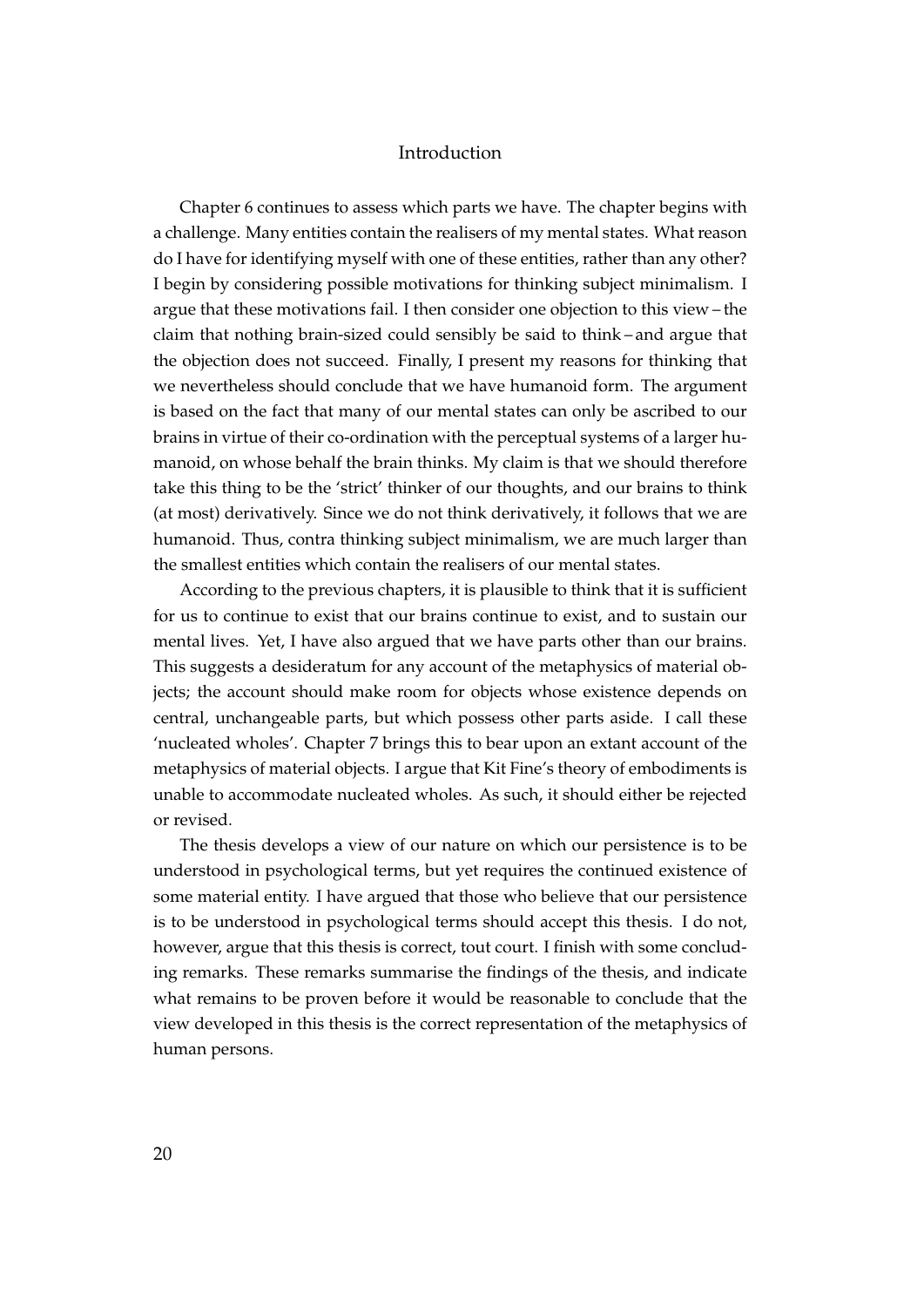#### CHAPTER ONE

# <span id="page-20-0"></span>The Two Psychological Views

In the first four chapters of this thesis, I will present and argue against a view about what is required for our continued existence. The view in question is the wide psychological view, according to which our continued existence can be analysed in terms of psychological connections between our past and future selves, without regard to how those connections are realised. I will argue that this view is overly liberal, counting us as surviving scenarios which we should not survive. Before entering into the main body of my argument, I would like to explain and contextualise this view. I begin with the question to which it is a response – the persistence question. This chapter explains how I understand this question, and introduces the two answers I will consider.

# <span id="page-20-1"></span>1.1 The Persistence Question

To say that something persists is to say that it exists at one time and then contin-ues to exist until a later time.<sup>[2](#page-20-2)</sup> We persist; I existed yesterday, and I exist today. The persistence question asks what is required for a person who exists at some time to have existed at an earlier time, or to continue to exist until a later time.

<span id="page-20-2"></span><sup>2.</sup> A minor quibble here: Some say that for something to exist is just for it to be in our domain of discourse. However, our best logic has a temporally (and modally) invariant domain of discourse. It would seem to follow that 'exists' does not admit of temporal qualification; we cannot sensibly speak of things existing in time, or at times (indeed, [Williamson 2013](#page-220-0) expands this into an argument that everything that exists exists necessarily). This worry does not affect the point being made; we can substitute the notion of temporal existence with that of being temporally located (which can, in turn, be analysed in terms of present-tensedly bearing intrinsic, non-relational properties). An alternative analysis along similar lines is given by [Wiggins 2001,](#page-219-2) 68–69 (see particularly footnote 9).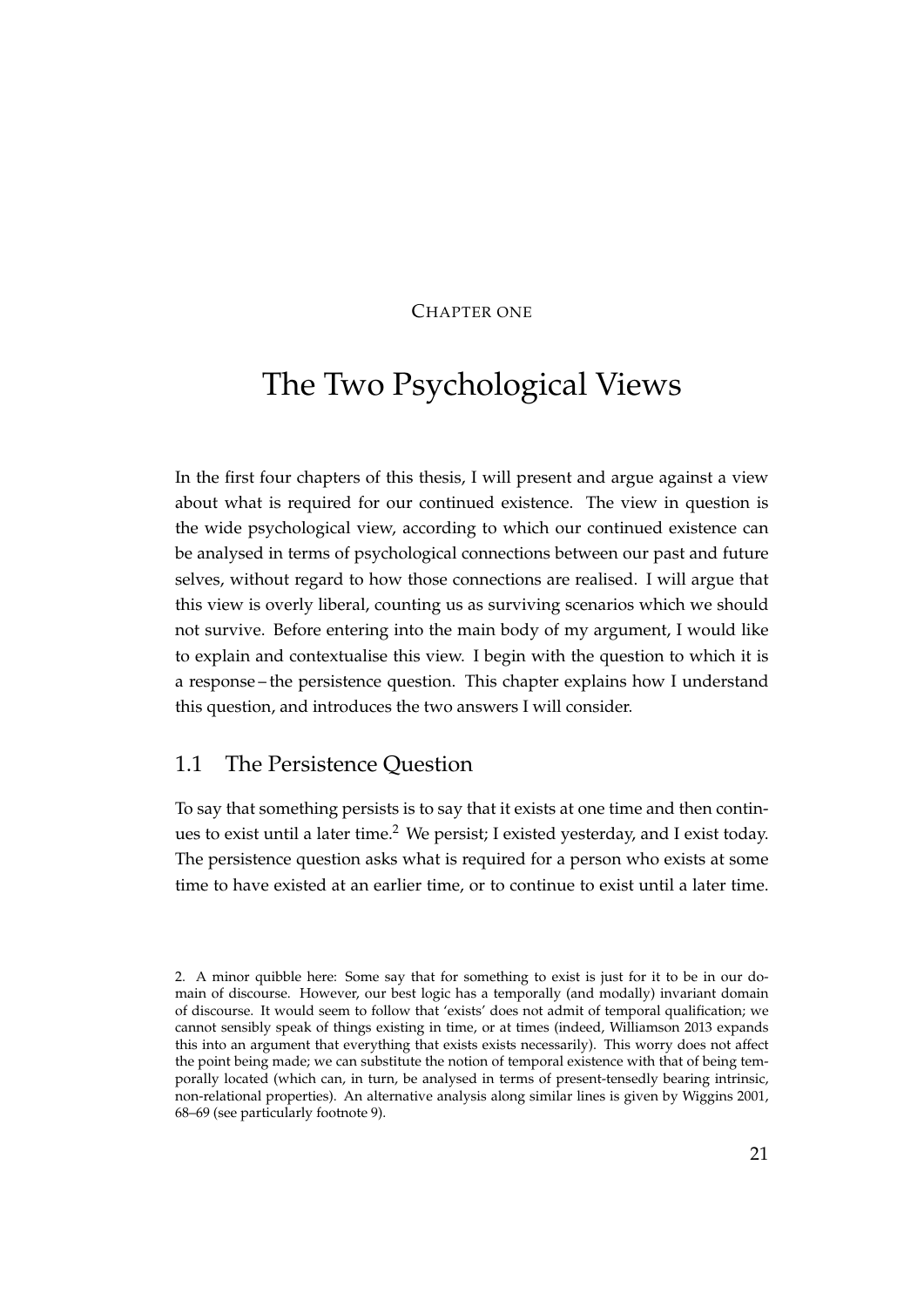This question is often expressed using the language of identity.<sup>[3](#page-21-0)</sup> Following suit, I shall take the following to be the canonical form of this question:

<span id="page-21-2"></span>**PQ** Under what conditions is some person  $x$ , existing at time  $t_1$ , identical to some entity  $y$ , existing at time t $_2$ ?<sup>[4](#page-21-1)</sup>

The persistence question is almost certainly the most discussed, and the most contentious, question in the personal identity debate. To see what it demands from us, we should begin with the extremely plausible idea that there are constraints upon what an object can survive. Thus, for example, one cannot say that a wooden chair which was burnt on a bonfire last November later existed as a metal lamp constructed from entirely new material. We are similarly constrained in what we can plausibly count as the end of an object's career; given that it has not undergone (intrinsic) change, it would be absurd to say that the writing desk my partner purchased three years ago ceased to exist before today (and is hence distinct from the desk beneath me now).

These constraints provide us with a fairly minimal outline of what is involved in an object's persistence. Some of these pronounce against identifying objects existing at different times. By examining them, we can formulate necessary conditions upon the identification of objects existing at different times (and hence, upon an object's persistence). Other constraints speak against counting

Identity is utterly simple and unproblematic. Everything is identical to itself; nothing is ever identical to anything else except itself. There is never any problem about what makes something identical to itself; nothing can ever fail to be. And there is never any problem about what makes two things identical; two things never can be identical. [\(D. Lewis 1986,](#page-213-1) pp. 192–193)

We need not disagree with Lewis in order for the point that I make here to stand. It may be that what I have labelled a question of identity has a more fundamental analysis in which the notion of identity is not used at all; I simply prescind from giving such an analysis. For discussion of the analysis of identity questions, see [Fine 2016;](#page-211-0) [Noonan 1989,](#page-214-0) pp. 105–116; [Perry 2002;](#page-215-2) [Wiggins](#page-219-2) [2001,](#page-219-2) ch. 3.

<span id="page-21-1"></span>4. This corresponds to Olson's 'broad' question: "What are the conditions under which something that is a person at one time is identical with *anything at all* that exists at another time?" [\(Olson](#page-215-3) [1997,](#page-215-3) p. 25). Note that it might be doubted whether all persons are alike in the conditions required for their continued existence. If so, I invite the reader to substitute for the word 'person' the phrase 'human person in possession of a 'normal' human body and 'normal' human intellectual capacities'. I assume that all such entities are alike in their persistence conditions.

<span id="page-21-0"></span><sup>3.</sup> David Lewis famously argues that questions of persistence are not really questions of identity, but rather questions about something else (in his view, about the principles which determine how an object is composed from its temporal parts). He does so on the basis that there are no real questions about identity: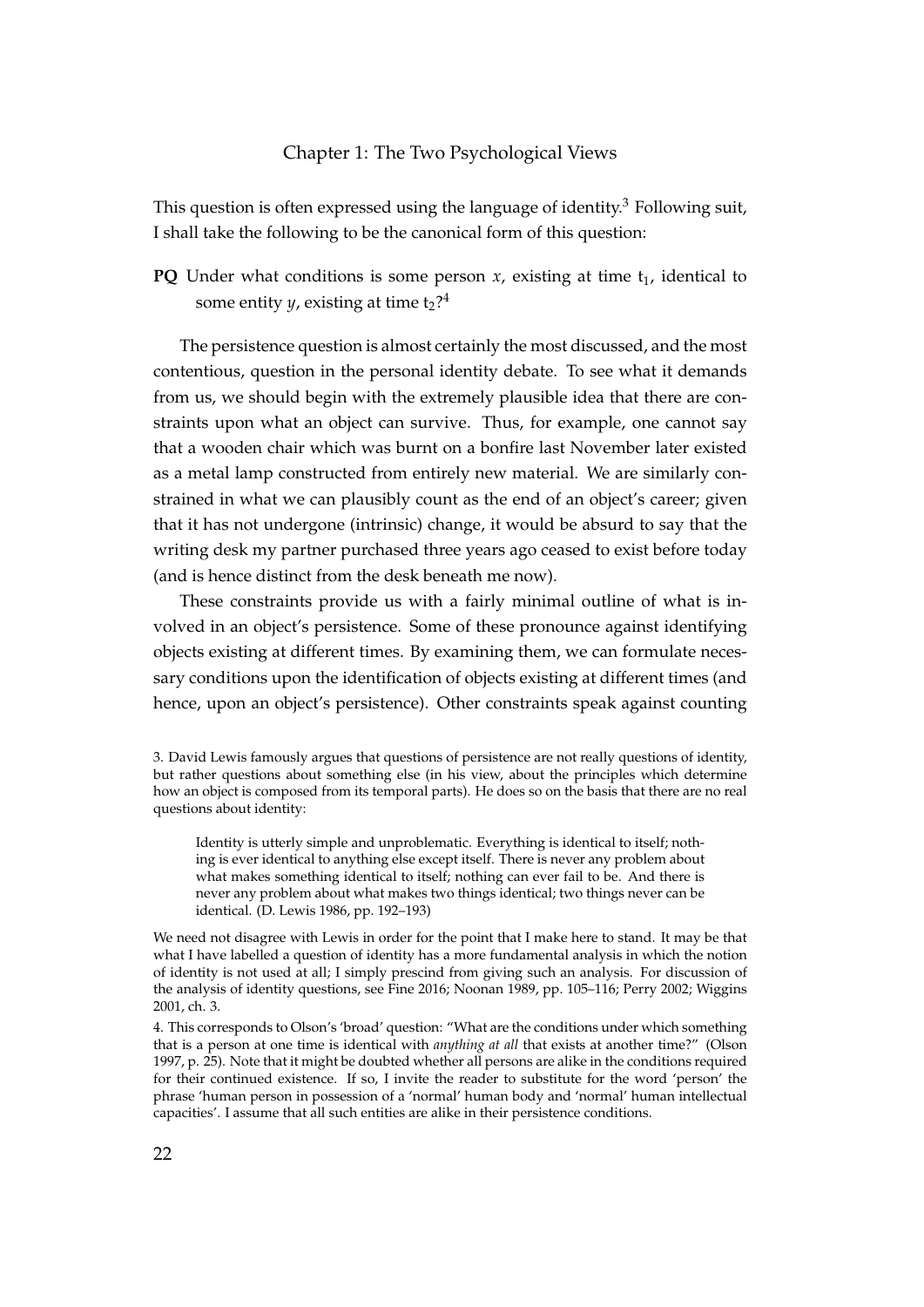#### §1.1: The Persistence Question

certain kinds of event as the end of an object's existence. These can provide us with knowledge of sufficient conditions for the object's continued existence. It is hoped that further reflection will fill in additional details, eventually producing what has been labelled a 'criterion of diachronic identity' – a necessary and sufficient condition for an object's persistence. This tells us what the object's persistence necessarily involves, or, to use a popular turn of phrase, what it 'consists in'.[5](#page-22-0) To give a concrete, though completely implausible, example, we might suppose that it is necessary and sufficient for my desk to continue to exist that 90% of its original parts remain attached to one another.<sup>[6](#page-22-1)</sup> This tells us what is involved in any situation in which my desk continues to exist through time.

A criterion of identity needs not only to be necessary and sufficient for an entity's persistence, but it should also be informative.<sup>[7](#page-22-2)</sup> Anti-criterialists, such as Trenton Merricks (199[8](#page-22-3)), deny that there are any such criteria. $8$  According to them, we cannot derive informative necessary and sufficient conditions for an object's continued existence. It is difficult to understand quite what is being claimed here. One possibility is that two scenarios may be qualitatively alike whilst differing as to facts about the persistence of the objects involved. This is difficult to countenance; if the view is supposed to have this consequence, I think we should reject it. In elaborating and defending his views, Merricks notes that we do not ordinarily require criteria of identity in order to make judgments about identity over time (p. 108). This strikes me as correct, but what is denied is not an essential element of the view that there are criteria of diachronic identity; the epistemology of identity can, to some extent, be separated from its metaphysics.<sup>[9](#page-22-4)</sup> Though more must be said to properly evaluate anti-criterialism,

<span id="page-22-0"></span><sup>5.</sup> See, for example, [Noonan 1989,](#page-214-0) pp. 104–116; [Perry 2002;](#page-215-2) [Wiggins 2001,](#page-219-2) pp. 56–57; 59–61 for more on the relationship between criteria of identity and persistence through time.

<span id="page-22-1"></span><sup>6.</sup> This stripped down example is artificially precise. Real examples of criteria of identity need not be so neat. I find it very plausible that there may be irresolvable vagueness in our formulations of criteria of diachronic identity, though it is controversial just what this vagueness consists in. For discussion of vagueness in general, see especially [Williamson 1994;](#page-220-1) [Barnes 2010;](#page-208-1) [Fine 1975.](#page-211-1) For discussion of vagueness applied to identity, see [Evans 1978;](#page-211-2) [Wiggins 2001;](#page-219-2) [Parsons 2000,](#page-215-4) pp. 161– 171.

<span id="page-22-2"></span><sup>7.</sup> One might think that for a criterion of identity to be informative, it must not be circular. However, Shoemaker argues that accounts of persistence conditions often make use of an unobjectionable form of circularity (c.f. [Shoemaker 1984;](#page-217-0) [Shoemaker 1979,](#page-217-1) pp. 98–101; [2012\)](#page-217-2). I examine Shoemaker's views in chapter 3.

<span id="page-22-3"></span><sup>8.</sup> The articles in [Gasser and Stefan 2012](#page-211-3) provide a good range of perspectives on the closely related 'simple' view of personal identity.

<span id="page-22-4"></span><sup>9.</sup> See [Johnston 2007,](#page-212-1) pp. 67–68; [Wiggins 2001,](#page-219-2) pp. 78; 82–84 for two different ways to make this point.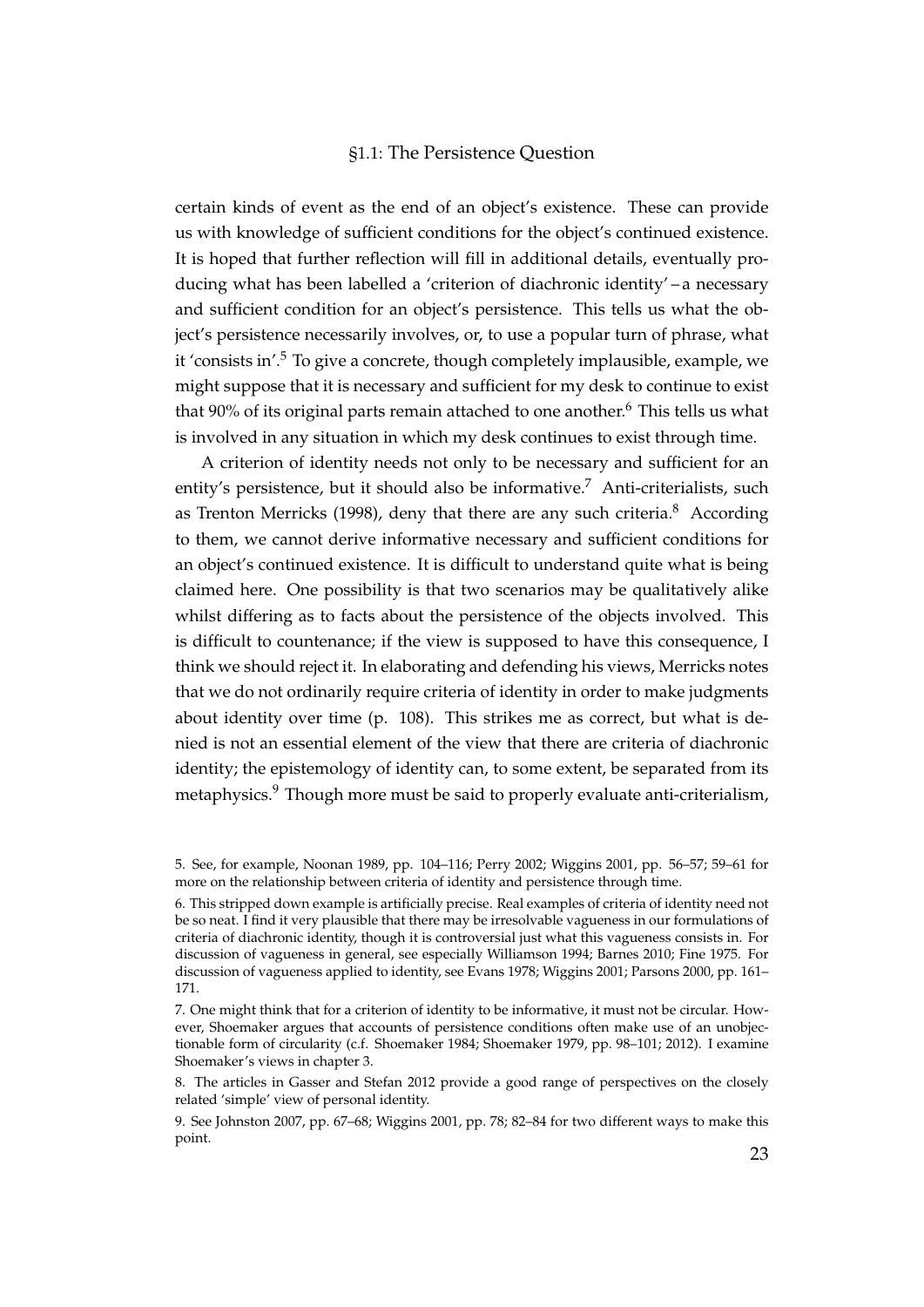I shall assume that there are criteria of identity, though they may be impossible to state without considerable vagueness.

To answer [PQ,](#page-21-2) we must provide a criterion of identity for persons. Various proposals exist. For example, the body view has it that it is necessary and suf-ficient for a person to remain in existence that her body remains in existence.<sup>[10](#page-23-1)</sup> The biological approach, in contrast, holds that one's existence depends upon continued lower-level biological activity.<sup>[11](#page-23-2)</sup> Though these responses are, I think, in good standing, I shall not discuss their merits in this thesis, or compare them with the view I suggest that we adopt. Instead, I will focus upon different versions of a widely accepted third alternative – the psychological view. The first part of the thesis considers the best way to formulate this view.

#### <span id="page-23-0"></span>1.1.1 The Psychological View

From Locke's contribution to the debate up until at least the critical remarks of Bernard Williams, it was usual to assume that our persistence conditions could be glossed in psychological terms. Call this the 'psychological view' of our persistence. Despite lengthy philosophical discussion, Bourget and Chalmers indicate that the psychological view remains the dominant belief among pro-fessional philosophers [\(2014,](#page-209-0) p.  $476$ ).<sup>[12](#page-23-3)</sup> For this reason, the view merits close investigation. I begin by setting out what it claims.

At a first pass, we can say that proponents of the psychological view claim that one's persistence 'consists in' the holding of certain types of psychological connection; it is necessary and sufficient for one's continued existence that some psychological relation hold between one's mental states at different times.<sup>[13](#page-23-4)</sup>

<span id="page-23-1"></span><sup>10.</sup> C.f. [D. Mackie 1999b;](#page-213-2) [Williams 1956–1957;](#page-219-3) [Williams 1973;](#page-220-2) [Thomson 1997.](#page-218-1) An alternative version of the body view might be to hold that it is necessary not only that one's body remain in existence, but also that it remain the body of a person (i.e. that it be associated with a conscious subject) for so long as one exists.

<span id="page-23-2"></span><sup>11.</sup> See, for example, [Johnston 1984,](#page-212-2) pp. 137–139; [Olson 1997](#page-215-3) for statements of this view. See [Snowdon 2014a](#page-218-2) for an objection to this view of animal persistence. Also relevant is the exchange between Hershenov and LaPorte over [D. Hershenov 2005;](#page-211-4) [D. Hershenov 2009;](#page-212-3) [LaPorte 2009.](#page-213-3)

<span id="page-23-3"></span><sup>12.</sup> It is worth noting, however, that an even greater number of respondents (37.3% vs. 33.6%) rejected all responses listed, selecting the 'other' category.

<span id="page-23-4"></span><sup>13.</sup> This is only intended to be a first pass – there are tweaks discussed later, such as Nozick's closest continuer view (1981, ch. 1), on which psychological connections between different phases of one's existence are not necessary for one's persistence. See also [Langford 2014](#page-213-4) for a view which denies that psychological connections are necessary for one's persistence. These 'hybrid' views are complex, and I do not think that it is a problem that they do not immediately fit into a characterisation of the psychological view.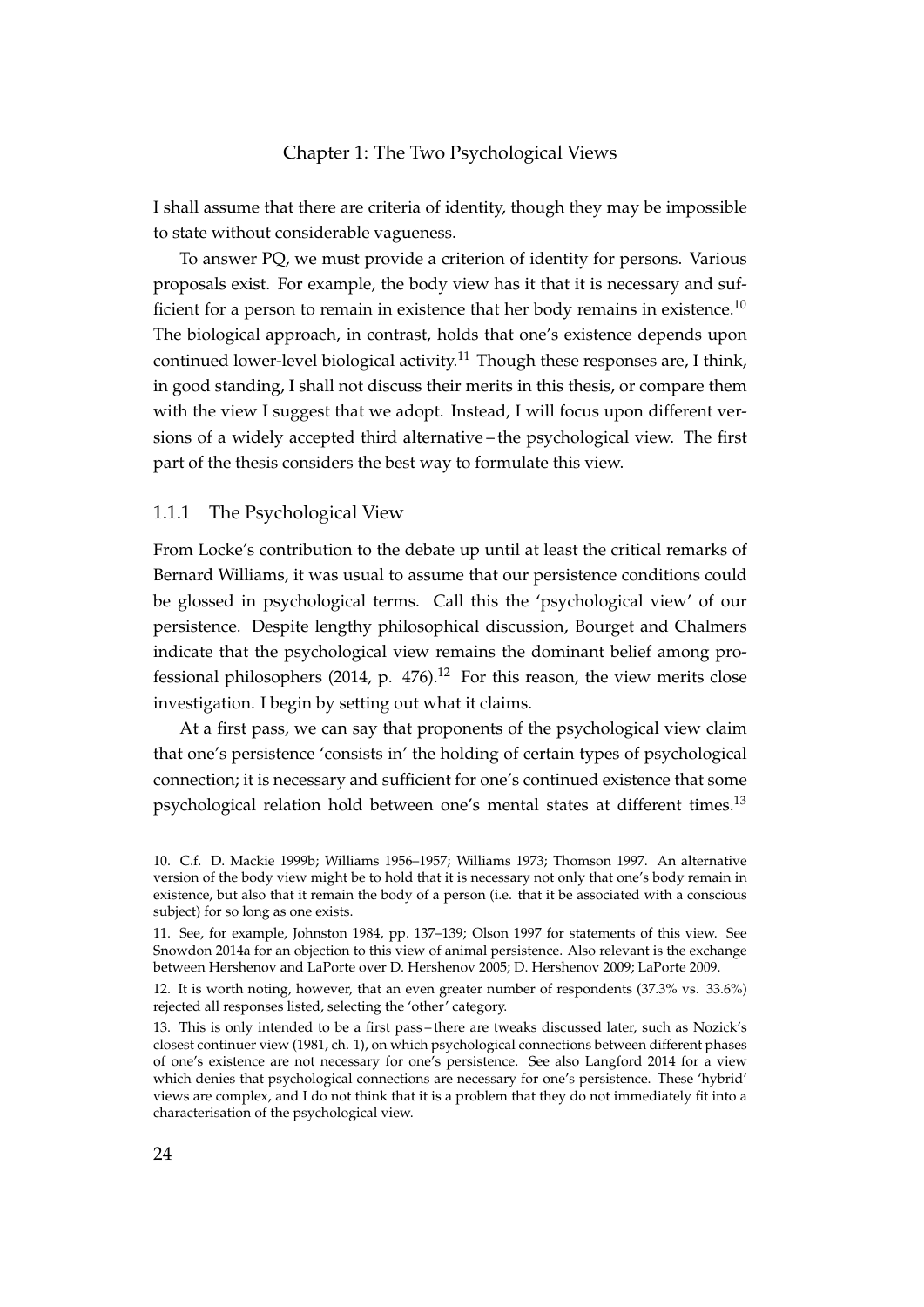#### §1.1: The Persistence Question

There are, however, various ways to develop an account of the relevant psychological connections. Let us begin with Locke's account, from which all versions of the psychological view take inspiration. Locke claims that "as far as [a person's] consciousness can be extended backwards to any past action or thought, so far reaches the identity of that person" (1689/1975, Book II, Ch. 27, §9/p. 335). One might thereby interpret him as espousing the following criterion of identity:

**Lockean** A person *x*, existing at time  $t_1$  is identical to some entity  $\gamma$ , existing before time  $t_1$  if and only if *x* can (at  $t_1$ ) remember *y*'s actions and experiences.[14](#page-24-0)

Needless to say, this criterion can be reversed to give a condition of identity with a future person: a person  $x$  existing at  $t_1$  is identical to some entity existing at a later time if and only if that entity can (at that later time) remember *x*'s actions.

Locke's version of the psychological view fleshes out the notion of a 'psychological relation' between mental states existing at different times by reference to 'direct' memory connections which obtain between a person at one time and that person's earlier actions and experiences. It is well known that Locke's criterion is untenable in this form.<sup>[15](#page-24-1)</sup> However, this has not stopped others from pursuing

<span id="page-24-0"></span>14. This involves taking consciousness of a past action to require memory. This interpretation seems to me strongly supported by the following passage:

[A]s far as any intelligent being *can* repeat the idea of any past action with the same consciousness it had of it at first, and with the same consciousness it has of any present action; so far it is the same personal self. (1689/1975, Book II, Ch. 27, §11)

It seems fairly plain that memory is at least a necessary condition for Lockean 'repetition'. Marya Schechtman stresses that Lockean consciousness also contains an affective component (2001) which is lacking from most contemporary discussions of the topic (for a noteworthy exception, see [Wollheim 1979,](#page-220-3) pp. 211–224; [1984,](#page-220-4) ch. 4). This affective requirement is also picked up on by Galen Strawson [\(G. Strawson 2011,](#page-218-3) ch. 9).

<span id="page-24-1"></span>15. The decisive objection is ably communicated by Thomas Reid:

Suppose a brave officer to have been flogged when a boy at school, for robbing an orchard, to have taken a standard from the enemy in his first campaign, and to have been made a general in advanced life: suppose also, which must be admitted to be possible, that, when he took the standard, he was conscious of his having been flogged at school, and that when made a general he was conscious of his taking the standard, but had absolutely lost the consciousness of his flogging.

These things being supposed, it follows, from Mr. Locke's doctrine, that he who was flogged at school is the same person who took the standard, and that he who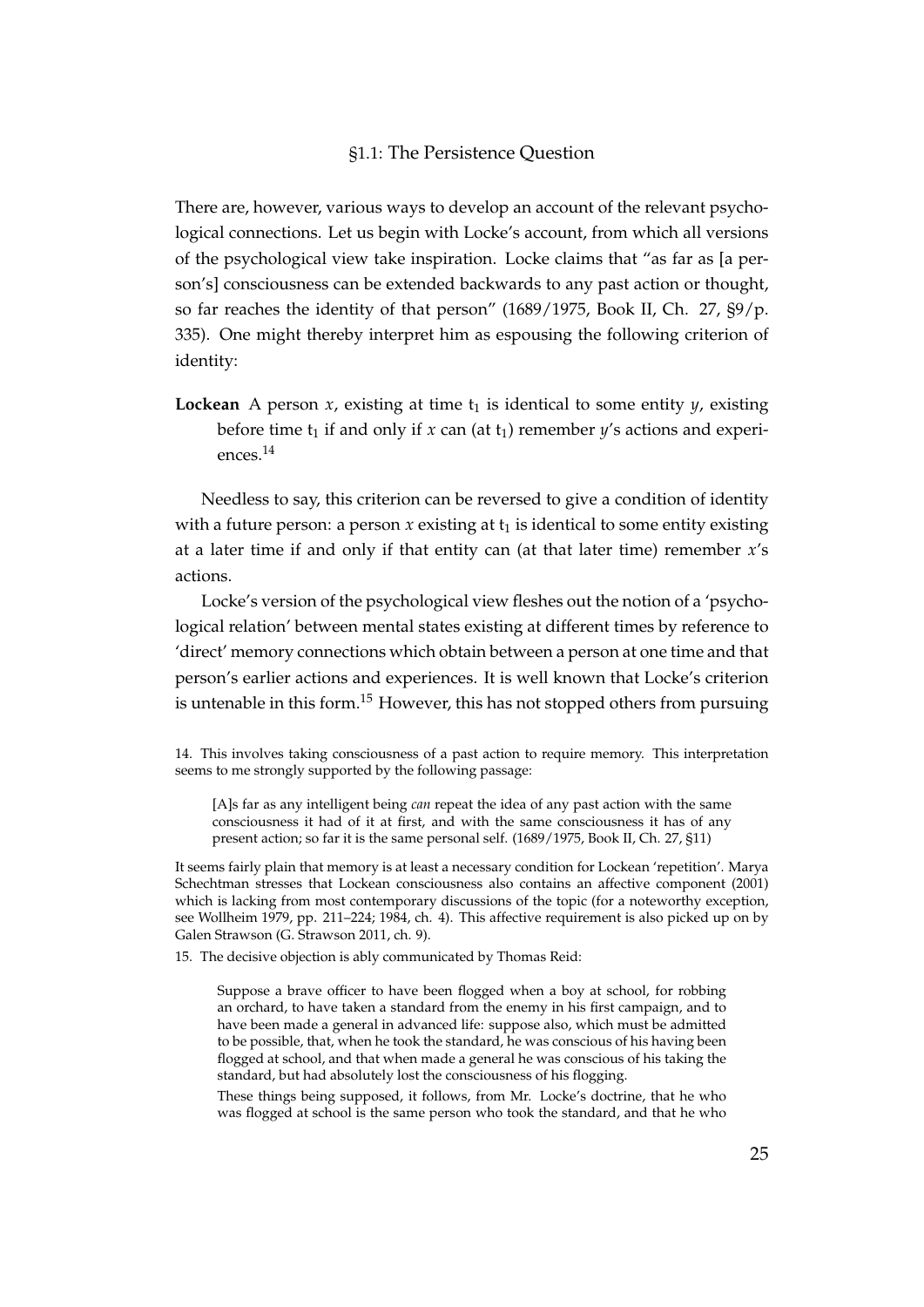alternative forms of the psychological approach. A few examples are as follows:

- **Updated Memory** A person  $x$ , existing at time  $t_1$ , is identical to some entity  $y$ , existing before time  $t_1$  if and only if either (a) *x* can (at  $t_1$ ) remember  $y$ 's actions and experiences; or (b) there is a  $w$ , existing before  $t_1$ , such that  $x$ can (at  $t_1$ ) remember *w*'s actions and experiences, and *w* can remember *y*'s actions and experiences; or (c) there is a *w* and a *v*, both existing before  $t_1$ , such that *x* can (at  $t_1$ ) remember *w*'s actions and experiences, and *w* can remember *v*'s actions and experiences, and *v* can remember *x*'s actions and experiences; or  $\dots$ <sup>[16](#page-25-1)</sup>
- **Psychological Continuity** A person  $x$ , existing at time  $t_1$ , is identical to some entity *y*, existing before time  $t_1$  if and only if *x*'s psychological characteristics (including her beliefs, personality traits, intentions, and actions) are appropriately causally linked to *y*'s psychological characteristics.[17](#page-25-2)
- **Experiential Continuity** A person  $x$ , existing at time  $t_1$  is identical to some entity  $\psi$ , existing before time  $t_1$  if and only if  $x$ 's experiences and  $\psi$ 's experiences fall (or would fall, were *y* conscious) within the same 'stream of experience'.[18](#page-25-3)

I have intentionally kept these characterisations somewhat loose and nontechnical; more detail will be added later where necessary. For now, however, I want to distinguish two versions of the psychological view. The distinction I have in mind can be raised without endorsing any particular psychological relation as relevant to our continued existence.

<span id="page-25-0"></span>took the standard is the same person who was made a general. Whence it follows, if there be any truth in logic, that the general is the same person with him who was flogged at school. But the general's consciousness does not reach so far back as his flogging therefore, according to Mr. Locke's doctrine, he is not the person who was flogged. Therefore the general is, and at the same time is not, the same person with him who was flogged at school. [\(Reid 1785/1941,](#page-216-0) Essay III, Ch. 6/pp. 213-214)

<span id="page-25-1"></span><sup>16.</sup> C.f. [Grice 1941;](#page-211-5) [Shoemaker 1970;](#page-217-3) [Wiggins 1974.](#page-219-4)

<span id="page-25-2"></span><sup>17.</sup> C.f. [Parfit 1984;](#page-215-5) [Shoemaker 1984;](#page-217-0) [Quinton 1962;](#page-216-1) [D. Lewis 1976.](#page-213-5) Due primarily to Parfit's influence, this is now the dominant form of the psychological approach.

<span id="page-25-3"></span><sup>18.</sup> C.f. [Foster 1979;](#page-211-6) [Dainton and Baine 2005;](#page-210-0) [Dainton 2008.](#page-210-1) [Unger 1990](#page-219-5) holds that what is required for personal persistence is preservation of one's 'core psychology', by which he means "my capacity for conscious experience, my capacity to reason at least in a rudimentary way, and my capacity to form some simple intentions" (p. 68). Of the views I have described, Unger's is closest to the experiential continuity view.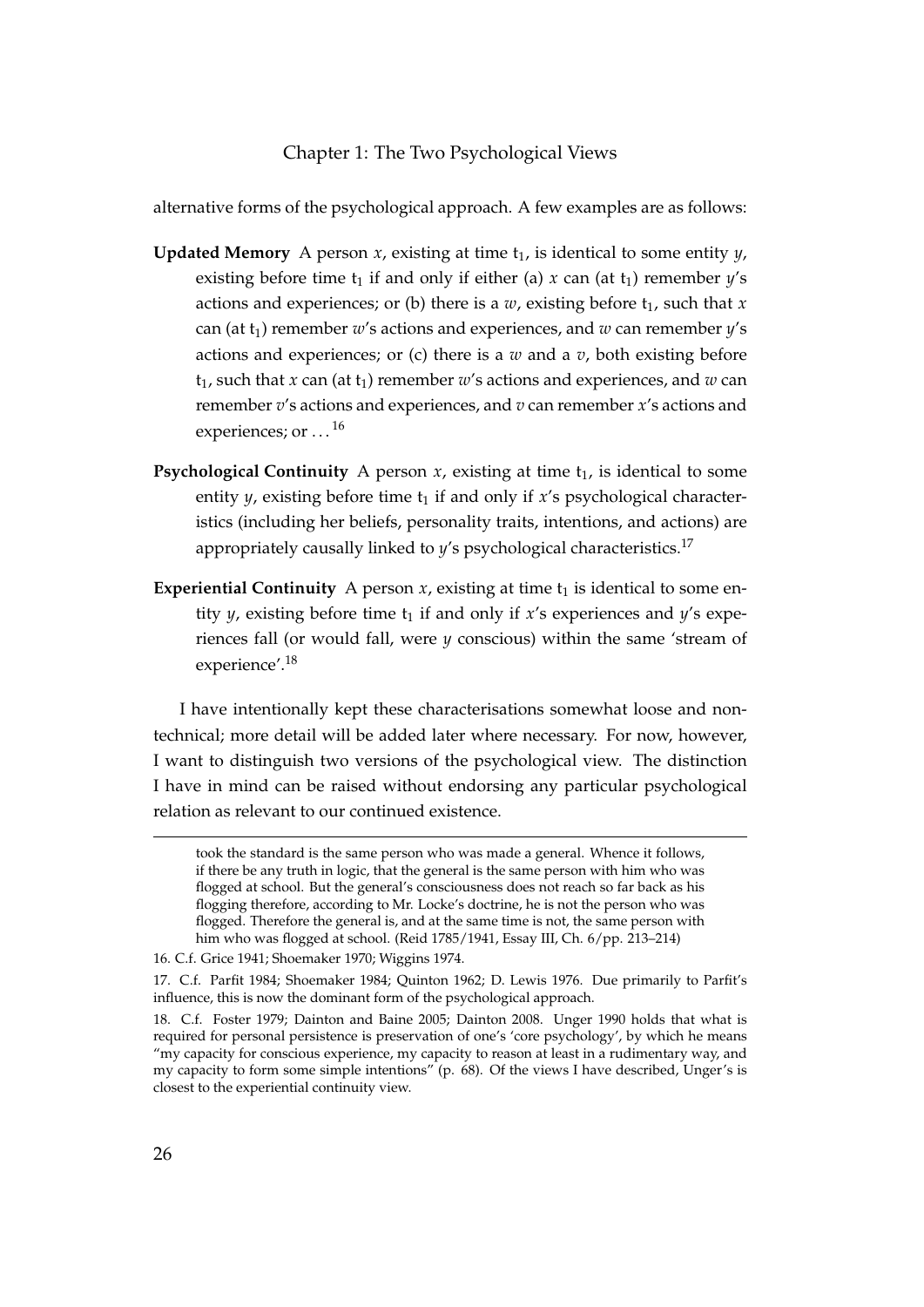### §1.1: The Persistence Question

#### 1.1.2 The Wide and Narrow Views

The distinction I have in mind was originally raised by Parfit:

There are three versions of the Psychological Criterion. These differ over the question of what is the *right* kind of cause. On the *Narrow* version, this must be the *normal* cause. On the *Wide* version, this could be *any reliable* cause. On the *Widest* version, the cause could be *any* cause. ([19](#page-26-0)84, p. 207)<sup>19</sup>

Parfit holds that personal identity requires the presence of appropriately caused psychological connections between a person's mental states at subse-quent stages of her existence.<sup>[20](#page-26-1)</sup> I would like to abstract from this specific version of the psychological view; what is significant is that the above quotation highlights three different views about the 'appropriate' means of realising the psychological connections relevant to our persistence. One more element of Parfit's characterisation should also be set aside. If, like Parfit, we are to distinguish the wide and the widest versions of the psychological approach, we should need to identify different kinds of cause, such that it can then be established whether or not these causes are reliable means of ensuring psychological continuity.<sup>[21](#page-26-2)</sup> It is

<span id="page-26-1"></span>20. More precisely, Parfit defines personal identity via the following two notions:

- **Strong Connectedness***p* There is strong connectedness between *x* at  $t_1$  and *y* at  $t_2$  if and only if the number of psychological connections between them is "*at least half* the number of direct connections that hold, over every day, in the lives of nearly every actual person" [\(Parfit 1984,](#page-215-5) p. 206).
- **Psychological Continuity**  $p \times x$  at  $t_1$  and  $y$  at  $t_2$  are psychologically continuous if and only if they can be connected to one another by the ancestral of the strong connectedness relation (i.e. they participate in an overlapping chain of strong connectedness) [\(ibid.\)](#page-215-5).

With this defined, he can give the following criterion of identity for persons:

**Identity***P* "*x* today is one and the same person as *y* at some past time if and only if (1) *x* is psychologically continuous with *y*, (2) this continuity has the right kind of cause, and (3) there does not exist a different person who is also psychologically continuous with *y*" [\(ibid.,](#page-215-5) p. 207)

<span id="page-26-2"></span>21. To see what is meant here, imagine an operation aimed at 'bringing historical figures back to life' by creating present-day replicas in clones of their original bodies. Imagine that the amount of information about different figures differs; we know enough to create a fairly close likeness of Guy Fawkes (an example familiar from [Williams 1956–1957\)](#page-219-3), but much more guesswork is involved in replicating Genghis Khan. According to one typing, the operation utilises a single process

<span id="page-26-0"></span><sup>19.</sup> It is not entirely obvious how to interpret the distinction Parfit draws here. For excellent discussions of this passage, see [S. Campbell 2005,](#page-209-1) pp. 376–379 and [Sidelle 2011.](#page-217-4) Campbell continues to argue that we should consider an even wider view, on which no cause whatsoever is necessary for what matters in survival; see [Elliot 1991](#page-210-2) and [Kolak and R. Martin 1987](#page-212-4) for similar arguments to the same conclusion.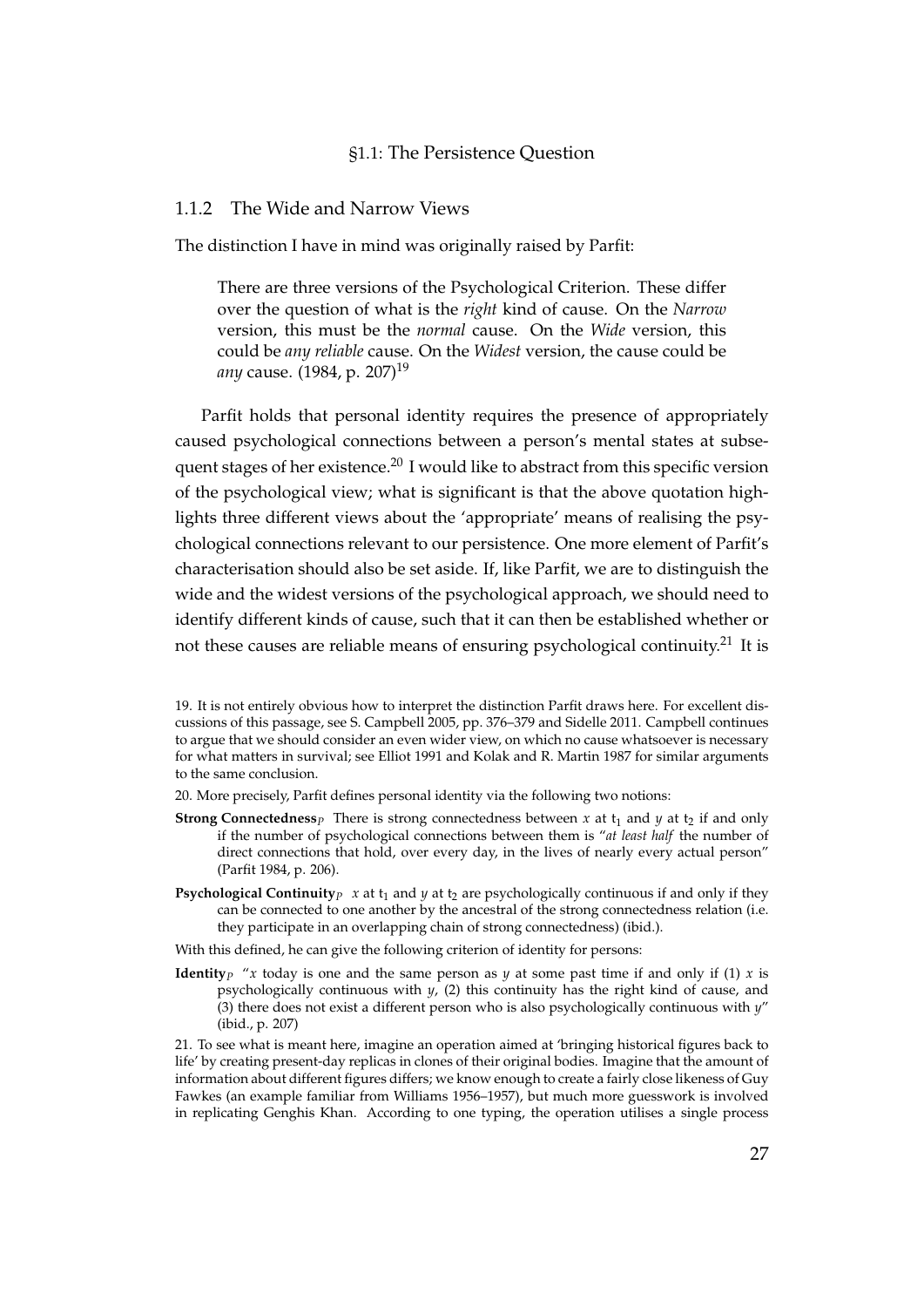not entirely obvious how one might do this. Consequently, it has become normal to speak only of the wide and narrow views, where the wide view encompasses any account on which identity does not require the normal cause, whatever that should be. I shall follow suit. The aim of the first part of the thesis is to argue that we should prefer the narrow view to the wide view.

To differentiate the wide and the narrow view, we need to agree on what counts as the 'normal' cause of psychological connections between our mental states. The usual way to do so is by reference to the fact that personal identity usually involves the preservation of one's brain:

The normal causes of memory involve the continued existence of the brain. And some or all of our psychological features depend upon states or events in our brain. The continued existence of a person's brain is at least part of the normal cause of psychological continuity. [\(Parfit 1984,](#page-215-5) p. 208)

If we were to pursue this thought, the narrow view would say that we can survive through changes only if our brain continues to exist, and continues to be responsible for our psychological lives. I would like to abstract away from the requirement that my brain persist in order to avoid discussion of at least two cases about which I would like to remain neutral:

<span id="page-27-0"></span>**Inorganic Replacement** Suppose that, very gradually and over much time, thousandths of my brain are sequentially replaced by suitable bionic structures. The parts replaced are killed. Originally there will be a brain that is entirely organic; finally, there will be only a brain that is entirely bionic. During the brief periods when replacements are made, there will be 99.9% of a brain. Between replacements, of course, there will be 100% of a brain. Except at the first and the last steps, it will be an integrated brain. When there is only 99.9% present, the least there ever is, there will be a slight loss as regards my distinctive psychology. But, even at those times, there will be no loss of core psychology. [\(Unger 1990,](#page-219-5) p. 122)

which is unreliable because it frequently requires guesswork. According to another. According to another typing, the recreation of someone based on extensive (and reliable) historical information involves a different kind of cause than their recreation in accordance with guesswork. The former typing has it that the operation never succeeds in bringing the original persons back to life, whilst the latter allows that it is sometimes successful.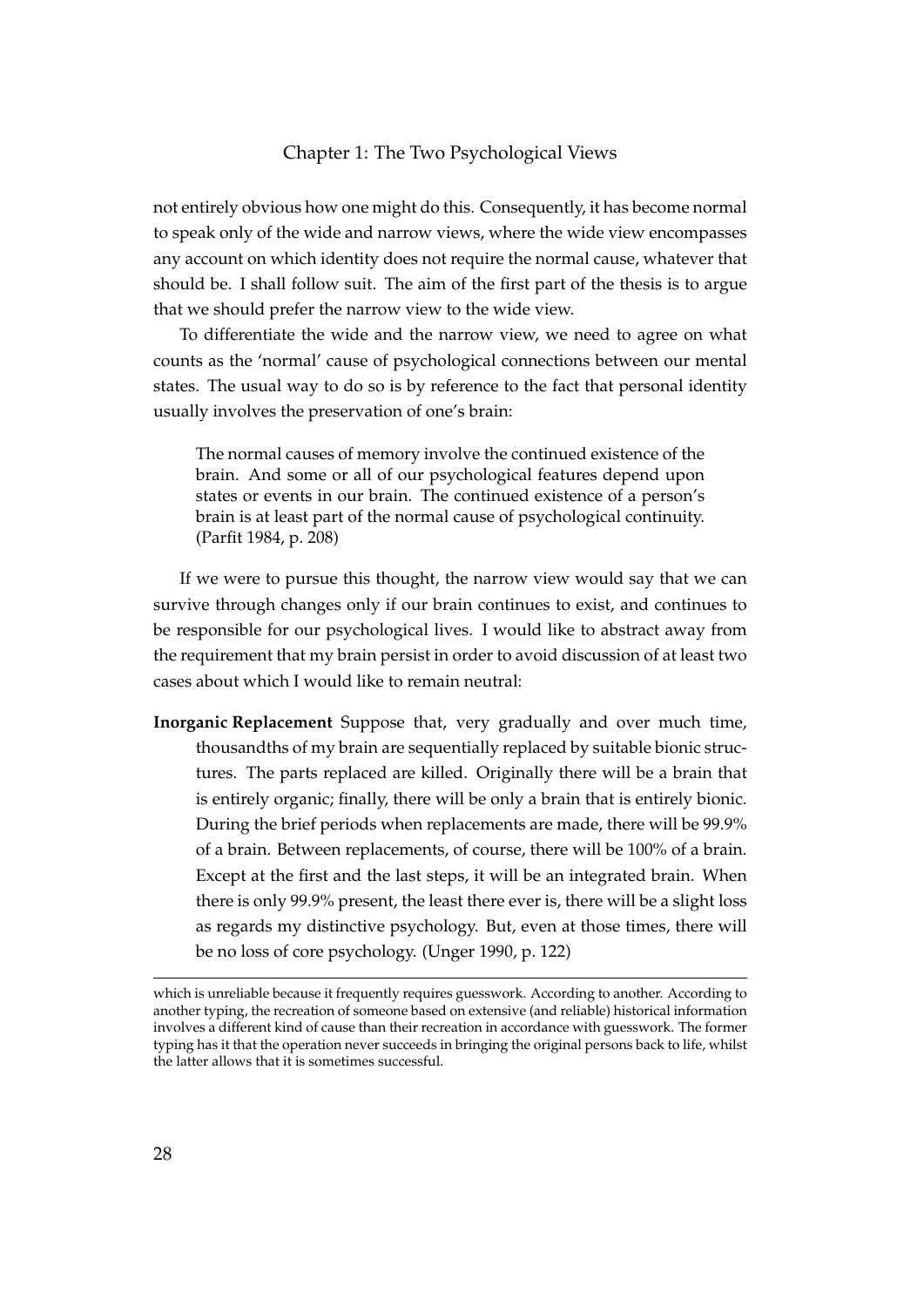#### §1.1: The Persistence Question

<span id="page-28-0"></span>**Zippering and Separation** Suppose that, while my brain is stimulated to support conscious experience throughout, the left and the right half of my brain are each fitted at their interface, slowly and gradually, with radio communicators, or transceivers . . . These transceivers will at first be only a fancier, more indirect means of having my neural impulses proceed just as they normally would, without the presence of the devices. We may suppose that, though the total physical explanation is more complex, my mental processes will proceed just as they would normally . . .We next separate each of the people into three spatially distant parts. During my separation, my three parts continue communicating in ways that are, in relevant respects, quite normal. Because of this, I continue to have the same conscious experience. At the end of the separation, I am in three rooms. [\(ibid.,](#page-219-5) pp. 177–178)

I do not know how to resolve whether or not my brain would survive the changes described, rather than being replaced by an inorganic replica, or destroyed and scattered. I also do not have particularly strong feelings about whether or not I could survive the changes described, and I do not know how one could settle the question. However, these thought experiments have no bearing on the arguments that I present against the wide psychological view. As such, it will be useful to adopt a slightly wider characterisation of the narrow view than is usual, on which the narrow view is consistent with one's survival of [Inorganic Replacement](#page-27-0) or [Zippering and Separation.](#page-28-0)

As I characterise it, the narrow view should be formulated as follows, adapted from Unger's *Identity, Consciousness and Value* (1990, p. 109):

**Narrow View** A person  $x$ , existing at time  $t_1$ , is identical to some entity  $y$ , existing at  $t_2$ , only if (a)  $x$  and  $y$  stand in some particular psychological relationship R; and (b) there is sufficiently continuous physical realisation of *x*'s psychological states, or of her capacities to have those states, at times between  $t_1$  and  $t_2$ , culminating in the realisers of  $y'$ s mental states, or of her capacities to have those states.<sup>[22](#page-28-1)</sup>

A necessary condition for two states to belong to the same person that it is possible to trace a chain of actual and potential causes between them that includes no non-

<span id="page-28-1"></span><sup>22.</sup> C.f. also the constraint Agar imposes on psychological accounts of personal identity: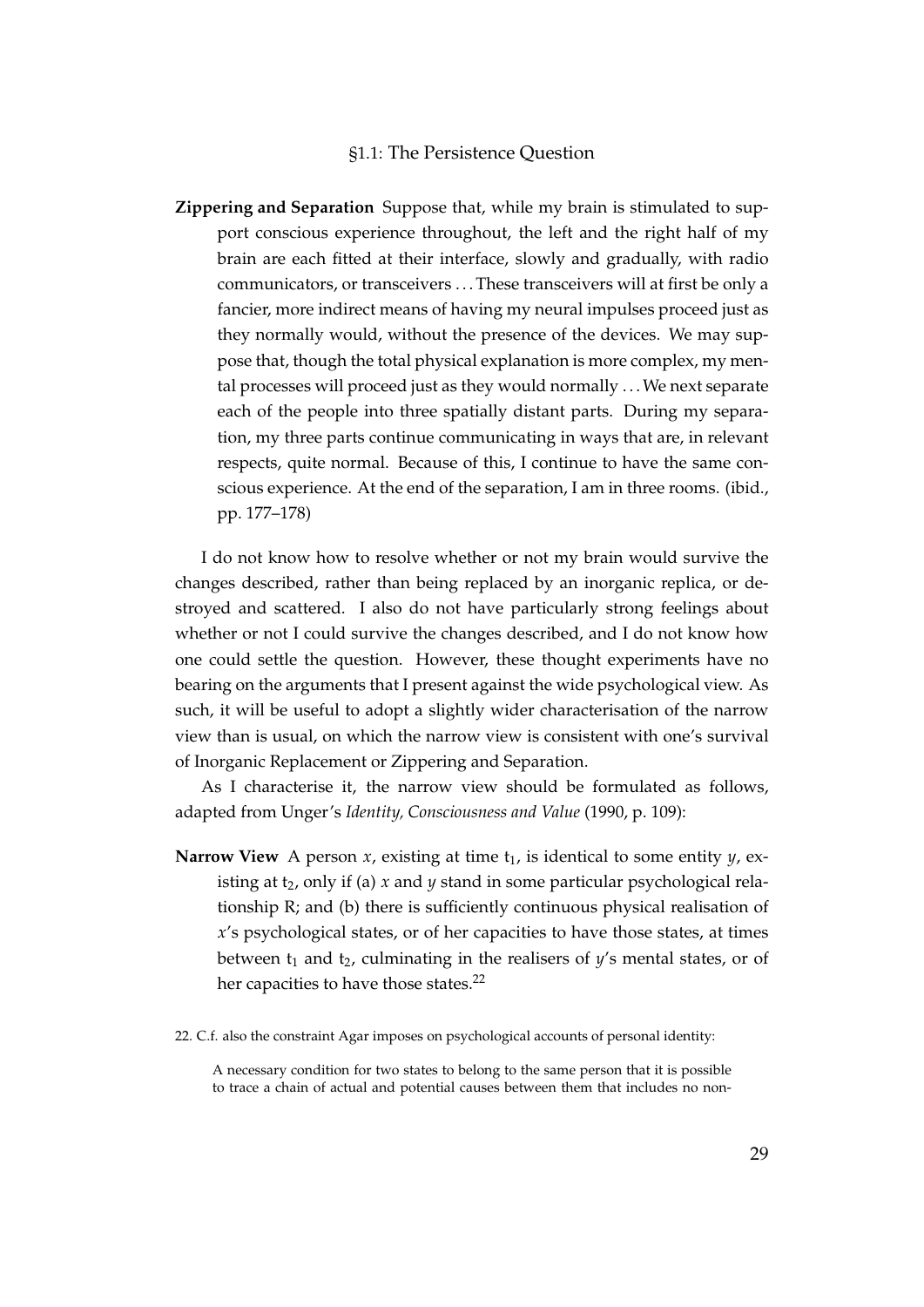What is meant by this is simple. Just as ordinary material objects must be composed by much the same material from moment to moment, so too must we; if there is to be a complete change in the material which realises our mental states, this must happen gradually, rather than all at once. Proponents of the wide psychological view deny this constraint. According to them, facts about the material realisation of our mental states are irrelevant to our judgments about personal identity. We can represent their view as follows:

**Wide View** A person *x*, existing at time  $t_1$ , is identical to some entity *y*, existing at  $t_2$ , only if (a)  $x$  and  $y$  stand in some particular psychological relationship R; where (b) this does not require the continuous physical realisation of *x*'s psychological states, or of her capacities to realise those states.

If the wide psychological view is correct, it is at least logically possible for some entity to realise one's mental states at one time, and for another entity, made from completely new matter, to realise one's mental states shortly afterwards. I will argue that we have reason to reject this view.

I want to make four further comments about these two views. First, note that, as formulated, both elaborate necessary conditions upon one's survival, but are silent about whether these conditions are also sufficient for one's continued existence. This is because certain kinds of logical difficulty, covered in chapter 3, may necessitate adding further necessary conditions to one's analysis of personal identity. Many options are available, and I do not want to complicate discussion by considering them here.

Second, it should be noted that the narrow view is rather vaguely characterised; it says that our survival requires 'sufficiently continuous' realisation of our mental states, but does not tell us precisely what this involves.<sup>[23](#page-29-0)</sup> I assume that a more detailed account would need to be developed on a case by case basis. I also assume that there are limits to the amount of precision to which one can

psychological intermediate. [\(Agar 2003,](#page-208-0) p. 62)

As I point out in chapter 3, it is reasonable to believe that this requires the continuous realisation of our psychological states.

<span id="page-29-0"></span><sup>23.</sup> I leave open, for example, that a subject's mental states could be sufficiently continuously realised in a 'gappy' way, allowing for her brain to be separated into largish chunks, and then later put together again (c.f. the discussion of systemic energy on pp. 129–130 of [Unger 1990\)](#page-219-5). This is another case about which I wish to remain neutral.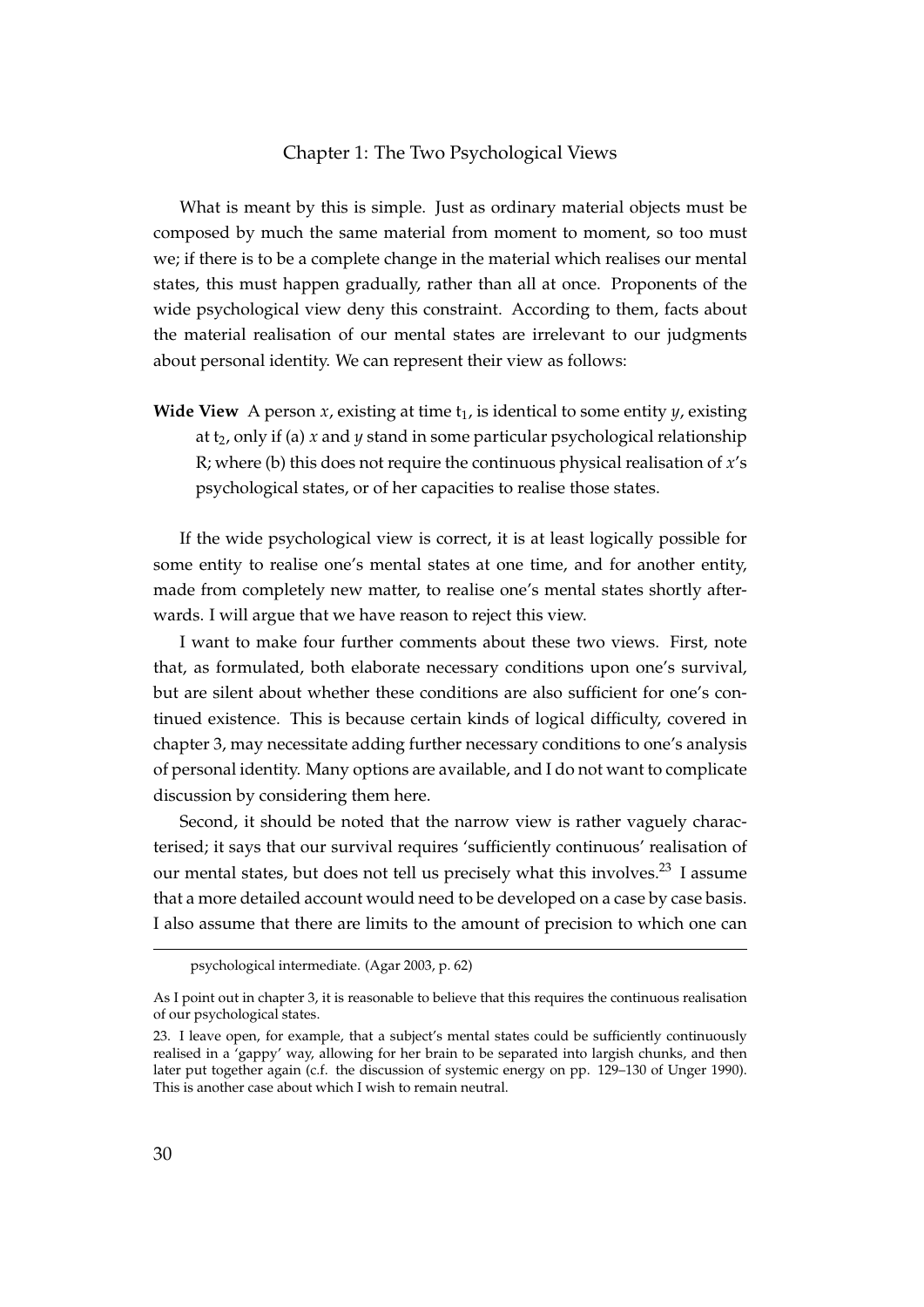#### §1.1: The Persistence Question

aspire in developing the view. However, for our purposes, this need not matter; when discussing the wide view, we will focus on cases in which our survival is possible despite the complete absence of physical continuity in the realisers of our mental states.

Third, the Narrow Constraint, as written, is committed to the idea that our mental states are physically realised. This excludes the view that our mental states are realised in immaterial entities (or collections of immaterial entities). It will be a basic assumption of this thesis that our mental states are wholly physically realised. However, were this false, and our mental states to be realised in immaterial entities, I presume that we could still define an analogous type of continuity in the realisers of our mental states.<sup>[24](#page-30-0)</sup> Indeed, as we shall see, the earliest proponent of the wide view – John Locke – developed his account precisely as an alternative to the claim that we must be constituted by the same immaterial thinking substances whenever we exist.

Fourth, I speak about the continuous realisation of the capacities for our mental states. I do so in order to accommodate cases such as the following:

<span id="page-30-1"></span>**Super Freezing** A super freezing machine will stop a person's molecules in

<span id="page-30-0"></span>24. To generalise the wide and the narrow views, we need only introduce the following two technical notions:

- **Mereological Overlap** An entity  $x$  mereologically overlaps at  $t_1$  with an entity  $y$  at  $t_2$ , if and only if something is a proper part of  $x$  at  $t_1$  and  $y$  at  $t_2$ .
- **Mereological Continuity** An entity *x* is mereologically continuous at  $t_1$  with an entity *y* at  $t_2$  if and only if either (a)  $x$  mereologically overlaps at  $t_1$  with  $y$  at  $t_2$ ; or (b) there is a temporally ordered series  $\sigma$ , consisting of objects picked out at one or more times intermediary between  $t_1$  and  $t_2$  such that:
	- (i) The earliest member of  $\sigma$  mereologically overlaps with  $x$  at  $t_1$  if  $t_1$  is earlier than  $t_2$ , or with  $y$  at  $t_2$  if  $t_2$  is earlier than  $t_1$ .
	- (ii) The latest member of  $\sigma$  mereologically overlaps with  $x$  at  $t_1$  if  $t_1$  is later than  $t_2$ , or with  $y$  at  $t_2$  if  $t_2$  is later than  $t_1$ .
	- (iii) Each member of  $\sigma$  mereologically overlaps with any member of  $\sigma$  which is adjacent to it (i.e. either closer to it in the past than any other member of  $\sigma$ , or closer to it in the future than any other member of *σ*).

Armed with these notions, we can define the wide and narrow views as follows:

- **Wide View** A person *x*, existing at time  $t_1$ , is identical to some entity *y*, existing at time  $t_2$ , only if (a) *x* and *y* stand in some particular psychological relationship R; where (b) this does not require mereological continuity.
- **Narrow View** A person *x*, existing at time  $t_1$ , is identical to some entity *y*, existing at time  $t_2$ , only if (a) *x* and *y* stand in some particular psychological relationship R; and (b) the realisers of  $x$ 's mental states at  $t_1$  are sufficiently mereologically continuous with the realisers of  $y$ 's mental states at t<sub>2</sub>.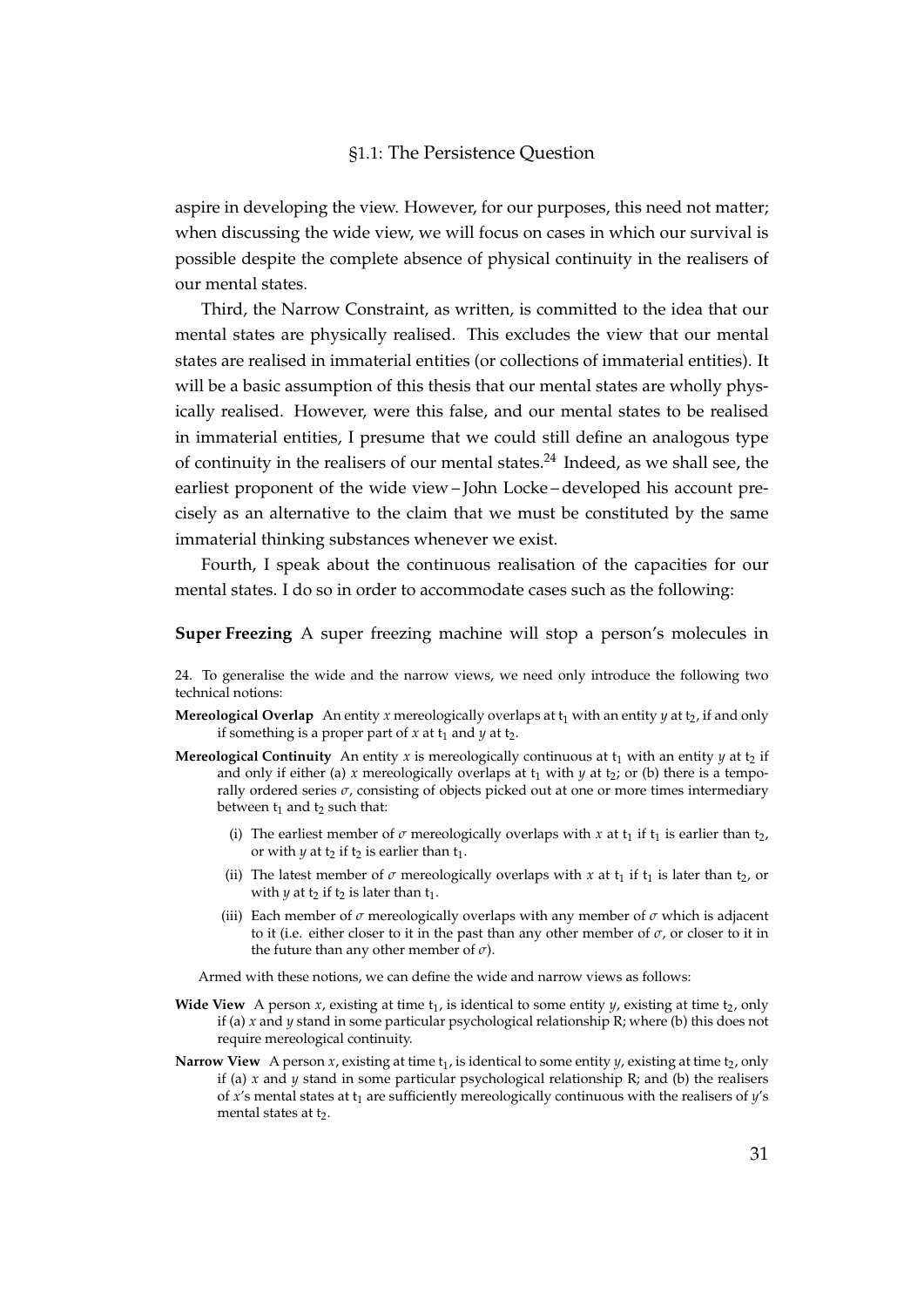their tracks, so to say, almost perfectly preserving their relative arrangement for minutes, or for years. Almost instantaneously, it reduces the temperature of a person's body to within a very minute fraction of one degree Kelvin of absolute zero, and keeps it there until it operates in reverse. Later, the device may operate as a super thawing machine, raising the temperature of that body, virtually instantaneously, to normal body temperature . . . After the thawing, experience, thought and behavior will take up where, right before the freezing, they left off. [\(Unger 1990,](#page-219-5) pp. 3–4)

My reaction to [Super Freezing,](#page-30-1) which I take to be the dominant intuition, is to think that were the technology medically possible, it would be possible for one to survive being frozen and subsequently thawed. In the interim, I do not think that one's super-frozen brain would realise mental states. Thus, continuous physical realisation of one's psychological states is not required for one's continuous existence. However, I think that one's super-frozen brain would retain the capacity to realise conscious states. I have formulated the narrow view so as to be compatible with our survival of [Super Freezing.](#page-30-1)

The wide and the narrow psychological views agree that our persistence is to be understood in psychological terms; for us to continue to exist, there must exist psychological relations of the right kinds between our future psychological states, and the states that we now possess. Where these views disagree is about how these psychological connections must be realised. The narrow view holds that our continued existence requires the physically continuous realisation of our capacities to enjoy psychological states. The wide view maintains that this is not a requirement on our continued existence. The following three chapters will argue for the conditional claim that if one wishes to uphold a version of the psychological view, one should prefer the narrow view to the wide view. I begin, in the next chapter, by considering a methodology often employed to support the wide view – the use of thought experiments. I argue that this methodology fails to show that we are inclined to believe the wide psychological view.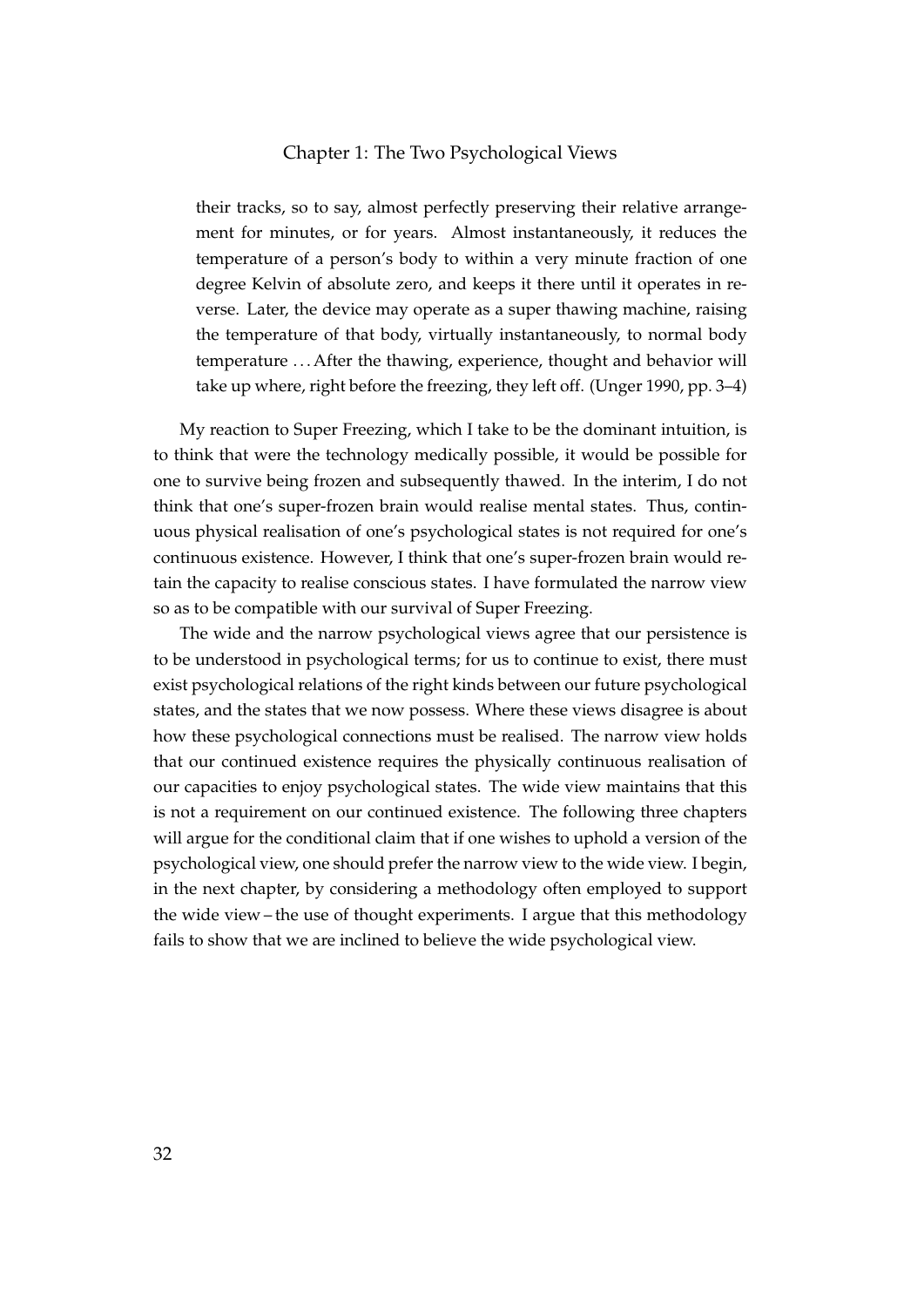#### CHAPTER TWO

# <span id="page-32-0"></span>Persisting with Thought Experiments

<span id="page-32-1"></span>According to the wide psychological view, our persistence consists in certain types of psychological connection between our mental states, no matter how these connections are realised. In particular, proponents of this view claim that our continued existence does not require physical continuity. In this chapter, I consider the usual method of generating support for this view – appeals to our judgments about hypothetical cases. Section [2.1](#page-32-1) gives three examples of such cases. In [2.2,](#page-34-0) I consider two objections to this methodology. The first objection fails, but the second presses us to explain why our intuitions should count as evidence for the wide psychological view. Section [2.3](#page-37-0) takes up this challenge. I dismiss one response – that these judgments show that the wide psychological view has an epistemic advantage over its rivals – and argue instead that our beliefs about personal identity, as revealed by thought experiments, are likely to play a role in determining the referents of our terms for persons. Unfortunately, however, [2.4](#page-52-0) argues that it is unlikely that we have settled beliefs in favour of the wide psychological view. I present two obstacles. First, intuitions in favour of this view seem to conflict with the results of other thought experiments. Second, one and the same hypothetical scenario may generate different responses depending on how it is framed. Section [2.5](#page-57-0) ends the chapter by considering a thought experiment of Shoemaker's which attempts to break the impasse, and to show that our concept of personal identity lines up with the wide view. The argument fails because it assumes too readily that it is acceptable to individuate persons as the wide psychological view requires. Thus, I conclude that appeals to thought experiments do little to motivate the wide psychological view.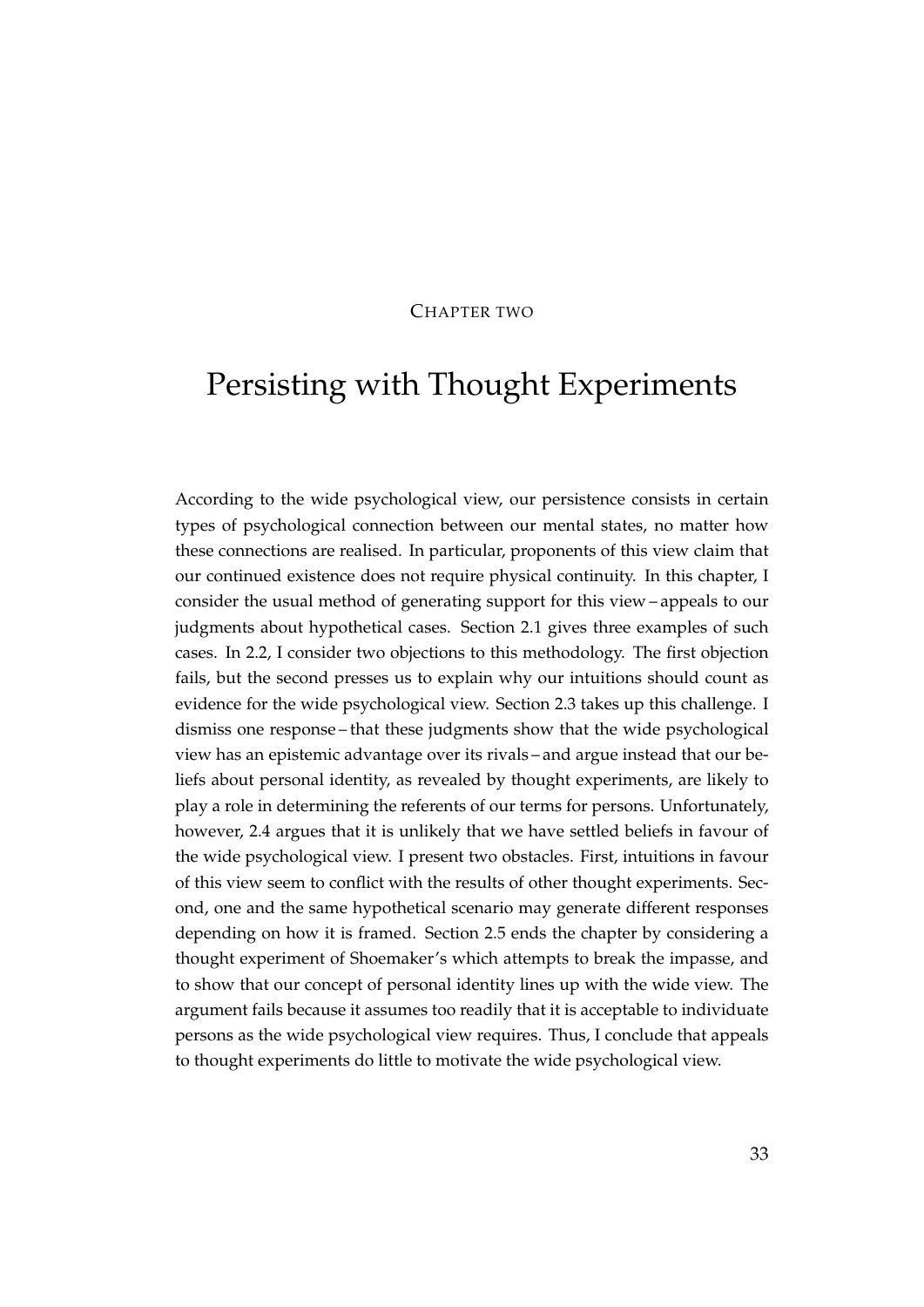#### Chapter 2: Persisting with Thought Experiments

## 2.1 Intuition and the Wide Psychological View

One might accept the wide psychological view for a variety of reasons. Historically, two such reasons have been attempts to make sense of the possibility of life after death, $2<sup>5</sup>$  and the desire to build an account of personal identity using only the supposedly more straightforward 'given' materials of individual ex-periences, and the relationships between them.<sup>[26](#page-33-1)</sup> These motivations hold little sway today (though I will connect the discussion of chapter 4 to the second of them). Within the contemporary literature, one is more likely to find the wide psychological view supported by appeal to thought experiments – hypothetical, as yet unrealised, scenarios. It is claimed that our intuitive judgments about these scenarios line up with the wide psychological view, and that this provides us with reason to believe that this view is correct. I will give three examples of scenarios which have been thought to support the wide psychological view.

We are prima facie inclined to judge that someone could survive the following scenarios:

- <span id="page-33-4"></span>**Teletransportation** The Scanner here on Earth will destroy my brain and body, while recording the exact states of all of my cells. It will then transmit this information by radio. Travelling at the speed of light, the message will take three minutes to reach the Replicator on Mars. This will then create, out of new matter, a brain and body exactly like mine. [\(Parfit 1984,](#page-215-5) p. 199)<sup>[27](#page-33-2)</sup>
- <span id="page-33-5"></span>**Upload** [Y]our stream of consciousness is, in effect, lifted from your brain and seamlessly joined to a stream of consciousness that is machine-produced. Your brain, meanwhile, lapses into a profound coma-like condition. [\(Dain](#page-210-1)[ton 2008,](#page-210-1) pp. 18–19)<sup>[28](#page-33-3)</sup>

<span id="page-33-0"></span><sup>25.</sup> This motivation was certainly in the background of Locke's discussion of personal identity, asthough he talks explicitly about life after death, and judgment day, on only a few occasions [\(Locke 1689/1975,](#page-213-6) §§13; 22; 26). For more recent discussion of personal identity and life after death, see [Penelhum 1970](#page-215-6) and [Quinton 1962,](#page-216-1) pp. 400–401; 407–409.

<span id="page-33-1"></span><sup>26.</sup> Wollheim suggests, quite plausibly, that psychological analyses of the self received such easy assent through the first part of the 20*th* century because they promise 'metaphysical economies' of a kind attractive to those writing in the wake of British empiricism, allowing the existence of persons to be understood in terms of (at the time supposed) simpler facts about mental states and the relations between them [\(Wollheim 1979,](#page-220-3) pp. 189–191).

<span id="page-33-2"></span><sup>27.</sup> This is a common trope in science fiction – [https://tvtropes.org/pmwiki/pmwiki.](https://tvtropes.org/pmwiki/pmwiki.php/Main/Teleportation) [php/Main/Teleportation](https://tvtropes.org/pmwiki/pmwiki.php/Main/Teleportation) gives a list of examples.

<span id="page-33-3"></span><sup>28.</sup> Again, there are many depictions of this phenomenon in popular fiction. See, for example,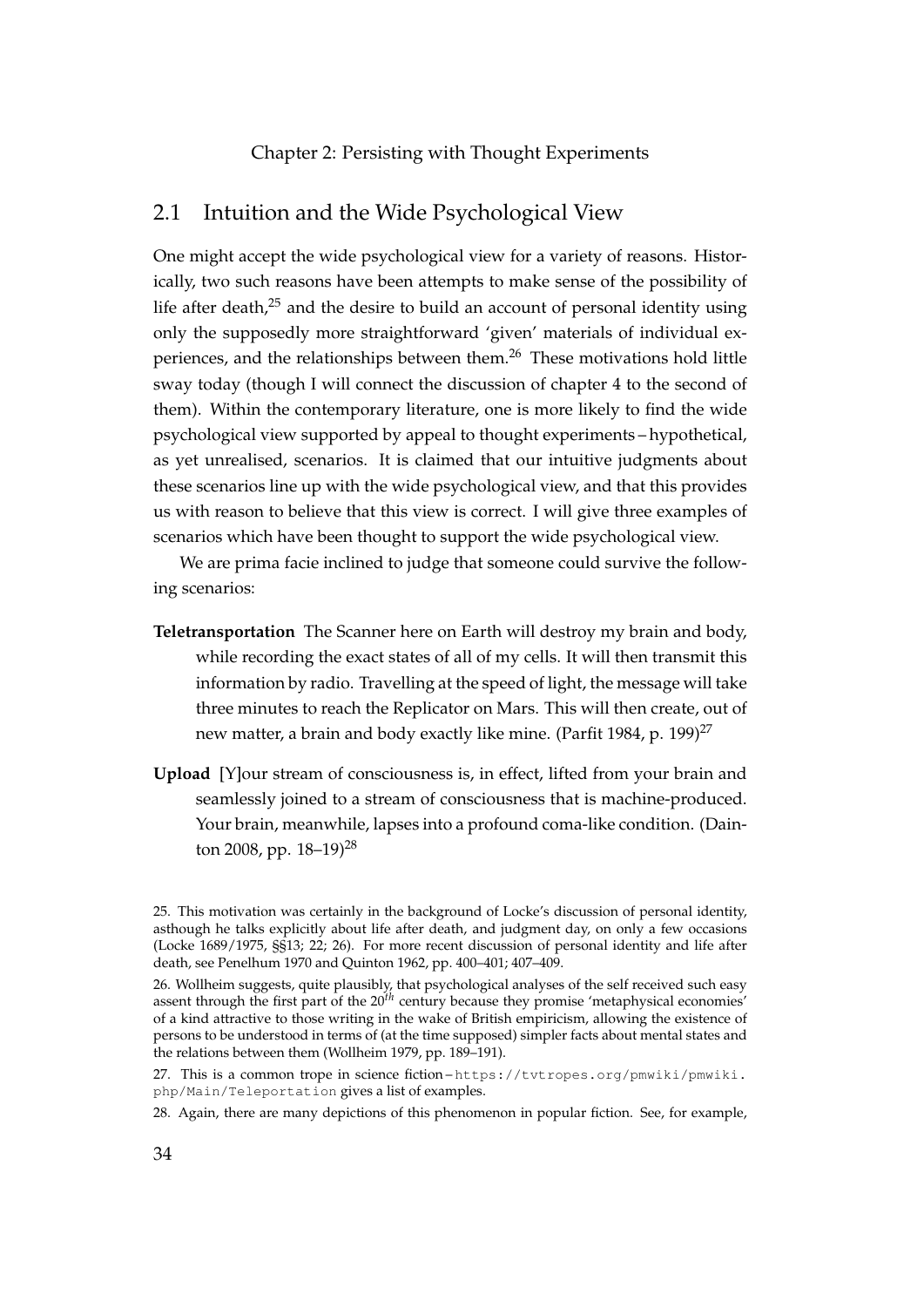## §2.2: Two Objections to the use of Thought Experiments

<span id="page-34-2"></span>**Change of Soul** [I]f the same consciousness (which, as has been shewn, is quite a different thing from the same numerical figure or motion in body) can be transferr'd from one thinking substance to another, it will be possible, that two thinking substances may make but one person. [\(Locke 1689/1975,](#page-213-6) Book II, ch. 27, §13/p. 338)[29](#page-34-1)

Each of these scenarios faces a person with a complete change in the objects which constitute her; in [Teletransportation](#page-33-4) and [Upload,](#page-33-5) she comes to be constituted by a new material entity, in [Change of Soul,](#page-34-2) she is constituted by different immaterial substances at the beginning and the end of the hypothesized scenario. People do not ordinarily undergo such changes. Hence, were personal identity to require the normal cause of psychological continuity, the imagined scenarios would be unsurvivable. These cases therefore directly test whether we are (sometimes) willing to make judgments in accordance with the wide psychological view. They confirm this hypothesis. The next section explains two challenges to taking these responses to count in favour of the view.

# <span id="page-34-0"></span>2.2 Two Objections to the use of Thought Experiments

Although thought experiments are often employed in philosophy, their use in discussions of personal identity is sometimes thought especially problematic.<sup>[30](#page-34-3)</sup> At least two factors have influenced this judgment. First, discussions of per-

<https://tvtropes.org/pmwiki/pmwiki.php/Main/BrainUploading>. [O'Connell 2017,](#page-215-7) pp. 42–69 gives a fascinating account of time spent with some prominent transhumanists whose ambition it is to produce technology capable of uploading persons onto computers. 29. Kant presents an evocative take on much the same thought experiment:

<span id="page-34-1"></span>An elastic ball that strikes another one in a straight line communicates to the latter its whole motion, hence its whole state (if one looks only at their positions in space). Now assuming substances, on the analogy with such bodies, in which representations, together with consciousness of them, flow from one to another, a whole series of these substances may be thought, of which the first would communicate its state, together with its consciousness, to the second, which would communicate its own state, together with that of the previous substance, to a third substance, and this in turn would share the states of all previous ones, together with their consciousness and its own. The last substance would thus be conscious of all the states of all the previously altered substances as its own states, because these states would have been carried over to it, together with the consciousness of them; and in spite of this it would not have been the very same person in all these states. [\(Kant 1781/1998,](#page-212-5) A363–364/p. 423)

<span id="page-34-3"></span><sup>30.</sup> See, for example, [Johnston 1987a;](#page-212-0) [Johnston 2007,](#page-212-1) pp, 92–99; [Wilkes 1988,](#page-219-6) Ch. 1. Wilkes' and Johnston's claims are critically assessed in [Snowdon 1991.](#page-218-4)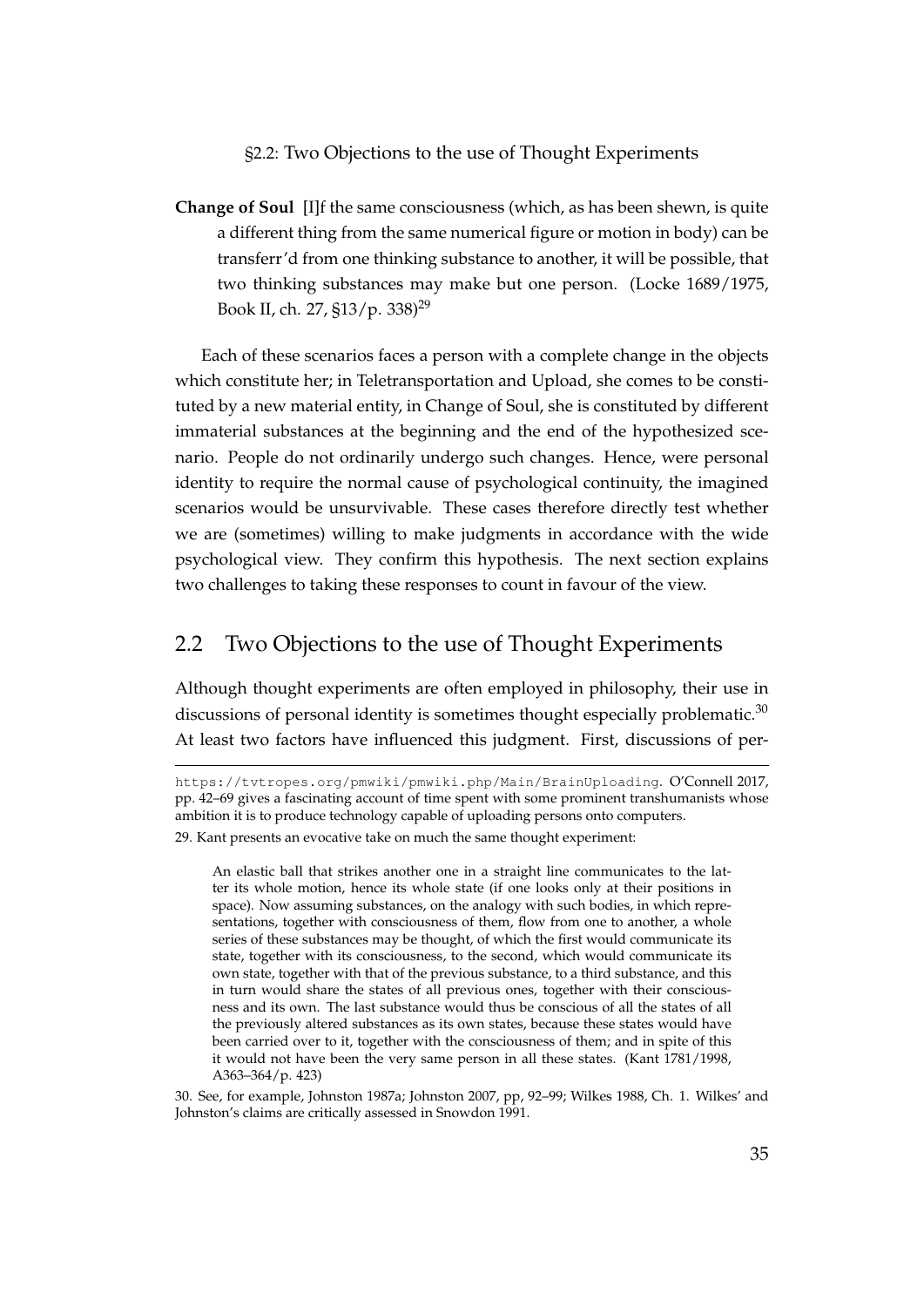#### Chapter 2: Persisting with Thought Experiments

sonal identity frequently make use of a striking range of fantastical thought experiments. It is far from clear that our judgments about such cases will be reliable. Second, it has been thought – I suspect unfairly – that discussions of personal identity rely upon thought experiments to a greater extent than philosophical discussion elsewhere. $31$  These two factors might be thought to leave us with very few materials by which to evaluate whether our intuitive responses to these cases should be trusted. I want to begin by considering this objection, arguing that it fails.

The lynchpin of the objection is the fear that we are likely to be confused or befuddled by unfamiliar thought experiments. Wilkes gives one justification for this concern when she writes:

The experimenter – any experimenter, in thought or in actuality – needs to give us the background conditions against which he sets his experiment. If he does not, the results of his experiment will be inconclusive. The reason for that is simple and obvious: experiments, typically, set out to show what difference some factor makes; in order to test this, other relevant conditions must be held constant, and the problematic factor juggled against that constant background. If several factors were all fluctuating, then we would not know which of them (or which combination of them) to hold responsible for the outcome. [\(Wilkes 1988,](#page-219-6) p. 7)

She continues to argue that thought experiments in the personal identity debate suffer from "ambiguous uncertainty concerning the[ir] relevant background conditions" [\(ibid.,](#page-219-6) p. 8), and – as such – are poor tools for philosophical investigation. Since we are in the dark as to what would change and what would remain the same were these scenarios actual, our judgments about what has happened do not have an adequate basis.<sup>[32](#page-35-1)</sup> This worry is exacerbated by the thought that discussions of personal identity rely almost solely upon thought experiments; if we rely on thought experiments alone, we cannot check our intuitions except by relying upon other thought experiments. Thus, one has no external measure of the validity of our intuitive judgments, and no reason to think that they are trustworthy.

<span id="page-35-0"></span><sup>31.</sup> This criticism is more often voiced than found in print. One printed example is found on p. 6 of [Wilkes 1988.](#page-219-6)

<span id="page-35-1"></span><sup>32.</sup> In connection with this, see [Wilson 2016.](#page-220-5)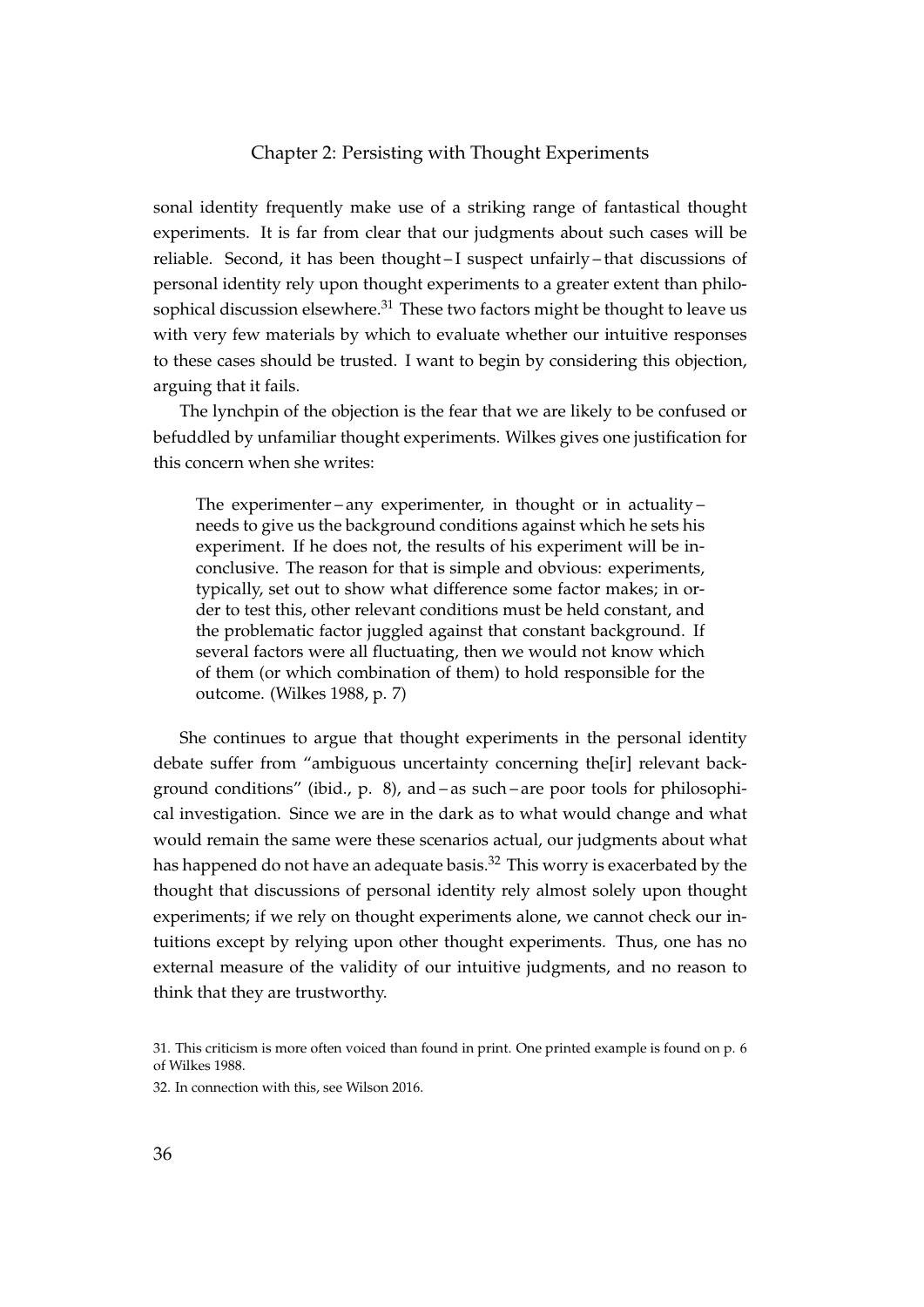## §2.2: Two Objections to the use of Thought Experiments

My response to broad-scale worries of this kind is rather simple. Parfit puts it like this:

[The criticism that we have little to learn from thought experiments] might be justified if, when considering such imagined cases, we had no reactions. But these cases arouse in most of us strong beliefs. And these are beliefs, not about our words, but about ourselves. By considering these cases, we discover what we believe to be involved in our own continued existence, or what it is that makes us now and ourselves next year the same people. We discover our beliefs about the nature of personal identity over time. [\(Parfit 1984,](#page-215-0) p. 200)

Not all thought experiments generate firm reactions. For example, I am inclined to be unsure what to say about the case of Gyges ring – a case which Wilkes cites as involving ambiguous background circumstances [\(Wilkes 1988,](#page-219-0) p. 11).<sup>[33](#page-36-0)</sup> However, when a thought experiment generates a strong intuitive reaction, rather than sheer uncertainty, this illustrates that we take ourselves to know enough about the imagined scenario to make a judgment. This is to say that we take ourselves to grasp what is envisaged, and that we thereby presume ourselves to have a fix on all relevant variables. If this is correct, then we can bypass ambiguity concerning a hypothetical scenario by describing more fully how we envisage it – paying special attention to what features of the scenario drew our attention, and why we took this to license a particular conclusion. There is no reason to think that we will be unable to say what leads us to make the firm judgments that we do. Hence, there seems no reason to concede that we will be utterly stymied by ambiguities in our description of a given thought experiment.

This leads to a further point. If it is possible to unpack our reasons for making a given judgment, it should also be possible to scrutinise prospective justifications for our intuitions, and to consider what bearing they have on an account of our persistence. Of course, our first impressions may not always survive closer examination, and they may be distorted by a variety of factors.<sup>[34](#page-36-1)</sup> How-

<span id="page-36-0"></span><sup>33.</sup> Indeed, I am inclined to be unsure about this case in part because I have little idea quite how to envisage what is going on.

<span id="page-36-1"></span><sup>34.</sup> Here, we should particularly heed Bernard Williams' warning against artificially neat constructions of thought experiments intended "to produce a situation which would naturally elicit, with minimum hesitation, [a desired intuitive response]" [\(Williams 1970,](#page-220-0) p. 179). C.f. also the discussion of thought experiments in [Unger 1990,](#page-219-1) pp. 84–87.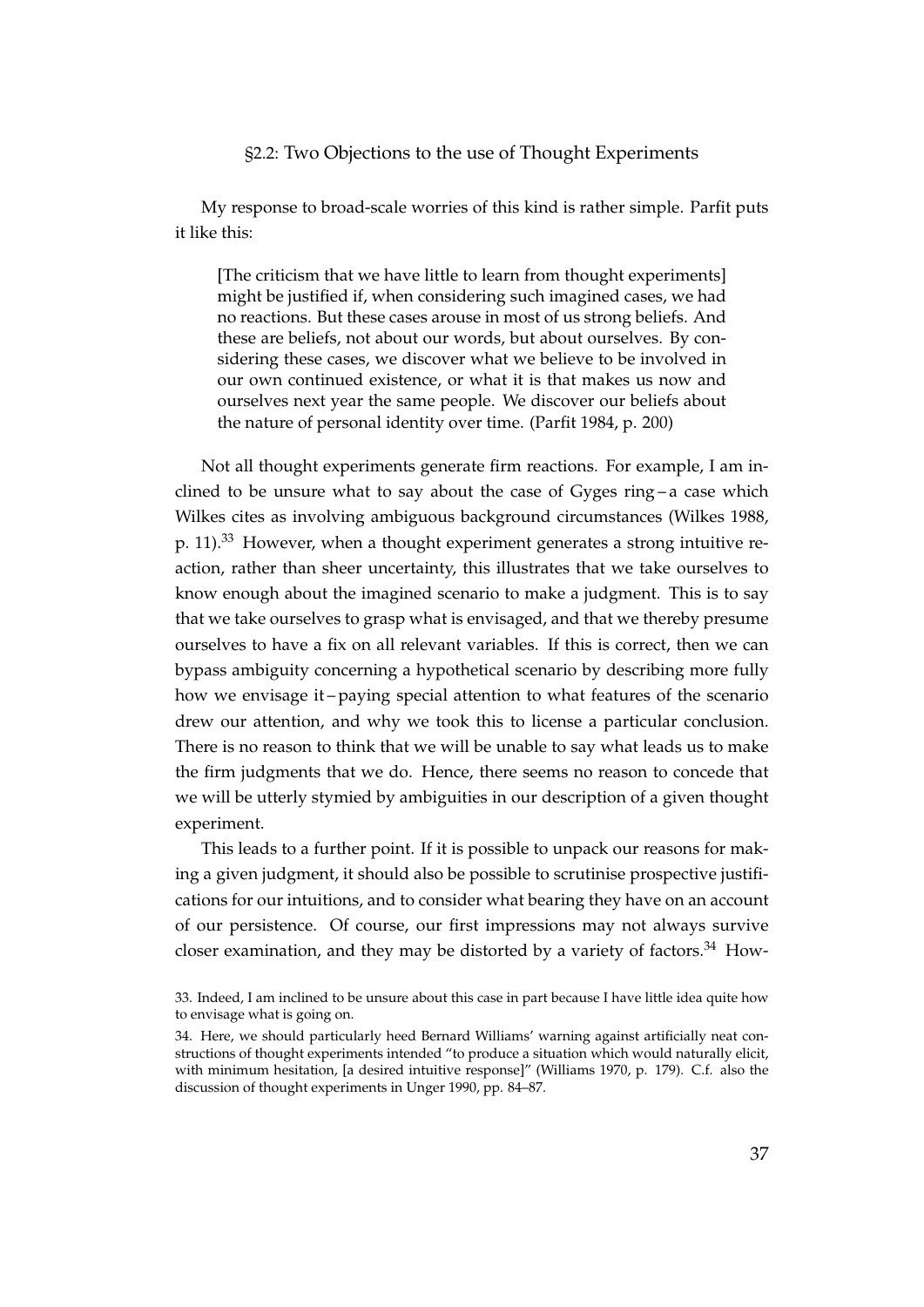ever, this just cements the point at hand; it is often possible to establish our reasons for making an intuitive judgment (and, indeed, what assumptions we make about unstated 'background' elements of the thought experiment), and, having done so, to subject them to assessment.

I think that there are two further mistakes involved in the complaint that thought experiments are not subject to external checks and balances. First, its proponents are insufficiently imaginative; in providing an account of personal identity, we can fall back upon a great number of beliefs about the persistence of subjects through real-life circumstances (and about our ability to gain knowl-edge of their persistence).<sup>[35](#page-37-0)</sup> Unless sufficiently strong reason is given to revise these beliefs, it is a requirement on any account of personal identity that it validate them. Thus, there are at least some external constraints upon the conclusions that we can draw from thought experiments. Second, even when these external checks fall silent, we may compare intuitions drawn from a variety of thought experiments against one another. I conclude that the objection under examination overlooks key ways in which we may interrogate our responses to thought experiments. As such, it should be set aside.

Though this objection fails, there is room for a more subtle 'sceptical' objection to the use of thought experiments in the personal identity debate. Note that Parfit endorses thought experiments because of their role in uncovering our *beliefs* about personal identity. To this, the following objection seems apt:

Our intuitions about cases of personal survival, be those cases real or imaginary, are just beliefs we have, and they may well be false. [\(Johnston 2016,](#page-212-0) p. 95)

Put otherwise, if we are to draw conclusions from our intuitive responses, we need reason to believe that they are reliable. But it is far from clear how we could establish this, at least without being in a position to check them against the correct answer to the persistence question. The following section considers two ways to justify the claim that our intuitions in favour of the wide psychological view are reliable.

<span id="page-37-0"></span><sup>35.</sup> I am, of course, drawing on Johnston's proposed methodology for theorizing about personal identity – reflection on our ability to "reliably and unproblematically identify ourselves and others" [\(Johnston 1987a,](#page-212-1) p. 63). I am suggesting that this need not be an alternative to the use of thought experiments, but can instead be used to complement them.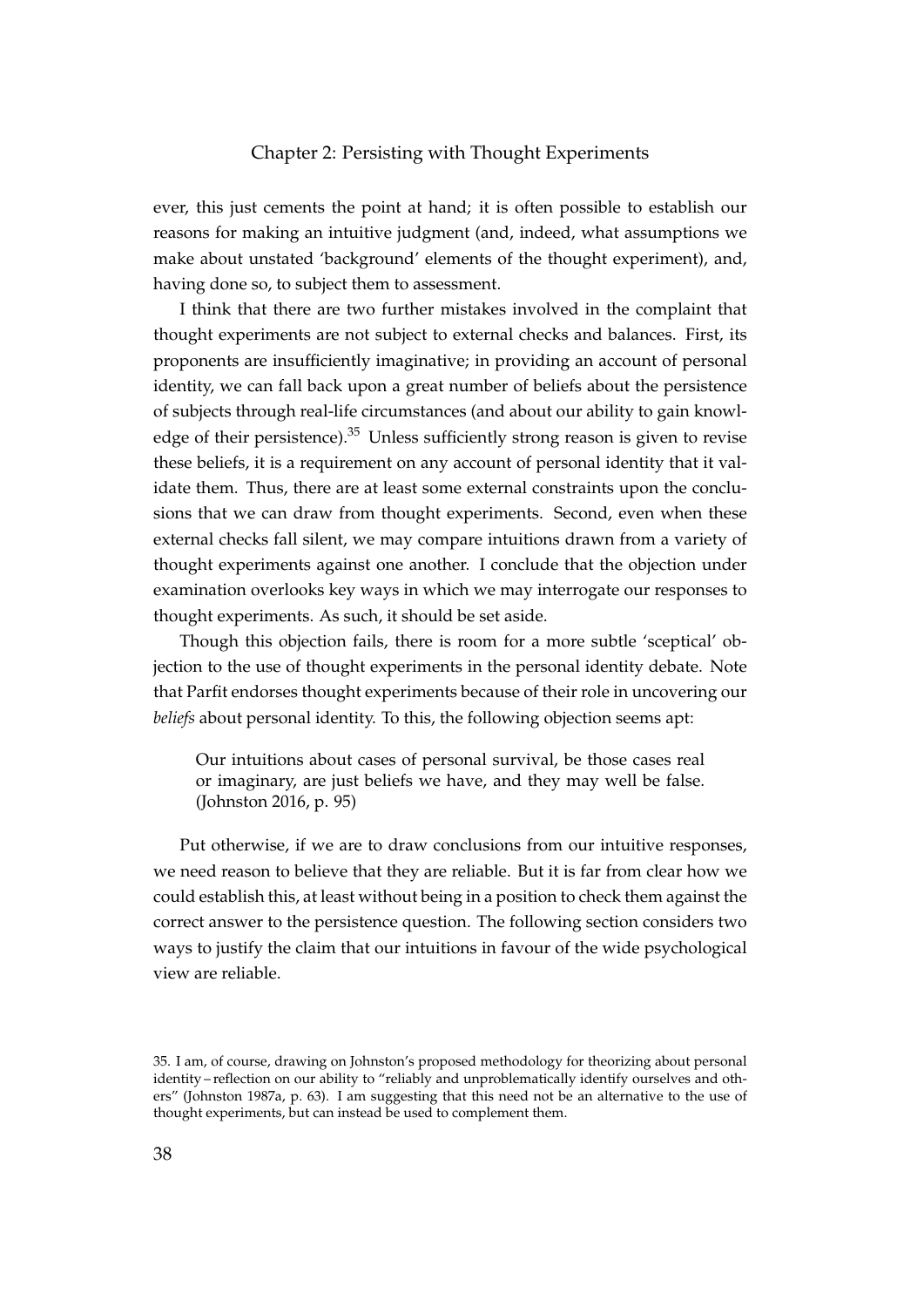# 2.3 From Thought Experiments to Reference

This section considers two ways to argue that our intuitions show the wide psychological view to be correct. The first route argues that our intuitions reflect what would be the only reasonable ways to make judgments in hypothetical scenarios, given the evidence that would then be available to us. Thus, accepting the wide psychological view explains how we might make knowledgeable judgments about our persistence, whereas rejecting it calls into question our ability to do so. I will argue that this response is difficult to believe, and that it rests on a controversial epistemological view. That said, I consider another response, on which our judgments about personal identity play a role in determining which entities we refer to when we talk about persons. This response is more promising, though it has some controversial underlying structure.

#### 2.3.1 The Epistemic Response

The first way to buttress our intuitions in favour of the wide psychological view begins with the role that 'consciousness' (or memory) ordinarily plays in our knowledge that we have persisted through some period of time – justifying our beliefs about the past without requiring corroborating evidence.<sup>[36](#page-38-0)</sup> Thus, for example, Locke writes:

Had I the same consciousness that I saw the ark and Noah's flood, as that I saw an overflowing of the Thames last winter, or as that I write now, I could no more doubt that I who write this now, that saw the Thames overflowed last winter, and that view'd the flood at the general deluge, was the same *self*, place that self in what substance you please than that I who write this am the same myself now whilst I write (whether I consist of all the same substance material or immaterial, or no) that I was yesterday. [\(Locke 1689/1975,](#page-213-0) Book II, ch. 27, §16/pp. 340–341)

This passage evaluates the [Change of Soul](#page-34-0) thought experiment (presented on p. [35\)](#page-34-0). As I read it, the starting point of this thought experiment is the claim that memory provides a secure basis for our judgments about identity over time; I can know that I carried out some action just by remembering doing so. In con-

<span id="page-38-0"></span><sup>36.</sup> In this context, see [Shoemaker 1970.](#page-217-0) For criticism of this kind of strategy, see [McDowell 1997,](#page-214-0) who argues that it reflects a 'Cartesian mistake' of holding that the materials for an account of personal identity (and for our knowledge of it) are provided from within consciousness itself.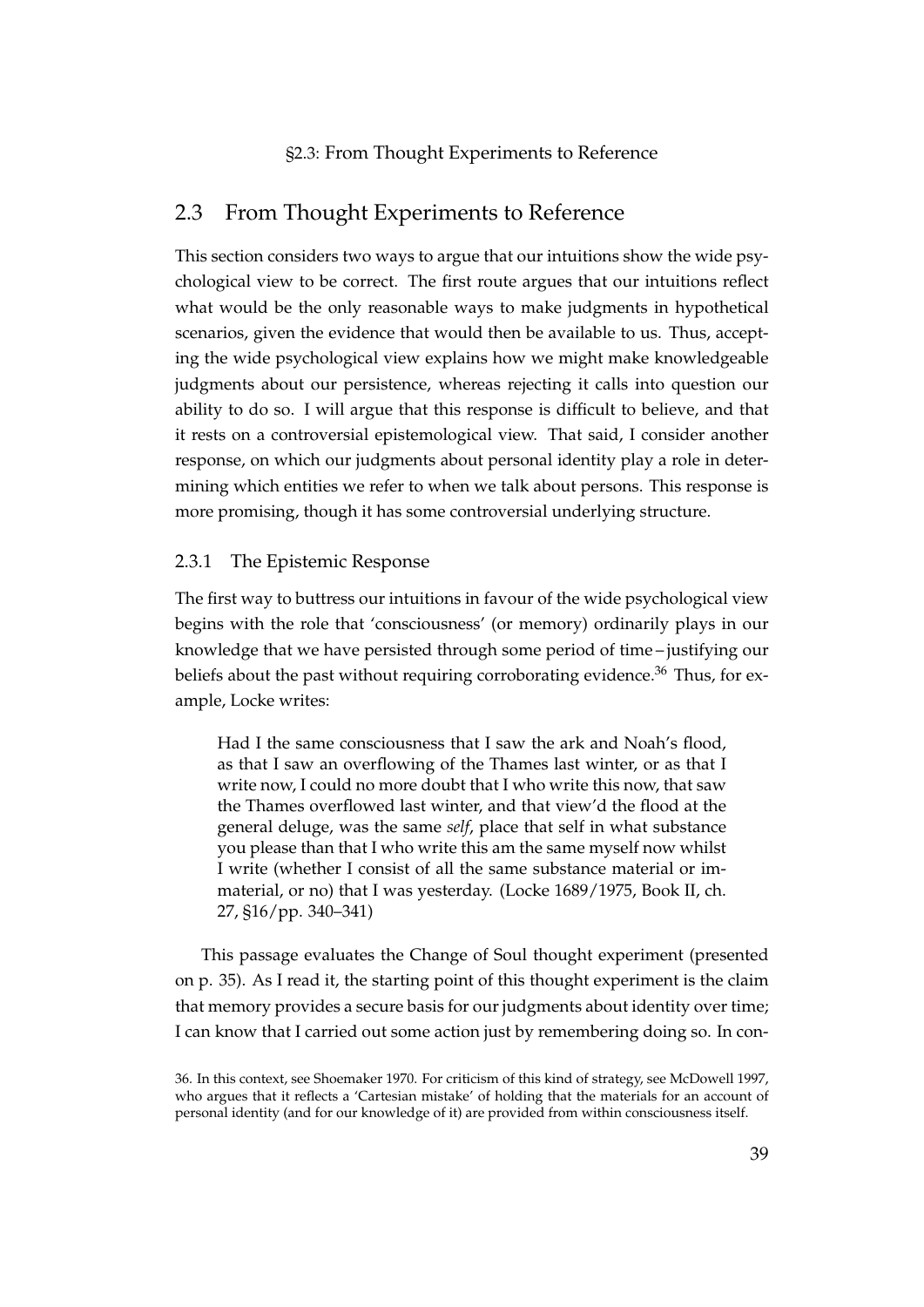trast, memory does not provide a secure basis for judgments about the identity of immaterial thinking substances:

[C]onsciousness being interrupted always by forgetfulness, there being no moment of our lives wherein we have the whole train of all our past actions before our eyes in one view, . . . and we losing the sight of our past selves, doubts are raised whether we are the same thinking thing, i.e. the same *substance* or no. [\(Locke 1689/1975,](#page-213-0) §10/pp. 335–336)

This passage argues that we cannot know that one and the same soul was present for every event that we can remember. Hence, were personal identity to require that we always possess the same soul, we would be unable to know about our persistence on the basis of memory. This contradicts the claim that memory provides a secure basis for judgments about our persistence. We should therefore conclude that sameness of soul is not required for personal persistence, in line with the wide psychological view.<sup>[37](#page-39-0)</sup>

Let's now evaluate the argument. The first thing to note is that it is incomplete if presented as an argument for the wide psychological view. If Locke's argument succeeds, it shows that sameness of soul is not required for personal identity. However, it does not rule out the existence of further requirements upon our persistence, such as preservation of the same body or brain. Thankfully, it is not difficult to find other statements to fill this gap. For example, though he rejects the wide psychological view, Johnston provides an argument which would also be available to its proponent when he says:

Once it is admitted that among the necessary conditions on personal identity are certain bodily conditions having to do with the survival of an organism or crucial parts of it, the question arises how experiential memory, i.e., something whose internal phenomenology makes it seem like a faculty suited to picking up only mental connections between earlier and later mental states, could deliver any more than conclusions of the form: the same *mind* that had the remembered experience is the mind that is now remembering. And if it could not do this, by what right are its deliverances properly taken to involve claims about personal identity as opposed to claims about mere mental identity? [\(Johnston 1987a,](#page-212-1) p.  $77^{38}$  $77^{38}$  $77^{38}$ 

<span id="page-39-0"></span><sup>37.</sup> Martin and Barresi attribute this argument to Locke on p. 143 of their [2006.](#page-214-1)

<span id="page-39-1"></span><sup>38.</sup> Anscombe's sensory deprivation thought experiment is of particular relevance here: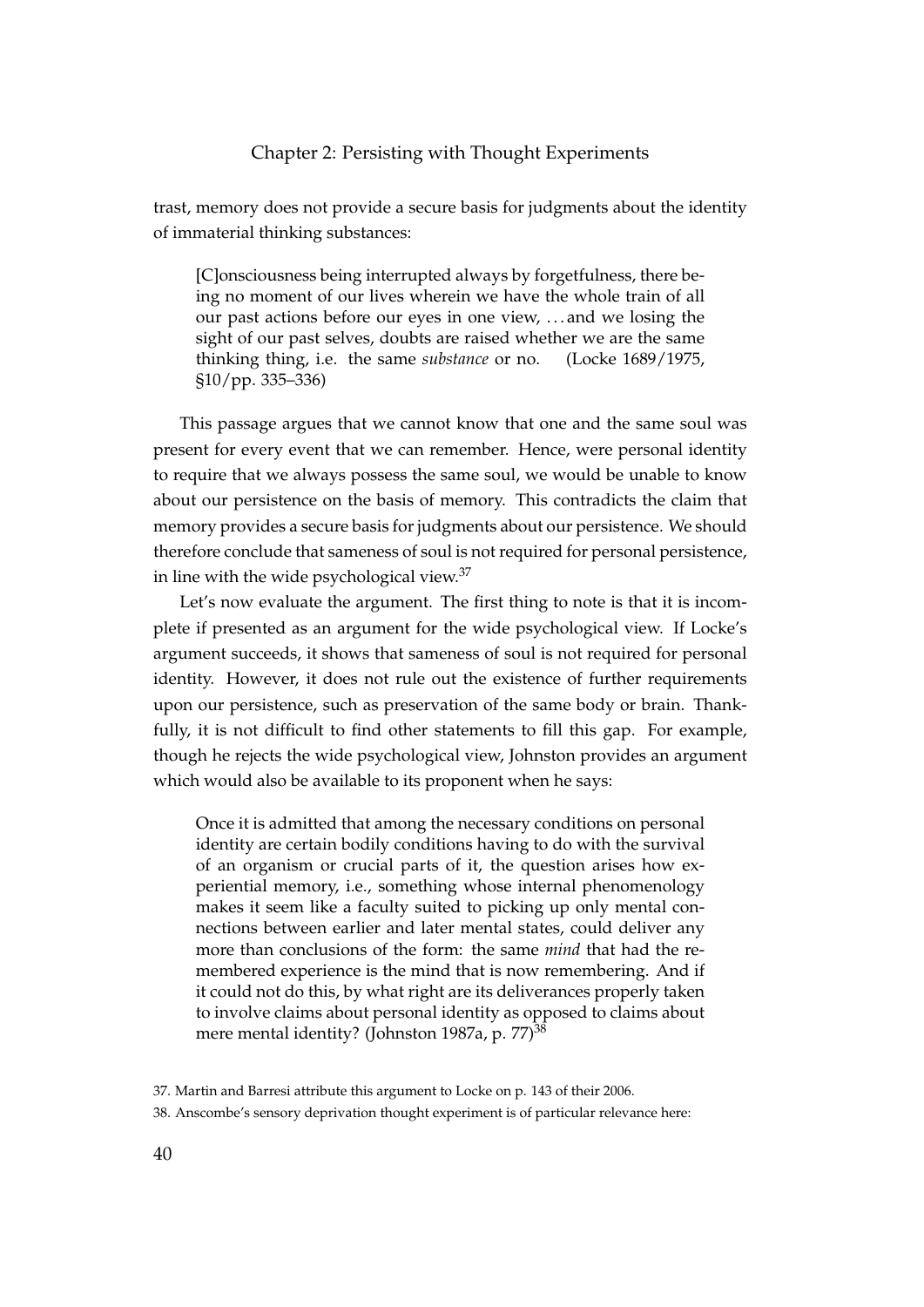Again, the suggestion is that memory is unable to discern whether or not some condition holds which is considered necessary for personal identity. Since it is to be supposed that memory is a reliable faculty for making judgments about personal identity, we should reject the claim that this condition is necessary.

We can formulate the argument for the wide psychological view as follows:

- 1. We can know about our persistence (on the basis of memory).
- 2. If personal identity requires psychological continuity with its usual cause, then we can know about our persistence (on the basis of memory) only if we can establish the presence of this usual cause throughout what we take to be our careers.
- 3. We cannot establish the presence of a usual cause throughout what we take to be our careers.
- C. Hence, personal identity does not require psychological continuity with its usual cause.

This argument is valid. However, the second premise is extremely questionable.[39](#page-40-0) It seems to rely on the principle that one can know a fact only if one is in a position to show that any necessary conditions for this fact obtain – including ruling out any possible defeaters of one's claim to know this fact. This is a demanding epistemological premise, and entails the following conditionals:

2a. I can only know that the world has existed for more than five minutes if I can establish that it was not created five minutes ago, leaving us with apparent memories that it existed beforehand.

And now imagine that I get into a state of 'sensory deprivation'. Sight is cut off, and I am locally anaesthetized everywhere, perhaps floated in a tank of tepid water; I am unable to speak, or to touch any part of my body with any other. Now I tell myself "I won't let this happen again!" If the object meant by "I" is this body, this human being, then in these circumstances it won't be present to my senses; and how else can it be 'present to' me But have I lost what I mean by "I"? . . . I have not lost my 'self- consciousness'; nor can what I mean by "I" be an object no longer present to me. [\(Anscombe 1975,](#page-208-0) p. 58)

Anscombe concludes that 'I' is not a referring device. A less radical conclusion, though, would be that information about one's body is not required for self-reference because sameness of body is not required for personal identity.

<span id="page-40-0"></span><sup>39.</sup> I have already cited two thinkers – John McDowell and Gareth Evans – who are extremely sceptical of this kind of argument. In this context, one might also see Snowdon's criticisms of Johnston's argument on pp. 214–215 of his [2014b.](#page-218-0)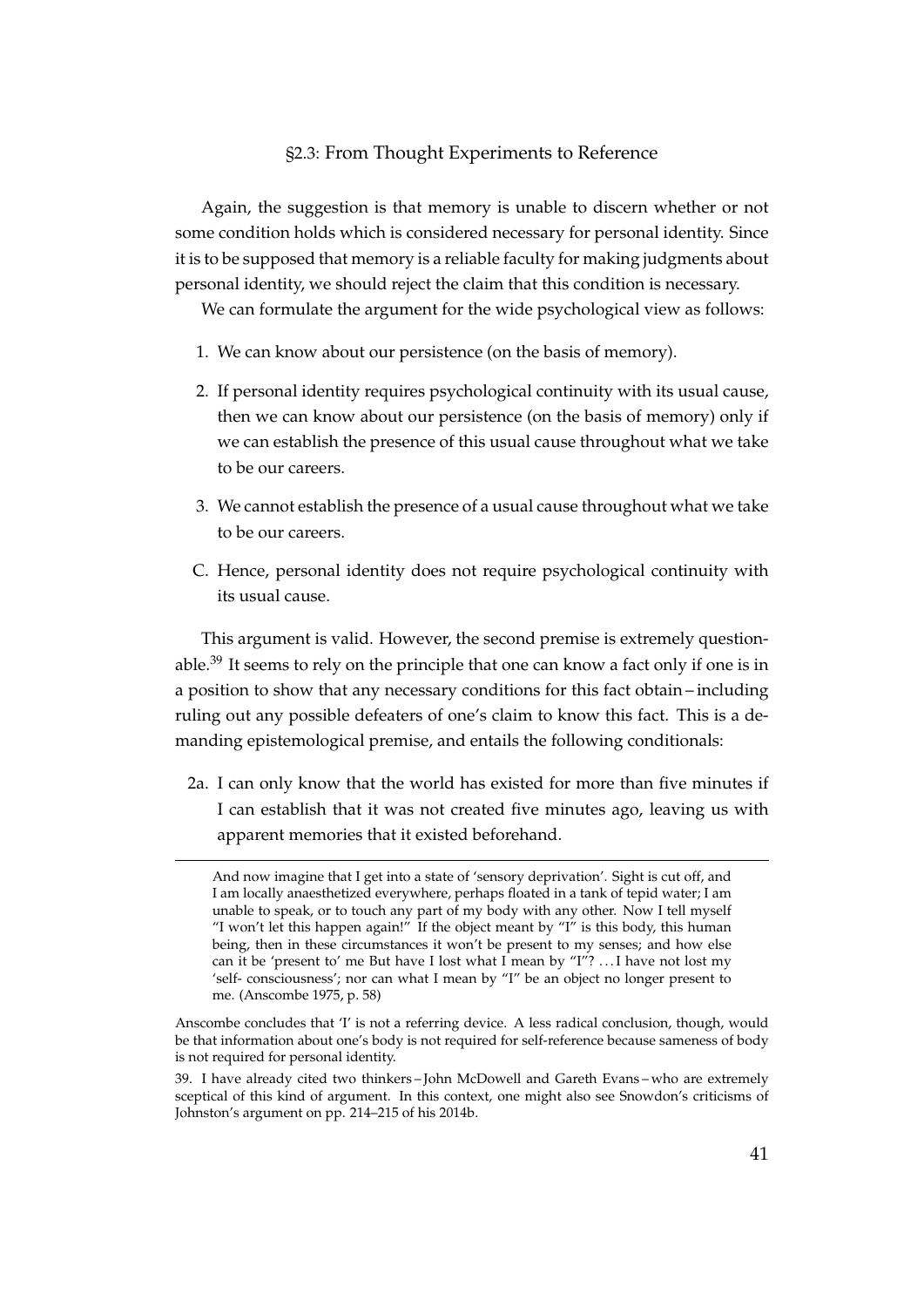- 2b. I can only know that I have hands if I know that I am not a handless brain in a vat.
- 2c. I can only know that this sample of yellowish material is gold if I can establish that it contains atoms with atomic number 79.
- 2d. I can only know that I bought the table before me last year if I can establish that the table I bought has not been, unbeknownst to me, removed and replaced with a duplicate.

In each of these cases, I assume that we cannot establish that the supposed necessary condition holds. Thus, the most likely motivation for the second premise of the above argument leads to an unattractive, and quite general, scepticism. Because of these unpalatable consequences, the underlying principle has been widely rejected by contemporary epistemologists, who have given a variety of less demanding accounts of what is required for knowledge. $40$  Consequently, we may reject this principle, and, with it, the second premise of the above argument.

Though the second premise is the main bone of contention in the above argument, it is worth noting that, once we accept a more relaxed epistemological view, the third premise also seems open to doubt. Take first the view that our persistence requires the continued existence of our bodies, or of our brain. We standardly have very good evidence that our bodies and brains continue to exist; our bodies are before us from the moment we are awake to the moment that we are asleep, and we can usually observe that they have not been tampered with (and so, infer that our brains have not been removed from them and replaced with duplicates). We certainly have at least as good evidence of the continued existence of our bodies and brains as we do of that of other material objects around us. Given that we take ourselves to be able to make knowledgeable judgments about the identity of these items, and to do so on the basis of memory, it is hard to sustain the objection that our memory does not establish that our brains have not been replaced by duplicates. The argument does not establish that we must accept the wide psychological view in order to account for the fact that we may know about our own persistence on the basis of memory.

<span id="page-41-0"></span><sup>40.</sup> Of particular relevance here is [Pryor 2000.](#page-216-0) Pryor argues that one can know something without being able to offer a non-question begging argument that defeaters for that knowledge do not obtain.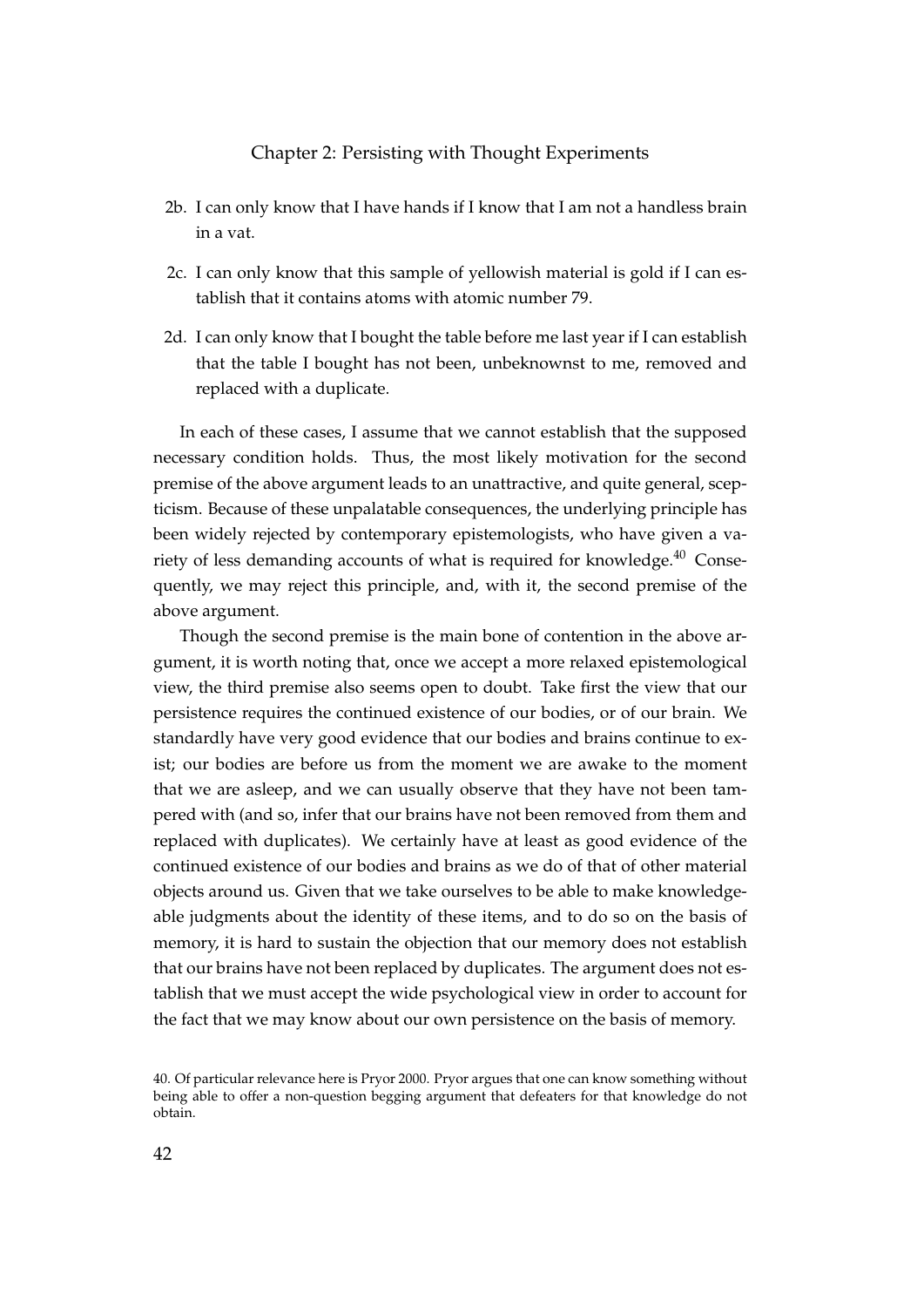It is instructive to note that our relaxed epistemological requirements may prevent the above argument from succeeding even against Locke's intended opponent – the proponent of the view that we are souls ('thinking substances' in his terminology). Locke's discussion of forgetfulness is preceded by the following observation:

[That a single thinking substance constitutes one's self across time] few would think they had reason to doubt of, if these perceptions, with their consciousness, always remained present in the mind, whereby the same thinking thing would be always consciously present, and, as would be thought, evidently the same to itself. [\(Locke 1689/1975,](#page-213-0) Book II, ch. 27, §10/pp. 335–336)

This shows that Locke believes that we can sometimes know that numerically the same substance thinks in us now as did some short time  $ago^{41}$  $ago^{41}$  $ago^{41}$  Further, it seems reasonable to take this passage to tell us that whenever we remember a continuous period of conscious awareness, we can tell whether a single thinking substance was involved throughout. There are, then, two hypotheses to contend with. The first is that the substance thinking within us was changed in the midst of a period of conscious awareness, but we have forgotten that this occurred. The second is that it was changed during a period of unconsciousness, such as whilst we were asleep. I will briefly suggest that we have some reason to discount both scenarios.

Consider first the supposition that one's soul was changed whilst one was conscious. There are a few ways to rebut this. First, one might argue that the possibility is logically incoherent. John Foster presents an argument to this effect [\(Foster 1991,](#page-211-0) pp. 252–255). This argument relies upon two claims. First, successive experiences within any stream of conscious awareness 'overlap', sharing some of their temporal parts. Second, if a thinking substance is responsible for any part of an experience, then that entity is (solely) responsible for the whole of that experience. This entails that any experience is associated with a single soul for its entirety, including for the portions which it shares with experiences immediately before or after it. Because these overlapping portions are shared, it follows from the second claim that successive experiences are associated with

<span id="page-42-0"></span><sup>41.</sup> This is a significant difference from the thought experiment imagined by Kant in footnote [29](#page-34-1) (p. [35\)](#page-34-1), which imagines that it is never possible to tell whether or not one has undergone a change of soul. Kant's version of the argument will not be subject to all of the criticisms raised in this subsection.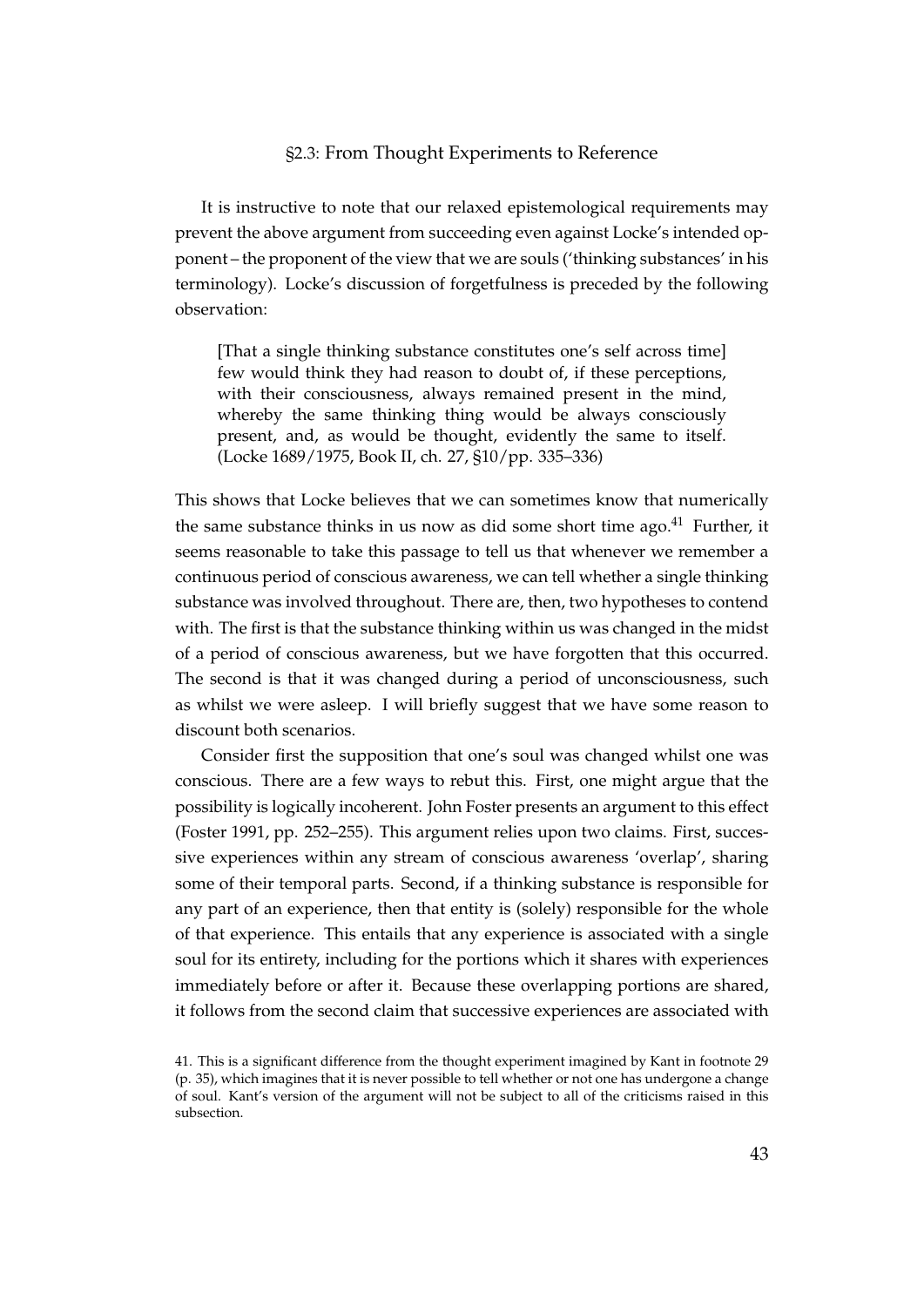the same soul throughout.<sup>[42](#page-43-0)</sup> It follows that there cannot be a change in the thinking substance associated with any continuous stream of conscious awareness. If correct, this argument would refute the suggestion that we could undergo a change of soul whilst awake.

Even if it is not incoherent to think that a changeover of soul could occur within a continuous period of conscious awareness, we may nevertheless have good reason to believe that it has not happened to us. We can make the case in two different ways by reflection on the experiences that we can remember. First, none of those experiences feature a changeover of thinking substance. If our memories are sufficiently rich, then this might justify us in concluding that we have never undergone a changeover of soul whilst conscious. The argument here is inductive; we remember a great number of experiences, none of which have a certain feature, and thereby conclude that we have never experienced this feature. Second, this response could be strengthened further were there grounds to believe that had I undergone a change of soul, it would be very unlikely that I would have forgotten it. Since I cannot remember undergoing any such changes, and since I would be unlikely to have forgotten experiencing them, the argument runs, we have good reason to believe that I never have done so. Thus, we have no evidence that people ever change thinking substances whilst awake, and some reasons to think that they do not.

Given the above, it seems sensible to conclude that I have never undergone a change of soul whilst conscious. How about during a period of unconsciousness – for example, during sleep? Here, it must be agreed, memory has nothing to contribute. Nevertheless, we may still have independent reason to believe that such events do not occur. For example, Snowdon cites the ease of rousing people from sleep in response to a similar argument by Mark Johnston:<sup>[43](#page-43-1)</sup>

<span id="page-43-0"></span>42. Put more formally, let there be two successive experiences, X and Y. Let X have temporal parts *a* and *b*, and Y have temporal parts *b* and *c*. Because any experience is associated with the same soul throughout, it follows that *a* and *b* belong to the same soul as one another, and it follows that *b* and *c* belong to the same soul as one another. It follows from this, and the fact that 'belongs to the same Z as' labels a transitive relation, that *a*, *b*, and *c* all belong to one and the same soul. Hence, there can be no changeover of soul within a continuous period of conscious awareness. 43. Johnston writes:

<span id="page-43-1"></span>[If we are to know that a single person is present throughout] typical cases of unconsciousness or sleep, there cannot be a relevant alternative to the effect that people understood as bare loci have been replacing each other behind the stage of one human body's life. For that is an alternative that we are not in a position to rule out when faced with a sleeping or unconscious human body. If such an alternative were relevant we would have little chance of knowing who was in bed with us at night. [\(Johnston 1987a,](#page-212-1) p. 72)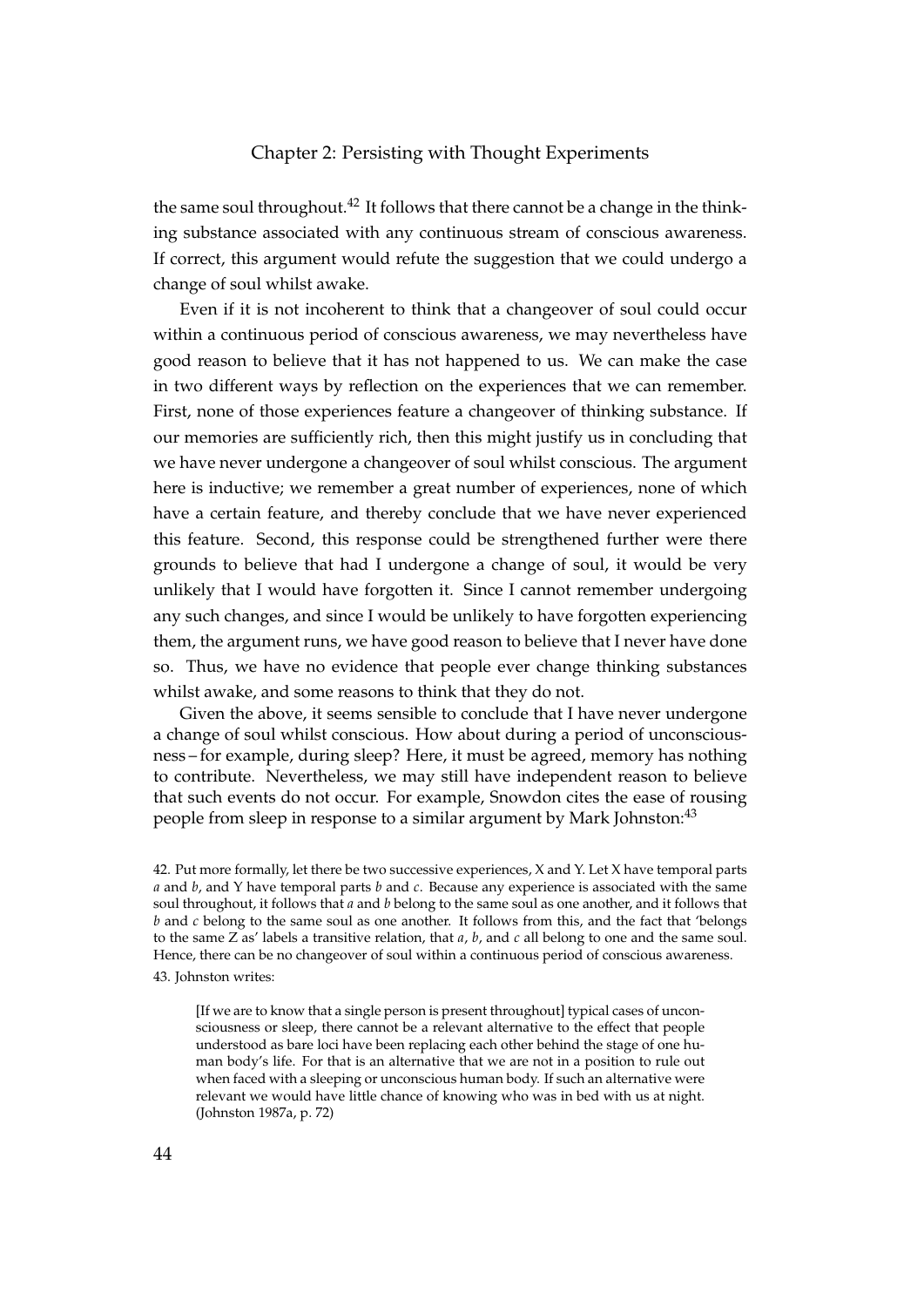[T]here is very good evidence that people do not quit their normal body links during sleep, namely, that, however random the timing of reawakening they are always there when reawakened [\(Snowdon](#page-218-1) [1991,](#page-218-1) p. 124)

The [Change of Soul](#page-34-0) scenario is not the only thought experiment in which there are changes in the thinking substance associated with a single body; we might also imagine cases in which a thinking substance inexplicably leaves a body altogether, or it is replaced by a fresh soul, with different psychological features. Unlike the example of a change of soul, these scenarios, were they to occur, would not be undetectable. We have no evidence that these scenarios actually occur. Hence, one must either explain why the change of soul thought experiment is possible, whilst these other scenarios are not, or accept that it is (at best) very rare that there should be alterations to the thinking substance associated with a single body. If one takes the latter route, then we can probably say that we are justified in assuming that we have not undergone a change of soul. I suspect that, on balance, we should extrapolate further, and deny that there ever is a change in the soul associated with a single person.

Thus, to conclude, the epistemic argument rests on too demanding an epistemology. Once this is set aside, the argument has little appeal. The next section considers an alternative way to read Locke's argument, and thereby motivate the wide psychological view.

# 2.3.2 The Response from Reference Determination

I have argued that the epistemic argument is unsuccessful. However, it is not the only argument that can be developed based upon Locke's example of a change of soul. One may read Locke as pointing out that the supposition that one person's soul has been exchanged for another is inert; were we to find out that this had actually occurred to someone, this would have no bearing on our judgments about her persistence. It might be argued that this fact discredits the claim that sameness of soul is required for our persistence.

The argument I have in mind rests upon the following principle:

<span id="page-44-0"></span>**Reference** The reference of a singular term  $x$  is determined in such a way as to validate our treatment of different kinds of information as relevant or irrelevant to *x*'s persistence.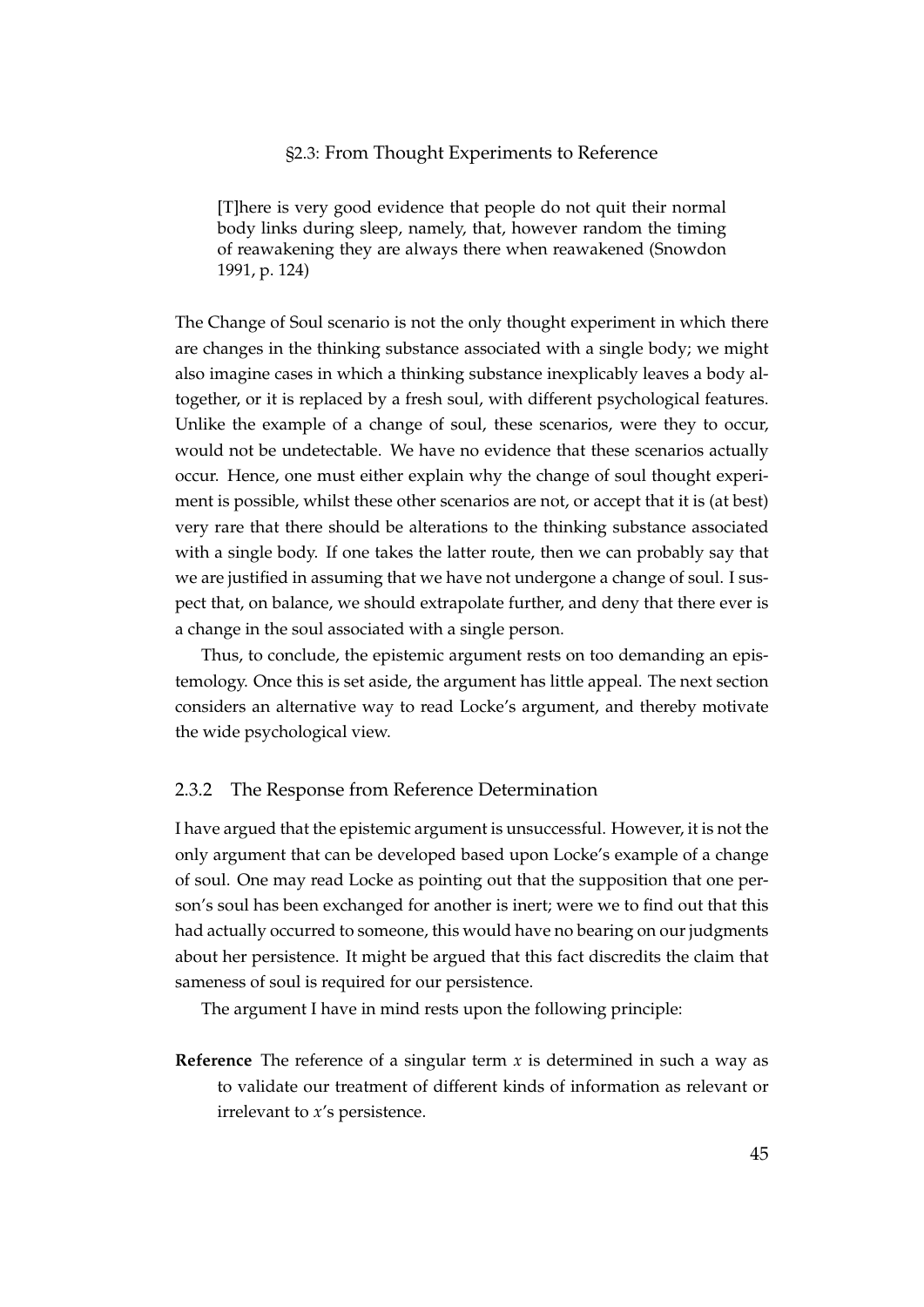Our responses to the cases given above suggest that we are inclined to take information about psychological connections between persons as relevant to their identity, and that we are frequently unconcerned about how those connections are realised. If this is correct, then [Reference](#page-44-0) supports the wide psychological view. I will shortly argue that our intuitions are not as robust as would be required for this to be the case. First, however, I would like to briefly suggest that we have reason to attribute this argument to Locke, and to explain two ways in which one might motivate [Reference.](#page-44-0)

There is some evidence that Locke supports his account of personal identity by reference to the ways in which we would respond to information about the identities (and non-identities) of thinking substances. Thus, for example, he says:

Let any one reflect upon himself, and conclude that he has in himself an immaterial spirit, which is that which thinks in him, and, in the constant change of his body keeps him the same: and is that which he calls *himself*: let his also suppose it to be the same soul that was in Nestor or Thersites, at the siege of Troy ... [H]e now having no consciousness of any of the actions either of Nestor or Thersites, does or can he conceive himself the same person with either of them? . . . So that this consciousness, not reaching to any of the actions of either of those men, he is no more one *self* with either of them than of the soul of immaterial spirit that now informs him had been created, and began to exist, when it began to inform his present body. [\(Locke](#page-213-0) [1689/1975,](#page-213-0) §14/p. 339)

Here we are asked to suppose it known that our present soul is identical to that of Nestor and Thersites. Locke claims that this knowledge would not prompt us to take ourselves to be identical to either, or to take concern in their actions as though they were our own. He takes this to prove that sameness of thinking substance is not sufficient for personal identity. It is fair to interpret this as evidence that Locke takes our individuative practices, and the information we take to bear on them, to be relevant to personal identity.

Our interest is not primarily in Locke exegesis.<sup>[44](#page-45-0)</sup> Thus, we should ask what reason we have to believe that [Reference](#page-44-0) is true. I will provide a brief sketch of two possibilities. The first is specific to singular reference, whilst the second

<span id="page-45-0"></span><sup>44.</sup> Though [Tabb 2018](#page-218-2) argues convincingly that Locke's thought experiments are intended to reveal our patterns of linguistic usage, rather than to pump intuitions in favour of his views.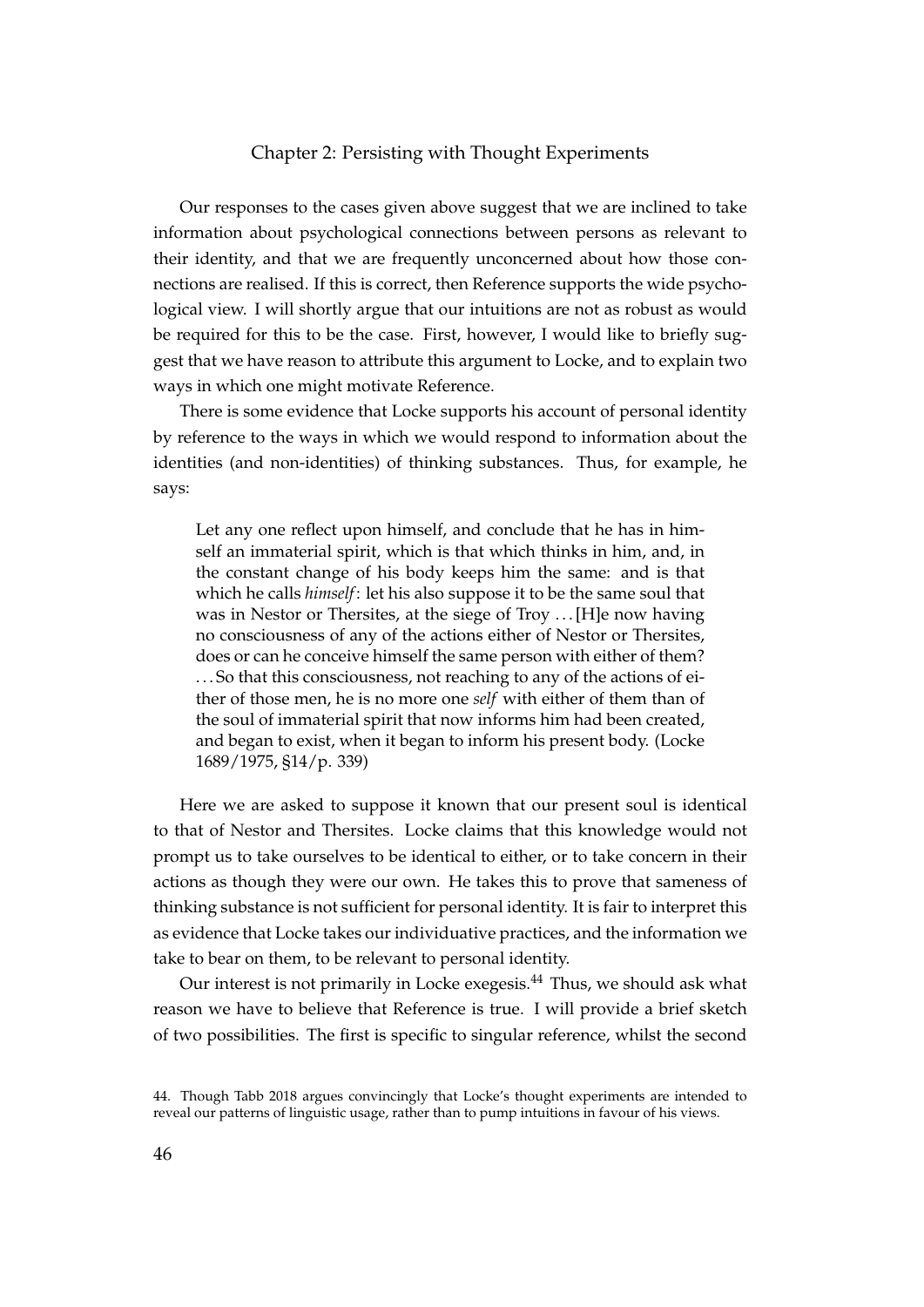may also apply to other kinds of terms (such as words for properties).

In order to secure reference to an object, we need to display sensitivity to what it is to which we wish to refer. It is reasonable to think that this is manifested, in part, by our dispositions to reidentify the object – by what we take as evidence for and against its persistence. Dummett seems to have something like this in mind when he says:

[T]o grasp the sense of [a proper name] is to have a criterion of identification of an object as the referent of the name . . . a grasp of the sense of the name consisted in a capacity to say, of any given object, whether or not it was the referent or bearer of the name (1973, p. 488)[45](#page-46-0)

If we successfully refer to persons using their names, and to successfully refer using a name, one must grasp the sense of that name, then it follows from Dummett's view that we have criteria of identification for the persons to whom we refer. Now, it is reasonable to think that these criteria of identification are revealed through our responses to hypothetical scenarios. Hence, if Locke is correct that we are inclined to treat information about sameness of soul as irrelevant to claims about personal identity, this indicates that our criterion of identification for persons makes no reference to sameness of souls. It is therefore reasonable to conclude that sameness of soul is not required for personal identity, as the wide psychological view claims.

The second possibility relies on a different claim about how reference is determined (though not necessarily one which is incompatible with the first). Sider presents the claim as follows:

The meaning of a term, T, is the candidate meaning for T that achieves the best balance of eligibility and fit with use. (2001, p. 191)

If Sider is correct, a number of criteria are involved in determining the meaning of the referring terms that we use. One of these is fit with use. To see how this is motivated, consider the (extremely plausible) principle that reference is only possible against a background of successful belief-formation. This principle entails that if a term refers at all, then we will ordinarily use that term to express correct beliefs. In turn, this suggests that when we set out to determine

<span id="page-46-0"></span><sup>45.</sup> This is a familiar idea, developed also in [Evans 1982,](#page-211-1) pp. 106–107; 111; [Quine 1950;](#page-216-1) [P. F.](#page-218-3) [Strawson 1959,](#page-218-3) pp. 202–209; [Wiggins 2001,](#page-219-2) ch. 5.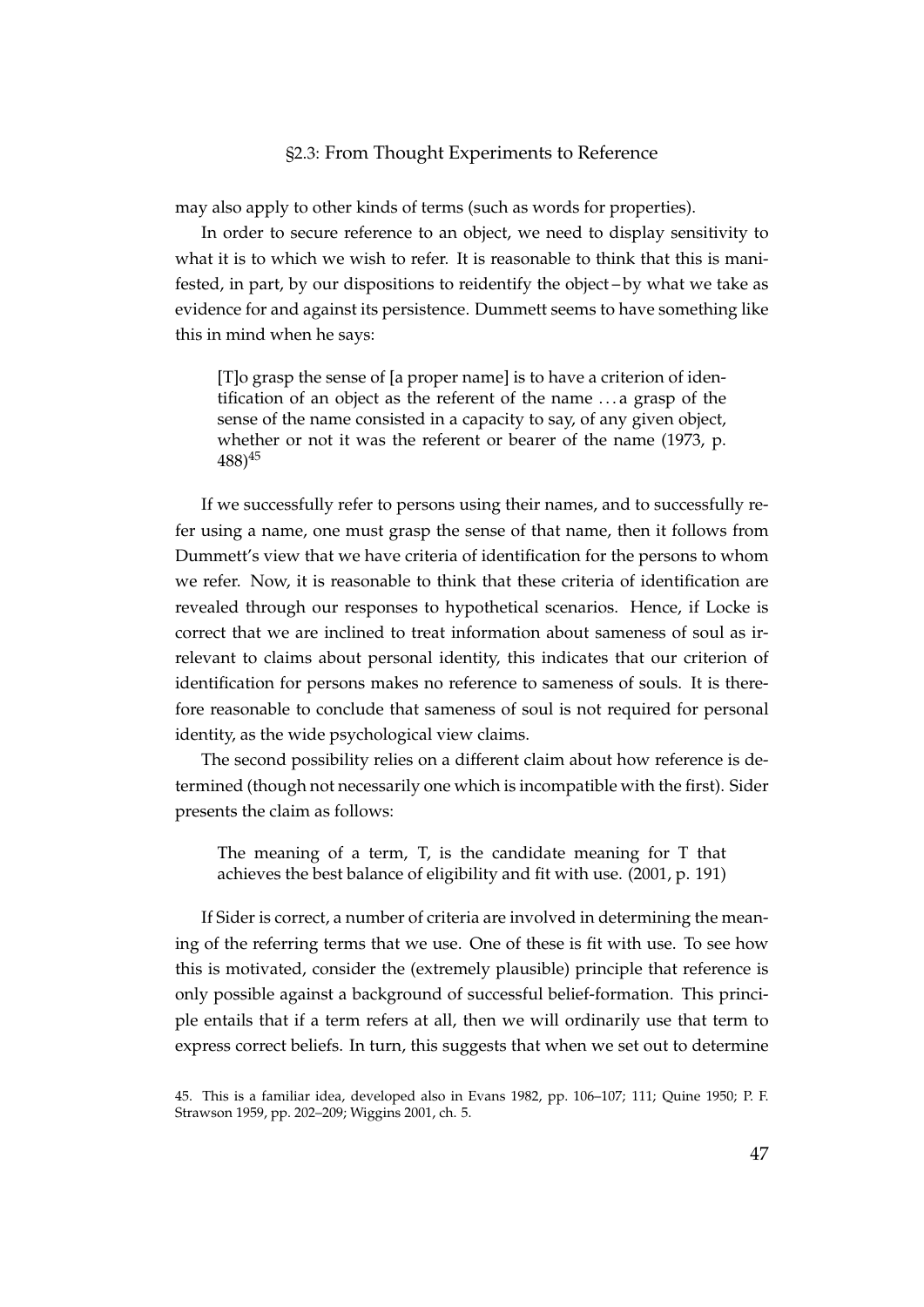the meaning of a disputed term, it is useful to begin by asking which candidate meanings make true the greatest number of sentences using that term that we accept, and false the greatest number of claims that we reject. If the wide psychological view fits better with use than its alternatives, then we have some reason to accept this view.

This is another compelling argument. It is worth noting, however, that the argument is not entirely conclusive, even if we agree that the wide psychological view fits best with our ways of re-identifying people. Sider claims that a term's meaning is determined by balancing our usage with 'eligibility'. As a result, we may sometimes accept an interpretation of a term which departs slightly from usage if it is rated as more eligible than other available interpretations which fit usage more closely. Sider gives the example of the natural kind term 'gold':

Compare our community, which is enlightened as to the difference between gold and fool's gold, with another community that is not. It is plausible that even though the use of the term 'gold' in the unenlightened community fits fool's gold, nevertheless their term 'gold' does not apply to fool's gold. For there is a highly eligible meaning – namely, gold – that fits most of their use very well, and which does not apply to fool's gold. (That their term 'gold' means gold rather than gold-or-fool's-gold, or yellow metal, is particularly plausible if they encounter fool's gold only very rarely.) [\(Sider 2001,](#page-217-1) p. 191)

Sider thinks of eligibility as a matter of how 'natural' an interpretation is – how well it carves nature at the joints.<sup>[46](#page-47-0)</sup> Thus, in order for the wide psychological view to succeed, it either needs to be at least as natural as its alternatives, or have a significant enough advantage in fit with use to outweigh any more natural alternatives. Without inquiring closely into alternatives, or into the exact mechanisms by which eligibility is balanced against fit with use, Sider's account only offers provisional support to the wide psychological view.

## 2.3.3 Controversies

This is not the place to enter into a full defence of [Reference.](#page-44-0) However, in passing, I want to briefly engage with two possible sources of concern – one very

<span id="page-47-0"></span><sup>46. &#</sup>x27;Naturalness' is introduced into philosophical discussion by [D. Lewis 1983.](#page-213-1) [Dorr and](#page-210-0) [Hawthorne 2013](#page-210-0) provides a nice overview and interpretation of debate around this notion. [Sider](#page-217-2) [2011](#page-217-2) provides an interesting extension, according to which it is not just terms for properties which can be evaluated for naturalness.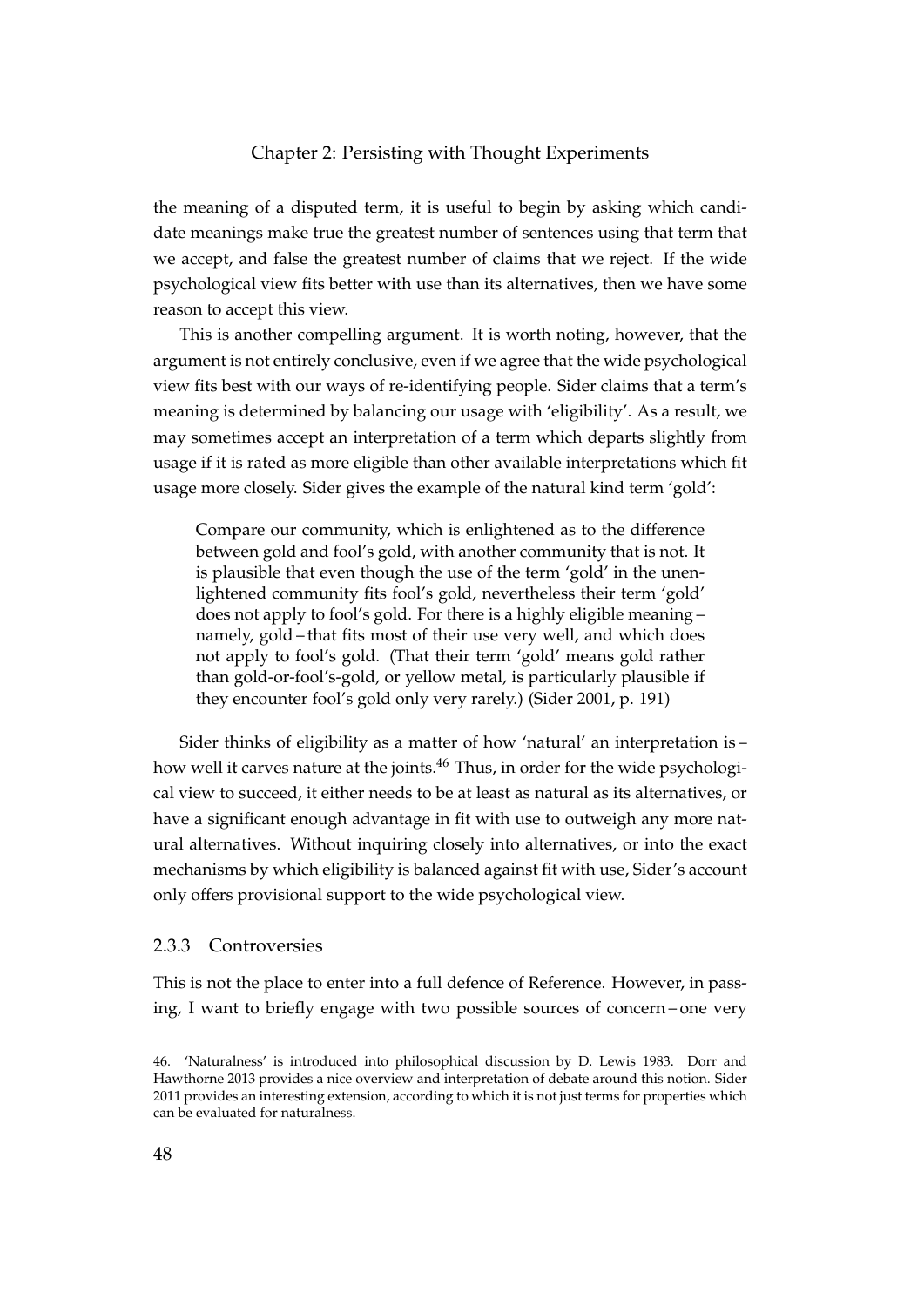general, and one more keyed to the topic of personal identity. Though I will not say all that needs to be said, I want to suggest that it is at least not obvious that there are insuperable problems with [Reference.](#page-44-0)

#### The General Worry

The general worry that I have in mind can be elicited by noting that both interpretations of [Reference](#page-44-0) presuppose that our individuative practices are (at least ordinarily) valid; there (usually) exist objects whose persistence conditions match up to our dispositions to make judgments about their persistence. Some ontological views will bear this out. For example, one might think that there exist a plenitude of objects, one corresponding to each possible criterion of identity. Or, alternatively, one might think that the existence of objects is somehow to be explained in virtue of our adoption of terms that 'divide their reference', differentiating repeat encounters of a single object from encounters of qualitatively identical but numerically distinct objects. $47$  However, other views may not be so amenable to [Reference.](#page-44-0) I want to consider one such view, and to argue that it is not entirely obvious that the arguments in its favour justify us in rejecting [Reference.](#page-44-0)

The view I have in mind is developed by Michael Ayers.<sup>[48](#page-48-1)</sup> Ayers objects to views on which reference is determined by our beliefs on the basis that such views overlook the existence of 'psychologically basic' objects whose persistence is defined in terms of simple 'material coherence'.<sup>[49](#page-48-2)</sup> We may recognise (and refer to) such entities without developing a conception of what they are, or of their criteria of identification; we need only to attend to our perceptual experience in order to recognise them. If we presume that we are such entities, then we must reject the wide psychological view, no matter how firm our intuitions in

<span id="page-48-0"></span><sup>47.</sup> See [Quine 1950;](#page-216-1) *[Word and Object](#page-220-1)* [1960,](#page-220-1) pp. 82–87 for an explanation of what is meant by the notion of 'dividing reference'. See also the discussion of 'feature placing' on pp. 202–209 of [P. F.](#page-218-3) [Strawson 1959\)](#page-218-3).

<span id="page-48-1"></span><sup>48.</sup> See [Ayers 1974;](#page-208-1) [Ayers 1991b;](#page-208-2) [Ayers 2005.](#page-208-3) Particularly important are chapters 20 and 21 of [Ayers 1991a.](#page-208-4)

<span id="page-48-2"></span><sup>49.</sup> The notion of an object used here is roughly that of what is known as a 'Spelke object' (c.f. [Spelke 1990\)](#page-218-4) – a bounded, rigid, object whose parts move continuously through unobstructed space. For philosophical discussion of the impact of such objects on our notions of reference, see [Xu 1997,](#page-220-2) and the replies in [Wiggins 1997,](#page-219-3) and [Ayers 1997.](#page-208-5) For ideas in the vicinity of Ayers, see also [Snowdon 2009a;](#page-218-5) [Brewer 2015;](#page-209-0) [Brewer 2019.](#page-209-1) For a very high quality discussion of the idea that there is a connection between reference and the fact that objects come under various specific kinds, see [Dickie 2014.](#page-210-1)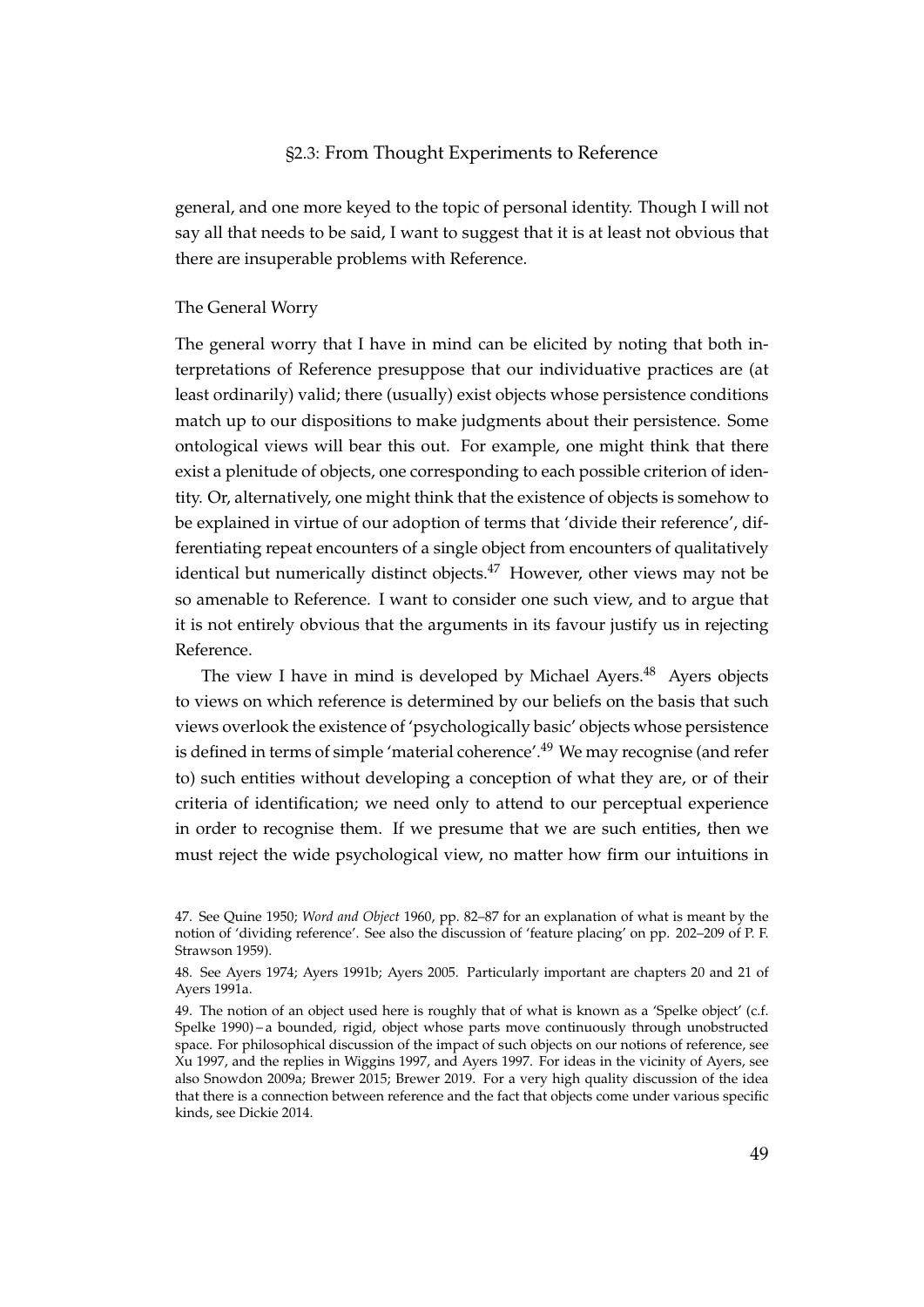its favour; it will simply follow from our being entities of such kinds that we cannot survive breaks in our material continuity. $50$ 

I do not want to engage in a full discussion of Ayers' views. Instead, I shall content myself with making four small points which aim to diminish the effect of these views upon our discussion.

First, we may push back in favour of [Reference.](#page-44-0) If we share firm convictions about what is required for the persistence of some kind of entity, and these convictions prove difficult to unseat, then this is at least prima facie evidence in favour of the existence of entities with the required persistence conditions. Indeed, if we are not mistaken about what we believe, or about some relatively basic facts by reference to which we justify our views about the persistence of the entities in question, it is not easy to sustain the view that we are making a mistake (rather than adopting different individuative practices, referring to different kinds of entity). That this is so is easily explained if [Reference](#page-44-0) is true.

Second, Ayers' ontology is based on the idea that some kinds of objects are psychologically basic; our perceptual systems are particularly attuned to the mo-tion and the persistence of coherent, bounded, entities.<sup>[51](#page-49-1)</sup> It is consistent with this position that other, non-basic entities could exist; Ayers concedes this point when he claims that events, processes, etc. are individuated by appeal to our concepts. If our convictions in favour of the wide psychological view are firm, one might take this to indicate that we are non-basic entities, constituted by entities of a more basic kind.

Third, I am sceptical of the claim that psychologically basic entities cannot survive breaks in material continuity. To say that some kind of entity is psychologically basic is to say that under ordinary conditions, our attention is drawn to such an entity, and we are capable of tracking it without employing concepts, such as those of its persistence conditions. Ayers is certainly correct that there are such entities. I also agree that they are easily identified because of the boundedness of their parts, and because they ordinarily move as continuous, materially unified wholes. However, it is a further step from this to the conclusion that the persistence of these entities requires material continuity. So far, we have only been given reason to believe that these entities *typically* exhibit material continu-

<span id="page-49-0"></span><sup>50.</sup> See also [Ayers 1991a,](#page-208-4) chs. 23–25, and [van Inwagen 1997](#page-219-4) for versions of this criticism. [Cassam](#page-209-2) [1997](#page-209-2) argues for the related thesis that we must conceive of ourselves as such entities in order to think of ourselves as continuants observing an objective spatial world.

<span id="page-49-1"></span><sup>51.</sup> See, in particular, [Ayers 2005](#page-208-3) for development of this thought.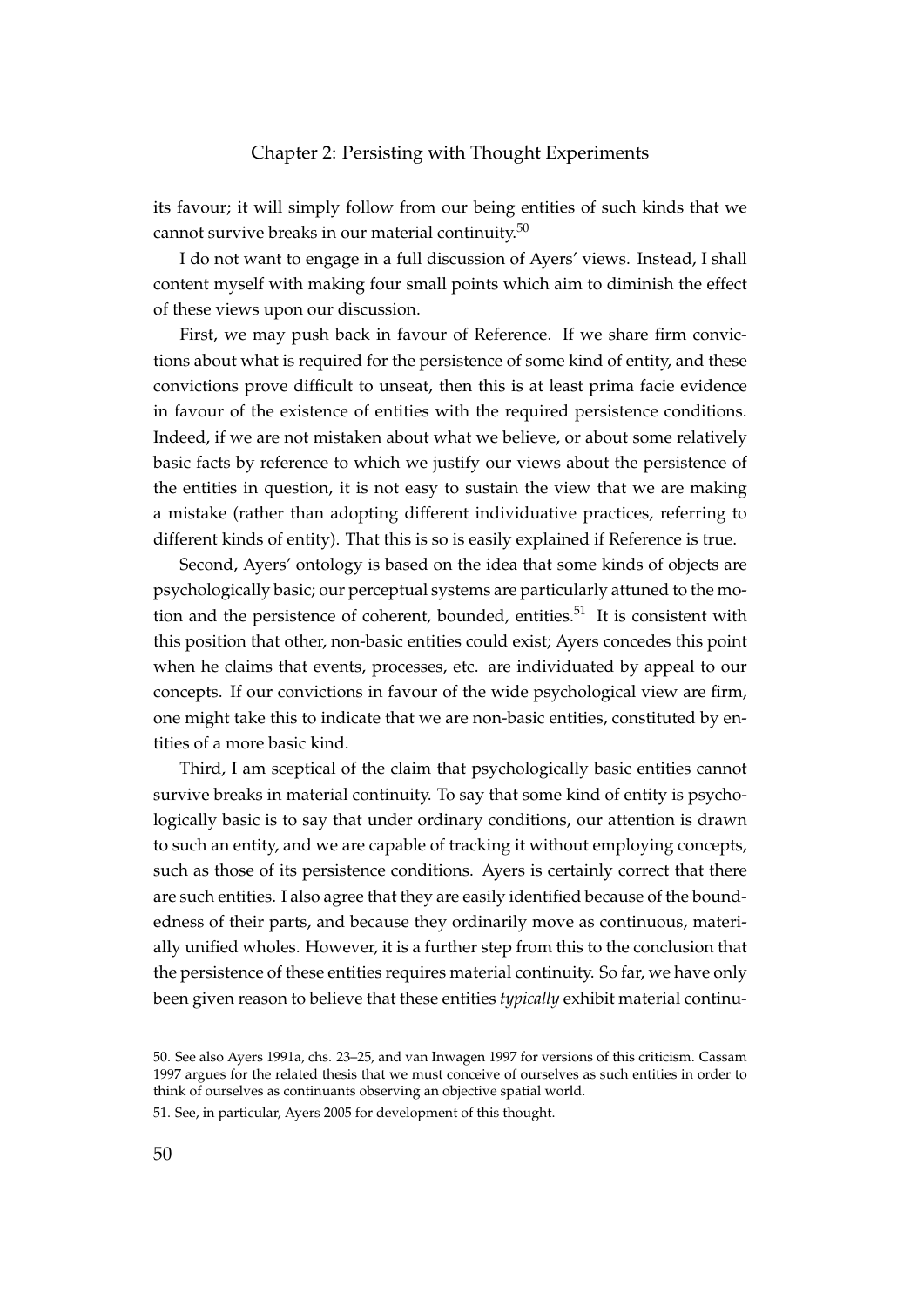ity, not that they must always do so.<sup>[52](#page-50-0)</sup> Thus, what is most plausible about Ayers' views – the idea of a psychologically basic, non-conceptual, way to keep track of objects – does not strictly entail that the wide psychological view could not be true of such entities.

Fourth, and finally, it has been suggested that young children intuitively discriminate psychologically endowed objects from non-psychologically endowed ones, and that they are disposed to track the former through breakdowns in material continuity.<sup>[53](#page-50-1)</sup> One might take this to suggest that there are two different types of perceptually basic object, one of whose persistence does not require material continuity. If so, then Ayers' basic framework, and his focus on psychologically basic entities need not be inconsistent with the wide psychological view.

Given these points, and given that any opposing ontological view is liable to be controversial, I want to suggest that we should not, at this juncture, reject [Reference'](#page-44-0)s commitment to the validity of our individuative practices.

#### The Specific Worry

Let's move on to the second worry. If [Reference](#page-44-0) is correct, then the reference of our terms for persons depends, in part, on our individuative practices. This has the consequence that what I am referring to when I use the term 'I' depends on the individuative practices to which I subscribe. This might be thought objectionable – particularly if it is taken to entail that I could have referred firstpersonally to some other object than I actually do (and so, entails that which of two thinking beings I am depends on my linguistic choices). Surely 'I' just refers to me – the entity speaking.<sup>[54](#page-50-2)</sup> It seems that my beliefs about myself should be

<span id="page-50-1"></span>53. See, for example, [Kuhlmeier, Bloom, and Wynn 2004.](#page-213-2)

<span id="page-50-2"></span>54. As Madden writes in discussing a related proposal by Noonan [\(Noonan 1998,](#page-214-2) pp. 312–317):

It is much more plausible that 'I' and its cognates, and synonymous words in other languages, are governed by the convention of self-reference, or reflexive reference.

<span id="page-50-0"></span><sup>52.</sup> A different example may help here. It is plausible to think of artefacts, such as ships and watches, as perceptually basic when their parts are tightly connected to one another, and remain so over time. However, this fact does not prevent such objects from being disassembled, and later reassembled. Further, it does not stop them from being disassembled, losing parts, and then being reassembled with additional replacement parts – as might happen when the parts are strewn around a disorganised workshop, and left there for many decades. Under these circumstances, we would undeniably have to use some conceptual apparatus to judge whether or not the original artefact has survived. This gives an example of an object which is typically easily traced, but whose individuation sometimes needs additional conceptual resources.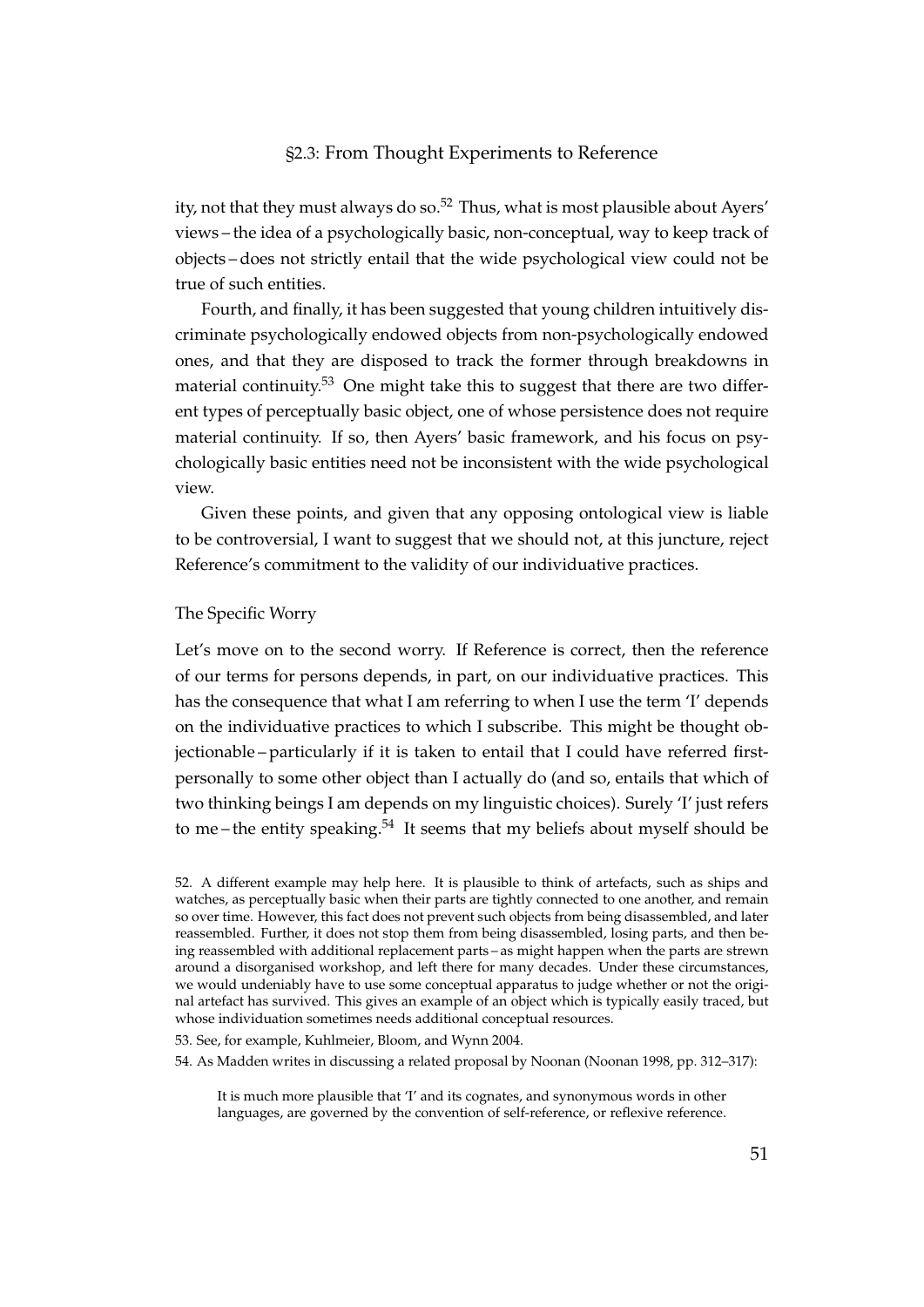irrelevant to the reference of the first person. I have three comments to make in response.

First, we need not take [Reference](#page-44-0) to entail that the reference of the terms that I use depends upon my, possibly idiosyncratic beliefs. The claim states that the reference of a singular term is determined by our individuative practices. We could therefore insist that the reference of the term 'I' is determined by the individuative practices adopted by one's linguistic community. On this view, I could not change the reference of the first-person by adopting different beliefs to my peers about my own persistence (indeed, if I were to do so, I would simply be wrong about what it takes for me to continue to exist). This brings me to my second and third points.

My second point consists in a very brief defence of the suggestion that our shared practices for reidentifying persons help to determine the reference of the first-person pronoun. The case consists in the observation that the first-person pronoun is correlative with a range of other referential devices, such as the second-person, our names, and indeed the word 'person' itself. These devices can be used interchangeably when we indirectly report speech. When Holly says something about Edward, I can say to Edward 'Holly was talking about you', and he can ask 'What did she say about me?'. In this exchange, three referential devices refer to the same object; when I say 'you', Holly says 'Edward', and Edward says 'me', we are all referring to the same person – Edward. A philosophical analysis of the reference of these devices should explain how each refers, and why they are each guaranteed to refer to the same objects on occasions such as this. [Reference](#page-44-0) provides a simple answer; these different devices co-refer because we treat them as co-referential (and so, bring the same individuative practices to bear upon their use). I do not find it disconcerting that the referents of the second-person pronoun, and of our names, should be determined by reference to our individuative practices. Given this, and given that the first person is correlative with these other devices, I am disinclined to think that there is something objectionable about the claim that the reference of the term 'I' depends on the judgments that people in my linguistic community

They are words by means of which one may intentionally perform the linguistic act any *x* performs when *x* refers to *x*. [\(Madden 2016b,](#page-214-3) p. 189)

This is compatible with the claim that we need a conception of our persistence conditions in order to perform the linguistic act in question. However, I suspect that it will be felt that it is implausible that we need such a conception in order to refer to ourselves.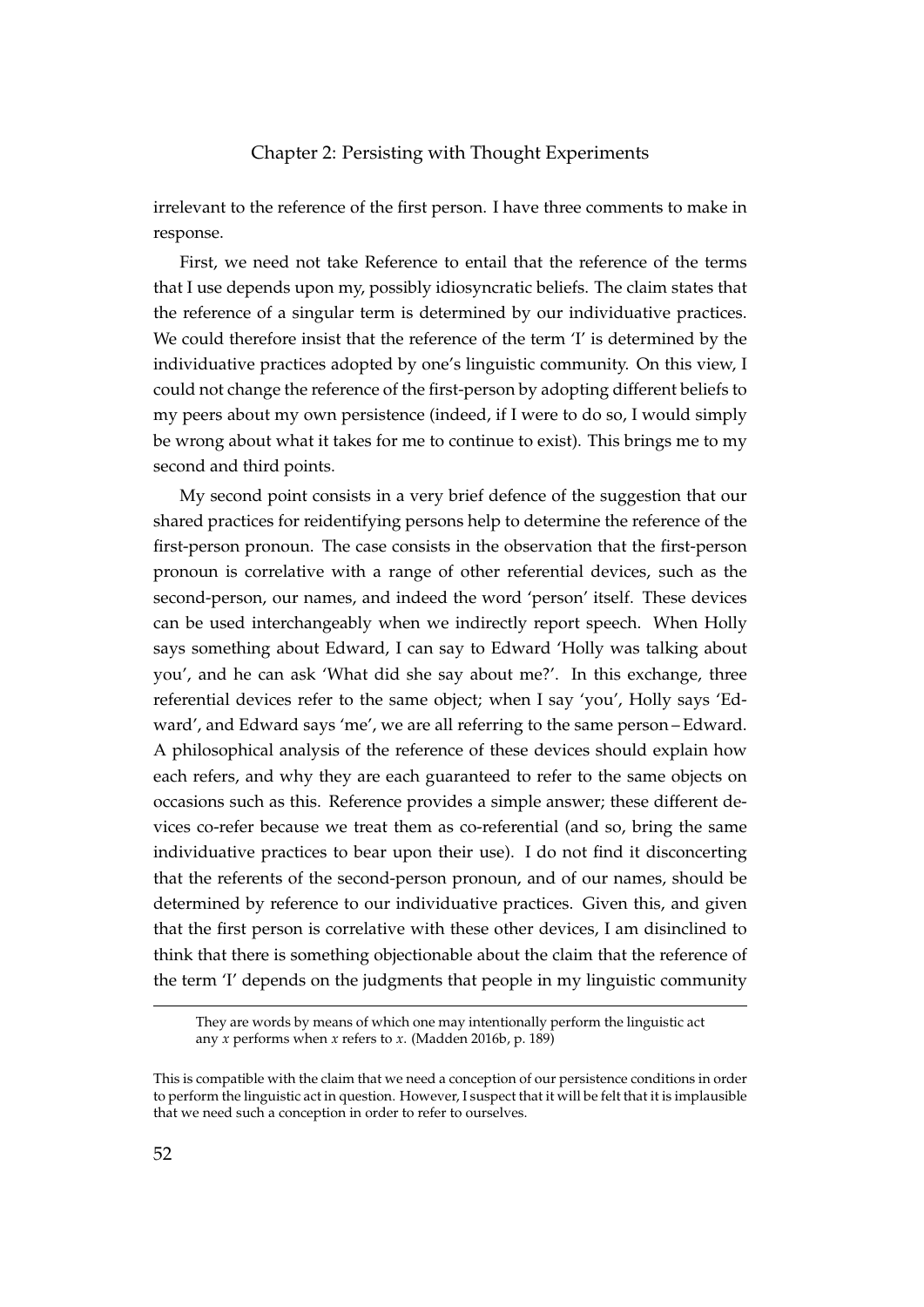# §2.4: Problems with Thought Experiments

are inclined to make about my persistence.

Third, I want to comment on the suggestion that we could change the reference of the first person pronoun by changing our practices for individuating persons.[55](#page-52-0) I agree that this seems objectionable. However, whether this is a possibility depends on how malleable our individuative practices are, or could become; one cannot claim, from the armchair, that it should be possible for a linguistic community to think of persons, and about their persistence, in a different way than we do. $56$  If our practices are not very malleable, then this objectionable scenario could never arise. It would follow that the objection to [Reference](#page-44-0) is based upon a false presupposition about the number of ways in which we could form a workable conception of personal persistence.

I conclude that if Locke is correct that we treat information about sameness of brain or soul as irrelevant to personal identity, then there is good reason to believe that the wide psychological view is true. I have shown that some of our responses to thought experiments suggest that this is the case. Unfortunately, this evidence is far from conclusive; the following section raises two challenges for these intuitions. I conclude that appeals to intuition alone do not provide sufficient reason to believe the wide psychological view.

# 2.4 Problems with Thought Experiments

To summarise: Our intuitions reflect our beliefs about personal identity. If they cohere with the wide psychological view, this provides some evidence that we believe in that view (or, at least, that we believe in some of its consequences – that we could survive teletransportation and so on). Our beliefs, in turn, at

<span id="page-52-0"></span><sup>55.</sup> Johnston presents an interesting alternative proposal in his [1989.](#page-212-2) According to this proposal, we can change our own persistence conditions by changing our individuative practices. This interesting proposal avoids the worry that, by changing our individuative practices, we can change the referents of our first-personal thought. However, I find it difficult to believe the proposal itself, and so will set it aside without further discussion.

<span id="page-52-1"></span><sup>56.</sup> Here, it is instructive to consider Eli Hirsch's example of the contacti – a strange community of creatures who adopt a practice on which when two people come into contact, they swap bodies until they later cease to be in contact [\(Hirsch 1982,](#page-212-3) pp. 287–292). Though this is a possible concept to have, I do not think that it is a possible way to think about ourselves, or about one another. Indeed, Johnston (I think successfully) argues that the contacti do not think of themselves as such beings on the basis that, according to Hirsch, they show the same patterns of self-concern as we do (if they know that two people will be put into contact and then tortured, they show concern for the person who will come to occupy their body, and not for the body that they will, on their conceptual schema, come to occupy) [\(Johnston 1989,](#page-212-2) pp. 446–448).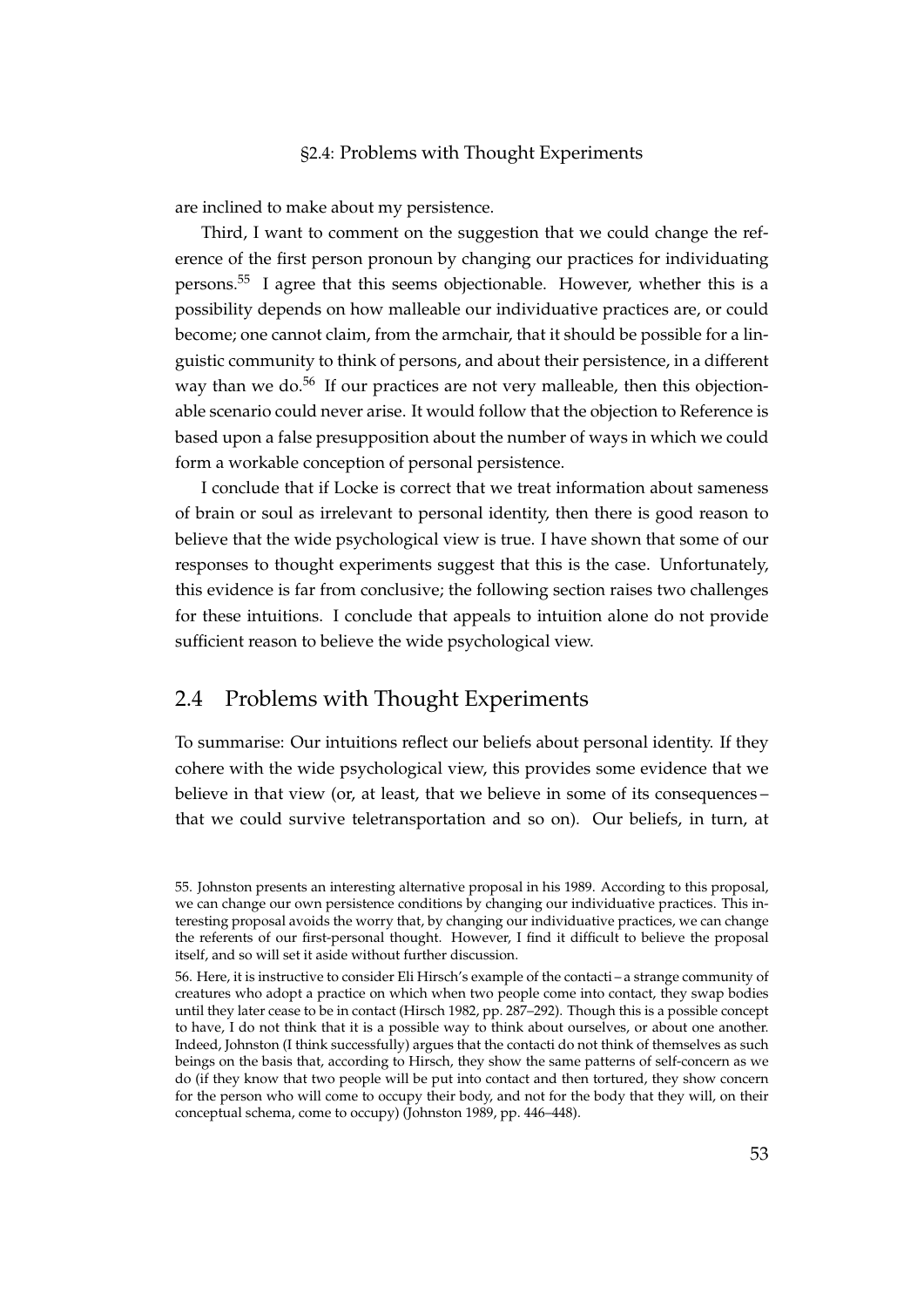least partly determine what we are talking about when we refer to persons. If we really do believe in the wide psychological view, this constitutes evidence that this view is true. This evidence can only be overcome if it can be shown either that the view is incoherent, or that it is outweighed by a significantly more eligible alternative. Unfortunately for the wide psychological view, we need not consider either of these alternatives; the argument falters at an earlier step.

This section argues that it is unlikely that our intuitions reflect belief in the wide psychological view. This is revealed by the fact that our tendency to respond to thought experiments as this view predicts is far from robust. First, we are sometimes inclined to make judgments about other scenarios which are at odds with the wide psychological view. Second, our intuitions about particular cases are easily affected by their framing. We should conclude that we do not have deeply held convictions in favour of the wide psychological view.

#### 2.4.1 Contrary Evidence

I have shown that we have some intuitions in favour of the wide psychological view. However, some of our intuitive responses to other thought experiments (and, indeed, to circumstances that arise in real life) do not line up with this view. First, consider the following thought experiment, introduced by Parfit:

<span id="page-53-0"></span>**Branch-line** Several years pass, during which I am often Teletransported. I am now back in the cubicle, ready for another trip to Mars. But this time, when I press the green button, I do not lose consciousness. There is a whirring sound, then silence. I leave the cubicle, and say to the attendant: 'It's not working. What did I do wrong?'

'It's working', he replies, handing me a printed card. This reads: 'The New Scanner records your blueprint without destroying your brain and body. We hope that you will welcome the opportunities which this technical advance offers.' [\(Parfit 1984,](#page-215-0) p. 200)

This case evokes the intuition that virtually the same procedure as was used in [Teletransportation](#page-33-0) (p. [34\)](#page-33-0) – scanning and replicating one's body and brain – creates a new individual who is a mere copy of the original. This intuition, at least initially, looks to conflict with the thought that one survives the original teletransportation procedure. Further, I think that it is quite normal to find this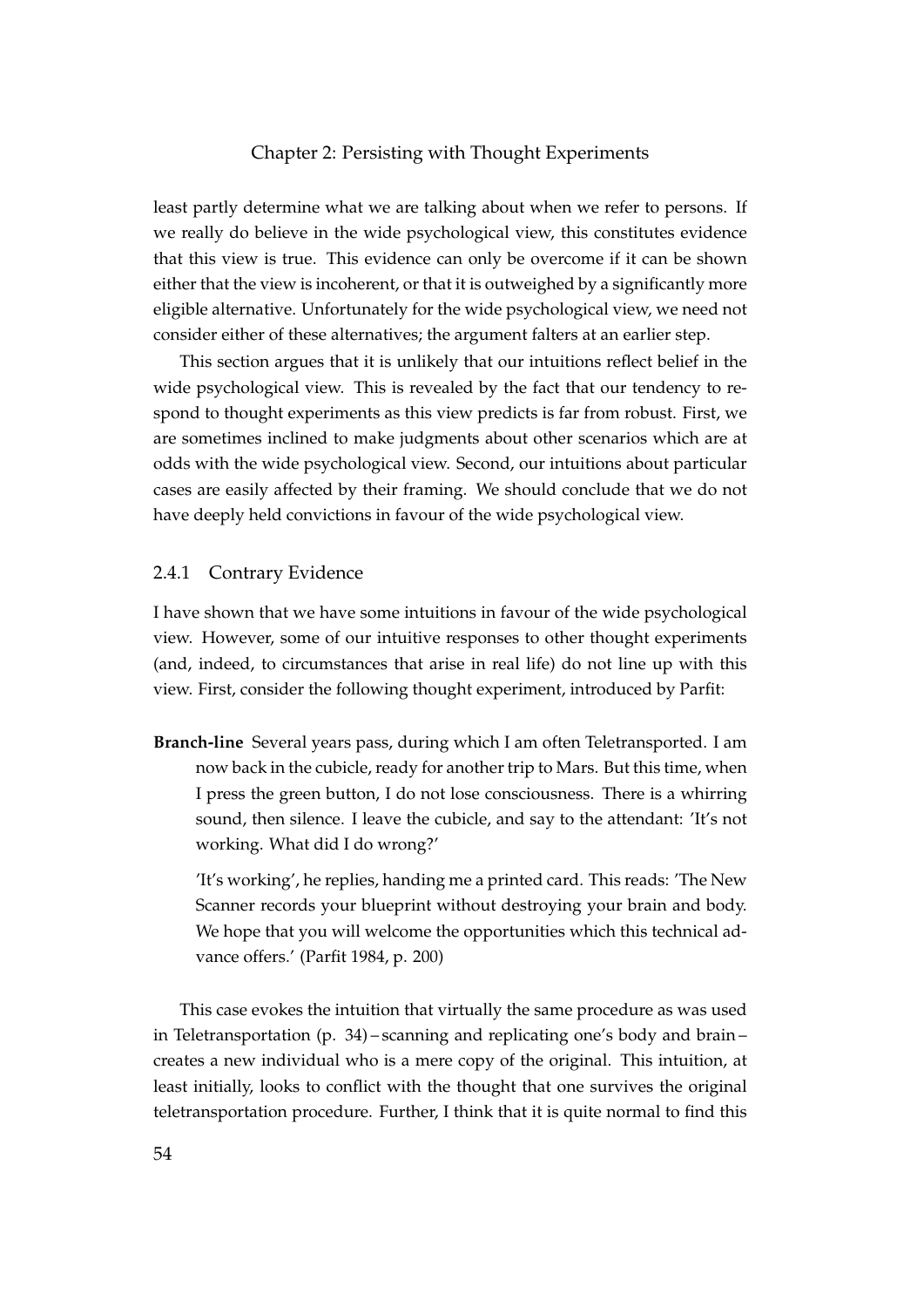#### §2.4: Problems with Thought Experiments

judgment more compelling than the judgment that one could survive [Teletrans](#page-33-0)[portation.](#page-33-0)

There are various ways to respond to this conflict, including ways to pre-serve our intuitive verdicts about both cases.<sup>[57](#page-54-0)</sup> Thus, my claim is not that this completely stymies debate about personal identity. However, even if our differing intuitions could be reconciled, it would be a further step to say that our intuitions reveal that we believe the resulting theory. For this to be the case, we would need to ascribe to people what is likely to be a highly complex and philosophically rich belief. This is in itself unlikely. Instead, I suspect that we should simply concede that we don't have fixed beliefs about what our persistence requires.

We can find two further reasons to doubt that our seemingly conflicting intuitions reflect a unified theory of our identity. The first is the fact, discussed in the next subsection, that our responses to a single scenario are very easily affected by its framing. This suggests that we are undecided about what would happen to a person placed in these cicumstances – and hence that we don't have a settled view of our persistence conditions. The second is the observation that we are, at least initially, puzzled to find mismatches between our intuitions about dif-ferent cases; we take this to need resolution.<sup>[58](#page-54-1)</sup> This further discredits the claim that we already believe a background theory which unifies these different reactions. Given this, I think that we should deny that the wide psychological view gathers any strong support from our responses to thought experiments.

Both [Teletransportation](#page-33-0) and [Branch-line](#page-53-0) are hypothetical – depending on circumstances which are, at present, far beyond our abilities to create. It is therefore worth contrasting them with the following cases, both of which occur:

**Amnesia:** As I age, my capacity to form new memories declines. Eventually, I find myself unable on any given day to recall anything about the previous day, no matter how active I was on that day.

<span id="page-54-1"></span><span id="page-54-0"></span><sup>57.</sup> See in particular [Nozick 1981,](#page-215-1) Ch. 1. I will briefly discuss Nozick's views in the next chapter. 58. [Nichols and Bruno 2010](#page-214-4) provides evidence that people are generally inclined to resolve disputes in favour of the view that psychological continuity is sufficient for identity, and bodily continuity unnecessary. We should note, though, that the hypothetical scenario they use to support the psychological view – a version of Shoemaker's brain transplant thought experiment [\(Shoe](#page-217-3)[maker 1963,](#page-217-3) pp. 23–24) – is consistent with the narrow psychological view. Thus, even were they correct, this would provide little by way of evidence for the wide psychological view. Nichols and Bruno's argument is discussed in Berniūnas and Dranseika 2016.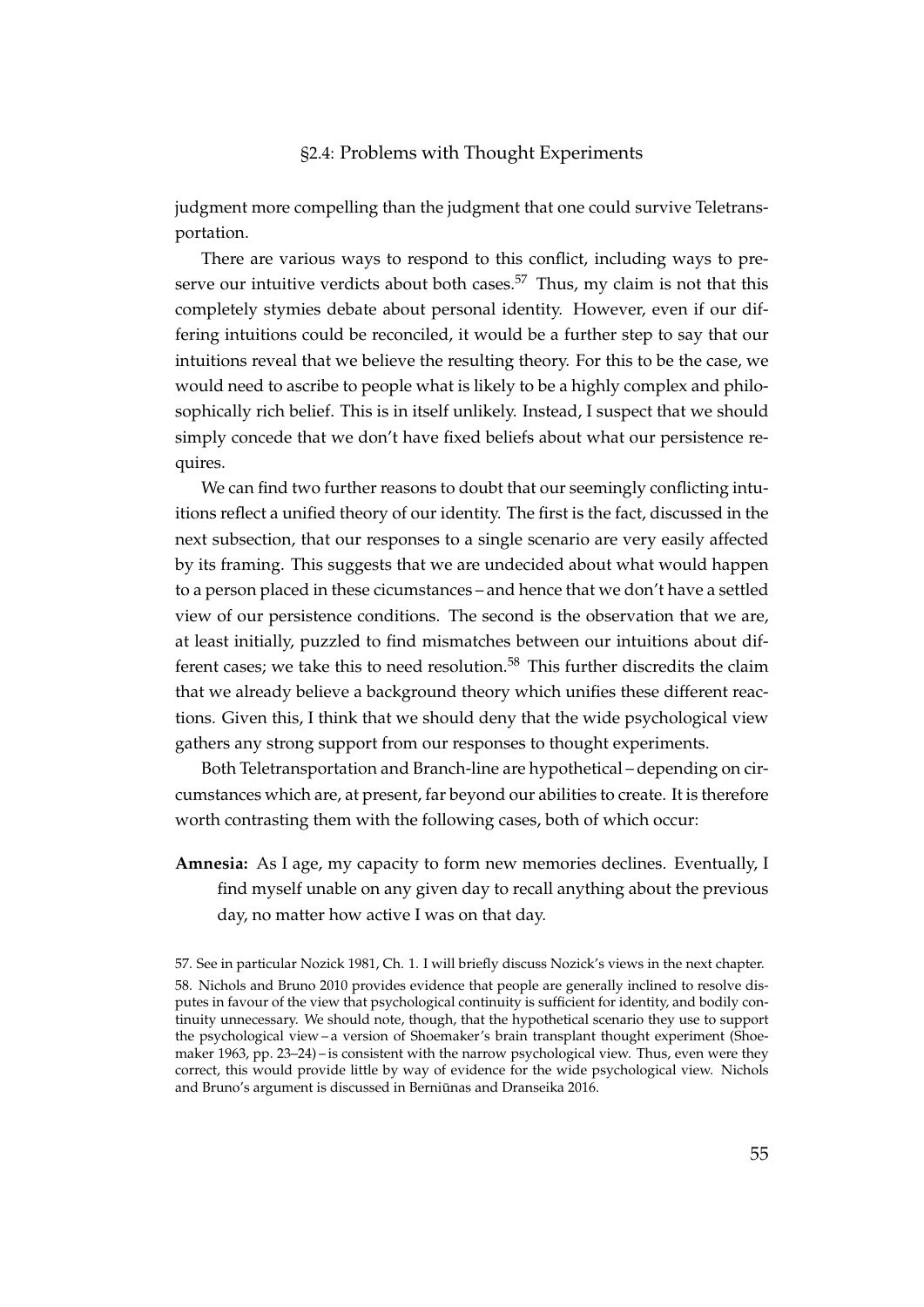**Persistent Vegetative State:** On my commute home, I am involved in a serious car accident. This accident causes damage to much of my upper brain, removing from me the capacity for conscious awareness, and erasing my personality traits and memories. It leaves enough of the lower-brain intact that my body can be kept alive if supplied with external life support.

The ordinary reaction to both cases is to think that the subject has survived; in the first case, I am suffering from a debilitating disease, in the second, I re-main in a coma.<sup>[59](#page-55-0)</sup> These reactions suggest that psychological connections are not necessary for our continued existence. As such, they seem to conflict with both the wide and the narrow psychological views (although, as above, reconciling moves are possible). Yet again, we find that our intuitions do not give strong evidence in favour of the wide psychological view.

As I have already stated, the fact that these conflicting intuitions exist is not decisive evidence against the wide psychological view; there is much that might be said in response.<sup>[60](#page-55-1)</sup> However, it does show that we cannot trust entirely to intuition to resolve debates about personal identity; we seem to have conflicting intuitions, and without examining the conflict, or unpacking the results, we risk a distorted picture of our nature.

#### 2.4.2 Framing Effects

I have argued that different thought experiments can throw up competing intuitions. This section argues that things are worse still; a single thought experiment may, depending on the context within which it is presented, provoke differing responses. Thus, for example, after meeting the branch-line case, one

The relatives and friends would unquestionably accept responsibility for [an amnesiac or comatose mother]. They would treat it with respect and tenderness, look after its possessions, and express and feel the strongest emotions directed at it. There is no sense, it seems to me, in which they do not really identify what is there *as* the mother. [\(Snowdon 2014b,](#page-218-0) p. 135)

<span id="page-55-0"></span><sup>59.</sup> Snowdon vividly illustrates the plausibility of these intuitions, as against the verdicts supported by the wide psychological view:

<span id="page-55-1"></span><sup>60.</sup> For example, Shoemaker distinguishes two types of amnesia [\(Shoemaker 1984,](#page-217-4) pp. 86–87). In normal amnesia, whilst the capacity to form new episodic memories is lost, the subject retains a great number of learned psychological capacities (e.g. she may remember how to play the piano). Here, it is implausible that the subject has ceased to exist, but an appropriately liberalised version of Locke's theory can accommodate her survival. In a 'brain zap', by contrast, every particular feature and personality trait associated with a person is lost. Here, Shoemaker claims that it is not implausible that the subject has ceased to exist.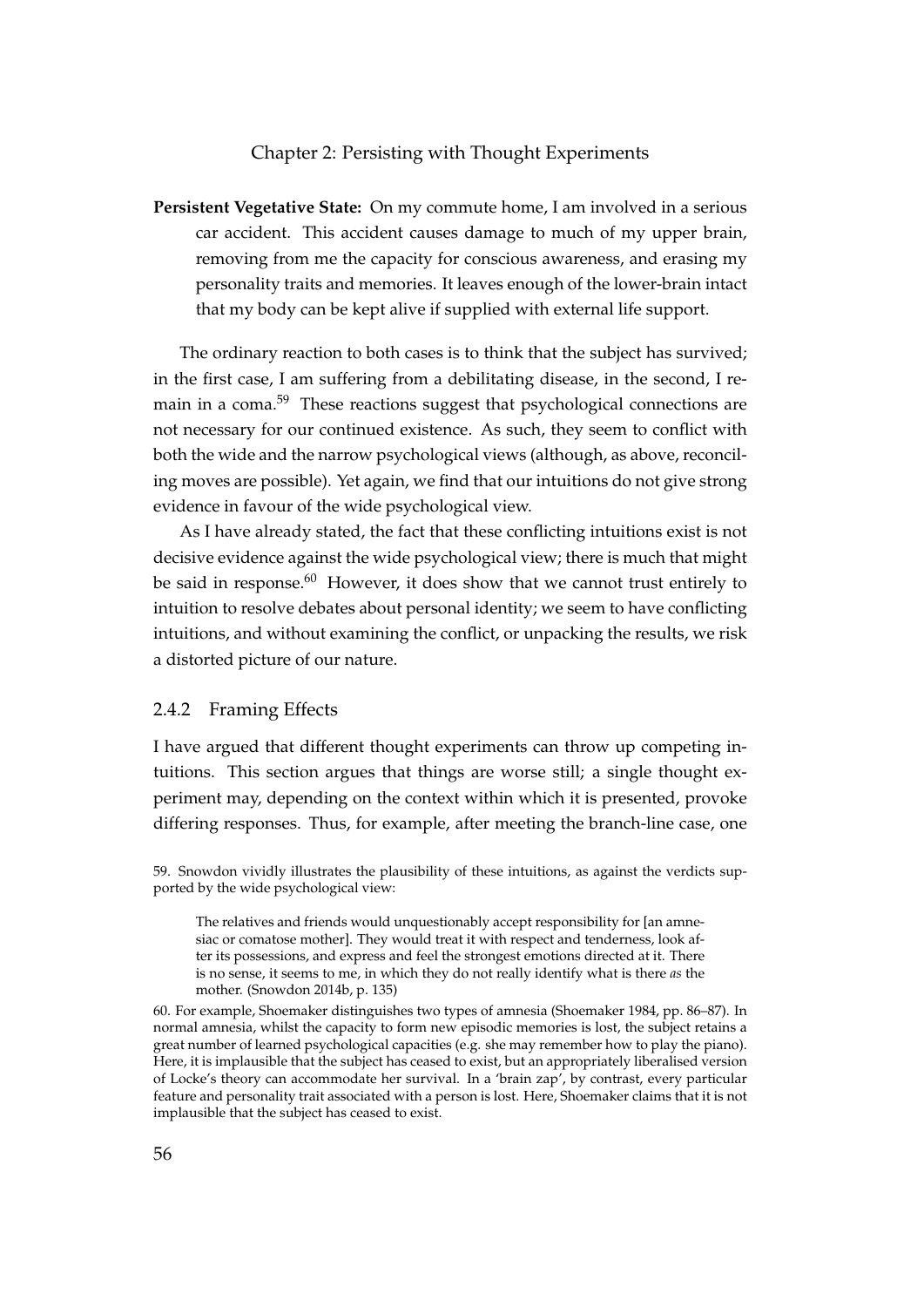#### §2.4: Problems with Thought Experiments

is unlikely to feel a residual pull to judge that one might survive teletransporta-tion.<sup>[61](#page-56-0)</sup> Here, our intuition about one case is altered by presenting it alongside another, about which we have firm intuitions.

I want to give one more example of the impact of framing effects on our intuitions. Bernard Williams very famously exhibits this phenomenon in the following example:

Someone in whose power I am tells me that I am going to be tortured tomorrow. I am frightened, and look forward to tomorrow in great apprehension. He adds that when the time comes, I shall not remember being told that this was going to happen to me, since shortly before the torture something else will be done to me which will make me forget the announcement ... [T] the person in charge [adds] lastly that the impressions of my past with which I shall be equipped on the eve of torture will exactly fit the past of another person now living, and that indeed I shall acquire these impressions by (for instance) information now in his brain being copied into mine. [\(Williams 1970,](#page-220-0) pp.  $167-168$ <sup>[62](#page-56-1)</sup>

This case is, as Williams puts it, only one side of the familiar idea of a 'body swap', in which the memories and psychological traits associated with one person are transferred to another's body. It is usual to take such examples to motivate the wide psychological view; two people literally swap bodies in

<span id="page-56-1"></span>62. Another example is Unger's extremely clever variant on [Teletransportation:](#page-33-0)

[At a] later date, there might be ways of trying to preserve a [diseased] person until a cure is found for her particular affliction. Let us imagine some of the technologies that might then be available . . . The cheapest might be a purely informational taping process. In this taping process, a person's brain and body are quickly decomposed as detailed information concerning their molecular arrangement is recorded and stored on tape for as long as needs be . . . Perhaps ten years later a cure is found. Then the device uses the stored information to make, out of a new batch of appropriate matter, a peson who is, at the least, almost precisely like the original person last was . . . The cure is applied to this constructed person, who then goes on healthily to live for at least another twenty years. [\(Unger 1990,](#page-219-1) pp. 21–22)

I think he is right to observe that few of us think that the original person survives to see herself cured.

<span id="page-56-0"></span><sup>61.</sup> Of course, this intuition may later return, particularly if the case is described vividly, as within the context of a fiction. Thus, I suspect that someone who watches an episode of Star Trek after philosophizing is unlikely to have any trouble suspending disbelief about the efficacy of teletransportation as a method of travel. This, though, underlines the point that context and framing are liable to affect the intuitions that we have. My claim is that this may be to negative effect.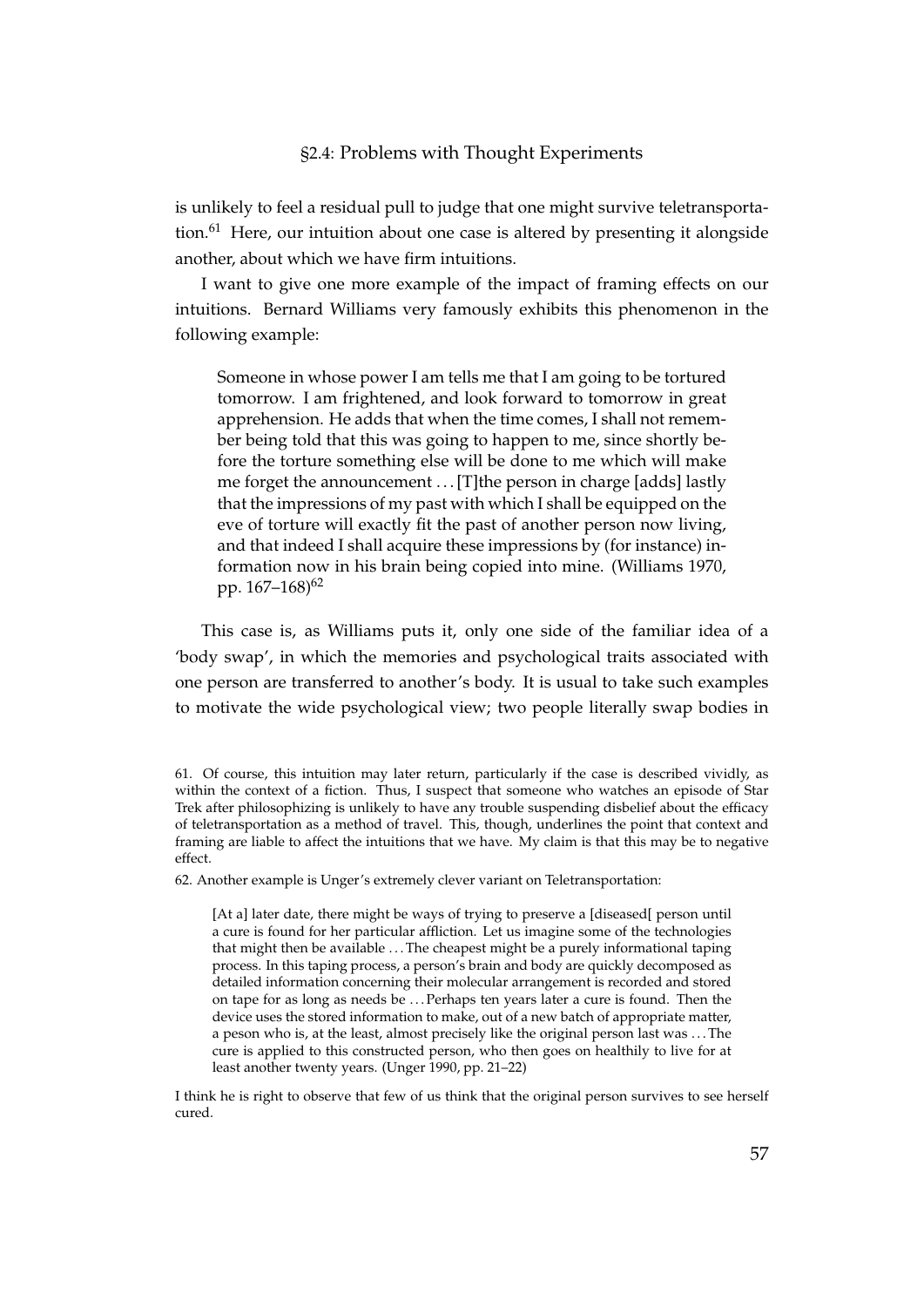virtue of an unusual method of generating psychological connections between them. $^{63}$  $^{63}$  $^{63}$  Here, however, a different description of the very same thought experiment seems to speak against the wide view, and in favour of the opposed claim that memory and personality traits are irrelevant to personal identity. If some thought experiments present conflicting intuitions depending on how they are presented, and depending on which thought experiments are presented antecedently to them, we cannot say that they establish our beliefs about personal identity. Given that the intuitions which favour the wide psychological view are so fragile, it seems that we should be hesitant to endorse it.

Williams' thought experiment has given rise to a range of responses. The pessimistic conclusion drawn by Johnston is that our concept of personal identity is too unspecific to ground any but the most permissive account of our persistence conditions – something which, he thinks, conflicts with the claim that we are able to make reliable judgments about personal identity [\(Johnston 1987a\)](#page-212-1). Dainton and Bayne, on the other hand, suggest that such framing effects are evidence of 'hidden variables' which, once identified, point the way towards a unified account of personal identity [\(Dainton and Baine 2005\)](#page-210-2). We need not pause to consider these, or other, responses; Williams case suffices at least to show that a single presentation of a lone thought experiment is unlikely to reveal how we are inclined to make judgments about personal identity; much more than this is needed to support the wide psychological view.

# 2.5 The Argument from Possible Societies

I have argued that it is far from clear that we have settled intuitions in favour of the wide psychological view; whilst we sometimes seem inclined to accept this view, at other times, we seem far less certain. Shoemaker suggests that there is a way to see past this deadlock of intuitions. I will briefly argue that his suggestion is unsuccessful.

Shoemaker's argument begins with the following scenario:

**Periodic Body-change** Imagine a society living in an environment in which an

<span id="page-57-0"></span>63. The most famous use of this thought experiment is Locke's 'prince and the cobbler' case:

[S]hould the soul of a prince, carrying with it the consciousness of the prince's past life, enter and inform the body of a cobbler, as soon as deserted by his own soul, every one sees he would be the same *person* with the prince, accountable only for the prince's actions. [\(Locke 1689/1975,](#page-213-0) §15/p. 340)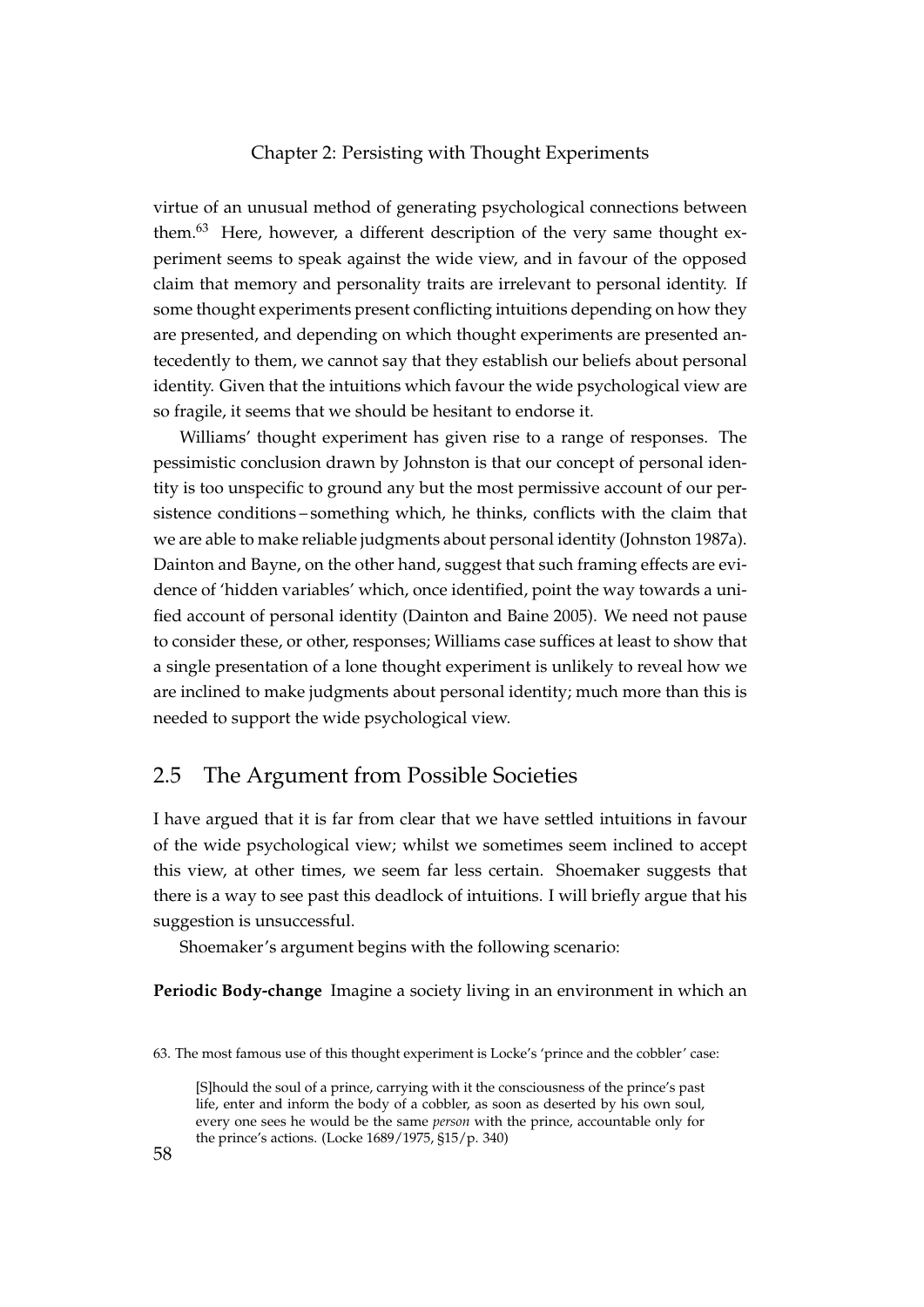## §2.5: The Argument from Possible Societies

increase in some sort of radiation has made it impossible for a human body to remain healthy for more than a few years. Being highly advanced technologically, the society has developed the following procedure for dealing with this. For each person, there is a stock. of duplicate bodies, cloned from cells taken from that person and grown by an accelerated process in a radiation-proof vault, where they are stored. Periodically a person goes into the hospital for a 'body-change'. This consists in his total brain-state being transferred to the brain of one of his duplicate bodies. At the end of the procedure, the original body is incinerated. [\(Shoemaker 1984,](#page-217-4) pp. 108– 109)

We are to imagine that this occurs routinely, and that "all of the social practices of the society presuppose that the procedure is person-preserving" [\(ibid.,](#page-217-4) p. 108); when one undergoes a body-change, everything proceeds as though you had survived. Further, we are to suppose that the members of that society are not under any illusion as to what happens; they don't believe, for example, that you have an immaterial soul which is transferred along with a body-change. According to Shoemaker:

If we confronted such a society, there would, I think, be a strong case for saying that what *they* mean by 'person' is such that [a bodychange] is person-preserving (using 'person' in *their* sense) . . . But there would also be a strong reason for saying that what they mean by 'person' is what we mean by it; they call the same things persons, offer the same sorts of characterizations of what sorts of things persons are, and attach the same kinds of social consequences to judgements of personal identity ... But if they are right in thinking that [a body-change] is person-preserving, and if they mean the same by 'person' as we do, then it seems that *we* ought to regard the BST-procedure as person-preserving. [\(ibid.,](#page-217-4) pp.  $109-110$ )<sup>[64](#page-58-0)</sup>

Shoemaker presents the case as though the people involved have an entirely settled conception of personal identity. It is easy to put pressure on this by introducing scenarios which do not fit well with the wide psychological view. Imagine, for example, a variant on the [Branch-line](#page-53-0) case, in which a person's original body is locked away immediately after the BST-procedure, but remains alive

<span id="page-58-0"></span><sup>64.</sup> Johnston responds to this case in [Johnston 1987b,](#page-212-4) and Unger on pp. 89–92 of his [1990.](#page-219-1) They argue that the imagined community mean something slightly different by 'person' than we do. I suggest an alternative response.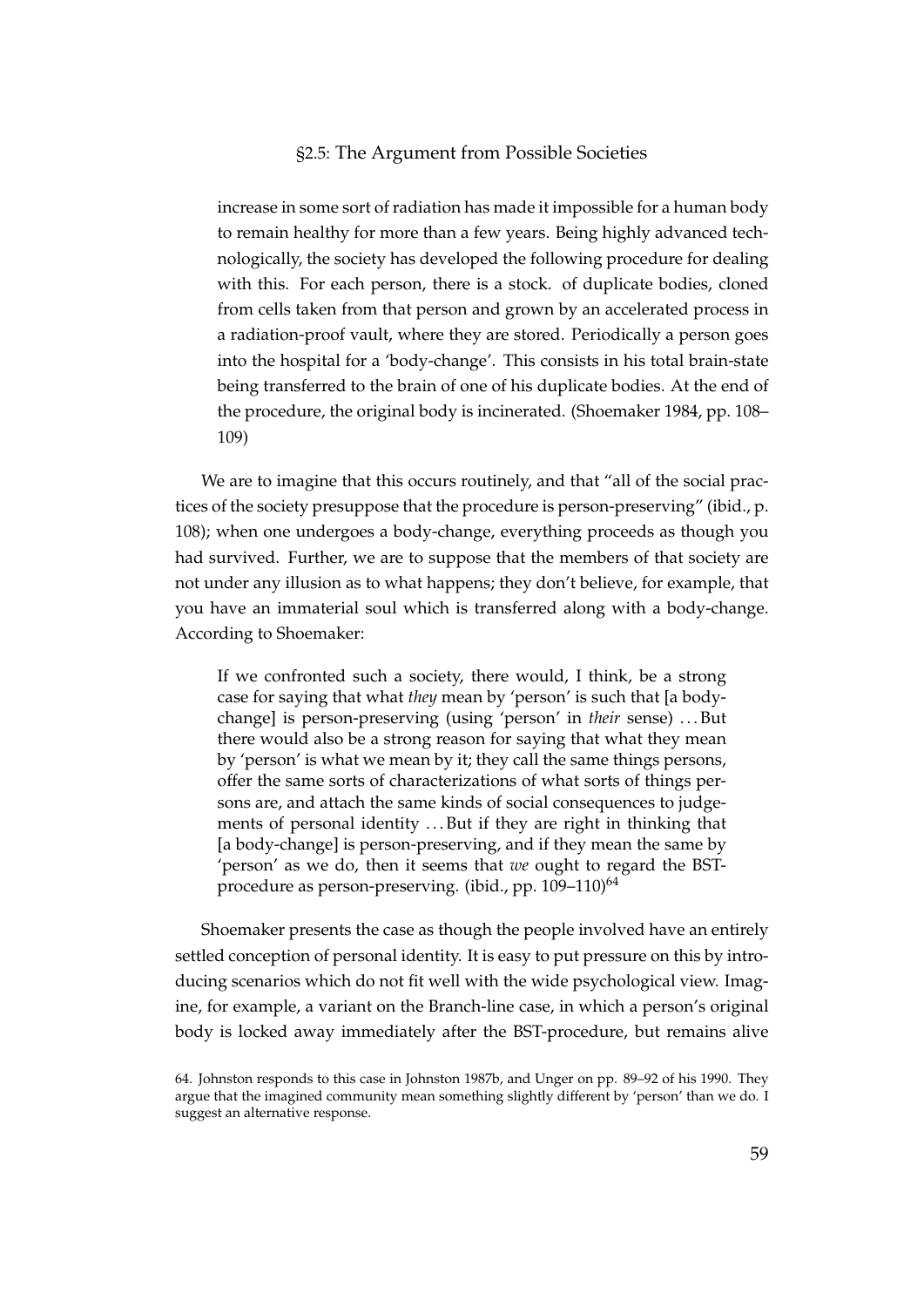and operative. After a number of days, the body is finally incinerated. Here, it is difficult to dispense with the feeling that the original person has died and been replaced. Were the members of the imagined society to feel no conflict here, we should wonder whether they really do mean the same thing by 'person' as we do. This would undermine Shoemaker's argument.<sup>[65](#page-59-0)</sup> Indeed, it strikes me that we should want to see how the members of the imagined society respond to examples such as this before concluding that they are right to think of bodychanges as person-preserving, even using the conception of personal identity that they adopt. Faced with unsuitable examples, they need to convince us that their conception of personal identity is sustainable.

If this is correct, then Shoemaker's imagined society must face up to the same conflicts of intuition as we do. They must engage in similar philosophical debates in order to decide upon a conception of personal identity. In this, their situation is parallel to ours; they need to trust to more than individual intuitions (or social practices) in order to determine what they mean by 'person'. Shoemaker's example therefore fails to resolve the conflict of intuitions, or to show that we already accept the wide psychological view.

# 2.6 Conclusion

Although it is right to allow our intuitions to play a role in theorising about personal identity, our intuitions in favour of the wide psychological view are insufficiently robust to motivate it. However, our discussion has not hit a complete dead end. This chapter has explained how our intuitions are relevant to theorising about personal identity. They are relevant because they reflect our existing beliefs, and these beliefs help to determine reference. I have also explained what is wrong with (a rather quick) way to break the impasse. Given what I have argued, proponents of the wide psychological view would do well either to develop a relatively natural account of our persistence through time, which will thereby provide a highly eligible interpretation of our talk about persons, or to present an independent argument for their position. The next chapter evaluates

<span id="page-59-0"></span><sup>65.</sup> Of course, it is conceivable that the members of this community should feel conflicted about such cases, or understand why we do, but nevertheless be able to explain and defend their view. Here, however, we have a neat test as to whether their conception differs from our own. We should look through their defence, and see how natural it seems to us. Is it the type of defence that we might be prepared to take up and offer? If not, this again suggests that we do not share their conception of personal identity.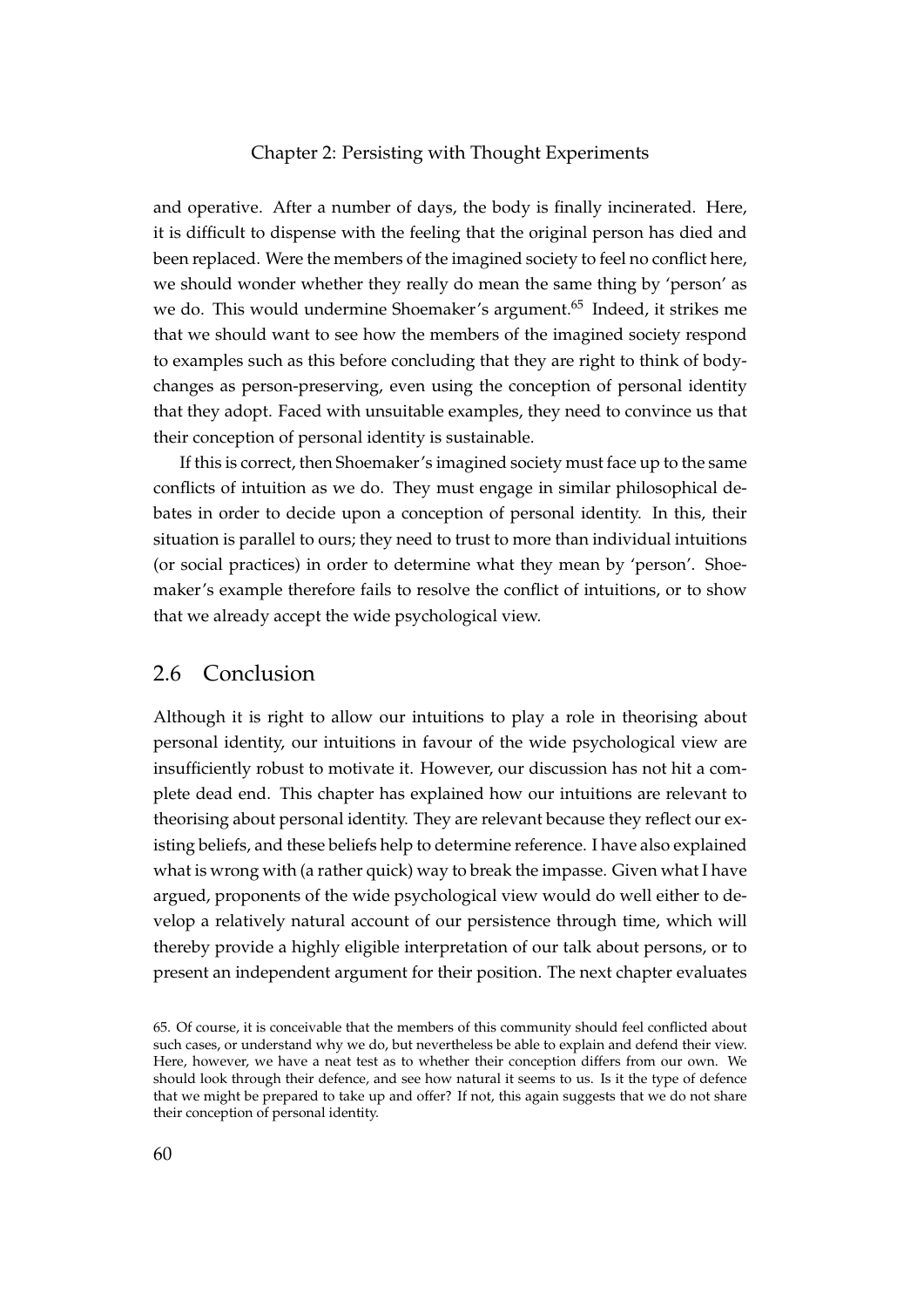# §2.6: Conclusion

an attempt by Sydney Shoemaker to do both by reference to functionalism in the philosophy of mind. If Shoemaker is correct, then when we ascribe mental states to someone, we are committed to thinking of them as a psychological continuer. I will argue that this is not the case. Further, I will suggest that we should prefer an alternative to Shoemaker's account of personal identity which places material constraints upon our continued existence. Shoemaker's argument supports the narrow psychological view, rather than the wide view.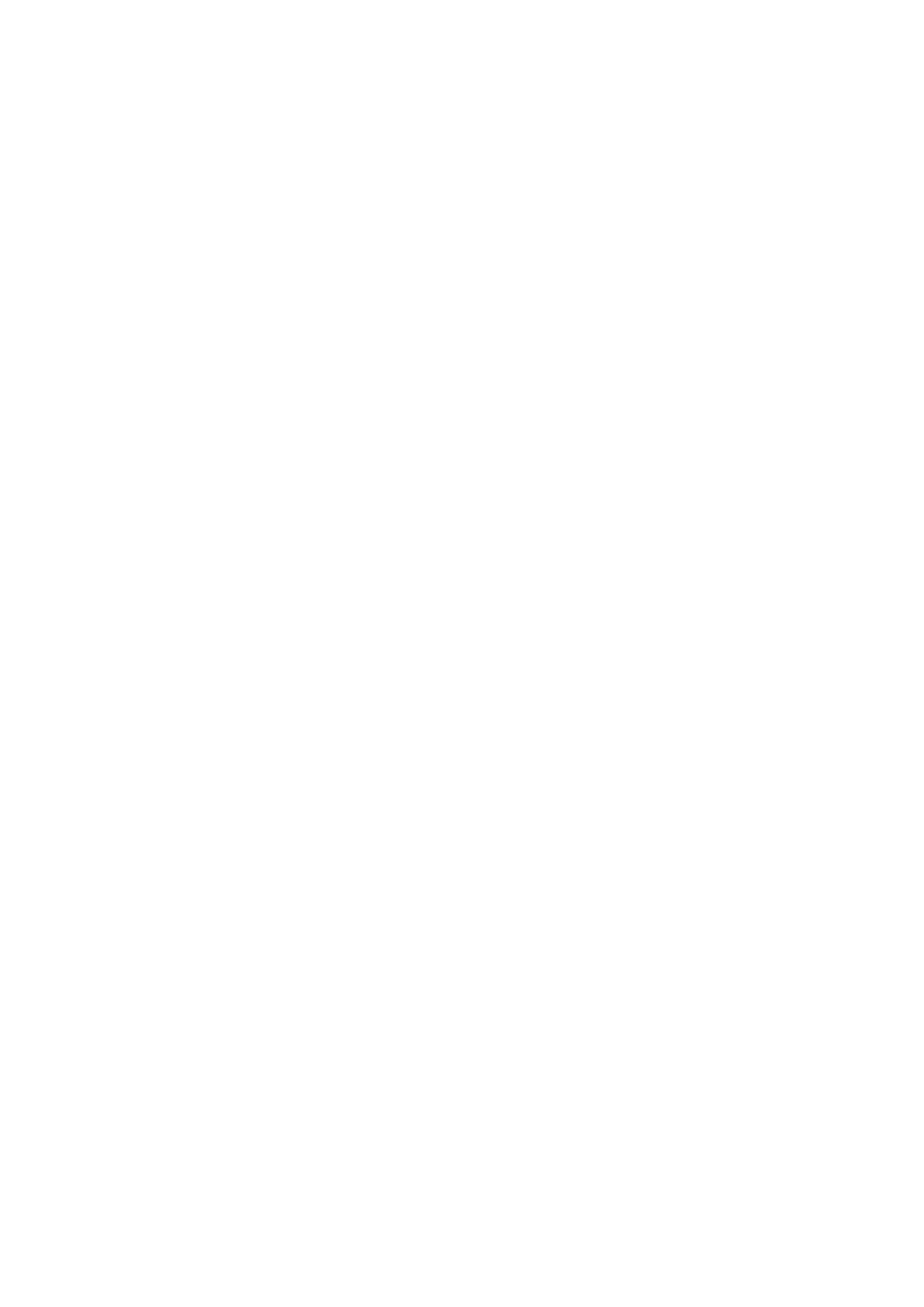#### CHAPTER THREE

# Functional Subjects

According to the wide psychological view, our persistence requires neither gradual material turnover nor the persistence of a fundamental substance, such as a soul. The previous chapter considered whether our intuitive responses to thought experiments support this view. I argued that they do not. This chapter considers an alternative argument, once developed and endorsed by Syd-ney Shoemaker.<sup>[66](#page-62-0)</sup> The argument purports to show that anyone committed to a functionalist theory of the mind should accept a psychological account of persistence. I argue that the argument fails.

Section [3.1](#page-63-0) of the chapter explains how Shoemaker understands functionalism, and how this can be used to define the notion of psychological continuity. Subsequently, [3.2](#page-66-0) introduces Shoemaker's argument. I argue that one can be a functionalist without accepting the wide psychological view.<sup>[67](#page-62-1)</sup> Shoemaker's argument is therefore unsuccessful.

Though Shoemaker fails to show that functionalism necessitates a psychological account of persistence, he may still succeed in showing that it motivates, or provides the resources by which to develop, such an account. [3.3](#page-72-0) considers this claim. I face Shoemaker's account of psychological continuity with two puzzle cases in which it appears that psychological continuity takes a branching form. These cases demonstrate that psychological continuity, as it is defined by

<span id="page-62-0"></span><sup>66.</sup> Shoemaker no longer endorses this argument; in [Shoemaker 2004b,](#page-217-5) he explicitly endorses the kind of view that I shall support here, as against the wide psychological view. Nevertheless, the argument is worth investigating in its own right.

<span id="page-62-1"></span><sup>67.</sup> This claim is touched on in Ch. 7 of [Wiggins 2001,](#page-219-2) and in the 2004 exchange between Shoemaker and Wiggins in *the Monist*. Shoemaker's position is also thoroughly discussed in [Agar](#page-208-6) [2003;](#page-208-6) [Davis 1998;](#page-210-3) [Fuller 1992](#page-211-2) and [Olson 2002.](#page-215-2) [Davis 2001](#page-210-4) presents a very interesting argument to the effect that Shoemaker's position does not even entail that one would survive having one's brain transferred into what was another person's body.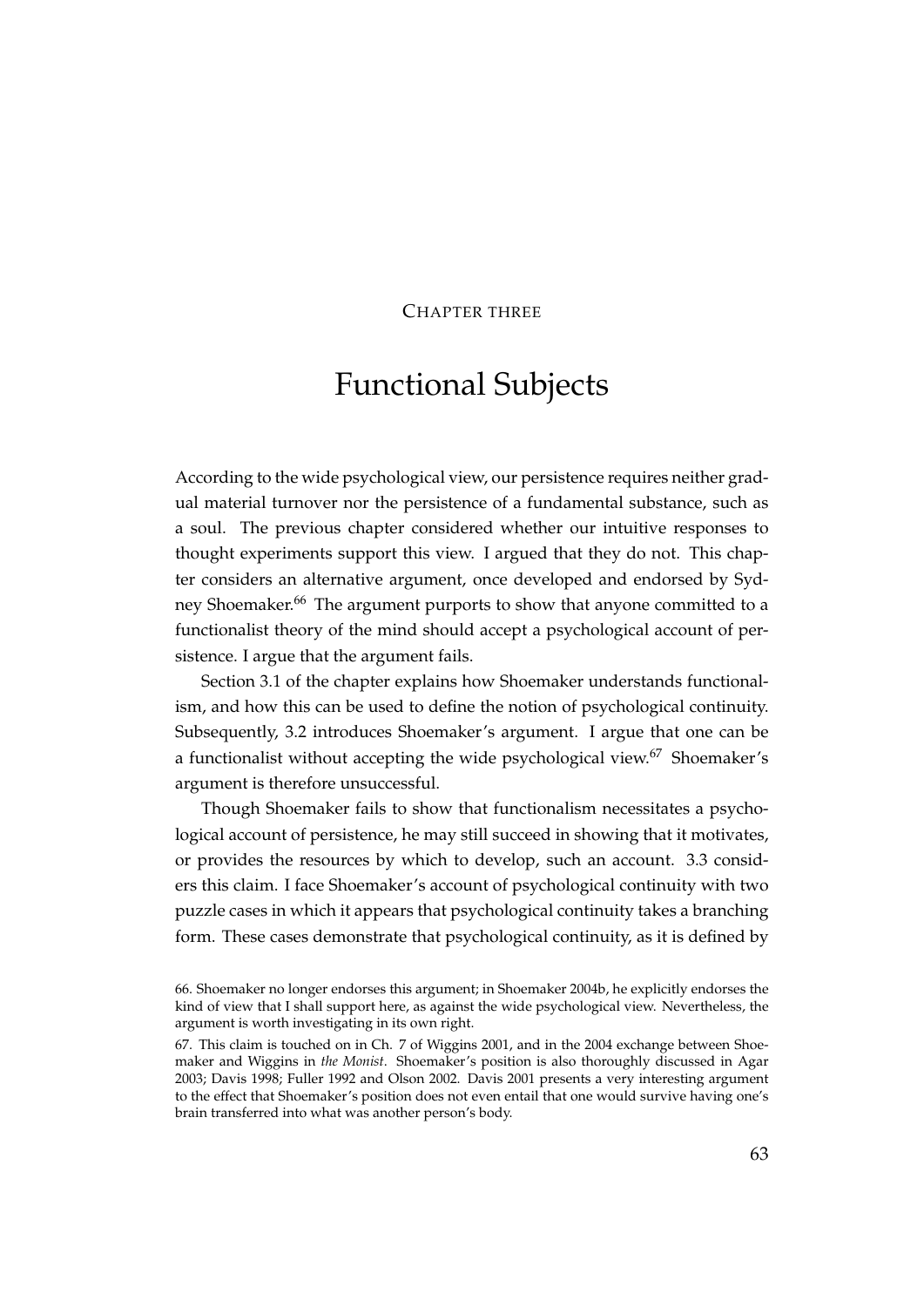# Chapter 3: Functional Subjects

the functionalist, does not suffice for personal identity. Shoemaker can respond by modifying his analysis, telling us that psychological continuity suffices for personal identity only provided some further constraint is not violated. I analyse three possible modifications. Two of these – the inclusion of a no-branching requirement, and adoption of the closest continuer theory of identity – can be faulted. The third response seems promising, but fails to uphold the wide psychological view, leading instead the the narrow view. I conclude that functionalism does not support the wide psychological view.

# <span id="page-63-0"></span>3.1 Shoemaker's Account

Though Shoemaker's published work on personal identity begins in [1959,](#page-217-6) the theory that interests me emerges later, in his 'Personal Identity: A Materialist's Account' (1984). In the years since, Shoemaker's account has been developed in conversation with a variety of other topics in metaphysics and the philosophy of mind.[68](#page-63-1) As a result, it has many ingenious applications. Notably, Shoemaker derives from it the surprising claim that animals cannot think.<sup>[69](#page-63-2)</sup> This claim has been discussed elsewhere at length.<sup>[70](#page-63-3)</sup> Accordingly, I set it aside to focus on the more basic motivations of Shoemaker's views. This section provides a brief overview. Following sections discuss the claim that functionalism entails Shoemaker's account and argue that, in light of some technical obstacles, the account is unlikely to provide much motivation for the wide psychological view.

# 3.1.1 Psychological Continuity

We can get Shoemaker's account into focus by considering how it departs from traditional 'memory-based' accounts of personal identity, such as Locke's. According to such theories, one is identical to the subject of some past experience only if one can remember undergoing that experience. In recent years, there has been a move away such accounts of personal identity, and towards alternatives

<span id="page-63-1"></span><sup>68.</sup> See, for example, [Shoemaker 2007;](#page-217-7) [Shoemaker 1979;](#page-217-8) [Shoemaker 1997;](#page-217-9) [Shoemaker 1985,](#page-217-10) Ch. 5; [Shoemaker 2012.](#page-217-11)

<span id="page-63-2"></span><sup>69.</sup> See [Shoemaker 1999;](#page-217-12) [Shoemaker 2008.](#page-217-13) In [Shoemaker 2016,](#page-217-14) the narrative changes slightly. Wherever each of us is, there is both an animal which can think (whose persistence conditions are not biological), and one which cannot (whose persistence conditions are biological).

<span id="page-63-3"></span><sup>70.</sup> See [Árnadóttir 2010;](#page-208-7) [D. B. Hershenov 2006;](#page-212-5) [Olson 2002;](#page-215-2) [Zimmerman 2009,](#page-220-3) pp. 723–737 for responses to Shoemaker on this point. Shoemaker responds to Olson in his [2004b.](#page-217-5)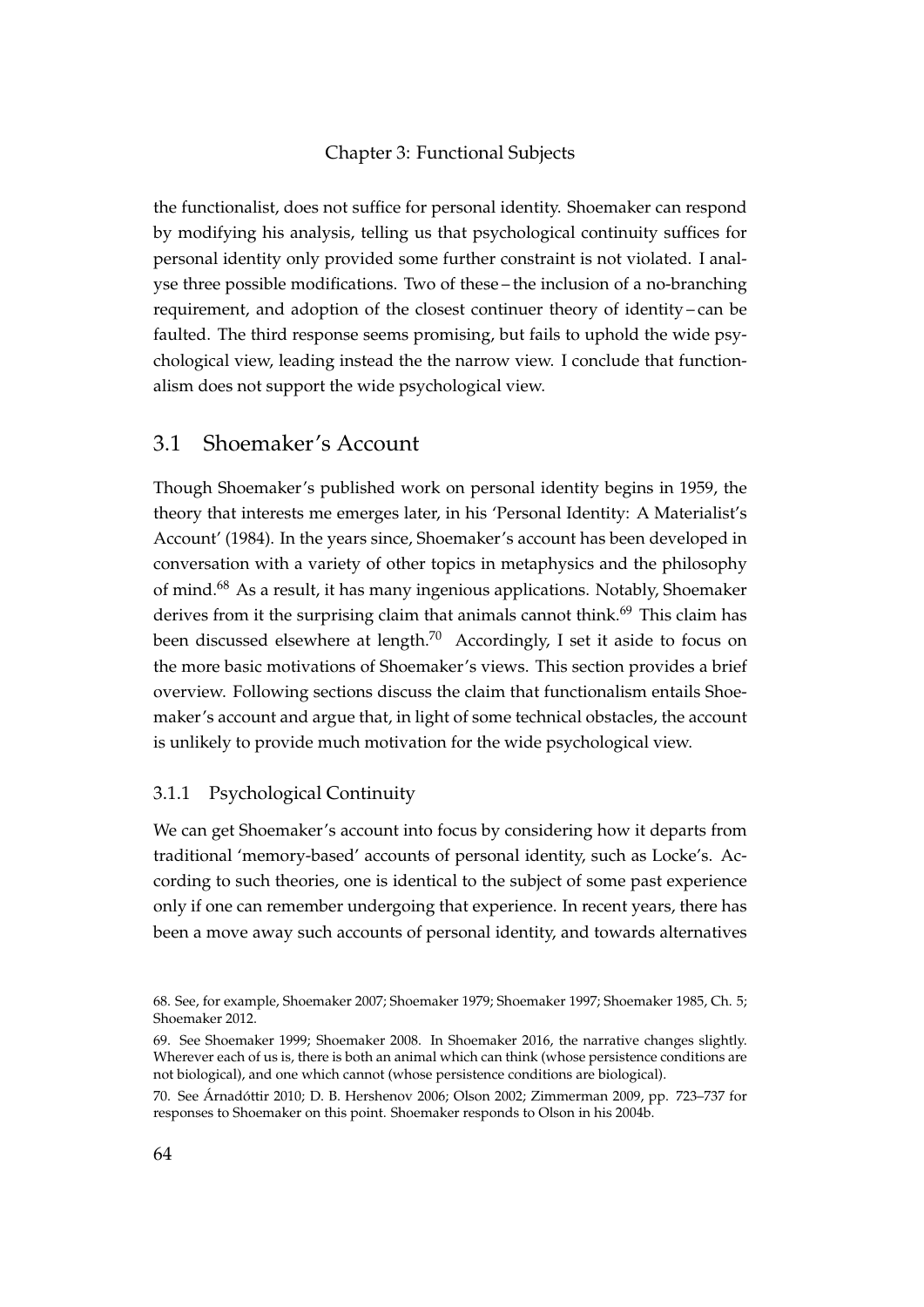# §3.1: Shoemaker's Account

according to which psychological connections other than memory play a role in determining personal persistence. Derek Parfit – one of the figures responsible for this trend – puts it as follows:

Locke suggested that experience-memory provides the criterion of personal identity ...We should also revise the view so that it appeals to other facts. Besides direct memories, there are several other kinds of direct psychological connection. One such connection is that which holds between an intention and the later act in which this intention is carried out. Other such direct connections are those which hold when a belief, or a desire, or any other psychological feature, continues to be had. [\(Parfit 1984,](#page-215-0) pp. 205–206)

According to Parfit and Shoemaker, personal identity requires the preservation of a 'sufficient number' of direct psychological connections between ad-jacent stages of a person's career.<sup>[71](#page-64-0)</sup> This can occur in the absence of memory connections; an amnesiac might retain enough of her former skills and personality traits to persist despite the loss of her memories. A proponent of this more liberal view therefore does not have to claim that memory is necessary for personal identity. At the same time, though, they owe us a characterisation of the types of psychological connections which are relevant to our persistence.

Shoemaker turns to functionalism to characterise the psychological connections relevant to an account of personal identity. The following subsection explains this aspect of his views.

#### 3.1.2 Functionalism

Functionalists hold that mental states are individuated by reference to their causal role.[72](#page-64-1) To explain what this means, it is useful to introduce a few technical notions from Shoemaker's writings. We shall begin with the notion of a 'successor state':

While the content of a person's mental state (belief, intention, etc.) will to a certain extent depend on the nature of all of his states at

<span id="page-64-0"></span><sup>71.</sup> I summarise Parfit's views in footnote [20](#page-26-0) of chapter 1 (p. [27\)](#page-26-0).

<span id="page-64-1"></span><sup>72.</sup> Various forms of functionalist account exist. Shoemaker introduces functionalism as a theory of the nature of mental states. Though he does not make the contrast here, functionalist accounts which detail the nature of our mental states are often contrasted with accounts which aim only to explain the meaning of our psychological terms (and which may be neutral about the nature of their referents). [D. Lewis 1972;](#page-213-3) [Putnam 1967;](#page-216-2) [Putnam 1965](#page-216-3) provide influential early statements of functionalism. [Shoemaker 1981;](#page-217-15) [Block 1978](#page-209-4) provide some helpful distinctions between different forms of the view.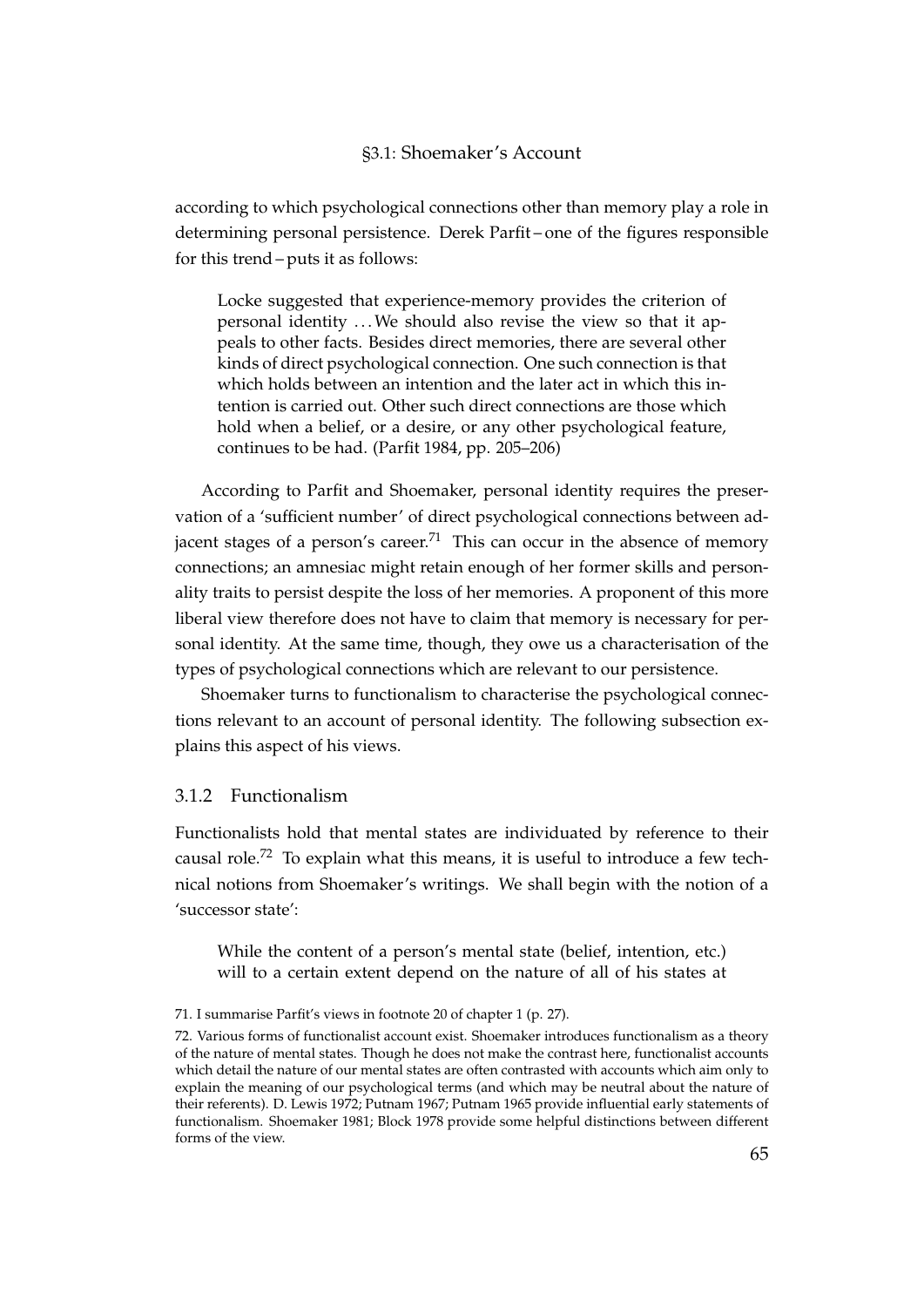## Chapter 3: Functional Subjects

earlier times, there will often be a particular state [or collection of states] at an earlier time on whose content its content especially depends – and it is of that state that we will call it the 'successor state'. [\(Shoemaker 1984,](#page-217-4) p. 95)

Though Shoemaker's characterisation only applies to states with cognitive content, I think that the notion of a successor state can usefully be extended. We shall say that a mental state's successors include any states or behaviours whose features particularly depend upon it, whether or not those states are aptly described as contentful.

Functionalism claims that each mental state is associated with a series of 'typical' successors – states which it is particularly apt to bring about. The view holds that to be in a particular mental state requires only that one is in a state liable to produce these successors.<sup>[73](#page-65-0)</sup> Again, we can use a technical notion of Shoemaker's – that of a 'conditional power' – to clarify what this involves:

An object has power P conditionally upon the possession of the properties in set Q if it has some property r such that having the properties in Q together with r is causally sufficient for having P, while having the properties in Q is not by itself causally sufficient for having P. Thus, for example, a knife-shaped object has the power of cutting wood conditionally upon being knife-sized and made of steel; for it is true of knife-shaped things, but not of things in general, that if they are knife-sized and made of steel they will have the power to cut wood. When a thing has a power conditionally upon the possession of certain properties, let us say that this amounts to its having a *conditional power*. [\(Shoemaker 1980,](#page-217-16) p. 115)

Put more simply, a sentence ascribing a conditional power to an object relays information what it would be able to do were it to possess the properties upon which the power is conditional.

The functionalist says that each mental state is associated with a causal role, constituted by a series of conditional powers.<sup>[74](#page-65-1)</sup> Each of those conditional pow-

<span id="page-65-0"></span><sup>73.</sup> As Shoemaker puts it, "no state would count as the belief that it is raining unless it satisfied [the relevant] characterization, and any state that satisfied it would automatically count as that belief" [\(Shoemaker 1984,](#page-217-4) p. 92).

<span id="page-65-1"></span><sup>74.</sup> Shoemaker is attracted to the view that all properties are individuated by the conditional powers which they convey to their objects – "the contributions [they are] capable of making to the causal powers of things that have them" [\(Shoemaker 1980,](#page-217-16) p. 115). If he is correct about this, functionalism about the mind is an application of a more general theory about the nature of properties to the specific case of mental states.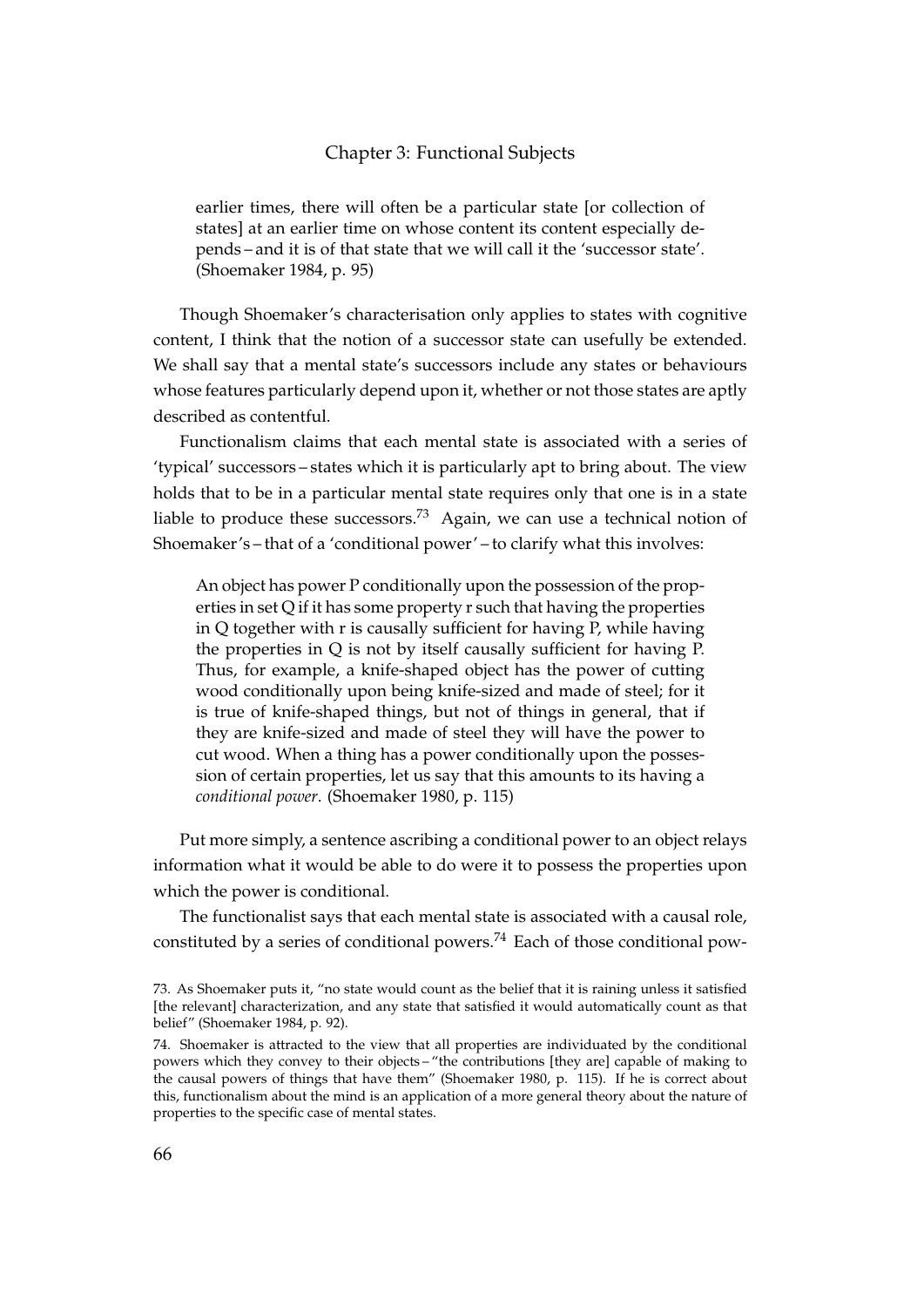#### §3.2: Shoemaker's Account

ers specifies circumstances under which one of the state's typical successors will be produced. Thus, for example, the belief that it is raining is liable to cause one to take an umbrella with one to the shops conditional on a desire to keep dry, and the belief that an umbrella will ward off the rain [\(Shoemaker 1984,](#page-217-4) p. 92). The functionalist therefore claims that to ascribe that belief to someone is, in part, to ascribe to her the causal power to take an umbrella to the shops, should those circumstances arise.

I hope that this gloss provides enough by way of an overview of functionalism. We can connect this to the ideas of the previous subsection. First off, we can define psychological continuity as "the playing out over time of the functional natures of the mental states characteristic of persons" [\(ibid.,](#page-217-4) p. 95). This is to say that one person is psychologically continuous with an earlier person if and only if her states are successors of the earlier person's mental states (i.e. they have been produced by the activation of conditional causal powers associated with her earlier states). Functionalism thus provides a clean definition of the connections which Shoemaker takes to be constitutive of a person's mental states; these connections are those to which we appeal in defining the characteristic successors and predecessors of our mental states.

Shoemaker's account identifies what is clearly a significant ongoing pattern of causal influence. Such a pattern would, I think, be worth picking out and identifying independently of any claims about personal identity. Given that it is to be independently identified, it is not unrealistic to think that psychological continuity is a relatively natural notion. If so, then one may well think that we have good reason to endorse a psychological account of personal identity; the account's high degree of naturalness, alongside its fit with some of our in-tuitions, make it a very eligible interpretation of our speech about persons.<sup>[75](#page-66-1)</sup> I will argue that some overlooked complexities make it difficult to see how this thought can be sustained. First, though, I want to refute Shoemaker's claim that functionalism entails his preferred account of personal identity.

<span id="page-66-1"></span><span id="page-66-0"></span><sup>75.</sup> As Shoemaker is at pains to point out (see, in particular, his [1997\)](#page-217-9), an account of personal identity in terms of psychological continuity coheres with an intuitive picture of substance, on which something is a substance if its later states exhibit a high degree of counterfactual dependence upon its earlier states (in a predictable, lawlike manner).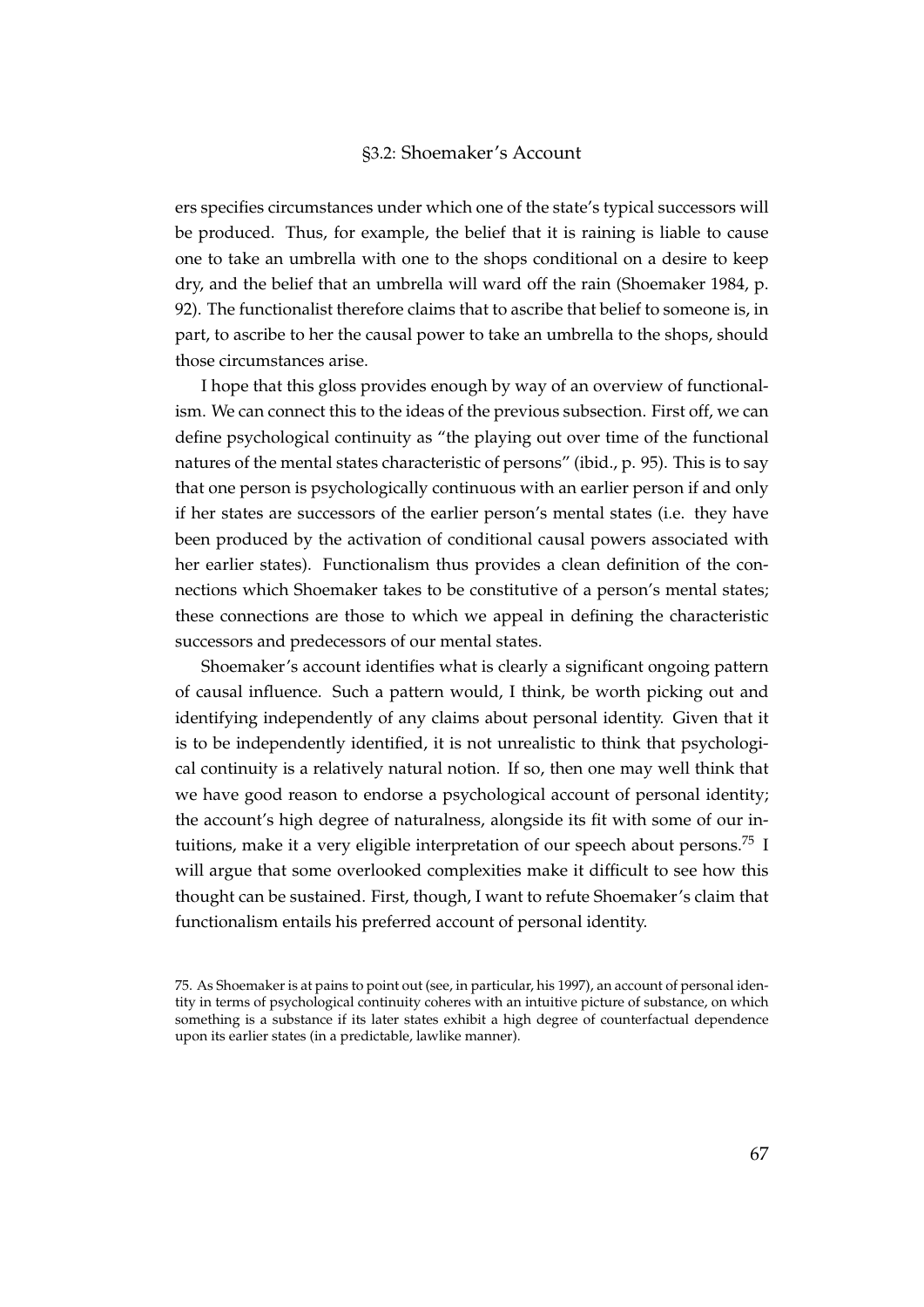# Chapter 3: Functional Subjects

# 3.2 The Entailment Claim

Before introducing functionalism, Shoemaker writes:

What I propose to do now is to consider a widely held (and widely disputed) theory about the nature of mental states . . . and to see what that theory implies about the nature of personal identity. What it implies seems to me a version of the psychological continuity view. [\(Shoemaker 1984,](#page-217-4) p. 91)

Call this the 'Entailment Claim'. For this claim to be true, there ought to be a valid argument leading us from functionalism about mental states to a psychological account of personal persistence. Since Shoemaker, at this point in time, claimed that we could travel via teletransportation [\(ibid.,](#page-217-4) pp. 110–111), and does so on the basis of his account, this argument should support the wide psychological view. In this section, I argue that the functionalist need not accept the wide psychological view. I begin by explaining how Shoemaker motivates the entailment claim. I then note that the argument does not entail that we would survive teletransportation. I explain Shoemaker's response, and argue that it does not succeed.

## 3.2.1 The Argument

Shoemaker emphasizes that functional definitions of mental states particularly focus on the difference they make to the future states of their subject (through interaction with her other mental states and the stimulation provided by her environment):

But of course, it is in conjunction with other mental states of the same person that a mental state produces the effects it does; and its immediate effects, those the having of which is definitive of its being the mental state it is, will be states (or behaviour) on the part of the very same person who had the mental state in question. [\(ibid.,](#page-217-4) p. 93)

If Shoemaker is correct, a future mental state is produced by the conditional powers definitive of a presently existing mental state only if the future mental state and the contemporary mental state have the same subject.<sup>[76](#page-67-0)</sup> Since psycho-

<span id="page-67-0"></span><sup>76.</sup> Zimmerman helpfully labels powers of this kind – powers which a subject exercises through losing or gaining a property – 'identity-entailing powers' [\(Zimmerman 2009,](#page-220-3) pp. 680–682). Shoe-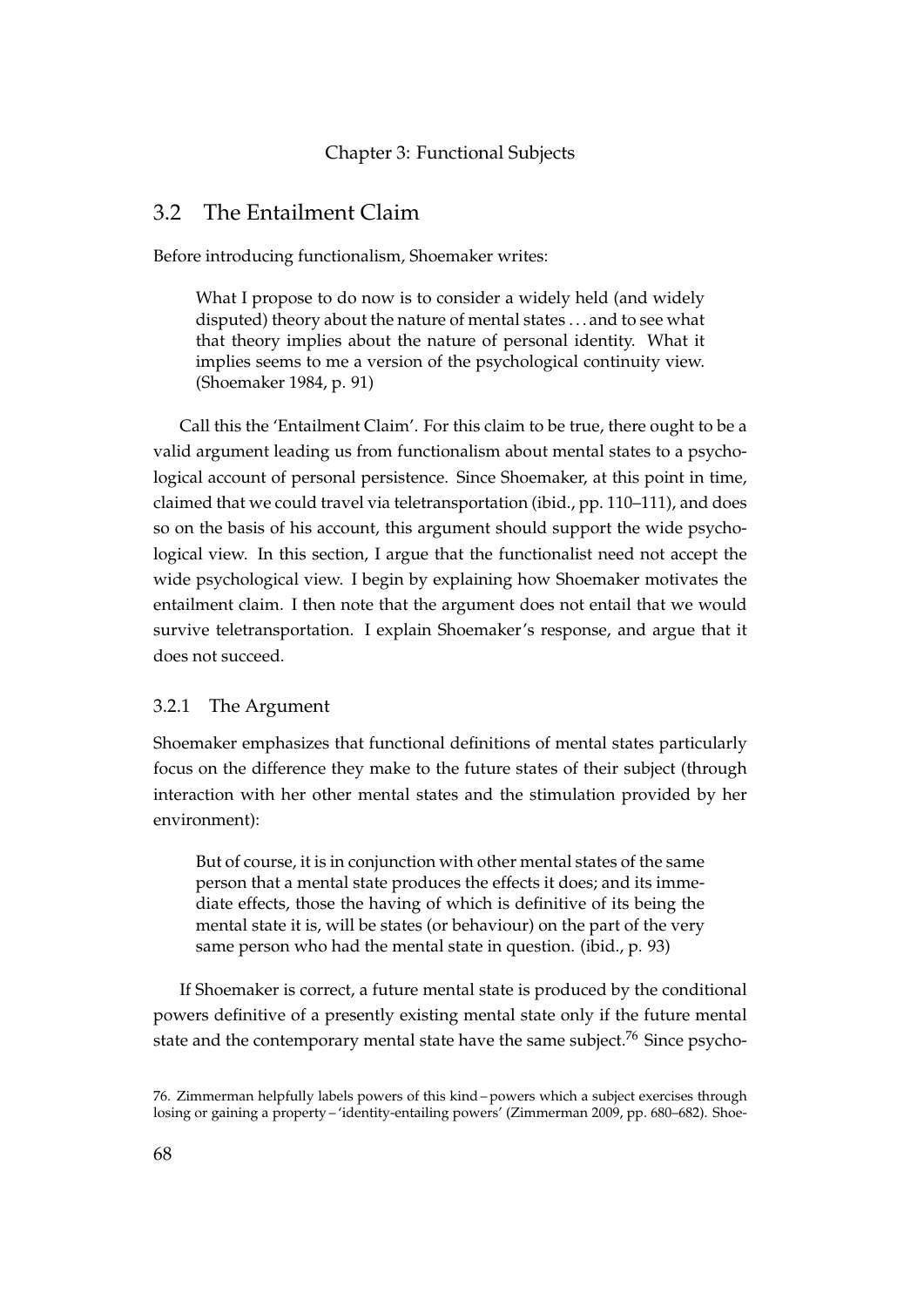# §3.2: The Entailment Claim

logical continuity is defined in terms of the exercise of these conditional powers, psychological continuity entails personal identity. The argument can be summarised as follows:

- 1. *x* is only psychologically continuous with *y* if *x*'s mental states are the products of the conditional powers definitive of *y*'s mental states (or viceversa).
- 2. *x*'s mental states are the products of the conditional powers definitive of *y*'s mental states (or vice-versa) only if *x* and *y* are identical.
- C. *x* is only psychologically continuous with *y* if *x* is identical to *y*.

Although this might initially seem to nudge us in the direction of the wide psychological view, closer reflection will show that it does not. In order to support this view, we need an account of the conditions under which the conditional powers definitive of a mental state are exercised which (a) does not appeal to the idea of personal identity; and (b) does not require that these powers are exercised via their usual causal parthways. In the remainder of the section, I outline an objection to (a), and detail Shoemaker's reply. Following this, section 2.3 argues that, even if we accept Shoemaker's defence of (a), we should nevertheless hold that (b) cannot be met consistently with using psychological continuity to define personal identity.

# 3.2.2 The Circularity Objection

The objection I have in mind is nicely framed as a circularity worry. I agree with Shoemaker that mental states are defined largely by generalisations about the changes which their subjects are liable to undergo. Given that we have defined psychological continuity in terms of these changes, it follows that two subjects are psychologically continuous only if they are identical. However, this does not show that personal identity can be analysed in terms of psychological continuity. It could equally be the case that identity is a necessary condition for psychological continuity; one could conclude that Shoemaker's analysis shows that in order to know whether two subjects are psychologically continuous, we first need to resolve whether they are identical. This criticism suggests that one

maker's observation amounts to the claim that functionalists define psychological properties in terms of their identity-entailing powers.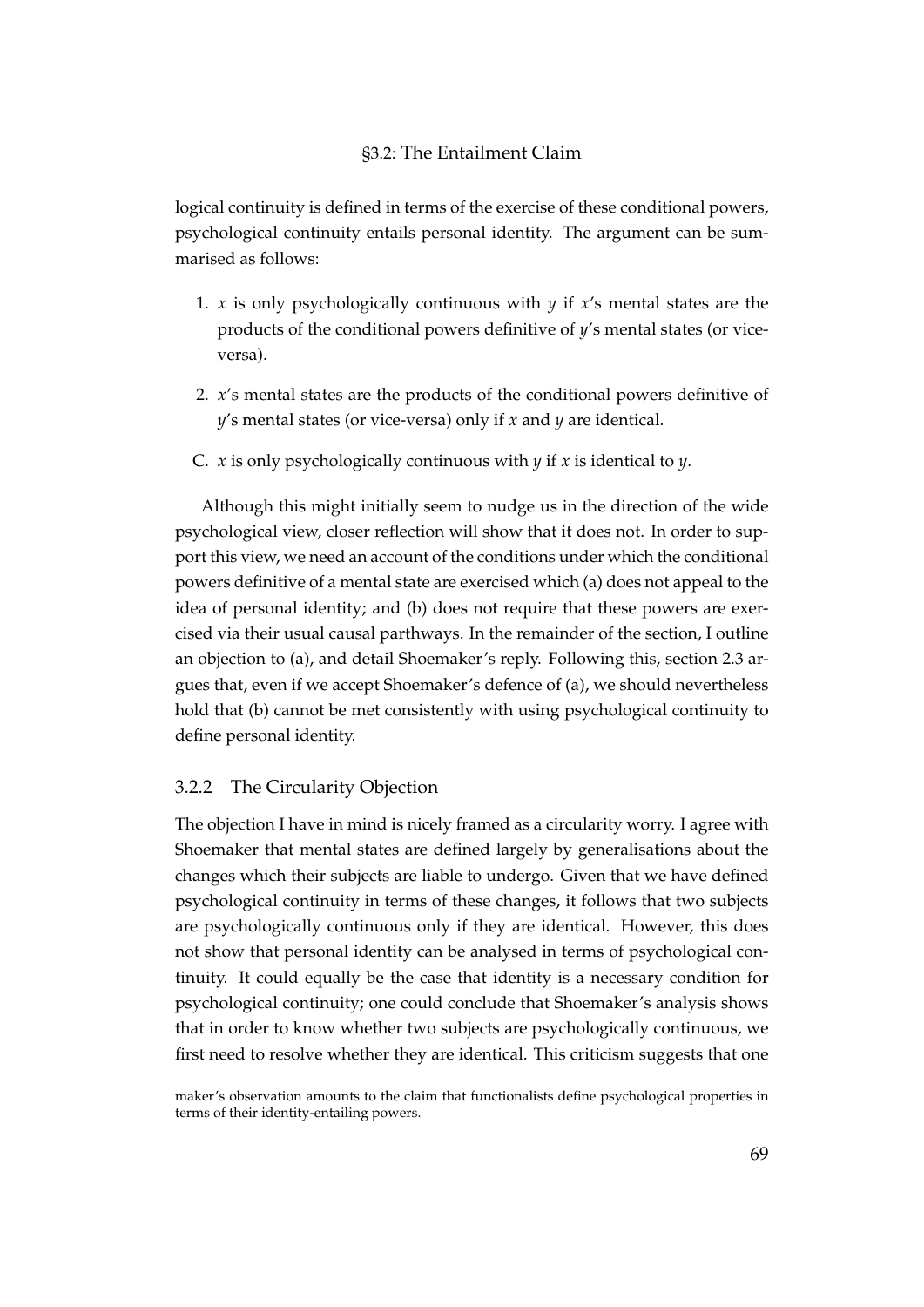# Chapter 3: Functional Subjects

must possess an independent account of our persistence conditions in order to define psychological continuity. It follows from this that one cannot (without circularity) define our persistence in terms of psychological continuity.

This circularity worry is analogous to another which plagues the traditional analysis of personal identity in terms of memory. Butler writes:

[O]ne should really think it self-evident, that consciousness of personal identity presupposes, and therefore cannot constitute, personal identity: any more than knowledge, in any other case, can constitute truth, which it presupposes. [\(Butler 1736,](#page-209-5) Dissertation I/p. 258)

The worry here is simple. We can agree with the traditional analysis that every event that one remembers is from one's own past. However, one might claim that the explanation of this fact is not that memory constitutes personal identity, but rather that memory is defined in terms of personal identity. According to this analysis of memory, one only has a genuine memory of a past event if that memory corresponds to an experience which one once had. Thus, it is a necessary condition on really remembering (as opposed to simply seeming to remember) that one remembers events from one's own past. If this is correct, then one cannot define personal identity in terms of memory without moving in a circle.[77](#page-69-0)

To summarise, one might worry that it is impossible to establish that cases like [Teletransportation](#page-33-0) involve psychological continuity unless we already know that we would survive them. As a result, one cannot use Shoemaker's analysis of psychological continuity to argue for any particular account of our persistence without assuming the point at issue. If this criticism is correct, we can conclude that the functional definitions of mental states do not entail the wide psychological account of personal identity.

#### 3.2.3 Responding to the Circularity Objection

Of course, Shoemaker is sensitive to this concern. His response is best appreciated against the background of an important feature of functionalist theories of

<span id="page-69-0"></span><sup>77.</sup> The orthodox way to respond to this objection originates with Shoemaker's 'Persons and their Pasts' (1970). We define a state-'quasi-memory'-which is exactly like memory, except that it is not a necessary condition upon quasi-remembering some past event that one actually experienced that event (see also [Parfit 1984,](#page-215-0) pp. 219–223; [Shoemaker 1984,](#page-217-4) pp. 80–88). This notion is criticised by [Evans 1982,](#page-211-1) pp. 235–248, [McDowell 1997,](#page-214-0) and [Wiggins 2001,](#page-219-2) pp. 212–225. For a defence, see [Roache 2006.](#page-216-4) We shall consider an alternative strategy below.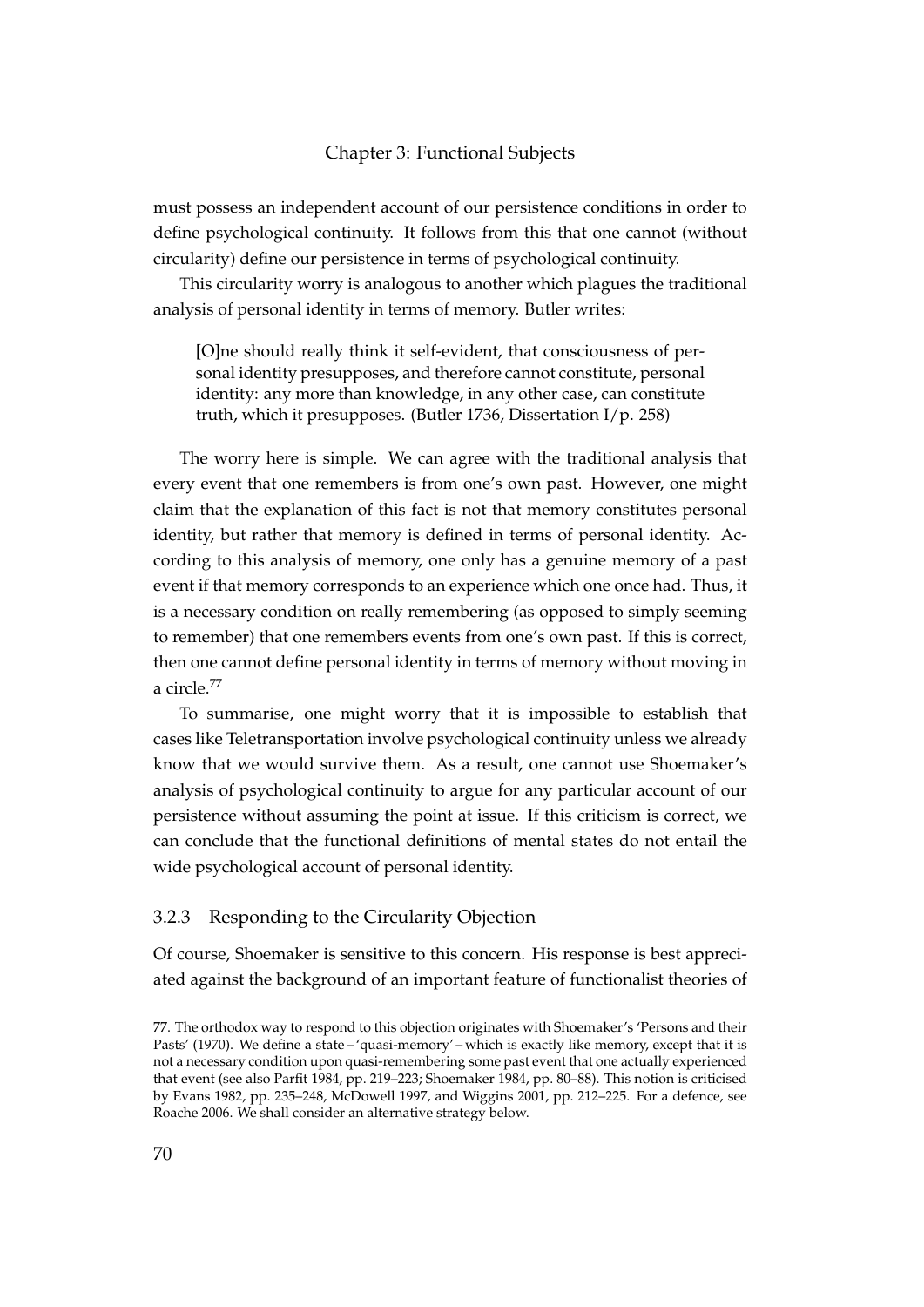# §3.2: The Entailment Claim

mind. It has often been observed that a definition of any mental state will mention its interactions with other mental states and processes. Thus, for example, Shoemaker writes:

The belief that it is raining is defined (according to the functionalist) as the state which (among other things) leads to the taking of an umbrella when combined with (among other things) the desire to keep dry; and the desire to keep dry is defined as the state which (among other things) leads to the taking of an umbrella when combined with (among other things) the belief that it is raining. [\(Shoemaker 1984,](#page-217-4) pp. 98–99)

Though the functionalist defines belief and desire in terms of one another, it is not objectionable for her to do so. This is because we can easily determine what mental states a subject has by reference to her behaviour – the product of the combination of mental states that she possesses. For example, if someone takes an umbrella when she leaves my house, it is reasonable to guess that she desires something which she believes the umbrella will help her attain. Given this, we may form hypotheses about which beliefs and desires she is likely to entertain. Further, given certain background assumptions (e.g. that she knows the function of umbrellas, that she can hear the rain beating down upon the roof), we may conclude that it is most likely that she desires to keep dry, and believes that the umbrella will keep off the rain. If needed, this hypothesis can be further tested against her future behaviour. In doing this, we are working backwards from observed results to the values of several hidden variables; there is nothing objectionable about this process (or about the definitions which we rely upon in order to engage in it).

If functionalism is correct, the definition of any mental state comes as part of a wider 'package deal' – a collection of interdependent definitions which together outline a theory of the mind as a whole. Shoemaker proposes that we include the definition of psychological continuity within this package deal. Thus defined, psychological continuity is the relationship which holds between people identified at different times whenever the mental states and behaviours of the later person are appropriately sensitive to those possessed by the earlier person (i.e. they are of the right kind to be counted as direct or indirect descendants of her earlier mental states).<sup>[78](#page-70-0)</sup> Under this proposal, all that is necessary for psy-

<span id="page-70-0"></span><sup>78.</sup> Shoemaker gives a particularly clear overview of this position on pp. 581–586 of his [2004a.](#page-217-17)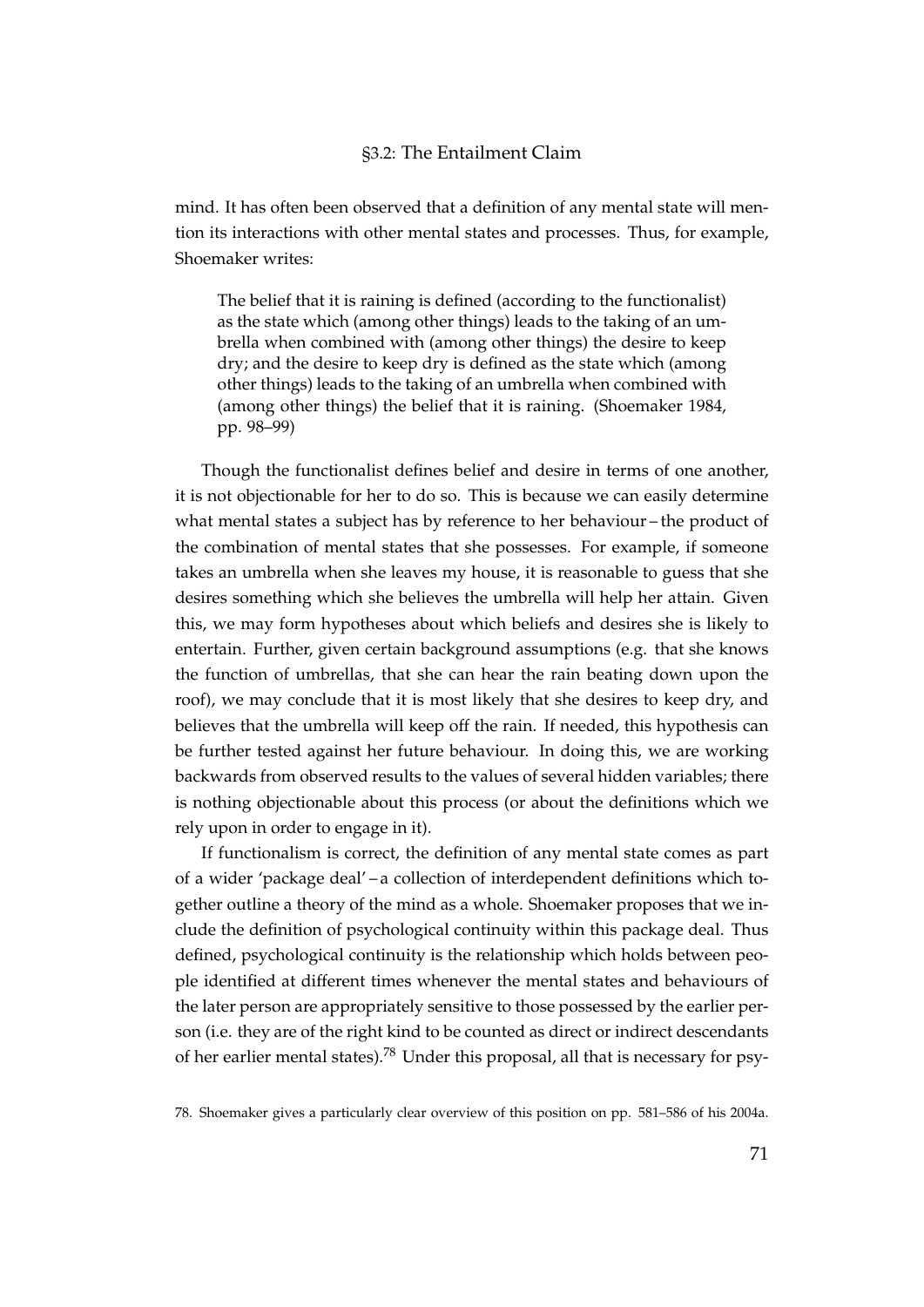# Chapter 3: Functional Subjects

chological continuity is that there exist correlations of the right sort between the states and behaviours of subjects identified at different times.

This proposal creates the need for a small terminological clarification. At this point, Shoemaker has provided us with two definitions of psychological continuity. According to the first, psychological continuity involves the exercise of causal powers whose effects occur within their bearer. On this definition, it is an analytic truth that two subjects cannot be psychologically continuous unless they are identical to one another. The second definition, in contrast, looks to define psychological continuity in terms of correlations between the mental states possessed by subjects at different times. This definition does not automatically rule out that distinct subjects could be psychologically continuous; whether or not this is so will depend upon what types of correlations could exist between distinct subjects' mental states. If Shoemaker is correct, then these two definitions are co-extensive – both pick out the relation of personal identity. In the next section, I will argue that Shoemaker is not correct on this point; there are cases which, according to the second definition, involve psychological continuity between distinct individuals (whilst, according to the first definition, there is not psychological continuity at all). For the sake of clarity, in what follows, my use of the term 'psychological continuity' will correspond to the second definition, on which psychological continuity is defined just in terms of correlations between mental states existing at different times.

With psychological continuity defined in this way, one need not determine whether or not two subjects are identical before concluding that they are psychologically continuous. Thus, the circularity worry is avoided. Further, it is easy to see that [Teletransportation](#page-33-0) preserves psychological continuity; the post-teletransport person's psychology very closely resembles that of the preteletransport person (and, where they differ, the post-teletransport person's features are accounted for by the combination of the circumstances in which they find themselves, and the functional definitions of the pre-teletransport person's mental states). As we have seen, Shoemaker proposes that psychological continuity is sufficient for personal identity. If his proposal is sustainable, it therefore entails the wide psychological view.

Before we consider objections to Shoemaker's analysis, we should consider

Similar proposals are suggested in [Slors 2001,](#page-218-6) and [Wiggins 1980,](#page-219-5) pp. 160–163, though Wiggins' later rejects the picture developed here (c.f. in particular his [2004a,](#page-219-6) and [2004b\)](#page-219-7).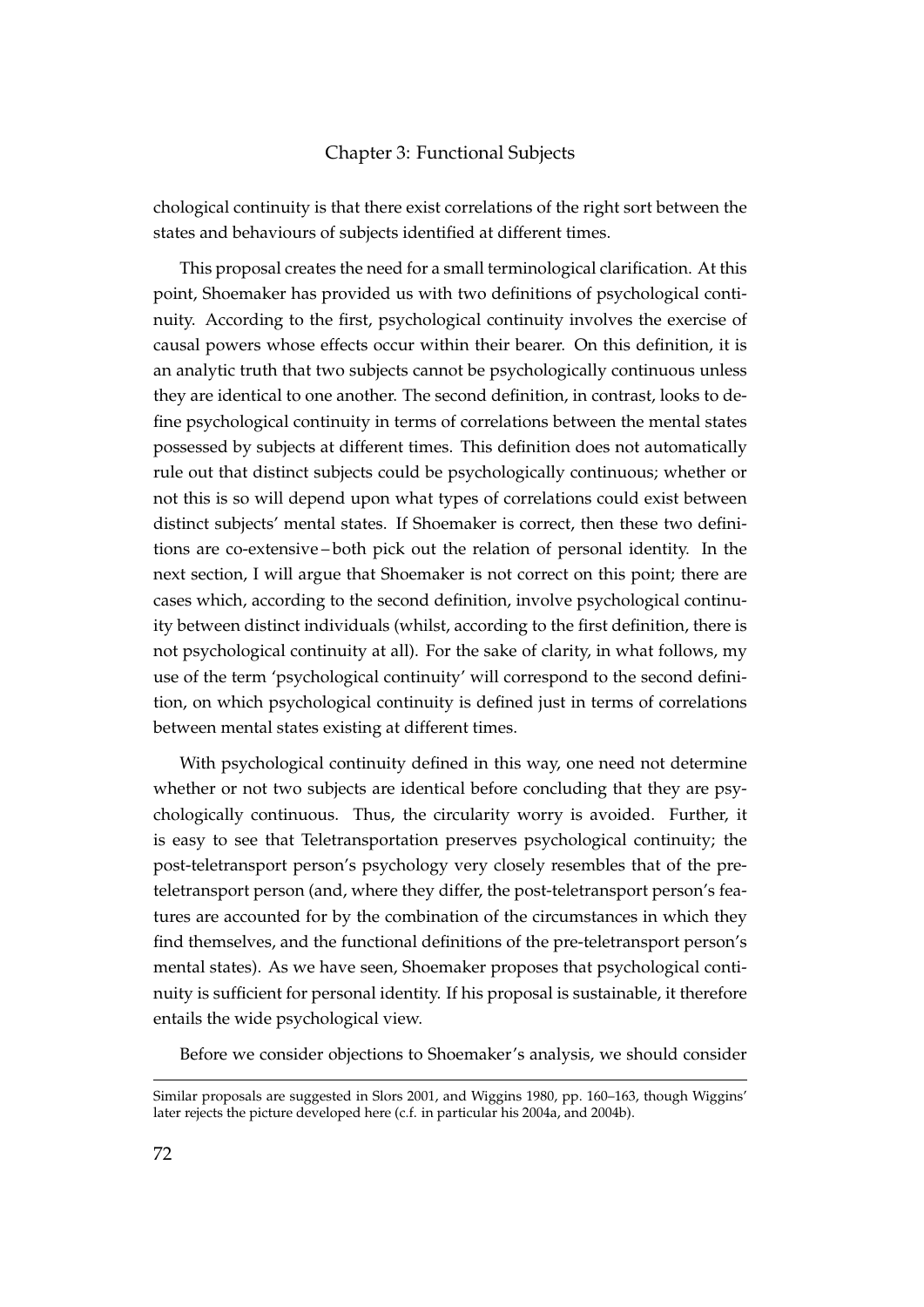# §3.3: The Coherence of Shoemaker's Account

whether this analysis validates the entailment claim. It is easy to see that it does not. Shoemaker has shown how he can bypass circularity worries, producing a functional definition of a causal relationship that might hold between mental states. He then proposes that we define personal identity in terms of this relationship. There are two steps here, and both are optional for the functionalist. First, the functionalist could refuse Shoemaker's response to the circularity worry, instead choosing to incorporate an existing account of personal identity into her definition of psychological continuity. This would have the result that two subjects are only psychologically continuous when they are, according to the existing account, identical to one another, and the mental states of one are successors of the other's. Second, the functionalist could agree with Shoemaker's 'wide' functionalist definition of psychological continuity, but refuse to identify the relationship thus defined with that of personal identity. In either case, she would be able to accept an account of personal identity other than the wide psychological view.

To summarise, Shoemaker suggests that we can functionally define the relation that holds between mental states when they belong to the same person. In doing so, he avoids the charge that we must know whether or not two mental states belong to the same person before we determine whether one is caused by the conditional powers conferred by the other; the mere existence of systematic correlations between mental states suffices for their subjects to be psychologically continuous (and therefore, if Shoemaker is correct, identical). Nevertheless, it remains optional for functionalists to adopt this definition, and optional for them to agree that the notion he defines is co-extensive with personal identity. It follows that the entailment claim fails; functionalists need not adopt the wide psychological view. The following section extends this criticism by showing that Shoemaker's functional definition of psychological continuity needs modification if it is to provide a sustainable account of personal identity.

# 3.3 The Coherence of Shoemaker's Account

We have shown that functionalism does not, by itself, entail any particular account of personal identity. Nevertheless if Shoemaker's proposal is sustainable, it provides a neat, clear version of the wide psychological view. Further, this definition corresponds to a significant set of causal relations, which we should wish to identify independently of our concern with personal identity. These relations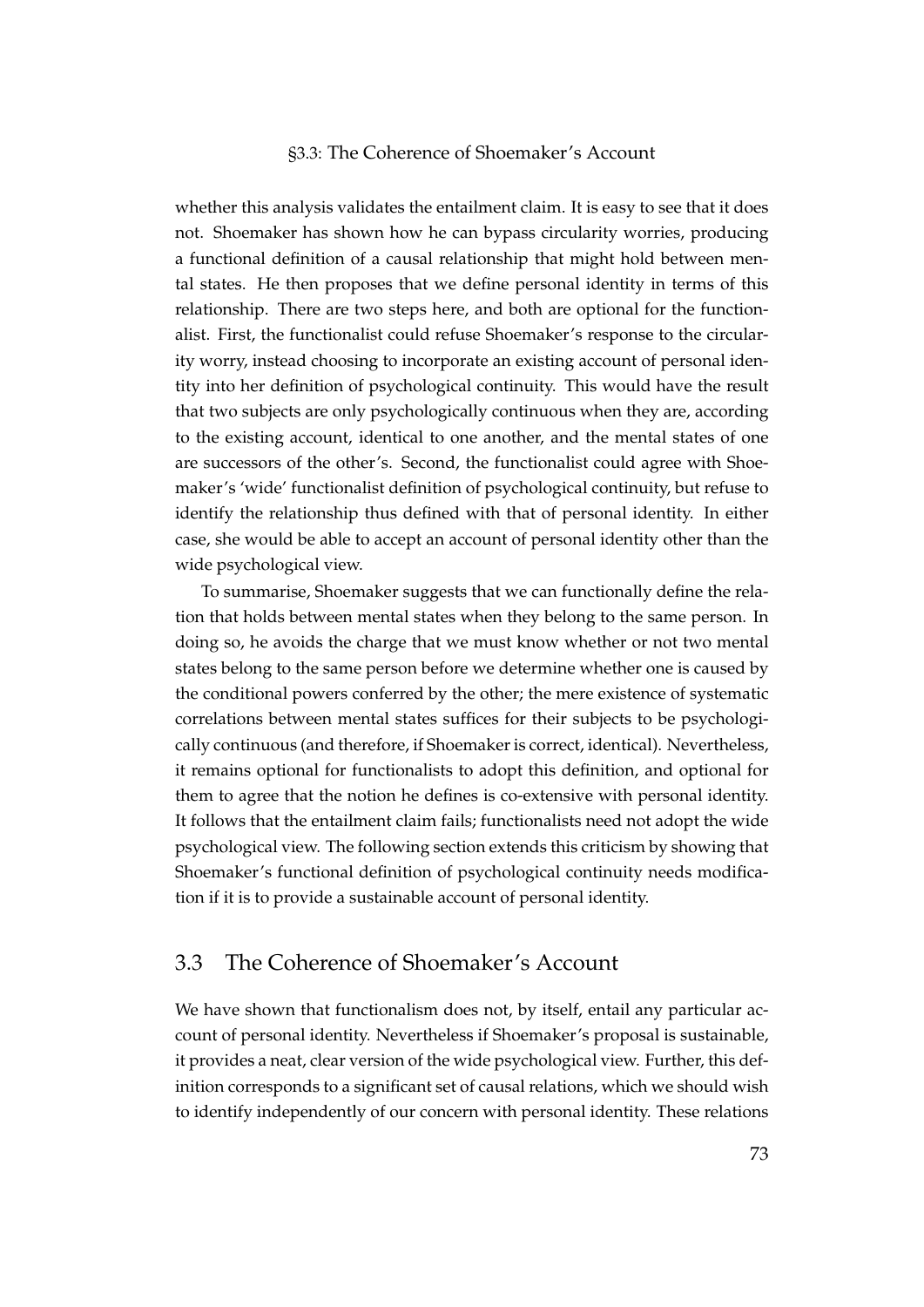have interesting and more or less uniform effects. Thus, were Shoemaker's proposal sustainable, I take it that this would be strong evidence in favour of the wide psychological view. Unfortunately, it is demonstrable that psychological continuity, as Shoemaker defines it, cannot be coextensive with personal identity. Though fixes are available, it is far from clear whether they will support the wide psychological view. We may therefore conclude that Shoemaker gives us little reason to accept this view.

### 3.3.1 Teletransportation and Fission

If the wide psychological view is correct, then it is theoretically possible for a person to travel by teletransportation. As noted above, Shoemaker's views sustain this verdict. [Teletransportation](#page-33-0) produces a subject whose mental states duplicate those of the original. This subject will subsequently develop many of the mental states which the pre-teletransport person would have developed had her body not been destroyed.<sup>[79](#page-73-0)</sup> Given this, we can say that these subjects are psychologically continuous, and hence – on Shoemaker's account – identical.

In the last chapter, I noted that it is controversial whether a person could survive teletransportation; whilst our initial impressions may support this claim, things are significantly less clear upon reflection. In this subsection, I want to take this criticism one step further; it can be proved that psychological continuity (as it has so far been defined) does not suffice for personal identity.

To see this, it is worth reflecting upon two cases. The first is the familiar example of fission:

<span id="page-73-2"></span>**Fission** After someone's body has been scanned and destroyed, her blueprints are sent to two different machines, each of which assembles a duplicate. The upshot is two new brains and bodies, each replicating the preteletransport brain and body.

Though views differ, I am most inclined to say that two people exist at the end of this process-one for each body.<sup>[80](#page-73-1)</sup> The pre-teletransport person is psy-

<span id="page-73-0"></span><sup>79.</sup> Further, where there is a difference, the states developed by the post-teletransport person will be equivalent to those that the pre-teletransport person would have developed had she found herself in the former's position.

<span id="page-73-1"></span><sup>80.</sup> A variety of creative alternatives have been devised. The most popular of these is the Lewisian claim that fission involves multiple occupancy [\(D. Lewis 1976\)](#page-213-0); when fission occurs, it separates two persons who, up until that point, have shared their body and brains (being composed of the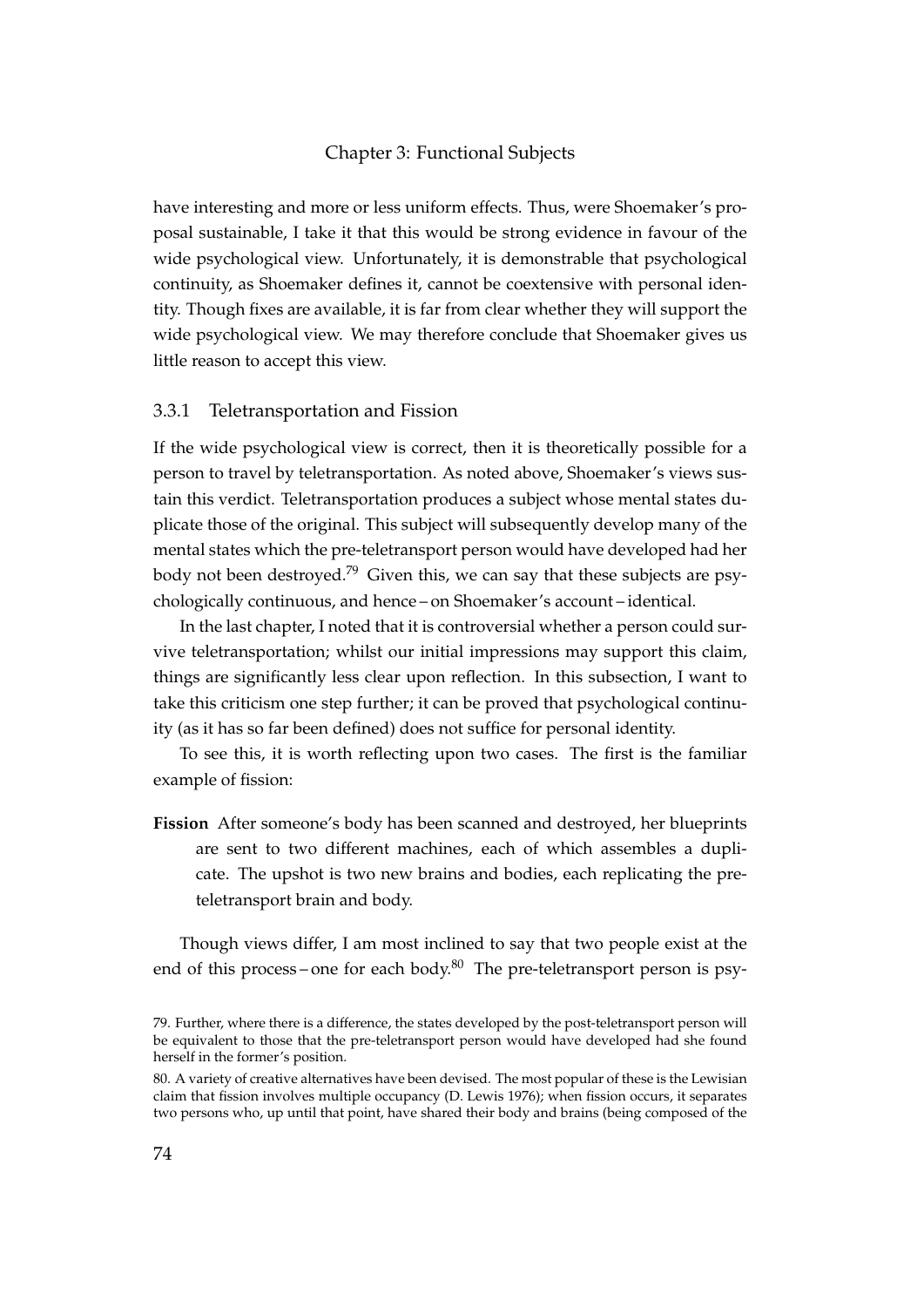# §3.3: The Coherence of Shoemaker's Account

chologically continuous with both of these later persons. However, since they are distinct, she cannot be identical to both. If we agree with this description of the case, we must deny that psychological continuity is always sufficient for personal identity.[81](#page-74-0)

It will be helpful to supplement the example of fission with another thought experiment. This case, which I introduced in the previous chapter (p. [54\)](#page-53-0), is the branch-line case; your brain and body are scanned and replicated, but your original body is not destroyed, and continues to support conscious life. What is interesting about this thought experiment is that it has the same formal structure as the fission case – a single person comes to be psychologically continuous with two people existing at a later time – but we are inclined to judge the case differently. It has the same formal structure as fission because the scanning and copying process, by which one's brain and body are replicated, is intended to be the very same type of process as that involved in [Teletransportation.](#page-33-0) As such, it preserves psychological continuity. At the same time, your original body continues to sustain a conscious life as usual, without any disruption to psychological continuity. Thus, you come to be psychologically continuous with your replica, and with the person housed in your original body. Most people would believe that you are identical to the latter person; you remain, unscathed, within your original body, despite your replication.

These cases show that psychological continuity, if understood purely in terms of correspondences between the mental states of persons existing at different times, is not sufficient for personal identity. This does not entirely refute Shoemaker. For he may hold that psychological continuity, as defined above,

same temporal parts up until that point). [Perry 1972](#page-215-0) adds a third subject, who thereby comes to have two bodies. Dainton suggests that a single subject becomes scattered, by coming to have a non-linear personal timeline [\(Dainton 2008,](#page-210-0) pp. 378–393). [Johansson 2010](#page-212-0) explains that it could be determinate that I survive fission, whilst indeterminate which fission product I am. [Gallois 1998](#page-211-0) provides a novel analysis of identity over time, geared to cases such as this. Finally, Wollheim provides a delightfully idiosyncratic solution on which what happens to the subject (whether she comes to have two bodies, or ceases to exist) can depend upon her stage of psychological development [\(Wollheim 1979,](#page-220-0) pp. 224–232).

<span id="page-74-0"></span><sup>81.</sup> Of course, we could always reject this description, and accept one of the alternative responses developed in the previous footnote. Here is not the place to consider these responses in detail. I shall therefore content myself with only one point. This is that all of these responses are willing to identify the replica with someone who existed prior to replication. Whilst this is not quite so egregious a judgment as the claim that the original subject ceases to exist, it does strike us as quite odd; we are intuitively inclined to think that the branch-line case leaves the original subject unaffected, and just creates someone entirely new in addition. If so, then the response I provide to the no-branching requirement may also apply to such responses as the four-dimensionalist's acceptance that fission cases involve multiple occupancy.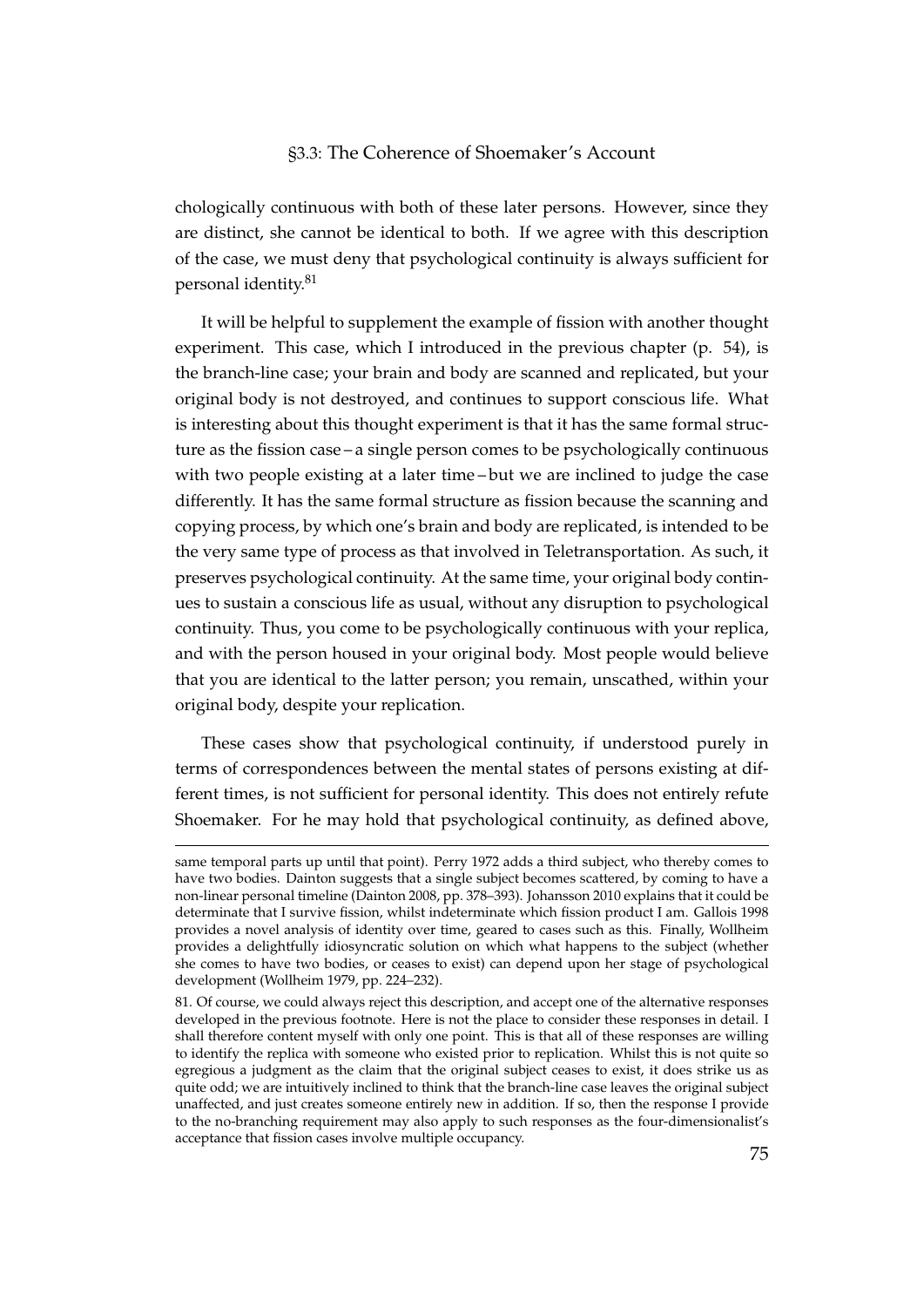only suffices for identity if certain other circumstances hold. We will examine this suggestion in what follows.

# 3.3.2 Solutions

If the above is right, we cannot claim that psychological continuity always suffices for personal identity. Shoemaker is sensitive to this worry, and has a response:

It may be, however, that the relation we define by this procedure is not quite the relation of copersonality . . . So let us simply dub this relation 'psychological unity'. Synchronic psychological unity will always be copersonality. And diachronic psychological unity will be copersonality as long as no 'branching' (e.g., fission) has occurred in the development of the succession of states. [\(Shoemaker 1984,](#page-217-0) pp. 100–101)

The general style of this response consists in adding necessary conditions to our analysis of personal identity. The result is an account which says that psychological continuity is sufficient for personal identity whenever these additional conditions hold. Responding in this way provides further ammunition to those who deny the entailment claim; since one introduces these additional constraints after functionally defining psychological continuity, the opponent of the psychological view may well accept Shoemaker's functionalist account of psychological continuity and nevertheless deny that it has anything to do with personal identity. Given that we have already argued that the entailment claim is false, let's set this fact aside. Instead, we will just consider whether Shoemaker's proposal can be refined to give a plausible account of personal identity. I will survey three possible modifications, and argue that they do little to motivate the wide psychological view.

### Option 1 – Non-branching requirement

We begin with Shoemaker's preferred modification – the addition of a nonbranching requirement. In fission, a subject existing at one time is psychologically continuous with two subjects existing at a later time. These subjects are numerically distinct from one another. This proves that psychological continuity, as we have defined it, does not suffice for the identity of persons. Nevertheless, one might respond that psychological continuity does suffice for personal iden-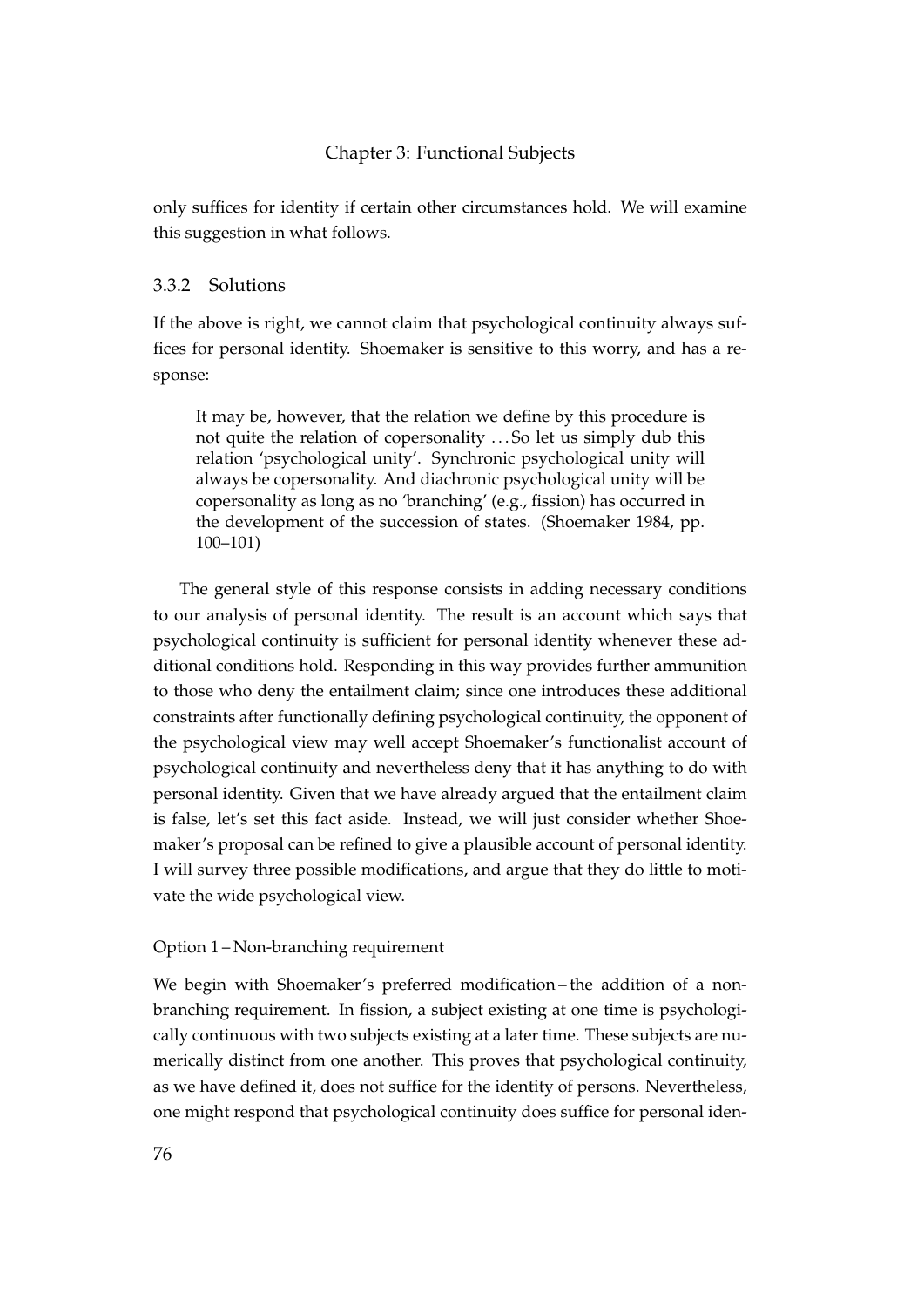# §3.3: The Coherence of Shoemaker's Account

tity provided that it does not take a branching form; according to this proposal, two subjects are identical if and only if they are psychologically continuous, but there exists no third subject psychologically continuous with one of them, but not with the other.<sup>[82](#page-76-0)</sup> Fission violates this additional clause. Thus, by including this clause, we can circumvent the problems raised by fission.

Non-branching criteria are controversial, since they dictate that the identity of persons existing at different times depends on whether or not some third person exists who stands in a specified relationship to the person identified at the earlier time. This seems to make answers to questions about personal identity trade on overly extrinsic considerations. This has been taken to conflict with the plausible 'only *x* and *y*' principle. Harold Noonan presents a neat formulation of this rule when he writes:

<span id="page-76-2"></span>**Only x and y** [W]hether a later individual *y* is identical with an earlier individual *x* can depend only on facts about *x* and *y* and the relationships between them: it cannot depend upon facts about any individuals other than *x* or *y*. Otherwise put, what the principle asserts is that whether *x* is identical with *y* can only depend upon the *intrinsic* relationship between them, it cannot be determined *extrinsically* [\(Noonan 1989,](#page-214-0) p. 152)<sup>[83](#page-76-1)</sup>

Though I am sympathetic to this objection, I do not think that it is decisive. First, I would be happy to say that there may be some cases in which rejecting the [Only x and y](#page-76-2) principle is our least worst option. $84$  Second, though I am convinced that the answers to questions of identity cannot trade on *extrinsic* considerations, it is far from clear to me that the fact that an entity's career has branched is extrinsic to its relationship to future entities. Shoemaker writes:

If during a certain interval there is no branching in a psychologically continuous series of person states, that seems an intrinsic fact about

<span id="page-76-0"></span><sup>82.</sup> Some interesting complexities are involved in formulating a non-branching requirement. See, in particular [Gustafsson 2019.](#page-211-1)

<span id="page-76-1"></span><sup>83.</sup> Though this is the simplest formulation, there are some difficulties with it (c.f. [Shoemaker](#page-217-0) [1984,](#page-217-0) pp. 115–118, and [Noonan 1989,](#page-214-0) pp. 152–154). Noonan presents a revised version of the principle on p. 164. The principle itself is inspired by Williams' [1956–1957,](#page-219-0) pp. 238–240 and his [1960.](#page-219-1) For other formulations, and discussions of this principle, see [Garrett 1990;](#page-211-2) [Hawley 2005;](#page-211-3) [Heller 1987;](#page-211-4) [Noonan 1985c;](#page-214-1) [Noonan 1985b;](#page-214-2) [Noonan 1985a;](#page-214-3) [Wiggins 2001,](#page-219-2) pp. 95–99; [Wiggins](#page-219-3) [2012,](#page-219-3) pp. 4–5.

<span id="page-76-3"></span><sup>84.</sup> For example, [Madden 2016a](#page-214-4) gives a compelling account of our intuitions about brain transplants. His analysis, however, requires us to adopt the closest continuer view, discussed in the next subsection of our discussion. Thus, though his account is attractive, it requires us to reject the [Only x and y](#page-76-2) principle.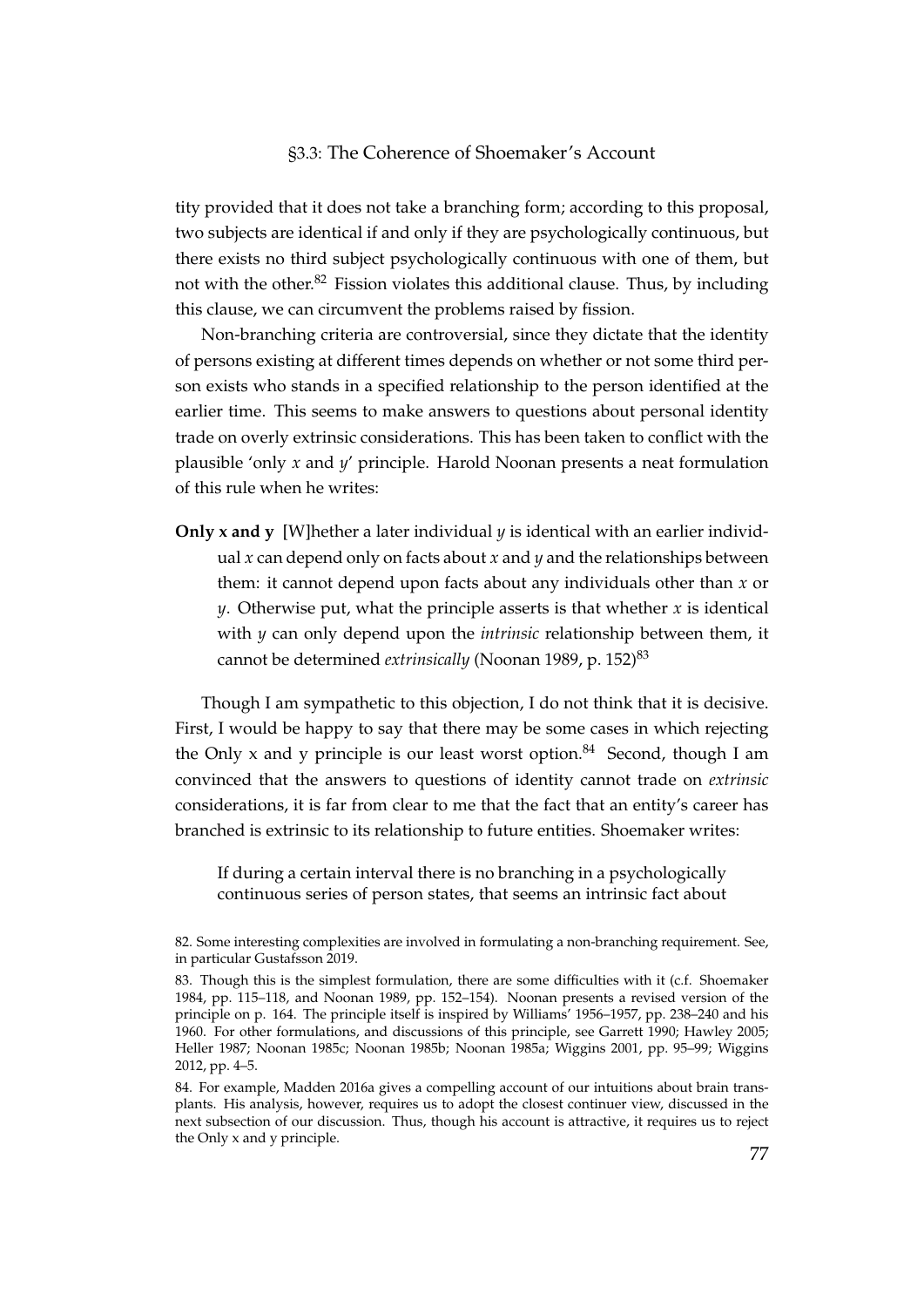that series and so about the individual whose career it is. So taking non-branching psychological continuity as a *sufficient* condition of identity does not offend against the rule. It is less clear whether it is violated if we take such continuity to be a *necessary* condition of identity; if there is branching at some point, and this is taken to show that the segment of the series up to that point and the segment of it from that point on are the careers of two different persons, it is perhaps unclear whether it is an intrinsic fact about the earlier person that there was an episode of branching at the end of his career or an intrinsic fact about the later person that there was such an episode at the beginning of his career. [\(Shoemaker 2004a,](#page-217-1) p. 588)

Put otherwise, when branching occurs, it occurs as a result of a causal process which (at the very least) causes a new entity to come into existence (and may also cause another to cease to exist). It is unclear why it is not an intrinsic fact about the new entity that it came into existence in such a fashion (e.g. as the result of the assembly of material by a teletransporter). But, if the fact that the new entity came into existence in that way is an intrinsic fact about its career, then we can say that it cannot be identical to anything that existed before it came into existence; doing so is not relying on anything other than relationships between it and the careers of anything with which it might be identified. Given this, it might be doubted whether a non-branching requirement does violate the principle that facts about identity cannot depend upon factors extrinsic to the relationship between two entities.

Even if we do not know quite what to say about the [Only x and y](#page-76-2) rule, this is not to say that it does not highlight something objectionable about solving the problem of fission by introducing a non-branching requirement. To see this, we should begin by considering how this added requirement would deal with the branch-line case, in which a subject's psychological states are replicated without interfering with her body or brain. Here, the creation of a replica causes branching in the functionally mandated effects of the original person's mental states. The no-branching clause therefore rules that she ceases to exist. This strikes me as quite plainly the wrong result; intuitively, the original subject continues to exist, unaffected by her duplication elsewhere. Further, given the uninterrupted functioning of her brain, it strikes me that it is quite fair to complain that the non-branching requirement allows questions of identity to depend upon factors quite extrinsic to the relation between the objects identified. The non-branching requirement therefore has significant costs. We should look for alternatives.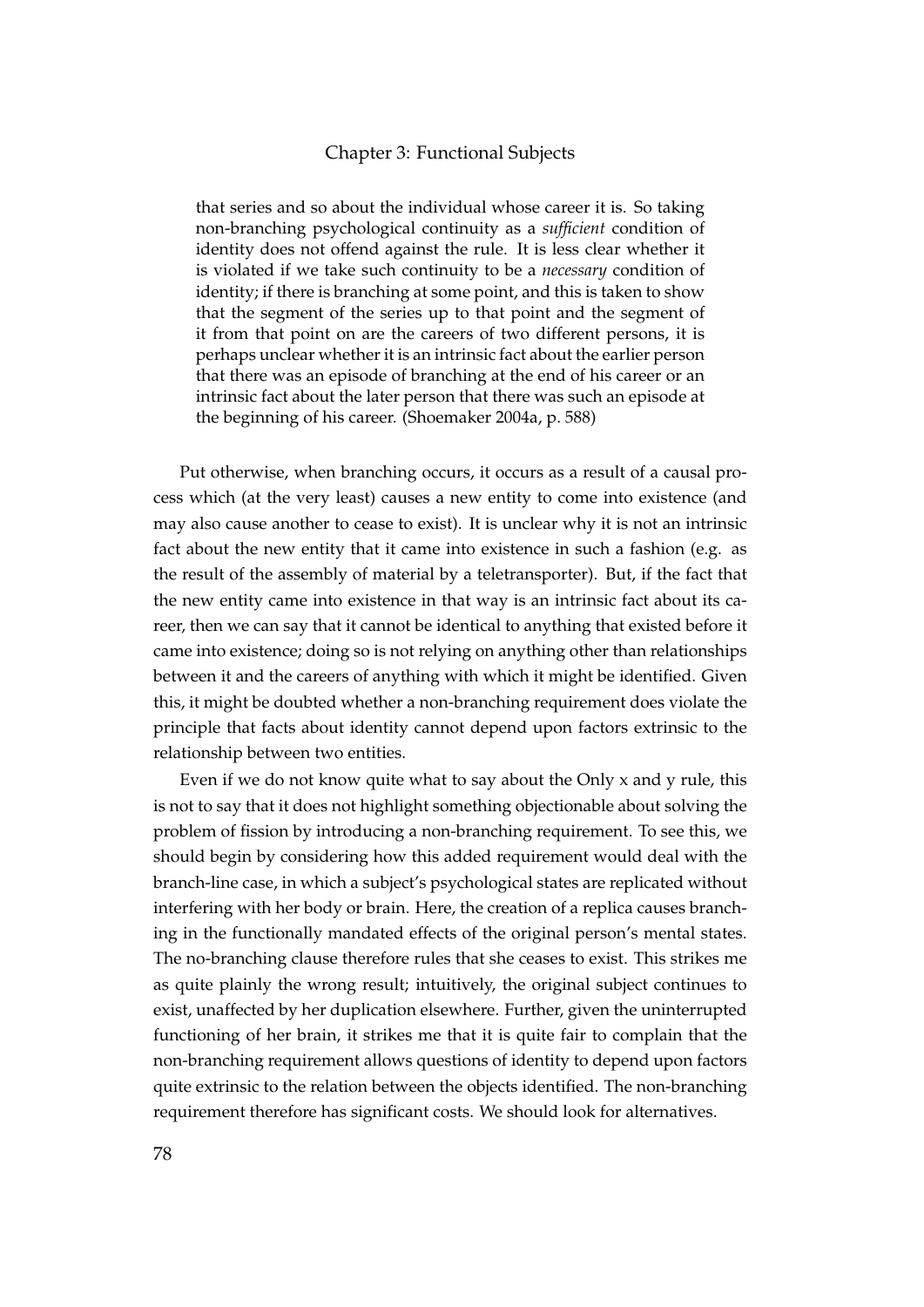# §3.3: The Coherence of Shoemaker's Account

#### Option 2 – The Closest Continuer theory

In *Philosophical Explanations*, Nozick promises to capture the intuitions that we could survive teletransportation, that we would not survive fission, and that we would not cease to exist in the branch-line case. According to his 'closest continuer' theory of personal identity:

*y* at  $t_2$  is the same person as *x* at  $t_1$  only if, first, *y*'s properties at  $t_2$ stem from, grow out of, are causally dependent on *x*'s properties at  $t_1$  and, second, there is no other  $z$  at  $t_2$  that stands in a closer (or as close) relationship to *x* at  $t_1$  than *y* at  $t_2$  does. (1981, pp. 36–37)<sup>[85](#page-78-0)</sup>

Our response to the branch-line case reveals that bodily continuity contributes to the closeness of the relationship between persons existing at different times. As a result, we can say that the original person continues to exist, housed within her original body, despite the existence of her replica. We can hold this consistently with allowing that ordinary teletransportation creates psychological connections which are 'good enough' for survival when no better candidate exists. The closest continuer theory therefore validates the claim that psychological continuity can suffice for personal identity in the absence of its usual cause, though it concedes that the presence of this cause does help one's claim to have survived.

The closest continuer theory shows us how to reconcile intuitions that are ordinarily taken to be in tension with one another. The theory is clever. However, in evaluating the view, we should consider whether it is more costly to jettison some of our intuitive reactions than it is to hold them in unison. I will present five reasons for thinking that this is not the case. First, though, we should note that, just as with the non-branching criterion, the closest continuer theory is controversial, and seems to conflict with the [Only x and y](#page-76-2) principle. As before, I am unsure how to evaluate this criticism. The five reasons I suggest will therefore be slightly less theoretical in nature.

The first thing that I want to do is to suggest that it is not very costly to revise some of our intuitive reactions to thought experiments. One source of

<span id="page-78-0"></span><sup>85.</sup> This is strictly only a necessary condition on personal identity. There are two reasons for this. First, even an entity's closest continuer may fail to be close enough for identity. Second, an entity's closest continuer at one time may fall on a branch that, at a previous moment in time, was not as close as one of its competitor. Thus, for example, if the original person in the branch-line case suddenly dies, we would not say that she suddenly switches location to that of her replica even though her replica would be her closest continuer existing at that time.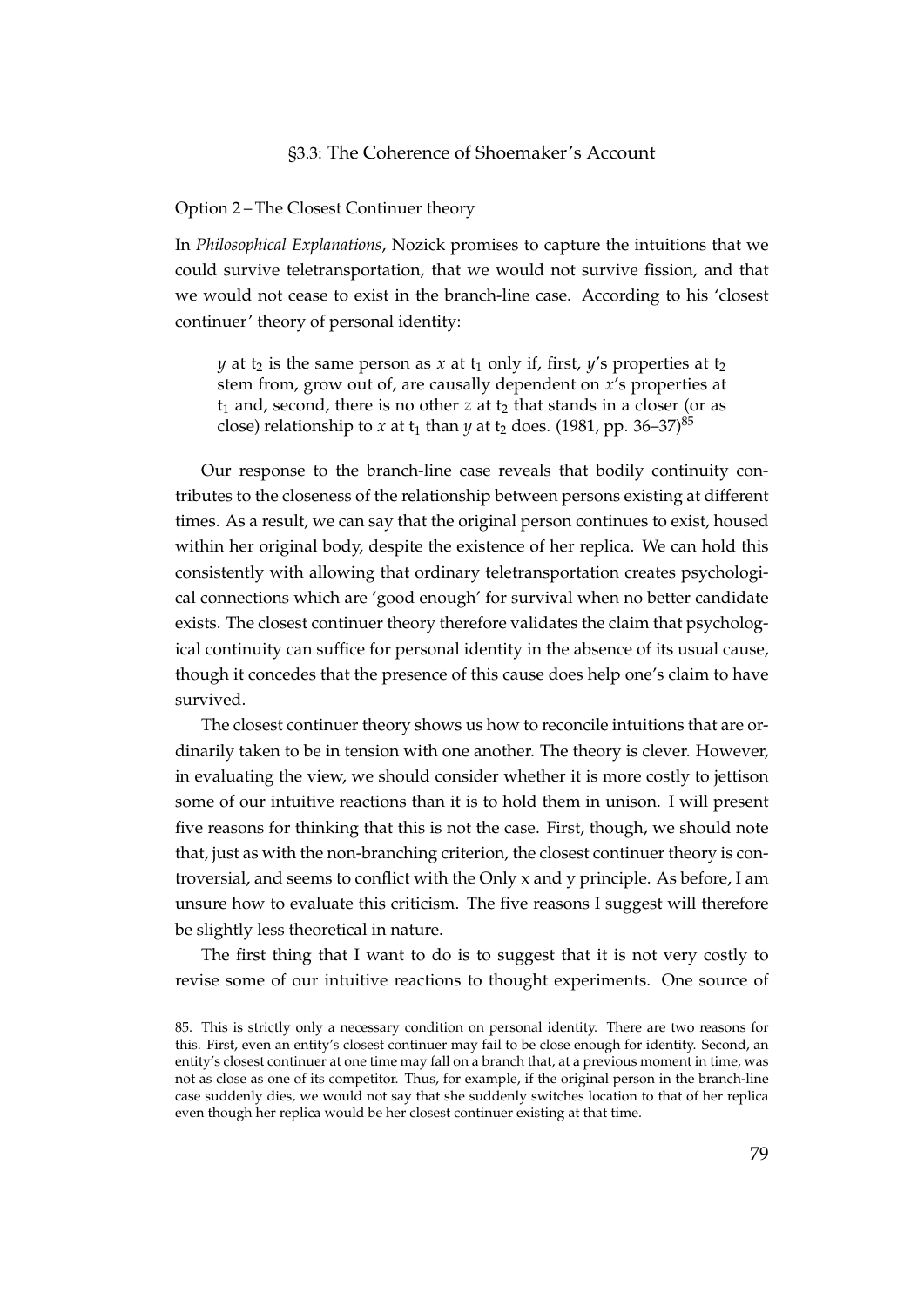evidence for this is the fact that presentation of the branch-line case is liable to dramatically affect how we view teletransportation. Once faced with the former case, it is difficult to feel confident that one would survive teletransportation; it seems to me much easier to conclude that one would not.

Second, I want to identify another advantage to rejecting some of our initial responses to thought experiments about personal identity. The advantage is that we can thereby bring our beliefs about persons into line with those about other items – such as the clothes on our body – which we do not believe could survive teletransportation (however easy it is to tell a story on which they appear to  $\alpha$  so).<sup>[86](#page-79-0)</sup> Again, this suggests that there is very little cost to rejecting our first impressions about [Teletransportation.](#page-33-0)

My third point concerns the cost of accepting the closest continuer view. The theory is surprising, and marches out of step with our first impressions concerning which intuitions can be held consistently with one another. Unger provides a neat summary of our usual philosophical inclinations:

We may have an intuition that [\[Teletransportation\]](#page-33-0) is essentially the same as [\[Branch-line\]](#page-53-0). Whether the cases stand or whether the cases fall, they stand or fall together. This additional reaction is one of our *second-order* intuitions about cases concerning our survival . . . [I]n addition, we have reliable *second-order comparative* intuitions. As an example of this, we respond that, as far as survival is concerned, each of [\[Teletransportation,](#page-33-0) [Branch-line,](#page-53-0) and [Fission\]](#page-73-2) is much more like the other two than it is like ordinary cases of survival. Judiciously treated, such comparative intuitions may help justify us in being more confident about our more straightforward second-order intuitions.

This leads to an argument against the closest continuer approach. The theory is generous to our 'first-order' intuitions about particular cases, but ignores many of our second-order, and second-order comparative, intuitions. This

<span id="page-79-0"></span><sup>86.</sup> Unger gives an example in which we might be inclined to say that a hunk of mud gets teletransported:

Suppose that there is, in this story, a conspicuous *hunk of mud*, dense with a rare mineral. Perhaps held in a space explorer's gloved hand, the hunk, as well as what is holding it, may be exposed to an information-extracting machine. As a sideeffect, this device casts the hunk's material bits to the wind, along with the bits of anything holding the hunk. On the other side, owing to the transmission of suitable information . . . there thus appears just the right sort of hunk of mud, constituted of new matter, held in just the right sort of gloved hand. [\(Unger 1990,](#page-219-4) p. 85)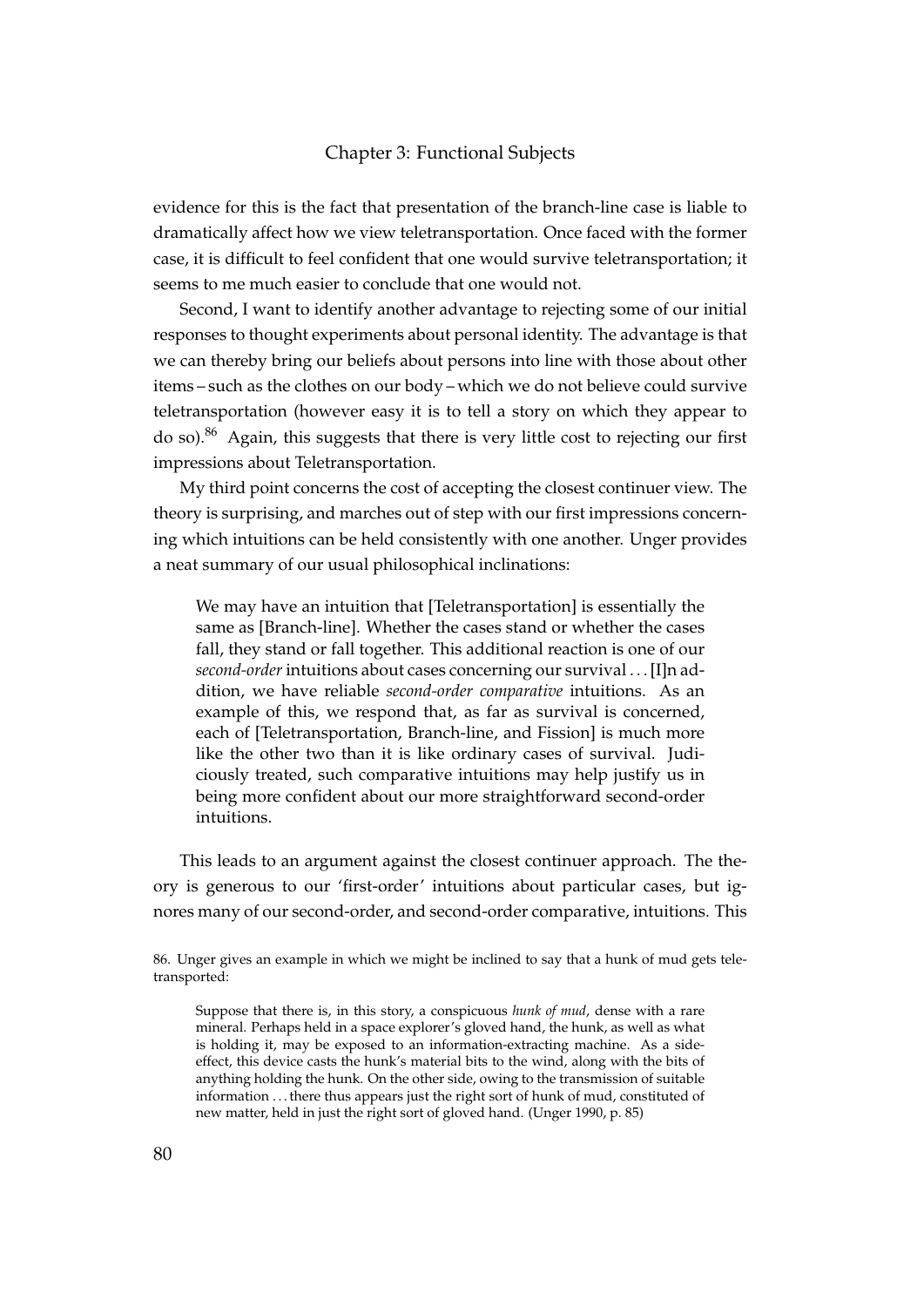# §3.3: The Coherence of Shoemaker's Account

seems to me a significant cost, particularly given our already-noted willingness to revise our first impressions about [Teletransportation.](#page-33-0)

Fourth, we should note that Shoemaker expresses some uncertainty about the claim that preservation of the brain is a 'better' realiser of personal persistence than teletransportation. He claims that our strong inclination to judge that you would survive in the branch-line case, rather than undergoing fission, is 'parochial', asserting that no metaphysical reason can be given to believe this [\(Shoemaker 1984,](#page-217-0) pp. 130–132). In some ways, this is quite a puzzling comment; nothing seems clearer than that the scanning process of the branch-line case leaves the original subject unaffected (and so cannot cause her to cease to exist). Given this, it is difficult to see how our reaction to this case rests upon idiosyncrasies in our concept of personal identity – as Shoemaker's comments suggests.

Although I doubt that our judgment about the branch-line case is merely parochial, I think that we can get a handle on Shoemaker's concern. Our functionalist account of personal identity began with an account of the connections between mental states existing at different times. This account abstracted from the actual realisers of our mental states. Further, in holding that we could survive teletransportation, we showed little interest in the preservation of our brain and body. Put simply, our starting point has prioritised an account of persons as psychological entities, and downplayed all other concomitants of their actual existence. To prioritise the continued existence of the brain at this stage would betray this. If we are interested in psychological continuity, whatever its realisers, and we think that teletransportation preserves this, why do we gain by introducing a (non-psychologically grounded) distinction between better and worse realisers of psychological continuity?<sup>[87](#page-80-0)</sup>

A fifth, though related, comment concerns the naturalness of the relationship tracked by a closest continuer account of personal identity. I suggested above that Shoemaker's account is appealing because it connects personal identity to a type of causal relationship that we already recognise – the relationship between psychological states and their successors. It thereby promises to provide a highly natural account of personal identity. Judged by the standards of the previous chapter, this makes Shoemaker's account a very eligible interpre-

<span id="page-80-0"></span><sup>87.</sup> I will, in effect, deal with an objection of this kind – holding that we have no reason to distinguish between different realisers of psychological continuity – in the next chapter.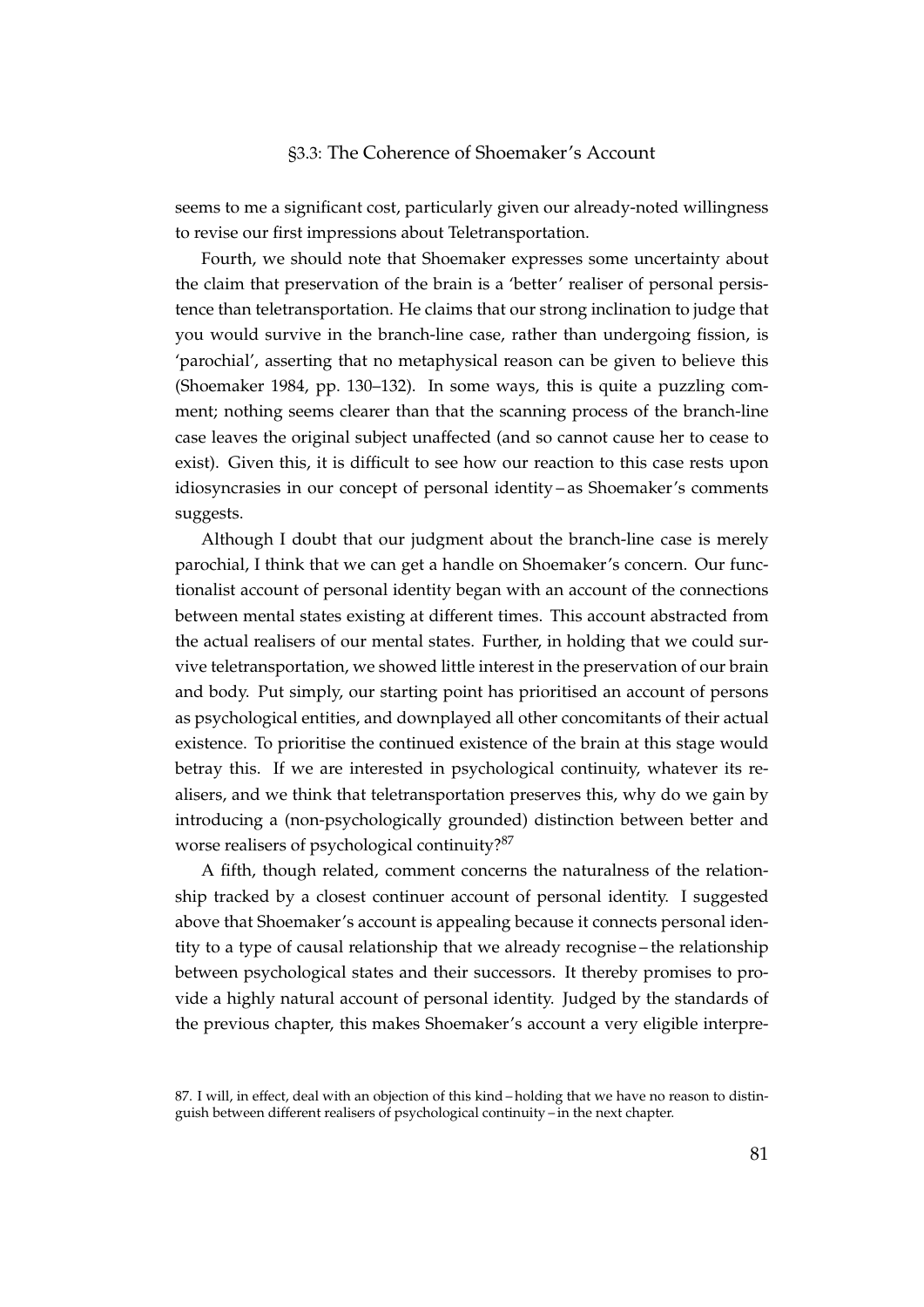tation of our practices of re-identifying persons. Unfortunately, however, the closest continuer account seems to frustrate these expectations. For one entity to be the closest continuer of another, the two must stand in some more specific relationship which dictates how closely the former entity continues the latter. Further, this more specific relationship might suffice for identity in one situation, when it constitutes the closest continuing relationship, but not in another, when it is outcompeted by a closer relationship. Thus, for example, the closest continuer account dictates that a single type of causal process can underwrite personal identity in [Teletransportation,](#page-33-0) whilst it does not do so in [Branch-line.](#page-53-0) Given this, the closest continuer account will sometimes treat very different underlying relationships alike in being sufficient for identity, whilst distinguishing between different instances of the same general type of relationship. It is plausible that this counts as evidence that being a person's closest continuer is not a very natural relationship in which two entities may stand. If so, this feature of the account militates against its eligibility as an interpretation of the persistence conditions of persons.

I do not think that these objections to the closest continuer account are decisive. However, they do show that the account has unattractive features. Since we are modifying Shoemaker's account in any event, we should consider the merits of more radical alternatives.

#### Option 3 – Going Narrow

Both of the options considered above agree that we could survive [Teletrans](#page-33-0)[portation.](#page-33-0) Thus, they both agree that a functionally defined relationship between psychological states existing at different times sometimes suffices for personal identity. If the realiser of this functionally defined relationship matters at all, it does so only when two or more entities compete for the title of identity with a third, with whom each is psychologically continuous. The final option I want to consider rejects this equanimity regarding the various different realisers of psychological continuity. It says that psychological continuity only suffices for personal identity when it has the right sort of realiser (in our case, the continued functioning of the brain). As we shall see, this approach has a number of merits.

To begin to characterise this view, we should consider what it rules out. If the envisaged restriction is to help with [Fission](#page-73-2) and the [Branch-line](#page-53-0) case, it seems that it should require us to reject the verdict that we survive [Teletransportation;](#page-33-0)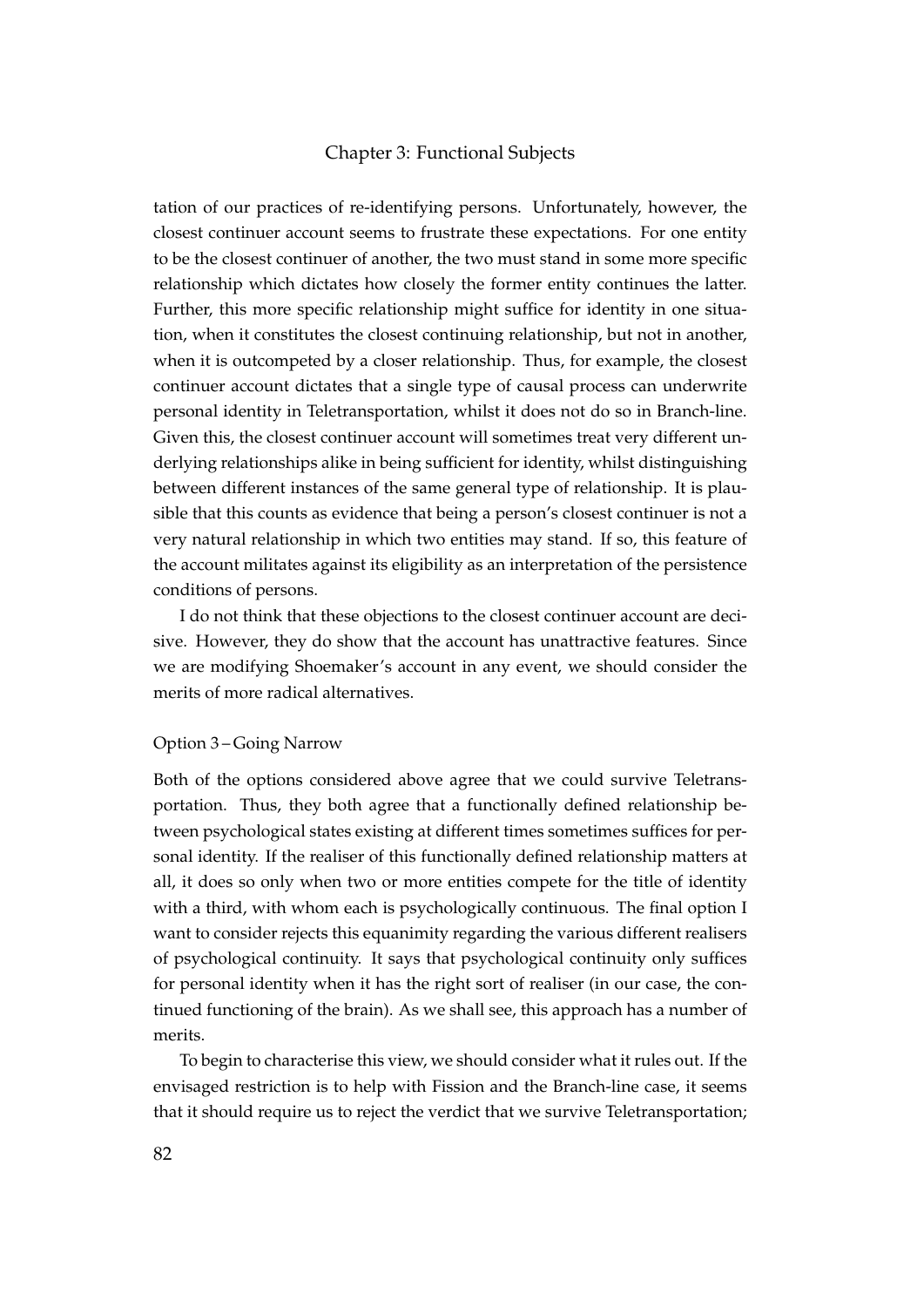# §3.3: The Coherence of Shoemaker's Account

it is intuitive that the three cases, as described above, involve the same type of realiser of psychological continuity – viz. a process that involves scanning and replicating a subject's body and brain. What reason do we have for thinking that psychological continuity does not suffice for personal identity when realised in this way?

Teletransportation involves the duplication of a person's brain and body, based upon information gathered by scanning them. We have already encountered the objection that post-teletransport person stands in too extrinsic a relationship to the pre-teletransport person for the two to be identical. According to this objection, we are not the type of thing that can be transferred from place to place by the mere transfer of information. $88$  Agar presents an interesting take on this objection, arguing that teletransportation involves a breakdown in psychological continuity:

The relationship the teletransporter stands in to psychological patterns is quite different to that of neurophysiology. Rather than supporting or constituting the emergence of a desire to eat from a state of hunger, teletransportation constitutes the state of hunger emerging from a state of hunger, or perhaps the desire to eat emerging from the desire to eat. The teletransporter is not even a temporary replacement for the mind's functional architecture, because it plays no role in accounting for the diachronic patterns constitutive of folk psychology. [\(Agar 2003,](#page-208-0) p. 65)

Agar observes that teletransportation causes my present mental states to have successors only because these states are first copied. The copies of our mental states are then causally responsible for the generation of future successor states. Agar suggests that this process of copying should be considered a 'non-psychological intermediate' between the pre-teletransport and the postteletransport person – a process which only indirectly contributes to the bringing about of the successors of a subject's mental states (it does not bring about successors to my current mental states, but merely causes there to exist future copies of those states, which bring about their successors). This is a plausible thought, and again captures a sense in which the connection between the preteletransport and the post-teletransport persons is of the wrong kind to consti-

<span id="page-82-0"></span><sup>88.</sup> In connection with this, see van Inwagen's [1997,](#page-219-5) in which he argues against the psychological theory on the basis that it neglects to consider constraints upon acceptable persistence conditions for material objects.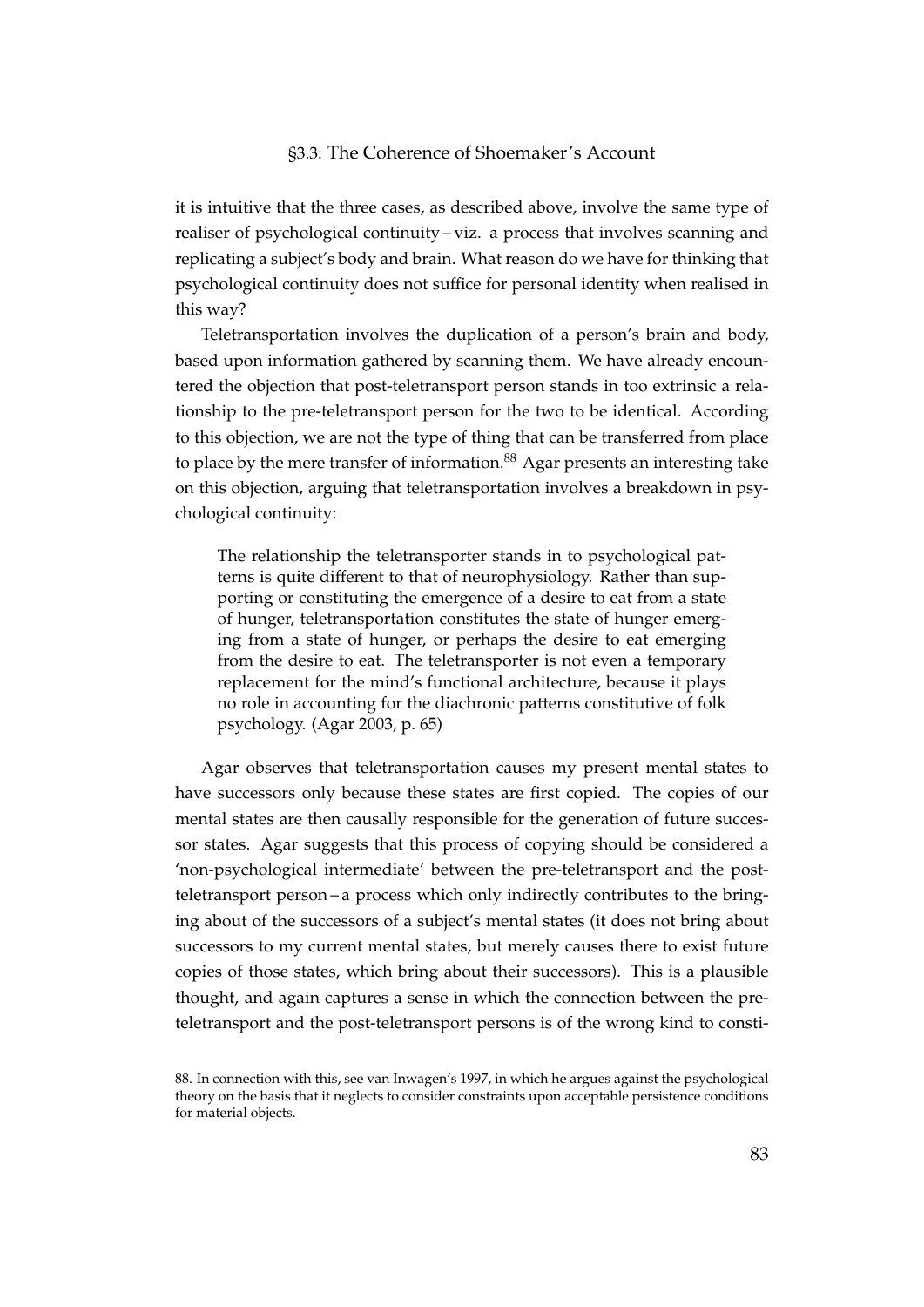tute identity; it passes outside of the subject herself, and of her realisation of her mental states.

Given the above comments, we might claim that psychological continuity only suffices for personal identity when it involves the subject herself changing, and bringing about her mental states directly, and does not involve the intervention of external processes which (a) could occur whilst the subject remained unaffected, and (b) impose causal intermediaries between her mental states (or their realisers), and their successors (or the realisers of their successors). [Tele](#page-33-0)[transportation](#page-33-0) fails to meet this constraint, and so, the account under consideration denies that it realises psychological continuity in the correct way for a subject to persist.

The above only provides a rough gloss on what is likely to be a very technical constraint on the realisers of psychological continuity. I do not want to attempt a full specification of this constraint. Instead, I shall say two substantive things about it. The first is that this constraint corresponds closely to the idea of an immanent causal connection – a type of connection by which an object's later states are caused by its former states, rather than by external forces acting upon it.<sup>[89](#page-83-0)</sup> This idea is often discussed in connection with causal theories of persistence through time. Thus, even without specifying the required constraint fully, we can see that there is an appetite for accounts of this kind. Second, I think that we can say something about what is required for psychological continuity to have the right kind of realiser.

If personal identity requires psychological continuity, it also requires that this continuity is not realised in too extrinsic a way, such as via intermediaries which do not, themselves, realise psychological states – such as the process of copying. $90$  This constraint is met by the usual cause of psychological continuity – the continued functioning of a subject's brain and body. Further, it is plausible that this constraint entails that any new material that comes to constitute a subject can only realise psychological continuity in the right kind of way if it is

<span id="page-83-0"></span><sup>89.</sup> This notion is helpfully characterised in [Zimmerman 1997.](#page-220-1) A useful, less technical, gloss on much the same notion is given by Unger's discussion of 'systemic energy' (1990, pp. 129–130).

<span id="page-83-1"></span><sup>90.</sup> In developing this constraint more fully, one would have to navigate complexities raised by cryogenics. The advocates of this technology claim that it is theoretically possible to 'superfreeze' a deceased subject's organic matter, and then latter to 'super-thaw' her body when the technologies exist to bring it to life. The dominant reaction is to suppose that this technology, were it medically possible, would resurrect the original subject. To uphold this verdict, the present constraint would need to explain why a dead and super-frozen brain can still be said to realise a subject's psychological states.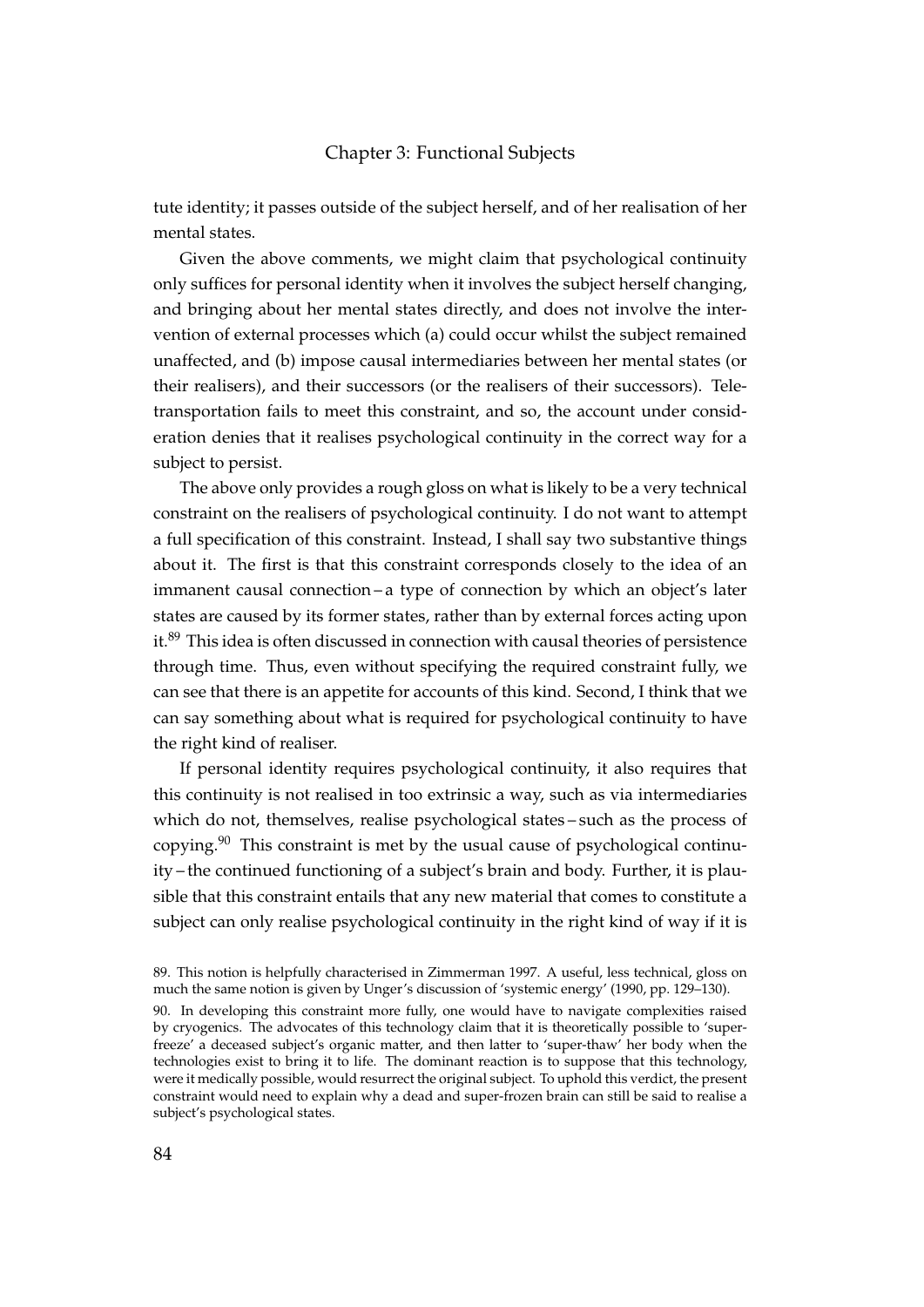# §3.3: The Coherence of Shoemaker's Account

first assimilated into an existing realiser of that subject's mental states.<sup>[91](#page-84-0)</sup> Thus, Agar's refinement of the functionalist view seems to entail the narrow psychological view, on which we persist only if there is sufficiently continuous physical realisation of our capacities for mentality. Though, as we have seen, this view is compatible with the replacement of our neural material with inorganic substitutes, or the realisation of a subject by spatially distant, but communicating, parts, it nevertheless constitutes a significant step away from the wide psychological view.

I have suggested that one's mental states must be continuously realised in order for relationships of psychological continuity to be relevant to personal identity. This view responds well to the deficiencies of the previous responses; it distinguishes between the branch-line case and fission, just as we are inclined to do. It also avoids the concern that processes of teletransportation are too 'extrinsic' to count as good realisers of psychological continuity. However, it remains to be seen whether it fully resolves the problems raised by [Fission](#page-73-2) and the [Branch-line](#page-53-0) case.

We should begin with a challenge. There is no reason to believe that teletransportation is the only means of producing branching psychological continuity. Thus, it is not clear that the requirement that our psychologies are continuously realised is able to ward off all cases in which a single subject comes to be psychologically continuous with two subjects existing at a later time. The following scenario appears to combine branching psychological continuity with the continuous realisation of mental states:

<span id="page-84-2"></span>**Brain Division** My body is fatally injured, as are the brains of my two brothers. My brain is divided, and each half is successfully transplanted into the body of one of my brothers. Each of the resulting people believes that he is me, seems to remember living my life, has my character, and is in every other way psychologically continuous with me. And he has a body that is very like mine. [\(Parfit 1984,](#page-215-1) pp.  $254-255$ )<sup>[92](#page-84-1)</sup>

<span id="page-84-1"></span>92. Parfit provides a neat articulation of a case that was developed by David Wiggins in *Identity and Spatio-Temporal Continuity* (1967, pp. 52–53). Here, one might also consider Williams' case of

<span id="page-84-0"></span><sup>91.</sup> Agar suggests a counter-example, in which a teletransportation device converts "thought from orthodox physical realization to some bizarre alternative form – perhaps as pure energy, or pure radio signals" [\(Agar 2003,](#page-208-0) p. 66), thus creating appropriate successors without the need for non-psychological causal intermediaries (c.f. also the 'falling elevator model' of resurrection floated by [Zimmerman 1999;](#page-220-2) [Zimmerman 2010\)](#page-220-3). I think, though, that he is right to suggest that cases like this strain intelligibility; we can therefore set them aside without loss.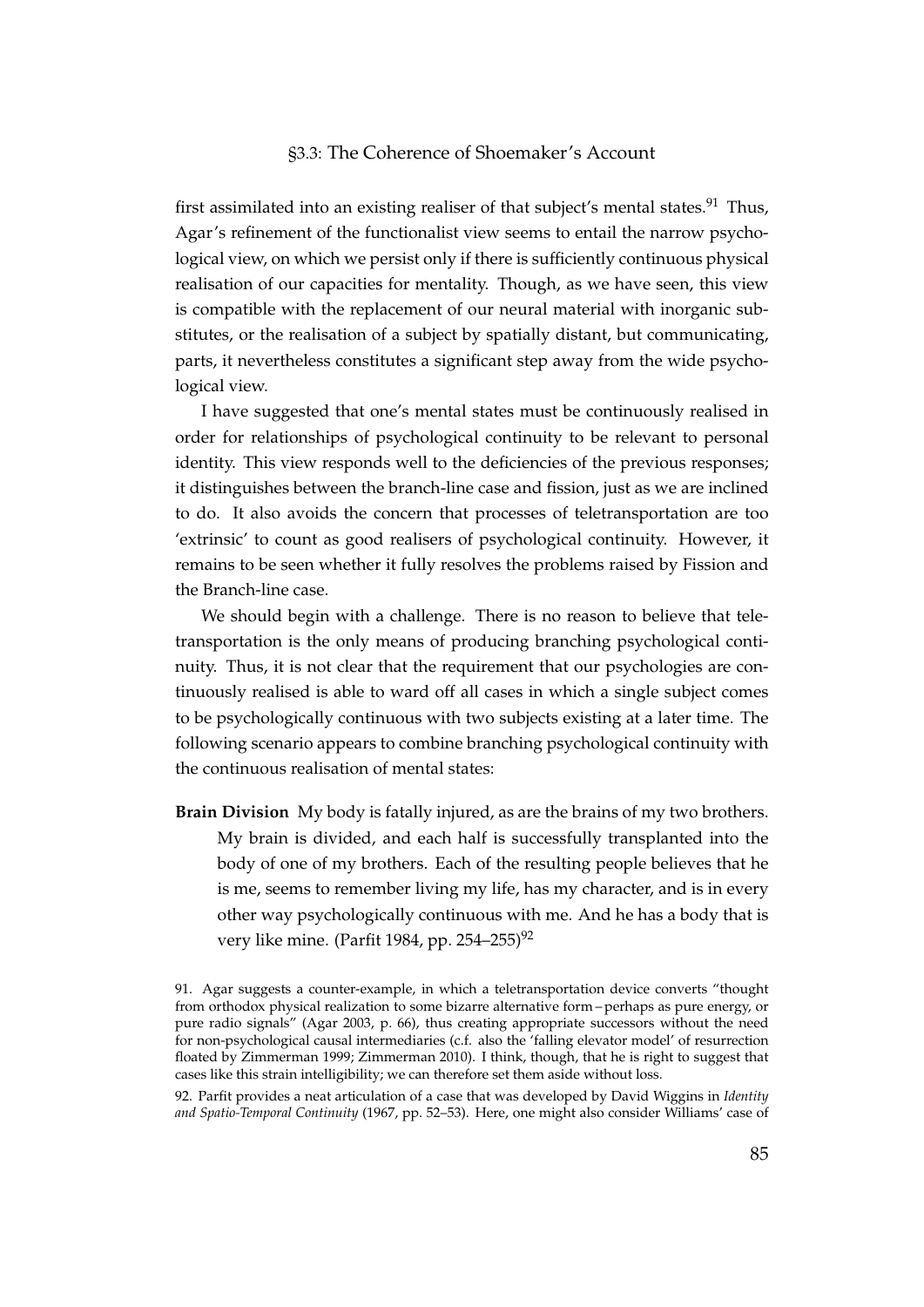We must concede that the suggested modification does not entirely avoid problem cases involving branching psychological continuity. This shows that even continuously realised psychological continuity is not sufficient for personal identity. Have we made no progress?

I want to make two comments which highlight how the debate has been moved along. First, we should note that the [Brain Division](#page-84-2) case is significantly different from [Fission](#page-73-2) and the [Branch-line](#page-53-0) case; the former involves division of the realisers of a subject's mental states, whilst the latter two cases involve their replication. I think that this impacts upon our intuitions about these cases. Whilst it is very easy to say that the original subject remains behind, unaffected, in the branch-line case (and that she ceases to exist in the fission case), it is not so easy to find a satisfactory response to [Brain Division;](#page-84-2) it is hard to say what happens to the original subject. Thus, it strikes me that it is a point in favour of the narrow view that it deals successfully with fission and branch-line cases, whilst it is not a significant demerit that it should have difficulty with [Brain](#page-84-2) [Division;](#page-84-2) we might expect to face individuative difficulties when faced with interference with the realisers of a subject's mental life.<sup>[93](#page-85-0)</sup>

Second, it should also be noted that I did not completely reject either the closest continuer theory or the non-branching requirement;<sup>[94](#page-85-1)</sup> I allowed that both might play a role in a theory of the individuation of material things.<sup>[95](#page-85-2)</sup> Rather,

[We should] analyse *person* in such a way that coincidence under the concept *person* logically required the *continuance in one organized parcel of all that was causally sufficient and causally necessary to the continuance of essential and characteristic functioning, no autonomously sufficient part achieving autonomous and functionally separate existence.* [\(ibid.,](#page-219-6) p. 55)

The view presented here excludes splitting by something like a no-branching requirement. Later, however, Wiggins rejects no-branching requirements, taking them to allow facts of identity to be affected by overly extrinsic considerations. Thus, eventually, we find that pp. 225–236 of [Wiggins](#page-219-2) [2001](#page-219-2) presents an argument against Shoemaker's view brain transplant case (introduced on p. [113](#page-110-0) of the next chapter) based upon the prospect of a case like [Brain Division.](#page-84-2) Unlike Wiggins, I would not be quick to conclude that the possibility of split brains invalidates the narrow psychological view.

<span id="page-85-2"></span>95. Indeed, given that the majority of material entities can be split in half, or have pieces shaved

a man who splits in two, like an amoeba, and what he has to say in response to the difficulties raised [\(Williams 1960,](#page-219-1) pp. 47–48).

<span id="page-85-0"></span><sup>93.</sup> C.f. the various cases raised by Unger in Ch. 6 of his [1990,](#page-219-4) all of which rely upon separating the neural realisers of a subject's mental states, and then playing with the way in which they communicate.

<span id="page-85-1"></span><sup>94.</sup> In this, the dialectic is slightly different for me than it is for David Wiggins. Wiggins initially, in [1967,](#page-219-6) accepted something very like the narrow view: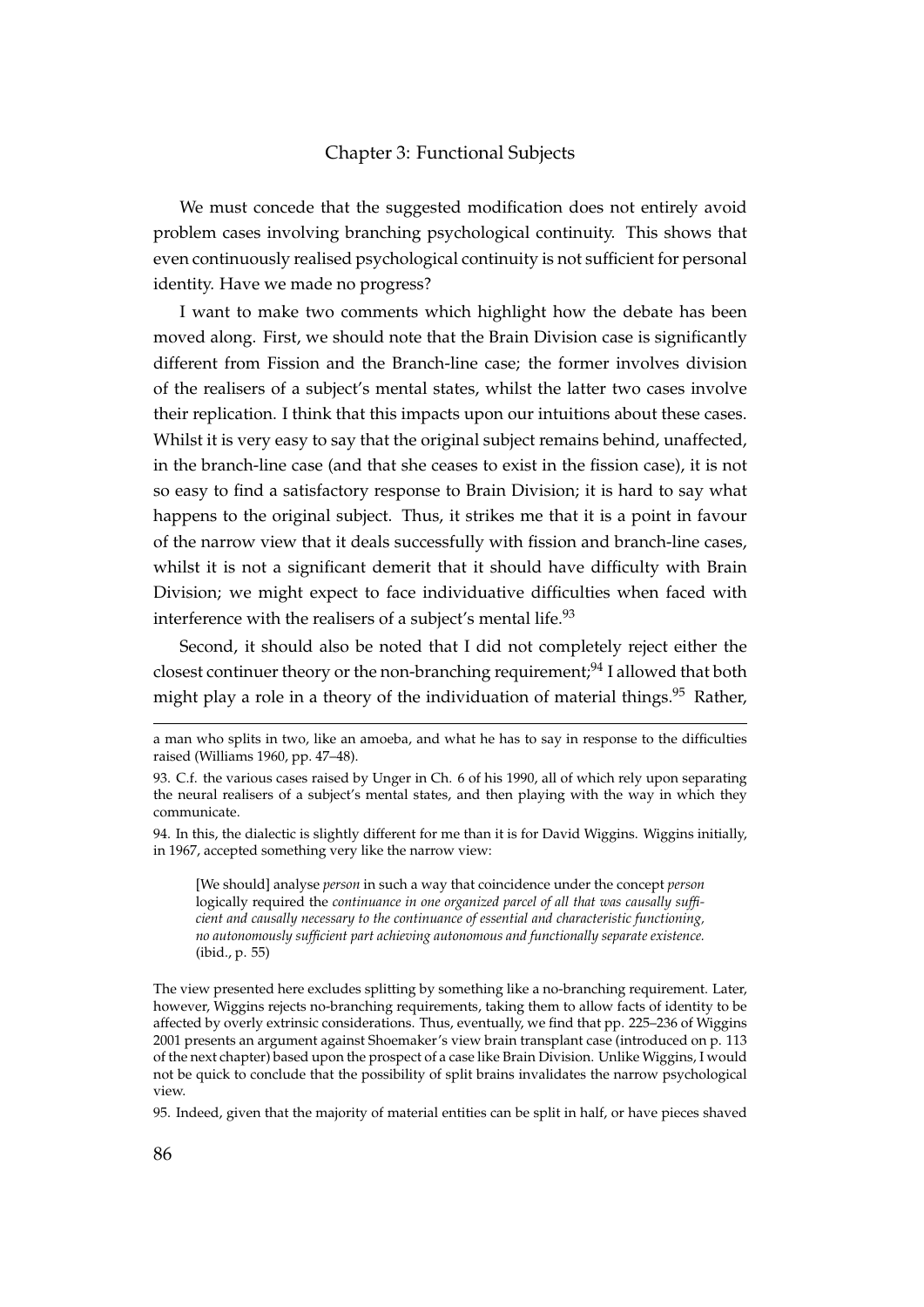# §3.4: Conclusion

I simply argued that they provided inappropriate solutions to cases in which branching psychological continuity is produced by duplicating someone's brain and body. This leaves room for either theory to play a role in determining what happens to a subject when the realisers of her mental states are divided from one another. Though these theories cannot be the whole solution to the problem of branching psychological continuity, they might yet provide part of the solution.

I conclude that cases such as [Brain Division](#page-84-2) do nothing to discredit the thought that our mental states must be continuously realised if psychological continuity is to be relevant to the question of our persistence. The response is attractive, and it does not have the demerits that the non-branching requirement and the closest continuer view have when considered by themselves. It therefore seems to me that the narrow psychological view presents the best hope for responding to [Fission](#page-73-2) and [Branch-line](#page-53-0) whilst retaining an account of personal identity inspired by functionalism. Since this imposes significant constraints on the realisers of personal identity, I therefore conclude that Shoemaker is wrong to look to functionalism in order to motivate the wide psychological view.

# 3.4 Conclusion

I do not take the above to show that Shoemaker's account of personal identity is untenable. I think that it is ingenious, and that he provides a clearcut account of the notion of psychological continuity to which proponents of the wide psychological approach often appeal. Perhaps that is all that Shoemaker requires of it. However, as noted above, what I take to be promising about Shoemaker's analysis is that it provides an account of a pattern of causal influence which we should, in any event, recognise. The above argument shows that the wide psychological theorist cannot straightforwardly state that she takes our persistence to be secured by this functionally defined pattern. A number of fixes are available. However, I have argued that the most appropriate fix undermines the wide psychological view. Shoemaker's preferred account of personal identity does not, therefore follow in any straightforward way from functionalism in the philosophy of mind.

off of them, I suspect that one will have to refer to a theory of this kind (although, for an alternative, much more stringent, style of response, see [ibid.,](#page-219-2) pp. 99–102). Fission cases, and the problems that they raise, are easily constructed for almost any kind of material object. Thus, that such cases can be constructed does not, by itself, count against a theory of the identity of any kind of object – what is at issue is whether we can convincingly respond to such cases without giving up the theory.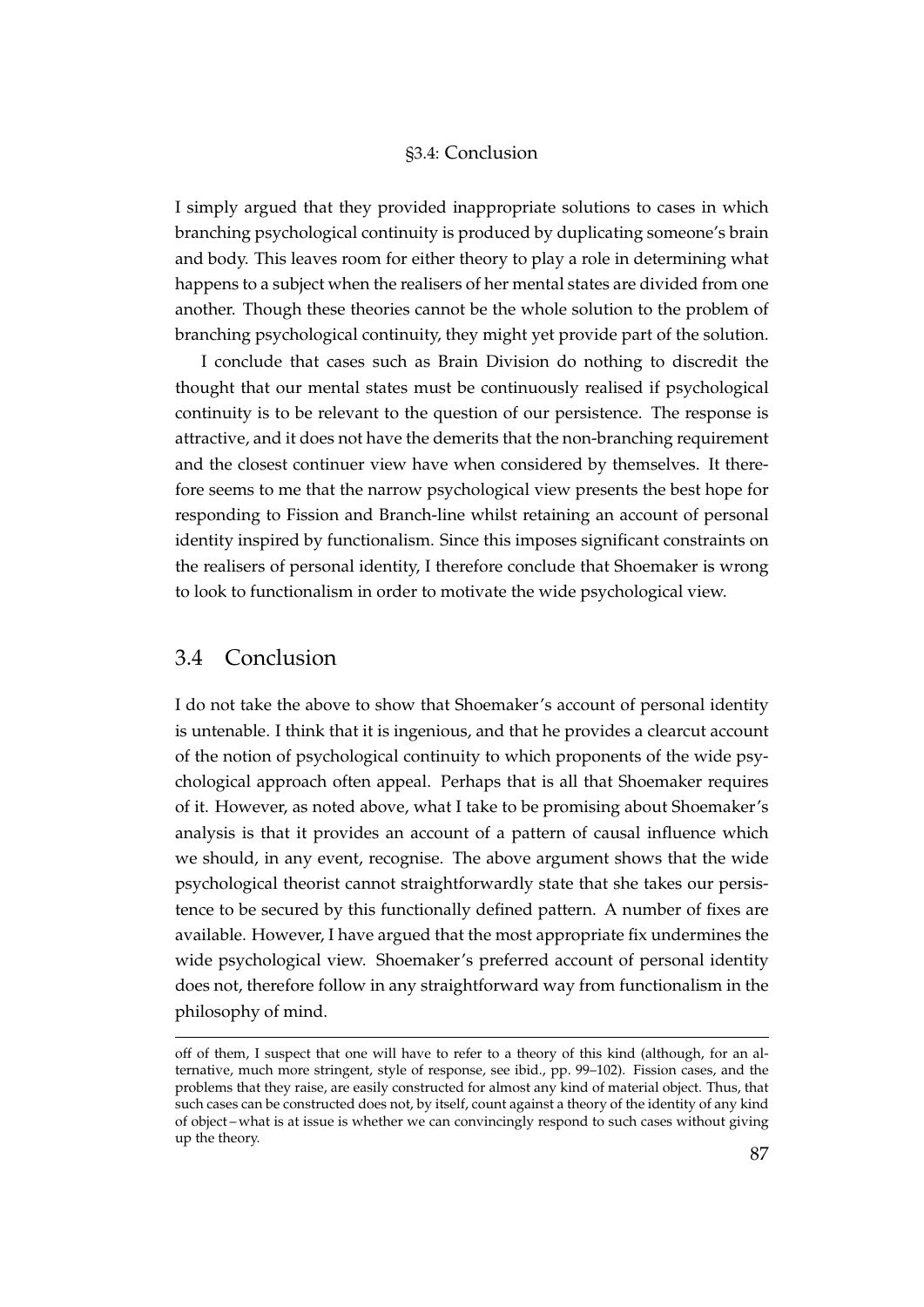In what follows, I pursue the idea that accounts of personal identity should pay close attention to the realisers of our mental states. The guiding thought is that our psychological states stand in relationships of unity, and that the existence of these relationships cannot be explained except by reference to enduring relationships between the realisers of our mental states. Since these unity relationships are required if there are to exist any persons, it strikes me that it is reasonable to incorporate these facts into our account of personal identity. This further motivates the view introduced in this chapter.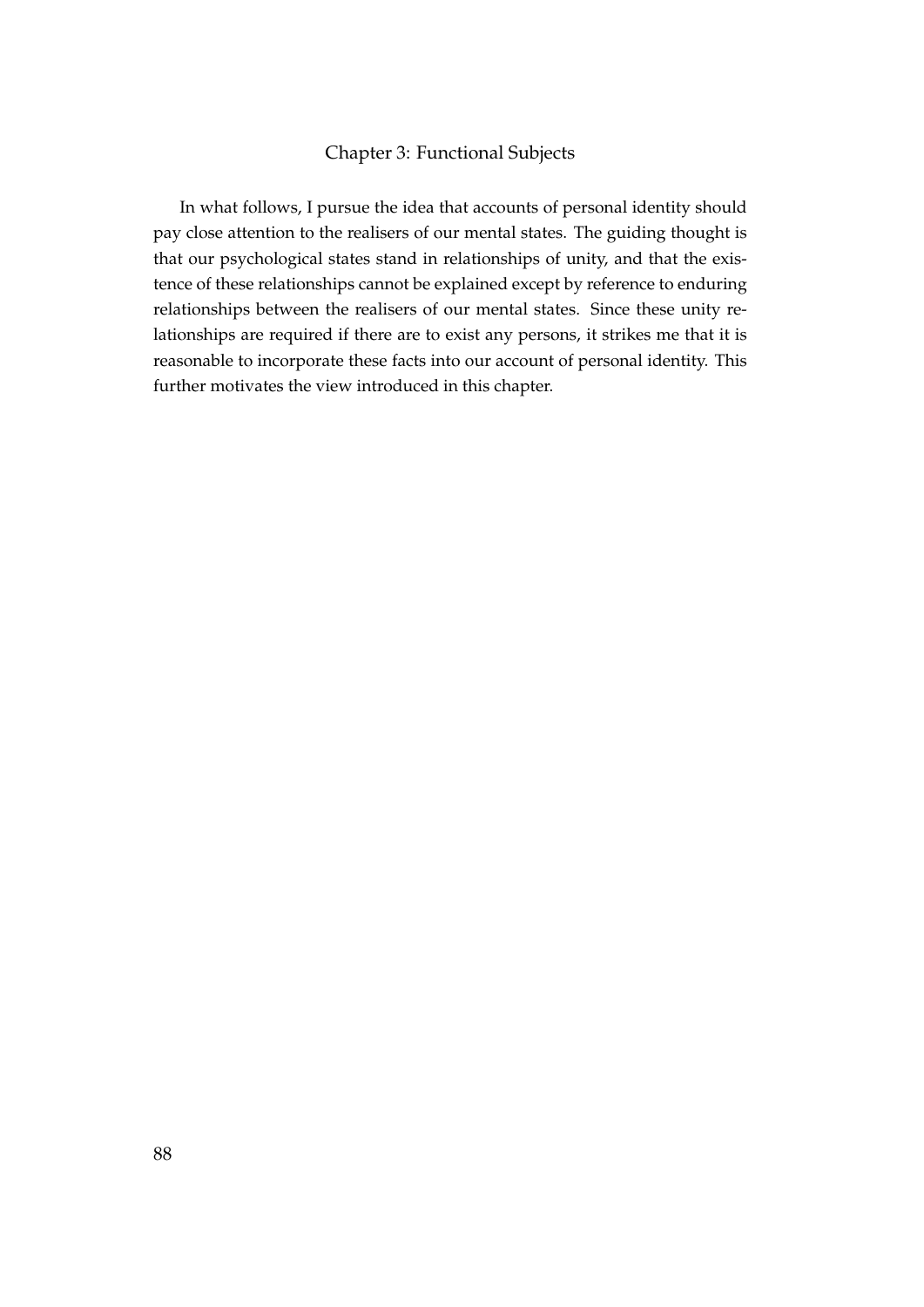### CHAPTER FOUR

# The Material Self

This chapter presents a final argument against the wide psychological view. The conclusion of the argument is that one should not produce an account of personal identity which abstracts entirely from the fact that our psychological states are realised in enduring physical systems. Of course, very few people seriously deny that our mental states are realised in this way.<sup>[96](#page-88-0)</sup> However, its significance is under-appreciated. What I shall argue, using Barry Dainton's work as a foil, is that even if our persistence can be understood in terms of connections, or potential connections, between psychological entities, one cannot explain the fact that these connections come in enduring and unified packages without looking outside the psychological, and to their realisers. Reflection on the nature of our mental states suggests that it is, at least, typically necessary that they should be continuously realised. Given that we have failed to motivate the wide psychological view, and that this chapter finds reason to emphasize the fact that our mental states are typically continuously realised, it is not a large step to the claim that we persist only if our mental states are continuously realised – the view floated at the end of the previous chapter.

The first two sections introduce some preliminaries. Section [4.1](#page-89-0) contextualises 'Mentalism' – the view that an account of the nature of persons can confine itself to the psychological. [4.2](#page-91-0) then gives a brief summary of Dainton's 'phenomenal view' of the self. [4.3](#page-98-0) introduces a novel thought experiment in order to question what is required for the existence of enduring perspectives like ours – complexes of mental states which are internally unified, and causally isolated from one another. In [4.4,](#page-105-0) I consider a number of responses, ultimately settling on the simplest – that our mental states are associated with realisers which stand

<span id="page-88-0"></span><sup>96.</sup> For some examples, see [Foster 1991,](#page-211-5) and the essays in [Lavazza and H. Robinson 2014.](#page-213-1)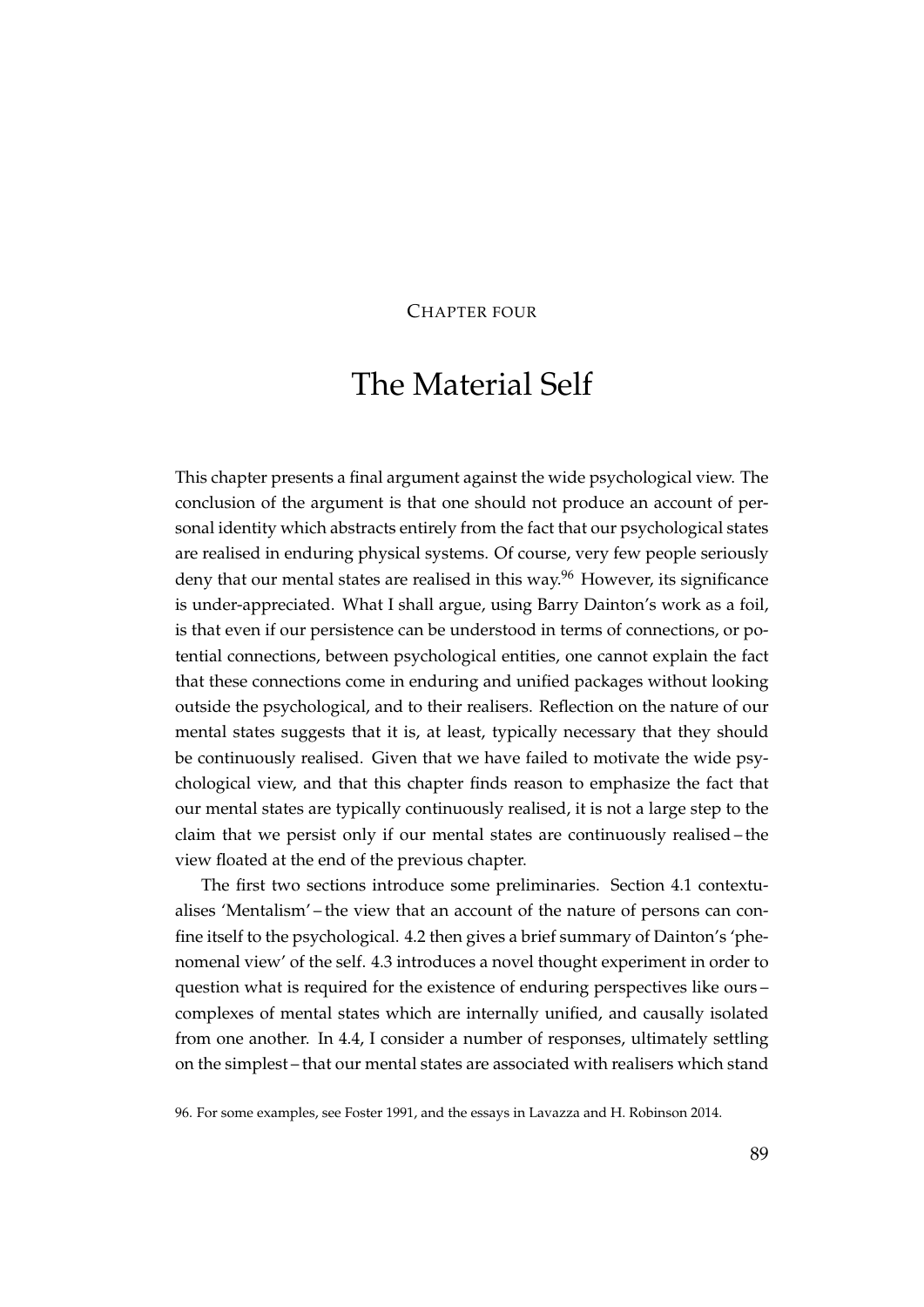in stable relationships to one another. [4.5](#page-110-0) defends the claim that this should impact upon our accounts of personal identity, developing the observation of the previous section into an argument against the wide psychological view, and considering responses.

# <span id="page-89-0"></span>4.1 The Pure Ego Theory

To set up the main conclusions of the chapter, it will be useful to begin with a precursor to the wide psychological view. Here, our starting point will be a collection of views that are rarely discussed in contemporary philosophy. These are what came to be known as 'pure ego' views, though in a less recondite turn of phrase they might also be called 'soul' views. $97$  As I use the phrase, the pure ego theorist accepts three claims:

- **Mentalism:** If mental events M and N belong to the same person, we can understand what makes this so without referring to anything other than psychological particulars, properties, and relations.
- **Centering:** Mental events M and N belong to the same person in virtue of standing in a particular relationship to a third entity–the 'centre' of the person's mind.[98](#page-89-2)
- **Distinctness:** The centre of a person's mind is not another mental event; it is a substance.

Put less formally, the pure ego view says that each experience is closely associated with a mental substance which constitutes the core of its subject's mind. Once one has accepted this position, two further issues must be addressed. First, one must characterise the relationship between pure egos and persons. Presumably, the pure ego is a part of the person. Should we state that it is identical to the person, or that it is only a proper part of the person? Second, one must develop a picture of the relationship between mental events and pure egos – a topic which I feel is best addressed in light of an overall picture of the ontology

<span id="page-89-2"></span><span id="page-89-1"></span><sup>97.</sup> See, for example, [Swinburne 1984](#page-218-0) for a theory that is arguably a version of the pure ego view. 98. Alternatively, if the centre of a person's mind is itself composed of mental states (e.g. a mass of bodily feeling as in [James 1890,](#page-212-1) pp. 296–305, and [Ayer 1963\)](#page-208-1), two mental states belong to the same mind if each either stands in the particular relationship to its centre, or is among the centre's constituents.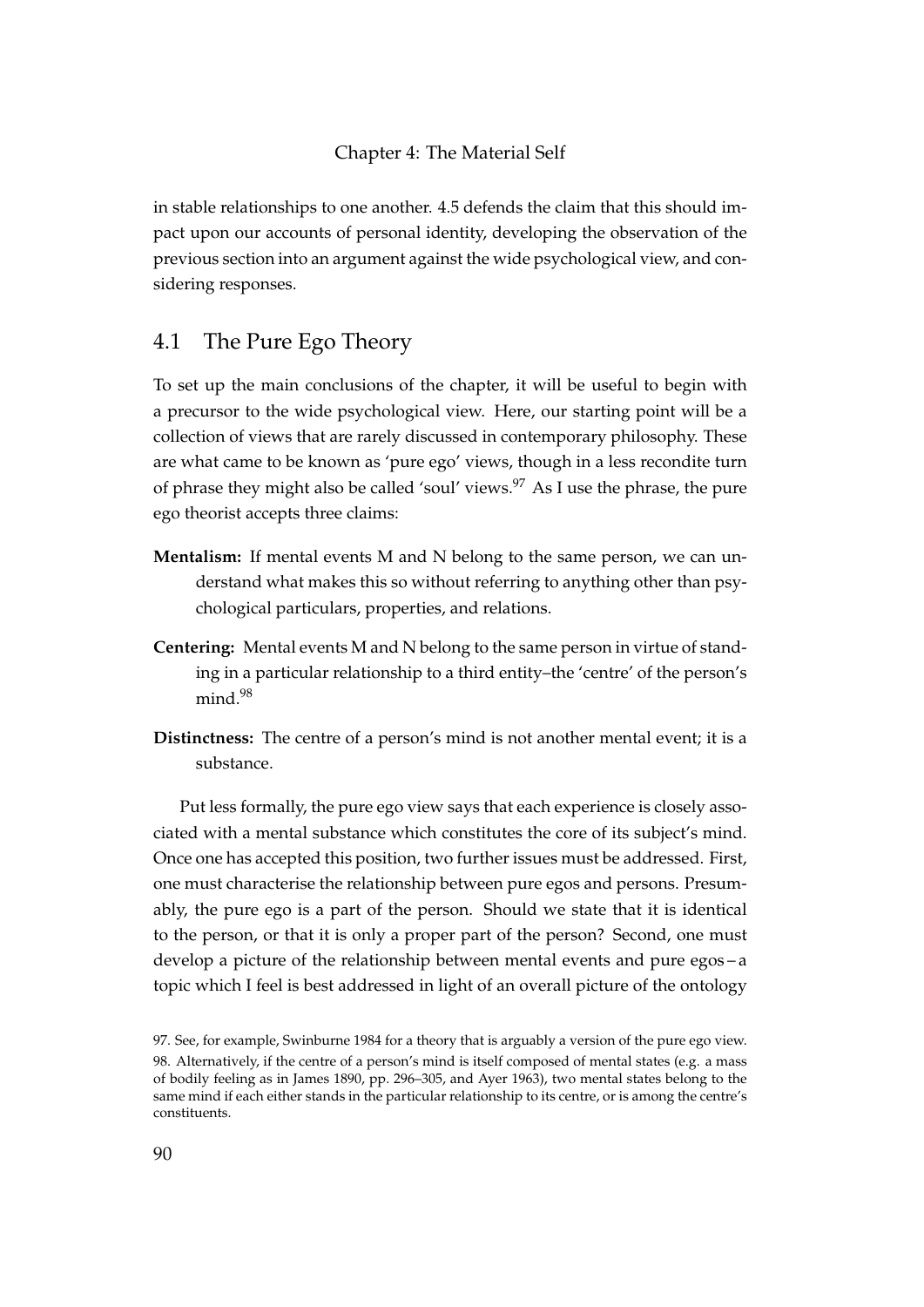# §4.1: The Pure Ego Theory

of mental events.[99](#page-90-0) Both of these decision-points raise interesting questions, and investigation of them may prove relevant to an overall assessment of the pure ego view. These issues, however, lie outside of the scope of our discussion; I raise the example of the pure ego theory in order to set the ground for an alternative. I shall assume, in what follows, that we are right to reject this theory.

### 4.1.1 An Alternative View

Today, the pure ego theory has largely fallen out of fashion. Pure egos are mysterious entities, and it has seemed to many that it is superfluous to posit them in order to explain how more than one mental event might belong to a single person. Particularly influential here has been Hume's claim that we cannot perceive pure egos, and that we therefore ought not to postulate their existence:

For my part, when I enter most intimately into what I call myself, I always stumble on some particular perception or other, of heat or cold, light or shade, love or hatred, pain or pleasure. I never can catch myself at any time without a perception, and never can observe any thing but the perception. [\(Hume 1739/1985,](#page-212-2) Book I, §VI/p.300)

Hume's statement of opposition is of course not uncontentious.<sup>[100](#page-90-1)</sup> However, it has been historically influential, and I wish to consider an alternative tradition which has developed in its wake. This tradition accepts mentalism, but rejects the distinctness claim. Members of this tradition are divided about whether to accept or reject centering. A common feature of all views of this kind is the thought that the self is constituted by a number of independently existing mental items, standing in appropriate 'unifying' relationships to one another.<sup>[101](#page-90-2)</sup>

<span id="page-90-2"></span>101. C.f. Hume:

[E]very thing, which is different, is distinguishable, and every thing which is distinguishable, is separable by the imagination . . . since all our perceptions are different from each other, and from everything else in the universe, they are also distinct and

<span id="page-90-0"></span><sup>99.</sup> What I have in mind here is the choice between taking mental events to be independent particulars (what Broad calls 'existents'), taking them to be non-independent modifications of the centre (what Broad calls 'subsistents'), or taking them to be complexes with the centre as one constituent. See [Broad 1925,](#page-209-0) pp. 558–568 for a taxonomy of pure ego views.

<span id="page-90-1"></span><sup>100.</sup> Thus, for example, Russell and McTaggart both claim that it is possible to be introspectively aware of oneself [\(Russell 1910/11,](#page-216-0) pp. 110–111; [McTaggart 1927,](#page-214-5) pp. 62–63), and Broad makes remarks which suggest that he is sceptical of Hume's contention [\(Broad 1925,](#page-209-0) Ch. 6, esp. pp. 280–282).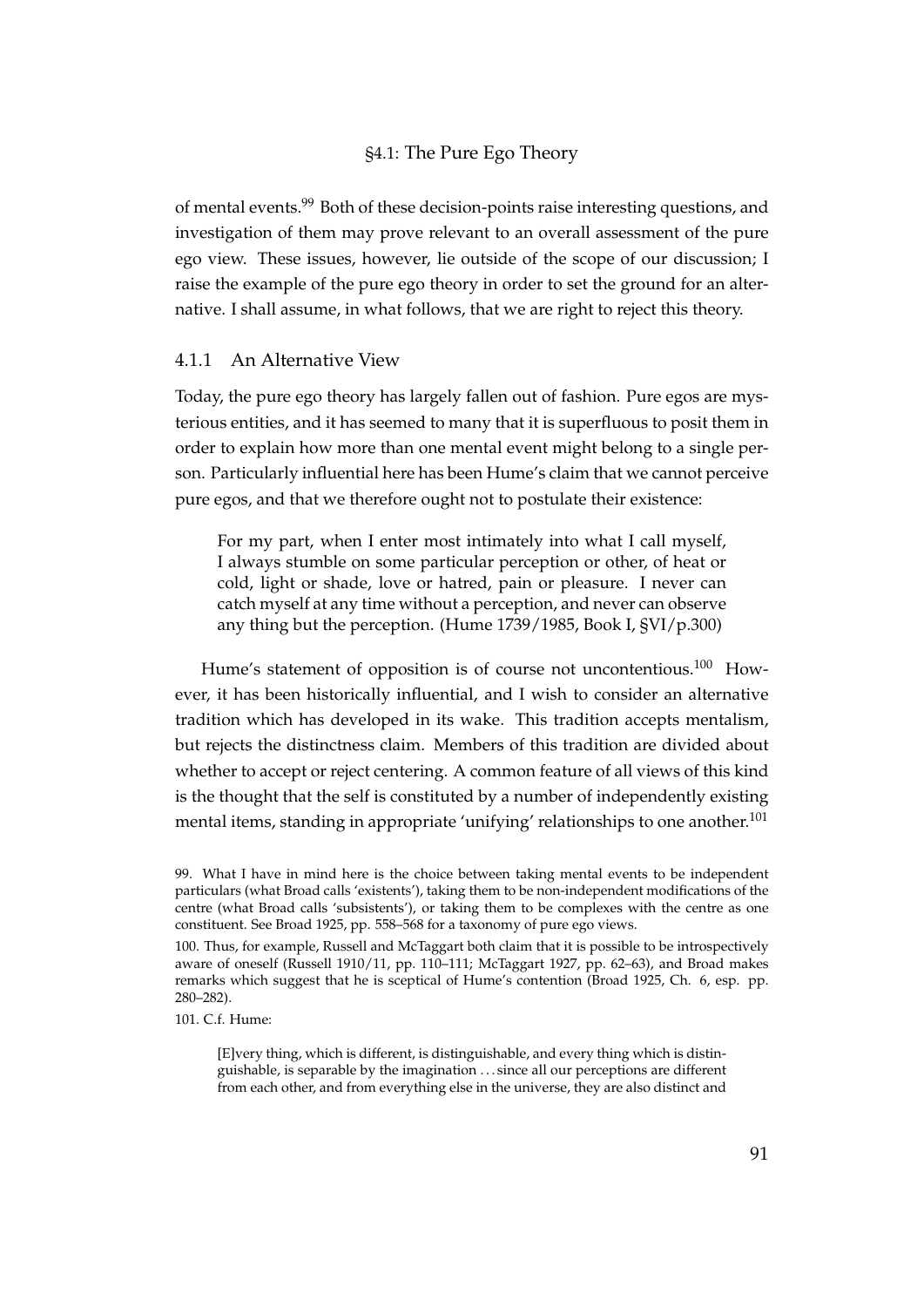Hence, even if there is a centre, it is (or its constituents are) of much the same kind as the other mental events which belong to the person. I want to argue that such a view does not provide a sufficiently robust explanation of the unity of our minds.

Historically, there are close affinities between the wide psychological view and this alternative form of mentalism. Philosophers who adopt the wide psychological view have been inspired by Humean scepticism about the idea of a primitive psychological substance, responsible for each of our experiences, and by Locke's denial that our persistence is to be understood by reference to such an entity. Both Locke and Hume are mentalists; there is no question in the accounts that they, and their early successors, develop that the self is to be understood in purely psychological terms. This has left its fingerprint on contemporary advocates of the wide psychological view; though such thinkers will often acknowledge that we must be constituted by some material entity whenever we exist, and that we have physical properties, these facts are entirely inert in their discussion of personal identity. Even if something like distinctness holds, it plays no role in accounting for our persistence through time. Instead, persistence is analysed exclusively through the lens of psychological relations between different stages of a subject's career. I think that this is wrongheaded.

My diagnosis of the issue is that my opponent has rejected the wrong element of the pure ego theory. The pure ego theorist was correct to look beyond mental states in order to explain their belonging to a subject. She was wrong to think that this called for the postulation of yet another mental item.<sup>[102](#page-91-1)</sup> Instead, we must reject mentalism, and explain the ownership of mental states by reference to the physical systems which produce them.

[T]he subsistence of certain observable relations between a set of mental events might entail that there was an Existent Centre to which they all stood in a certain common relation (1925, p. 571)

In other words, the fact that a person's experiences are all phenomenal co-conscious indicates that there is a physical system to which they are all related.

<span id="page-91-0"></span>separable, and may be consider'd as separately existent, and may exist separately, and have no need of any thing else to support their existence. [\(Hume 1739/1985,](#page-212-2) Book I, §V/p.282)

<span id="page-91-1"></span><sup>102.</sup> An important subtlety: I do not claim, as the pure ego theorist might, that the concept of an experience must be analysed in terms of its centre. My claim is merely that something like the following quotation of Broad's must be true: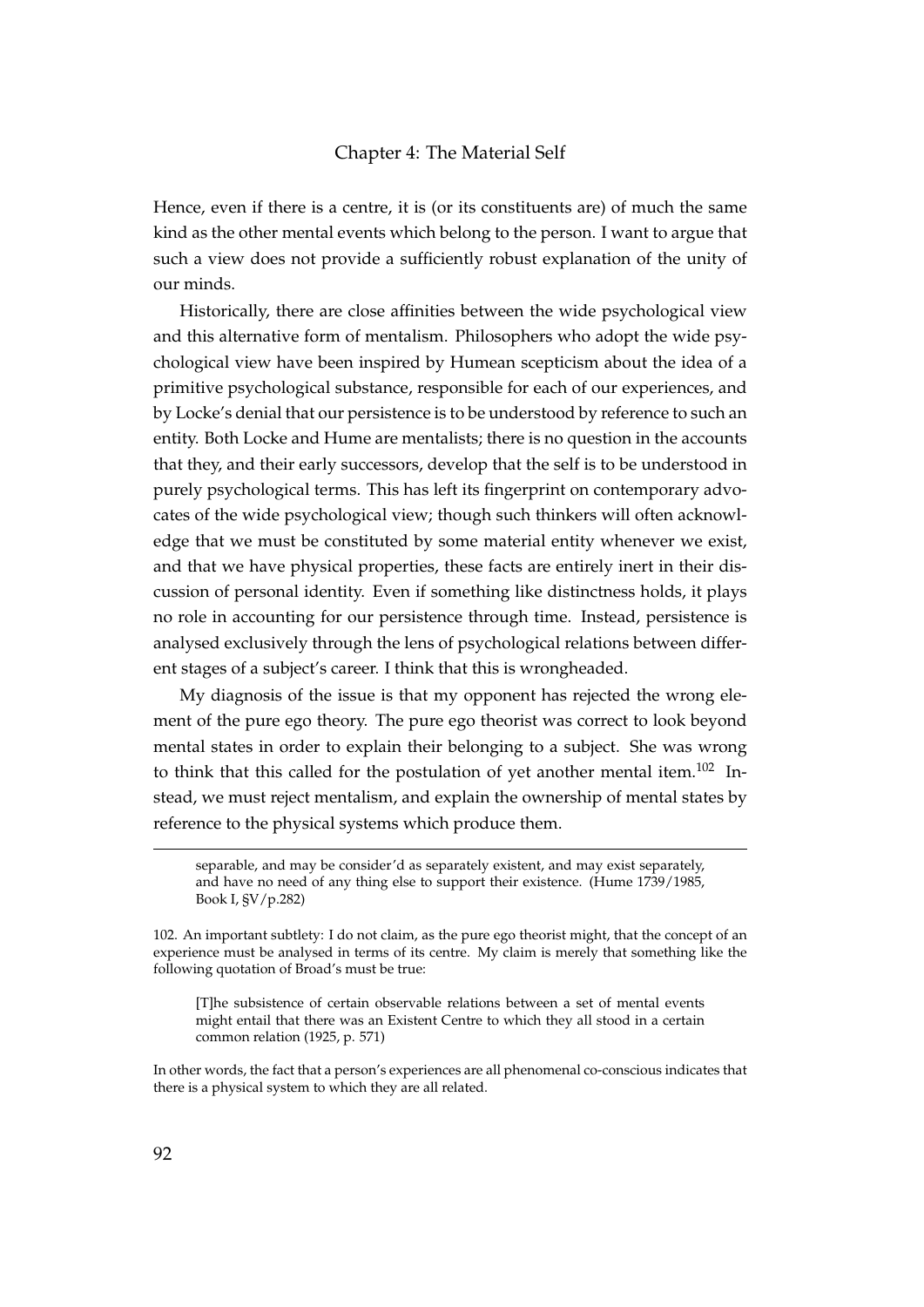### §4.2: Dainton's Views

# 4.2 Dainton's Views

I am going to argue that the unity distinctive of a person's mind can only be explained if we look beyond the psychological. To do this, it will be helpful to have an opponent in view. I will introduce Barry Dainton's views for this purpose.<sup>[103](#page-92-0)</sup> Dainton's views are rigorously developed, and explicitly pursue the idea that our mental states are unified by psychological relationships internal to conscious awareness. For this reason, he presents a perfect foil for our discussion of mentalism.

Dainton's view is primarily motivated by the intuition that it is sufficient for you and I to continue to exist that our streams of consciousness continue – that future experiences come into being which stand to our present experiences as our present experiences do to those in our immediate pasts. Given this, he suggests that we define our persistence conditions in terms of phenomenal relationships between experiential items:

[P]rovided our streams of consciousness flow on, we can easily envisage surviving total ruptures in material and psychological-cumcausal continuity. All this suggested a way forward: why not try to construct an account of our persistence and existence conditions entirely in terms of phenomenal unity? [\(Dainton 2008,](#page-210-0) p. 73)

The fact that he thinks we can envisage surviving 'ruptures' in material continuity shows that he is a proponent of the wide psychological view. His view differs from Shoemaker's insofar as he does not analyse persistence in terms of causal relationships between the beliefs, desires, and other mental states that a subject exhibits at different times. Instead, his account focuses on a phenomenal relationship connecting our experiences at different times – what he calls 'co-consciousness'. It is to this that we now turn.

#### 4.2.1 Co-consciousness

Dainton uses the term 'co-consciousness' to describe the "quite distinctive, wholly phenomenal" unity characteristic of our experiences (ibid). Coconsciousness comes in two forms – diachronic, which accounts for a subject's

<span id="page-92-0"></span><sup>103.</sup> I will draw predominantly from Dainton's *The Phenomenal Self* (2008). Dainton also develops his 'C-theory' in his [2004;](#page-210-1) [2012;](#page-210-2) [2015;](#page-210-3) [2016,](#page-210-4) and, working with Tim Bayne, in [Dainton and Baine](#page-210-5) [2005.](#page-210-5) An engaging critical response is given by Snowdon in his [2016.](#page-218-1)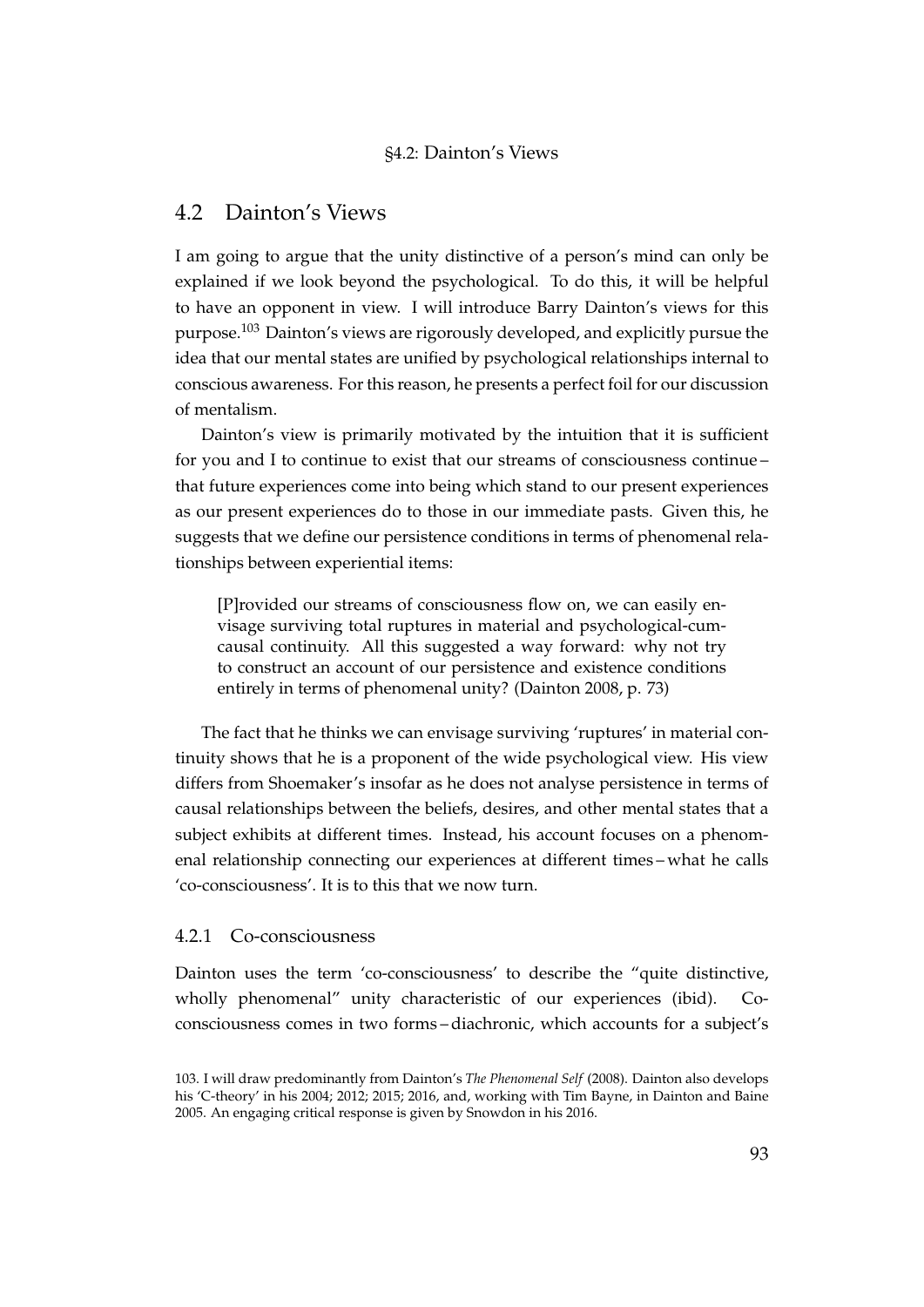persistence through time, and synchronic, which describes the unity of her consciousness at any moment in time. Both forms of co-consciousness are 'primitive' on Dainton's view, admitting of no characterisation in terms of simpler features of, or relations between, experiences. Nevertheless, by careful use of example, he thinks that he can indicate to the reader what is meant by both terms. Let us begin with diachronic co-consciousness, which will be the more important notion in what is to come.

The key feature of experiences that are diachronically co-conscious is that they fall within a single continuous stream of conscious awareness, either fading into one another directly (direct diachronic co-consciousness), or fading into one another via intermediary experiences (indirect diachronic co-consciousness). When successive events are directly diachronically co-conscious, Dainton argues that there is a sense in which they are genuinely experienced together, in virtue of falling under a single 'specious present' [\(Dainton 2008,](#page-210-0) pp. 51–56) – a temporally extended duration consisting of events which fall under one's immediate awareness. Dainton outlines this with a few illustrative examples, which he supposes will be familiar to his readers:

Think of what it is like to listen to a police siren gradually recede into the distance, or to see a ship slowly drifting across a bay, or to feel the burn of a strong mint on one's tongue, or to run one's finger along a smooth slab of marble. In these cases, and untold others, the continuity in and of our experience is obvious. [\(ibid.,](#page-210-0) p. 50).

This quotation clarifies the notion of 'direct co-consciousness'. To explain the notion of indirect diachronic co-consciousness, Dainton relies upon a model invented by John Foster (1979, pp. 175–177); we briefly encountered a version of this model in chapter 2. Foster's model has it that any experience has duration. As such, it has a number of temporal parts, at least some of which are temporally close enough to one another that they fall under a single specious present (and so are experienced together). Successive specious presents temporally overlap. As such, though they do not exactly coincide, they share some of their temporal parts. When two specious presents overlap in this way, one does not experience their non-overlapping sections as flowing into (or out of) one another. One is, however, aware of experiences in the earliest part of the first specious present flowing into those contained in the later overlapping section. In turn, these experiences are felt to flow into the later section of the second specious present. This suffices for the subject to experience the events as taking place within a sin-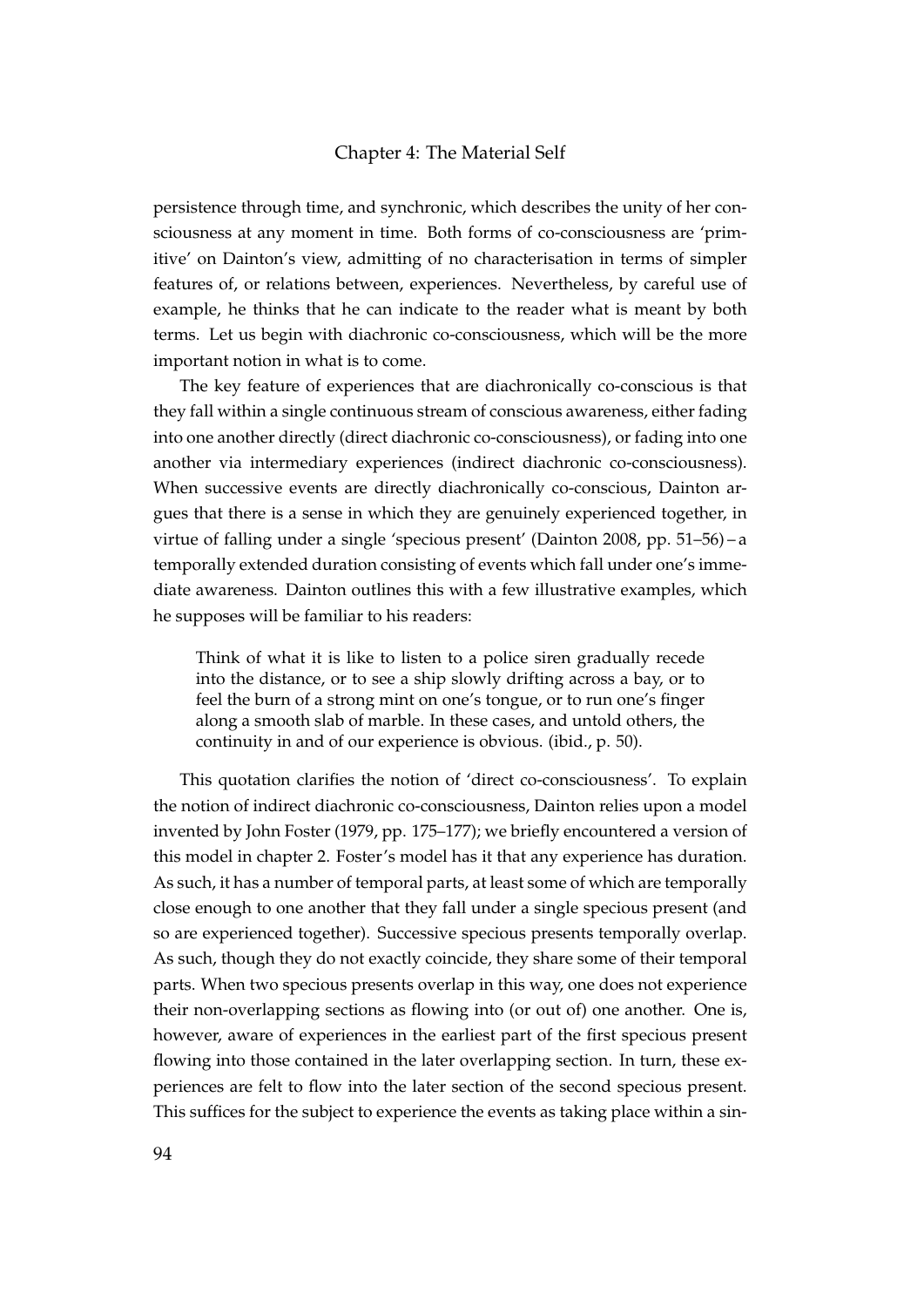### §4.2: Dainton's Views

gle continuous period of conscious awareness. Dainton suggests that we ought to take this form of indirect connection to be sufficient for identity.

The relationship of synchronic co-consciousness characterises the experienced togetherness of simultaneous experiences – those parts of a specious present that do not precede or succeed one another, but instead accompany one another. Yet again, Dainton clarifies this relationship with a number of examples:

We all know what it is like to a see a cat crossing a road; we all know what it is like to see a cat crossing a road while hearing a plane pass overhead. In the one case there is a visual experience, in the other there is a visual experience and an auditory expeirence, and the latter experiences are experienced as occurring together in a single episode of consciousness. [\(ibid.,](#page-210-0) p. 34)

Whilst diachronic co-consciousness is not transitive, Dainton suggests that synchronic co-consciousness is:

[I]t is all but impossible to conceive how [synchronic] coconsciousness could fail to be transitive. If experiences E1 and E2 are unified by co-consciousness they form, in effect, a single experiential state, all of whose parts are fully and mutually co-conscious with one another, and as a consequence it is not obvious that an additional experience could by co-conscious with one part of this state without also being co-conscious with the remainder. [\(ibid.,](#page-210-0) p. 50)

For present purposes, this brief sketch will suffice to introduce both synchronic and diachronic co-consciousness. What is interesting, at least to Dainton's mind, about co-consciousness is that the phenomenal unity of our experience is evident 'from the inside'. This leads him to the claim that a stream of consciousness is unified by phenomenal relationships which are internal to the stream. Given this, and the claim that we continue to exist if our streams of consciousness continue, co-consciousness represents a promising point of departure for a phenomenalistic account of the self.

#### 4.2.2 The Bridge Problem

A promising point of departure, sure. However, a key problem faces anyone who wants to understand persistence in terms of phenomenal continuity – what Dainton calls the bridge problem [\(ibid.,](#page-210-0) p. 75–81). Imagine waking up after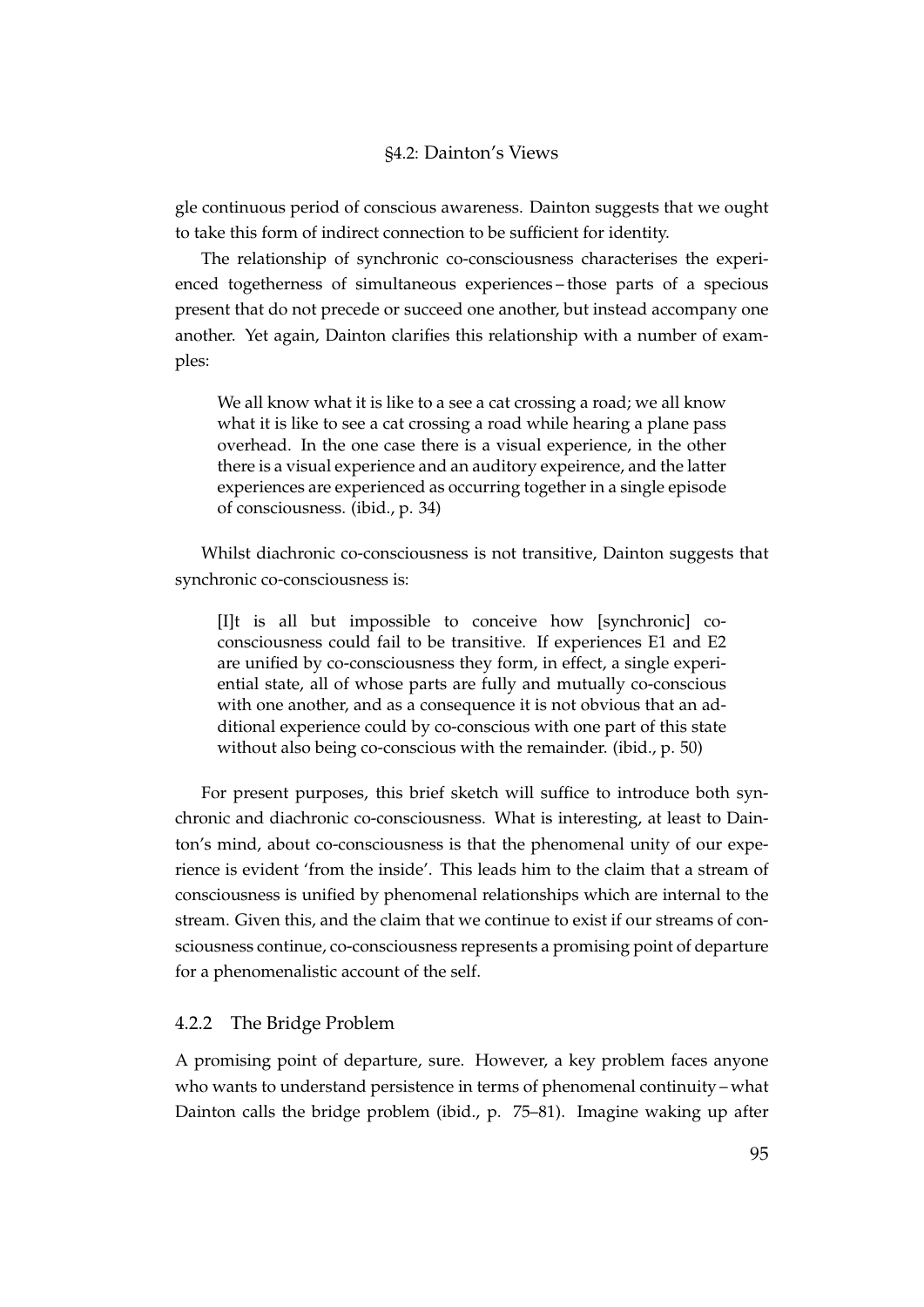a dreamless sleep. Our waking experiences do not directly continue the experiences we had before falling asleep. Thus, these experiences are not directly diachronically co-conscious with one another. Given the absence of experience during our imagined sleep, there is no ongoing chain of experiences connecting the moments before sleep to our first waking moments. Thus, the experiences before and after sleeping are not indirectly diachronically co-conscious either. Yet, nevertheless, the very same person wakes up as previously fell asleep. Diachronic co-consciousness is not, in either its direct or indirect form, necessary for personal identity.

The problem is this:

Co-consciousness (in its direct or indirect forms) may supply us with a sufficient condition for the consubjectivity of experiences, but (on the face of it, at least) it does not amount to a necessary condition. Since experiences in distinct streams separated by a gap in time are neither directly nor indirectly co-conscious, [co-consciousness] provides no guide as to the circumstances in which such streams belong to the same self. [\(Dainton 2008,](#page-210-0) p. 75)

Yet again, Dainton follows Foster's lead in response to the bridge problem [\(Foster 1979,](#page-211-6) pp. 179–181); $^{104}$  $^{104}$  $^{104}$  what makes a waking experience belong to the same person as an experience just before sleeping is that the waking experience (or an appropriate counterpart) could easily have been diachronically coconscious with the experience just before sleep; had the subject stayed awake, the two experiences (or appropriate counterparts) would have occurred within just one stream of consciousness.<sup>[105](#page-95-1)</sup> These experiences are, to use Dainton's turn of phrase, 'potentially diachronically co-conscious', though they are not actually diachronically co-conscious. The obvious solution to the bridge problem, then, is to assert that two experiences belong to a single subject if and only if they are

<span id="page-95-0"></span><sup>104.</sup> It's worth noting, however, that Foster (at least in this iteration – to my mind, his later [1991](#page-211-5) revokes this) acknowledges the need for a relationship between mental and physical items in order to account for the unity of the mind.

<span id="page-95-1"></span><sup>105.</sup> This remains the case even if there is a maximum time period that a subject can stay awake (and even if the time spent asleep exceeds this maximum time period). In such a case, the subject's last waking experience (or an appropriate counterpart) could have occurred within an alternative series of experiences whose last member (or an appropriate counterpart) occurred later than the subject (in fact) fell asleep. The last member of that stream (or an appropriate counterpart), in turn, could have taken up a position in a different stream of conscious experience which extended even later into the period of unconsciousness. By this process, then, it is possible to reunite our subject's waking experiences with her experiences just before falling asleep.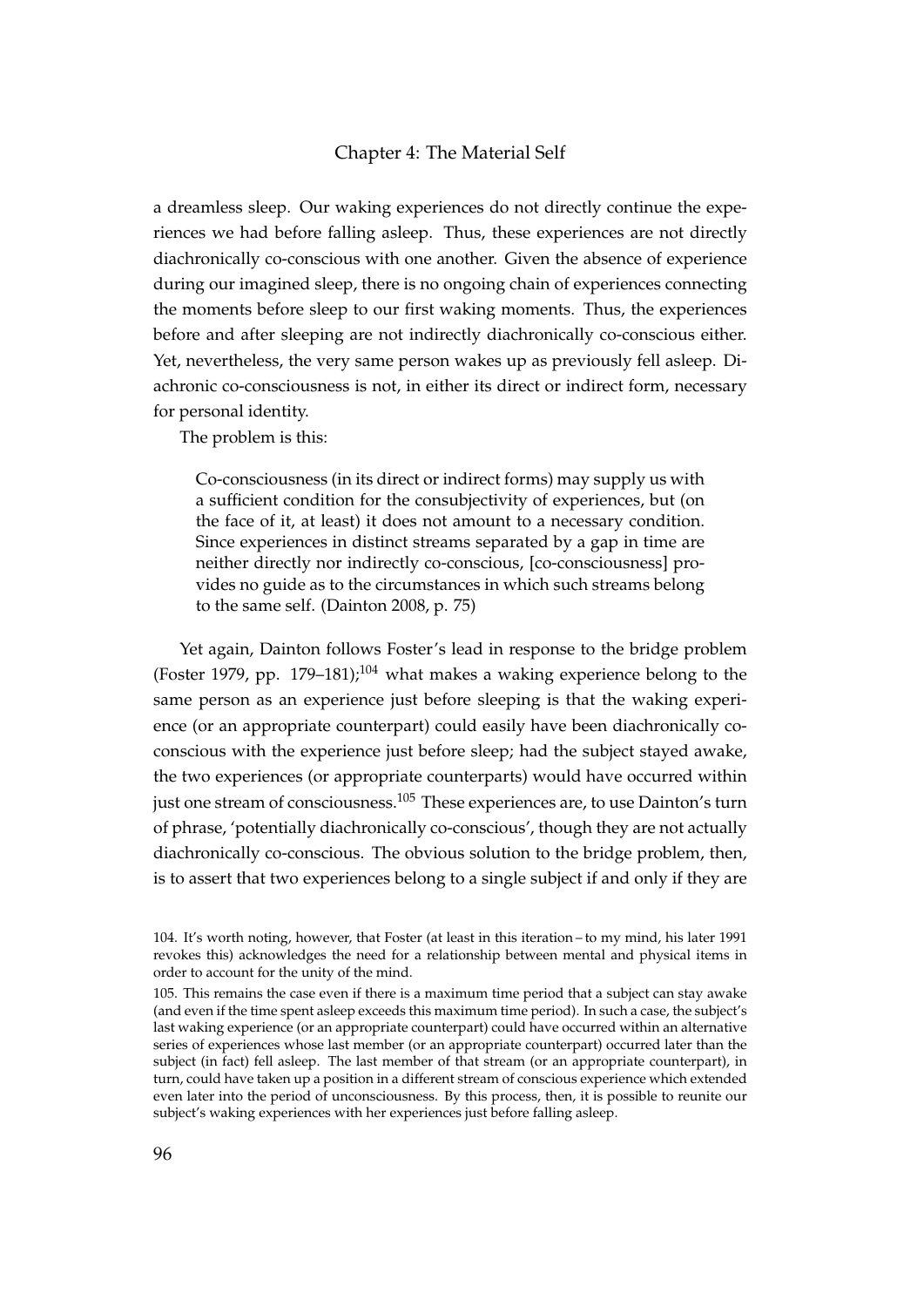### §4.2: Dainton's Views

potentially diachronically co-conscious.

With these preliminaries noted, I shall now present a brief summary of Dainton's account of personal identity.

### 4.2.3 The Phenomenal Account

Dainton's favoured account of personal identity focuses upon relationships between experiential powers – capacities for particular kinds of conscious experience – rather than directly upon inter-experiential relationships (2008, pp. 86– 87). This is a direct result of the introduction of potential co-consciousness. It is plausible that it cannot just be a brute fact that two experiences are potentially diachronically co-conscious; something must ground the fact that the earlier experience would, if extended, join up with the later. Instead, Dainton suggests that whenever two experiences are potentially diachronically co-conscious, this is explained by the presence of relationships between a series of 'experiential powers' such that, had those powers been active at the right times, the two experiences would have been (indirectly) diachronically co-conscious.

The ownership of experiential powers, like that of experiences, is defined in terms of the two primary forms of co-consciousness, diachronic and synchronic. To a first approximation, two experiential powers belong to a subject at a single time if they are disposed to produce synchronically co-conscious experiences, two powers belong to the same subject at different times if they are disposed to produce diachronically co-conscious experiences.

To reduce to a minimum the technical apparatus required to convey Dainton's theory, I have provided my own summary of the main principles which determine whether or not two experiential powers belong to the same subject:

- 1. Powers  $\alpha$  and  $\beta$  if both active at t<sub>1</sub>, belong to the same subject (at t<sub>1</sub>) if and only if the experiences they produce are synchronically co-conscious.
- 2. Inactive power *α* belongs to the same subject as power *β* (whether or not *β* is active) if and only if:
	- a) Were both powers active, they would belong to the same subject by 1.
	- b) Both powers are linked by a chain of powers, adjacent members of which belong to the same subject by 1. and 2. a.
	- c) Were *α* and *β* to be activated in short succession, the experiences they would produce would be diachronically co-conscious.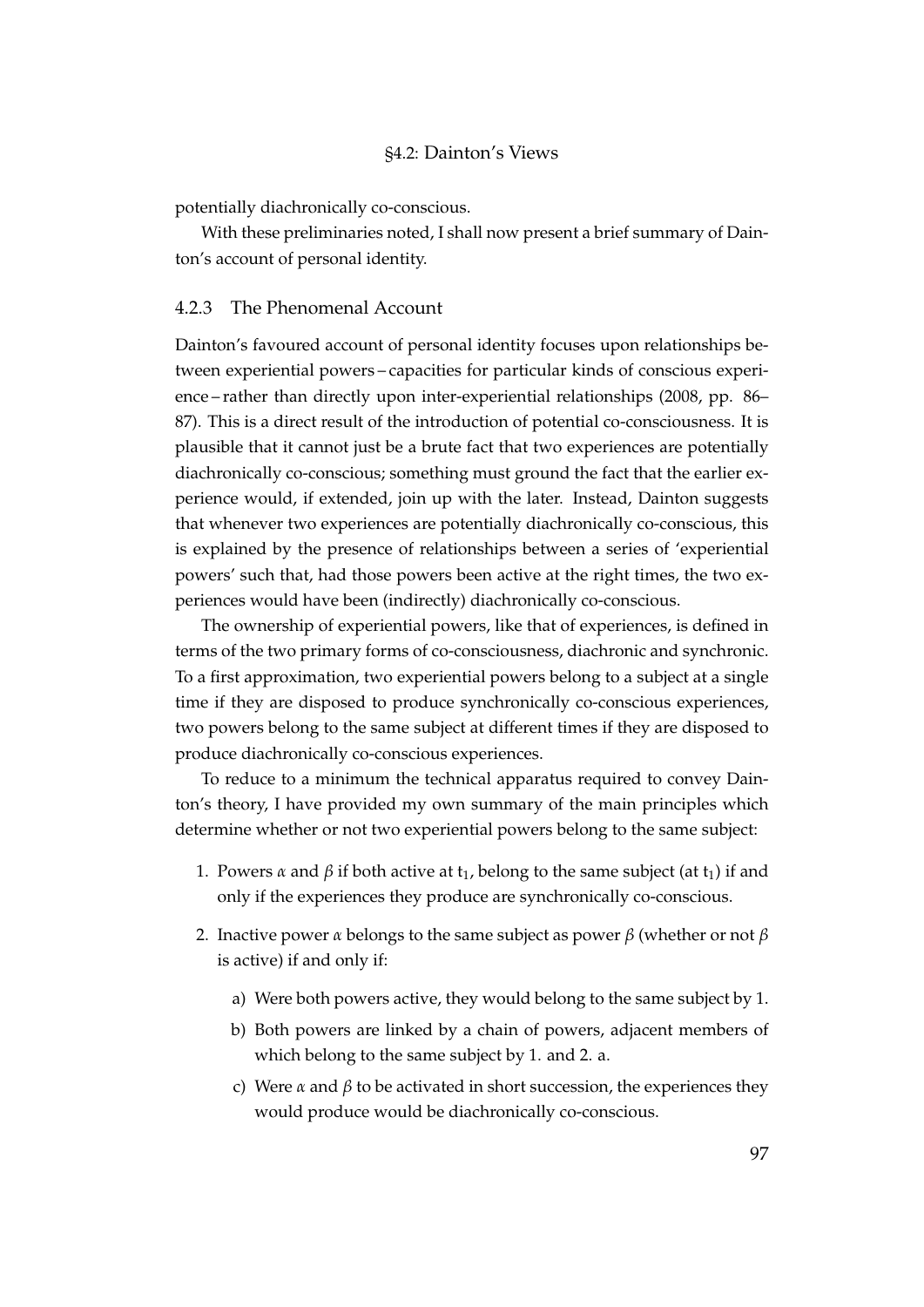- 3. Power *α* belongs to the same subject at  $t_1$  as does power  $β$  at  $t_2$  if:
	- a)  $\alpha$  is active at t<sub>1</sub>, and  $\beta$  is active at t<sub>2</sub>, and the experiences they produce at these times are diachronically co-conscious.
	- b) Were  $\alpha$  active at t<sub>1</sub>, and  $\beta$  active at t<sub>2</sub>, they would belong to the same subject by 3. a.
	- c) Both powers are linked by a chain of powers, adjacent members of which belong to the same subject by 3. a. or by 3. b.
- 4. If *α* and *β* belong to the same subject by 1. or 2., and *β* and *γ* belong to the same subject by 3., then  $\alpha$  and  $\gamma$  belong to the same subject.

This summary skips over some important details; I do not, for example, consider the possibility that an experiential power might produce more than one non-co-conscious experience at a single time (p. 128). Nor do I consider what happens when the dispositions that an experiential power possesses are probabilistic (50% of the time, it would produce an experience co-conscious with those of power *α*, 50% of the time, it would produce an experience co-conscious with those of power *β*) (p. 129), or when they vary depending on which other powers are active and which are not (e.g. pp. 103–111). These raise interesting points. However, they are tangential to the main thrust of this chapter. I want to argue we should look to connections between experiential powers and the physical world in order to make sense of the existence of subjects who, like us, have complex psychologies. When pushed to this position, then it is unclear why we should continue to pursue a purely phenomenological analysis of the self.

### 4.2.4 An Initial Tension

We can begin with the thought that there is an element of tension in Dainton's account. On the one hand, he begins with the phenomenally obvious – conscious experiences and relationships that are internal to consciousness. On the other hand, these relationships alone are insufficient to bring together the successive phases of a subject's life. In other to fully unite a subject's experiences, we must look to dispositional relationships between experiential powers. Such things, since they are not directly observable, may sit uneasily with those of a Humean bent, whose key reason for pursuing the theory glossed above was its promise to dispense with unobservable entities and relations underlying our experiences.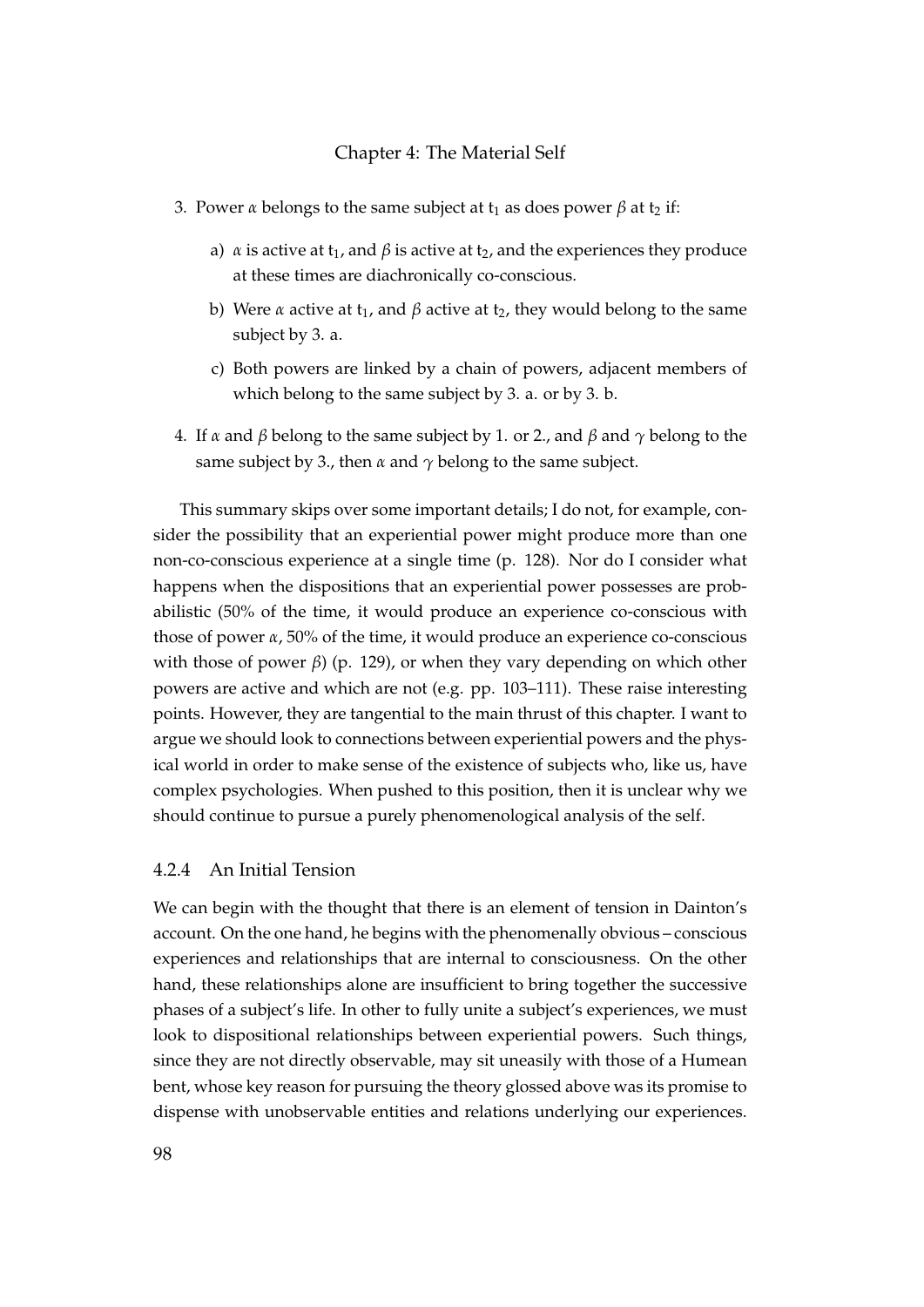### §4.3: Fragmentation and Recombination

Even setting this aside, however, there are reasons to think that the tension in Dainton's account causes it trouble.

What are experiential powers? What individuates them? What determines whether or not two powers are disposed to interact? Dainton's answer is unambiguous. In the actual world, at least, experiential powers are realised in matter:

I am assuming that all experiential powers (in our universe at least) are grounded in some physical system, their power-base, as we can call it. If two token experiential powers existing at the same time are of the same type, to be distinct they must have different power-bases, they must be grounded in different physical things, or different parts or aspects of they same physical thing. [\(Dainton 2008,](#page-210-0) p.  $120$ )<sup>[106](#page-98-1)</sup>

A person is associated with a number of experiential powers, embodied in matter, and standing in an appropriate, materially realised, relationship to one another. I am inclined to believe that this fact is ontologically significant; it explains how there could be persons. I am also inclined to think that this should impact upon our persistence conditions. The following sections outline an argument for this claim.

# <span id="page-98-0"></span>4.3 Fragmentation and Recombination

Dainton does not deny that there is a close relationship between experiential powers and the material world. Nevertheless, his account references only experiential powers and (experientially grounded) relationships between them. It is this which qualifies it as a form of mentalism. I wish to argue that a more illuminating account should mention more than this; certain explanatory questions are best answered by explicitly acknowledging that our material constitution plays a significant role in giving unity to our experiential powers.

The core problem with Dainton's account is that co-consciousness alone only creates a thin kind of unity – one whose presence, and whose persistence, re-

<span id="page-98-1"></span><sup>106.</sup> Indeed, Dainton says much the same about experiences:

I will work on the less theoretically charged assumption that experiences owe their individuality to their precise phenomenal character, their time of occurrence and their *physical basis*. If E1 and E2 are two simultaneously occurring experiences with the same phenomenal character, to be distinct they must be grounded in different physical systems, or different parts or aspects of the same physical system [\(Dainton 2008,](#page-210-0) p. 30)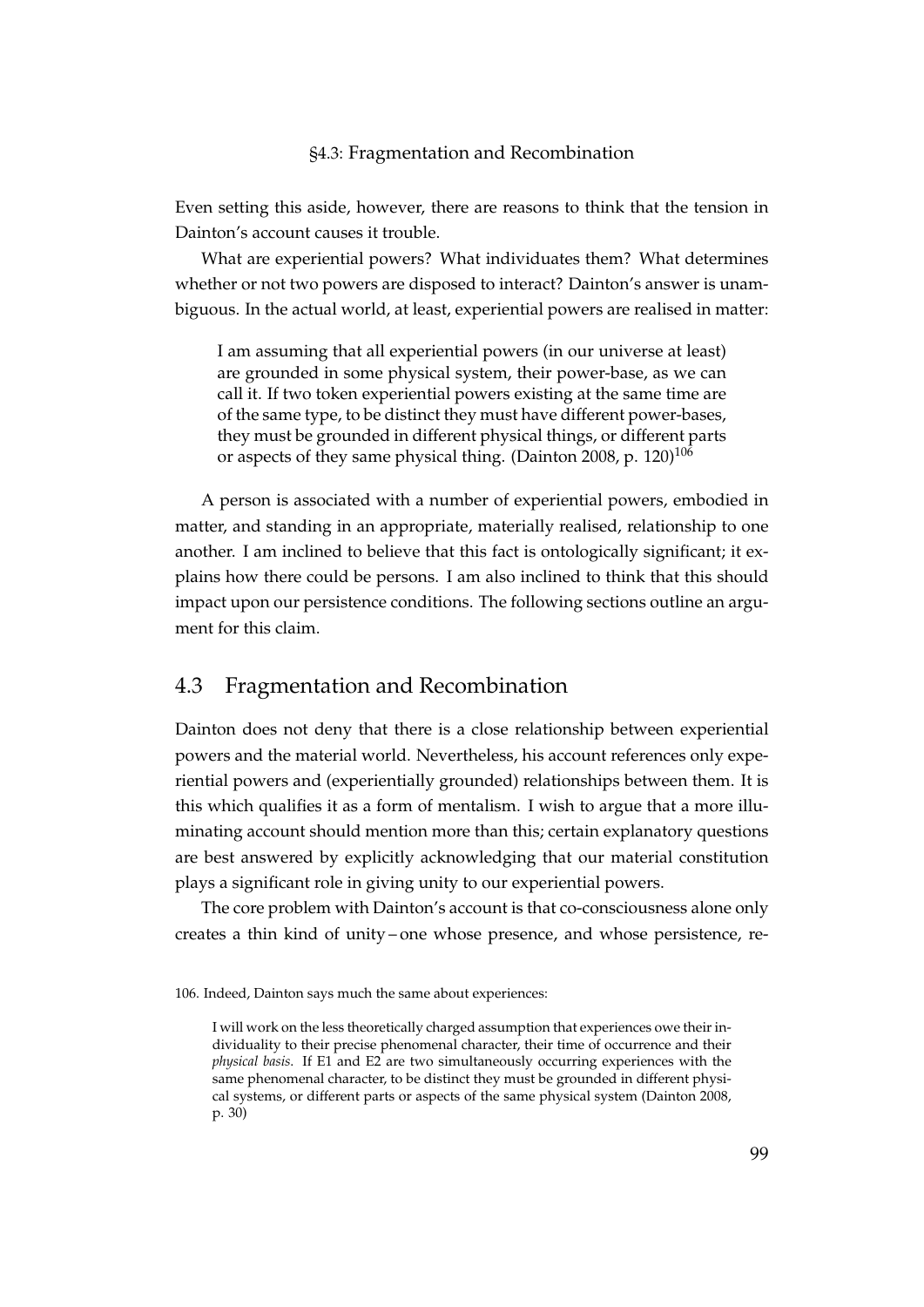quires deeper explanation. I will illustrate this through a series of thought experiments. At the outset, though, it is worth noting that I do not claim that these thought experiments are possible (indeed, part of my point is that they are not, at least in the absence of undue interference with the matter which composes us). In fact, I think that the most far flung of these thought experiments is nigh on inconceivable (albeit not significantly more so than Dainton's varieties of virtual reality, which I shall discuss below). My claim is simply that an account of personal identity will benefit from accepting resources other than those available to a mentalist like Dainton.

The first thought experiment is relatively straightforward:

**Inactive Power Exchange** Certain gustatory capacities – key among them capacities to detect or to enjoy certain flavours – are highly valued. Imagine that I have an extremely refined palate. A wealthy gourmet wishes to enhance her enjoyment of Japanese food. She pays me to undergo a simple procedure; my capacity for tasting umami flavours is swapped for hers. Whilst this procedure occurs, we are each conscious, staring at an operating theatre wall. Afterwards, I go to make a favourite broth. I am shocked by the deadening of the subtle flavours, as well as by how overwhelmingly salty the meal now is. The gourmet, on the other hand, goes out to dinner, and reports finding it astoundingly tasty.

This scenario is a little strange (in particular, the lack of description of the medical procedure might make us wary to draw any conclusions – for now, we can let this slide). A single experiential power is initially potentially coconscious with the remainder of my powers. It then becomes potentially coconscious (indeed, actually so at the dinner) with the gourmet's other experiential powers. This process interrupts neither of our streams of consciousness.

If the change-over of experiential powers is an isolated occurrence, Dainton's account looks pretty good. However, two modifications will serve to tighten the screw on his account. First of all, let us imagine that the transferred experiential power is active throughout the procedure:

**Active Power Exchange**<sup>1</sup> The wealthy gourmet now asks for my capacity to detect tannins in liquids. As an experiment, she proposes that we both drink a glass of wine as we swap capacities. Whilst we stare at the wall, we each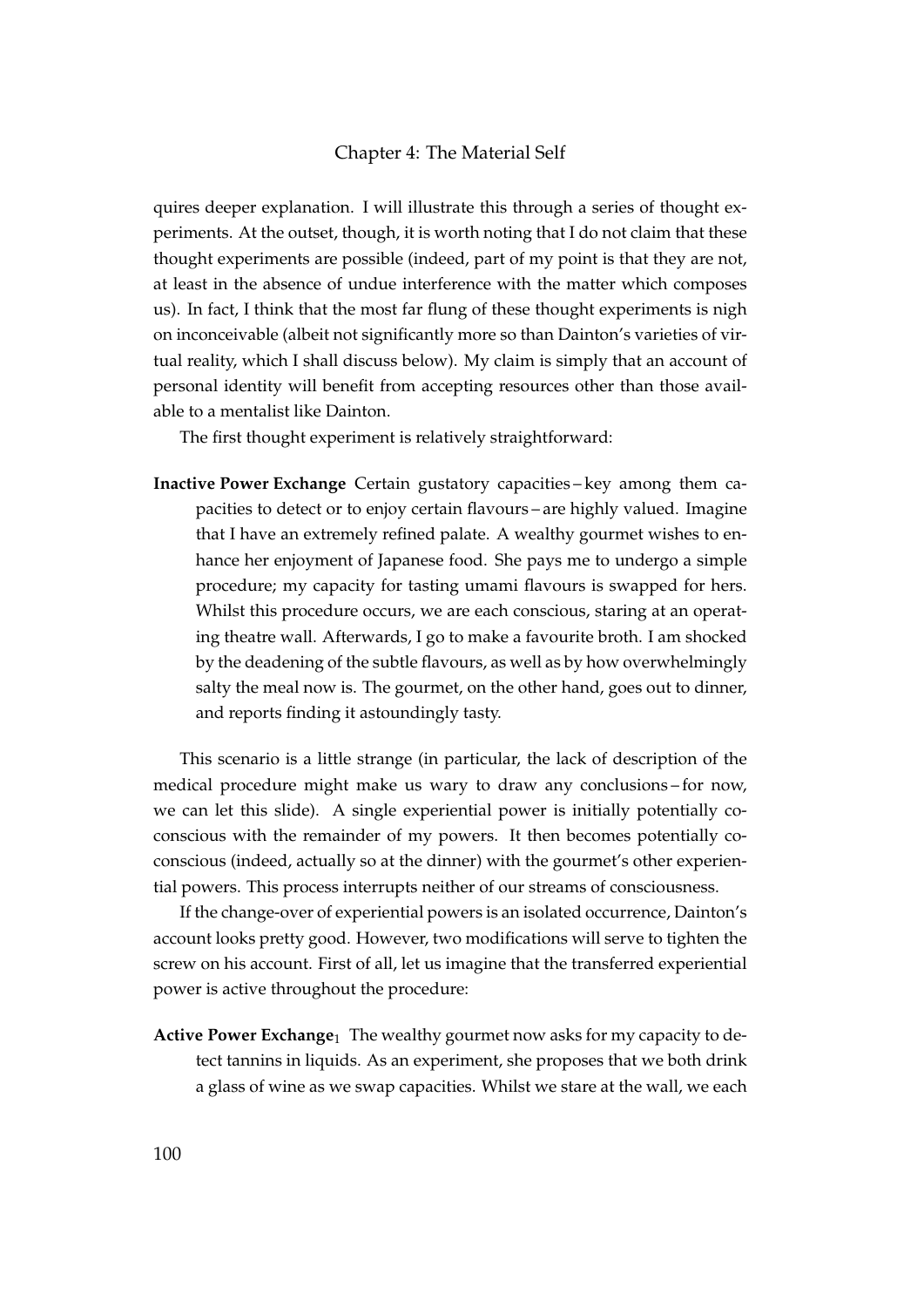### §4.3: Fragmentation and Recombination

savour our glass of wine. I begin by tasting a dry rioja. Midway through the operation, however, I cease to notice the puckering sensation in my cheeks – the astringency of the wine becomes imperceptible. Simultaneously, the gourmet becomes excited at the detection of features of the wine that were hitherto beyond her.<sup>[107](#page-100-0)</sup>

In this scenario, an experiential power undergoes a transition. At first, it produces experiences which are synchronically and diachronically co-conscious with those produced by the remainder of my experiential powers. In a moment, however, this all changes; it (one and the same experiential power) comes to produce experiences which are synchronically and diachronically co-conscious with those produced by the gourmet's experiential powers. This scenario is a little harder to imagine, but still strikes me as coherent. My experience is akin to what occurs when, half a glass down, the wine's flavour begins to deaden; the gourmet's experience is akin to that which occurs when a trained friend tells me what to look for in a wine. However, we may place the scenario outside the bounds of easy imaginability by imagining that the experiential capacity is not only active throughout the thought experiment, but also that it is the source of its own diachronically unified stream of experience:

<span id="page-100-1"></span>**Active Power Exchange**<sup>2</sup> At the same time as the above changes occur, there also occurs an experience as of tasting a good light wine whilst staring at the wall from one position, and savouring the experience as one's last chance to appreciate the wine's more complex notes. This experience flows into that of feeling fuzziness in one's cheeks for the first time, and having one's anticipations of tasting the wine anew met by a fuller knowledge of its character (both of which are accompanied by a perception of the wall from a new position).

Now, I do not dispute that it is hard to imagine such a sudden and allencompassing change in one's experience (indeed, as noted in footnote [107,](#page-100-0) it is likely that nothing, not even the experience of the tannicity of the wine, will

<span id="page-100-0"></span><sup>107.</sup> It is important to note that it is no part of this scenario that the gourmet's experience of the wine post-operation will be the same as my experience of the wine pre-operation. Dainton holds (2008, pp. 264–307), and I accept, that experience has a holistic character; the experiences produced by any one experiential power will be affected by the other experiential powers that are active at the very same time.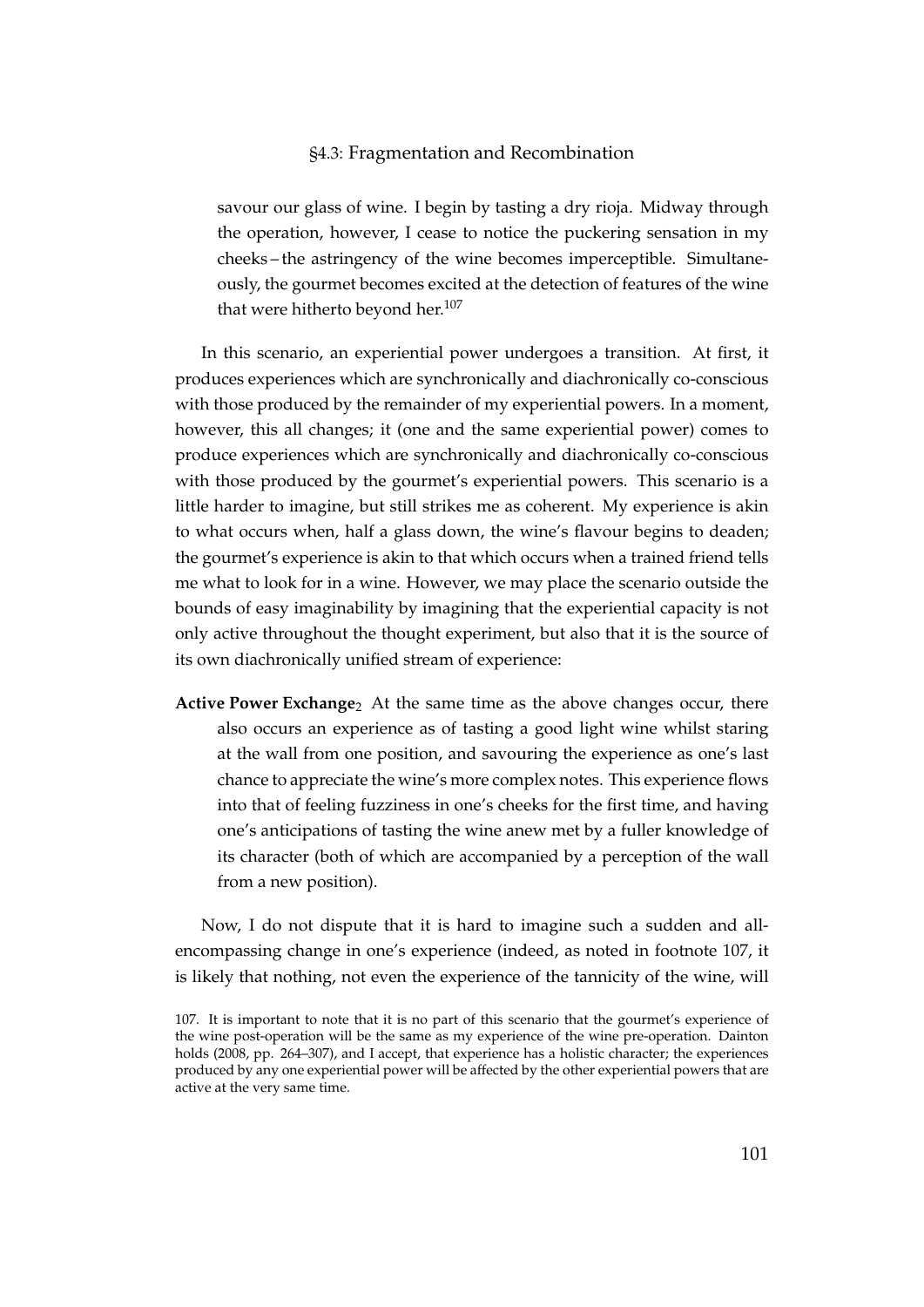be entirely constant throughout the experiential transition). It is worth noting, however, that Dainton supports his views by reference to forms of virtual reality which present us with a similar imaginative challenge:

[W]hen a subject is connected to [a VR-3 device], not only is a completely realistic virtual environment generated [by direct brain stimulation], as previously, but the subject is also furnished with new memories, beliefs, intentions, personality traits, etc. – a whole new psychology, one whose constituent states are not causally dependent upon those they replace . . . On being informed that they can expect to experience nothing more than a few moments of mild anxiety and bewilderment, most VR-3 users understandably opt to remain fully conscious throughout the transition. [\(Dainton 2008,](#page-210-0) p. 15)

In this scenario, a single subject's experience persists through a change in many of the experiential powers which generate it. This indicates that what we might call the pure logic of co-consciousness, at least as it is envisaged by Dain-ton, gives us no reason to object to [Active Power Exchange](#page-100-1)<sub>2</sub> (unlike, for example, a scenario in which two experiences are synchronically co-conscious with a third, but not with one another). To finalise the challenge to Dainton's account, let us imagine (or, if this proves impossible, pretend to imagine) a fourth case. This case involves a world in which experiential transitions are widespread, and do not require surgical intervention. In such a world, powers form flimsy alliances, before separating and courting others. Throughout this process, they retain the capacity to generate conscious experience. Call this a world of 'fragmentation and recombination'; it is a world in which each experiential power carries with it a perspective of its own, and conspires with other powers to sup-ply that perspective with a varied and ever-changing flow of experience.<sup>[108](#page-101-0)</sup>

I do not think that such a world is possible. Nor do I think that Dainton is committed to thinking that it is possible. What I do think, however, is that this gives us our best description of a world in which experiential powers are unified only by the relationships which Dainton identifies – relationships of po-

<span id="page-101-0"></span><sup>108.</sup> It is worth noting that we can imagine even more exotic worlds than this. Relationships of diachronic co-consciousness can hold between experiences produced by numerically distinct experiential powers (for example, imagine an experience of a completely red visual field being overtaken by an experience of a completely green visual field). Thus, we could add in relationships of diachronic co-consciousness between entirely disjoint series of experiential powers, and indeed also allow that successive operations of a single experiential power might fail to be diachronically co-conscious.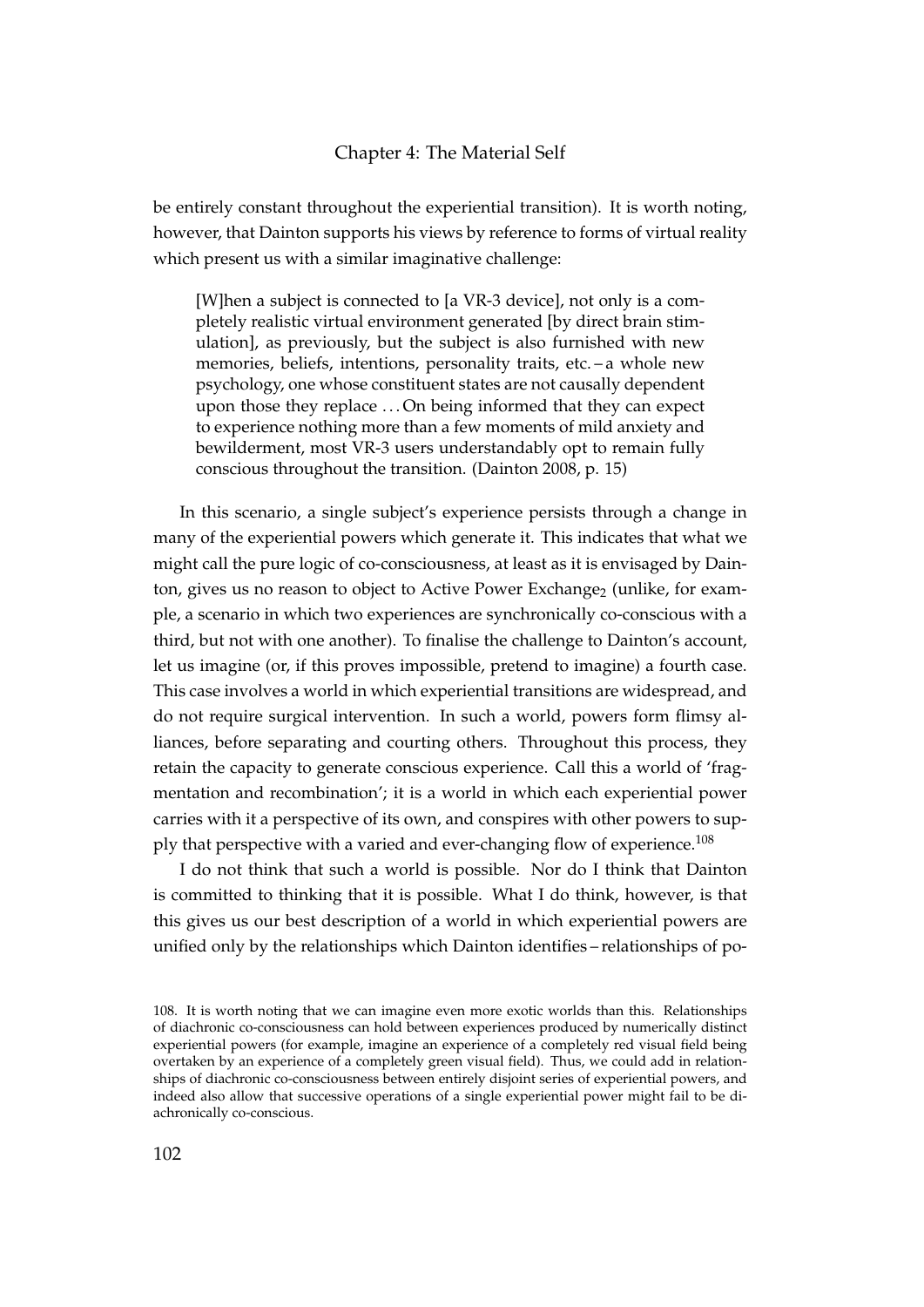### §4.3: Fragmentation and Recombination

tential and actual diachronic and synchronic co-consciousness. This world, I will argue, could not contain anything like the subjectivity characteristic of persons. To understand how persons exist, we need to consider why fragmentation and recombination do not occur.

### 4.3.1 The Cohesion Problem

In fragmentation, a single stream of consciousness 'splits' into a number of descendent streams. This is mediated by the separation of the experiential powers which hitherto sustained the initial stream of consciousness. Further, each successor stream soon forges new connections with other, already active, experiential powers, giving rise to a lattice-like structure of merging and separating streams of consciousness. This subsection argues that complex mental capacities, like the ones that we enjoy, could not exist in a world of fragmentation and recombination.

I begin by clarifying a couple of important differences between the envisaged scenario, and other cases that are frequently discussed in the literature around personal identity. The example of fragmentation and recombination superficially resembles a case which will be more familiar from the last chapter – that of fission. Indeed, Parfit's ingenious 1971 'Personal Identity' contains a case of separating and recombining subjects superficially similar to that our case of fragmentation and recombination:

[L]et us now turn to a second kind of being. These reproduce by fusion as well as by division. And let us suppose that they fuse every autumn and divide every spring. [\(Parfit 1971,](#page-215-2) p. 22)

Parfit's imagined creatures periodically divide. Whenever a creature divides, it produces two descendants with exactly similar psychological features. When two such beings fuse, they produce a descendent whose psychological features are intermediate between theirs. $109$  Fission cases have been much discussed in the literature surrounding personal identity, and there is a good case for thinking

<span id="page-102-0"></span><sup>109.</sup> More precisely, Parfit writes:

Some of [the personality traits of those who fuse] will be compatible. These can coexist in the one resulting person. Some will be incompatible. These, if of equal strength, can cancel out, and if of different strengths, the stronger can be made weaker. And all these effects might be predictable. [\(Parfit 1971,](#page-215-2) p. 18)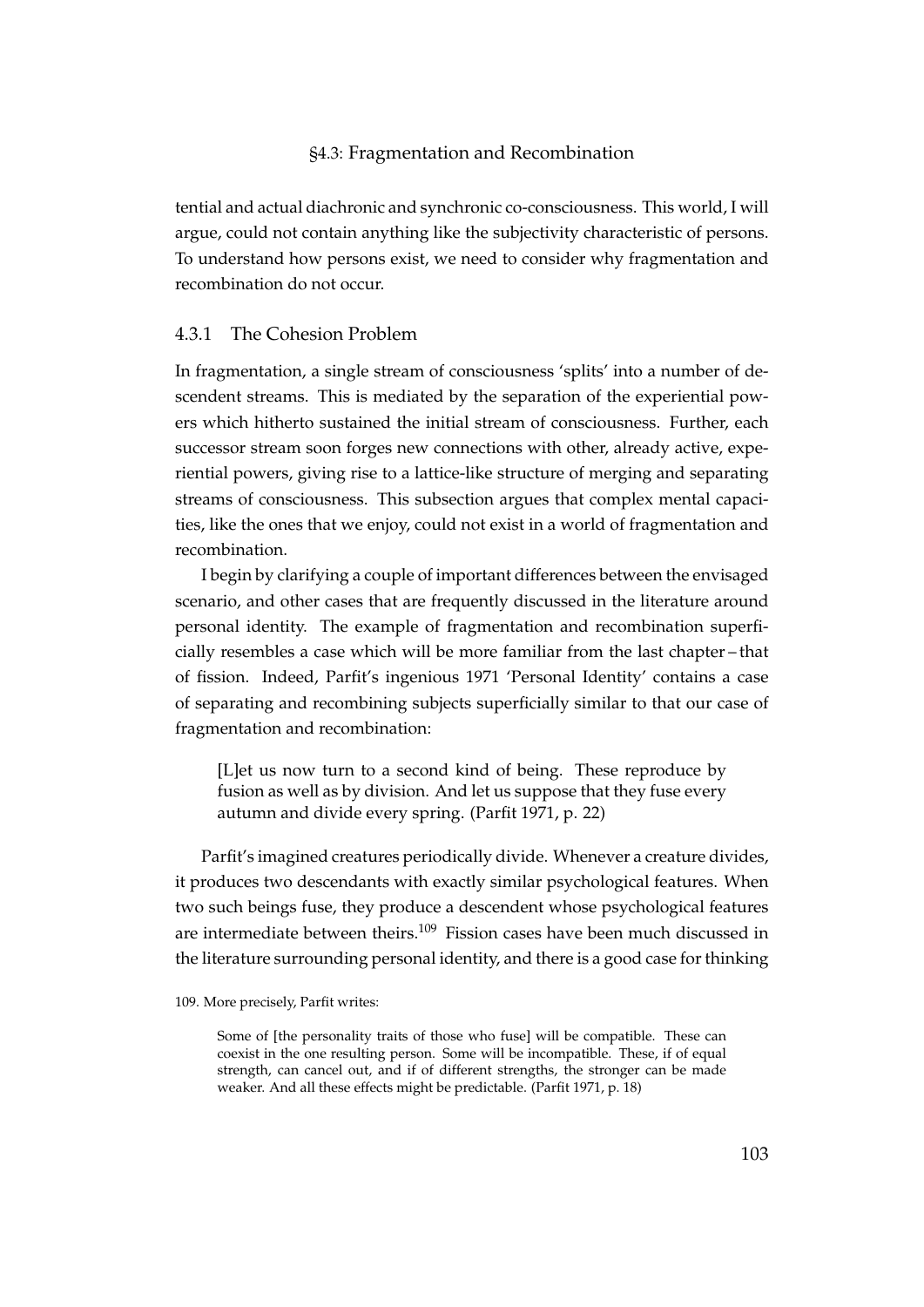that they plague any account of our persistence. Thus, one might think that the above case shows nothing new; Dainton may reply dismissively simply by wheeling out his preferred account of fission.<sup>[110](#page-103-0)</sup> I think that this response is unsatisfactory for a number of reasons.

There are two significant disanalogies between Parfit's scenario and the world of fragmentation and recombination. First, Parfit's creatures separate at regular time intervals. Second, they inherit a full suite of psychological capacities from their forebears; each fission descendent inherits a perspective much like her immediate anscestor's. Both of these features are potentially relevant to our assessment of the case; rather than splitting into parts that are then recombined, it is natural to think of Parfit's creatures as reproducing, or indeed as continuing their histories in more than one body.

In contrast, in a world in which recombination frequently occurred, there would be no guarantee that experiential powers should recombine into large groups of interacting psychological capacities, rather than into more primitive clusters of experiential powers. Even if they did, however, it seems difficult to understand how those capacities could form a coherent personal perspective. Persons typically have a number of deeply interdependent capacities; my capacity to experience shame, for example, is plausibly tightly connected with my experience of myself as a social being, and my awareness of my own values (or those of my community), as well as a whole battery of more basic affective responses (e.g. the capacity to feel exposed, and threatened). Were experiential powers simply to recombine at random, there is no guarantee that these different capacities would come together to generate a being capable of an experience like shame. Thus, it would be incredibly unlikely that a world of fragmentation and recombination would allow for the types of psychological states that persons typically possess. This marks it apart from the case of fission.

A further point might drive home the difficulties with the scenario of fragmentation and recombination. Persons do not simply come with a standard battery of psychological capacities; many of their characteristics also derive from a very particular development of their more basic capacities. This introduces fur-

<span id="page-103-0"></span><sup>110.</sup> Dainton's preferred account is excitingly idiosyncratic. Dainton argues that lifetimes need not be linear; a subject might inhabit a branching personal timeline. Given this, he thinks that we should think that a fission case involves a single subject coming to occupy two bodies. Dainton also uses the same mechanism to argue that a single subject (a 'hyper-self') might occupy more than one non-intersecting personal timeline (2015). Another response along the same lines, although notably different in motivation is given by [Wollheim 1979.](#page-220-0)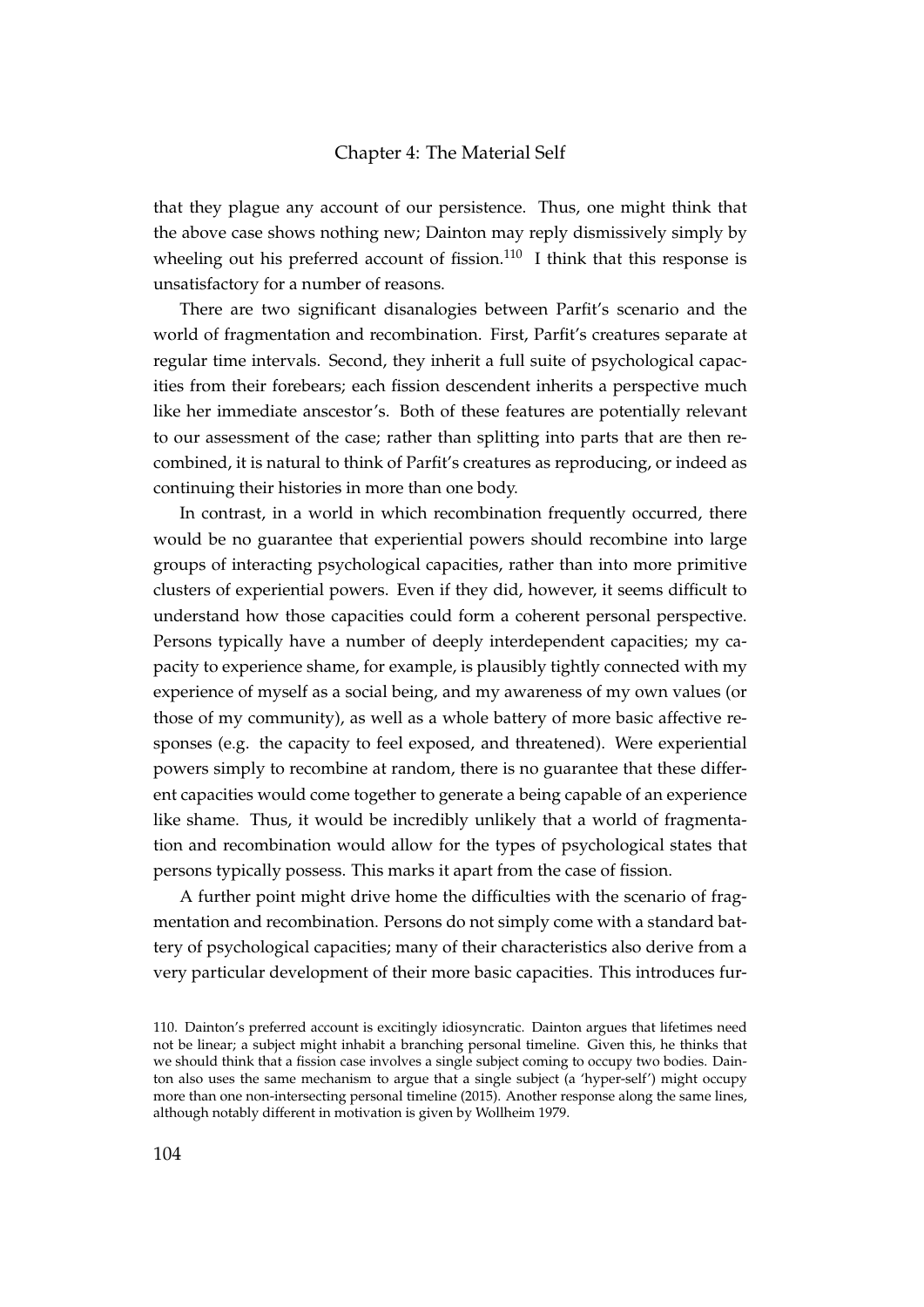### §4.4: Fragmentation and Recombination

ther dependencies between different aspects of a person's psychology. Consider, for example, a lone quasi-memory – an impression exactly like that of a mem-ory experience, but produced by a person's experience other than your own.<sup>[111](#page-104-0)</sup> Wollheim and Shoemaker both make the point that it would be difficult for such an impression to be integrated with one's psychology in the way typical of our memories:

[D]ispositions form, within the psychology of the person, a web or network: they are ancillary to one another, and there seems no method for determining what in the way of other dispositions, what in the way of beliefs, emotions, desires, fears, and other memories, would have to be transferred along with it if the original memory is to run across persons. It seems plausible to hold that, if I am to Q-remember my father's childhood walks, I should also have to have, and to have because he had them, a native speaker's knowledge of German: a capacity to imagine intense cold: a sense of the aspirations of a later nineteenth-century Central European schoolboy: a familiarity, which did not depend upon something I had been told, with the details of my father's family, with the books he would have read, with the thoughts he would be inclined to have when he looked up into the sky, or smelled the smell of soup, with the religion, if any, in which he was brought up, and many other such dispositions which would be backgrounded, if not foregrounded, in the Q-memory. [\(Wollheim 1984,](#page-220-4) pp. 113–114)

Although Jane's seeming memory [of a white Palladian church] is causally due to Paul's experiences in Venice, its causal link to them is not part of a richer causal linkage that constitutes psychological continuity of the sort that characterizes ordinary cases of personal identity [\(Shoemaker 2004a,](#page-217-1) p. 581)

In a world of recombining experiential powers, there would be no guarantee that groups of clusters would combine to make a coherent perspective. Yet again, then, it would be incredibly unlikely that such a world could contain entities like us, whose psychological lives meld together a wide range of more basic psychological capacities.

We are not just subjects of experience; we are also persons – a class of subjects distinctive in virtue of the particular psychological capacities they develop. Persons like us can only exist if fragmentation and recombination is, at best, a

<span id="page-104-0"></span><sup>111.</sup> I briefly introduced quasi-memories in footnote [77](#page-69-0) of the previous chapter (p. [70\)](#page-69-0).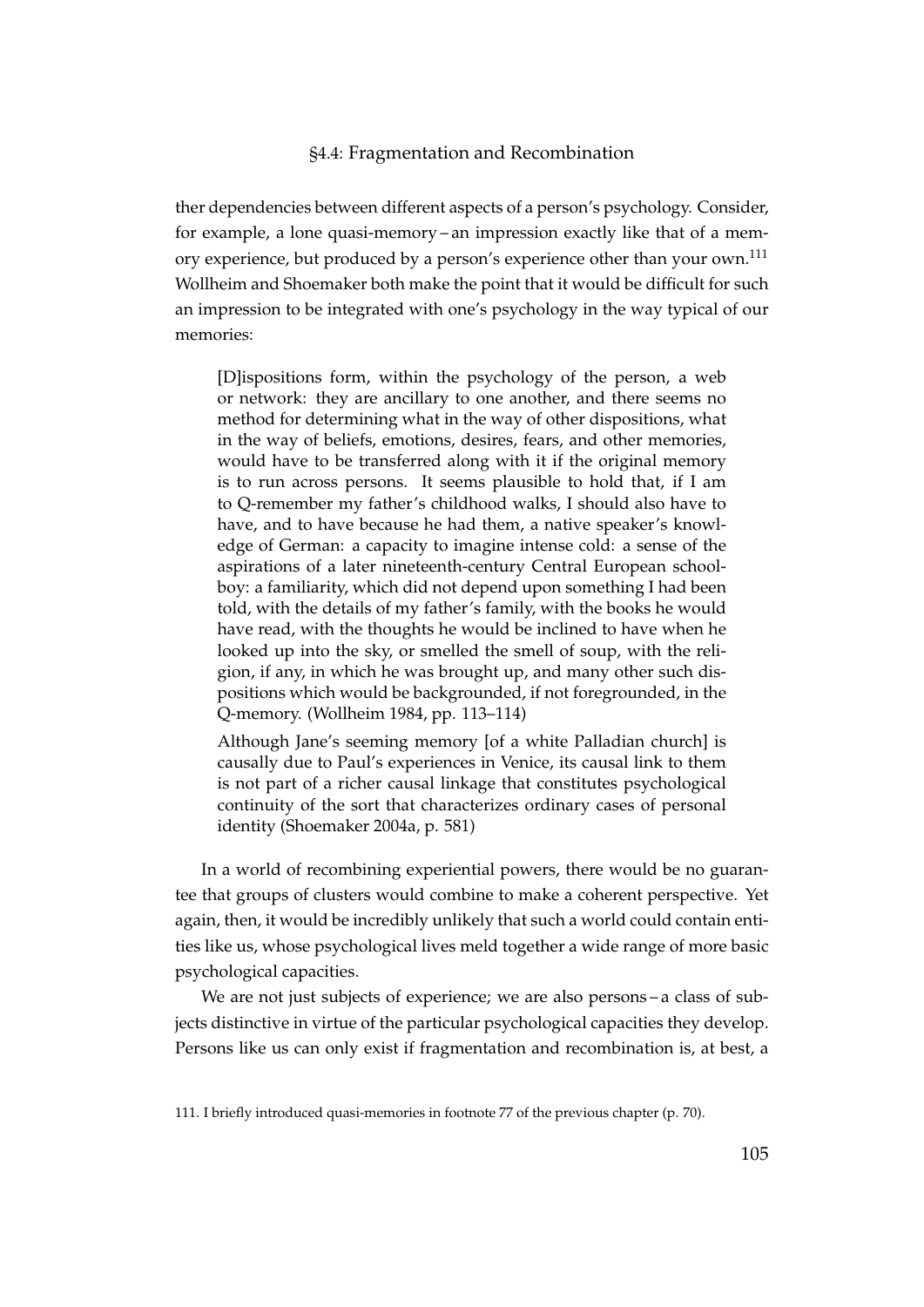rare occurrence. I will now turn to explanations of why fragmentation does not occur, before outlining the relevance of this to accounts of personal identity.

# <span id="page-105-0"></span>4.4 Responses to Fragmentation

It is hard to see how the world of fragmentation and recombination could allow for the type of lives that we now lead; were experiential powers to separate and recombine at random, it should be nigh on impossible for them to combine in such a way as to produce a coherent perspective (or, indeed, very many of the psychological capacities which we enjoy). This raises what I shall call the 'cohesion problem'; an account of our existence must explain how there could be stable, interdependent complexes of psychological capacities (experiential powers included). I will now examine a few attempts at such an explanation, and to argue that our best account points towards relationships between the realisers of our experiential powers.

### 4.4.1 Experiential Unities

At a first pass, the cohesion problem asks us to explain why fragmentation and recombination do not occur. One possible explanation holds that two groups of experiential powers can only produce diachronically co-conscious experiences if they significantly overlap; if, in other words, both groups contain many of the same powers. If this is correct, fragmentation would not produce a lattice of relationships of diachronic co-consciousness; it would instead simply produce short-lived subjects.

The claim at hand is that a complete, or near-complete turnover of experiential powers would be so disorientating as to preclude the possibility of a single stream of consciousness enduring throughout. There are a few things to say in response to this claim. First of all, it is worth noting that some of Dainton's thought experiments are clearly inconsistent with this principle. As we have seen, in VR-3, a subject's neural structures are rewired to provide her with a new personality. This scenario seems to involve the near-complete turnover of experiential powers.<sup>[112](#page-105-1)</sup> Dainton allows that these experiments would initially

<span id="page-105-1"></span><sup>112.</sup> Even if it does not, Dainton's VR-4 (2008, pp. 18–20), since it leaves the brain almost untouched whilst translating a subject's stream of consciousness into a computer, certainly does involve the complete turnover of experiential powers.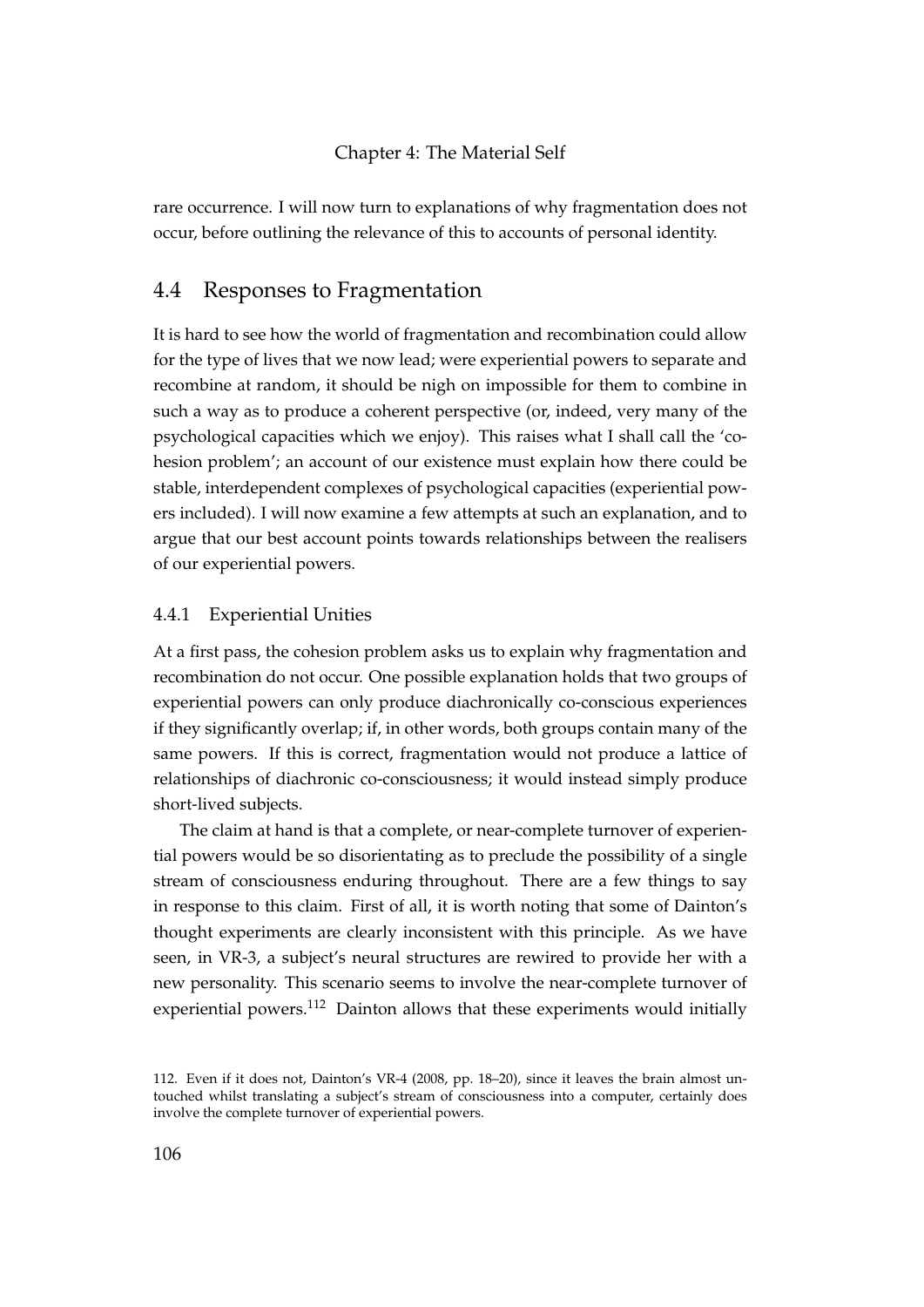# §4.4: Responses to Fragmentation

result in great disorientation (p. 17), but nevertheless claims that it is conceivable that one and the same subject could persist through such a scenario. Indeed, it is exactly possibilities like this which initially motivated his account as against its alternatives. As such, I worry that this response would undermine Dainton's account of selves, rather than save it.

This aside, there is a deeper question to ask about the response under consideration. Even if we allow that it is true, and that the world of fragmentation would not involve phenomenal continuity, does this help Dainton's account at all? I think it is clear that it does not. Merely observing that the world of fragmentation would not include continuing perspectives does nothing to explain why perspectives so complex and enduring as ours can exist. The answer to the cohesion problem should be focused on explaining this, not merely explaining why fragmentation is inconsistent with any kind of continued perspective. Hence, the response under consideration is not relevant to the problematic of this chapter. We may set it aside.

### 4.4.2 Power Individuation

Another response, similar to the above, looks to the metaphysics of powers. It might be claimed that experiential powers only exist in clusters – groups which co-operate to produce a stream of consciousness. If so, a power can leave a group only by being destroyed.<sup>[113](#page-106-0)</sup> Once again, this would mean that fragmentation is impossible; powers would not persist outside of their original groups, and so could not find each other and come to cooperate.

This response falls afoul of precisely the same points as we noted above. It is similarly inconsistent with some of the examples that Dainton gives, such as those concerning simple subjects which consist of only a few experiential powers:

Maggot has three sensory organs – an eye, a nose, and his skin – each of which provides him with a limited range of simple senses. [\(Dain](#page-210-0)[ton 2008,](#page-210-0) p.  $88$ <sup>[114](#page-106-1)</sup>

If he can imagine such subjects, it is difficult to see why he should resist the possibility that one or two experiential powers might separate from a larger

<span id="page-106-0"></span><sup>113.</sup> Or, alternatively, by being a member of a large enough 'splinter group' of capacities that go their own way. This is not relevant to the current context, and so we may set it aside.

<span id="page-106-1"></span><sup>114.</sup> Dainton also defends the possibility of simple subjects at the beginning of chapter 8 of the cited book.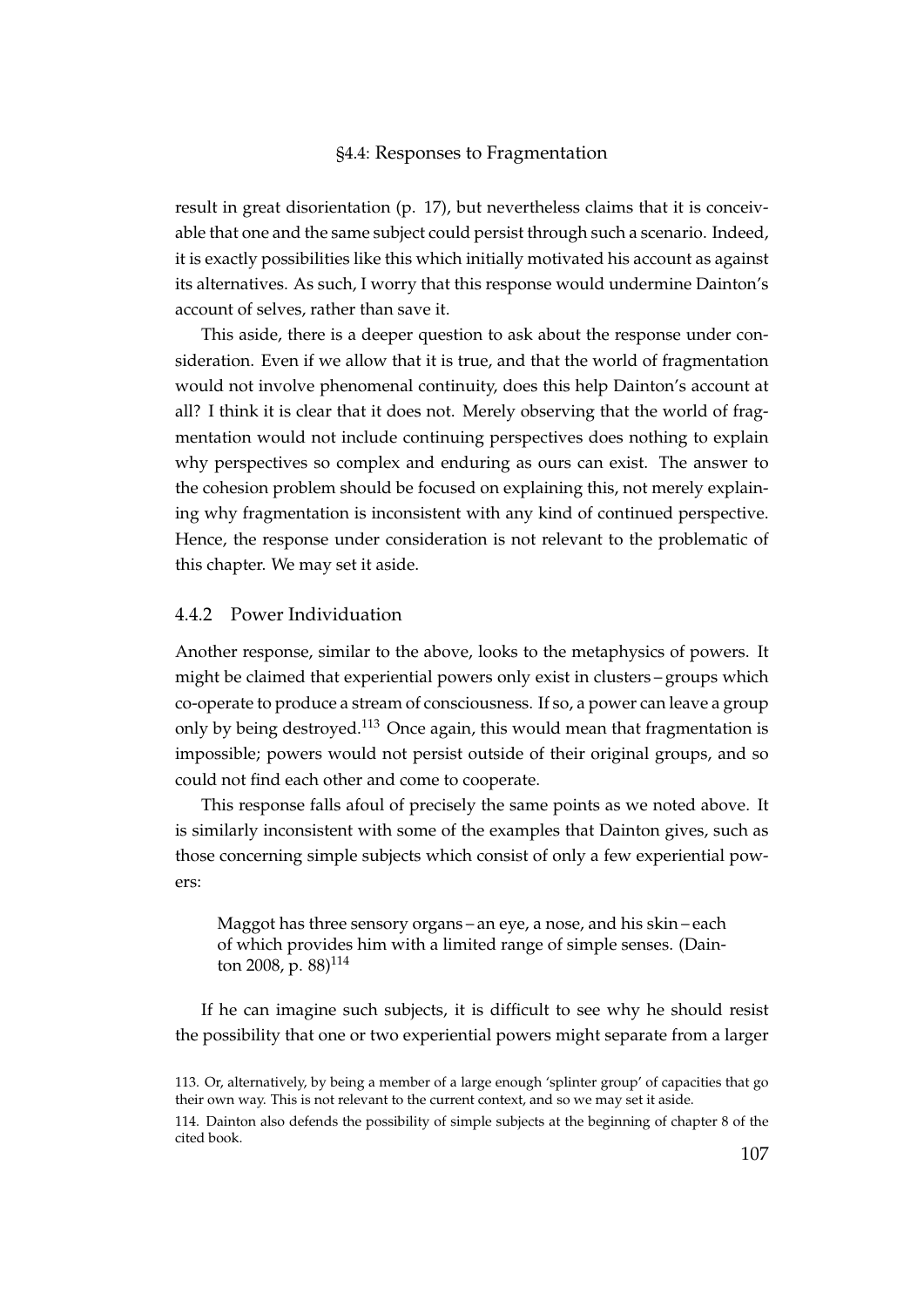system of powers, and thereby come to constitute such a subject. It is, therefore, difficult to assess the impact of this response on Dainton's approach.<sup>[115](#page-107-0)</sup> Second, even if it is available to him, it should only increase our wonderment. How could any powers stick around for long enough for there to exist subjects of any degree of complexity? Granted, if any experiential powers are to persist, they will do so housed within stable, long-lived clusters, but how could any such clusters exist? A response based on the metaphysics of powers may be right to claim that the world of constant recombination is impossible, but this simply makes stark just how much explanatory work is required before a proposal such as Dainton's can be considered complete. It will, in other words, weaken, rather than strengthen his project.

# 4.4.3 Location and Laws

I want to set aside just one more style of response. This proposal is inspired by the following remarks by Broad:

[I]f we want to make up a theory of mental events and substances analogous to that which we have suggested for material events and substances, we must assume a third determinable Positional Quality which we might call the quality of "Mental Position". [\(Broad 1925,](#page-209-0) p. 599)

Then, if the determinate qualities under the determinable of Mental Position form a manifold of more than one dimension, a mind may be analogous to a body and may have something analogous to size and shape. [\(ibid.,](#page-209-0) p. 601)

Broad postulates that mental events (and we might extend this to include experiential powers) occupy a kind of 'mental space'; each has a position in that space, by reference to which it is individuated. Experiential powers that are adjacent to one another interact to produce co-conscious experiences, and also adhere to one another; unless external force is applied, a series of adjacent experiential powers will not fragment. Thus, facts about mental space, and about

<span id="page-107-0"></span><sup>115.</sup> A further point: as I noted above, experiences can be diachronically co-conscious despite depending on entirely different experiential powers. If this is the case, then a close cousin to the world of fragmentation could occur. This would be a world in which any experience followed on from, and was followed by, a vast array of experiences, each of which was produced by an entirely different collection of experiential capacities. Though powers would not persist for long periods of time, this world would still contain a frantic series of ever-changing experiences.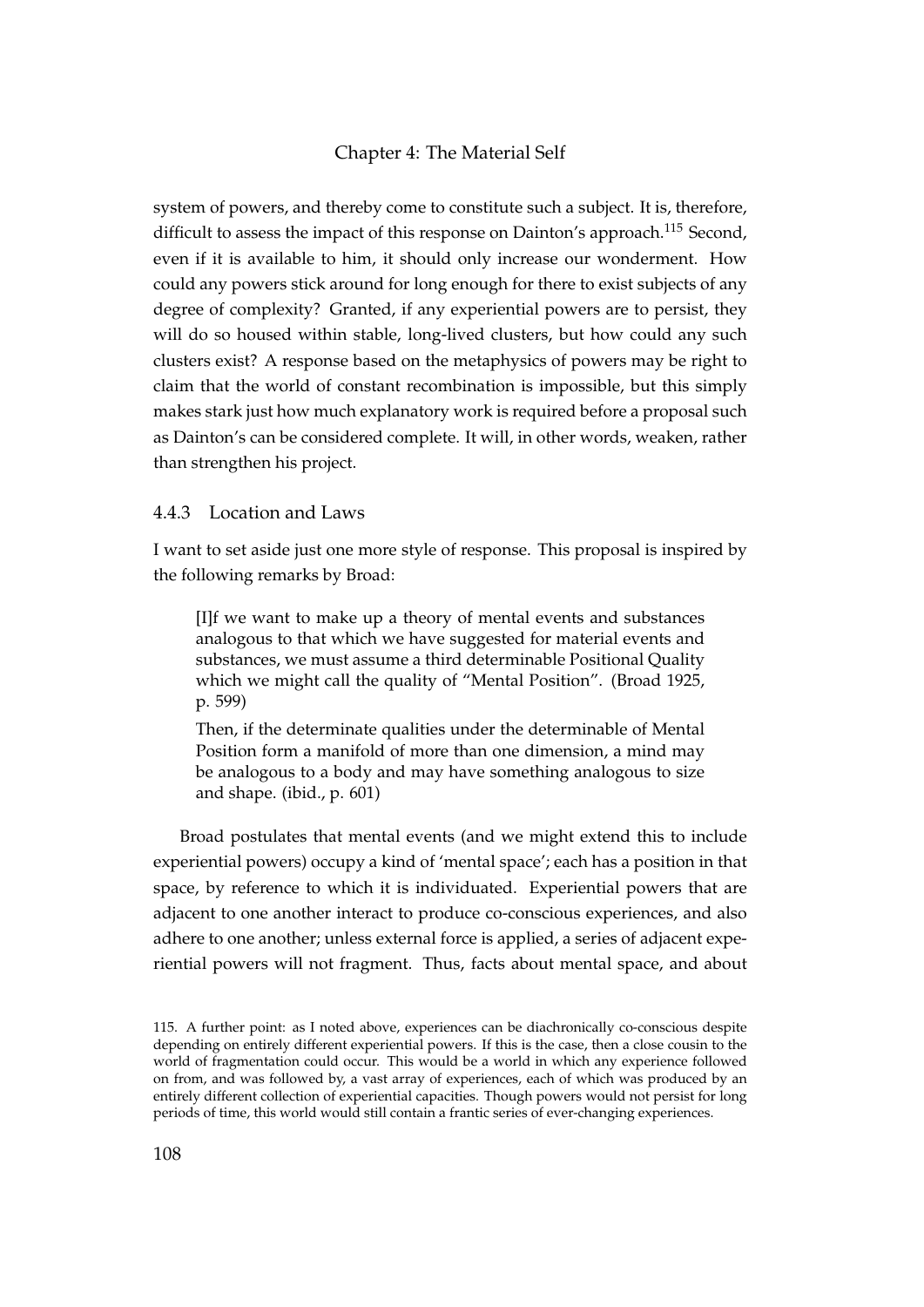#### §4.4: Responses to Fragmentation

the relationships between powers located in mental space explain why fragmentation cannot occur. They simultaneously explain the endurance of one's perspective, and so provide an adequate answer to the cohesion problem.

Interesting as this proposal is, I find the postulation of mental space a little strange; this strikes me as unnecessarily ontologically profligate. Of course, speaking of space here is merely metaphorical; strictly speaking, Broad only postulates a range of so-called 'positional' properties – properties which define for each object a position relative to other entities (just as pitch can be used to locate sounds relative to one another in 'musical space'). Even this, however, introduces us to properties which we have no other reason to postulate. One might wonder whether there is a more parsimonious way to achieve the same result.

In fact there are two. Broad postulates mental positional properties so as to model his proposal upon an analysis of the individuation of physical objects are which dispenses with a substantialist notion of space. We might either modify Broad's proposal to locate experiential powers alongside physical properties, or we might reject entirely the use of 'space' to explain relationships between experiential powers. I shall take each proposal in turn.

The first proposal places experiential powers in 'ordinary' space alongside material entities and events. The reason that fragmentation does not occur is that experiential powers, when they are located close to one another, cohere. This proposal has a definite advantage above the proposal considered above; it does not ask us to postulate an entirely new set of positional qualities. However, one might ask where each experiential power is located, and whether there is an explanation of why it is located there, instead of somewhere else. If we have to locate powers in space, I think that we should locate our experiential powers where we are, and say that they move when we move (indeed, that when they move, they do so because of the movement of our bodies). To say this, however, is to say that powers adhere not just to one another, but also to physical bodies. This is to admit that there is an especially intimate connection between conscious experiences and their physical realisers – one which may itself require explanation.

The alternative is to dispense with the idea of positional qualities altogether. Experiential powers are not individuated by reference to their positions in mental space. Nor do positions in mental space explain how they interact. Nevertheless, we might keep hold of the idea of a type of adhesion between powers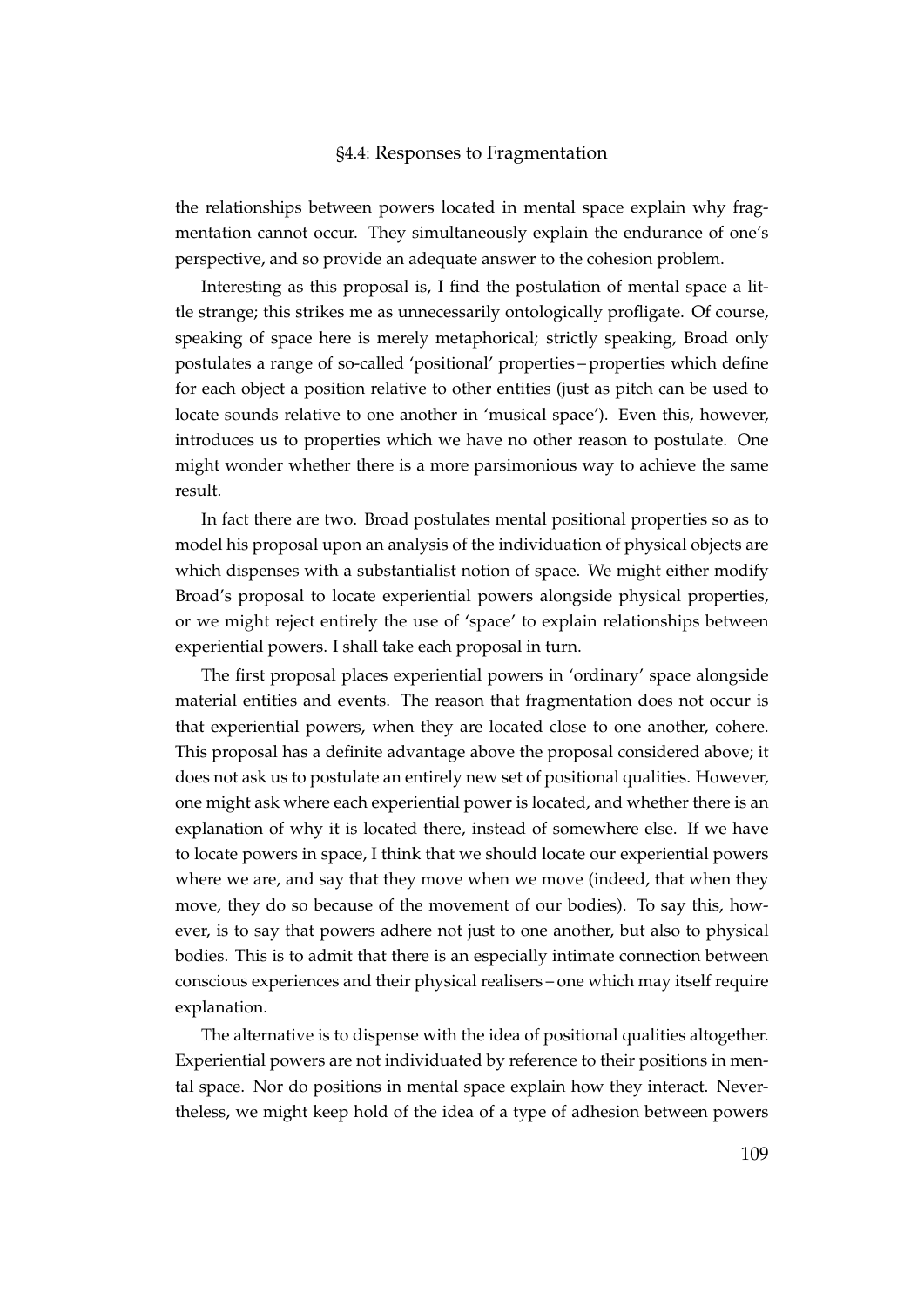#### Chapter 4: The Material Self

which explains why they do not separate. We might claim that relationships of potential co-consciousness, although purely mental, are enduring; once formed, they are not easily undone. In effect, this would be to postulate a law of attraction between interacting experiential powers. To sustain this proposal, we should say that this law is primitive, and cannot be explained in simpler terms. This is, I think, the best that my opponent can do, and I do not know what can be said against it. However, once we've reached this point, I would simply like to point to the obvious alternative – the view that says that the enduring unity of our mental powers is connected to the enduring unity of a material system which realises them. Overall, I prefer this commonsensical response to any more exotic account of mental space or laws of attraction between experiential powers.

#### 4.4.4 Stabilisation and the body

The problem with the foregoing responses is this: the world of fragmentation and recombination features powers whose unity is unstable – collections of powers break apart and reform at will. The first two of the responses considered above explain why unstable combinations of powers cannot exist. In doing so, they explain why the imagined scenario is impossible. They do not, however, explain how stable collections of powers could exist instead. As such, they fail to explain how our existence is possible. The final response is better, but requires us to postulate spaces or laws for the mental world. I want to consider an alternative way in which experiential powers could combine in a relatively permanent fashion.

It strikes me that there is an obvious response to the cohesion problem. Our experiences are mediated by neural systems, predominantly located in our brains. When stimulated, these produce sensory experience. Whatever the metaphysics of experience, and of experiential powers, it is undeniable that powers are closely connected with the relevant neural structures. And, as brains are stable, long-lasting physical entities, it follows that the experiential powers associated with them will also remain in existence, and continue to stand in the appropriate relationships to one another for a decent amount of time. The risk of fragmentation is warded off (indeed, does not arise) when we recognise the intimate relationship between experiential powers and persisting structures in the physical world.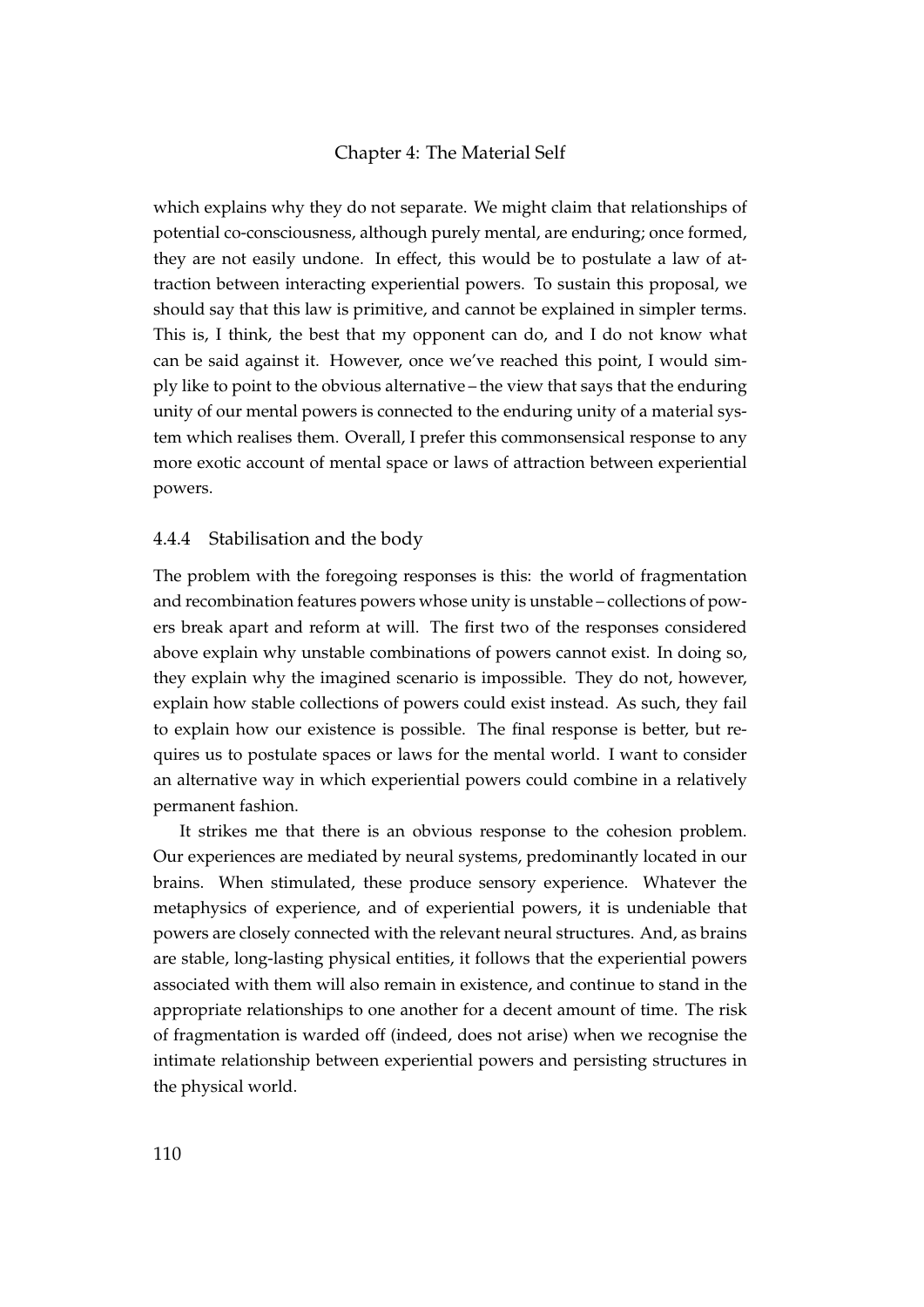#### §4.5: Fragmentation and Personal Identity

I above remarked that it is difficult to know what experiential powers are supposed to be, how they are to be individuated, and how they should be disposed to interact, without seeing them as somehow tied to the physical world. I have tried to focus this puzzlement by explaining a key aspect of the unity of our experiential powers which cannot be accounted for from within consciousness. Summarised, the key points are as follows:

- 1. A person has a complex psychological make-up.
- 2. In order for beings with complex psychological make-ups to exist, their experiential powers must stand in enduring relationships to one another.
- 3. If powers stand in enduring relationships to one another, there must be some explanation of why this is so.
- 4. The best explanation factors in a relationship between the physical world and a subject's experiential powers; powers are associated with (or realised in) enduring physical structures.

Co-consciousness alone cannot provide an explanation of how there could be long-lasting systems of experiential powers. Rather, to do so, we must recognise a close relationship between experiential powers (or, more minimally, the experiential powers of persons) and the physical world. I will now argue that this fact should be reflected in accounts of our persistence.

# 4.5 Fragmentation and Personal Identity

Dainton's account of personal identity makes no reference to the physical realisers of our experiential powers. I have argued that the fact that our experiential powers are materially realised explains how there could exist beings with complex and integrated psychological lives like ours. Our existence involves more than relations of diachronic (and potential diachronic) co-consciousness between free-floating experiential powers. What implications does this have for an account of personal identity? In particular, how should we evaluate the wide psychological view in light of this finding? The aim of the present section is to argue that it supports a version of the narrow view, according to which our persistence requires continuity in the realisers of our mental states.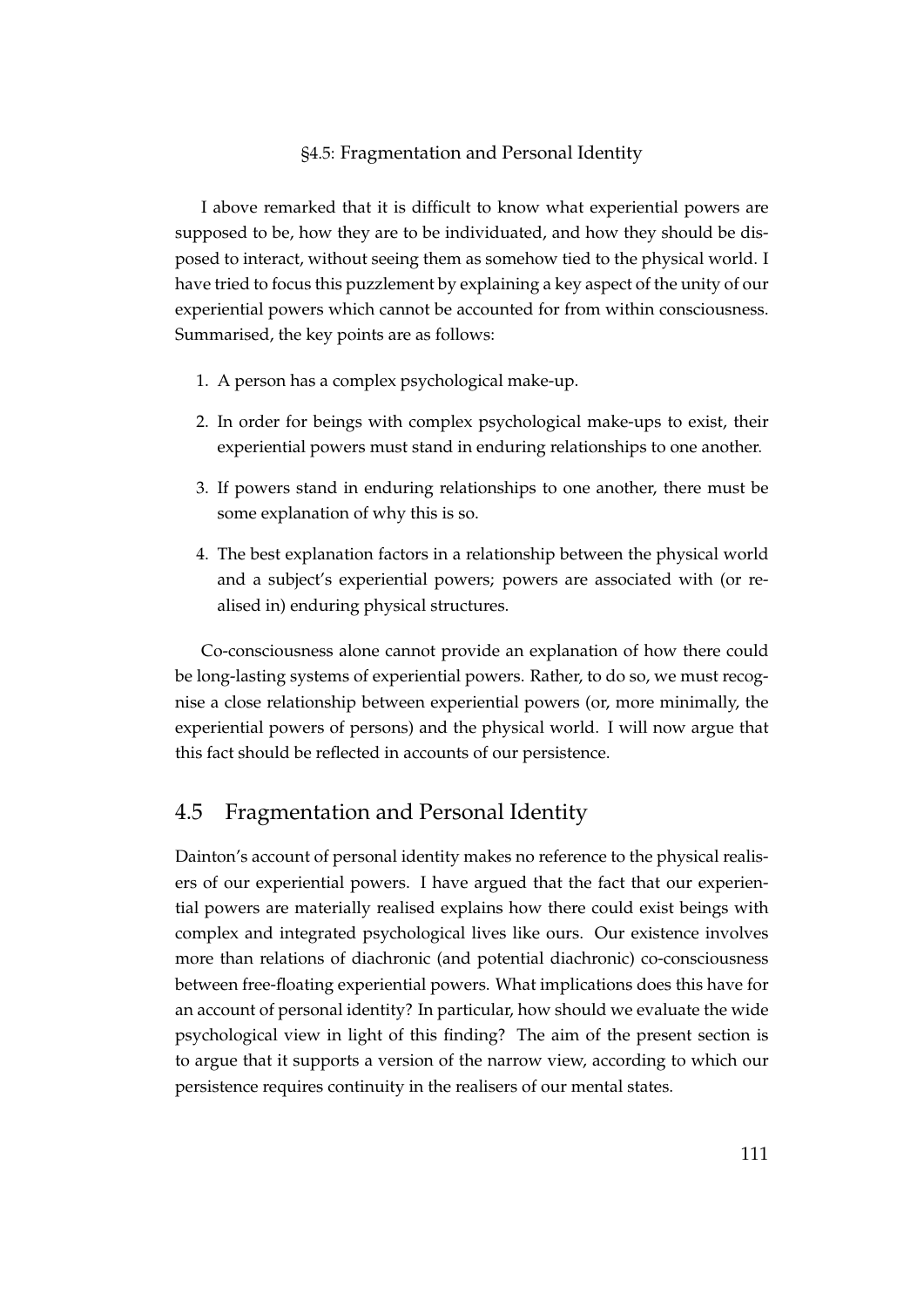#### Chapter 4: The Material Self

We should begin by acknowledging that there is not going to be any direct argument from the findings of this chapter to the claim that the wide psychological view is false. So far, we have argued that it is a necessary condition upon the existence of human persons that their experiential powers are realised by stable material entities whenever they exist. It does not follow from this that their experiential powers should *always* be realised by the same material entities. Thus, the results identified above are logically compatible with the claim that we can survive [Teletransportation](#page-33-0) or [Upload.](#page-33-1) Nevertheless, I think that the above suggests a good case against the wide psychological view.

The first step to this argument is to recognise that the points made above provide a metaphysically central role to cases in which our experiential powers are realised by stable material systems; even if teletransportation and the like were to become very widespread, these techniques for extending one's psychological life would operate by 'migrating' one's psychology from one such system to another. Given this fact, we can make three points which count against the wide psychological view.

First, if the wide psychological view is correct, then a person's existence can consist in a series of phases in which her mental life is realised by a number of physically continuous systems, linked by processes which 'transfer' her between systems. The proponent of the alternative narrow view will hold that phases of a person's life cannot be connected together in this way; rather, thought experiments like [Teletransportation](#page-33-0) and [Upload](#page-33-1) merely produce someone who psychologically resembles the person subjected to the process. It bears note that this alternative description accurately describes what the processes involved would be designed to do; those designing a teletransporter, or a device for uploading one's consciousness to a computer, would set about their task by trying to find ways to replicate one person's psychology in new material. Given this points about the objectives of the designers of these forms of technology, and the fact that the base case of a person's identity over time involves the realisation of her experiential powers by a unified material system, it strikes me that we should ask what reasons we have to extend an account of personal identity beyond this base case. Put otherwise, these facts suggest that the metaphysical default is to think of personal identity in terms of the conditions which allow for the existence of persons – the physically continuous realisation of their mental states.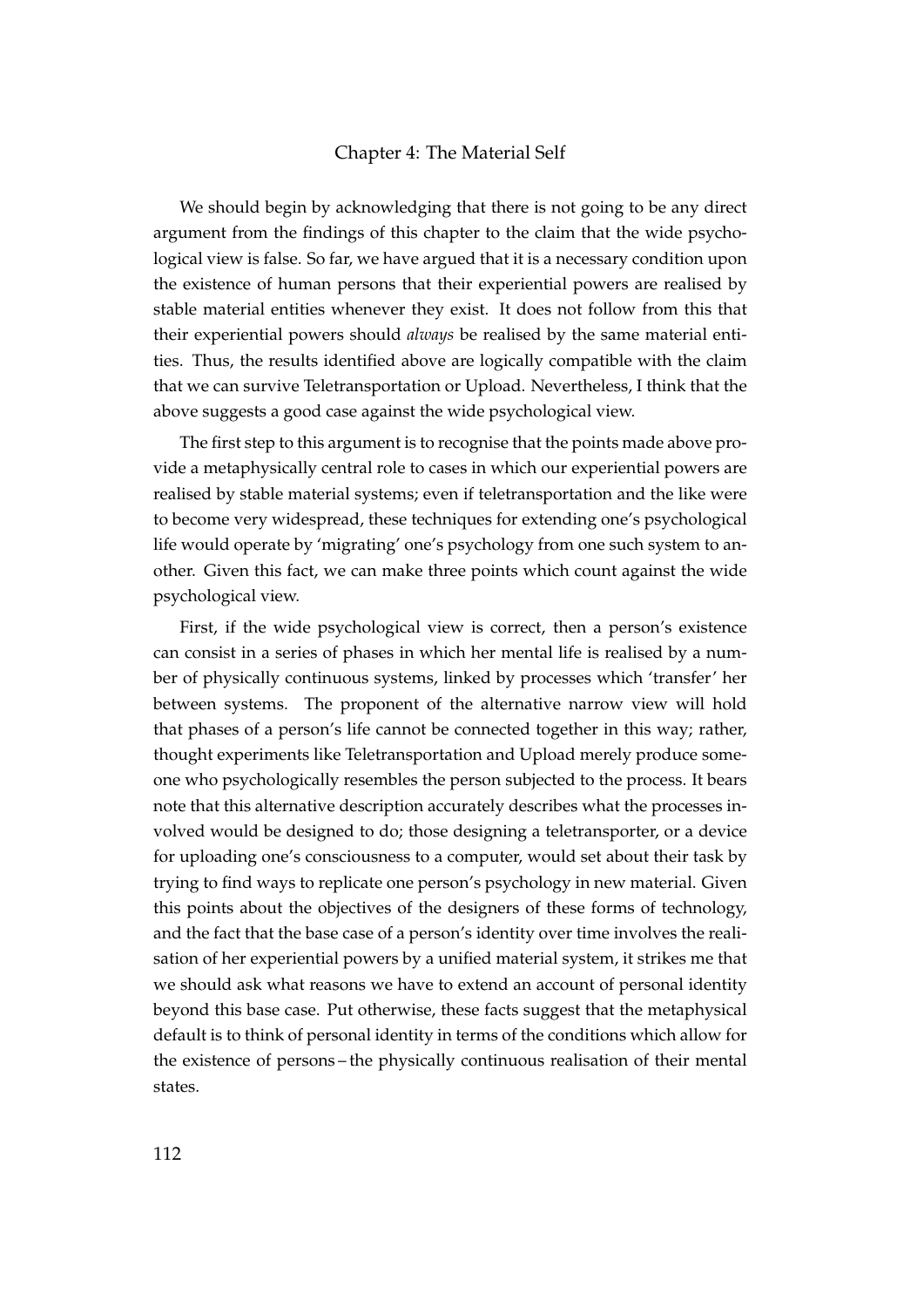#### §4.5: Fragmentation and Personal Identity

My second point is that the above undermines at least one attempt to argue that we should not differentiate between different ways to generate psychological connections between a person's mental states at different times. This argument might be drawn from the following quotation:

[T]he force which its being the brain that is transplanted in [a brain transplant] has on our intuitions about that case really does lie wholly in the fact that the brain is normally, slip-ups apart, the carrier of a person's psychology. [\(Thomson 1997,](#page-218-0) p. 207)

Of course, Thomson rejects the claim that psychological features are at all relevant to our identity; her objective in the cited paper is to argue that we should be identified with our bodies. Here, however, she claims that if one has to choose between the wide and the narrow psychological views, it is difficult to see what reasons could be given for preferring the narrow view. She appeals here to the philosophical staple of a brain transplant, following the canonical description of such cases by Shoemaker:

Two men, a Mr. Brown and a Mr. Robinson, had been operated on for brain tumors, and brain extractions had been performed on both of them. At the end of the oeprations, however, the assistant inadvertently put Brown's brain in Robinson's head . . . Let us call [this man] "Brownson." Upon regaining consciousness Brownson exhibits great shock and surprise at the appearance of his body ... When asked his name he automatically replies "Brown." He recognizes Brown's wife and family (whom Robinson had never met), and is able to describe in detail events in Brown's life . . . Of Robinson's past life, he evidences no knowledge at all. [\(Shoemaker 1963,](#page-217-0) pp. 23–24)

Thomson's thought is that we intuit that Brownson is Brown because the brain transplant procedure ensures that there are psychological connections between these two individuals. Our intuitions about Brown's persistence are guided primarily by the presence or absence of these psychological connections, and not by the fact that his brain is preserved. Given this, the argument continues, it would be arbitrary to adopt the view that it matters how relations of psychological continuity are realised; this would be to make a distinction where there is no difference in the psychological connections in which we are primarily interested.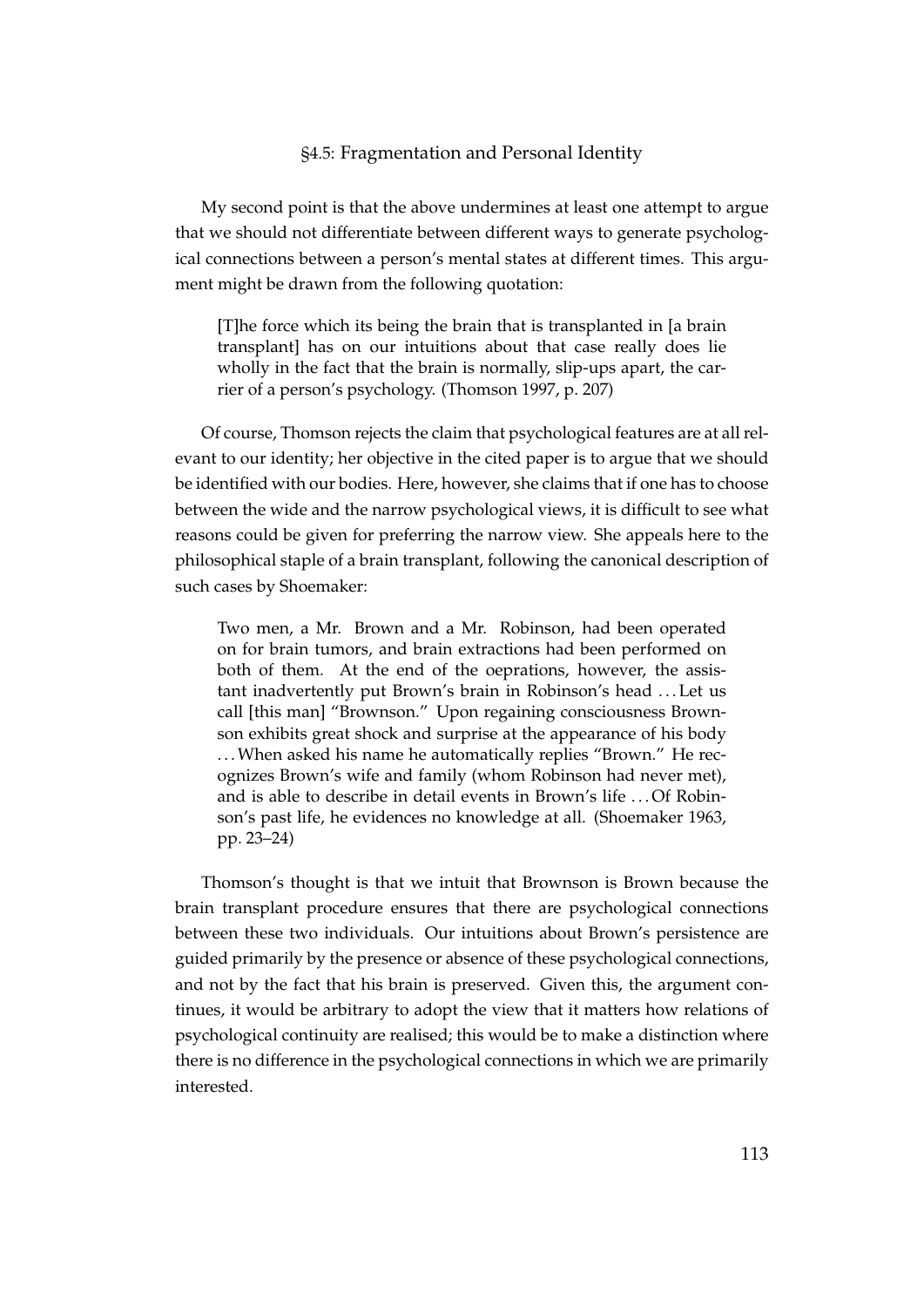#### Chapter 4: The Material Self

Our response to this objection begins by noting that it is not just the norm for our mental states to have physically continuous realisers; this is the metaphysically base case, and is required for there to exist persons at all. Given that we have to refer to the base case in order to explain how persons exist at all, I do not think that it is arbitrary or unjustified to insist that we cannot be transferred between distinct material systems. We have discovered non-obvious necessary conditions for our existence, and I cannot see why an account of our persistence should not be informed by this discovery. When put in this light, I think that the argument presented above no longer seems appealing.

This brings me to my third point. The previous chapter showed that it is difficult to provide a logically coherent account of our persistence whilst confining ourselves to psychological relationships between mental states existing at different times. Armed with the materials of the present chapter, we can say that part of the reason for this difficulty is that such accounts are quick to downplay the way in which our mental states are actually realised. This chapter therefore helps to explain why the previous chapter was correct to draw the conclusion that we should not abstract from the way in which our mental states are realised. I conclude from this that there is strong positive reason to accept that our persistence requires that our experiential powers have physically continuous realisers.

To summarise, complex subjects only exist because there exist stabilised clusters of experiential powers, realised in material systems. Once this is recognised, it enables us to see why the narrow view does not represent a merely parochial preference for the usual above the unusual. Indeed, the previous chapter suggests that acceptance of the wide view has the unfortunate effect of blurring the line between procedures which ensure our survival and those which merely copy us, or create, downwind from us, a number of streams of consciousness. There is therefore a strong presumptive case in favour of the narrow view. I will now consider three ways to argue that we should nevertheless accept the wide psychological view.

#### 4.5.1 Responses

I have argued that it would be nigh on impossible for persons to exist if their experiential powers were not somehow realised. Our minds are not merely unified systems of free-floating experiential powers; their unity crucially depends upon their realisation by systems of material entities. This subsection considers three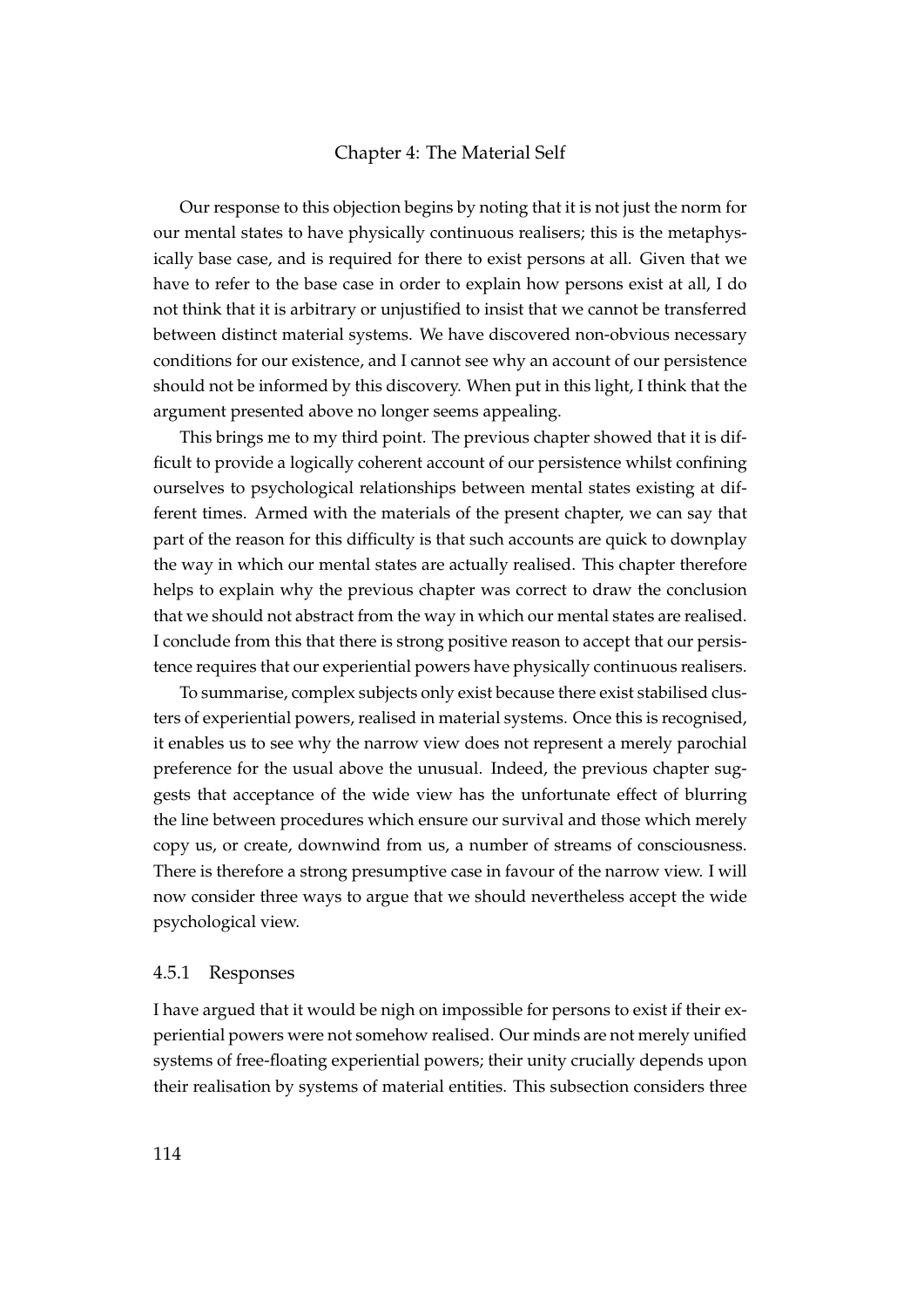#### §4.5: Fragmentation and Personal Identity

ways to deny that this should have any bearing on an account of our nature. I will argue that all three responses can be faulted.

#### Virtual Reality Revisited

I have already argued that we do not have decisive intuitions in favour of the wide psychological view. Nevertheless, it is worth considering one thought experiment in favour of this view, because of the weight placed upon it by Dainton. This is a form of virtual reality in which a person's stream of consciousness is 'lifted' from her brain, and joined to one which is produced by a machine. In cases like this, it is hard to resist the temptation to believe that one survives. Nevertheless, I think that it is difficult, on reflection, to have a settled verdict on what this case involves.

It is to be imagined that the designers of a virtual reality device have discovered 'the fundamental physical principles responsible for the generation of phenomenal consciousness', and that this allows your stream of consciousness to be 'lifted' from your brain, and joined to one which is produced by a computer:

[T]he VR-4 program does not install a new psychology into your brain, it completely bypasses your own psychology, and furnishes you with an uninterrupted flow of experience that is entirely computer-driven. Moreover, this stream of consciousness is no longer the product of activity going on within your brain, it too is entirely machine-generated. [\(Dainton 2008,](#page-210-0) p. 18)

It is hard to resist the temptation to believe that you would survive using this technology; it seems obvious that wherever there is continuous conscious experience, there is also a single person to which that experience belongs. Dainton suggests that this justifies the conclusion that our continued existence can be accounted for in purely phenomenal terms.

To respond, we should begin by noting that, on Dainton's analysis, to say that one's stream of consciousness is transferred onto a computer is simply to say that that computer comes to realise experiences which are diachronically co-conscious with one's own; a 'stream of consciousness' is not a thing which is transferred from one place to another, but rather a neat shorthand for describing relationships of phenomenal co-consciousness. Further, if it is indeed possible to cause distinct objects to realise diachronically co-conscious experi-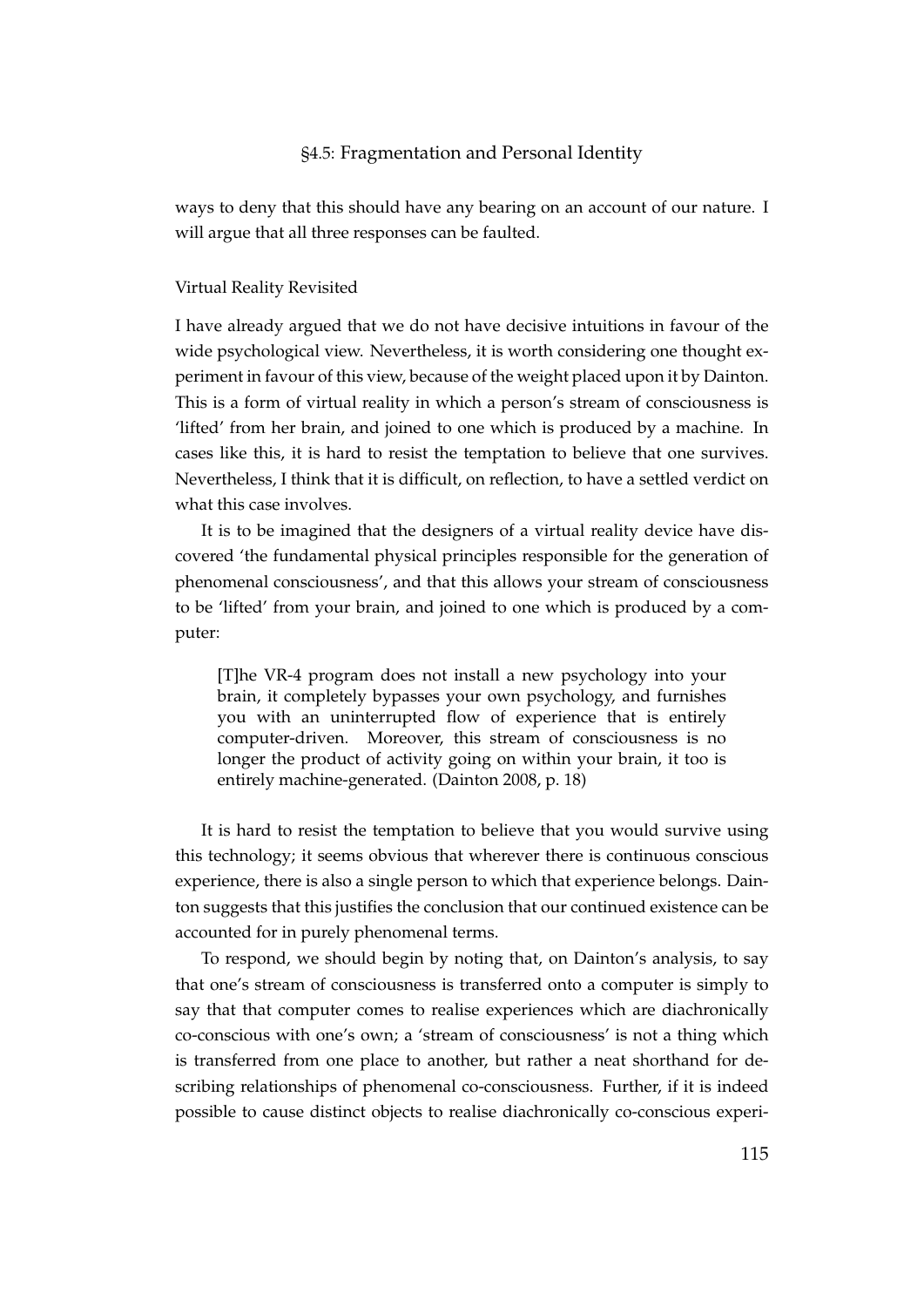#### Chapter 4: The Material Self

ences, there is no obvious reason to think that relationships of co-consciousness will be well-behaved; for example, it is perfectly conceivable that your stream of consciousness should divide, coming to be diachronically co-conscious with two distinct series of experiences. I find myself quite uncertain about what to say about scenarios in which my stream of consciousness divides or is joined to many others. Given this, I think that it is wise to doubt that Dainton's example of virtual reality provides decisive reason to accept the wide psychological view.

More can be said here. It is easy to think of 'streams of consciousness' as analogous to persisting objects – identifiable particulars which trace out a unified career. If we were able to think of them as such, there would be no reason to object to the claim that a person persists just in case her stream of consciousness continues. Unfortunately, Dainton's account does not allow us to think of streams of consciousness in this way. I would therefore submit that our intuitions about Dainton's cases of virtual reality come from implicitly assuming that the notion of a stream of consciousness is thicker, and more robustly unified, than his theoretical materials allow. Once again, this suggests that we should be wary about drawing conclusions from the thought experiments he puts before us. Let's therefore turn to other, more theoretical, grounds for favouring the wide psychological view.

#### Parsimony

I have argued that it is not arbitrary, or unmotivated, for an account of personal identity to incorporate restrictions upon the way that psychological connections between a person's mental states can be realised. Nevertheless, it may still argued that it is a prima facie cost for an account to incorporate such restrictions if this can be avoided. The thought here is that the wide psychological view may be favoured by considerations of parsimony; it provides a simpler, less complicated, account of our persistence by abstracting away from the details of the realisation of our mental states.<sup>[116](#page-115-0)</sup>

<span id="page-115-0"></span>116. One way in which we can demonstrate the comparative simplicity of this account is that it need not engage with questions such as those raised by Thomson in the following passage:

Suppose a psychology-transplanting was caused by transplanting a liver. (The drugs injected in the donor to anaesthetize him before the operation caused his brain to imprint on his liver in such a way that, when transplanted, the liver caused reprogramming of the recipient's brain.) Was that good enough? . . . Or was it not good enough on the ground that transplanting a liver doesn't *normally* caused psychology-transplanting? (Why should that matter?) [\(Thomson 1997,](#page-218-0) p. 207)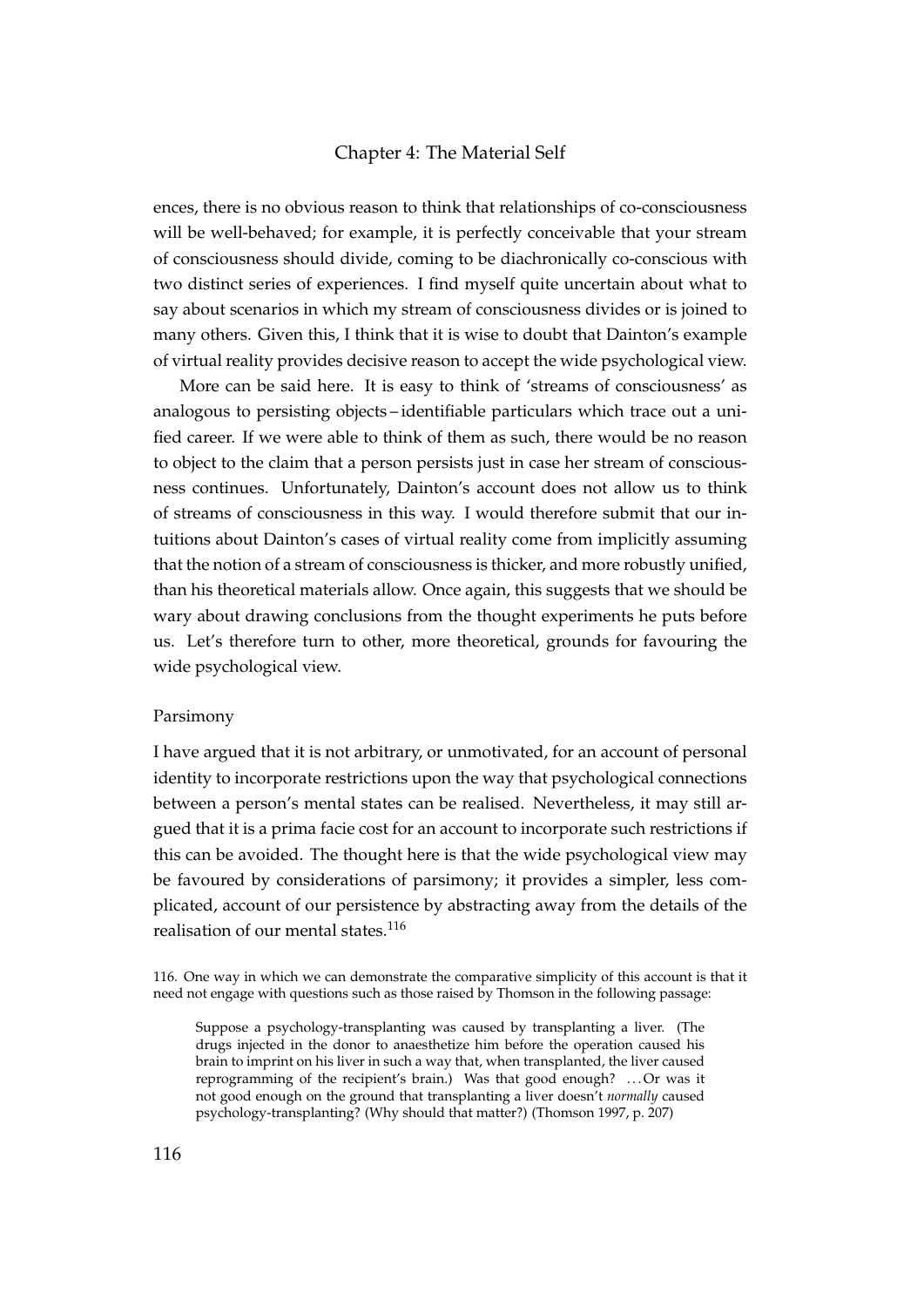#### §4.5: Fragmentation and Personal Identity

To dispense with this argument quickly, we should note that parsimony is a virtue only when competing explanations of some phenomenon are (nearly enough) otherwise matched. This is not the case here. A purely mentalistic account of our existence ignores a necessary precondition upon the existence of perspectives such as our own. I have argued that this leads to difficulties for the wide psychological view; the view needs significant tweaking to provide a logically coherent account of our persistence. This strongly suggests that the wide psychological view is not nearly matched to the narrow view. I now want to consider one final reason to reject the narrow psychological view in favour of the wide.

#### Multiple Realisability

The third reason for abstracting from material considerations in an account of personal identity lies in the thought that there might be multiple different types of person, with very different underlying material constitutions. Should this be the case, we might be inclined to pursue an account which ignores their differences, and captures the key sense in which they are beings of the same kind (or, at least, beings with similar persistence conditions):

Since selves may come in many shapes and forms, ideally we want an account of their existence and persistence that is as general as possible . . . Human brains may contain one or more EPs [experiential powers], but the same goes for dolphin brains, alien brains, and immaterial souls, if there are or could be such things [\(Dainton 2008,](#page-210-0) p. 81)

This is a relatively common motivation for psychological accounts of personhood; we see it also in the following quotation from Shoemaker:

[I]t does not appear to be any sort of necessary truth that all persons are human beings. Maybe Locke was right in thinking that a highly intelligent parrot could count as a person. Maybe porpoises could turn out to be persons. Maybe there are creatures elsewhere in the universe ('Martians'), biologically unrelated to us, who ought to count as persons [\(Shoemaker 1984,](#page-217-1) p. 112)

In both cases, we seem to be faced with an argument of the following form:

1. Different selves are physically constituted differently.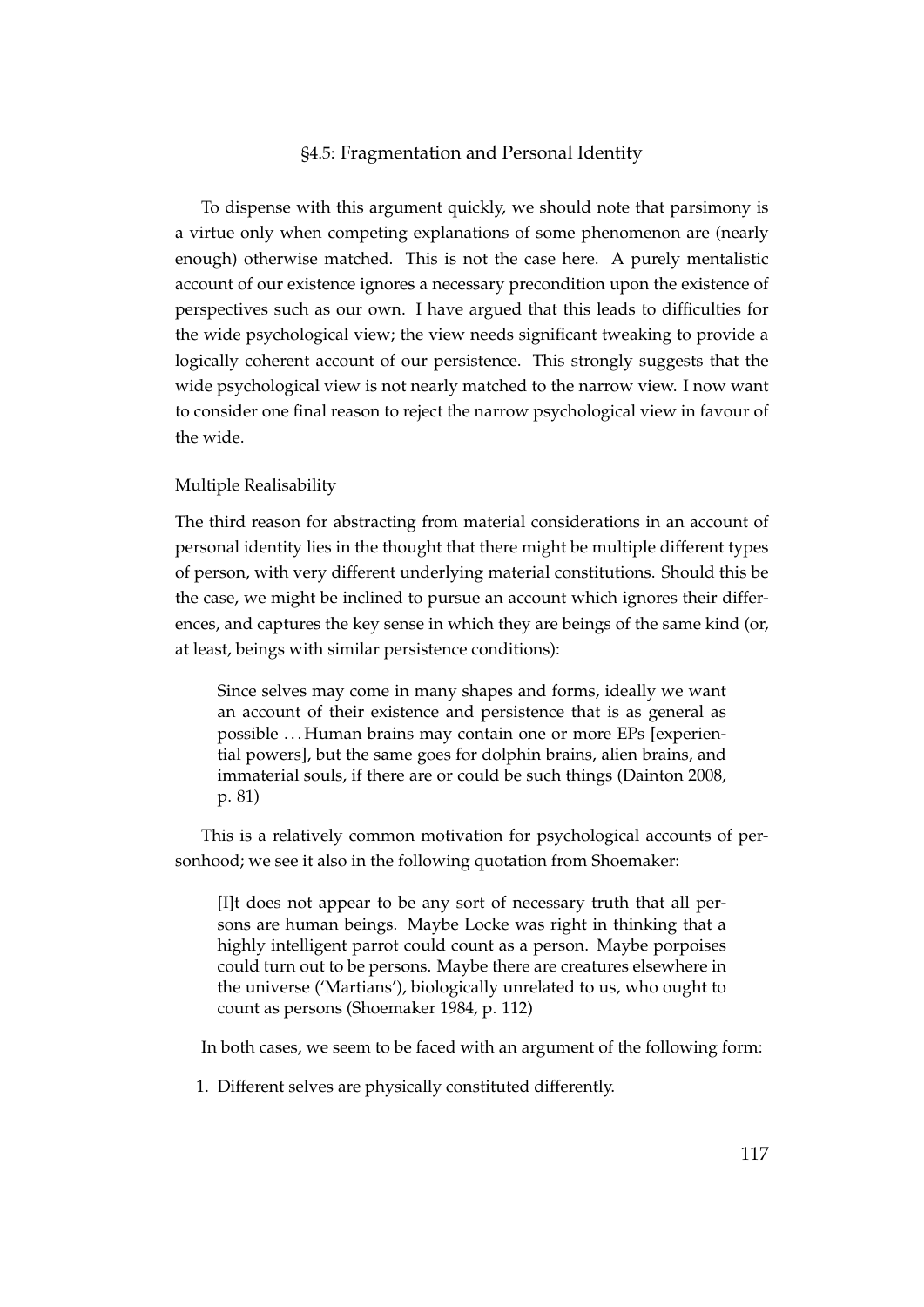#### Chapter 4: The Material Self

- 2. In describing a property, we should do so without reference to what differs between its various instantiations, and account for what is common to them all.
- C. We should describe selves without reference to their physical constitution, thereby accepting the wide psychological view instead of the narrow one.

I do not find this a compelling reason to excise facts about material realisation from an account of personal identity. Two responses are available. I will begin by casting doubt on the second premise. Subsequently, I will demonstrate that the argument is invalid.

We should, of course, grant that where a property is common to a number of, otherwise quite different, entities, our account of that property ought to abstract somewhat from the specific differences between them. However, it does not follow that we should always overlook these differences entirely; it may be, for example, that these differences account for differences in how the common property is manifested.[117](#page-117-0) If this is so, then it would be sensible to acknowledge that the property comes in various kinds, and to map how these kinds differ from one another. Applied to the present case, this is to say that it is at least a logical possibility that we should provide slightly different accounts of the persistence of slightly different types of person (where these different accounts are keyed to differences in the realisers of their psychological characteristics). I note this as a preliminary point; as we shall see, it is not the main flaw in the argument from multiple realisability.

Unfortunately for its proponent, the argument from multiple realisability is invalid. It may well be that various kinds of person exist, and that our accounts of their persistence should abstract from many significant differences between them. However, if all persons are materially realised, then it is common to all of these kinds of person that they have some kind of material constitution.<sup>[118](#page-117-1)</sup> If so,

<span id="page-117-0"></span><sup>117.</sup> For an incredibly stimulating book which uses considerations of this form to mount an opposition to functionalism, and a case in favour of the token identity theory of mental states, see Polger and Shapiro's *The Multiple Realization Book* (2016).

<span id="page-117-1"></span><sup>118.</sup> Of course, returning to the pure ego theory, one response here might be to insist that our theory of personal identity should recognise the possibility of immaterial souls, and so should not insist that persons are materially realised. The response to this criticism requires some nuance. I would want to argue that Dainton must nevertheless accept that persons are realised by stabilised and insulated collections of experiential powers; this stability is the result of either their material realisation or their inherence in a soul. Thus, he must nevertheless accept that persons are unified partly in virtue of elements which are not experiences and inter-experiential relationships.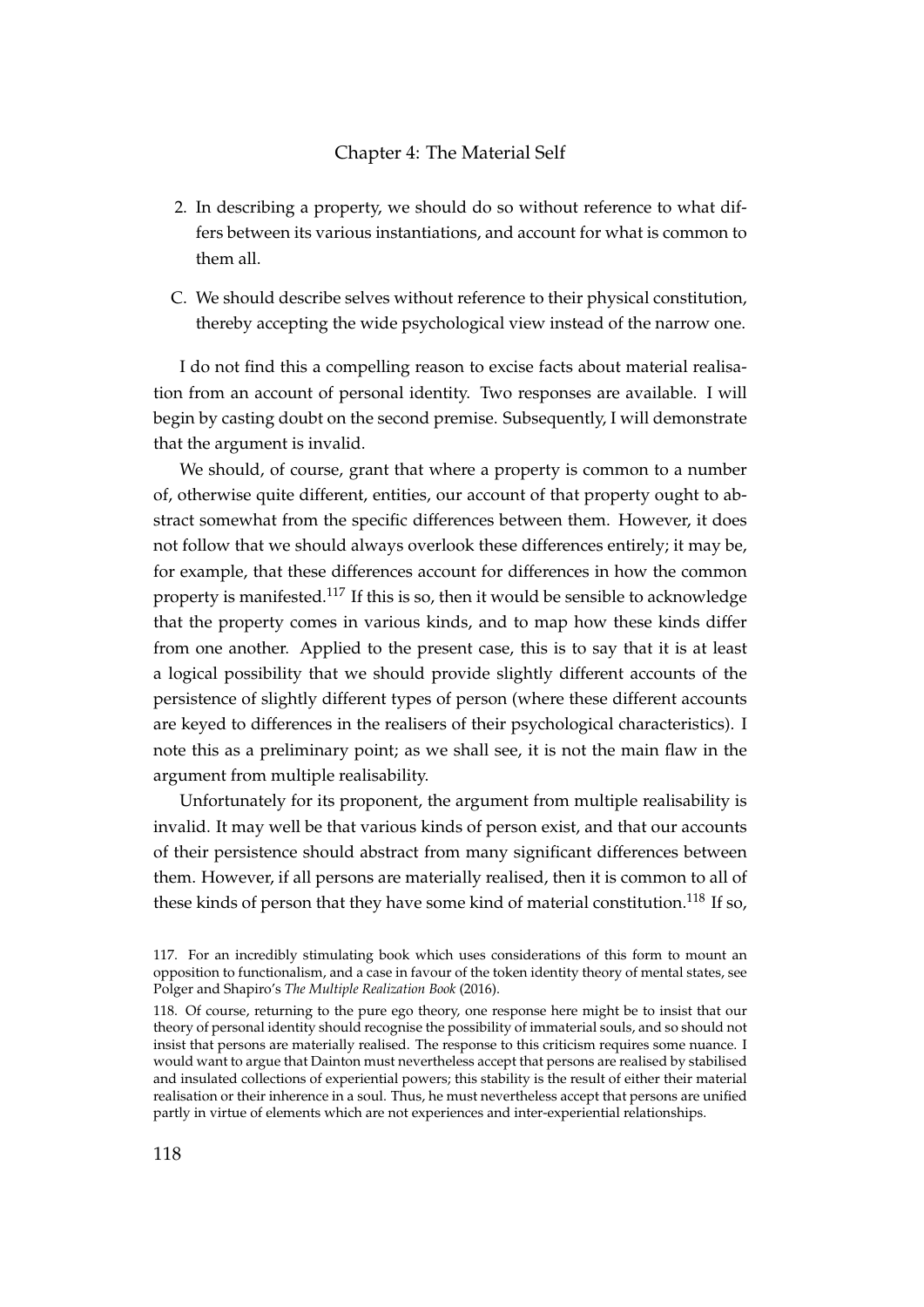### §4.6: Conclusion

then the above argument does nothing to motivate us to ignore the general idea of a person's material constitution in developing an account of personal identity. Instead, it leaves open that we could 'blackbox' the differences between different kinds of person, stating only that persons' experiential powers are realised in a physical system whose continued existence is necessary for their persistence. This would suffice for our argument against the wide psychological view.

Thus, to conclude, I do not think that Dainton can argue that our account of personal identity should skip over the fact that our experiential powers are materially realised. By recognising this fact, we may explain what would otherwise seem puzzling – the possibility of a persisting, robustly unified, perspective upon the world. This is not in tension with recognising commonalities between different types of person.

# 4.6 Conclusion

Mental states come in causally isolated, and highly integrated complexes. I have argued that we cannot understand how these complexes could exist unless we look to their material basis. Our psychological lives are typically underwritten by the persistence of relatively stable material realisers. Once we recognise this, it is a small step to giving these realisers a more central place in our theory of personal identity – taking their existence to be necessary for our own. Given that previous chapters have failed to find motivation for the wide psychological view, I conclude that this is the correct response. We should reject the wide psychological view, and hold that our continued existence requires the continuous existence of realisers of our mental states.

This chapter has made much of the fact that our mental states are physically realised. I now want to consider what follows from this. Should we accept that we are material? If so, which parts do we have? In the following two chapters, I will argue that there is no reason to reject the (attractive) claim that we are material, and that we have humanoid form; the parts of our bodies are literally parts of us. Chapter 7 concludes by translating the views developed in this thesis into an objection to an existing account of the nature of material entities.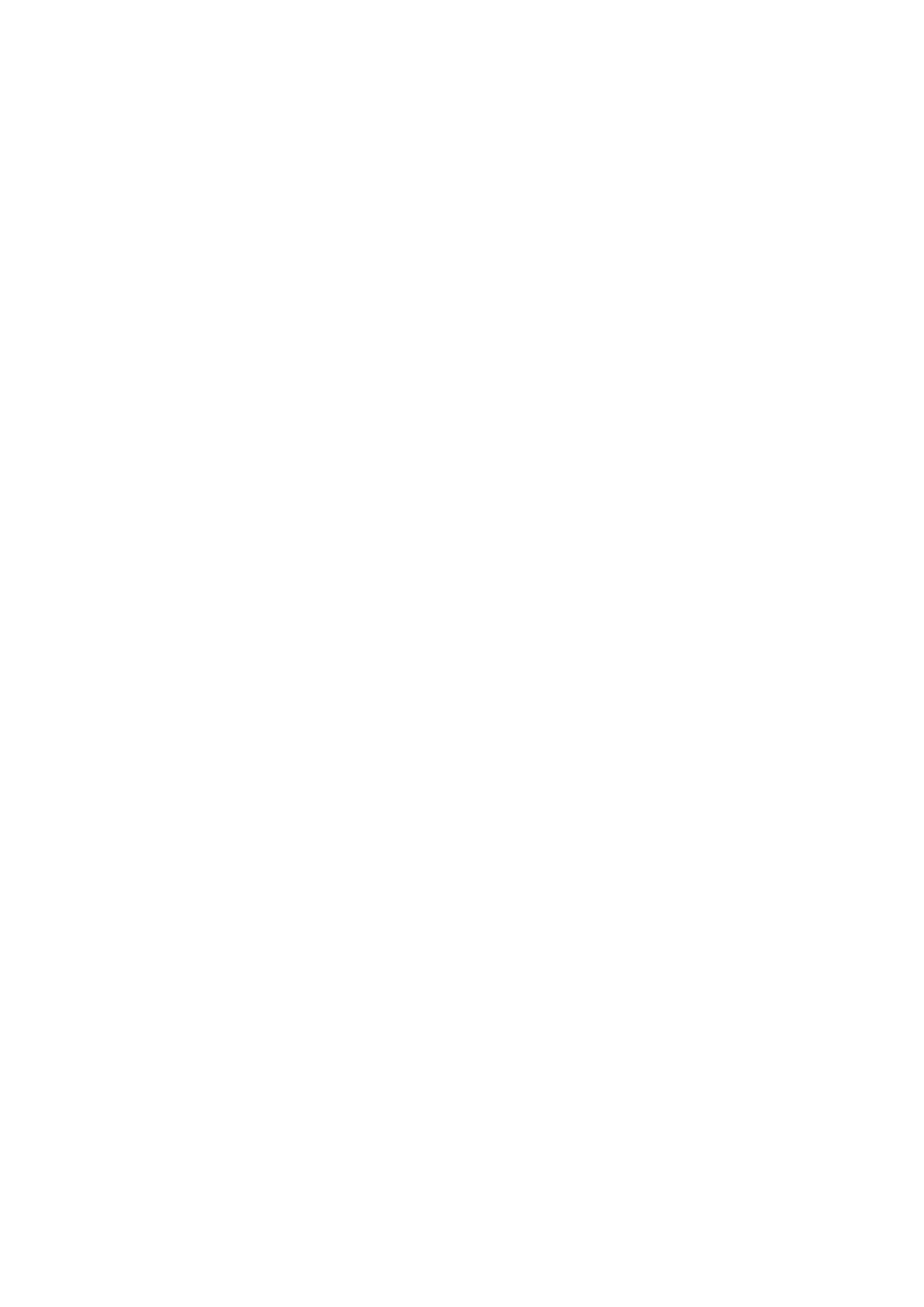#### CHAPTER FIVE

# Disjointness

We now turn to the second question with which this thesis is concerned – that of our material composition. Here, it is useful to grapple with empirical findings – in particular with information about how our mental states are realised in the brain. This chapter considers the implications of the finding that some of our mental states depend on different regions of the brain from others. I will investigate whether this finding is inconsistent with two theses about our composition – first, that we have material parts at all, and second that we are the smallest entities to contain the parts involved in the realisation of our mental states. I will argue that neither claim is disconfirmed by empirical findings, though the next chapter will ultimately reject the second thesis.

Section [5.1](#page-121-0) introduces what I call 'the disjointness finding' and two views with which it has been thought to be incompatible – 'materialism about the self' and 'thinking subject minimalism'. [5.2](#page-125-0) evaluates an argument against materialism about the self presented in [Lowe 2006.](#page-213-0) The argument claims that the disjointness finding shows that no single material entity is necessary for the existence of every one of my mental states. Since I am necessary for the existence of each of my mental states, it follows that I cannot be a material entity. I argue that this argument relies upon substantive theses concerning the individuation of mental states, and of material objects. Lowe does not give us sufficient reason to accept these theses.

I continue, in [5.3,](#page-132-0) to consider a second argument based on the disjointness finding. This argument turns on the notion of being a subject in a 'strict', nonderivative fashion. We are, needless to say, the subjects of our thoughts in this strict manner. The argument takes the form of a reductio; it is claimed that a series of principles jointly entail that some of our mental states belong, in the strict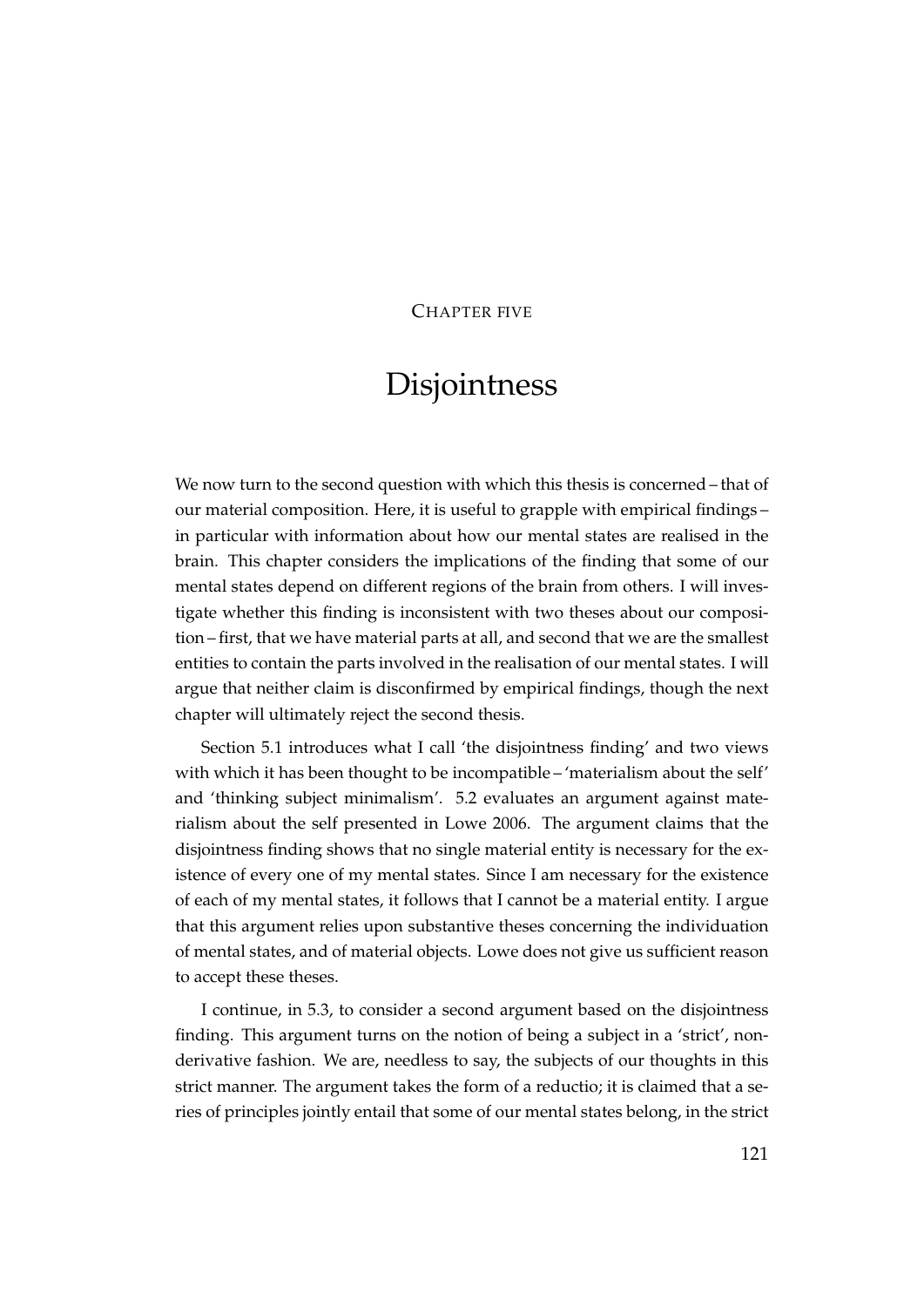sense, to different entities to one another (contra the claim that they all belong to us in the strict sense). I identify the principle which we should reject – the claim that each mental state belongs, in the strict sense, to something composed only by its realisers. I argue that the fact that this principle is flawed fails to discredit the core idea of thinking subject minimalism – that we are the smallest entities to which our mental states can be ascribed.

[5.4](#page-136-0) brings the discussion of [5.3](#page-132-0) to bear upon two objections Olson raises against thinking subject minimalism. The first objection faults thinking subject minimalism for assuming that we can make precise the idea that some mental states are 'directly involved' in our thinking. If this cannot be made precise, it is impossible to say what parts we have. This problem can be bypassed if we accept a more restricted ontology than Olson ascribes to his opponent. The second objection contrasts two versions of thinking subject minimalism and argues that we have no reason to prefer one to the other. Since one of these has unpalatable consequences, we should reject both. I show that the discussion of section [5.3](#page-132-0) allows us to distinguish between these two versions of thinking subject minimalism, and to prefer one to the other. Thus, at the conclusion of the chapter, we will have defended the thesis that we have material parts, and developed a specific proposal for determining which parts we have.

# <span id="page-121-0"></span>5.1 Setting the Stage

The thesis that we have material parts is extremely plausible – especially in light of the finding that our mental states are dependent upon states of the brain. Call this thesis 'materialism about the self'.<sup>[119](#page-121-1)</sup> It may be possible to assess materi-alism about the self without considering what parts we have.<sup>[120](#page-121-2)</sup> Nevertheless, I want to begin with a concrete proposal to which the majority of materialists

<span id="page-121-1"></span><sup>119.</sup> As defined, materialism about the self is compatible with the claim that we have both material and immaterial parts (being, for example, composed by the conjunction of a specific soul with a specific body). Though it might be argued that it is misleading to call this 'materialism', I can set this criticism aside; it is, as specified earlier, a basic assumption of the thesis that there are no fundamental immaterial substances around to compose us. Further, even if there were, I think that it still would be interesting to defend the thesis that we have material parts against objections.

<span id="page-121-2"></span><sup>120.</sup> I have in mind here particularly the arguments of Descartes' meditations (see in particular [1641/1998,](#page-210-1) Meditation VI, p. 78; p. 86). Moving further back, however, we might also consider early Christian arguments against materialism. A good survey is found in [R. Martin and Barresi](#page-214-0) [2006,](#page-214-0) chs. 3–5.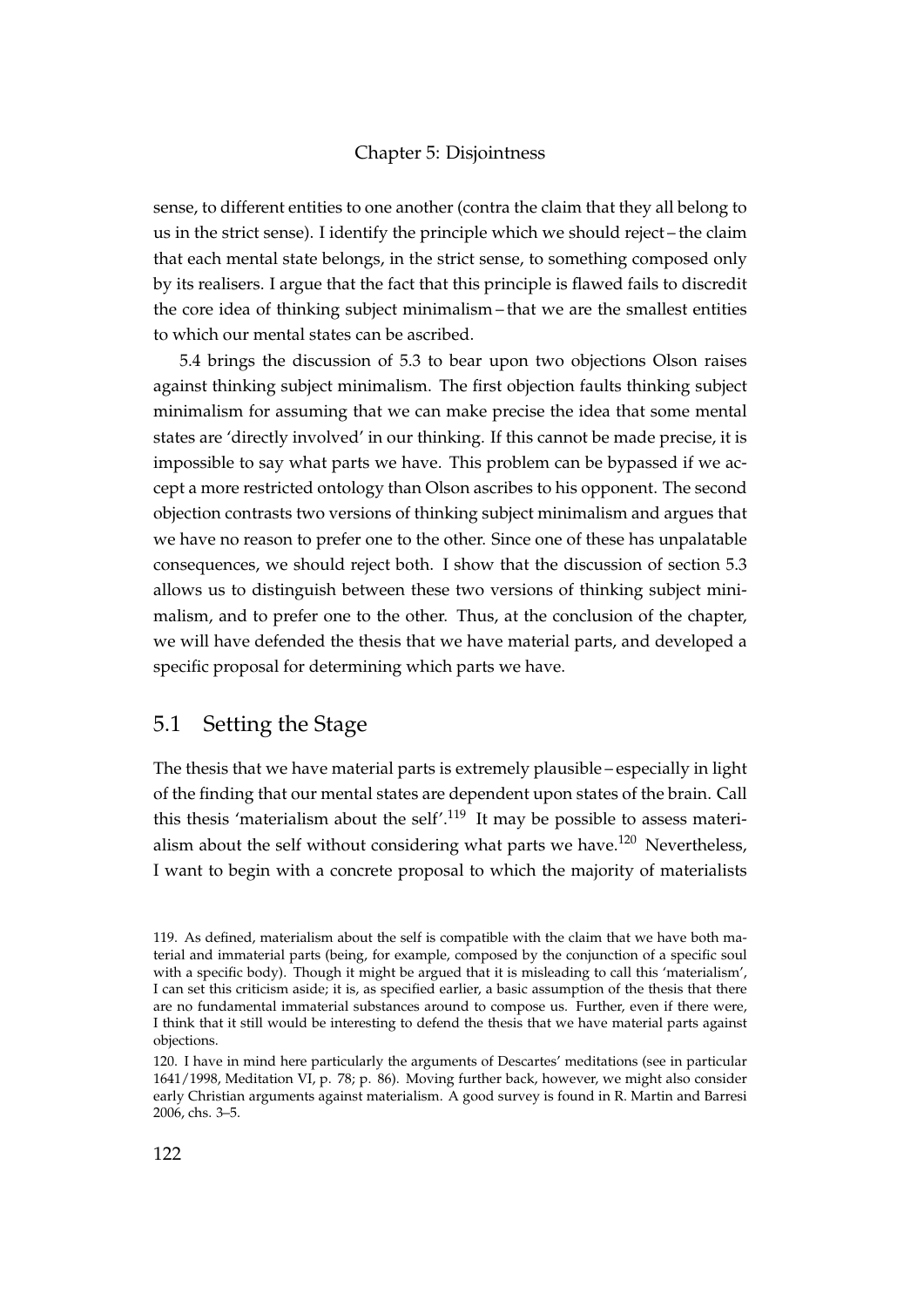#### §5.1: Setting the Stage

are committed. The following thesis is shared by all common-sense versions of materialism about the self: $^{121}$  $^{121}$  $^{121}$ 

<span id="page-122-1"></span>**Minimal Parthood** If M is a mental state of mine, then every one of M's realisers is part of me.

[Minimal Parthood](#page-122-1) makes use of the technical notion of a mental state's 'realisers'. Given the wide variety of quite different views in the philosophy of mind, and the philosophy of perception, we should pause to specify just which entities we have in mind. I intend [Minimal Parthood](#page-122-1) to pick out a commitment common to almost all views that take us to be material. Thus, we should dictate that something is a realiser of our mental states only if almost any view that holds that we are material will agree that it is among our parts. Let us stipulate that we will understand 'realiser' in an extremely narrow sense, on which a mental state's realisers are restricted to those parts of the brain whose configuration and activity are particularly relevant to explaining its existence. This is a stipulation, and is not intended to beg any questions about the nature of our mental states. I assume that these things will be realisers of our mental states on any possible view of mentality, but I grant that they may be only a subset of the realisers of my mental states on some reasonable views in the philosophy of mind. For example, in the philosophy of perception, there are those who say that the entities that we perceive are amongst the constituents of perceptual ex-perience.<sup>[122](#page-122-2)</sup> These things are quite plainly not among our parts. Thus, although these views about mentality are (I think) reasonable, not everything that they identify as constitutive of our mental states will count as amongst their realisers under the narrow sense of realisation that we have stipulated.<sup>[123](#page-122-3)</sup>

This is only a very loose and imprecise way of pinning down the notion of realisation, and of stating its significance. In [5.4.2,](#page-140-0) I shall consider whether it is

<span id="page-122-0"></span><sup>121.</sup> Two non common-sense views are Chisholm's claim that we are identical to a single material particle (c.f. [Chisholm 1978,](#page-210-2) p. 31), and Madden's 'remote thought hypothesis' [\(Madden 2011\)](#page-213-1), according to which there are situations, such as Johnston's 'remnant person' case [\(Johnston 2007,](#page-212-0) pp. 45–47; [Johnston 2016\)](#page-212-1), in which a person's thinking is done for them by something which is not, at that time, amongst their parts.

<span id="page-122-2"></span><sup>122.</sup> See, for example, [Brewer 2011;](#page-209-0) [M. G. F. Martin 2006;](#page-214-1) [Nudds 2009;](#page-215-0) [Genone 2016.](#page-211-0)

<span id="page-122-3"></span><sup>123.</sup> Equally, though, I think that it is fair (at this juncture) to assume that many of the parts of our bodies do not count as realisers of our mental states; I intend to allow for controversy about whether or not these entities are amongst our parts, and so we must deny that they realise our mental states.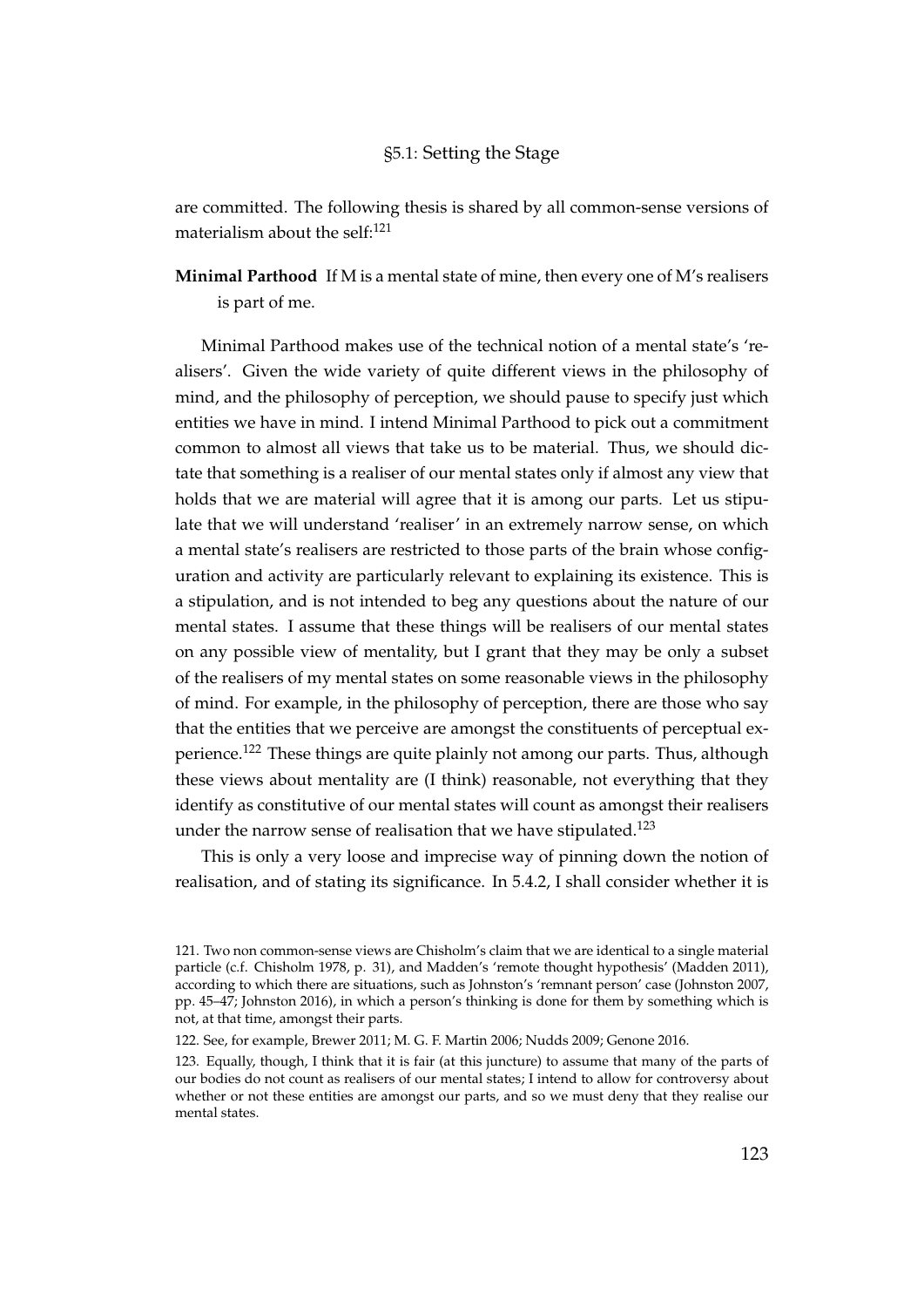objectionable if we cannot give a precise characterization of the notion of realisation (or, equivalently, say exactly which things realise our mental states). For now, however, we can set aside this criticism. I will assume only that neuroscientific findings to the effect that different regions of the brain subserve different cognitive functions can be recast as claims that those regions realise our mental states (whilst other regions of the brain do not). With this in place, we have more than enough content to develop the arguments which this chapter will examine.

[Minimal Parthood](#page-122-1) entails that we contain as parts the totality of the realis-ers of our mental states. Call these our 'thinking parts'.<sup>[124](#page-123-0)</sup> Note that [Minimal](#page-122-1) [Parthood](#page-122-1) is not intended to provide a full inventory of our parts; it tells us that certain entities are amongst them, but it is silent about whether we have other parts besides.[125](#page-123-1) If materialism about the self is to be true, one would expect it to be possible to provide a principled account of which other parts we have (if any). The second view that we shall discuss – thinking subject minimalism – is presented in the spirit of giving such an account.

At a first pass, thinking subject minimalism says that a person has no parts other than her thinking parts. This is how Olson understands the view when he introduces it via the following claim:

[T]he parts of a thinker must all be in some sense directly involved in its thinking. [\(Olson 2007,](#page-215-1) p. 88)

We should note in passing that Olson introduces the term 'thinking subject minimalism' to label a potential motivation for a view that he opposes – the view that we are brains, or 'thinking brains' [\(ibid.,](#page-215-1) pp. 87–91; [Olson 2015b,](#page-215-2) pp. 49–51). Hud Hudson is a proponent of a view of this kind, for this very reason (2001). Other than him, however, it is not entirely clear who accepts the view that Olson characterises. For example, both Jeff McMahan (2002, pp. 88–94) and Derek Parfit (2012) accept the view that we are identical to brain-sized entities that do our thinking. Indeed, Olson takes Parfit to assume thinking subject minimalism

<span id="page-123-0"></span><sup>124.</sup> Of course, 'thinking' here is not understood predicatively; I do not mean to say that these parts themselves think, but rather that they are intimately involved in our thinking (compare the 'rowing' in 'rowing boat').

<span id="page-123-1"></span><sup>125.</sup> Indeed, it is worth noting in passing that [Minimal Parthood](#page-122-1) is also silent about our persistence conditions. It is compatible with this view that what are now realisers of my mental states could cease to be part of me without my ceasing to exist, and even that they could come to realise some other person's mental states (through, for example, being transplanted into another person's head).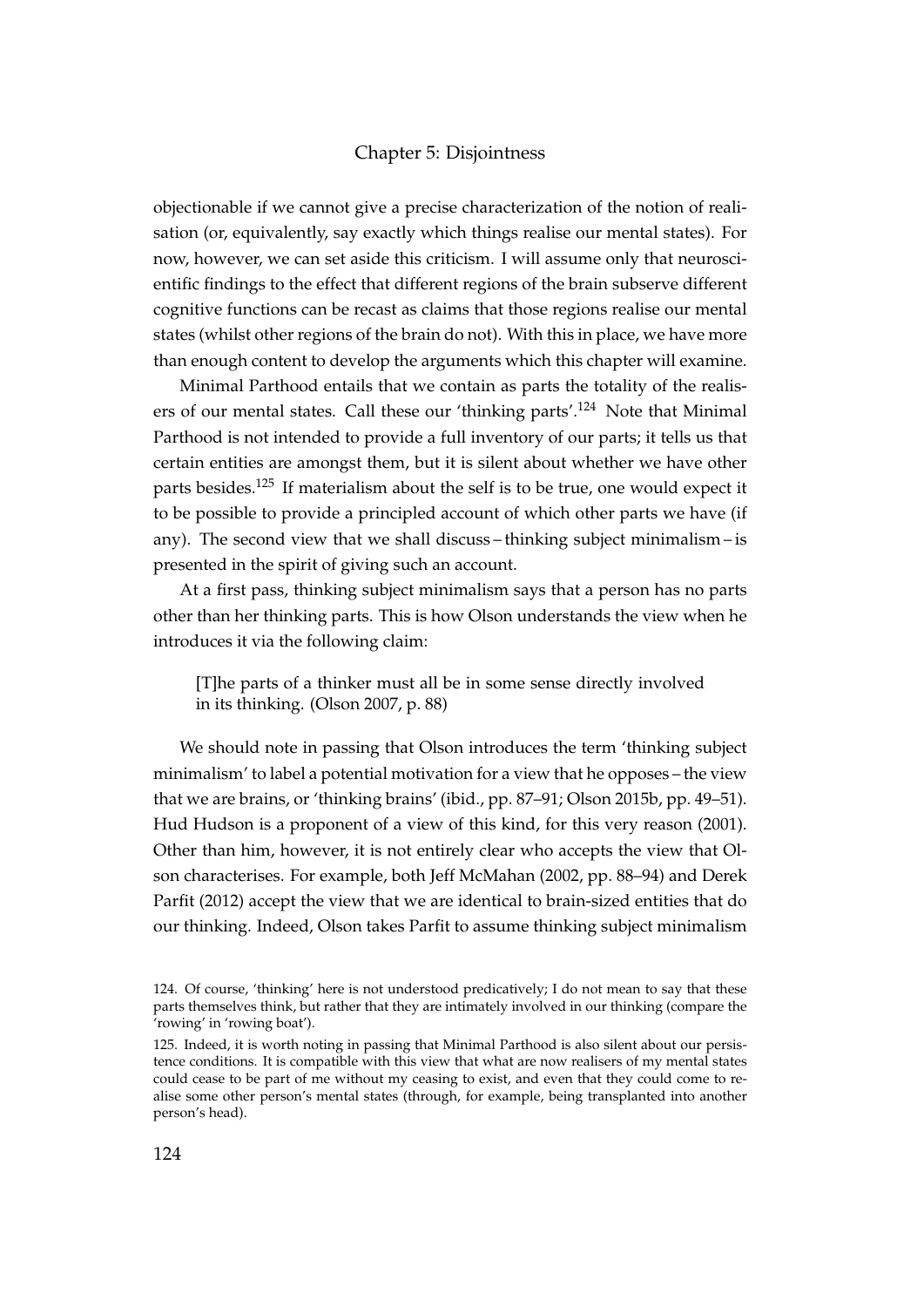### §5.1: Setting the Stage

when he discusses his views (c.f. Olson 2015b, p. 49). As we shall see, though, neither Parfit nor McMahan assert that we have no parts other than those involved in our thinking. This will be relevant in what is to come, where I offer a plausible 'moderate' reformulation of thinking subject minimalism, which agrees that we are identical to the smallest entity to contain all of our thinking parts, but does not require that we have no other parts. This moderate formulation avoids some of the reasons Olson gives for rejecting thinking subject minimalism, but is compatible with the motivations Parfit and McMahan give for their views.

[Minimal Parthood](#page-122-1) says that our thinking parts are part of us. Despite the controversy about its interpretation, we can at least say that thinking subject minimalism attributes to us as few other parts to us as possible. This chapter aims to argue that neither is discredited by the following observation:

<span id="page-124-0"></span>**Disjointness** There exist mental states of mine, M and N, such that M's realisers and N's realisers are (at least partly) disjoint; either some of M's realisers are not among N's realisers, or vice-versa.

Put otherwise, [Disjointness](#page-124-0) says that some of my mental states are only realised by a subset of my thinking parts, rather than by all of them. This thesis is plausible, and seems to be supported by the fact that damage to parts of the brain often only disrupts specific types of cognitive functioning, whilst leaving others entirely unaffected.<sup>[126](#page-124-1)</sup> Disjointness also seems to be presupposed by the attempt to differentiate between the functions of different areas of the brain; to say that some part of the brain has the 'function' of carrying out some cognitive task is quite plainly to say that its parts are especially involved in the realisation of that task.[127](#page-124-2) I shall assume that [Disjointness](#page-124-0) is true in what follows.

I have identified two claims about our composition, and one empirical observation about the neural realisation of our mental states. This suffices to intro-

<span id="page-124-1"></span><sup>126.</sup> For example, [Shammi and Stuss 1999](#page-217-2) suggest that damage to the right frontal lobe disrupts the ability to appreciate humour more than damage to other areas of the brain. I choose this paper specifically because of its title – 'Humour appreciation: a role of the right frontal lobe'. This title clearly indicates that the writers take the right frontal lobe to be particularly involved in realising states of amusement.

<span id="page-124-2"></span><sup>127.</sup> It is, of course, possible that many of the specific cognitive tasks identified by cognitive scientists – tasks such as the detection of the edges of perceived surfaces – do not match up one-one with the types of mental state we characteristically ascribe to persons. Nevertheless, it is plausible that neuroscientific results show that some parts of the brain are involved in the production of some, but not all, of our mental states.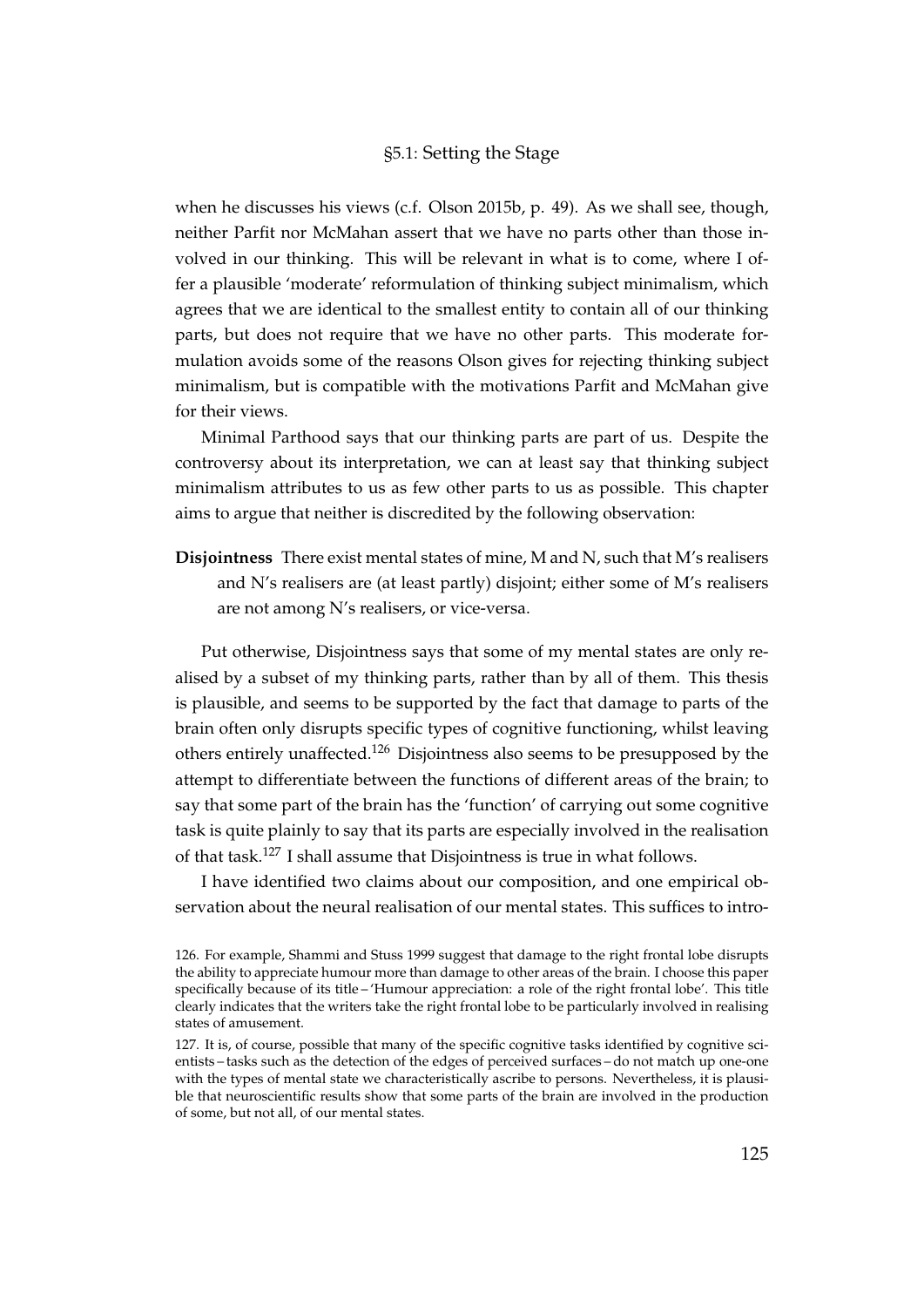duce the background to this chapter. I shall begin with a very surprising complaint – that [Disjointness](#page-124-0) entails that [Minimal Parthood](#page-122-1) is false, and is therefore inconsistent with common-sense versions of materialism about the self.

# <span id="page-125-0"></span>5.2 Lowe's Argument against Materialism

This section considers an argument against materialism about the self developed by E. J. Lowe in his [2006.](#page-213-0) Lowe's case consists of an argument that we have a property – that of being necessary for the existence of each of our mental states – that no material object has. This contention is supported by a subsidiary argument, based upon [Disjointness,](#page-124-0) which justifies the claim that no material object has the property in question. Lowe summarises the former of these two arguments as follows:

It does not appear that either my whole body, or any particular part of it, can qualify – in the way that *I* do – as the unique subject of all of *my* thoughts and other conscious mental states, for no *one* bodily entity is necessary for the existence of *all* of those mental states of mine, even if each of them depends for its existence upon *some* bodily entity. [\(ibid.,](#page-213-0) p. 10)

The following seems to capture the core of the argument:

- 1. I am necessary for the existence of each of my mental states.
- 2. No material entity is necessary for the existence of each of my mental states.
- C. I am not a material entity.

The argument is valid. Its first premise is ordinarily supported by reference to the claim that mental states are individuated by their thinkers; its dependence upon me is part of what makes any mental state the state that it is. This is a plau-sible view, and Lowe explicitly relies on it in discussion elsewhere.<sup>[128](#page-125-1)</sup> Although there may be some who would reject this claim about the individuation of mental states, $129$  I do not know how to evaluate their arguments. I therefore propose

<span id="page-125-1"></span><sup>128.</sup> See, for example, [Lowe 2012,](#page-213-2) p. 149 and [Lowe 1996,](#page-213-3) pp. 25–32.

<span id="page-125-2"></span><sup>129.</sup> One source of support for this objection is Hume's mistrust of the idea that there could be necessary connections between so-called 'distinct existences' – cited in footnote [101](#page-90-0) on p. [92.](#page-90-0)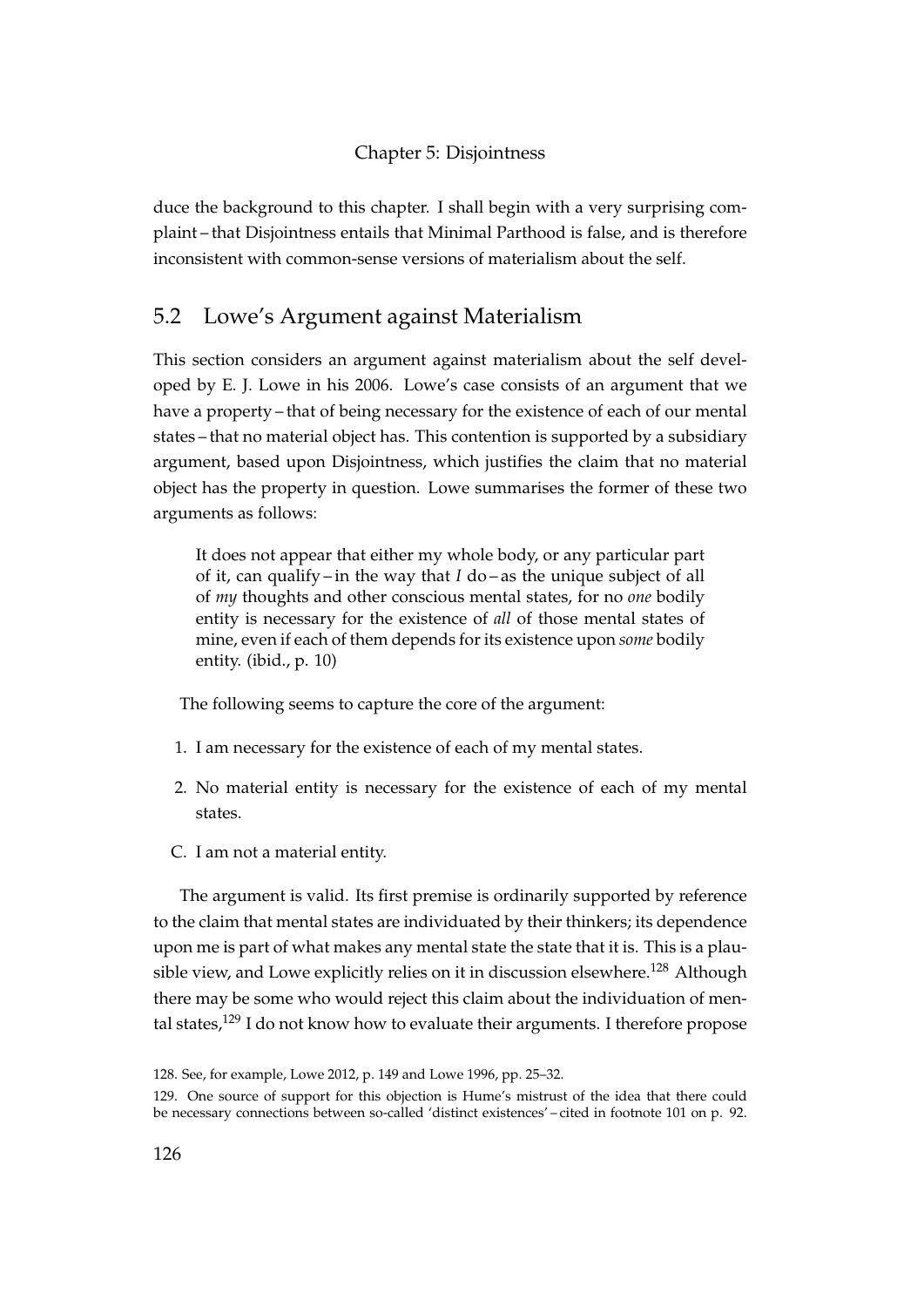#### §5.2: Lowe's Argument against Materialism

to shelve the criticism. Instead, I will point out flaws in Lowe's argument which are more easily validated.

If we accept the first premise of Lowe's argument, that leaves the second to consider. It is fair to say that this premise is not obviously true. Lowe supports it by appeal to a subsidiary argument, based on [Disjointness:](#page-124-0)

Now, even if it is granted that each of my conscious thoughts and feelings depends on some particular neuronal activity going on in some part of my brain and could not exist in the absence of such activity, it seems clear that there is no *one* part of my brain such that *all* of my conscious thoughts and feelings depend upon neuronal activity going on precisely *there*. Nor, of course, need *all* of my brain exist in order for me to enjoy each and every one of my conscious thoughts and feelings, even if it is true that without a brain I would enjoy no conscious thoughts and feelings whatsoever. For, clearly, I could still have many conscious thoughts and feelings even if my brain were reduced in various different ways by the loss or destruction of various different parts of it ... Hence, I conclude that I cannot be identical either with my brain as a whole or with any specific part of it. [\(ibid.,](#page-213-0) p. 10)

This argument is intended to rule out two hypotheses – first, that I am identical to some part of my brain, and second that I am identical to my brain itself. I take it that the following captures the spirit of the argument:

- 1. The existence of a mental state's realisers is sufficient for its existence.
- 2. As such, nothing which has parts other than the realisers of a mental state is necessary for its existence.
- 3. By [Disjointness,](#page-124-0) some of my mental states have disjoint realisers from one another.
- 4. Hence, nothing both contains all of the realisers of my mental states and, for each of my mental states, only has that state's realisers as parts.

Scepticism about the idea that mental states are individuated by reference to their thinkers led to development of so-called 'no-ownership' views, as critically discussed in chapter 3 of Strawson's *Individuals* (1959, pp. 96–98). For discussion of Strawson's argument, see [Snowdon 2009b](#page-218-1) (in particular, §4). Though not a no-ownership theorist, William Carter suggests that one person might acquire another person's mind (and mental states) in his [1989.](#page-209-1)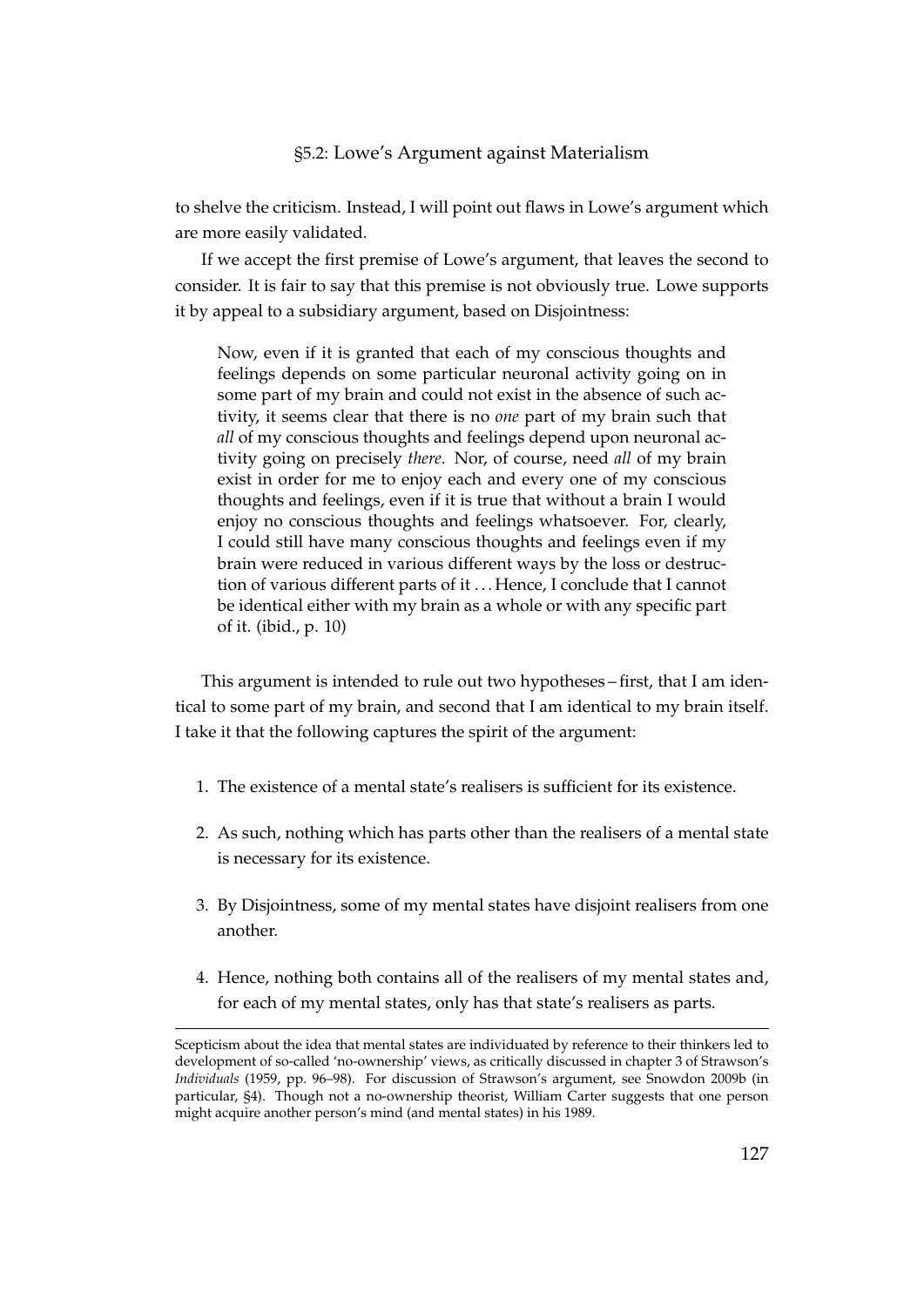C. Nothing both contains all of the realisers of each of my mental states and is necessary for the existence of each of my mental states.

I have three comments to make about this argument. First, Lowe supports its second premise by appeal to the first. However, I do not think that premise 1 does give us sufficient reason to accept premise 2. Second, if 2 is not entailed by 1, it is hard to see why we should accept it (at least without further information about the specific ways in which our mental states are realised by parts of our brains). Third, it might be queried why the materialist should accept premise 1. I will take these points in turn.

#### 5.2.1 An Invalid Transition

It is relatively clear how Lowe means to support premise 2. We are to imagine isolating the realisers of one of our mental states from the remainder of the brain (and stimulating those realisers in just the way they are now being stimulated). According to premise 1, this would suffice for the existence of that mental state, though nothing would then exist which contains both that mental state's realisers and other parts besides. Thus, it is not necessary for the mental state's existence that there exist something with parts other than its realisers.

Unfortunately for Lowe, this does not suffice for the truth of premise 2. This premise asserts that each of our mental states can exist in the absence of every entity which actually has parts other than its realisers. For this to obtain, there must not exist any entity which actually has parts other than the realisers of my mental state, and which could come to be composed by those realisers alone. Put otherwise, Lowe must justify the claim that isolating the realisers of one of my mental states would destroy, rather than reducing in size, anything which possesses parts other than those realisers. The envisaged scenario does not, by itself, motivate this additional claim.

In theory, one could support Lowe's argument by appeal to the thesis that it is impossible for any object presently existing to be composed by a proper subset of the parts that now compose it. In practice, one is only likely to hold this view on the back of a stronger thesis, such as the claim that any object presently existing can only exist if it is composed by exactly the parts that it now has.<sup>[130](#page-127-0)</sup> This stronger thesis is extremely implausible; it stands in the face of the claim

<span id="page-127-0"></span><sup>130.</sup> Chisholm sets out this position in both chapter 3 and appendix B of his *Person and Object* (1976).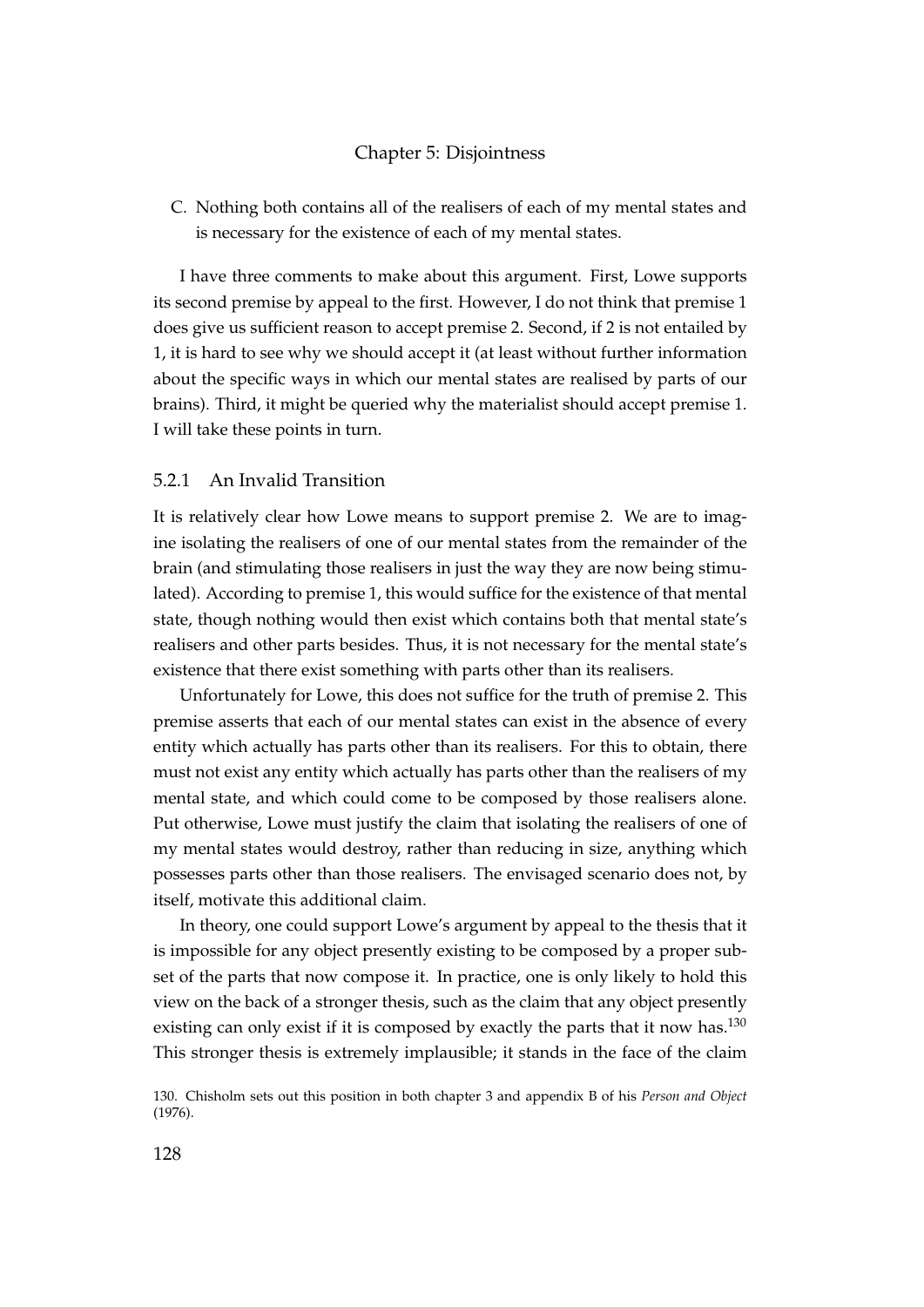#### §5.2: Lowe's Argument against Materialism

that material objects – particularly living things – can persist through material turnover. Equally, though, the weaker thesis ought to be rejected; it has the unpalatable consequence that an object will cease to exist if any parts are cut away from it. Since Lowe's argument is presumably intended to target all materialist views, it should not rest upon such a surprising metaphysical claim.

This point can be pressed. When Lowe introduces his argument, he claims that he could have thoughts and experiences even if his brain was 'reduced' in various ways. At first sight, however, to speak of a brain being reduced is to speak of the brain's continuing to exist, but losing some of its parts. Further, I previously quoted a passage in which Lowe concedes that he could not enjoy thought if he did not have a brain. On the face of it, this concession amounts to the claim that whenever Lowe's mental states exist, they do so in virtue of the activities of a brain that (at that time) belongs to him. This suggests that reducing the brain as Lowe envisages either does not cause it to cease to exist, or that it leaves a different (presumably newly created) brain in place of the original. The latter reading is extremely strange. I doubt that Lowe intends it. Thus, I conclude that the former reading should be preferred, though it undermines Lowe's argument by suggesting that our brains can come to be composed by fewer parts than now compose them.

We can spot where things go wrong by considering how Lowe makes his case. He begins by saying that the existence of his conscious thoughts and feelings does not require that of 'all of his brain', by which he means that it does not require all of the parts of his brain. This is extremely plausible. He moves from this to the claim that the 'brain as a whole' is not required for the existence of the experiences in question. This phrase is ambiguous, and can either mean that his brain is not required at all, or that it is not required that his brain contain all the parts that it does at present. Only the former claim supports his argument, but we have not been given good reason to believe this claim. It seems that there is a significant gap in Lowe's argument.

I now want to consider under what circumstances it would be reasonable to conclude that my brain could not survive being 'reduced' to just the parts required for one of my conscious mental states.

#### 5.2.2 Carving up the Brain

As we have seen, the second premise of Lowe's argument claims that no entity which actually has parts other than the realisers of a mental state is necessary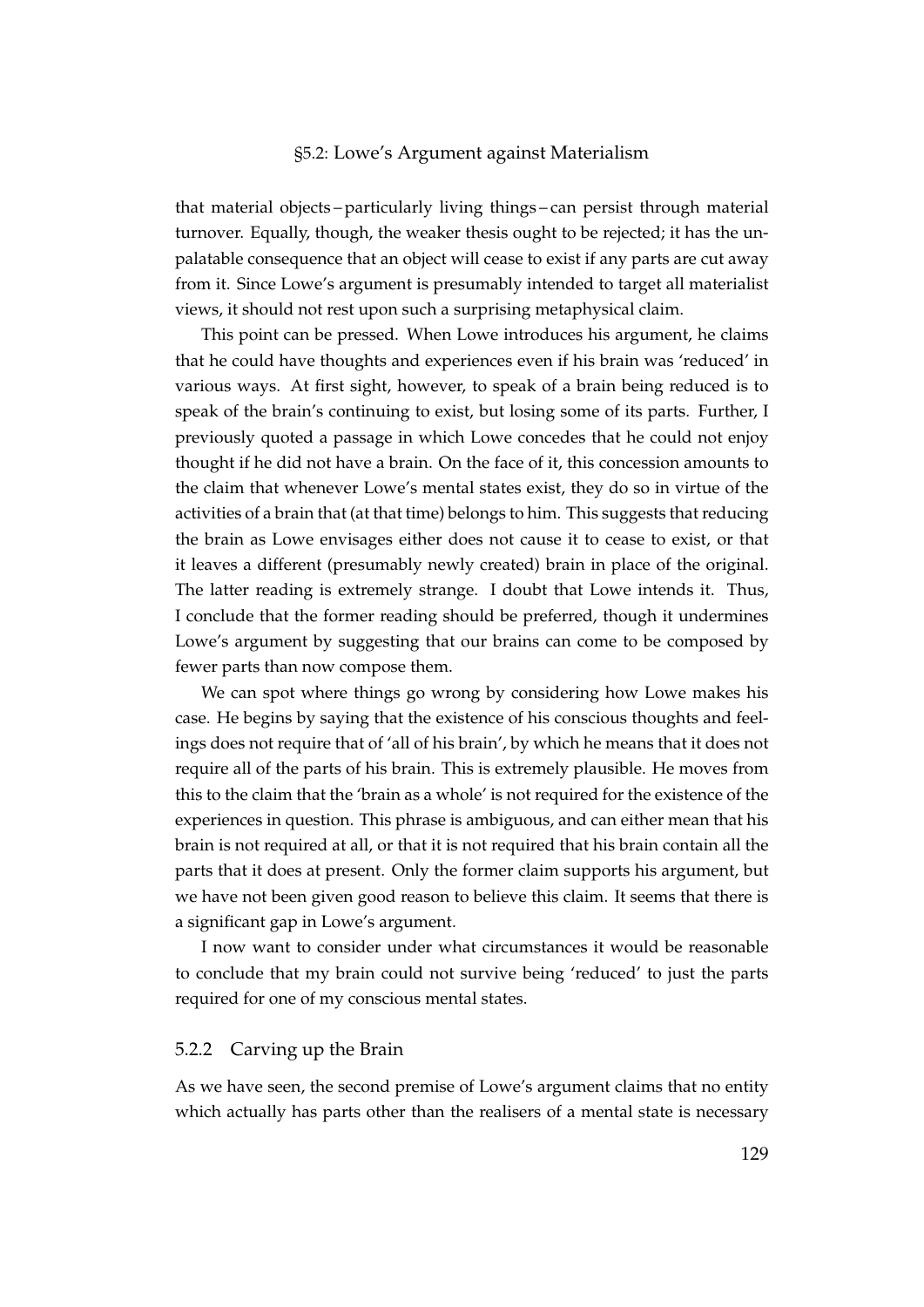for its existence. Though this does not follow from premise 1, it may still be true. We dismissed the general claim that no entity can lose any of its parts; this is a controversial view, which the materialist may reasonably reject. I cannot think of any other obvious and well-represented views about the nature of material objects which would support premise 2. If we are to make a case for this premise which is acceptable to all materialists, I will therefore presume that the case will have to rest on empirical findings – information about what is actually required for neural material to realise one of my mental states – rather than exotic metaphysical theses (such as the claim that my brain cannot lose any of its parts). This subsection considers what those findings could be.

It seems to me that empirical findings could only support premise 2 if they suggested that our mental states are realised by relatively small, localised por-tions of the brain.<sup>[131](#page-129-0)</sup> If this were not the case, and large regions of our brains were to realise our mental states, then it would be sensible to conclude that the existence of the realisers of any one of our mental states would suffice for the existence of the brain itself (albeit in a damaged state).

Lowe does not give any evidence that the realisers of our mental states are small and localised. Further, I do not know how this could be proven. It is, of course, true that cognitive scientists are able to identify specific regions of the brain which are particularly involved in tasks such as pattern recognition, one's sense of the passage of time, motion perception, memory recall, and so on. However, I believe that the empirical results in question are typically obtained by observing that subjects who suffer damage to some portion of the brain are unable to carry out the associated tasks, or that that region of the brain is unusually active when the cognitive task is carried out (whilst other regions are no more active than usual). Both types of evidence strongly suggest that the regions in question are necessary for the performance of that task. They do not, how-ever, prove that those regions could carry out the task on their own.<sup>[132](#page-129-1)</sup> Thus,

<span id="page-129-0"></span><sup>131.</sup> Indeed, even though this would help Lowe's case, it would be insufficient to prove it. Imagine that some particularly central part of the brain (say, for example, the brain stem) is involved in all of our mental activities. If so, one might then hold that the conjunction of this part and enough additional tissue to realise any of our mental states is sufficient for the existence of the brain (in however damaged a state).

<span id="page-129-1"></span><sup>132.</sup> [Kanwisher 2010](#page-212-2) develops some evidence, based on these techniques, that many regions of the brain are remarkably specialised. However, as she concedes (p. 11169), much more work is needed to show how the functions of these different regions translate into facts about our mentality. She has in mind here the idea that we need to more precisely characterise the functions of these regions, and spell out what aspects of our experience they are responsible for. However,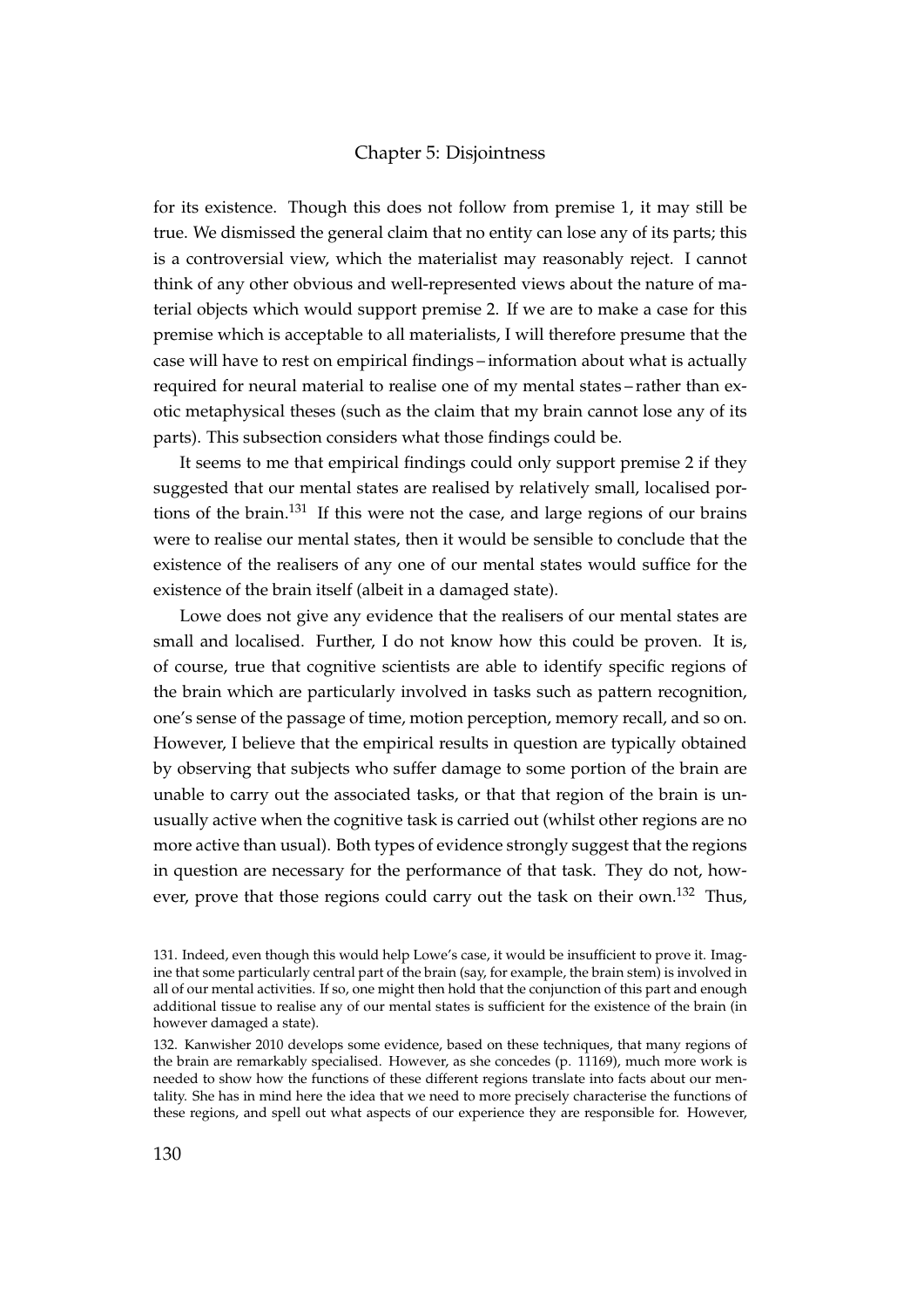#### §5.2: Lowe's Argument against Materialism

they do not prove that the regions would suffice for the existence of the mental state were they isolated and correctly stimulated. There is some work to be done here, and no reason to think that premise 2 will be borne out.

#### 5.2.3 The Individuation of Mental States

Let's now consider premise 1 – the claim that the existence of a mental state's realisers are sufficient for its existence. I have four comments to make about this premise.

First, it is not, in general, true that the existence (and appropriate configuration) of the entities which actually constitute or realise some entity are, in every possible scenario, sufficient for its existence. Suppose for example that I cease to exist, and that countless decades in the future, and perhaps by complete chance, the microscopic particles responsible for my existence are rearranged just as they are now. It is highly contentious that they would then constitute me, rather than a duplicate person with exactly the same material realisers.

We can take this criticism further, based on the way in which I have narrowed down the notion of realisation that interests us. As I stated before, we shall take the realisers of our mental states to be things that are plausibly parts of us – parts of the brain and so on. The existence (and appropriate stimulation) of the realisers of a mental state would only suffice for its existence if one's being in a particular brain state sufficed for being in that mental state. There are plausible views that deny this.<sup>[133](#page-130-0)</sup> It seems to me that the first premise of Lowe's argument requires one to reject these views. Nothing I have said so far is intended to require one to take such a position.

My third comment is that there are possible circumstances in which Lowe may be forced to deny that the existence of a mental state's realisers suffices for its existence. Imagine, for example, that the regions associated with two mental states are entirely disjoint, and so that they can be separated from one

in giving examples (e.g. does the area of the brain responsible for face perception also represent the sex, age, and race of the faces perceived?), I think she also highlights the question of how the 'representational states' associated with these areas of the brain map onto the types of mental state that we attribute to ourselves. I raised this concern earlier in footnote [127](#page-124-2) (p. [125\)](#page-124-2).

<span id="page-130-0"></span><sup>133.</sup> Thus, for example, disjunctivists claim that two subjectively indistinguishable experiences, associated with the same pattern of nervous stimulation, can differ in their fundamental kind. See for example, [M. G. F. Martin 2002;](#page-214-2) [Snowdon 2005;](#page-218-2) [Snowdon 1990b.](#page-218-3) See also chapters 2 and 3 of [Williamson 2000.](#page-220-0) I will draw upon Williamson's work in the next chapter.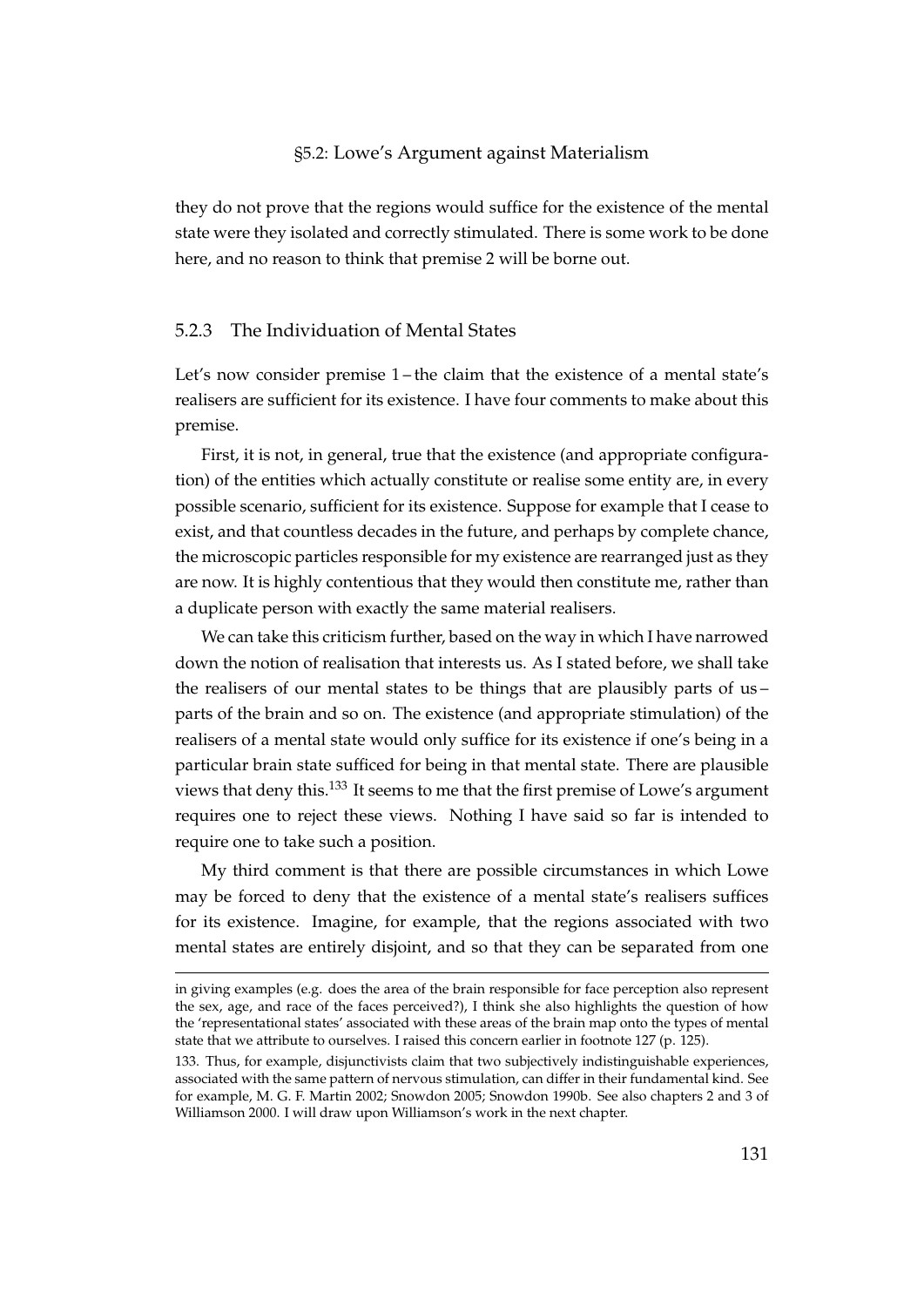another and nevertheless continue to support conscious experience.<sup>[134](#page-131-0)</sup> Were this to occur, Lowe would most likely want to claim that at most one of these brain regions was associated with the original subject. However, this turns out to be incompatible with the claim that the existence (and appropriate stimulation) of the realisers of our mental states suffices for their existence. I will briefly explain why and consider a response.

As we have seen, Lowe claims that none of our mental states can exist without belonging to us. Hence, if the original subject is only associated with one of the isolated brain regions, it follows that the other brain region cannot support the same mental states as it did earlier, despite containing all of their realisers. If so, Lowe would be obliged to reject the first premise of his argument. Worse still, one imagines that this type of case would provide the best evidence for the claim that the existence of the realisers of one of my mental states does not always suffice for that of my brain; if the realisers of distinct mental states could be separated in this way, one presumes that only one set of realisers would constitute the brain when separated. Thus, the circumstances which force Lowe to reject the first premise also seem to be just those which are best suited to justify one of the claims that the argument's second premise presupposes.

Of course, Lowe need not claim that the existence of the realisers of one of our mental states is actually sufficient for the mental state's existence; his argument would work if this were a principle that he denied, but materialists about the self were forced to accept. However, it is far from clear that materialism about the self entails this commitment. Indeed, the above thought experiment suggests that there are possible circumstances in which even the materialist may wish to reject this principle. Once again, it seems that Lowe has not provided us with sufficient reason to accept the first premise of his argument.

This brings me to my fourth, concluding point. It is far from clear how we should individuate mental states – what suffices for their existence, and when we should say that they continue to exist. Here, the materialist may well take a leaf from Lowe's book, saying that mental states are individuated by reference to their subjects. If so, then the existence of a mental state's realisers only suffice for its existence when they also compose its subject. If the materialist accepts this,

<span id="page-131-0"></span><sup>134.</sup> This is, of course, an instance of a fission case – similar to the [Brain Division](#page-84-0) case mentioned in chapter 3 (p. [85\)](#page-84-0).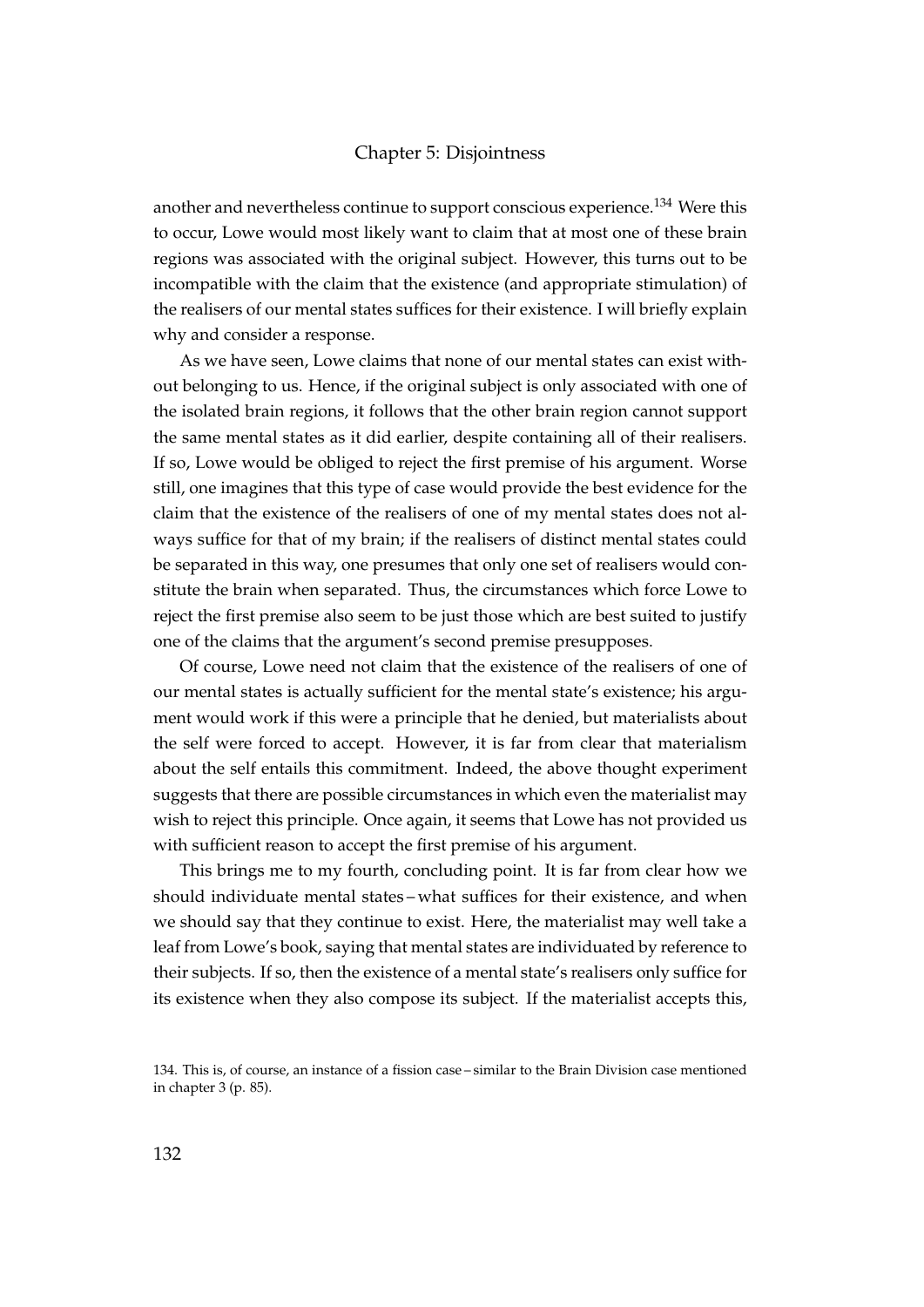### §5.3: Derivative and Non-derivative Thinkers

they leave no room for Lowe's argument to succeed, except by directly showing that no material object is necessary for my existence. I do not know how this could be done. I conclude that Lowe's argument from necessity is unconvincing.

# <span id="page-132-0"></span>5.3 Derivative and Non-derivative Thinkers

Lowe's argument fails because it is not clear what is required for the existence of my brain, or for the existence of the mental states realised within it. If we are to consider the implications of [Disjointness](#page-124-0) for our composition, it would be better to consider an argument which dispensed with appeals to scenarios in which the realisers of my mental states are separated from one another. This section will consider an argument of this kind, based on the following principles:

- <span id="page-132-2"></span>**Exclusion** If M is a mental state, then M is at most derivatively attributable to any entity with parts other than its realisers.
- <span id="page-132-3"></span>**Primacy** If M is a mental state of mine, then M is not at most derivatively attributable to me.[135](#page-132-1)

The argument takes the form of a reductio:

- 1. By [Disjointness,](#page-124-0) there is some object which is a realiser of one of my mental states, but is not a realiser of another of my mental states.
- 2. By [Minimal Parthood,](#page-122-1) if something is a realiser of one of my mental states, then it is a part of me.
- $C_1$ . I have a part which is not a realiser of one of my mental states.
	- 3. By [Exclusion,](#page-132-2) if I have a part which is not a realiser of one of my mental states, then that mental state is at most derivatively attributable to me.
- $C_2$  At least one of my mental states is at most derivatively attributable to me.
- 4. By [Primacy,](#page-132-3) none of my mental states are at most derivatively attributable to me.
- <span id="page-132-1"></span>135. This commonsense thesis is particularly associated with Chisholm, who writes:

If there are thus two things that now hope for rain, the one doing it on its own and the other such that its hoping is done for it by the thing that now happens to constitute it, then I am the former thing and not the latter thing. [\(Chisholm 1976,](#page-210-3) p. 104)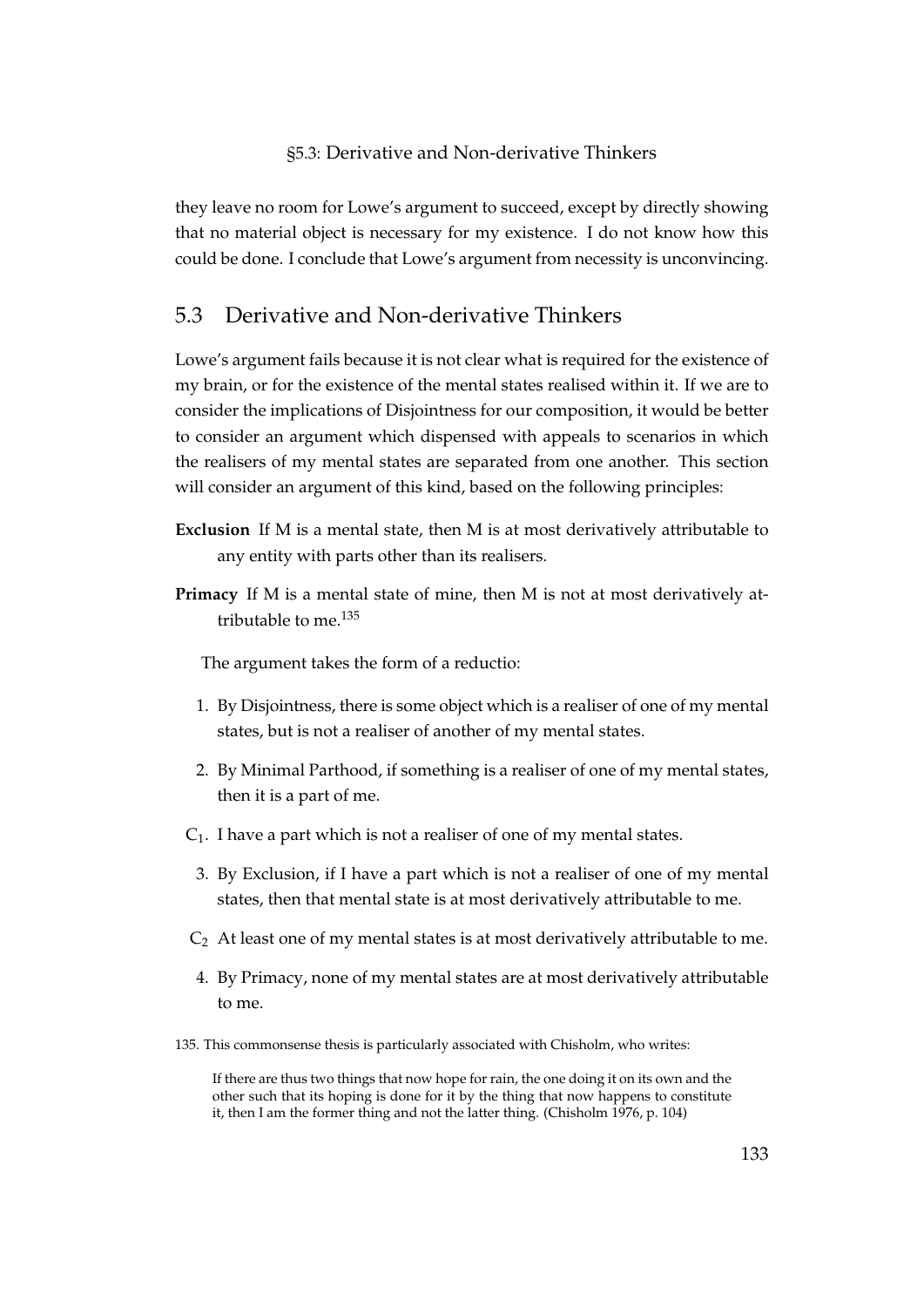As far as I know, no-one presents this argument as a serious objection to the view that we have material parts. However, Olson does present a similar argument against a view committed to [Exclusion](#page-132-2) which he calls 'specific minimalism':

[G]iven what we know about the division of labor in the brain, specific minimalism would make it unlikely that any being ever engages in more than one type of psychological task. Some see, some hear, some remember, some reason; but nothing does all these things, or even any two of them ... What we take to be one person with general mental activities is in reality a vast colony of numerically different specialists, each of which performs only a single sort of mental task. [\(Olson 2007,](#page-215-1) pp. 95–96)

Olson takes this argument to discredit thinking subject minimalism. There are complications to Olson's discussion, and Olson's formulations of thinking subject minimalism and specific minimalism differ very slightly from one another. Therefore, it will be useful to discuss the argument presented here on its own terms before engaging with Olson's concerns in section [5.4.](#page-136-0)

Since  $C_2$  and premise 4 contradict one another, and the above argument is valid, one must reject one of the principles used in the argument's four premises. To my mind, it seems that [Exclusion](#page-132-2) is the principle in most need of justification; even if we set aside thoughts about the realisation of our mental states, this principle conflicts with the extremely plausible thought that we have parts, such as our fingers and toes, which are not realisers of our mental states. Here, it will be of general interest to unpack two principles that together entail [Exclusion,](#page-132-2) both of which might be resisted.

In my view, the strongest possible justification for the exclusion principle appeals to the following two subsidiary principles:

- <span id="page-133-1"></span>**Existence** If M is a mental state of mine, then something exists which has all and only M's realisers as parts.
- <span id="page-133-0"></span>**Narrow Minimalism** If M is a mental state of mine, and *x* and *y* are entities which share M's realisers as parts, then if  $x$  is a proper part of  $y$ ,  $y$  is a subject of M at most derivatively – because it has *x*, or some part of *x*, as a part.

Put together, these principles entail [Exclusion,](#page-132-2) and are entailed by the conjunction of [Exclusion,](#page-132-2) [Minimal Parthood,](#page-122-1) and [Primacy.](#page-132-3) I will argue that neither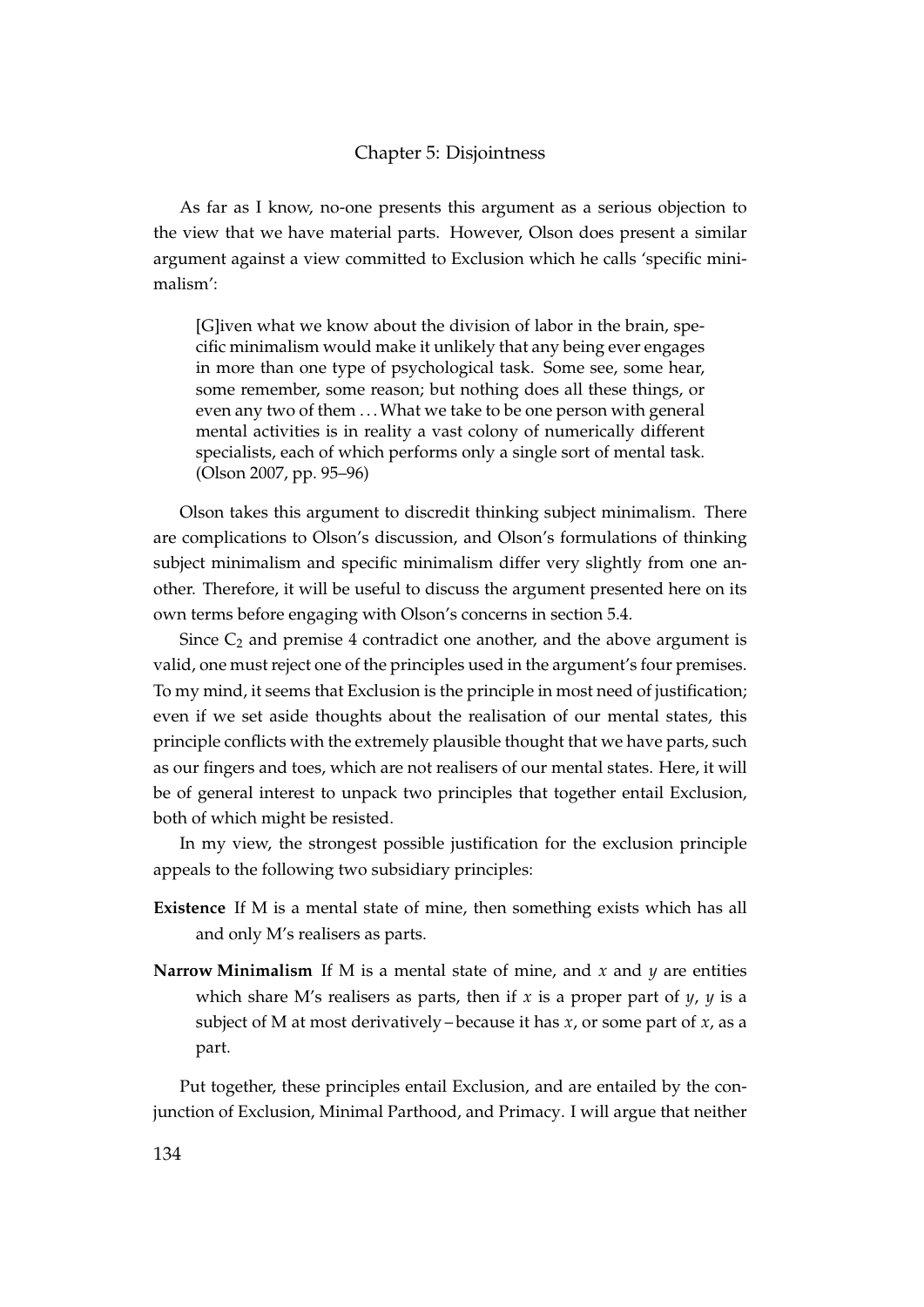#### §5.3: Derivative and Non-derivative Thinkers

principle is particularly compelling. However, there is an appealing alternative to [Narrow Minimalism.](#page-133-0) This alternative principle is interesting, because it seems to me to capture a commitment shared by all who accept views in the vicinity of thinking subject minimalism.

#### 5.3.1 Existence

Let's start with [Existence.](#page-133-1) I have no intuitions about the conditions under which aggregates of neural tissue compose a further entity (save that they do so when arranged to form a brain). It is therefore far from clear to me that each of my mental states is associated with an object composed only of its realisers. We should therefore consider how this principle might be justified.

One such justification would be inspection of the brain. Neuroscientists divide the brain into distinct regions. It is plausible that these things really do exist, and are not just representational devices to convey information about brain function. We could imagine it being discovered that each of our mental states was realised by all and only the parts of one such region of the brain. This seems unlikely. I see no reason to think that each of our mental states will be realised by all of the parts of a dedicated region of the brain. Further, I see no reason why each of our mental states should only by realised by entities located within the boundaries of a single brain region; it would not be surprising were many of our mental states to depend upon much more diffusely realised networks of mental states. So, I suspect that empirical findings are not going to be much help in justifying [Existence](#page-133-1)

Alternatively, one might justify [Existence](#page-133-1) by accepting a highly liberal ontology, such as the view that any collection of parts whatsoever compose a further object.<sup>[136](#page-134-0)</sup> On this view, it is guaranteed that the realisers of any of our mental states will compose something, no matter how they are distributed through the brain. It is beyond the scope of this thesis to provide a full analysis of views of this kind. However, it is useful to note that such views are far from obviously true, and there is no reason to think that all materialists will be committed to them. When I discuss Olson's objections to thinking subject minimalism, I will

<span id="page-134-0"></span><sup>136.</sup> Kit Fine, whose views we will discuss, adopts an even more liberal account, on which for any collection of objects, and any relational property they bear, or any possible function from times to objects, there is a corresponding object [\(Fine 1999\)](#page-211-1). [Koslicki 2007,](#page-212-3) pp. 150–156 argues that this is a cost for his views.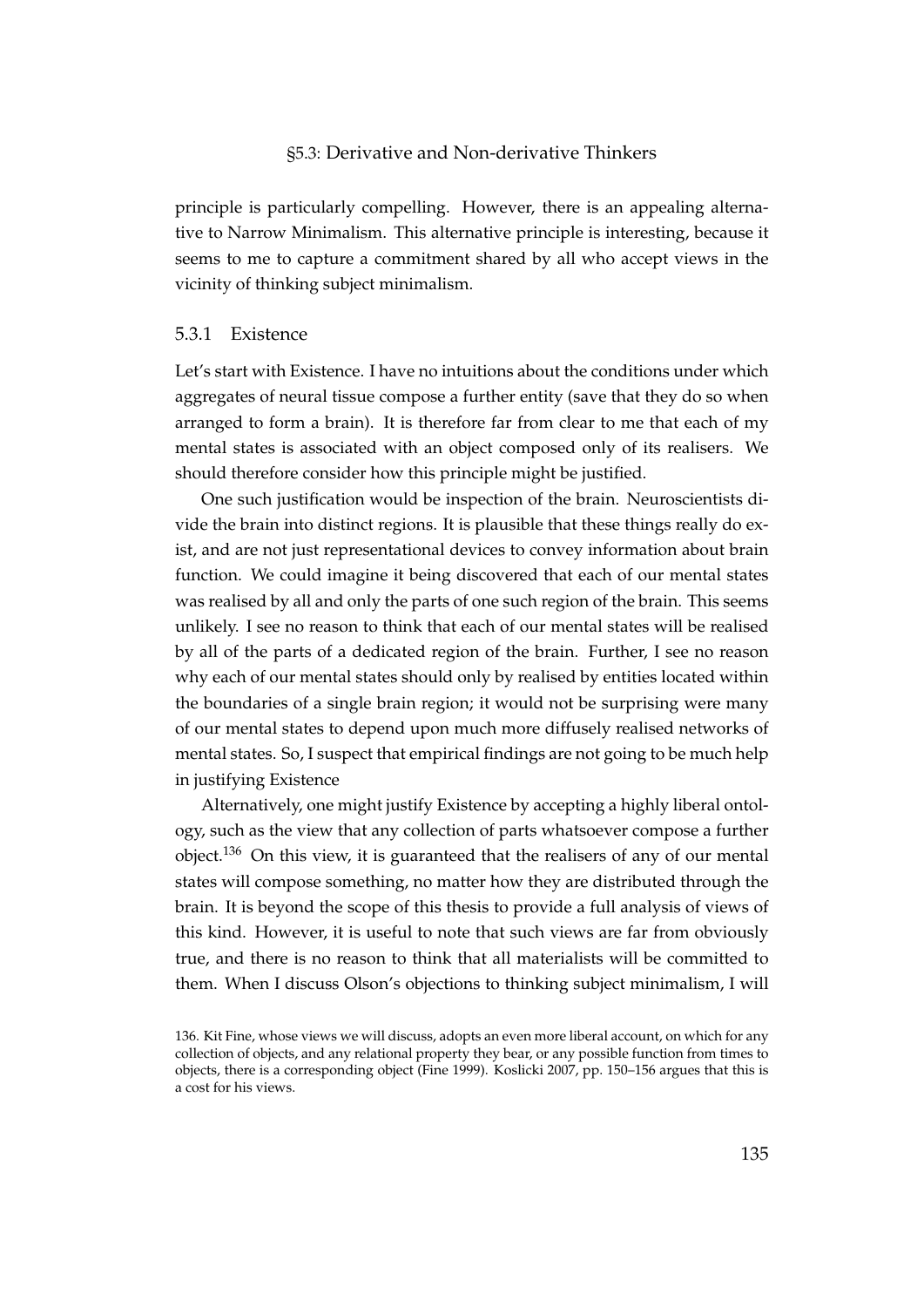present two points at which it will be to the advantage of his opponent to reject this view.

I conclude that it is feasible to reject [Existence.](#page-133-1) What are the consequences of doing so? First, though denying [Existence](#page-133-1) is logically compatible with accepting [Exclusion,](#page-132-2) this combination of views is unappealing; when conjoined, these theses entail that some of our mental states cannot be non-derivatively attributed to any of the entities which contain all of their realisers.[137](#page-135-0) I will therefore assume that if we reject [Existence,](#page-133-1) we should also reject [Exclusion.](#page-132-2) In contrast, denying [Existence](#page-133-1) need not impact upon the truth value of [Narrow Minimalism.](#page-133-0) Nevertheless, I will now argue that we should reject [Narrow Minimalism.](#page-133-0)

#### 5.3.2 [Narrow Minimalism](#page-133-0)

Even if we reject [Existence](#page-133-1) (and, with it, [Exclusion\)](#page-132-2), [Narrow Minimalism](#page-133-0) may still have objectionable consequences. Imagine that there exists an entity which contains the realisers of some, but not all, of my mental states, and which is a proper part of everything that contains the realisers of all of my mental states. Given that this entity exists, nothing contains the realisers of all of my mental states without having a part which contains the realisers of some of its mental states. Applying [Narrow Minimalism,](#page-133-0) we find that nothing that contains the realisers of all of my mental states is a non-derivative subject of the states whose realisers are part of our imagined entity. Under these circumstances, we would have to reject either [Minimal Parthood](#page-122-1) or [Narrow Minimalism.](#page-133-0) I suspect that it is the latter which we should reject.

So, [Narrow Minimalism](#page-133-0) might well have negative consequences which would justify us in rejecting it. Is this all that is wrong with it? I think not. The way to see this is to fall back on the claim that it is sufficient for mental states to belong to a single subject that they interact with one another in the right sort of way.<sup>[138](#page-135-1)</sup> We attribute mental states to subjects collectively, rather than piecemeal. As currently formulated, however, [Narrow Minimalism](#page-133-0) con-

<span id="page-135-0"></span><sup>137.</sup> Of course, one could maintain this combination of views, arguing on this basis that materialism about the self – which is incompatible with their conjunction – is false. However, this would be dialectically odd. We have already noted that [Exclusion](#page-132-2) is far from intuitive. We suggested [Existence](#page-133-1) as a potential motivating factor. If this principle is rejected, it is very hard to see what would justify one in nevertheless accepting [Exclusion.](#page-132-2)

<span id="page-135-1"></span><sup>138.</sup> Olson, in his discussion of thinking subject minimalism, argues that this principle (which he calls the 'psychological individuation principle' is in tension with the view that we have material parts [\(Olson 2007,](#page-215-1) pp. 137–139). I respond to Olson's objection in [5.4.3.](#page-142-0)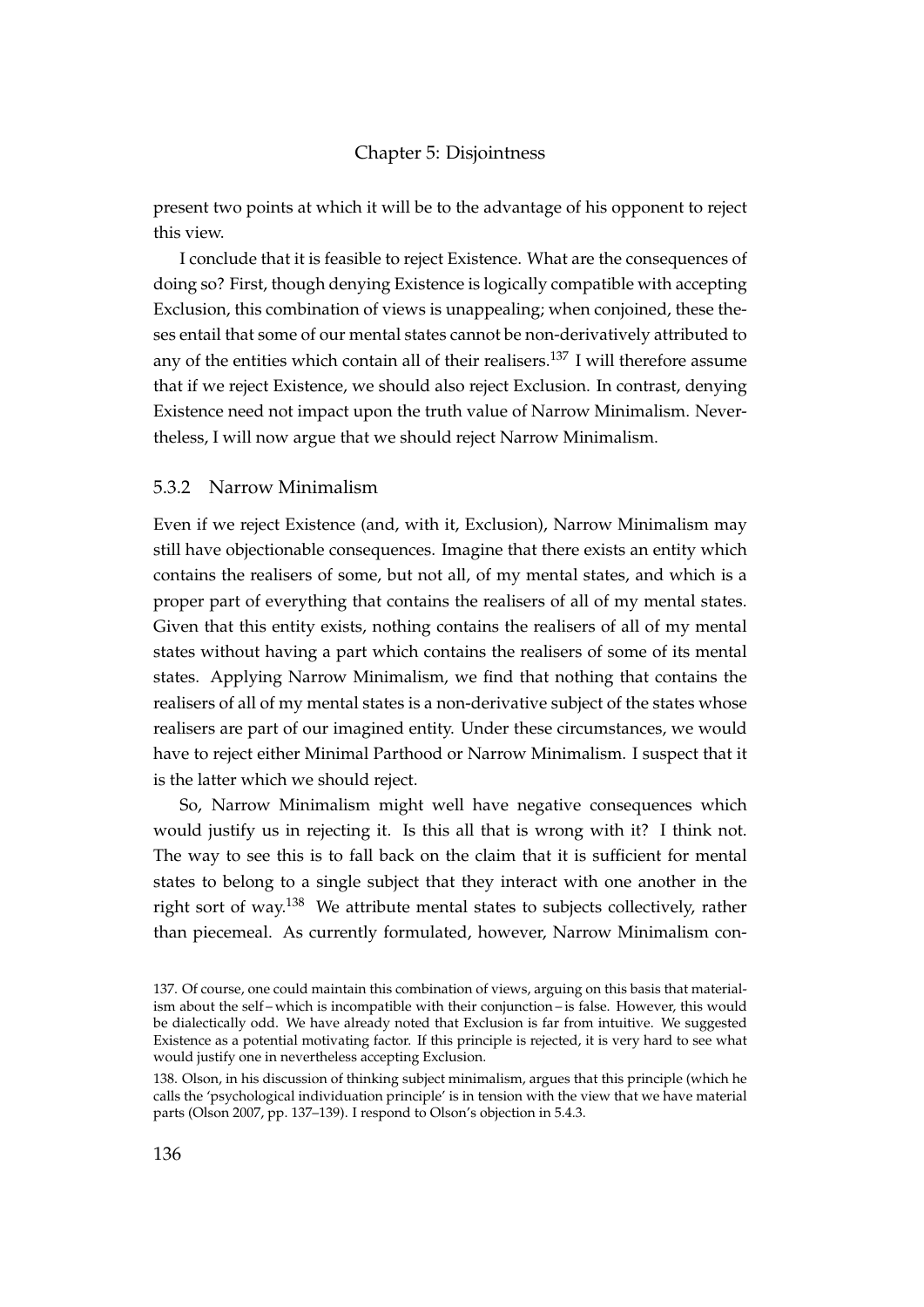#### §5.4: Derivative and Non-derivative Thinkers

siders the relationship between material objects and individual mental states, rather than collections of interacting mental states. We might take this to be a mistake, and state that one should not attempt to attribute mental states to entities in isolation from the other states with which they overact. As such, we may be able to trace [Narrow Minimalism'](#page-133-0)s possible objectionable consequences to a misguided method for determining the non-derivative subjects of our mental states.

Though this line of thought suggests that we should reject [Narrow Minimal](#page-133-0)[ism,](#page-133-0) it does not suggest that there is anything wrong with the guiding thought that we are identical to the entity with the fewest parts extraneous to the production of our mental states. The following revised principle is true to this motivation:

<span id="page-136-1"></span>**Wide Minimalism** If M is a mental state of mine, and *x* and *y* are entities which share M's realisers, then if  $x$  is a proper part of  $y$ , and  $x$  also contains the realisers of every mental state that interacts with M, *y* is a subject of M at most derivatively – because it has *x*, or some part of *x*, as a part.

This principle is compatible with [Minimal Parthood](#page-122-1) and [Disjointness;](#page-124-0) it entails only that we should be identified with one of the smallest entities composed of all the parts involved in generating each of our mental states. If the principle is to be plausible, I think that we would have to accept the further commitment that there is a single 'minimal' object which contains the realisers of our mental states (rather than a series of partly overlapping entities, each of which does so). It strikes me that it is quite plausible that this is true, and that the brain is the minimal part in question. I will assume that [Wide Minimalism](#page-136-1) is workable, and should be preferred to [Narrow Minimalism.](#page-133-0)

<span id="page-136-0"></span>To sum up, the argument from derivative thinkers relies upon a controversial view about which material objects exist. It pairs this with what I have argued is a misguided principle for determining which material objects could qualify as the proper subjects of one's mental states. Given this, we should conclude that we can reject both of the principles presupposed by [Exclusion.](#page-132-2) I want to conclude this chapter by considering the relationship between [Wide Minimalism](#page-136-1) and thinking subject minimalism.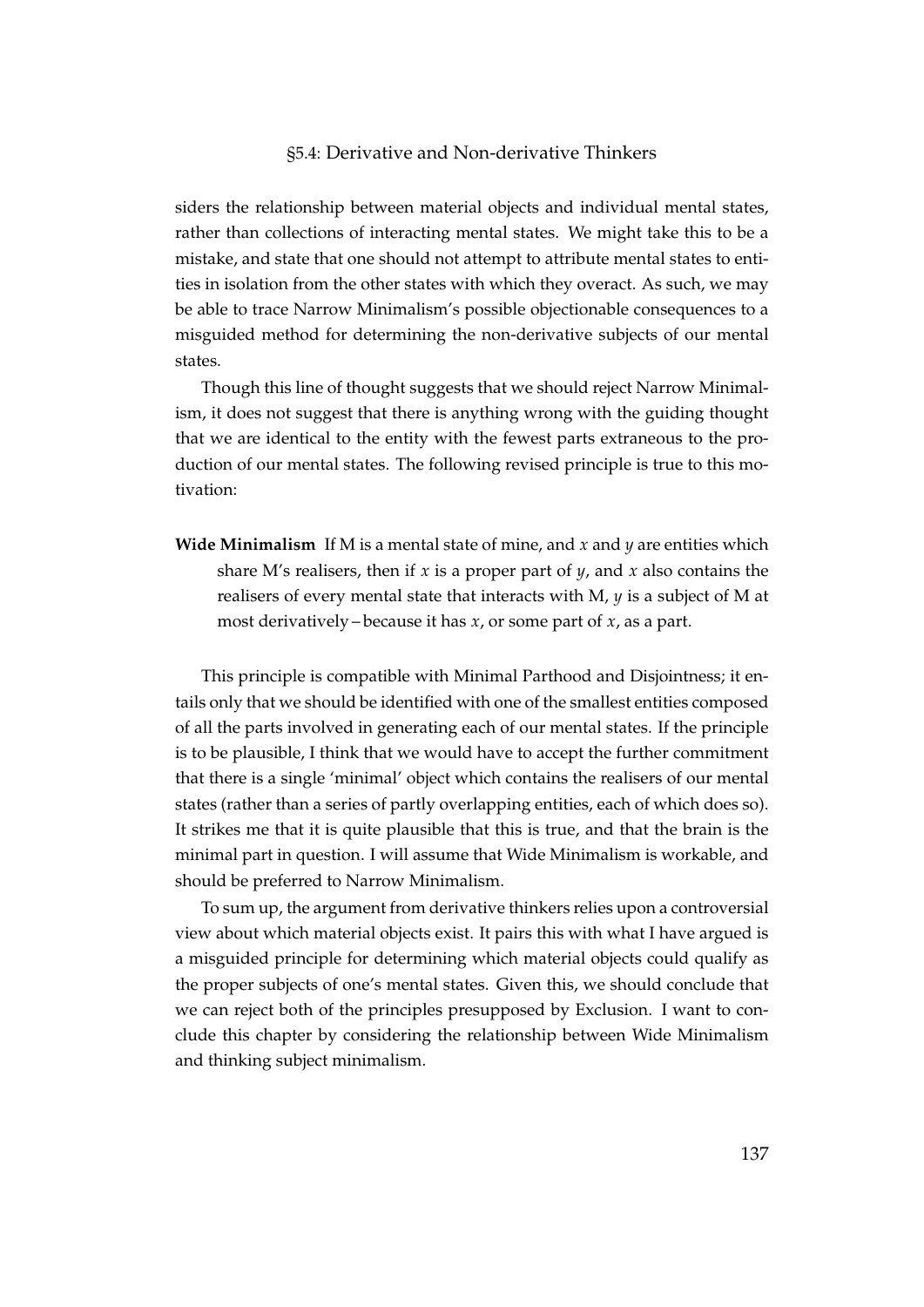# 5.4 Thinking Subject Minimalism

If we are material objects, then there should be a principled way to determine which objects we are. Thinking subject minimalism is one such way. As Olson characterises the view, thinking subject minimalists are committed to thinking that there is an entity composed by just the realisers of our mental states. This view is stronger than [Wide Minimalism,](#page-136-1) which only claims that there is a smallest entity containing those realisers, but does not specify exactly which parts it has. The first part of this section argues that at least some of those who have views in the vicinity of thinking subject minimalism are not committed to so strong a view as the one characterised by Olson. Subsequently, I will demonstrate that the more moderate view that they accept is resistant to a couple of objections presented by Olson.

#### 5.4.1 Characterising the View

As Olson characterises it, thinking subject minimalism holds that all of the parts of a thinker are directly involved in its thinking. Put otherwise, the claim is that if we are material objects, then we have no parts other than the realisers of our mental states. Olson suggests this principle as motivation for the view that we are our brains, and argues that it ought to be rejected. I want to suggest that we can find a different principle, closer to [Wide Minimalism,](#page-136-1) at work in the writings of at least two of the people whose views he discusses – Jeff McMahan and Derek Parfit-and in those of one who he does not-Ingmar Persson.<sup>[139](#page-137-0)</sup> These thinkers do identify us with the smallest entity to which our mental states can be ascribed, but they do not claim that we have no parts other than the realisers of our mental states. As it is very similar in commitments to the view that Olson criticises, I shall also call the view that I identify 'thinking subject minimalism'.

Thinking subject minimalism, as I understand it, consists in the conjunction of three principles, each of which has been introduced above. These are [Pri](#page-132-3)[macy,](#page-132-3) [Minimal Parthood,](#page-122-1) and [Wide Minimalism.](#page-136-1) Together, these principles entail that I am identical to the smallest entity which contains the realisers of all of my mental states. However, if we reject [Existence,](#page-133-1) they do not tell us exactly which material parts we have. In order to discover this, we need to supplement thinking subject minimalism with an account detailing which objects contain

<span id="page-137-0"></span><sup>139.</sup> See, [McMahan 2002,](#page-214-3) pp. 88–94 [Parfit 2012,](#page-215-3) and [Persson 1999.](#page-216-0)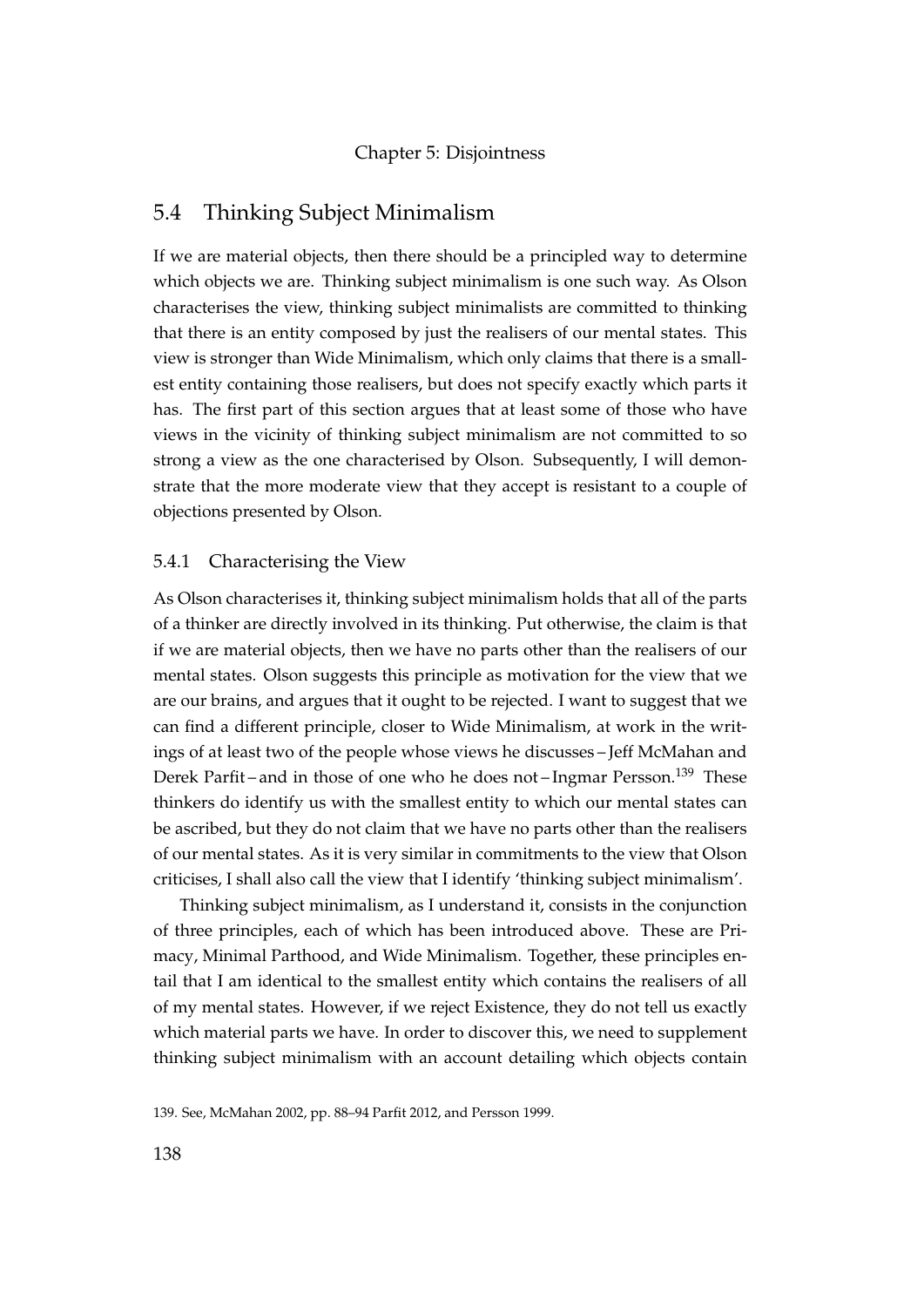### §5.4: Thinking Subject Minimalism

the realisers of our mental states, and what parts they have. In other words, as I characterise the view, thinking subject minimalism only tells us which parts we have when combined with a wider ontology.

I will shortly suggest that, thus characterised, thinking subject minimalism bypasses Olson's objections. First, however, I want to highlight how Derek Parfit motivates a view akin to the one that I have identified. We will evaluate Parfit's argument in subsection [6.2.2](#page-158-0) of the next chapter.

In his 'We Are Not Human Beings', Parfit discusses a range of cases which are intended to show that we are not biological organisms. One of these is the 'surviving cerebrum' case:

<span id="page-138-1"></span>**Surviving Cerebrum** [W]hat is removed from my body is not my head, but only my cerebrum, which is then kept functioning by an artificial support system. The resulting entity is conscious, as the neuro-physiological evidence shows. There is also some device which enables this conscious being to communicate with the outside world, since the brain activity involved in certain voluntary mental acts enables this being to spell out the words of messages to us, and some other device enables us to send replies. In this way you have conversations with this conscious being, who claims to be me, seems to have all my memories, and starts to dictate the rest of my unfinished book. [\(Parfit 2012,](#page-215-3) pp. 11–12)

According to Parfit, we could survive as artificially sustained cerebra, whilst no organism could be reduced to such a state. This entails that we cannot be organisms. However, if we hold this view, we must face up to an influential objection to views that distinguish us from the organisms located where we are – the too many thinkers problem.<sup>[140](#page-138-0)</sup> Parfit summarises the argument as follows:

Most human animals ... have thoughts and other experiences. So if Lockeans distinguish between persons and human animals, their view implies that whenever any person thinks some thought, a human animal also thinks this thought. Every thinking of a thought has two different thinkers. That conclusion seems absurd. [\(ibid.,](#page-215-3) p. 7)

In the face of this problem, Parfit must either deny that human animals think, or he must claim that it is not problematic to say that there are two thinking

<span id="page-138-0"></span><sup>140.</sup> This problem is also sometimes labelled the thinking animal argument. It forms the staple argument for animalism – the view that we are human animals. For formulations of this argument, see [Carter 1989,](#page-209-1) pp. 10–12; [Olson 1995,](#page-215-4) pp. 165–166; [2003a;](#page-215-5) [Snowdon 1990a,](#page-218-4) pp. 90–92; [2014b,](#page-218-5) pp. 92–94.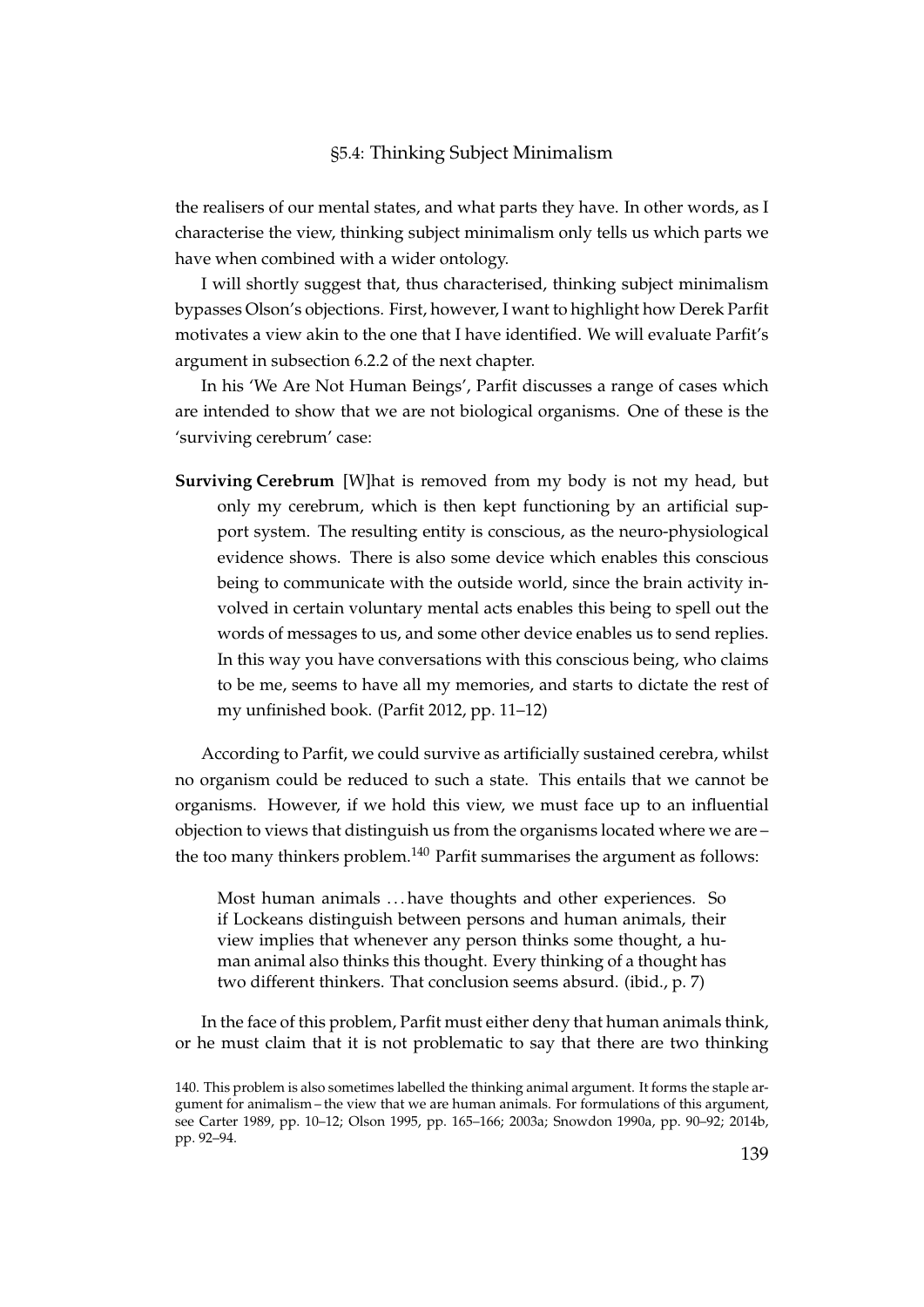things where we are. He takes the latter route, beginning with the following claim:

Animals digest their food by having a part, their stomach, that does the digesting. Animals sneeze by having a part, their nose, that does the sneezing. These facts do not create a Too Many Digesters or Too Many Sneezer's Problem. Human animals think, we can similarly claim, by having a part that does the thinking. [\(Parfit 2012,](#page-215-3) pp. 14– 15)

I take it that Parfit's claim here is that it is not objectionable if there are, in a sense, two thinking things located where we are, so long as one of those entities thinks derivatively – in virtue of the other thinking on its behalf. Further, there is one particularly obvious way in which a human animal has properties derivatively – when the properties are possessed non-derivatively by some of its parts. Indeed, given the specialisation of a human animal's organs, examples of this kind are ubiquitous. Thus, we can avoid the too many thinkers problem in a principled way by accepting that we are parts of human organisms, who derive their psychological properties from us. If Parfit's argument succeeds, [Wide](#page-136-1) [Minimalism](#page-136-1) emerges readily from attempts to distinguish us from the organisms located where we are.

We will have to wait until the next chapter before evaluating this argument. For now, however, note that Parfit nowhere appeals to the claim that there exists anything composed of all and only the realisers of our mental states (or to anything other than our commonsense ontology). Thus, although I think that Parfit does accept [Wide Minimalism,](#page-136-1) I do not think that he would accept Olson's formulation of thinking subject minimalism.

Parfit is not the only thinker to appeal to a distinction between derivative and non-derivative thought, or to use it to suggest that we are much smaller than the organisms to which our brains belong. Thus, for example, McMahan and Persson both float similar principles:

My organism is conscious only in a derivative sense, only by virtue of having a conscious part. Similarly, when I blow the horn of my car, the car makes a noise only in the sense that one of its parts makes a noise. There is only one noise; and there is a clear sense in which there is only one noisemaker: the horn . . . Nor is the organism as a whole involved in the experience of consciousness except by containing that which is conscious. [\(McMahan 2002,](#page-214-3) p. 93)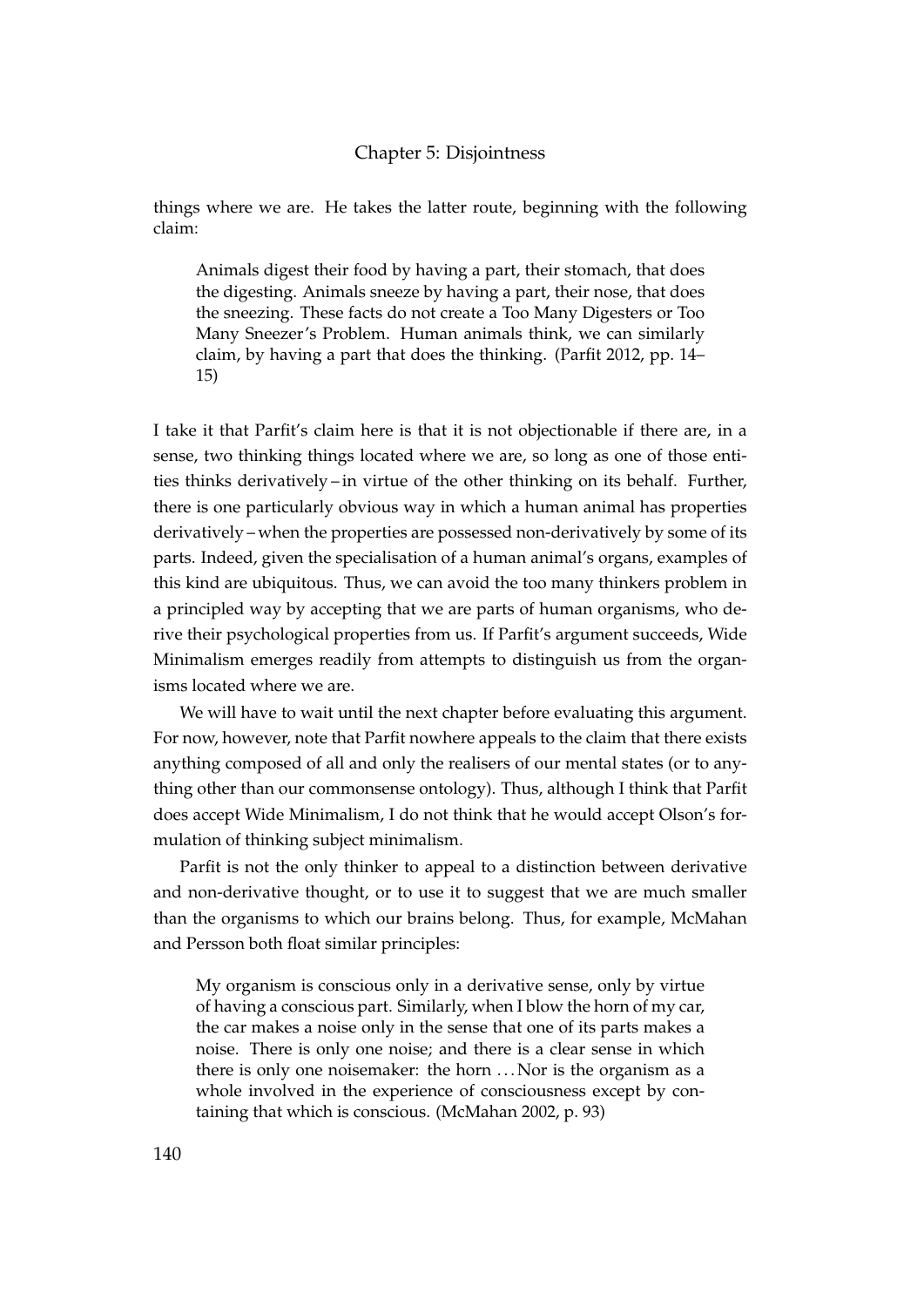#### §5.4: Thinking Subject Minimalism

A human animal does, indeed, think and have experiences, personalists should concede, but, they can add, it does so in virtue of there being something within it which does the thinking and experiencing. *Primarily*, it is this proper part or constituent which does the thinking and experiencing, and the organism only does so *derivatively* by having it as a part. [\(Persson 1999,](#page-216-0) p.  $521$ )<sup>[141](#page-140-1)</sup>

In both cases, I think it is fair to attribute [Wide Minimalism](#page-136-1) to these thinkers, but I do not think that they are committed to the claim that there exists an object composed of all and only the realisers of our mental states. I now want to consider two objections that Olson raises to thinking subject minimalism, as he defines it, and to suggest that the more modest view that I have presented avoids those objections.

#### <span id="page-140-0"></span>5.4.2 Olson's first objection

Olson's first objection is to the idea that we have any way of saying just which objects are directly involved in the production of a mental state. This suggests that thinking subject minimalists lack the resources to give a principled answer to the composition question, since they cannot say exactly which parts we have.

Olson presents this objection as follows:

Saying that all the parts of a genuine thinker must be directly involved in its thinking is like saying that all the parts of a genuine walker must be directly involved in its walking. Because there is no saying, even roughly, which things are directly involved in thinking, there is no saying even roughly which things, according to minimalism, are the parts of a thinker. [\(Olson 2007,](#page-215-1) p. 93)

We should consider this quotation alongside a concession that Olson makes:

I don't mean to say that there is no truth at all in the claim that the brain, and not the liver or the stomach, is the organ of thought. Many parts of the brain are probably more directly involved in thinking than any other parts of the organism, just as those who beat the metal are more directly involved in making knives than those who sweep the factory floor. [\(ibid.,](#page-215-1) p. 93)

<span id="page-140-1"></span>141. Persson argues that this view does not neatly account for our attribution of physical properties to ourselves. He floats the following pessimistic conclusion:

[I]t may be that what the separability of persons – or, at least, primary mind owners – and their organisms here argued for ultimately leads to is not personalism, but the *sceptic* or *nihilisitic* view that our conception of ourselves, and the consequent conditions of our persistence, are incoherent. [\(Persson 1999,](#page-216-0) p. 531)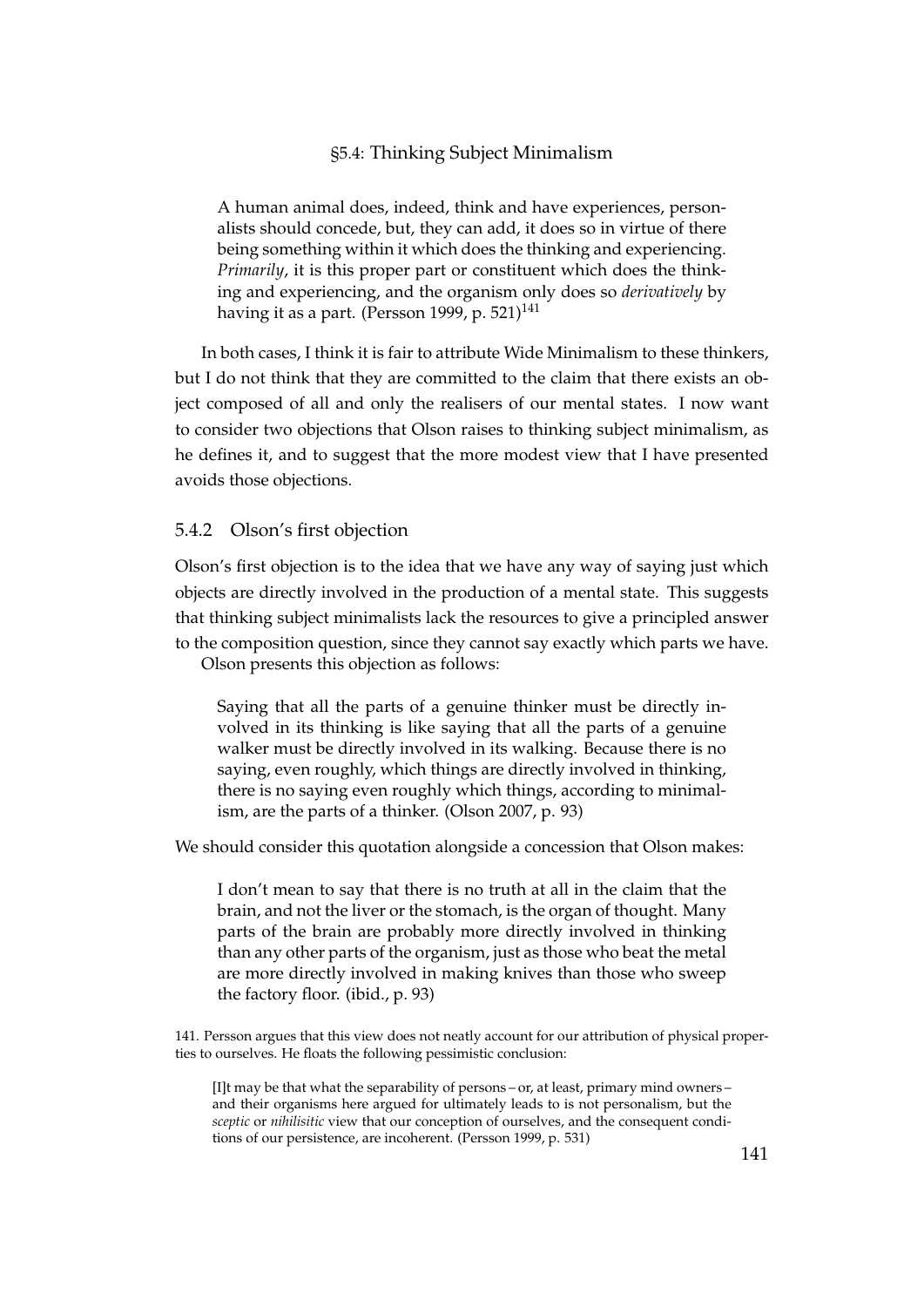Given this concession, it seems that Olson would agree that direct involvement is a matter of degree; some objects are more directly involved in our thinking, and some are less directly involved. His objection relies on the claim that there is no hard and fast distinction between those parts which are directly involved in our thinking, and those which are not. According to him, there is no non-arbitrary way to decide which things are directly involved in the production of our mental states.

In response, we should note first that though there may be no principled way to draw an exact line, we may nevertheless be able to distinguish between parts that are definitely directly involved in our thinking (e.g. particular nerve cells), and parts which are definitely not directly involved in our thinking (e.g. muscle fibres in our legs); nothing in the mere fact of continuous variation prevents this. Given this, a difference between our presentation of thinking subject minimalism and Olson's becomes relevant. I suggested above that the more moderate form of thinking subject minimalism presupposes a background ontology. [Wide](#page-136-1) [Minimalism](#page-136-1) is then employed to determine which object within this ontology is the non-derivative subject of our mental states.

The key to the response I have in mind is the idea that there may be significant compositional differences between any two objects countenanced by a restricted ontology. If so, it is theoretically possible that no object in our ontology both contains all of the objects that are definitely directly involved in our thinking and lacks some parts which might be directly involved in our thinking; on such an ontology, anything that contains everything definitely directly involved in our thinking will also contain everything which could reasonably be judged to be directly involved in our thinking. If so, then the margins of imprecision in the notion of direct involvement will be irrelevant to the determination of the smallest entity to contain our thinking parts; however this imprecision is resolved, the same entity will be picked out as the minimal subject of our thoughts.

Thus, a thinker like Parfit, who identifies us with our brains, can respond to Olson by claiming that every way of clarifying the notion of 'direct involvement' highlights the brain as the smallest unit composed of everything that is directly involved in a person's thinking. Of course, to defend this response, one would need to give us reason to believe this claim. Though I do not want to consider this point in detail, at least one reason suggests itself. It is often supposed that a lone brain could, if supported as in [Surviving Cerebrum,](#page-138-1) sus-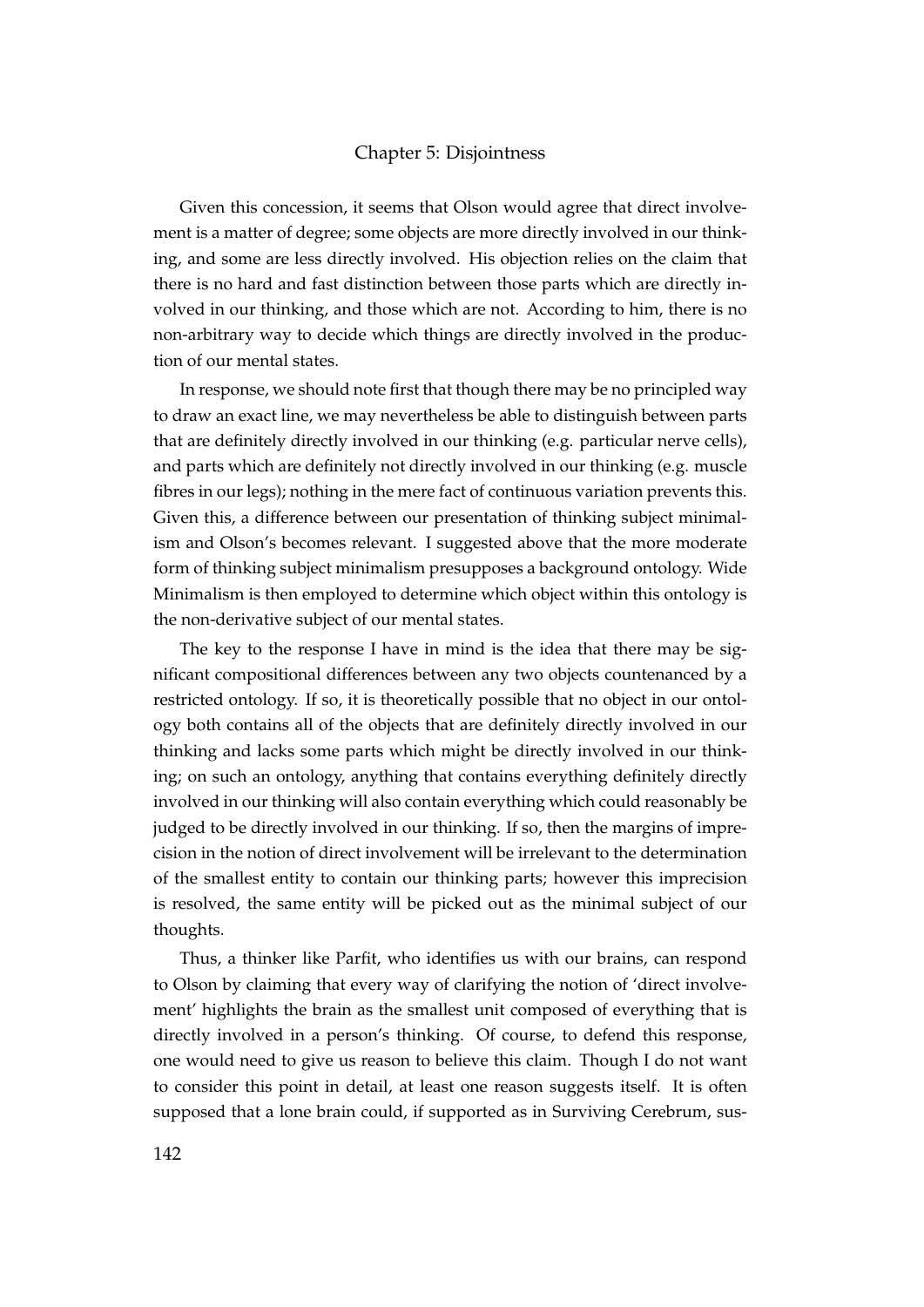#### §5.4: Thinking Subject Minimalism

tain a conscious perspective indistinguishable from the one that you now possess; the brain doesn't lack anything that is necessary for conscious experience. This shows that the parts of the brain have an especially intimate relationship to thought which the other parts of one's body do not.<sup>[142](#page-142-1)</sup> It is not obviously mad to mark this distinction by saying that the parts of the brain are directly involved in one's thought, whilst the other parts of one's body are not.<sup>[143](#page-142-2)</sup>

As long as our ontology is not populated with a large number of entities which only slightly differ in their composition, I assume that this suffices to defend thinking subject minimalism, as we have characterised it, against Olson's first objection. Of course, it is necessary that we should be able to, within broad limits, tell when some parts are directly involved in generating a mental state, and when they are only peripherally involved. Though Olson would, I presume, claim that the imprecision of the notion of 'direct involvement' prevents even this, $144$  I think that he would need to say more to make his case. I therefore conclude that Olson's first objection misses its mark.

#### <span id="page-142-0"></span>5.4.3 Olson's second objection

Olson's second objection is that there is no reason to prefer a 'friendly' formulation of thinking subject minimalism, such as [Wide Minimalism](#page-136-1) to [Narrow Min](#page-133-0)[imalism,](#page-133-0) on which many of our mental states are non-derivatively attributable to different material entities from one another. We have already seen that we should reject [Narrow Minimalism.](#page-133-0) If Olson is correct that [Wide Minimalism](#page-136-1) is no better motivated, this suggests that we should reject it as well.

#### <span id="page-142-1"></span>142. I consider a similar argument in subsection [6.2.1](#page-155-0) of the next chapter.

<span id="page-142-2"></span>143. There is a second possible response, but it is a little more complicated. Imagine that only three entities contain all the realisers of our mental states – our brains, our heads, and the humanoid entities located where we are. It might be argued that any precisification of the notion of 'direct involvement' which dictates that the brain lacks parts directly involved in one's thinking will rule that the head also lacks some such parts (i.e. any type of part which plays a significant role in thinking, and which the brain lacks, will have instances outside of the head). If so, the thinking subject minimalist can either say that we are brains or that we are humanoid. If we are humanoid, we have very many parts which are not directly involved in our thinking. It might be argued that, since we introduced the idea of 'direct involvement' to pick out the minimal entities responsible for our mental states, the latter precisification is too liberal about the notion of direct involvement. This leaves the view that we are brains.

<span id="page-142-3"></span>144. Indeed, he does so when discussing Parfit:

The problem is that there is no principled way of drawing even a vague boundary around the walking part of me. And thinking is unlikely to differ in this respect from walking. [\(Olson 2015b,](#page-215-2) p. 50)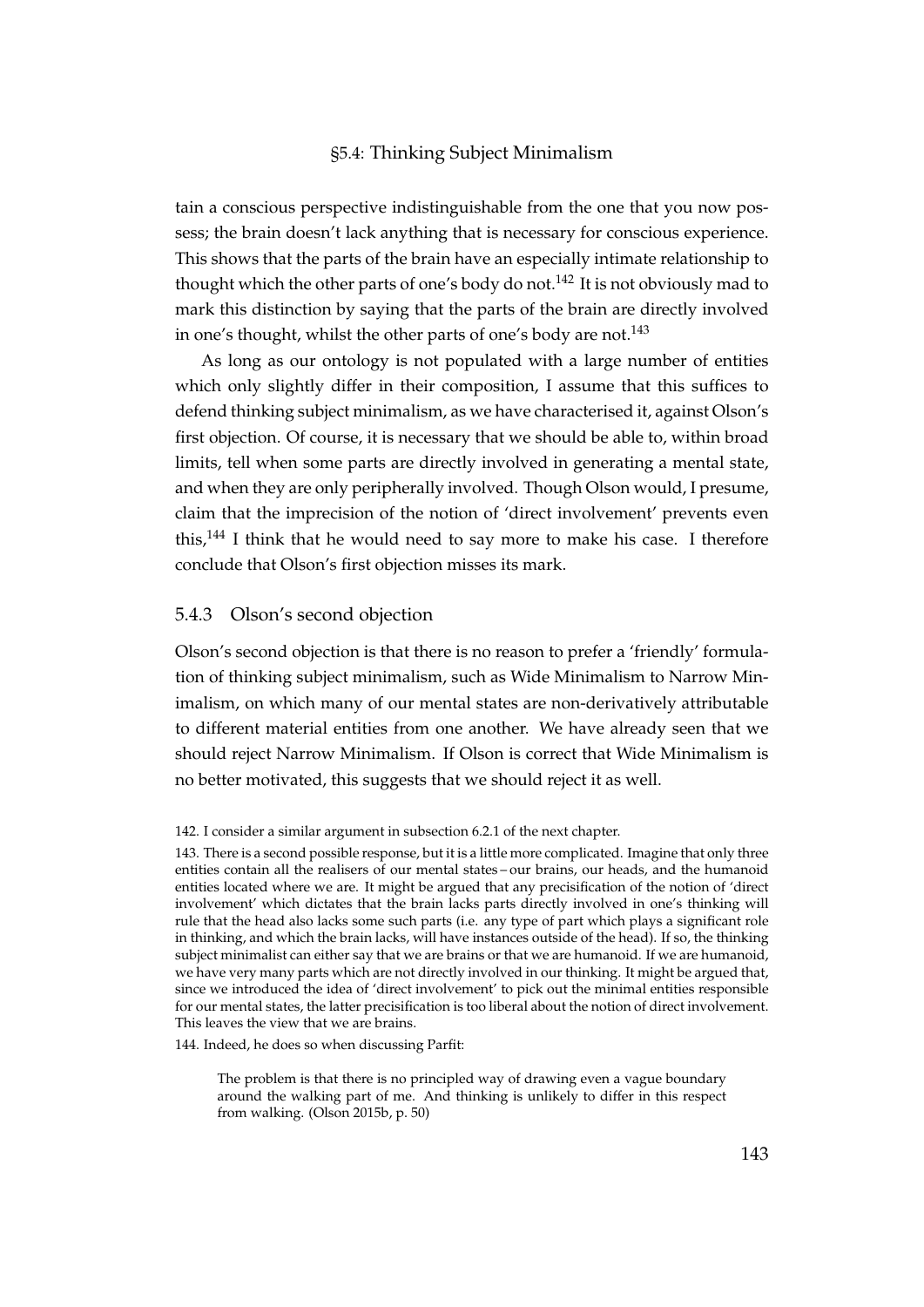Olson presents the objection as follows:

Call an activity such that whatever engages in it in the strictest sense must be composed of just those things directly involved in its engaging in that activity a *minimalistic* activity. Thinking-subject minimalism says that thinking or mentality in general is minimalistic. Specific minimalism says that specific types of thinking, such as remembering, are minimalistic. (Given how the brain works, thinking in general and remembering will not both be minimalistic.) Which is it? [\(Olson 2007,](#page-215-1) p. 97)

Let's begin by clarifying the labels Olson uses. 'Specific minimalism' names the conjunction of [Narrow Minimalism](#page-133-0) and the claim that, for each mental state, there exists an entity composed of just the realisers of that mental state (i.e. the claim we earlier labelled [Existence\)](#page-133-1). 'Thinking subject minimalism', as we have seen, consists of [Wide Minimalism](#page-136-1) conjoined with the claim that there exists something composed of all and only my thinking parts. I have already argued that we need not accept these claims about which entities exist; unless we adopt a fairly plenitudinous ontology, we have no reason to believe that there will be entities composed of just the parts involved in the production of one or more mental states. Rejecting this assumption may have implications for Olson's objection.

If we deny that there are entities composed of just the realisers of some mental state (or collection of mental states), it is logically possible that (the division of labour in the brain notwithstanding) the smallest entity to contain all of the realisers of any one of my mental states also contains all the realisers of my other mental states. If so, then (as Olson might put it) the smallest entity to engage in any specific form of thinking would also be the smallest entity to engage in thinking in general. If so, we would not need to choose between the two forms of minimalism on offer; they would have just the same implications about our composition. This would undercut Olson's argument. Nevertheless, this response strikes me as somewhat speculative. I shall therefore argue that we have good reason to prefer [Wide Minimalism](#page-136-1) to [Narrow Minimalism.](#page-133-0)

I have two suggestions about how to defend this preference. First, we know that we are the non-derivative subjects of all of our mental states. We also find [Minimal Parthood](#page-122-1) very plausible; it is hard to deny that the realisers of our mental states are among our parts. Given that we have seen that [Narrow Minimalism](#page-133-0) may be inconsistent with the conjunction of [Minimal Parthood](#page-122-1) and [Primacy,](#page-132-3) it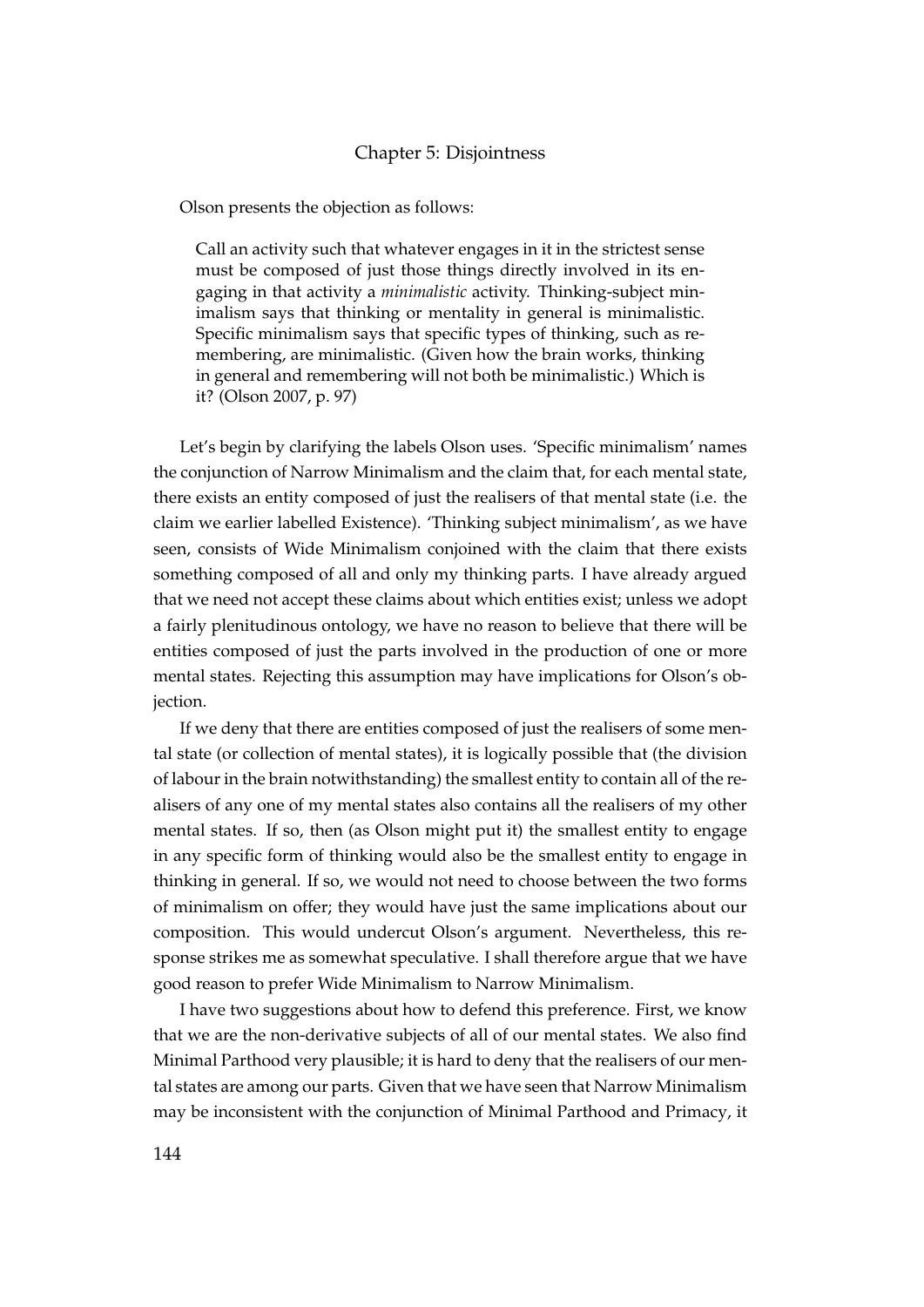#### §5.4: Thinking Subject Minimalism

seems that we have good reason to reject it; there exists an argument, based on claims that we take ourselves to know, to the conclusion that [Narrow Mini](#page-133-0)[malism](#page-133-0) is false. No such argument exists to the effect that [Wide Minimalism](#page-136-0) is incompatible with what we know. Thus, there is at least some reason to prefer [Wide Minimalism](#page-136-0) to [Narrow Minimalism.](#page-133-0)[145](#page-144-0)

Second, the consequences of [Narrow Minimalism](#page-133-0) are not the only reason to disprefer it to [Wide Minimalism.](#page-136-0) I argued above that we might distinguish the two by appeal to the principle that interacting mental states belong to the same subject. If we accept this principle, we should deny that one can determine the non-derivative subjects of our mental states piecemeal, as does [Narrow Mini](#page-133-0)[malism.](#page-133-0) Again, this gives us a principled reason to prefer [Wide Minimalism.](#page-136-0) It therefore seems that Olson is wrong to think that there is no choosing between the two forms of minimalism.

I have given two reasons for thinking that we can prefer [Wide Minimalism](#page-136-0) to [Narrow Minimalism.](#page-133-0) Olson considers and rejects the second of these, but I do not think that his objection succeeds. He claims that the principle that interacting mental states belong to the same subject – which he calls 'the psychological individuation principle' – is incompatible with materialism about the self. If so, it is incompatible with thinking subject minimalism, and cannot be relied upon to defend it. Olson's argument has two steps. First, he argues that the psychological individuation principle entails that we have mental states as parts:

[The psychological individuation principle states] that, necessarily, for every person or thinking being ("mind"), there is exactly one mental system, all and only the elements of which are the mental states of that being; and for every mental system, there is exactly one thinking being whose mental states are the elements of that system . . . How could the number of mental systems necessarily fix the number of anything but mental systems? Remember: the number of mental systems is determined entirely by causal relations among mental states and actions. And it is hard to see how causal relations among mental states and actions could entail both the existence and

<span id="page-144-0"></span><sup>145.</sup> I do think that Olson has a response here, but it is very difficult to see where the burden of proof lies. The response would be to claim that we are trying to assess whether thinking is minimalistic and, in doing so, comparing it with alternative views, such as animalism. Here, it might be thought relevant that we do not know how one could differentiate these forms of minimalism save by their consequences; there is, one might say, no principled reason to accept a workable form of minimalism when we could instead reject it altogether.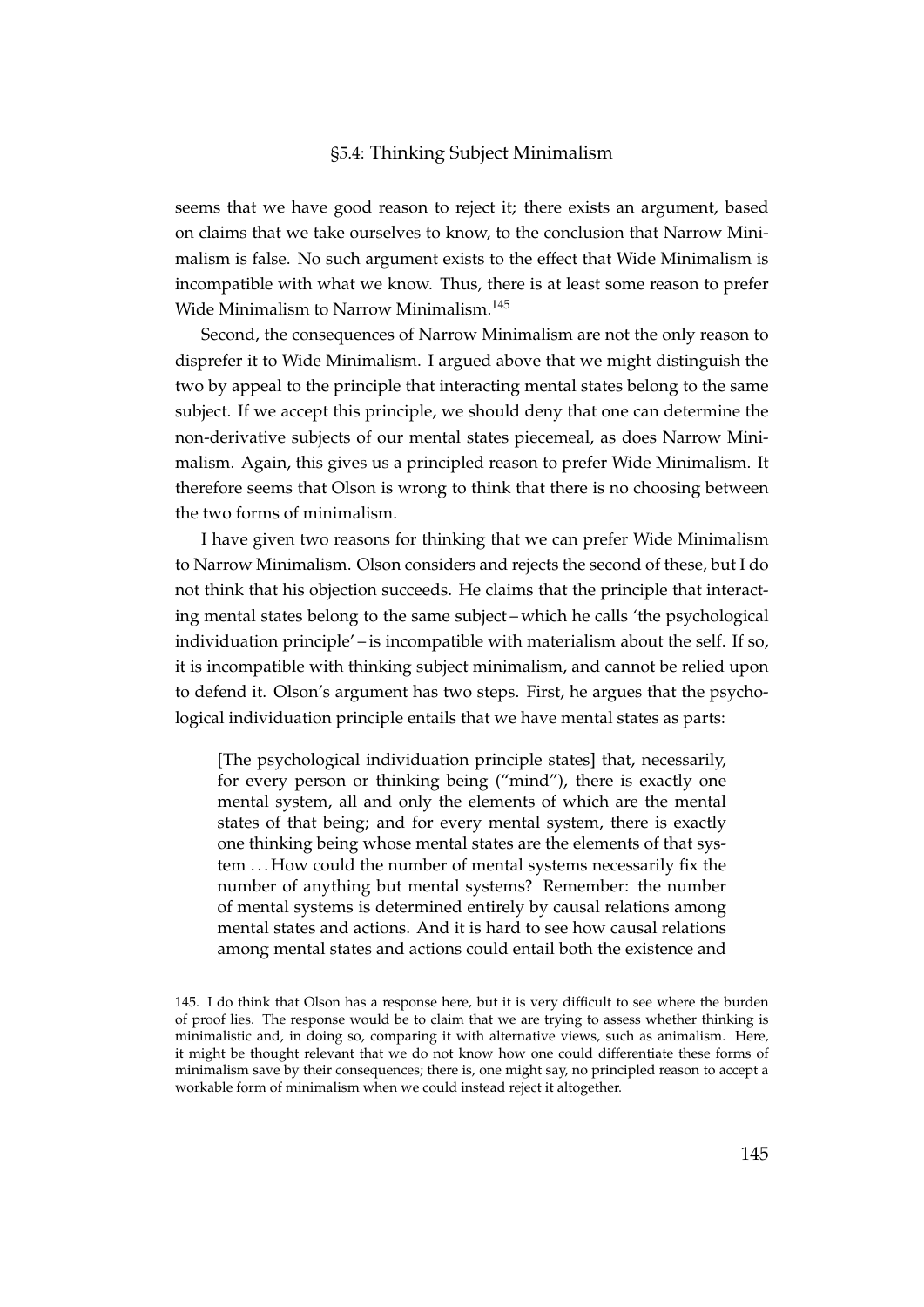#### Chapter 5: Disjointness

the precise number of things that are not made up even partly of mental states or actions. [\(Olson 2007,](#page-215-0) pp. 137–138)

The second stage of the argument is to claim that no material object has mental states as parts:

It is especially hard to see how the psychological individuation principle could be compatible with our being material things. (I assume that no material thing has mental states as parts.) Any material thing that could have mental properties at all, it seems, could be mentally *dis*unified . . . In that case, two or more unified mental systems would be associated with one human organism at once. According to the psychological individuation principle, there would therefore be two or more thinking beings – two or more *people* – "sharing" that animal. [\(ibid.,](#page-215-0) p. 138)

He then continues to argue that if two or more people 'share' an animal, we should deny that they are material beings (ibid).<sup>[146](#page-145-0)</sup> Hence, Olson concludes, the psychological individuation principle is incompatible with our being material things (and therefore incompatible with minimalism).

I think that this argument can be opposed at a number of points. First, it is not clear to me why the claim that persons are individuated by reference to mental states entails that they have mental states among their parts.<sup>[147](#page-145-1)</sup> Second, I appealed to the claim that interacting mental states belong to a single thinker (provided that they are unified in the right sort of way), but I did not claim that mental states only belong to a single thinker if they are interacting; it is compatible with what has been said that we might discover that a single material thing is disunified in virtue of containing the realisers of disjoint sets of inter-acting mental states, and so that it was mentally disunified.<sup>[148](#page-145-2)</sup> Thus, it is not

<span id="page-145-2"></span>148. Another point here: Olson claims that we cannot understand how disunified mental states could belong to different material entities except by taking each to be identical to a different part of the brain. He continues "But that presupposes thinking-subject minimalism, and as we saw in chapter 4, minimalism faces no end of trouble" [\(Olson 2007,](#page-215-0) pp. 138–139). However, as we have seen, Olson's primary objection to thinking subject minimalism is that it requires, but is

<span id="page-145-0"></span><sup>146.</sup> For a similar argument, see [Olson 2003b.](#page-215-1)

<span id="page-145-1"></span><sup>147.</sup> We might compare the psychological individuation principle with Olson's preferred alternative – the claim that the number of persons is determined by the number of biological lives – integrated series of biological processes which together constitute a homeodynamic system. This principle is compatible with holding that we do not have processes and biological states as *parts*. It is simply unclear why the claim that one set of things play a role in individuating an entity entails that the former set of things are among its parts.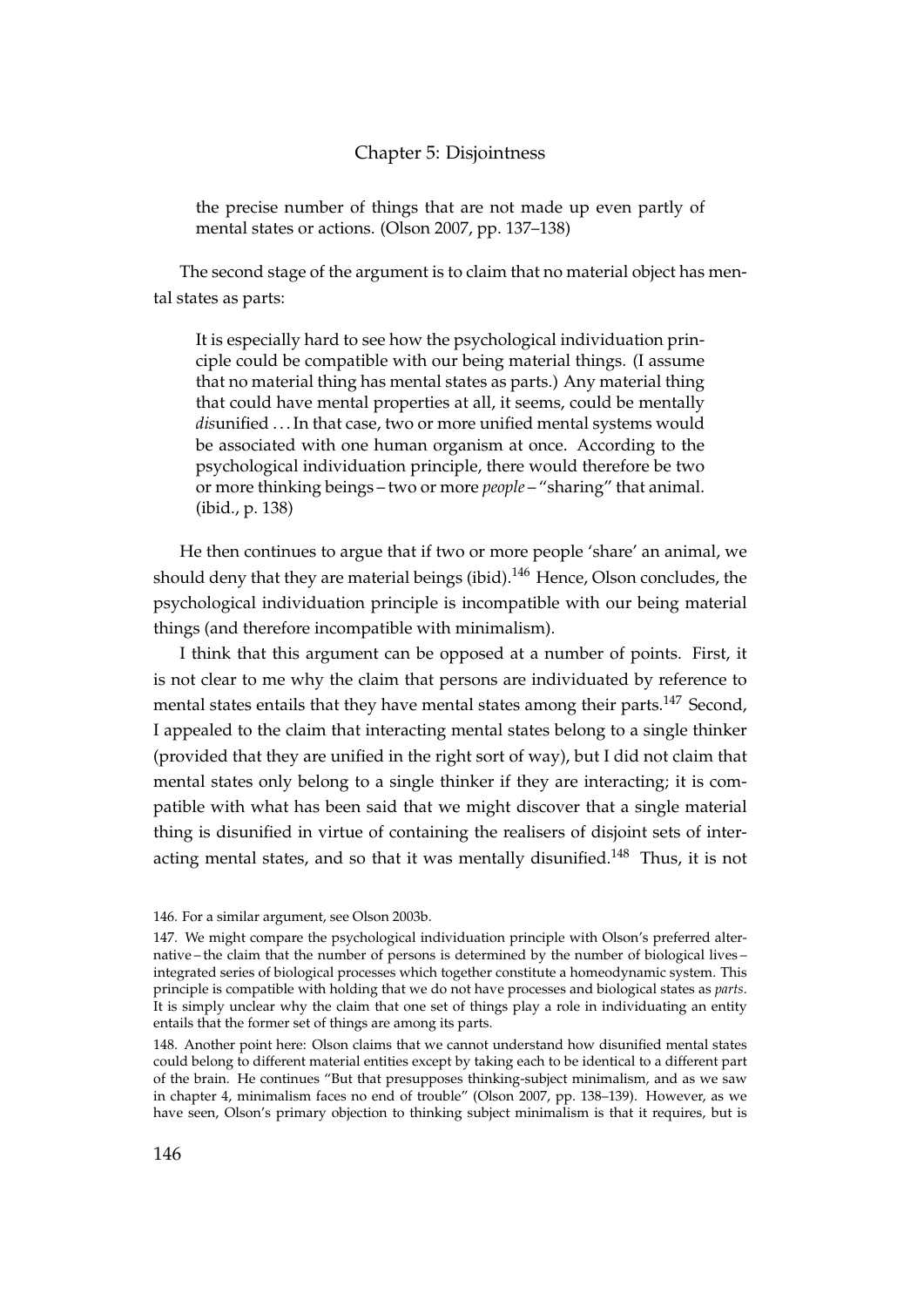#### §5.5: Conclusion

entirely clear why the psychological individuation principle is supposed to be incompatible with our being material.

We can conclude that it is far from clear why Olson thinks that we have no principled reason to prefer [Narrow Minimalism](#page-133-0) to [Wide Minimalism.](#page-136-0) Given this, I conclude that his arguments against thinking subject minimalism are unsuccessful.

# 5.5 Conclusion

I have argued that Lowe's argument from necessity does not generate strong objections to materialism about the self. I have also argued that thinking subject minimalists need not identify different primary subjects for many of our thoughts. On its best, most moderate formulation, thinking subject minimalism only tells us what we are when supplemented with an ontology, telling us which objects exist and how they are composed.

The aim of the next chapter is to examine thinking subject minimalism, and to argue that we should reject the view. Rather than attempting to spell out an ontology in depth, I shall make some assumptions. First, we should not deny that brains exist, absent very compelling arguments to the effect that they do not. Since no part of the brain both clearly exists and is plausibly the subject of every one of my thoughts, I therefore also assume that if thinking subject minimalism is true, our brains are the non-derivative subjects of our thoughts (rather than some smaller entity which they contain). With these assumptions stated, it is possible to assess thinking subject minimalism by comparing it to the alternative hypothesis that we have humanoid form. I argue that the latter thesis can be defended.

incompatible with, the psychological individuation principle because the latter entails that we are not material. Here, however, he's supporting the claim that the psychological individuation principle entails that we are not material on the basis that thinking subject minimalism is false. It seems, therefore, that his grounds for thinking that the psychological individuation principle is incompatible with thinking subject minimalism presuppose that thinking subject minimalism is false. The argument against thinking subject minimalism appears to presuppose what it is intended to show.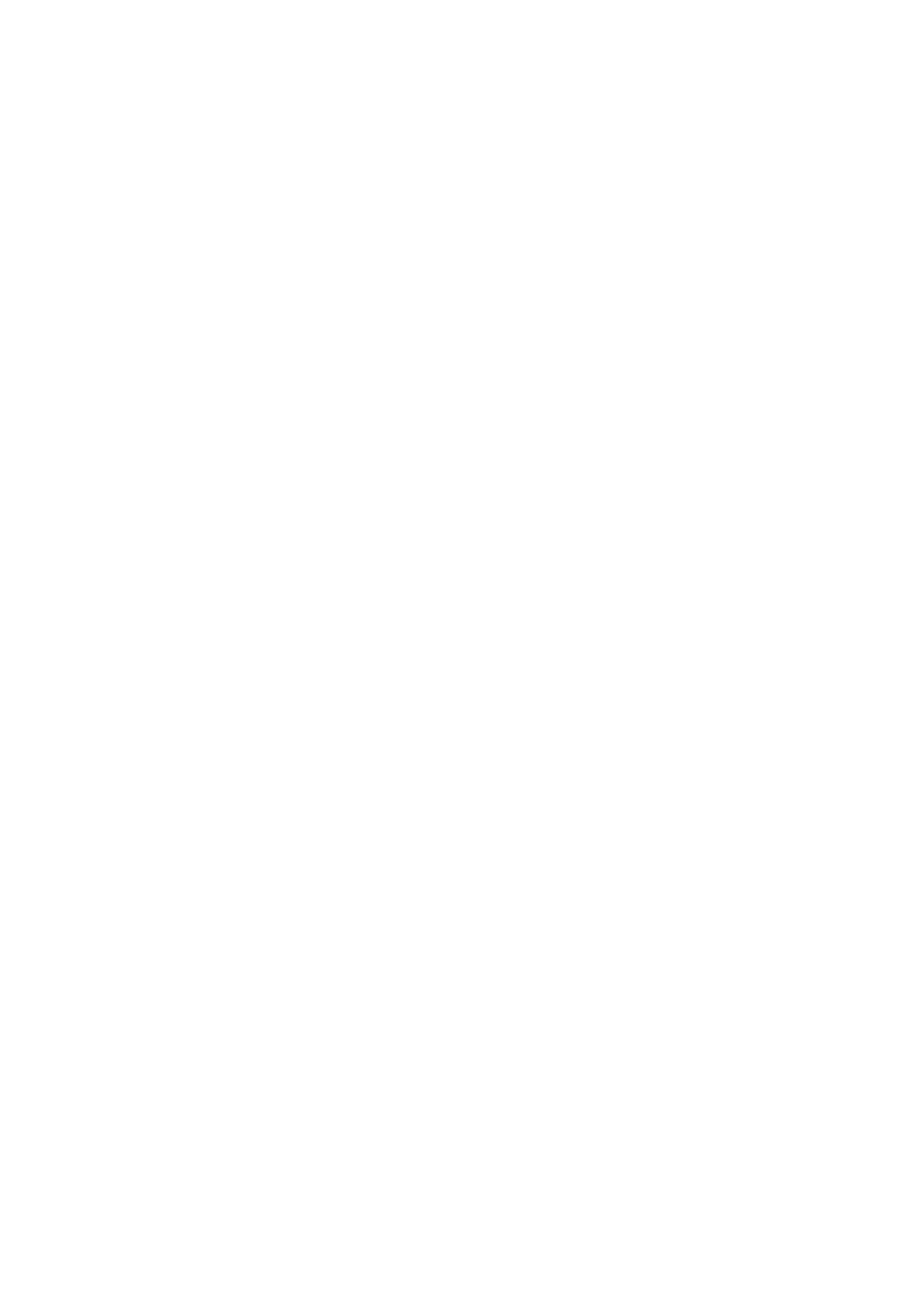#### CHAPTER SIX

# The Problem of Overlappers

The previous chapter introduced our thinking parts – those entities which, in a fairly minimal sense, realise our mental states. According to commonsense forms of materialism about the self, our thinking parts are literally part of us. I have argued that empirical findings present no obvious reason to reject this claim. Nevertheless, if materialism about the self is true, we should be able to determine which other parts we have. Here, we encounter a problem, which I label the 'problem of overlappers'.<sup>[149](#page-148-0)</sup> More than one entity contains my thinking parts. An account of our nature should present us with reasons to think that only one of these (non-derivatively) thinks my thoughts. This chapter offers some considerations which cut in favour of the commonsensical claim that we have 'humanoid form'. I pursue this claim in close conversation with a view developed in the previous chapter – thinking subject minimalism – which identifies us with the smallest entities to contain all of our thinking parts.

I begin section [6.1](#page-149-0) by setting out the problem. I finesse this problem by considering two ways in which entities which contain my thinking parts relate to my thoughts. According to the terminology that I shall adopt, brain-sized entities 'generate' those thoughts, whilst they are 'housed within' larger humanoid entities. The question I investigate is whether we should be identified with the generators of our thoughts, or the entities within which our thoughts are housed. [6.2](#page-155-0) considers three ways to motivate the view that we are brain-sized. The first way attempts to argue that that if we accept that a lone brain could sustain a conscious perspective, we should also conclude that we are brain-sized.

<span id="page-148-0"></span><sup>149.</sup> The problem which interests me has been given a number of labels other than the one I use. Thus, for example, Olson references the 'thinking-brain problem' (2007, p. 76), Blatti and Moran the 'thinking parts problem' (2016; 2018), and Madden the 'problem of thinking parts' (2016).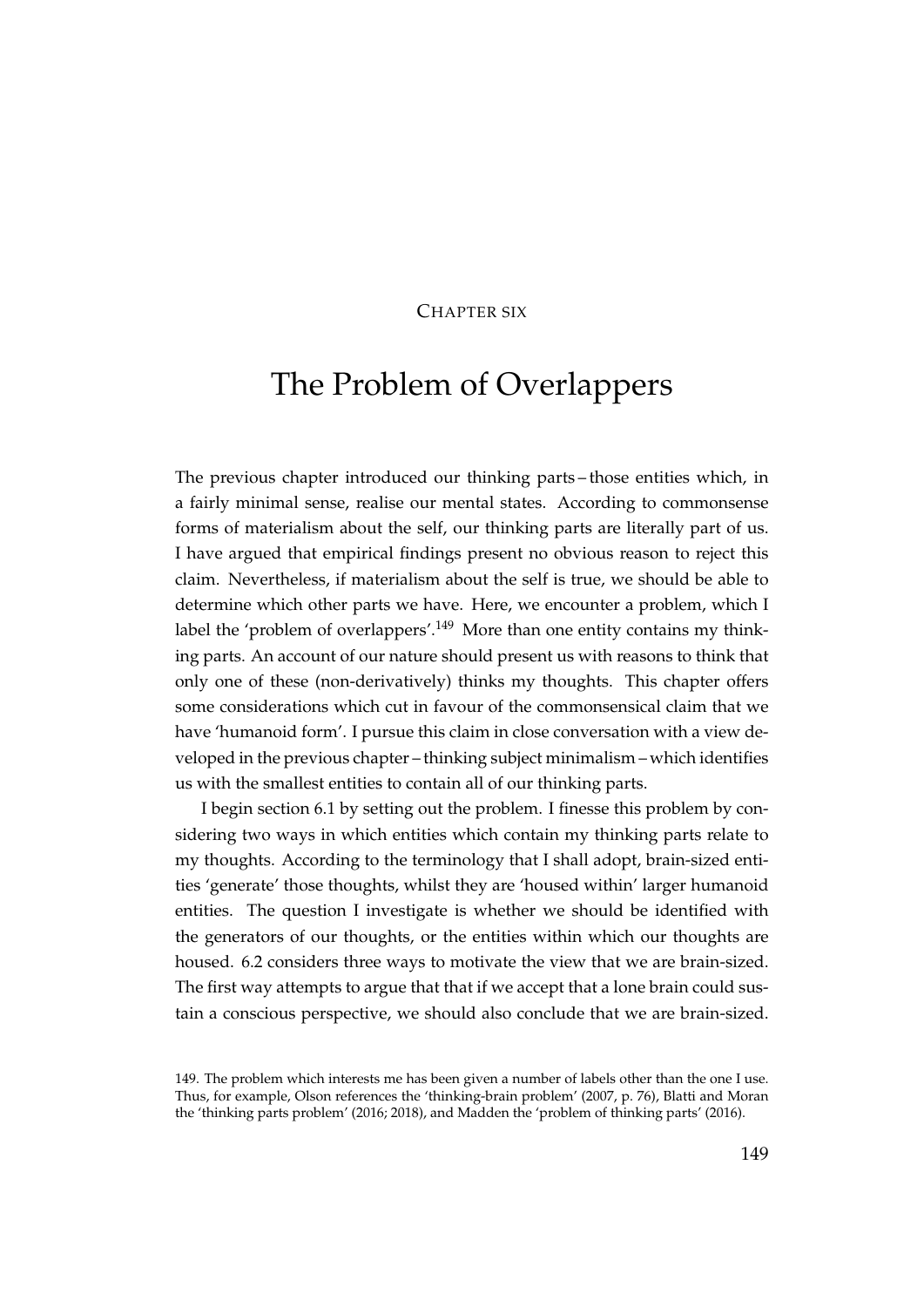The second argument is based on the two claims that we are not organisms and that nevertheless we speak correctly when we attribute psychological properties to the organisms located where we are. The third argument, originally presented by Carl Gillett, suggests that many of our mental states cannot be attributed to anything with sensory organs or muscles (and hence that they must be attributed to our brains). None of these arguments are entirely successful (though I acknowledge that one can only fully respond to the first argument by motivating an alternative metaphysical picture).

With the arguments for thinking subject minimalism set aside, I consider two reasons to favour the alternative claim that we are humanoid. [6.3](#page-168-0) considers an argument by Bennett and Hacker to the effect that nothing brain-sized can think. This argument rests on a very specific, post-Wittgenstinian, picture of the nature of mental states. This picture is controversial, and I suspect it should be rejected. As a result, it is far from clear that their argument succeeds. In [6.4,](#page-174-0) I offer my own proposal. I argue that there is a particularly intimate connection between many of our mental states, and parts of the body other than the brain. It seems to me to follow that these states primarily belong to entities much larger than the brain. I conclude that we should reject thinking minimalism, and claim that we have parts other than the realisers of our mental states. This paves the way for the discussion of the next, and final, chapter.

# <span id="page-149-0"></span>6.1 The Problem of Overlappers

I begin by sketching a challenge for any account which identifies us with some material object. The challenge begins with the philosophical commonplace that a lone brain could constitute a thinker; thus, for example, the lone cerebrum in [Surviving Cerebrum](#page-138-0) (presented on p. [139](#page-138-0) of the previous chapter) sustains a conscious subject. Faced with this commonplace, we might draw the conclusion that all that is required for something to think is that it contain thinking parts. Unfortunately, this conclusion has unpalatable consequences. Our challenge is to show how they might be avoided.

To illustrate the problem, it is helpful to introduce the notion of an 'overlapper'. Two entities overlap if they have parts in common. For our purposes, however, a more restricted notion will be of use. Let us say that a person's over-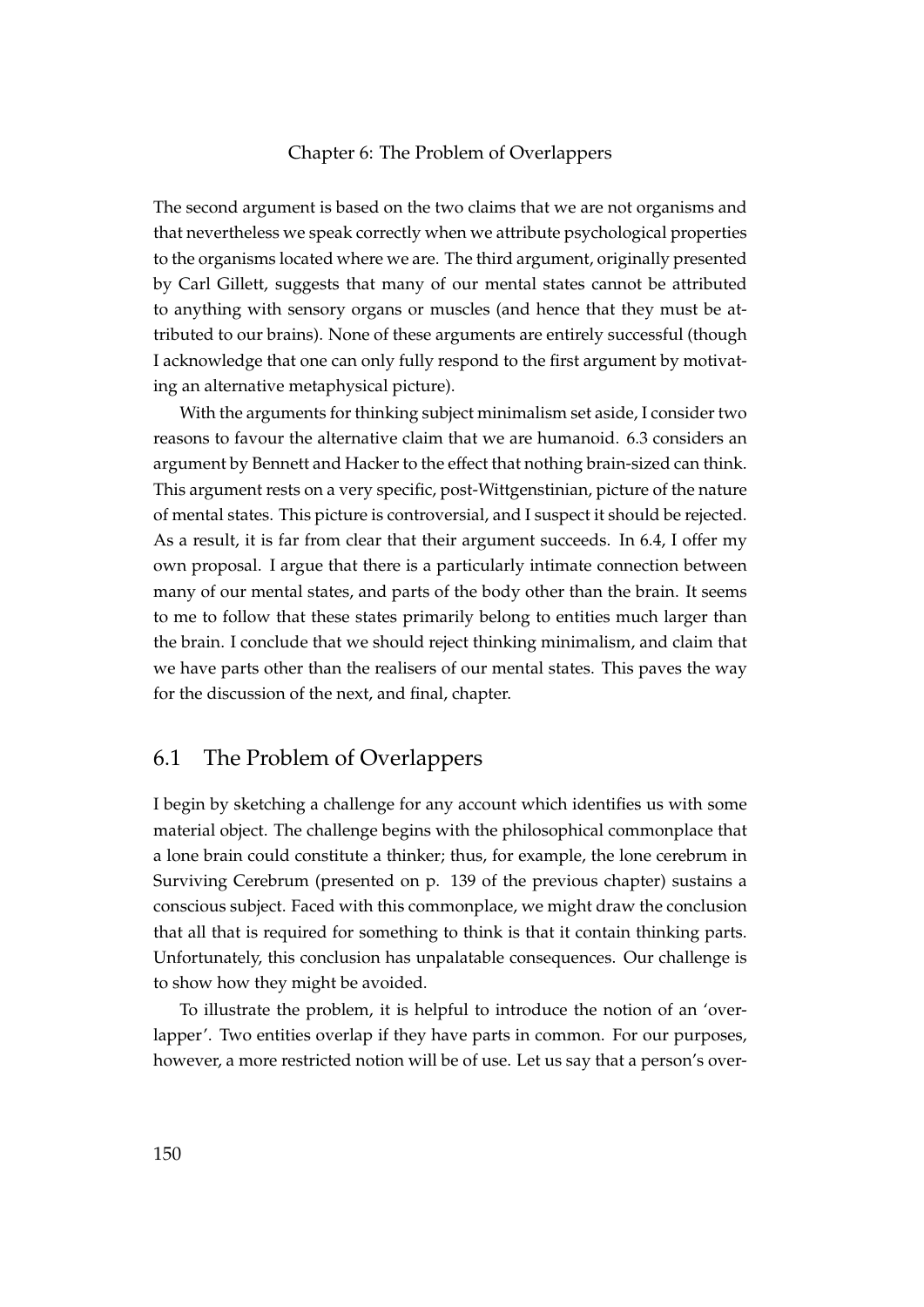#### §6.1: The Problem of Overlappers

lappers are just those entities which contain all of her thinking parts.<sup>[150](#page-150-0)</sup> Thus construed, our overlappers include, at least, our brains and heads. They may also include more exotic entities besides – such things as all of a person except her left foot, or the sum of that person's thinking parts and the Eiffel tower. It is intuitive to think that at least some overlappers exist, even if there are some whose existence we might deny.

As mentioned above, it is plausible, when looking at cases like [Surviving](#page-138-0) [Cerebrum,](#page-138-0) to think that we need no parts other than our thinking parts in order to enjoy (at least some) mental states. This generates the following argument:

- 1. More than one entity contains one's thinking parts.
- 2. Anything which contains one's thinking parts is a thinker.
- C. Where one is, there are a number of thinkers.

The conclusion of this argument is extremely surprising. It seems straightforwardly absurd to say that there are two thinking entities where I am. Call this the 'problem of overlappers'. It is sometimes emphasized that accepting that several of our overlappers think leads to further unpalatable consequences. Thus, for example, Olson writes:

If you think you're an animal, then your head, which thinks just as you do, ought to think, mistakenly but on the same grounds, that it is an animal. So for all you know, you might be your head. [\(Olson](#page-215-0) [2007,](#page-215-0) p. 216)

Call this the 'sceptical' presentation of the problem. This presentation assumes three things. First, when you think first-personally, each of your overlappers also has a first-personal thought about itself. Second, when you ascribe a property to yourself, your overlappers each ascribe the very same property to themselves, often mistakenly. Third, if one of your overlappers mistakenly ascribes a property to itself, then you cannot knowledgeably ascribe that property to yourself. These are substantive assumptions, and I do not know how to assess them.<sup>[151](#page-150-1)</sup> Nevertheless, I think that these further consequences are not required

<span id="page-150-0"></span><sup>150.</sup> As presently defined, we are our own overlappers. This allows for a simple presentation of the topic of this chapter – the question of which of my overlappers is identical to me.

<span id="page-150-1"></span><sup>151.</sup> For work that suggests that one or more of these assumptions might be false, see [Blatti 2016,](#page-209-0) pp. 167–169; [Brueckner and Buford 2009;](#page-209-1) [Madden 2011;](#page-213-0) [Madden 2016b;](#page-214-0) [Noonan 1998,](#page-214-1) pp. 312– 318. For a response to Brueckner and Buford, see [Yang 2013.](#page-220-0)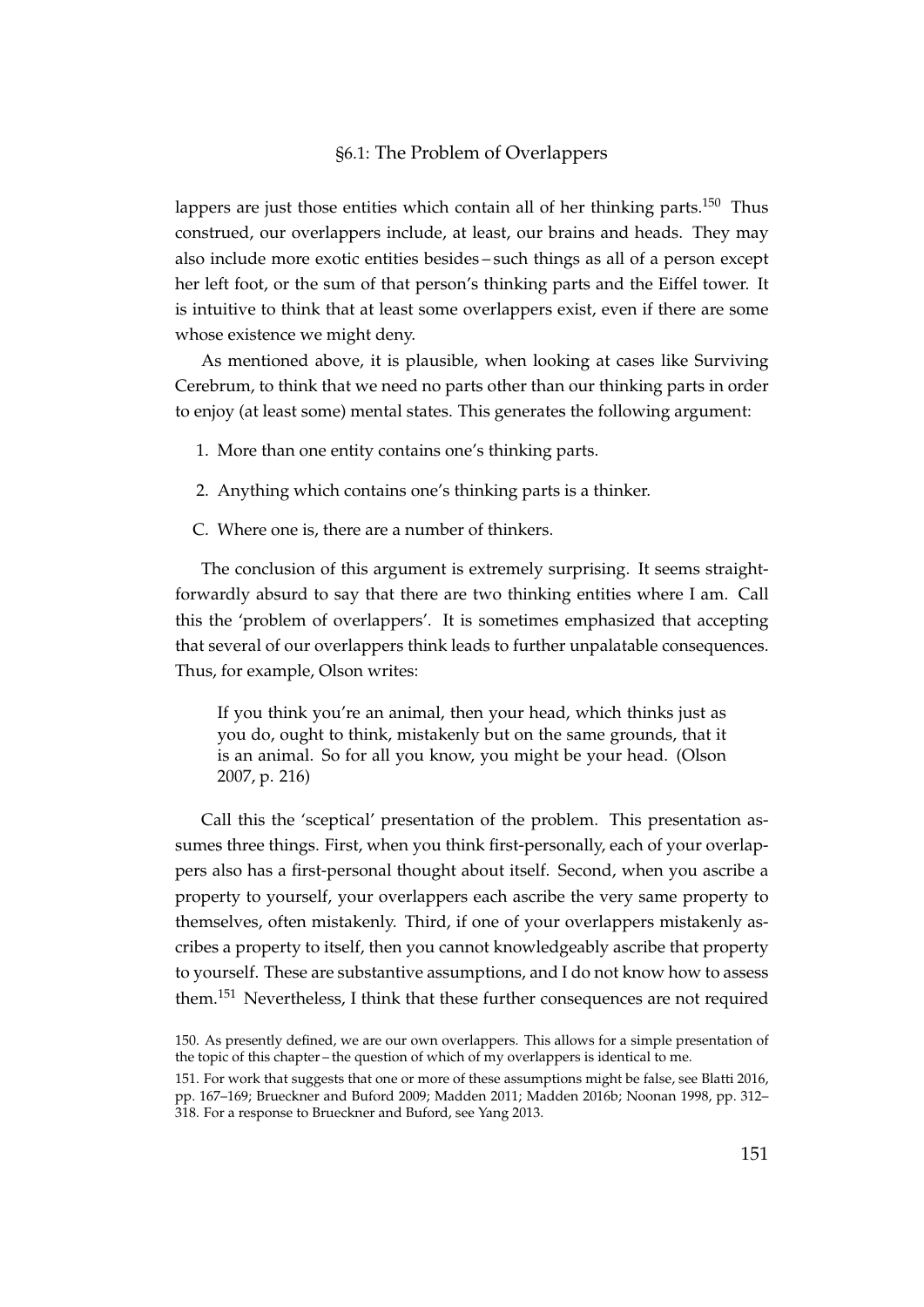to see what is puzzling about the problem of overlappers. It is prima facie absurd to think that there is a large number of thinking things where I am. This chapter considers how best to reject this conclusion.

#### 6.1.1 Evaluating the Argument

The argument has two premises – first, that there are a number of overlappers located where I am, and, second, that containing my thinking parts suffices for something to be a thinker. Since the conclusion seems absurd, we know that at least one of these premises is false. Let's first consider which of these premises we should reject.

Though there may be principled reasons to deny the existence of overlappers distinct from oneself – and, indeed, though this is a popular response to the problem<sup>[152](#page-151-0)</sup> – I will assume that we should deny this premise only as a final resort. It would be extremely surprising to learn that such entities as brains and heads do not exist. Further, those who deny that our overlappers exist frequently also deny the existence of many other things around us – entities such as tables, chairs, and so on. If we can respond to the thinking parts problem without accepting such an outlandish solution, we ought to do so.

This leaves us with the second premise of the argument. This premise is false if there is just one example of an overlapper which does not think. However, more is needed to avoid the unpalatable conclusion that there are many thinkers associated with our thinking parts; we require good reason to believe that only one of my overlappers thinks, not just that one does not. To fully satisfy us, a response to the problem of overlappers must therefore give us some reason to believe that we are the only entities to think our thoughts – preferably by explaining why only things of certain kinds, or with certain parts, can stand to our thoughts as we do.

Here is how I propose to meet this challenge. It is likely that we have a number of overlappers. However, in line with the assumptions presented in the conclusion of the previous chapter, I presume that only two are 'eligible' candidates to be us; we will be either a small, brain-sized entity, or a large one, containing all of what we intuitively think of as the parts of our bodies. My

<span id="page-151-0"></span><sup>152.</sup> See, for example, [Merricks 2001;](#page-214-2) [Olson 2007,](#page-215-0) pp. 215–219. In developing this response, both are significantly influenced by the organicism of [van Inwagen 1990.](#page-219-0)[Watson 2016](#page-219-1) argues that this response cannot be motivated. [Clint Dowland 2016](#page-210-0) trials an response of this form, which claims that we are brain-sized, and that humanoid organisms do not exist.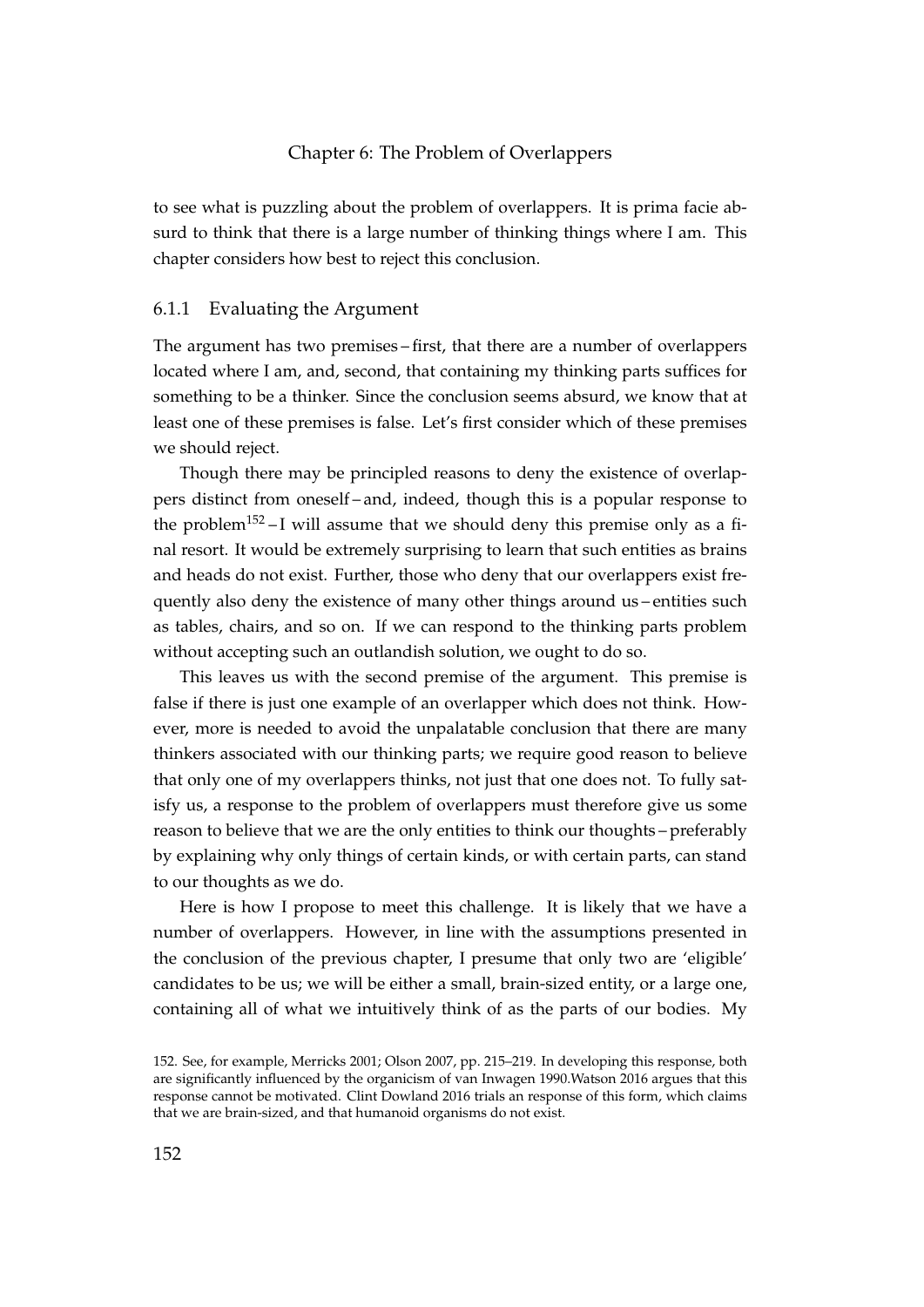# §6.1: The Problem of Overlappers

reason for drawing this conclusion is that when I think, entities of both sizes stand in particularly close relationships to my thoughts – relationships in which no other overlappers stand to those thoughts. I will briefly explain the nature of these relationships.

#### 6.1.2 Two Relationships

I contend that both our brains (or brain-sized entities) and larger humanoid entities stand in important (and subtly different) relationships to our thoughts. This subsection will briefly elaborate upon the nature of these relationships before spelling out the consequences of this for the problem of overlappers.

It will be helpful to begin by assigning labels to the relationships in which we are interested. I shall say that our brains (or brain-sized entities) 'generate' our mental states, but that those states are typically 'housed within' a larger entity. I shall explain each label in turn.

To say that my brain generates my mental states is, in part, to say that it contains the parts whose activity is responsible for the existence of my conscious perspective.[153](#page-152-0) There is more to say. First, it is plausible to think that my brain's existence is necessary for the existence of each of my mental states (even if other objects or conditions are necessary as well). McMahan suggests an even closer tie between our mental states and the brain when he writes:

[A]ll of the plausible understandings of the relation between mind and brain agree that the mind is either causally generated by or identical with certain parts of the brain when they are in certain states, and hence that the mind cannot be tracked or traced independently of the brain. The continued existence of the same mind thus requires the continued existence and functioning of certain regions of the same brain irrespective of whether mental states are brain states, functional states, or causal products of brain states. [\(McMahan 2002,](#page-214-3) p. 88)

<span id="page-152-0"></span>153. This is, I think, the dominant reason for accepting the view that we are brains. Thus, for example, Nagel writes:

On the evidence, the intact brain seems to be responsible for the maintenance of memory and other psychological continuities and for the unity of consciousness. If in addition the mental states are themselves states of the brain, which is therefore not just a physical system, then the brain is a serious candidate for being the self – even though, as I shall admit, it does not meet all the intuitive conditions on the idea of the self. [\(T. Nagel 1986,](#page-214-4) p. 41)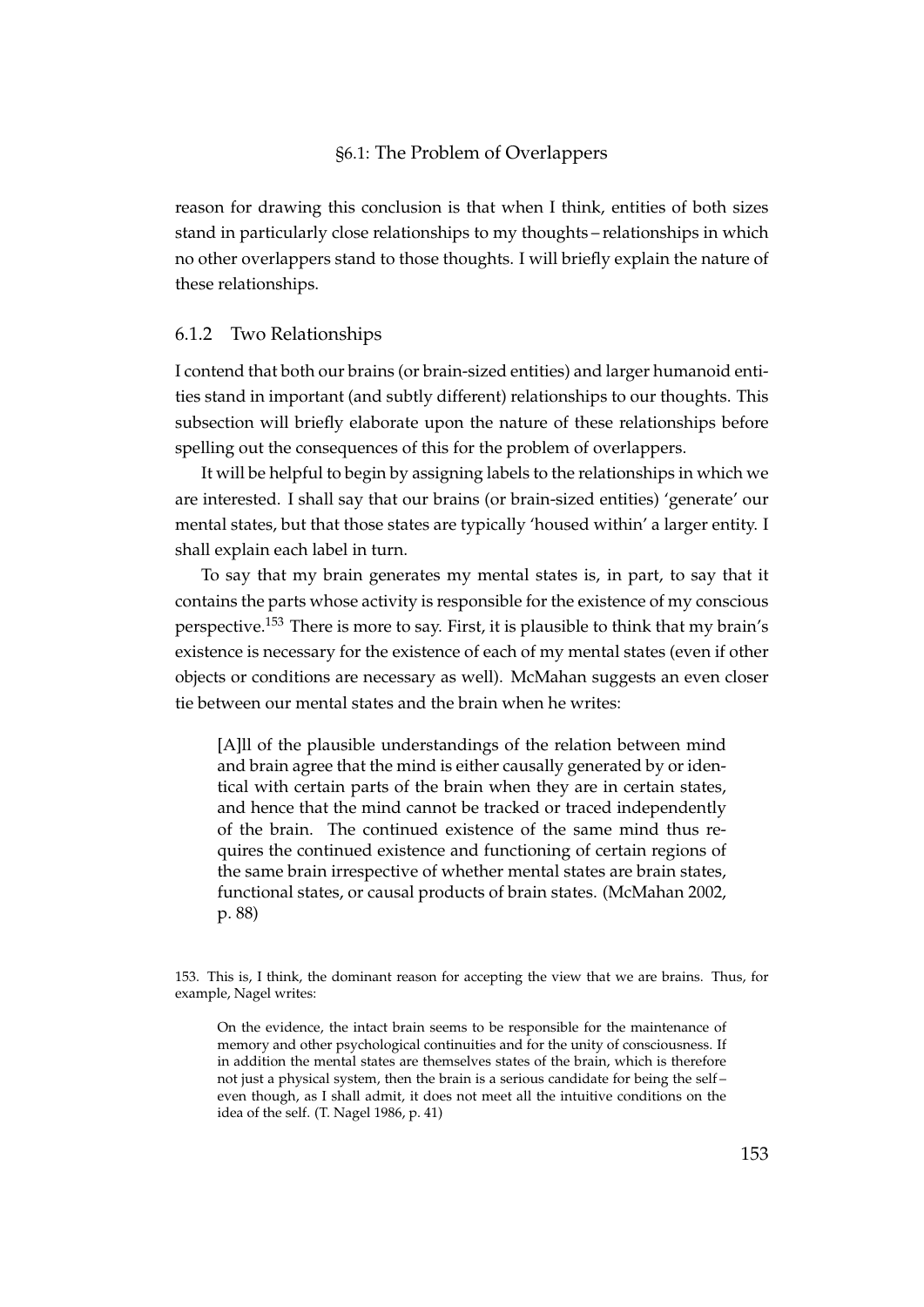McMahan claims not only that the existence of my brain is necessary for that of the mental states that I actually have, but also that my brain's existence is required for any mental states to exist and belong to my mind (whether or not these are identical to the states that I actually have). Put otherwise, it is not just individual mental states, or thoughts, but also my mind as a whole whose existence depends upon that of the brain. Given our previous arguments against the wide psychological view, I think that this is an extremely plausible view. We should accept that our minds are individuated by reference to our brains.<sup>[154](#page-153-0)</sup>

Whilst it is often emphasized that there is an intimate connection between our brains and our mental states, it is less often recognised that there is also an intimate connection between our mental states and entities much larger than brains. Yet, the phenomenology of conscious experience seems to bear immediate witness to this fact. We do not, to use Descartes' turn of phrase, experience ourselves as present in our bodies "in the way a sailor is present in a ship" (1641/1998, Meditation VI, p. 81). Rather, it seems immediately evident that the parts of my body are literally parts of me.<sup>[155](#page-153-1)</sup> My experiences seem to reflect the perspective of something humanoid. Indeed, there are several further ways in which my mental states are particularly oriented towards something much larger than the brain. Michael Burke lists a number of these in his [2003.](#page-209-2) The third and fourth elements of his list are particularly compelling:

3. There is a thinker who is immediately conscious of all and only those tactile and kinaesthetic sensations that are felt in some part of Percy [a humanoid entity], but no thinker who is immediately conscious of all and only those tactile and kinaesthetic sensations felt in some part of Finn [an entity containing all of Percy's parts other than his left finger]. Any thinker who is im-

<span id="page-153-1"></span>155. Indeed, Descartes seems to agree with this when he continues:

I am most tightly joined and, so to speak, commingled with it, so much so that I and the body constitute one single thing. (1641/1998, Meditation VI, p. 81)

<span id="page-153-0"></span><sup>154.</sup> There is one case to consider here, which I should like to set aside. This is a case in which the neurons of my brain are replaced, one by one, with inorganic replacements, designed to pass on electrical signals when stimulated. This process culminates in something with no organic parts. One might hold that it is not identical to my brain. Yet, if the process of replacement occurs gradually, and I am conscious after each transition, one might think that my mind thereby survives, though my brain does not. I set this aside because, first, I am not sure what would happen to my mind in a case like this, and, second, I am not sure that the brain (or something brain-sized) could not come to be composed of inorganic parts. Hence, I do not know what to make of the case.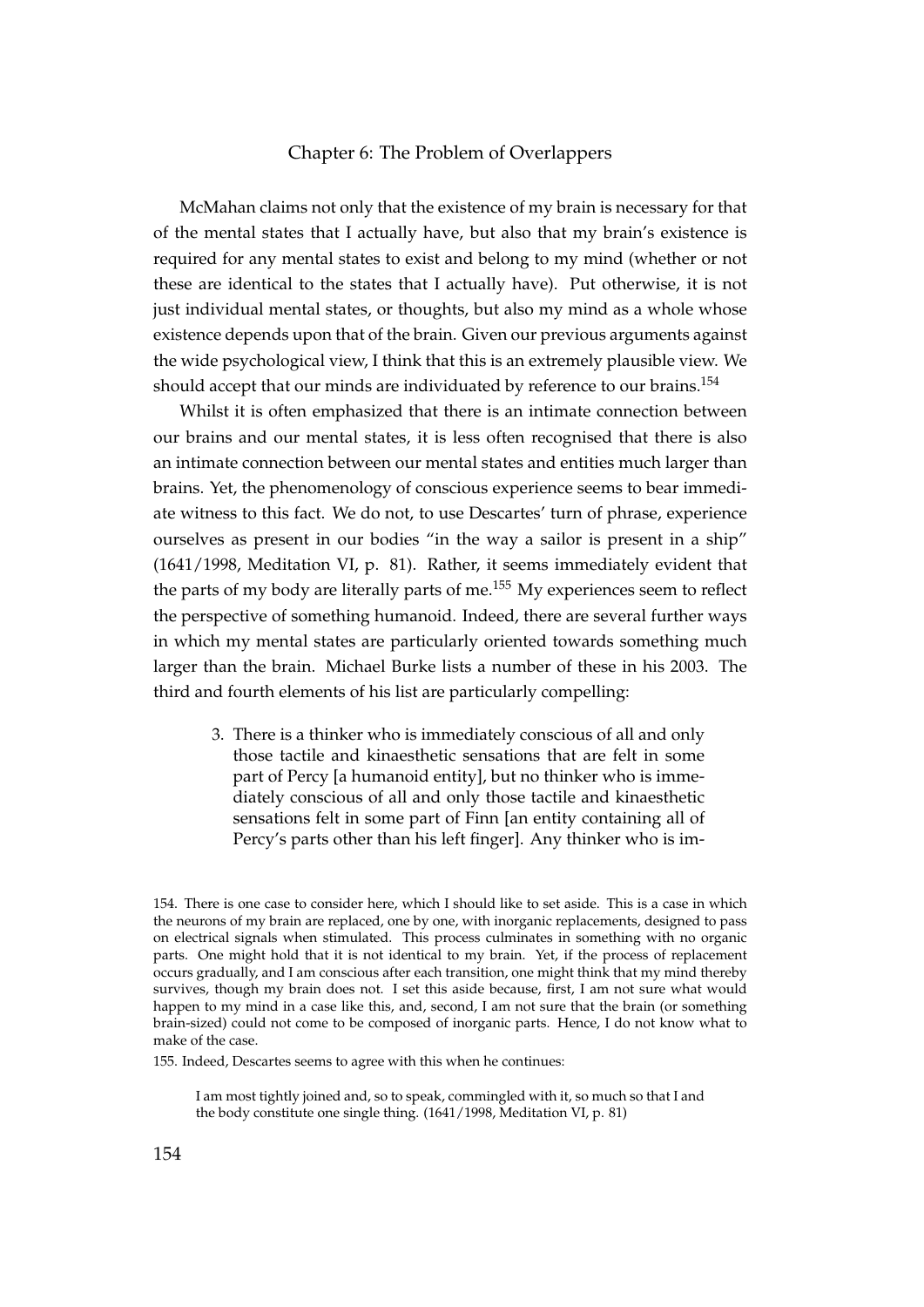#### §6.1: The Problem of Overlappers

mediately conscious of sensations felt in Finn is immediately conscious, in a natural, normal, and ordinary way, of sensations felt in something, a finger, that lies *outside* Finn.

4. There is a thinker who has direct voluntary control over all parts of Percy over which any thinker has direct voluntary control, and over nothing that *isn't* part of Percy. But any thinker who has direct voluntary control over parts of Finn has direct voluntary control, in a natural, normal, and ordinary way, over something, a finger, that is *not* part of Finn. [\(ibid.,](#page-209-2) p. 118)

These observations bear witness to the fact that our mental states stand in sensory and volitional relationships to entities much larger than the brain.<sup>[156](#page-154-0)</sup> When I say that our mental states are 'housed within' humanoid entities, I mean to draw attention to the many respects in which our mental states are particularly attuned towards those entities.

Returning to the problem of overlappers, we should note that it is uncontentious that our thoughts are generated by entities other than those that house them. If we reject the seemingly absurd claim that I overlap with a number of thinkers, we must say that either the entities that house my thoughts do not strictly think, or that the entities that generate them do not.<sup>[157](#page-154-1)</sup> A satisfactory an-

There is a subject of visual experience, S, and there are three different relevant bodies: A, B and C. (1) Whether the eyelids of B and C are open or not is causally irrelevant to whether S sees; but S sees only if the eyelids of A are open . . . (2) Where A and B may be, however, is quite irrelevant to where S sees from . . . This is determined only by where C is.  $\dots$  (3) [W] hich of all the views [available to C] is the view seen by S depends on the direction in which the head and eyeballs of B are turned, wherever B may find himself. [\(P. F. Strawson 1959,](#page-218-0) pp. 90–91)

Though this is not the conclusion that Strawson would draw, one may draw the conclusion that this case shows that we should not attribute thoughts to the entity (or entities) within which they are housed, but only to those that generate them. I do not think that one is forced to this conclusion; it would be possible, for example, to say that it is indeterminate what parts the subject has, or to deny that the case presents an example in which a subject's mental states are housed in any body at all.

<span id="page-154-1"></span>157. At this point, we should briefly consider the following pessimistic conclusion:

Brains, the idea goes, have a property that is a good candidate for being called 'thinking', and animals have another property that is an equally good candidate, and that's all there is to it. [\(Olson 2007,](#page-215-0) p. 83)

If this conclusion is correct, there is no way to argue that one type of entity thinks and the other does not. Olson does not think that we are forced to this conclusion. I agree. We can find reason to

<span id="page-154-0"></span><sup>156.</sup> In passing, we should note that Strawson, in questioning why we attribute our thoughts to material entities, presents a case which separates some of these relationships from one another: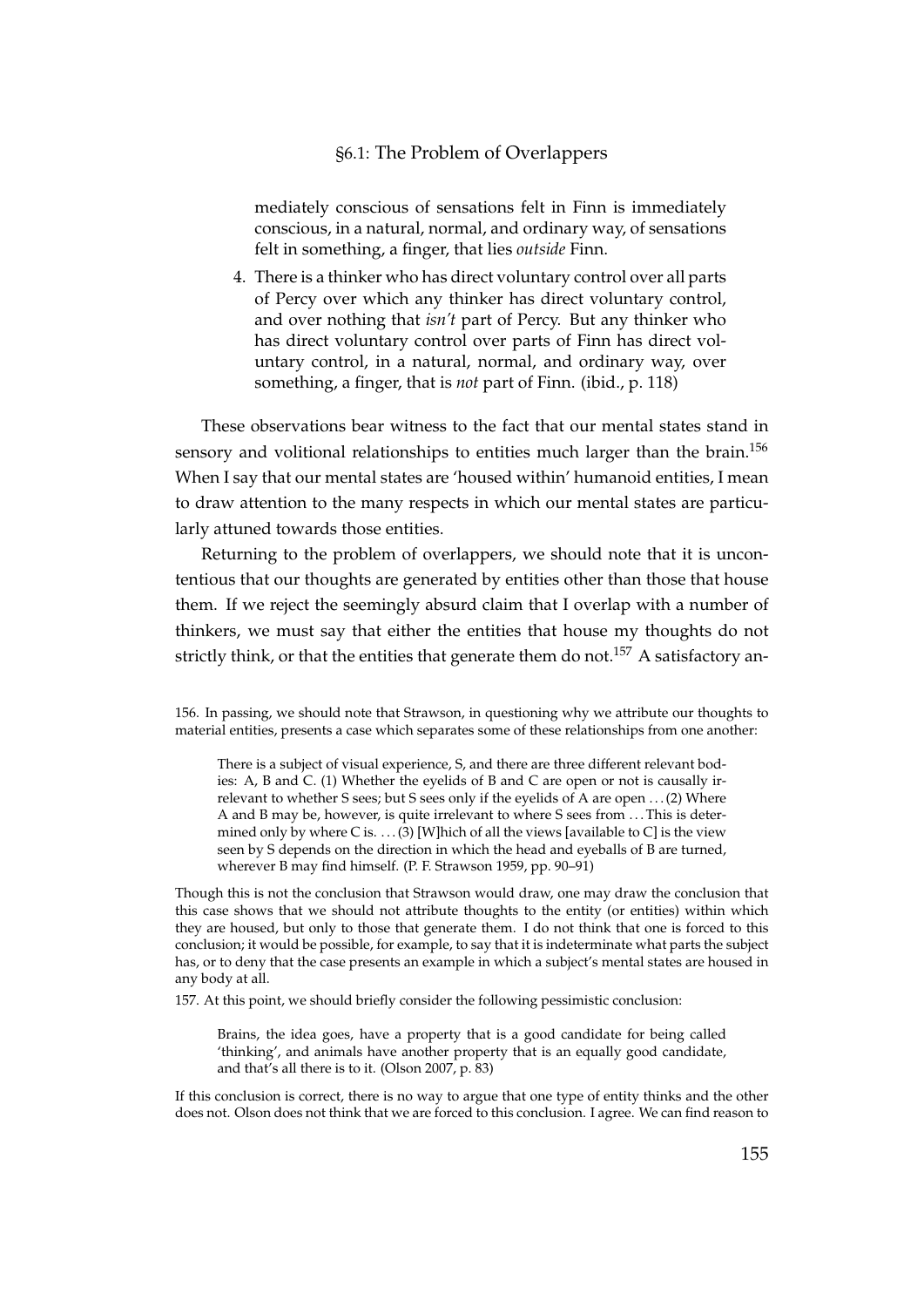swer to the problem of overlappers must adjudicate between these possibilities. I now want to consider a number of responses to the problem of overlappers, beginning by considering arguments in favour of thinking subject minimalism.

# <span id="page-155-0"></span>6.2 Motivating Thinking Subject Minimalism

If thinking subject minimalism is correct, then we are identical to the smallest entity to contain our thinking parts. The view is committed to the claim that there is a unique smallest entity. However, the thinking subject minimalist need not think that this entity has no parts other than my thinking parts. In line with the assumptions floated at the end of the last chapter, I shall assume that thinking subject minimalism identifies us with entities composed of all and only the parts of our brains.

Parfit summarises this view as follows:

[W]e are not animals, or human beings. We are what McMahan calls the conscious, thinking, and controlling *parts* of human beings. [\(Parfit 2012,](#page-215-2) p. 14)

As can be seen from this quotation, thinking subject minimalism identifies us with the generators of our mental states, rather than the entities within which they are housed. This section will consider three arguments to the conclusion that this is the correct response to the problem of overlappers. I shall suggest that all might be challenged.

#### 6.2.1 Lone Brains

Let's begin by considering what arguments can be gleaned from the case of a lone brain, sustaining thought by itself. If the example is metaphysically pos-sible,<sup>[158](#page-155-1)</sup> this shows that one's thinking parts alone are capable of sustaining a conscious perspective. I will consider two ways to amplify this claim into arguments for thinking subject minimalism.

differentiate between these two relationships, saying that one is thought, and the other is merely the exercise of a related capacity (in my view, the capacity to 'generate' the thought of another entity).

<span id="page-155-1"></span><sup>158.</sup> This can, of course, be doubted. See, for example, [Geddes 2016,](#page-211-0) §4.2, and [Schechtman 1997.](#page-216-0)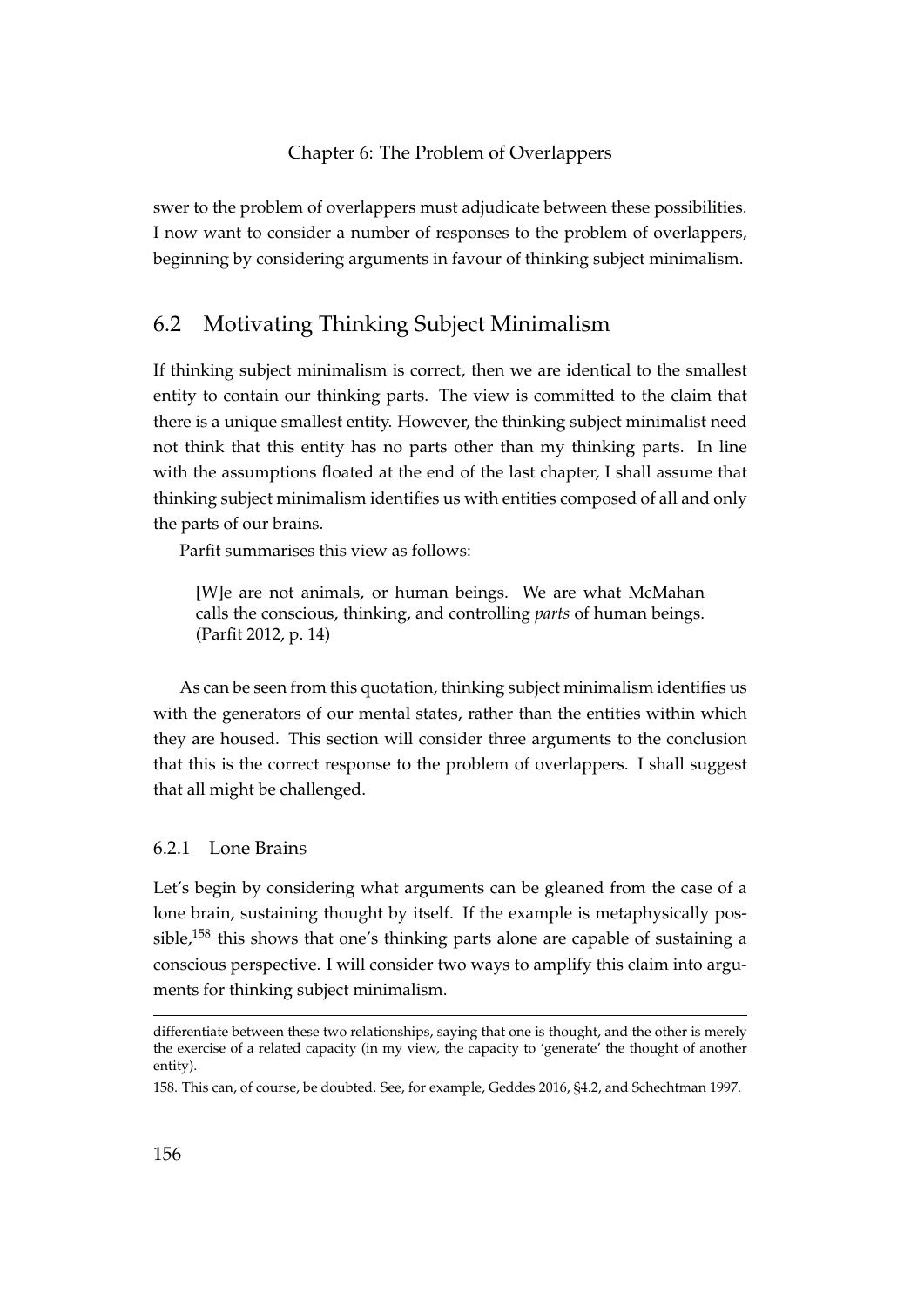#### §6.2: Motivating Thinking Subject Minimalism

The first, less sophisticated, argument runs as follows:

- 1. No more than one's brain is required to sustain a conscious perspective.
- 2. Thus, no entity with parts other than those of one's brain is necessary for the existence of one's conscious perspective.
- 3. I am necessary for the existence of my conscious perspective.
- C. I do not have parts other than those of my brain.

This argument is very similar to one that we discussed in the previous chapter – an argument against materialism about the self presented by E. J. Lowe. I argued that Lowe's argument falters because he overlooks the possibility that some entity with parts other than the realisers of one of my mental states could come to be composed by those realisers alone. This argument is similarly flawed; we should not assume its second premise without argument to the effect that nothing larger than the brain could come to be composed only by its parts. Johnston puts this point nicely when he writes:

The plausible observation behind the [view that we are brain-sized] is that the survival of one's brain can be sufficient for one's survival and may well be necessary for it. But this does not show that we are of the kind *human brain*, i.e., that in our normal unmutilated condition we are pinkish-grey, spongy organs awash in cerebrospinal fluid. For the conditions under which one of us might be held to survive as a mere brain are just the conditions where it would make sense to talk of a *radically mutilated* human being, one reduced to the condition of a mere brain. [\(Johnston 1987a,](#page-212-0) p. 79)

Johnston endorses the view that we are (as currently constituted) humanoid entities, whilst holding that we can be reduced to the size of our brains.<sup>[159](#page-156-0)</sup> Premise 2 is therefore falsified by Johnston's views. Thus, if the argument is to succeed, it must be supplemented with reasons to reject Johnston's proposal. I will not consider what reasons might be given here. Instead, I want to move on to consider a more subtle take on a similar kind of argument.

<span id="page-156-0"></span><sup>159.</sup> This picture ties in nicely with the views presented in previous chapters, according to which our persistence requires the continuous realisation of our mental states. I shall make more of this point in the conclusion of this chapter.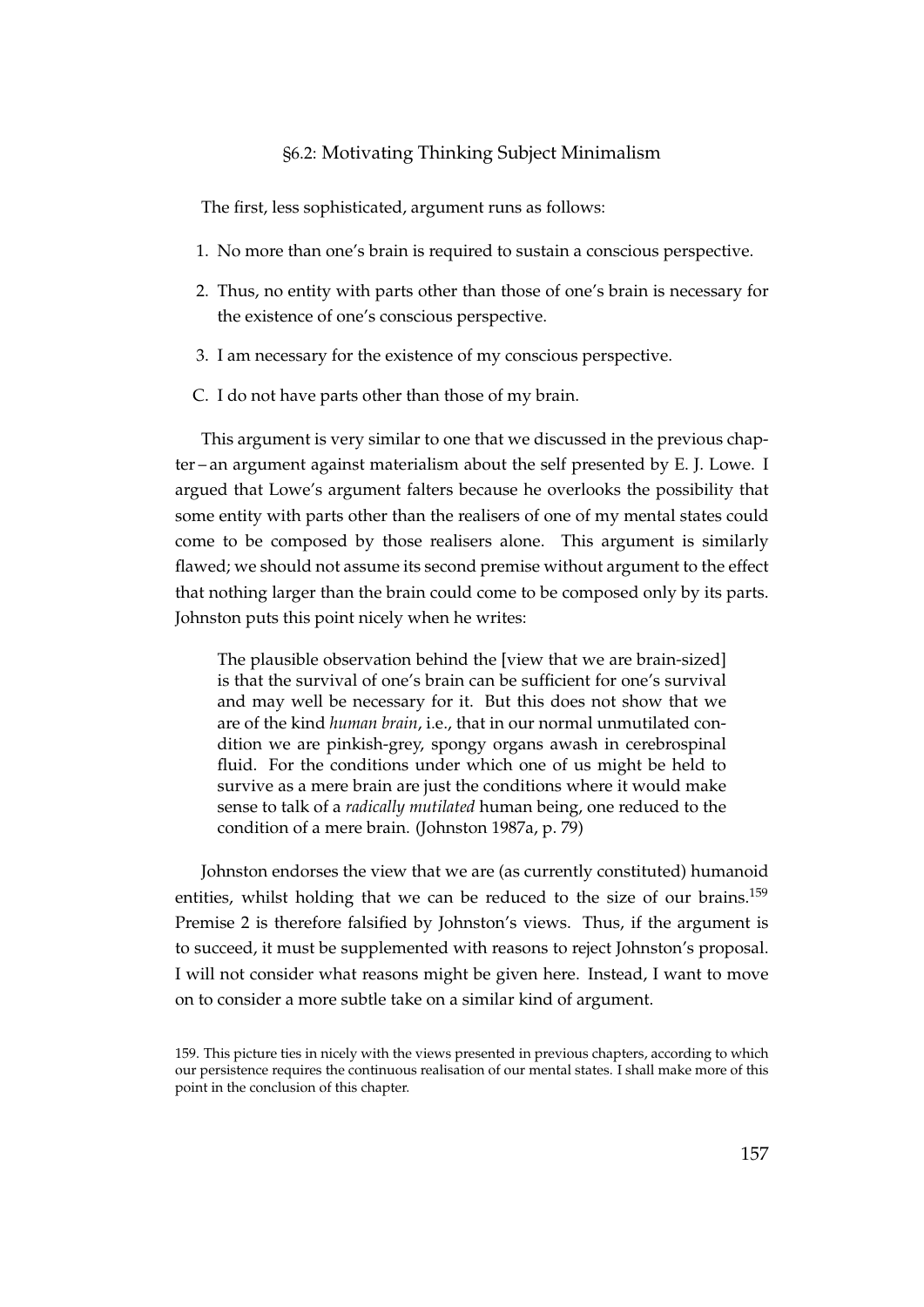The more subtle argument begins with the observation that a lone brain sustains mental states which are not housed within any larger entity. Nor do they seem to bear phenomenological, volitional, or sensory relationships to the brain itself. These mental states seem not to be housed within any entity. Thus, the case of a lone brain seems to show that it is not always necessary that one's thoughts should be housed within a thinker. In contrast, whenever there are mental states, there also exists something which generates those states. This seems to show that the generation of thought is much more intimately connected with the existence of a thinker than the relationship of housing some thought. The argument suggests that we should therefore identify ourselves with the generators of our thoughts, rather than the entities which house them.

To respond to this argument, one must provide positive reason to think that there is an intimate connection between thinking and housing thought. We will provide arguments to this conclusion in section [6.4.](#page-174-0) For now, however, I want to make note of two general ways in which this could be done.

First, it could be argued that something can only think if it is capable of housing thoughts (or, stronger still, if it has once housed thoughts). At present, my brain-sized overlappers do not house my thoughts. Nor could my brain-sized overlappers house thoughts were they isolated; a lone brain does not house the thoughts it generates. It is reasonable to conclude that my brain-sized overlappers are incapable of housing thoughts (at the very least, I cannot easily see what would make them capable of doing so).<sup>[160](#page-157-0)</sup> Hence, if this argument were to succeed, it would show that we are not identical to our brain-sized overlappers.

Second, it may be possible to argue that some kinds of mental state require the existence of an entity to house them. If we enjoy states of these kinds, and if it can be argued that these states belong primarily to the entities that house them, then this would provide evidence that we should be identified with our humanoid overlappers, rather than with our brains. Since all of our mental states have the same subject, this would again suffice to show that our mental states should be attributed to the entities that house them, and not to their generators.

We will have to wait until section [6.4](#page-174-0) to see whether either of these avenues

<span id="page-157-0"></span><sup>160.</sup> In effect, this response follows Johnston's suggestion that we take the concept of mutilation seriously [\(Johnston 1987a,](#page-212-0) p. 79). A lone brain cannot think, but a mutilated person can. We explain this fact by reference to what the person would be capable of were she not stripped down to the size of a lone brain (i.e. we take seriously the idea that her present state does not reflect her 'characteristic form').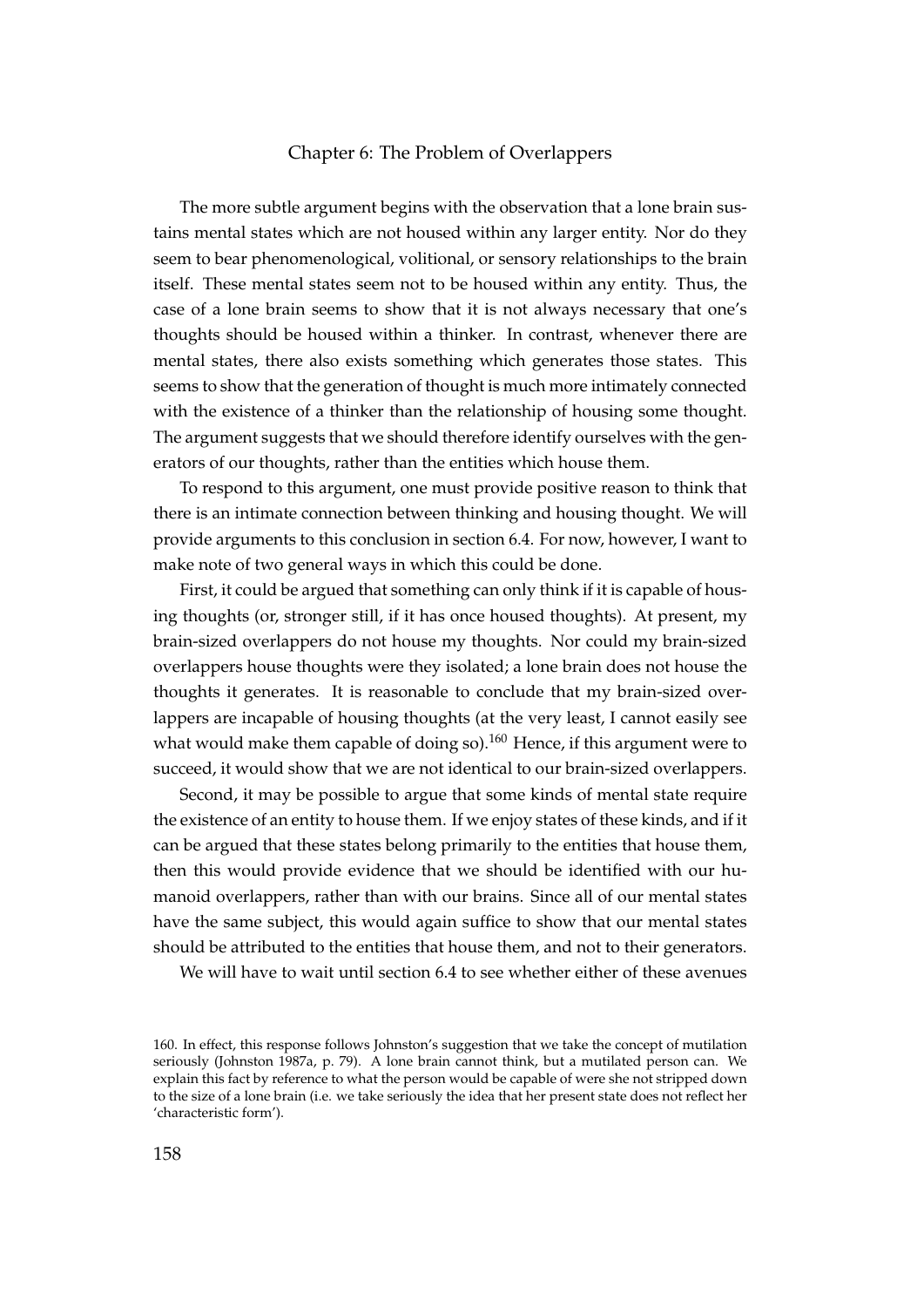#### §6.2: Motivating Thinking Subject Minimalism

can be pursued. Now, however, I want to consider an alternative argument for the conclusion that we are brain-sized. This argument, which is explicitly endorsed by Derek Parfit and Jeff McMahan, was briefly presented in the previous chapter. I will argue that it is far from clear that the argument succeeds.

#### 6.2.2 Accounting for Thinking Organisms

We now return to an argument for thinking subject minimalism which derives from comments by Parfit, McMahan, and Persson (though the latter does not ultimately endorse it).<sup>[161](#page-158-0)</sup> This argument presupposes that we are not identical to the humanoid organisms located where we are. It states that we are nevertheless correct to ascribe mental states to these organisms. The argument aims to show that we can best explain the latter fact by accepting that we are small parts of those organisms.

The argument is quite involved, and so it is best presented in stages. First, we begin with the following two claims:

**Non-Identity** We are not identical to the organisms that contain our thinking parts.

**Thinking Organisms** The organisms that contain our thinking parts think.

The Non-Identity principle is motivated by thought experiments which appear to show that there are situations that we can survive, but which our organisms cannot. One such example is [Surviving Cerebrum](#page-138-0) (presented on p. [139\)](#page-138-0), in which my cerebrum is stripped away from the remainder of my body and artificially stimulated. As above, it is supposed that my envatted cerebrum could sustain a conscious life, and that this would guarantee my continued existence 'as' an artificially stimulated brain. It is also supposed that no organism could exist as an artificially stimulated brain. Hence, I have a property which no organism has. What goes for me, of course, is true of other human persons as well. Thus, we must conclude that we are numerically distinct from the organisms which contain our thinking parts.

Thinking Organisms is supposed to be a commonplace, reflecting our linguistic practices. We ascribe thoughts to organisms on an almost daily basis; we count dogs, cats, field mice, etc. amongst the things to which psychological

<span id="page-158-0"></span><sup>161.</sup> C.f. [McMahan 2002,](#page-214-3) pp. 88–94; [Parfit 2012;](#page-215-2) [Persson 1999.](#page-216-1)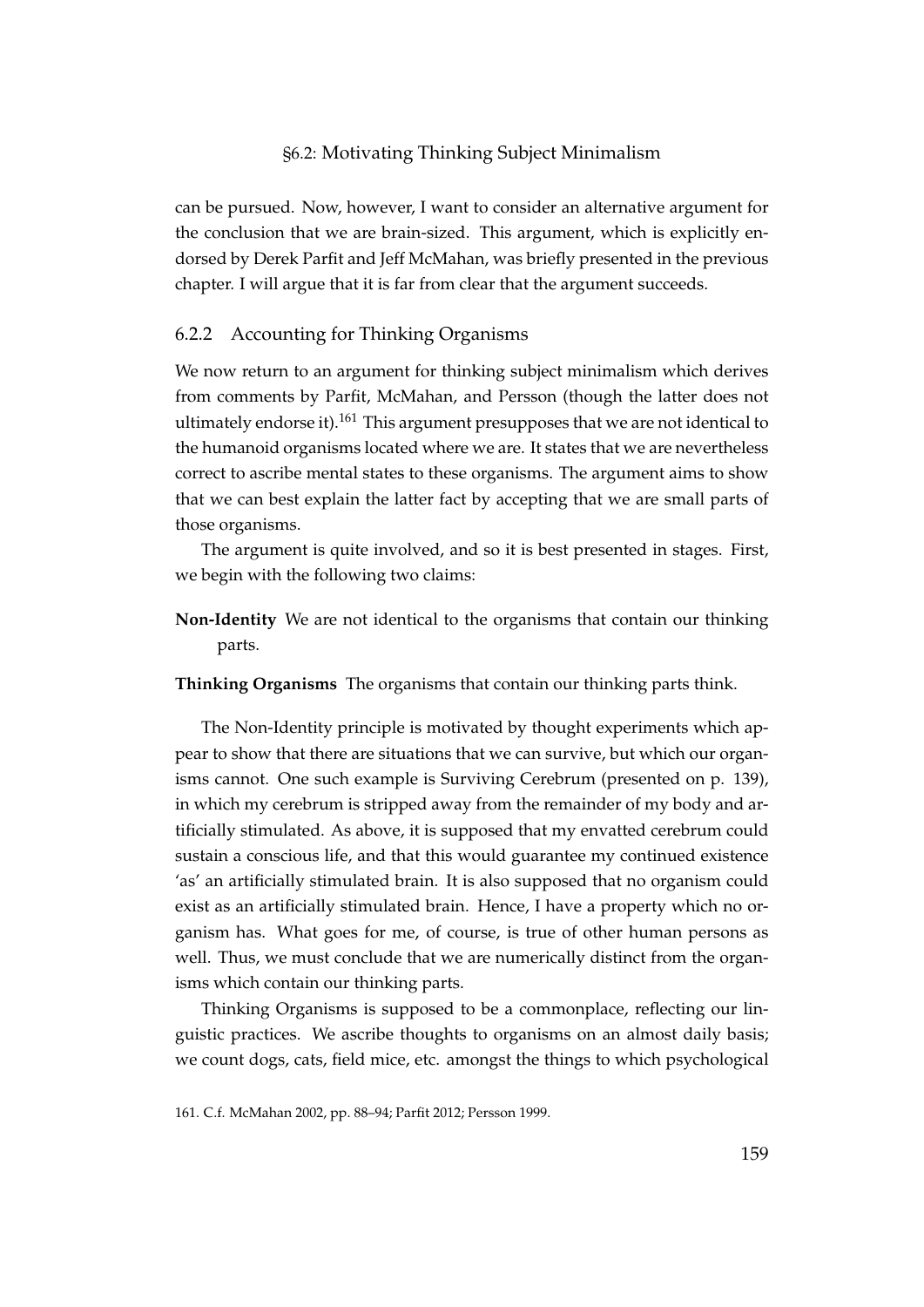predicates can rightly be ascribed. There is no reason why the organisms located where we are should be incapable of thinking, whilst more simple animals, like our pets, can do so. Certainly, an account of personal identity should not entail that it is straightforwardly false that those organisms think.

These two principles suggest a problem, familiar already from section [6.1.](#page-149-0) If we are not identical to our organisms, and our organisms think, then there would seem to be two thinking things where each of us is – a person and her associated organism. This is prima facie absurd. Yet we cannot deny that we think. Thus, if we are to maintain both Non-Identity and Thinking Organisms, we must somehow argue that it is unproblematic that there are two thinking things where we are. Taking note of a distinction raised in the previous chapter, one can try to alleviate the absurdity by holding that only one of these things thinks in the strictest sense, whilst the other thinks derivatively (in virtue of its relation to the thing that thinks in the strictest sense). Since we presumably think in the strictest sense, our organisms must think derivatively. We can summarise this line of thought with the following argument:

- 1. If we are not identical to some entity which contains our thinking parts and that entity thinks, then there are two things thinking each of our thoughts.
- 2. If there are two things thinking each of our thoughts, then one of those things thinks derivatively.
- 3. We do not think derivatively.
- C. The organisms which contain our thinking parts think derivatively.

If our organisms think derivatively, we are owed an explanation of why they do so – of why our thoughts can correctly be attributed to them, despite belonging to us in the strictest sense. Here, we can observe that organisms often bear properties derivatively in virtue of the operations of some of their parts; for example, we digest food in virtue of having parts, each of which digests it for us. It might be suggested that thought is no different; organisms think in virtue of having a part – their brain – which thinks on their behalf. This generates the following final argument:

1. If an entity thinks derivatively, it does so in virtue of having a proper part which thinks its thoughts non-derivatively.

160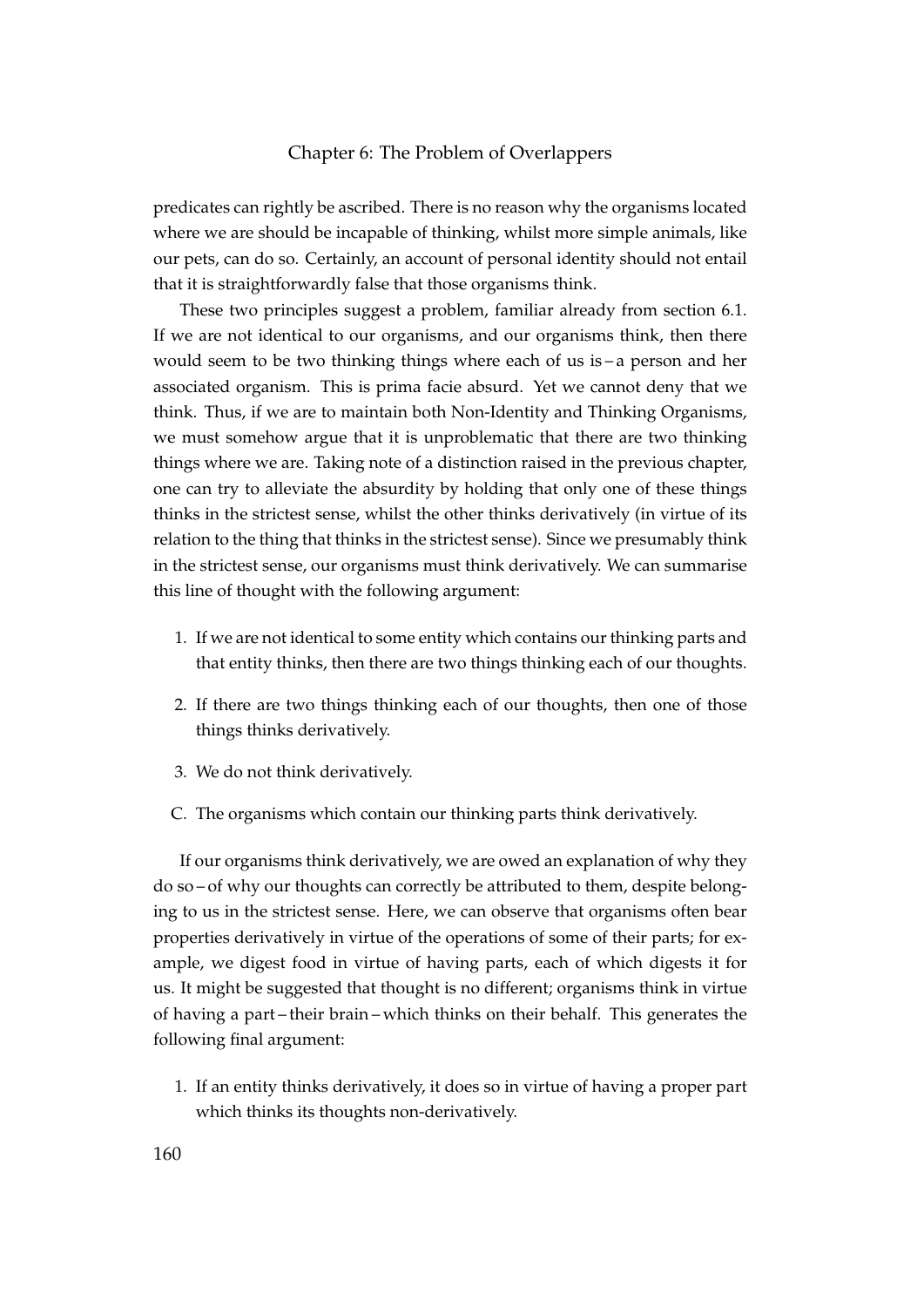#### §6.2: Motivating Thinking Subject Minimalism

- 2. We are the only thing to think our thoughts non-derivatively.
- C. We are a proper part of everything non-identical to us which thinks our thoughts.

According to this argument, we can best preserve the intuitive claim that animals think by claiming that they do so in virtue of containing us as a part. As Parfit puts it:

[H]uman animals think by having a conscious thinking part which is a person in the Lockean sense. We can call this the Embodied Person View. [\(Parfit 2012,](#page-215-2) p. 17)

The argument is interesting, and suffices to get the problematic of this chapter in sight – the question of what it takes for something to think 'strictly' or non-derivatively. However, I think that several of the moves that it makes are questionable. I will briefly outline why.

#### The Non-Identity Claim

For the above argument to succeed, it is crucial that we have reason to believe that we are not identical to the animals which share our thinking parts. This premise is supported by two further claims. First, it is sufficient for me to continue to exist that my cerebrum continues to exist. Second, it is not sufficient for the organism located where I am to continue to exist that my cerebrum continue to exist. I do think that both claims are intuitive. However, I have already argued that we might have incompatible intuitions regarding our own persistence. We should not overlook the possibility that this is the case here. We might be wrong either about what it takes for us to persist, or about what it takes for a human organism to persist.

Unfortunately for the Non-identity claim, I believe that this is very likely to be our situation. As evidence, we might consider the philosophical staple of a 'brain transplant' case (c.f. [Shoemaker 1963,](#page-217-0) pp. 22–23, cited on p. [113](#page-110-0) of chapter 4). The usual intuition about these cases is that one 'goes with' one's brain, obtaining a new body. To this it is added that animals cannot gain new bodies through brain transplants. If these judgments are both true, then we cannot be animals. However, it is far from clear that they are both true. We should note here that a brain transplant case is very easily described as one in which one person 'gets' another person's brain, and not as one in which a person gets a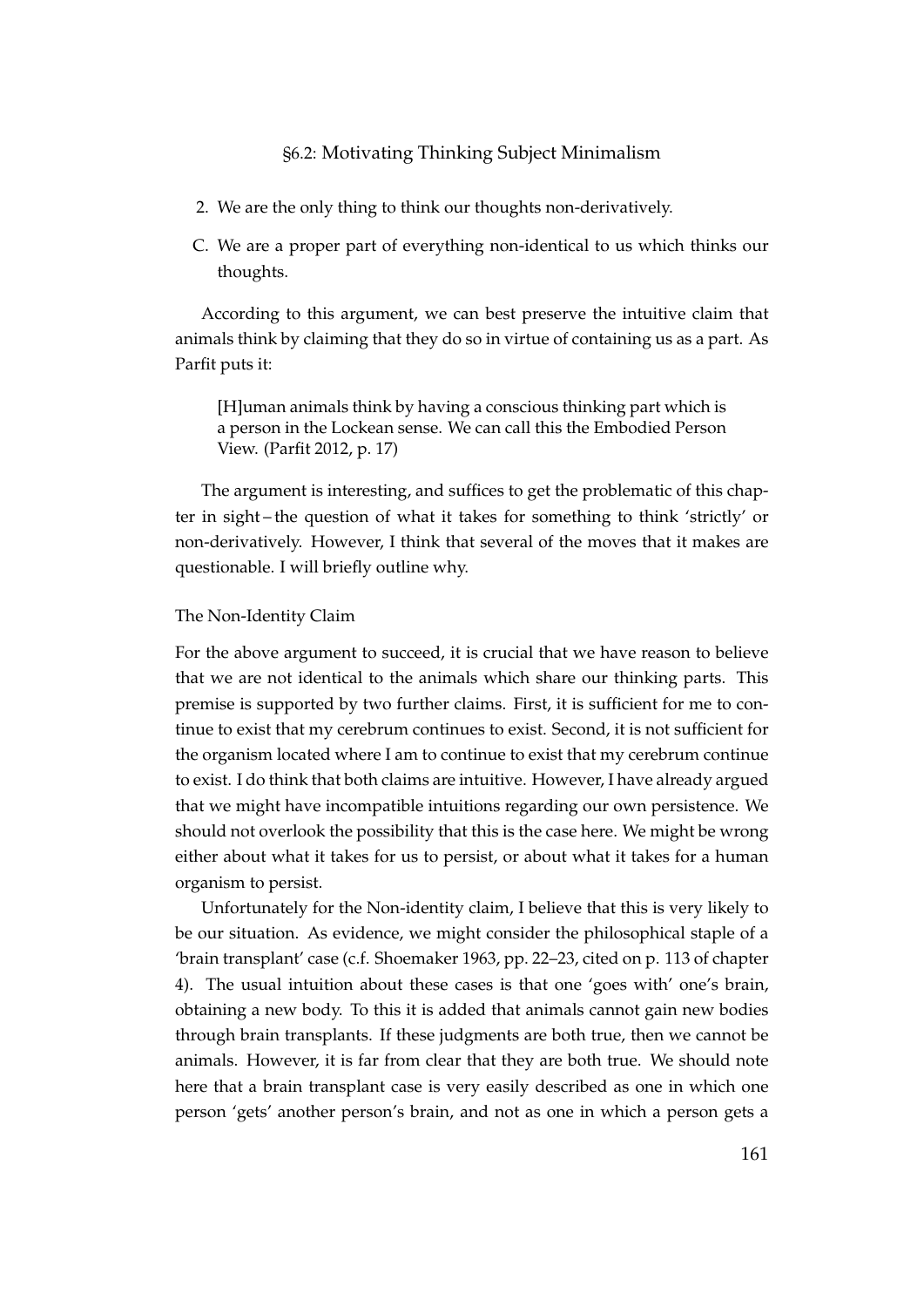new body.[162](#page-161-0) Thus, it is not clear that we have settled intuitions about what would happen to us in a brain transplant case.

Worse still, it seems that some of our everyday practices for reidentifying persons support the claim that one's persistence does not depend upon the continued existence of one's brain; as I mentioned in chapter 2 (p. [56\)](#page-55-0), we are highly inclined to think that someone can exist in a persistent vegetative state, in which she has no mental capacities.<sup>[163](#page-161-1)</sup> Given this, I think that our intuitions about cases like [Surviving Cerebrum](#page-138-0) do not offer clear evidence for claims about our persistence.

This is not the only direction in which our intuitions about [Surviving Cere](#page-138-0)[brum](#page-138-0) can be questioned; it is also not entirely clear that the continued existence of our brains does not suffice for that of the organisms located where we are. Indeed, as Noonan notes, one can quite easily elicit the intuition that an animal, such as a dog or cat, would obtain a new body via a brain transplant:

Brown and Robinson might be two dogs, with quite different personalities, skills and training. If Brown's brain was transplanted into Robinson's body [and the resulting dog were to display Brown's personality and skills] there would be just the same temptation to say that Brownson was Brown as in the human version of the case, but it could not be said that Brownson was the same *person* as Brown. As the same *what*, then, would we be tempted to identify Brownson and Brown? No answer seems to be available except as the same dog, the same canine animal. [\(Noonan 1998,](#page-214-1) pp. 305-306)<sup>[164](#page-161-2)</sup>

Though I concede that there may be principled reasons for distinguishing our persistence conditions from those of the animals with which we overlap,  $^{165}$  $^{165}$  $^{165}$ I conclude that our intuitive responses to cases fail to show that we should do so.

There is much more to say about the Non-Identity claim, and those who believe we are animals have produced subtle and interesting arguments to the

<span id="page-161-3"></span><span id="page-161-2"></span>165. Thus, for example, [Shoemaker 2016](#page-217-1) suggests we can functionally define two types of continuity; biological continuity, which constitutes the continued existence of a living organism, and psychological continuity, which constitutes our continued existence.

<span id="page-161-0"></span><sup>162.</sup> Indeed, though this may be idiosyncratic, I find that this description rolls off the tongue much more easily than the alternative claim that one person comes to possess another's body.

<span id="page-161-1"></span><sup>163.</sup> Of course, as mentioned above, moves can be made to reconcile this judgment with the claim that the survival of one's brain would suffice for one's own survival (see especially [Madden](#page-214-5) [2016a\)](#page-214-5). I am not unsympathetic to these moves. However, I should like to note that, when made, they undermine (if they do not entirely weaken) the claim that we are not identical to organisms. 164. For discussion of this point, see [D. Mackie 1999a,](#page-213-1) pp. 371–373 and [Noonan 2001,](#page-215-3) p. 86.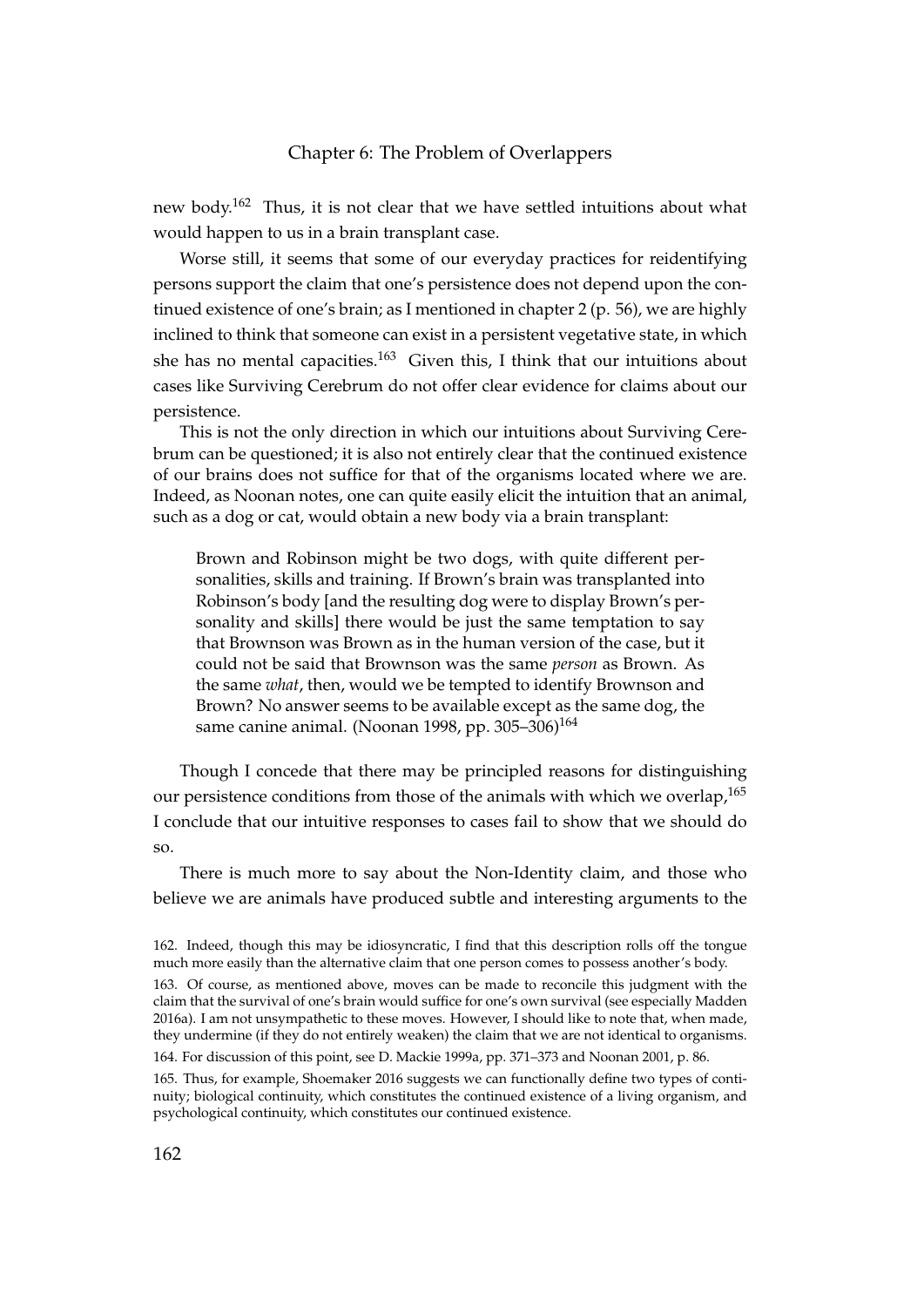### §6.2: Motivating Thinking Subject Minimalism

effect that psychological considerations are irrelevant to an animal's survival.<sup>[166](#page-162-0)</sup> Equally, there are interesting, and I think convincing, arguments to the effect that we would survive a case like [Surviving Cerebrum.](#page-138-0)<sup>[167](#page-162-1)</sup> All I mean to do here is to point out that our intuitive reactions to these cases are not entirely stable. If so, the proponent of thinking subject minimalism must provide us with an argument to the effect that we should simultaneously believe both that we can obtain new bodies through brain transplantation and that animals cannot.<sup>[168](#page-162-2)</sup> Considered alone, our intuitions about [Surviving Cerebrum](#page-138-0) fail to show that we are inclined to do so. Much more work is needed here if we are to have reasons to believe the Non-Identity claim.

#### Thinking Organisms

We can also raise doubts about Thinking Organisms. Two thoughts suggest themselves. First, it is plausible that we are, in some sense or other, animals, just as it is true that we, in some sense or other, have hands, feet, and so on.<sup>[169](#page-162-3)</sup> If so, then we should distinguish two ways for Thinking Organisms to be true:

- **Strict Thinker** There is something that is, in some sense or other, an organism and thinks in the strictest sense.<sup>[170](#page-162-4)</sup>
- **Strict Organism** There is something that is, in a strict sense, an organism and thinks in some sense or other.

#### <span id="page-162-0"></span>166. C.f. [Olson 1997,](#page-215-4) pp. 109–111.

<span id="page-162-1"></span>167. I have in mind here the type of remnant person argument presented in [Johnston 2007,](#page-212-1) pp. 45– 47 and [Johnston 2016.](#page-212-2) This argument is critically discussed by [Blatti 2016,](#page-209-0) p. 176; [Madden 2011,](#page-213-0) pp. 309–315; [2016b,](#page-214-0) pp. 202–205; [Olson 2015a;](#page-215-5) [Olson 2016;](#page-215-6) [Snowdon 2014b,](#page-218-1) pp. 234–237; [Toner](#page-219-2) [2014;](#page-219-2) [Yang 2019.](#page-220-1)

<span id="page-162-2"></span>168. It is worth noting in passing that the presence of good arguments for both claims does not suffice to show that we should accept both in conjunction (it is, of course, possible to have good arguments for two opposed claims). What is needed additionally is an argument showing either that these claims can unproblematically be held together, or that whatever problems arise if we hold both together are no worse than problems that arise if we reject either claim. This requires detailed comparative work, which is outside of the scope of these thesis.

<span id="page-162-3"></span>169. [Bailey 2016](#page-208-0) uses this observation as the basis of a novel argument in favour of animalism; the position that we are identical to the (strict) animals located where we are. Although I am favourably inclined to Bailey's argument, I think that it should be noted that it is far from clear that the proponent of the view that we are derivatively animals is committed to any context in which we would count the number of animals by counting both ourselves and the strict animals located where we are (see, for example [Rea 1998\)](#page-216-2).

<span id="page-162-4"></span>170. Shoemaker endorses this claim, whilst rejecting Strict Organism, in his aptly titled 'Thinking Animals without Animalism' (2016).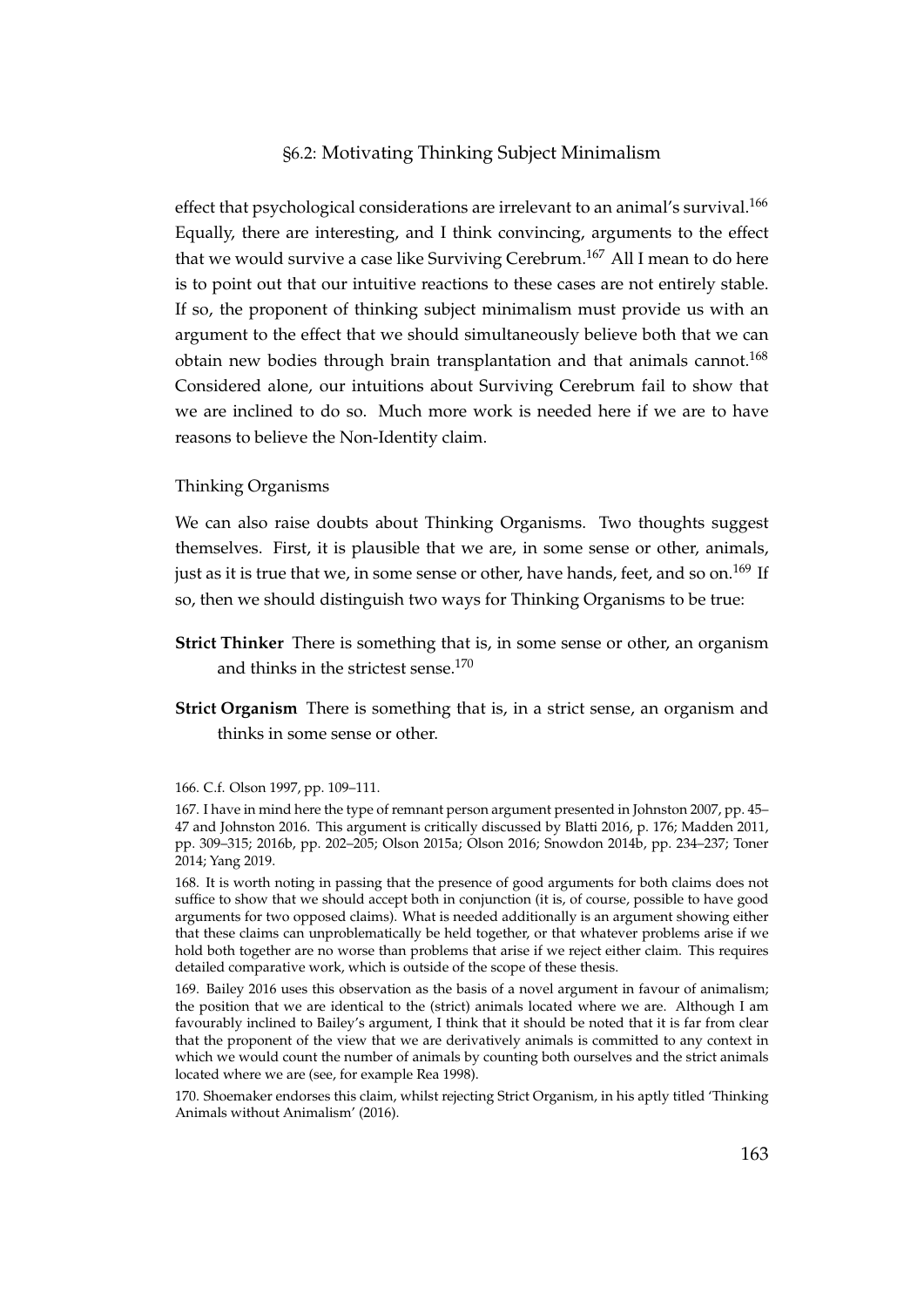We are organisms in some sense or other, and think in the strictest sense. This validates Strict Thinker. Thus, at least one interpretation of Thinking Organisms is true. Given this, one might wonder whether there is any need for the other interpretation to be true; perhaps whenever we ascribe mentality to animals, we are talking about things like us, and not about biological organisms in the strictest sense possible. This suggests that we may be able to reject Strict Organism – the intended reading of Thinking Organisms – without flatly denying that the sentence 'organisms think' expresses a true claim.

If it is insisted that Strict Organism is the only eligible interpretation of Thinking Organism, one might simply respond that we are wrong to believe that organisms think. Of course, it would be absurd to straightforwardly deny that my dog's body houses a psychologically endowed entity. However, it might be argued that this entity is not identical to the organism whose thinking parts it shares; if cases like [Surviving Cerebrum](#page-138-0) do indeed show that we, who think, are not organisms, then I think that it might fairly be suggested that we erroneously think that our organisms think because we mistakenly identify them with ourselves. Generalizing more widely, one might likewise claim that we are mistaken to believe that any organisms think – in each case mistaking them for a psychologically endowed entity which they house. If so, then upon realising our mistake, we ought to withdraw the claim that organisms think. This would be disastrous for the argument presented above. Thus, although I find Thinking Organisms very plausible (and do not seriously wish to deny it), I think that there is room to resist it.

#### The Explanation of Derivative Thought

A third questionable move is the first premise of the second argument – the claim that entities which think derivatively do so in virtue of having a proper part which thinks in the strictest sense. This certainly provides one explanation of the claim that our organisms think derivatively, but it is not our only option. Thus, for example, constitutionalists like Lynne Rudder Baker hold that we are constituted by, and therefore share our parts with, the organisms which contain our thinking parts.<sup>[171](#page-163-0)</sup> When one entity constitutes another, Baker holds that they share their properties; one entity has those properties derivatively, and the other

<span id="page-163-0"></span><sup>171.</sup> See especially [Baker 1997;](#page-208-1) [Baker 2000;](#page-208-2) [Baker 2016;](#page-208-3) [D. Robinson 2016.](#page-216-3) See also the papers in [Rea 1997.](#page-216-4)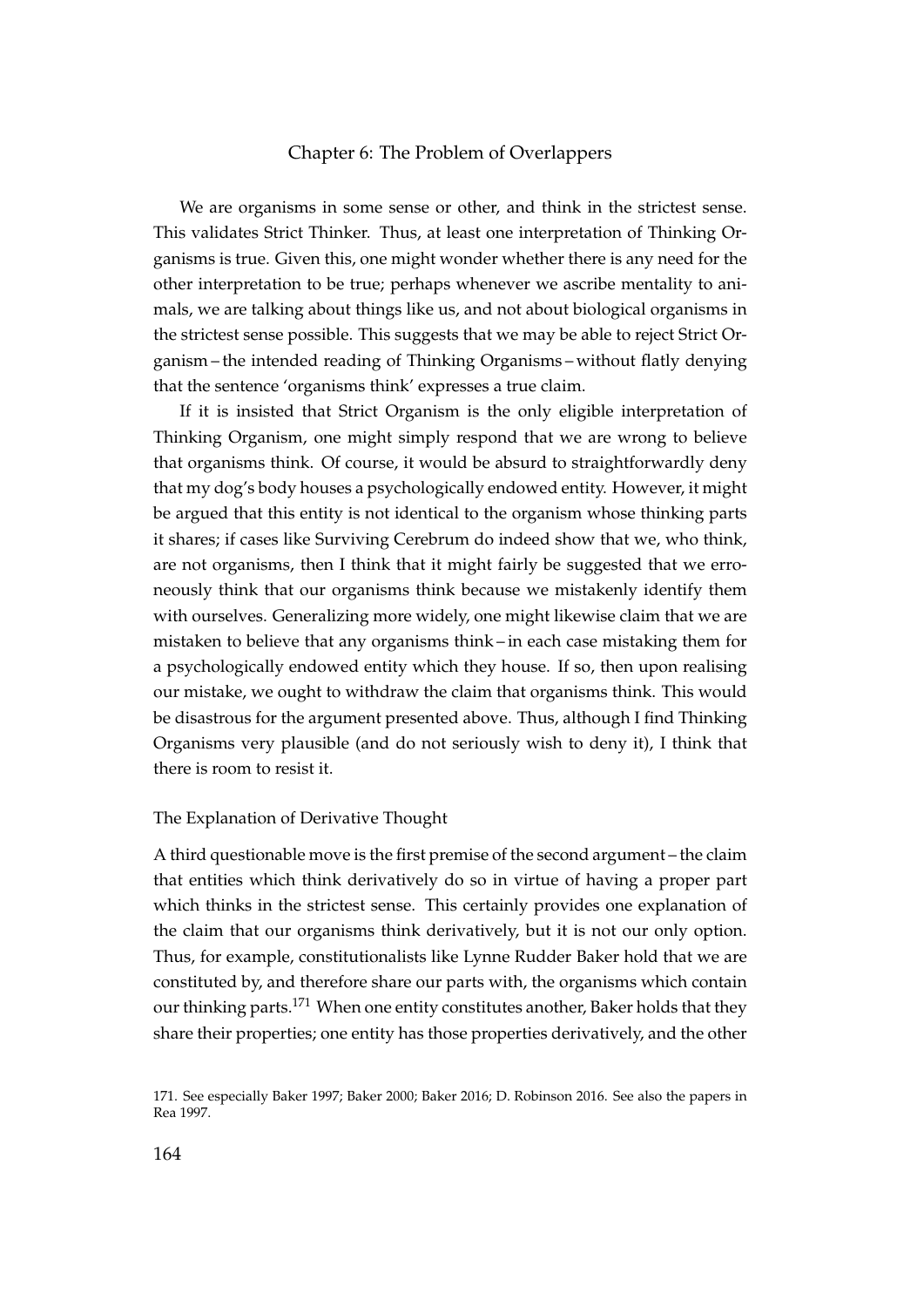#### §6.2: Motivating Thinking Subject Minimalism

has them non-derivatively. We think non-derivatively. If we are constituted by organisms, Baker's views therefore entail that they think derivatively.

Constitutionalism is controversial, and has the consequence that two entities can have the same microphysical properties whilst differing in their persistence conditions (and in the properties that they have non-derivatively).[172](#page-164-0) However, Baker's position avoids some of the counter-intuitive consequences associated with thinking subject minimalism; she can claim that we have hands and feet, and are capable of seeing one another.<sup>[173](#page-164-1)</sup> I conclude that an argument is needed to secure the claim that the best explanation of the existence of thinking organisms entails that we are proper parts of the organisms located where we are. Parfit and McMahan stop short of providing such an argument.<sup>[174](#page-164-2)</sup>

In summary, I am unsure how much weight to give the argument that we should take ourselves to be brain-sized in order to account for our tendency to ascribe psychological properties to organisms distinct from us. It strikes me that the case for our distinctness from organisms has yet to be made out, that it is unclear how to interpret our ascriptions of thought to organisms, and that it is unclear why taking ourselves to be so small is the best way to account for the claim that animals can think. I conclude that the argument fails. I now want to consider one third, more empirically grounded, argument to the effect that we should be identified with brain-sized entities.

### 6.2.3 Gillett's Argument

I will now consider an argument to the effect that nothing humanoid could possess many of our mental states. This argument is due to Carl Gillett, who suggests that 'rich' psychological properties (those with cognitive content, such

<span id="page-164-0"></span><sup>172.</sup> For discussion, see [Burke 1992;](#page-209-3) [deRosset 2011;](#page-210-1) [P. Mackie 2008;](#page-213-2) [Paul 2010;](#page-215-7) [Rea 1995;](#page-216-5) [Rea 2000;](#page-216-6) [Sutton 2012;](#page-218-2) [Zimmerman 2002.](#page-220-2)

<span id="page-164-1"></span><sup>173.</sup> Of course, the thinking subject minimalist can reply that we speak truthfully when we say that we have hands – we have hands derivatively in virtue of being causally connected to the hands of something larger than us. There are interesting, quite involved, arguments to the effect that this proposal is at odds with our readiness to assert sentences which simultaneously ascribe mental properties and properties of our bodies to ourselves. See, for example, [Stanley 1998.](#page-218-3) This reinforces the conclusion that we should reject the view unless very strong arguments cut in its favour.

<span id="page-164-2"></span><sup>174.</sup> Indeed, it is noteworthy that Parfit, at least, takes us to be things constituted by normal brains – so-called 'embodied persons' [\(Parfit 2012,](#page-215-2) pp. 15–17). Thus, he seems to accept the metaphysics of constitution in describing his views. It is therefore unclear why he gains any advantage by claiming that we are proper parts of the organisms within which we are located, rather than entities constituted by those organisms.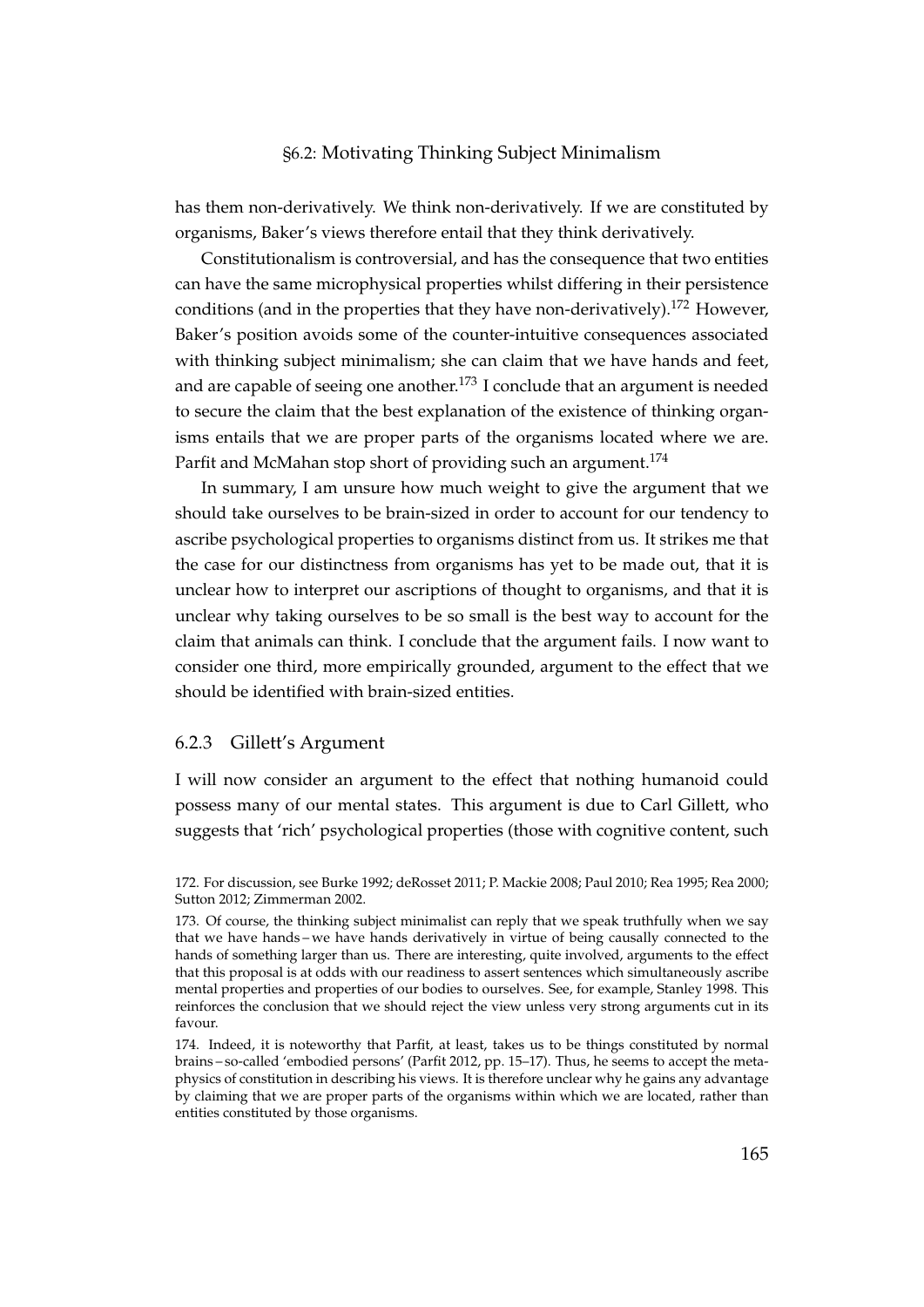as thinking about Venus, or desiring cheese) are primarily ascribable to brains, rather than organisms. This is particularly interesting because I will soon argue for the opposite claim on the basis of very similar considerations.

Gillett takes his conclusion to follow from empirical work into the nature of psychological properties:

[R]ich psychological properties are taken to be produced by stimulations of the sensory organs and to produce stimulations of the muscles as well as other physiological effects, along with being produced by, and producing, various other rich psychological properties of the same individual. The important points about such neuroscientific hypotheses for my illustrative purposes here are, first, simply that scientific work now posits rich psychological properties, and, second, that these hypotheses in the neurosciences take rich psychological properties to have such characteristic productive roles. [\(Gillett](#page-211-1) [2014,](#page-211-1) p. 45)

The idea here should be familiar from our discussion of functionalism in Chapter 3; an entity is in a particular mental state just in case it is in a state which plays a particular causal role (i.e. it is liable to bring about the types of effect characteristic of the mental state in question). Gillett claims that neuroscientists characterise rich causal properties by reference to their interactions with our perceptual organs, and with their effects on muscular movement. He then argues that this entails that our brains have those psychological states, rather than the organisms to which they belong:

[C]ompositional levels of individuals within the same compositional hierarchy are productively closed; thus, individuals only productively interact with other individuals at the same levels. Parts and wholes within a compositional hierarchy therefore do not productively interact. Consequently, we can provide a reason why *brains* are taken to instantiate rich psychological properties in the sciences, rather than organisms. [\(ibid.,](#page-211-1) p. .45)

To say that two entities do not productively interact is to say that they do not causally interact; changes in one's properties do not produce changes in the other's. The claim that entities at different compositional levels do not productively interact therefore amounts to the claim that objects do not cause changes in their parts, nor do their parts cause changes in them. With this clarified, we can formalize Gillett's argument as follows: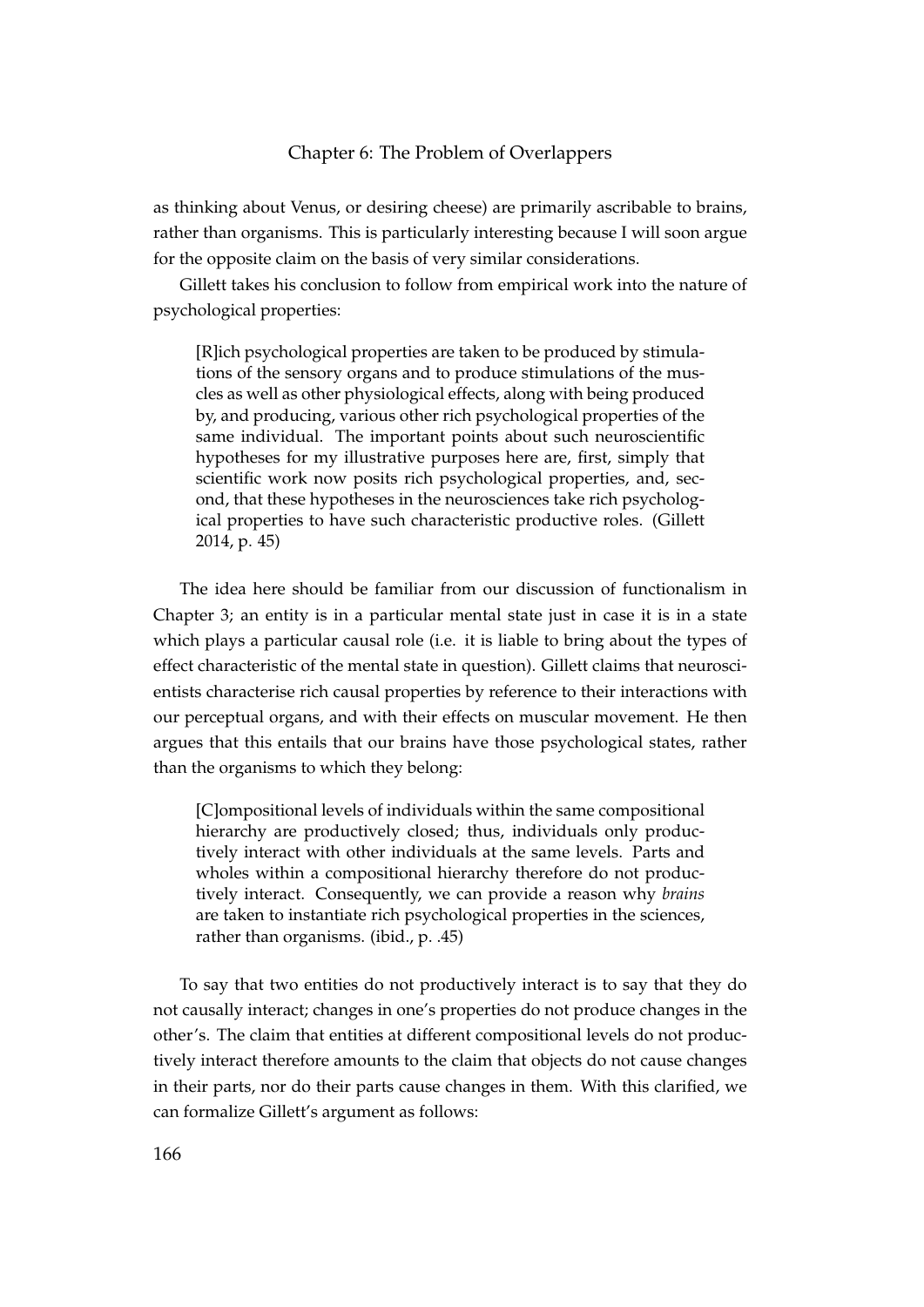#### §6.2: Motivating Thinking Subject Minimalism

- 1. There are no causal relations between wholes and their parts.
- $C_1$ . Thus, if something is in a state caused by stimulation of its sensory organs, it does not have those organs as parts.
- 2. I am in perceptual state P.
- 3. To be in perceptual state P is (in part) to be in a state caused by stimulation of one's sensory organs.
- $C<sub>2</sub>$ . My sensory organs are not parts of me.

Gillett's argument is highly interesting. However, I think that his intended readings of premises 1 and 3 are controversial. I begin with the former.

It is rather odd to claim that objects do not cause changes in their parts (and that their parts do not cause changes in them). Surely flipping the light switch in my kitchen causes the circuit of which it is part to become live. Similarly, it is hard to believe that when a gorilla paces, it does not initiate the movement of its legs. If Gillett's argument is incompatible with such obvious examples as these, it is wholly unconvincing.

Despite these examples, there is a reading of Gillett's first premise that I think we should grant. To understanding this reading, it is useful to look to one of the sources he cites in support of his argument:

In our view, the phrase 'top-down causation' is often used to describe a perfectly coherent and familiar relationship between the activities of wholes and the behaviors of their components, but the relationship is not a *causal* relationship ... Rather, in unobjectionable cases both phrases describe *mechanistically mediated effects*. Mechanistically mediated effects are hybrids of constitutive and causal relations in a mechanism, where the constitutive relations are interlevel, and the causal relations are exclusively intralevel. [\(Craver and Bechtel 2007,](#page-210-2) p. 547)

This significantly clarifies what is involved in the claim that entities at different compositional levels do not productively interact. Craver and Bechtel's view is not the wild claim that we cannot say that parts cause changes in wholes, or vice-versa, but instead the quite reasonable claim that to do so is to speak about causation in a loose, unprincipled way; strictly speaking, changes at one level constitute, or are constituted by, changes at another level, rather than causing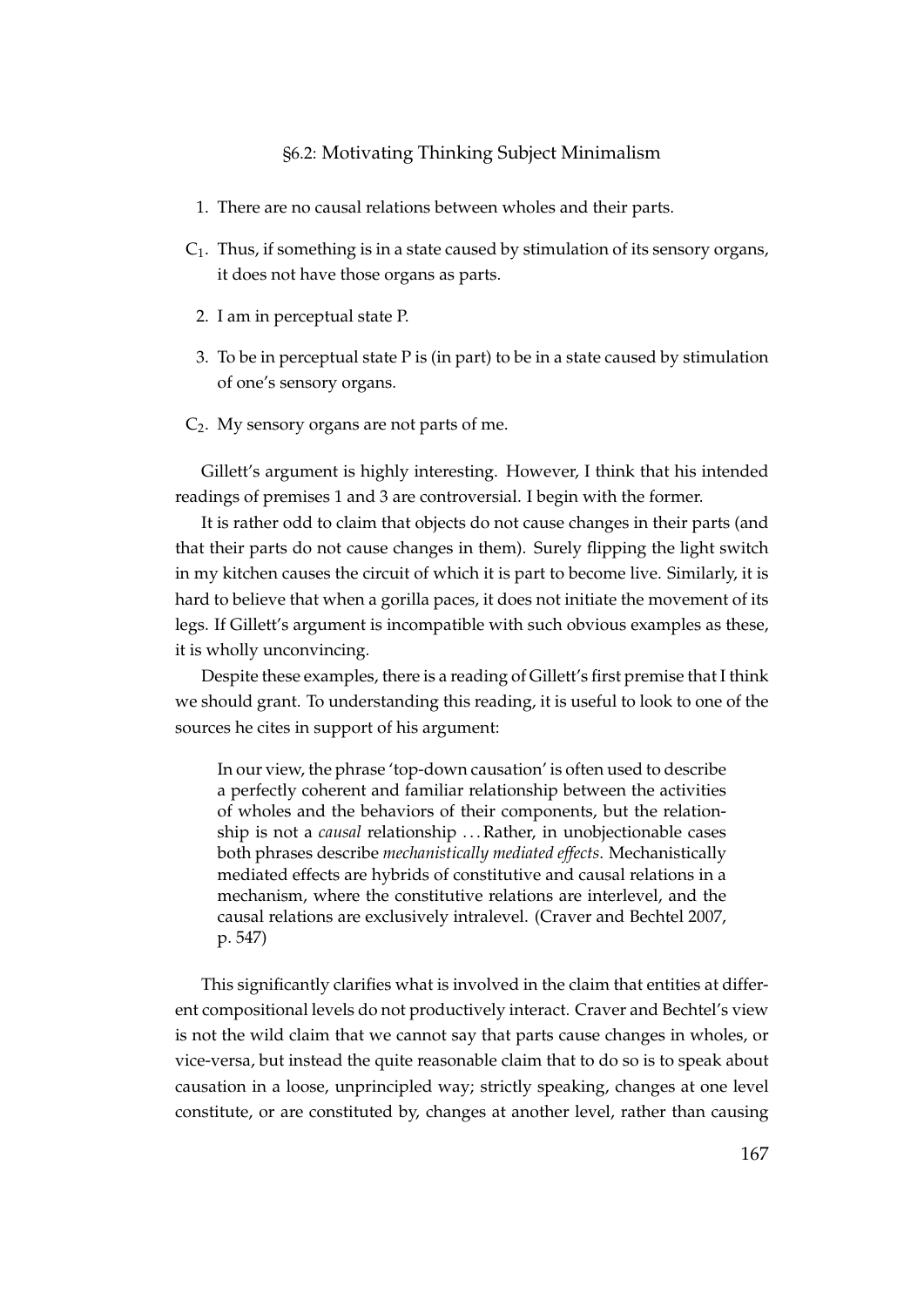or being caused by them. Thus, flipping the switch causes charges in the other components of the circuit. This, in turn, amounts to the circuit being live. It is permissible to say that flipping the switch causes the circuit to become live, but this is not to assert that a genuine causal relationship holds between the parts and the whole. The first premise of Gillett's argument is true if we read it as saying 'strictly speaking, there are no causal relationships between wholes and their parts'.

This clarification suggests a question: when neuroscientists say that mental states are caused by stimulation of the organs, or they cause muscular contraction, are they using the notion of causation loosely or strictly? In order for premise 1 to be relevant to their claims, they must be speaking strictly. However, I think that we can make a case for the claim that they are only speaking loosely; premise 3 should not be read as claiming that our perceptual states are caused, in the strict sense, by stimulation of our sensory organs. If I am correct, premises 1 and 3 of Gillett's argument are mismatched; the notion of causation required to validate each premise is incompatible with that required to validate the other.

To begin our case, note that there is something a little artificial about Gillett's description of the productive roles of our mental states. Gillett states that rich psychological states 'produce stimulations of the muscles', and that they are produced by stimulation of the sensory organs. Now, it is true that when I intend to do something, I ordinarily act by means of bodily movements, and that these involve muscular stimulation. However, descriptions of intentions and actions are ordinarily pitched at the personal level of behaviour, rather than the subpersonal level of muscular movement; an intention is an intention to *do* something or other, not for one's muscles to move in a particular way. This suggests that our intentions are borne out by something other than muscular movement. Indeed, it seems to suggest that our intentions are borne out by behaviours that have muscular movements as parts, rather than as strict causes. This picture has the advantage of corresponding more naturally to what we would ordinarily say about the functions of intentional states. Unfortunately, it seems to suggest the opposite conclusion to Gillett's argument.

The above seems to suggest that many of our psychological states are individuated by reference to causal interactions with the behaviour of something humanoid. Since they cause this behaviour, they cannot belong to a part of the humanoid entity. Nor, of course, do they belong to some other entity in its environment. Rather, what we have here is a causal relationship between different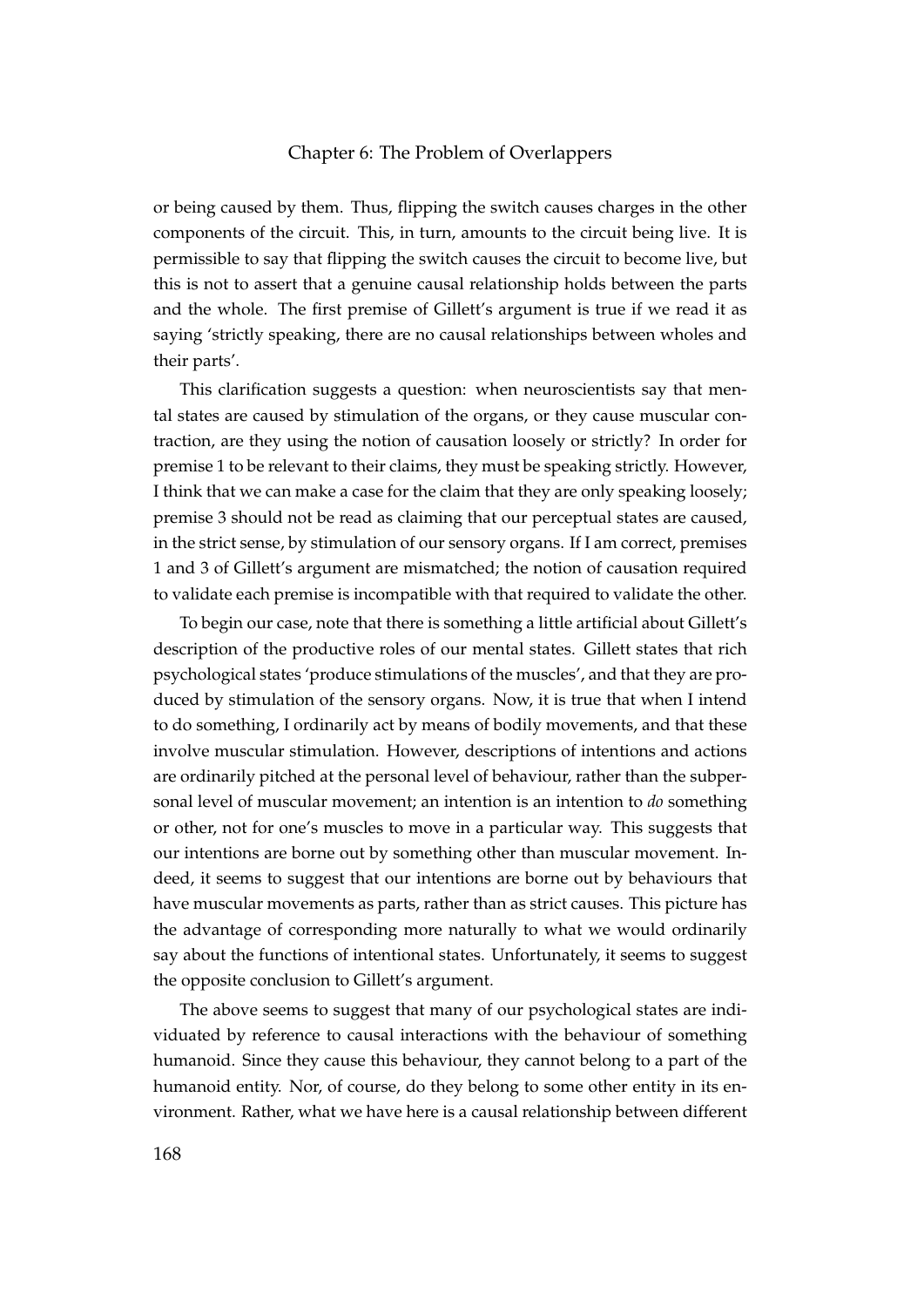#### §6.3: Against Thinking Brains

states of a single entity; that the entity is in a certain perceptual state (and in a certain desiderative state) causes it to engage in a certain behaviour. If we accept this account, we will claim that the productive roles hypothesized by neuroscientists (according to Gillett) – those which make reference to stimulation of parts of humanoid entities – are associated with realisers of mental states, rather than with the mental states themselves. When we say we say that mental states cause muscular movement, we are exploiting a loose notion of causation – the 'top-down' causation described by Craver and Bechtel. This alternative model validates the claim that we have parts other than our brains. That this account provides a less artificial description of the productive roles of our mental states is a point in its favour.

I conclude that Gillett's argument does not successfully show that brains think. Instead, it seems to me to suggest the opposite conclusion. It seems that the 'productive roles' associated with mental states do not refer to the causal relationships in which they stand to different parts of our body, but rather to states of an entity composed of those parts. I conclude that the case against thinking subject minimalism looks quite good.

#### 6.2.4 Assessing Thinking Subject Minimalism

To summarise: thinking subject minimalism answers the problem of overlappers by ruling that, strictly speaking, only the brain-sized generators of our thoughts think. We have considered three ways to argue in favour of the view that we are brain-sized. Though the latter two arguments fail, I have not responded directly to the first set of considerations; these highlight that we need to produce an argument in favour of the view that we should be identified with the entities that house our mental states. In the next section, I will consider one way to respond to thinking subject minimalism – Bennett and Hacker's argument to the conclusion that nothing brain-sized could be said to think. I argue that Bennett and Hacker are not successful in making their case. [6.4](#page-174-0) pursues an alternative strategy, arguing that many of our mental states are primarily attributable to things larger than our brains.

# <span id="page-168-0"></span>6.3 Against Thinking Brains

The aim of this section is to consider whether one might outright deny that brains think, without comparing their claims to think with those of larger en-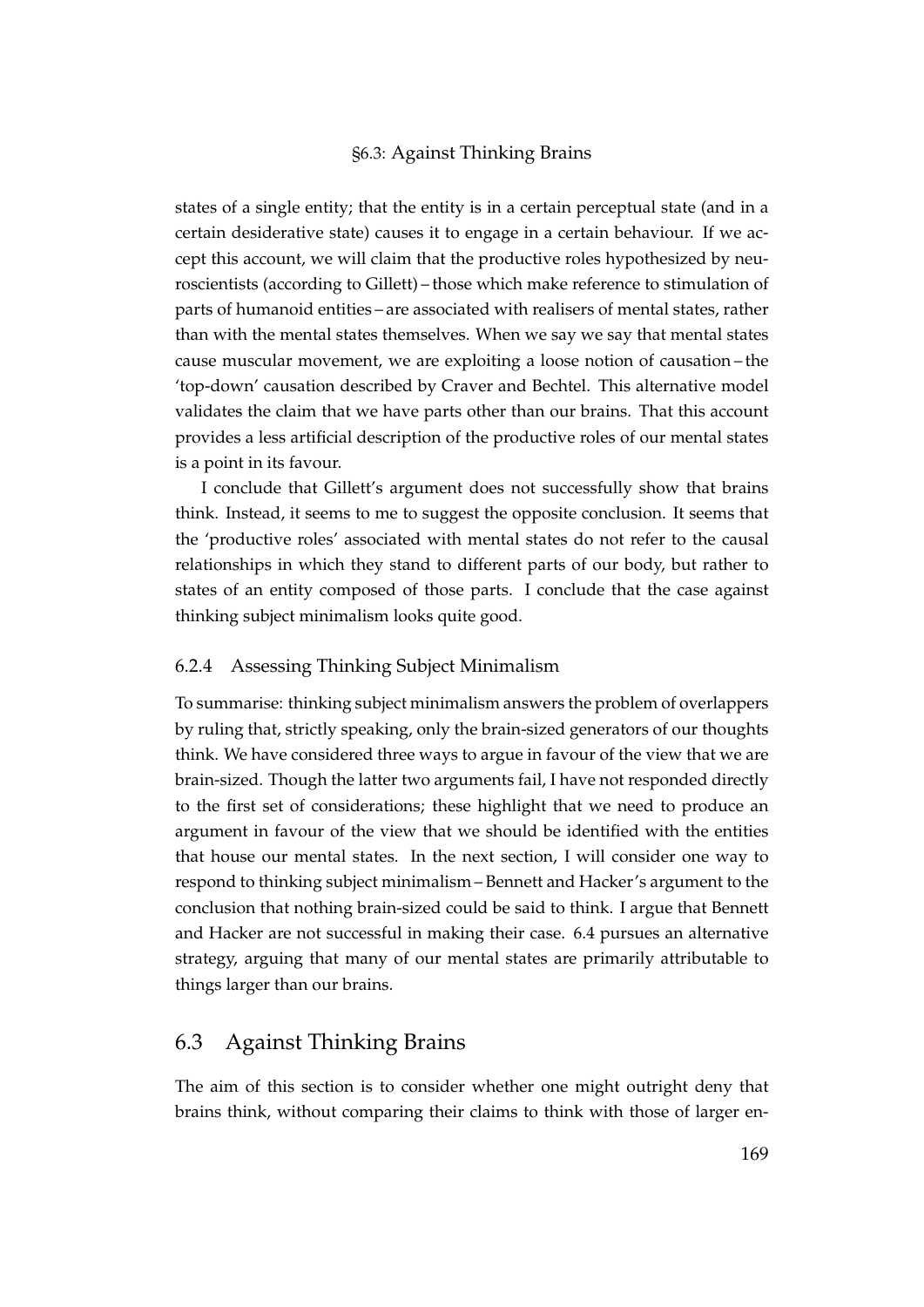tities which have them as parts. This is not an unusual response to the problem of overlappers. For example, Moran writes:

[O]ur intrinsic conscious properties are grounded by solely intrinsic microphysical properties. Moreover, there are large proper parts of human persons that share these intrinsic microphysical properties. However, these large proper parts do not instantiate any intrinsic conscious properties, despite instantiating their (conditional) microphysical grounds. This is because such properties can only be instantiated by things of a certain kind. [\(Moran 2018,](#page-214-6) p. 386)

Similarly, Blatti observes:

[I]t is not [brain-sized] proper parts, but the wholes of which they are constituents who act in ways suitable for description, interpretation, explanation, justification, rationalization; for praise and blame; for judgments concerning responsibility and culpability; for attitudes of approval and reproach; and so on. It is in these engagements with the whole being that we credit *it* – not its thinking parts – with various cognitive and affective capacities and their exercise. [\(Blatti 2016,](#page-209-0) p. 173)

I think that both Blatti and Moran are correct; brains are the wrong type of thing to think, and this is borne out by our ordinary ascriptive practices. However, it is hard to see how to argue for this claim; the fact that we do not ordinarily assert that one's brain thinks does not, by itself, should that we would be mistaken to do so.[175](#page-169-0) This section considers a rather severe assessment of the claim that brains think; ascriptions of mentality to brains are not merely false, but senseless and confused. This line of thought is forcefully set out by Bennett and Hacker in their *Philosophical Foundations of Neuroscience* (2003). I shall reconstruct their argument, and argue that, though it is cogent, they have not given us sufficient reason to adopt their conclusion.

The core of Bennett and Hacker's argument can be gleaned from the following quotation:

We can observe whether a person sees something or other – we look at his behaviour and ask him questions. But what would it be to

<span id="page-169-0"></span><sup>175.</sup> To be fair to Moran, this is not his object. Instead, he aims to show that, given that we think, but our large proper parts do not, one should accept that what properties a thing has can depend upon the kind to which it belongs.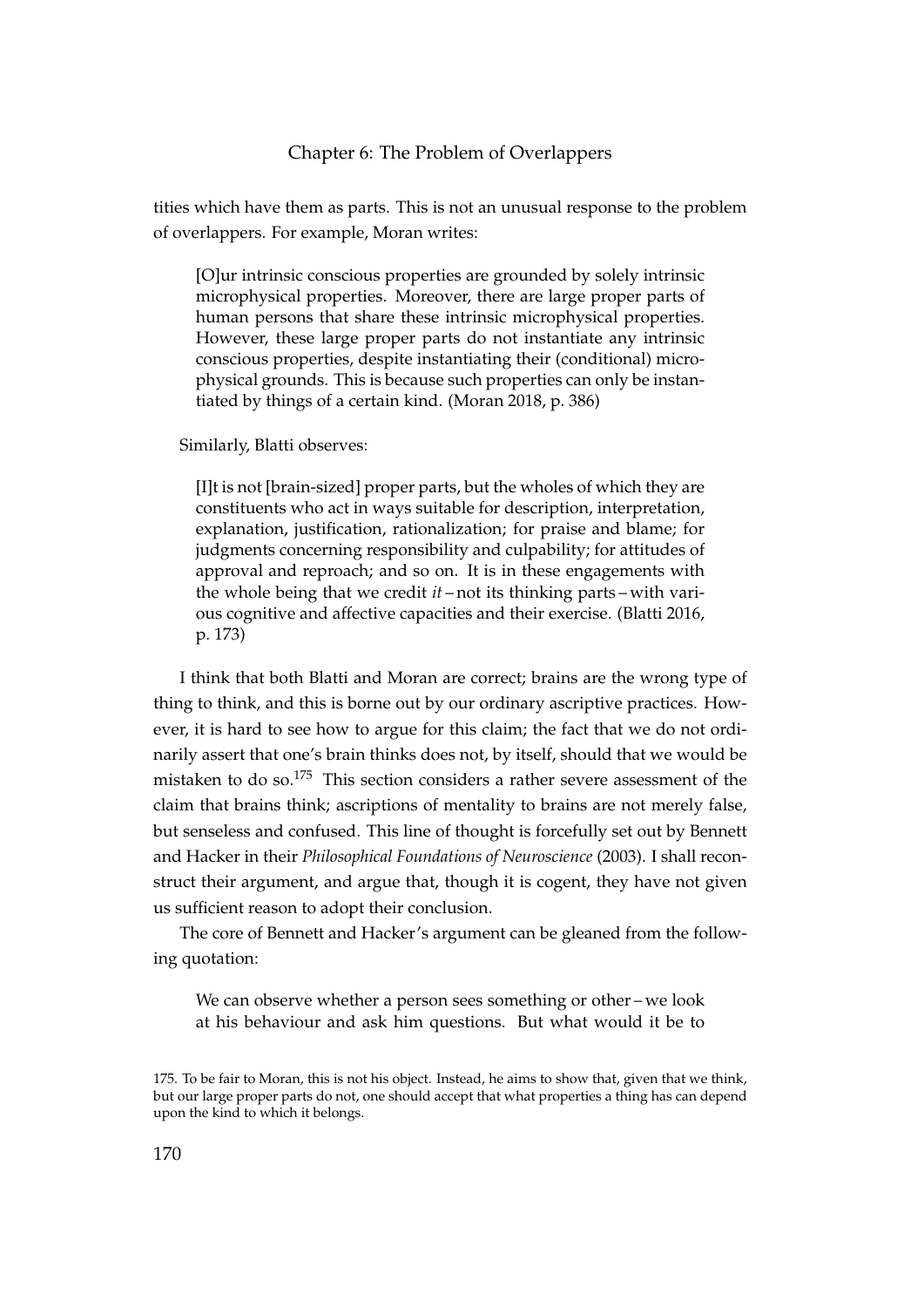#### §6.3: Against Thinking Brains

observe whether a brain sees something – as opposed to observing that it is the brain of a *person* who sees something. [\(Bennett and](#page-209-4) [Hacker 2003,](#page-209-4) p. 90)

Their answer, of course, is that there could be no such thing; it is impossible to ascribe psychological predicates to brains on the basis of observation. They claim that if one cannot ascribe mental states to some entity on the basis of observation, one cannot ascribe mental states to them on any other basis. If they are correct, it follows that brains cannot be ascribed mental states.<sup>[176](#page-170-0)</sup>

This argument relies upon a particular view about the nature of mental states. The lynchpin of this view is the idea that there exists a tight conceptual link between a mental state and the behaviour characteristic of one who is in that state. This link is such that one can ascribe mental states to other people simply through observing their behaviour, without the need for inference [\(ibid.,](#page-209-4) p. 82).[177](#page-170-1) Indeed, on this view, possession of a mental state is understood, in part, in terms of the types of behaviour in which one is liable to engage. It follows from this that something incapable of behaviour of the correct kind cannot be ascribed the mental state in question.

Looking inwards, we do see that the brain produces much of our behaviour. However, it is strange to say that the brain itself engages in behaviour. Further, insofar as we do ascribe behaviours to the brain, these consist in patterns of neural activity. To ascribe a psychological state to a person's brain on the basis of this activity, one would first need to inductively establish correlations between different types of brain activity and the person's mental states and behaviour. This is to concede the absence of a conceptual connection between the neural activity and mentality, undercutting the view of mental states that Bennett and Hacker advocate. Hence, their conclusion:

*The brain is not a logically adequate subject for psychological predicates*. Only a human being and what *behaves* like one can intelligibly and literally be said to see or be blind, hear or be deaf, ask questions or refrain from asking [\(ibid.,](#page-209-4) p. 72)

Bennett and Hacker are surely correct to say that we can ascribe mental states

<span id="page-170-0"></span><sup>176.</sup> An important precursor to this argument can be found in [Kenny 1984.](#page-212-3) [Dennett 2007](#page-210-3) and [Searle 2007](#page-216-7) present responses to Bennett and Hacker.

<span id="page-170-1"></span><sup>177.</sup> Strawson presents a very similar view in chapter 3. of *Individuals*. There, he notes the existence of behavioural "criteria of a logically adequate kind" for the third-personal ascription of mental states [\(P. F. Strawson 1959,](#page-218-0) p. 106).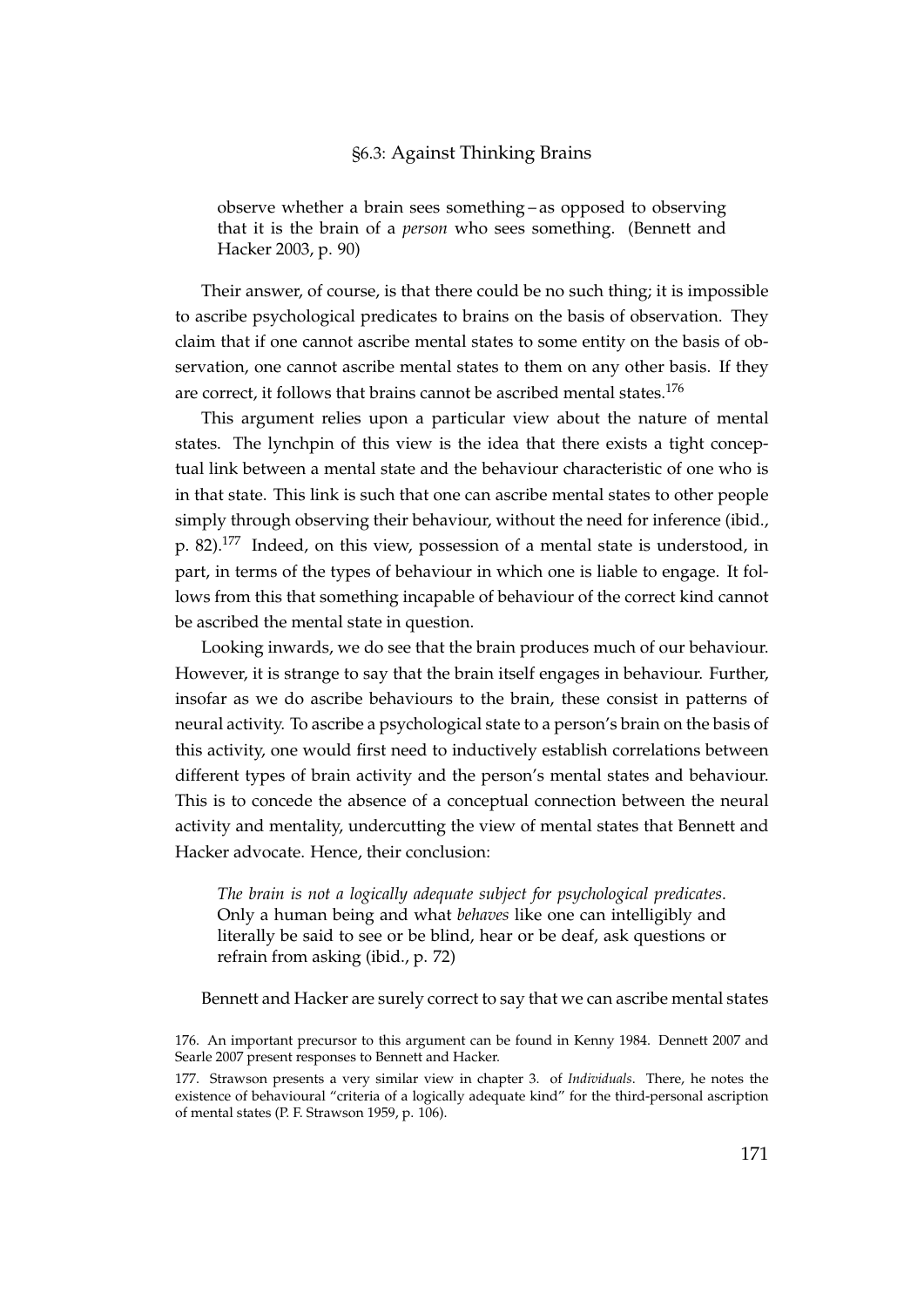to other people simply through observing their behaviour. Thus, we should accept that there is a close conceptual connection between behaviour and mentality. However, we need not accept that this connection is quite so tight as to rule out the ascription of mental states to brains. I begin by noting two criticisms of Bennett and Hacker's views, before suggesting an alternative which is not subject to these criticisms.

First, Bennett and Hacker's position follows in the wake of a constellation of anti-Cartesian arguments from the early 20*th* century. According to the dualist, much of our bodily behaviour results from the activity of an unobservable, and separable, locus of mental activity. This locus of activity, or 'soul', is capable of thought when separated from any observable body. If correct, Bennett and Hacker's position shows that the idea of such entities is nonsense. We cannot observe Cartesian souls. Hence, to think that we can ascribe mental states to such entities is to and so neglect the conceptual connection between psychological predicates and observable behaviour. Though Hacker, at least, accepts this consequence,<sup>[178](#page-171-0)</sup> I do not think that it is correct. Cartesian dualism is a view with a long pedigree. It is easy to convey, and many find it easy to believe; indeed, some psychologists suggest that something very much like dualism is our 'native' conception of persons.[179](#page-171-1) I am inclined to think that it would be very surprising were it to turn out that a view which has such sway (and which is so easily characterised) were simply incoherent. Put otherwise, Bennett and Hacker's argument, if correct, requires us to revise our beliefs about what it is coherent to imagine (or, indeed, to believe). In order to set such limits on what is conceivable, it must not even be coherent to deny that their views of mentality are correct. Unfortunately, I think that we can find plenty of reasons to doubt that Bennett and Hacker are right.

There is a second response to consider. I do not always need to see a person, or to see her body move, in order to attribute mental states to her. Thus, for example, in communicating with someone over the internet, or by text message, I can frequently form and test beliefs about her feelings, opinions, and desires.<sup>[180](#page-171-2)</sup> Indeed, I can do this even in conversation with a stranger, whose

<span id="page-171-0"></span><sup>178.</sup> Smit and Hacker defend this claim on pp. 1086–1087 of their [2014.](#page-218-4)

<span id="page-171-1"></span><sup>179.</sup> See, for example, [Kuhlmeier, Bloom, and Wynn 2004](#page-213-3) and [Bloom 2004.](#page-209-5)

<span id="page-171-2"></span><sup>180.</sup> It is worth noting that this example involves a form of communication similar to that available to the brain in Surviving Cerebrum. Parfit writes that this brain can interface with the outside world through some device that enables it to "spell our words of messages to us" [\(Parfit 2012,](#page-215-2)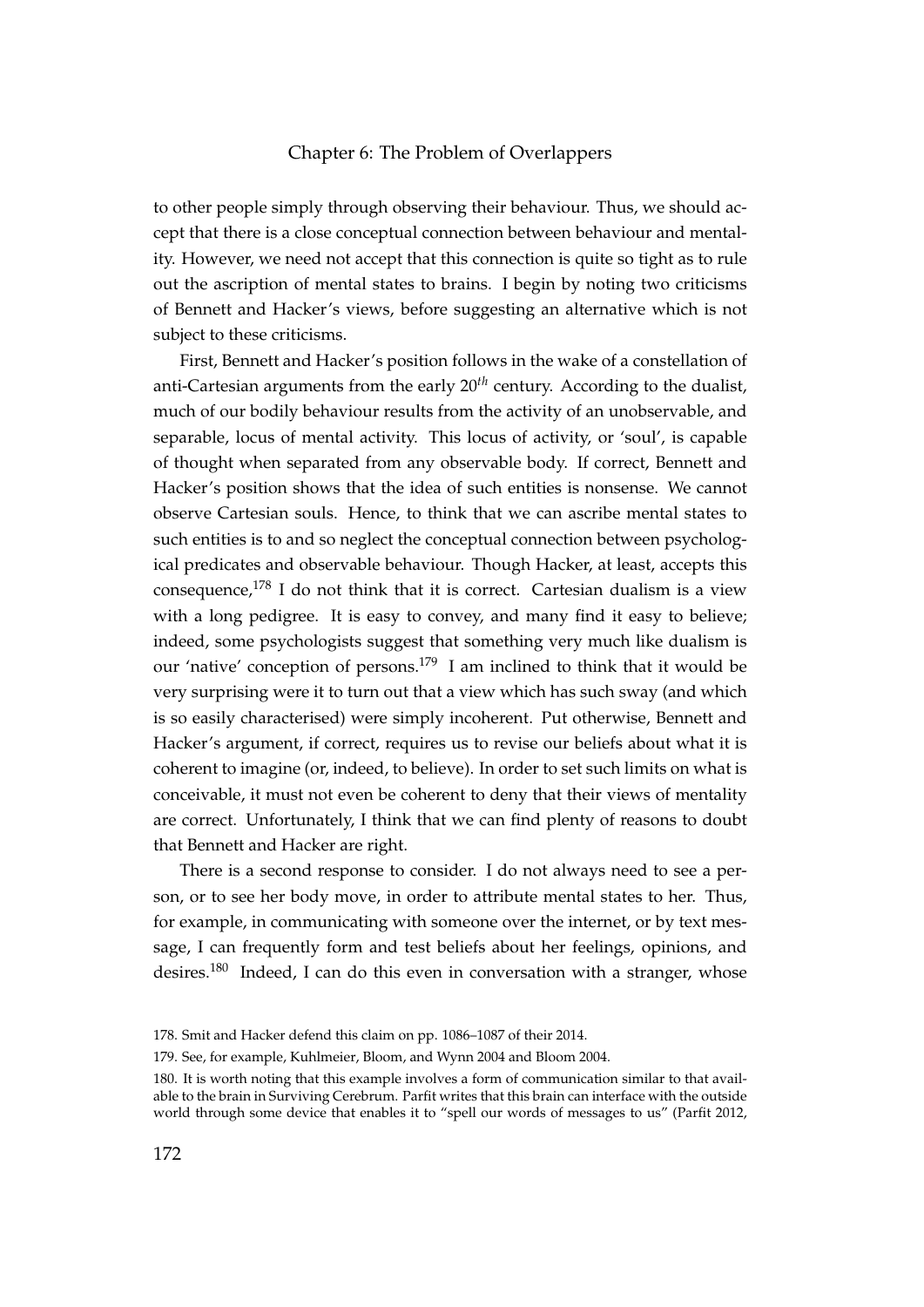#### §6.3: Against Thinking Brains

bodily behaviour I have never observed. This suggests that it is not necessary that a subject have a body in order for me to attribute mental states to her; all that is necessary is that she should interact with me in the right sort of way.

Of course, in the envisaged case, I still observe something that reflects my conversational partner's behaviour; I read the messages that I am sent. However, the crucial point is that my conversant's behaviour is exhibited through objects which are not part of her. Thus, it suffices for the ascription of mental states to someone that I see an object which manifests her behaviour, but I need not actually see her. The proponent of the view that we are brain-sized can say that this is precisely what happens when we 'see' someone act; we see behaviour of hers manifested through something (a body) upon which she acts. Thus, the claim that we need to observe someone's behaviour in order to attribute mental states to them does not clearly rule out the brain view.<sup>[181](#page-172-0)</sup>

These two points do not decisively refute Bennett and Hacker's views. However, they do put pressure on them; we have at least some reason to be sceptical of the case that they present against the claim that brains can think. At this juncture, we should consider what positive reasons we have to uphold their position. As I read it, Bennett and Hacker's position is primarily motivated by the claim that there is a conceptual connection between mentality and behaviour. Unfortunately for them, it is easily shown that we need not accept their views in order to do justice to the idea that behavioural evidence is 'logically sufficient' for the ascription of psychological predicates to persons. I will round out this section by explaining how other views can also accommodate this claim.

First, let's be clear on what is involved in the idea of 'logical sufficiency'

p. 12). Thus, other than the mere fact that it is a lone brain, rather than an embodied person, producing the text that I read, Parfit's imagined case is exactly the same as this one. If I can ascribe mental states to the person with whom I am communicating via text, it is very unclear why I should not also be able to ascribe mental states to the lone brain in Surviving Cerebrum.

<span id="page-172-0"></span><sup>181.</sup> We should consider a response here. The response is that our practices of ascribing mental states to others depend upon a 'base case' in which we can observe someone, and interpret her behaviour as an indication of her mental state. Cases like that of the instant messenger are derivative, and rely upon our competence at interpreting one another when interacting face to face. Thus, one might insist that our inability to see brains, or to interpret them as engaging in behaviour, precludes us from ascribing mental states to them. The problem with this response is that it is not entirely clear that the claim about the base case is true. An example, which was suggested to me by Rory Madden, might help. Consider a range of short-sighted intelligent crustaceans. These entities cannot see each other, but nevertheless communicate by means of giant flags, with which they spell out words in semaphore. It is far from clear that these creatures would be unable to ascribe mental states to one another, despite being unable to see one another's bodily behaviour.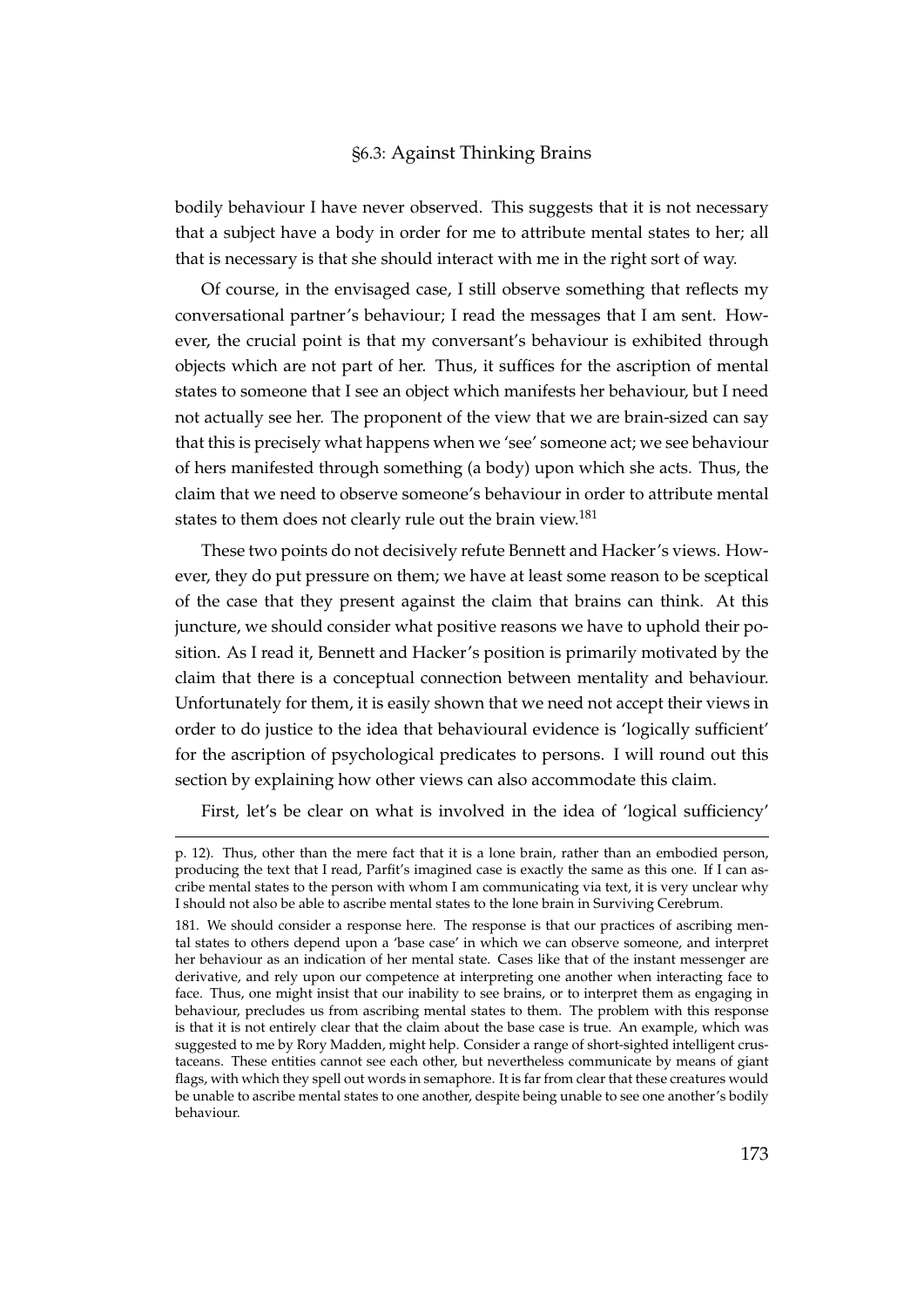under consideration. Bennett and Hacker rightly observe that it would be a mistake to think that we only ascribe mental states to others on the basis of establishing empirical correlations between certain states of mind, and certain kinds of behaviour. It is not an empirical discovery that someone who is elated is prone to smile and talk excitedly; there is some sense in which the propensity to behave in these ways is just part of what we mean when we say that someone is happy. The key point that I want to press now is that this fact is accommodated by views of mentality on which terms for mental states are introduced to label the causes of certain kinds of behaviour. It will be helpful to begin with the concrete example of functionalism in the philosophy of mind.

Functionalists claim that mental states are individuated, in part, by their role in causing behaviour; to be in a particular mental state is, amongst other things, to have a property liable to cause the behaviour characteristic of that state. They hold that these causal connections are central to the definition of any mental state; it is not possible to be in a given mental state except insofar as one is in a state poised to play the correct functional role. Functionalists therefore hold that there is a conceptual link between one's behaviour and one's state of mind. This allows them to hold that we can infer someone's state of mind directly from their behaviour; the state of happiness, for example, is individuated by reference to the behaviour that it is liable to cause.<sup>[182](#page-173-0)</sup>

We can generalise further. Take any view on which the reference of our terms for mental states is initially fixed by describing their behavioural effects. Such a view will uphold the conceptual connection noted by Hacker and Bennett; given the circumstances under which we introduced the terms in question, they must refer to the causes of certain kinds of behaviour, no matter what these causes are. It is easily shown that such views do not preclude my brain from being the subject of mental states; since my brain is amongst the causes of my behaviour, it is open for us to hold that my mental states are, in the first instance, states of

<span id="page-173-0"></span>182. Similarly, in discussing another view – central state materialism – Keith Campbell says:

[T]he Causal Theory of mind has two strands: that the various mental events and processes are postulated causes of segments of behavior belonging to various recognizable patterns, and that the mental causes are given their names in virtue of their postulated connection with those behavior patterns. The first strand admits the view that the mind is something inner, separate, and standing behind behavior ... The second strand, that mental terms get their meaning by reference to the behavioral effects of the mental states they denote, preserves the truth of Behaviorism that there is a conceptual connection of mind with behavior. [\(K. Campbell 1970,](#page-209-6) pp. 80–81)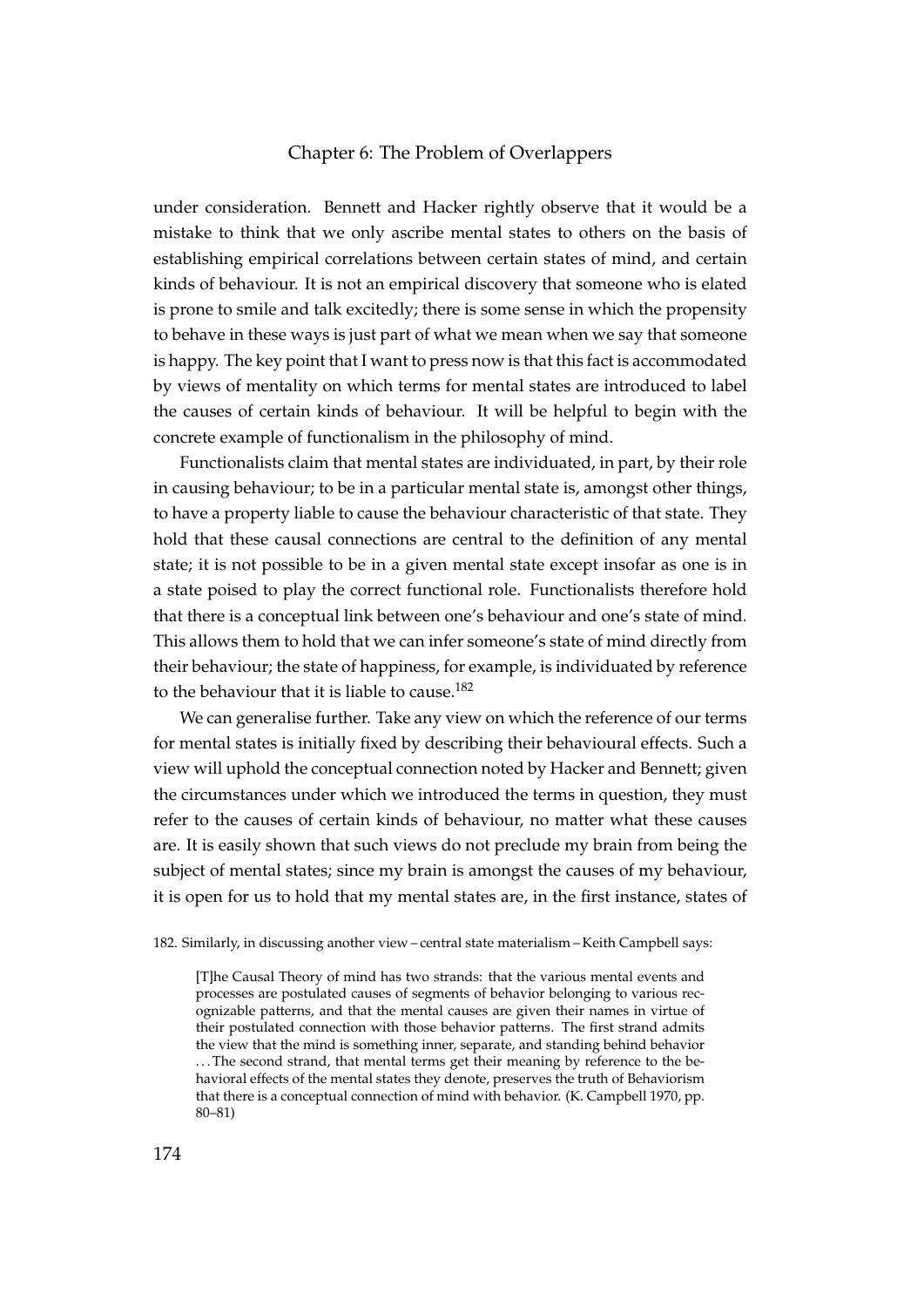#### §6.4: Derivative Attributions

my brain.[183](#page-174-1) It is not at all evident how this claim is unseated by the fact that we cannot observe the brain, and or by the claim that the brain does not itself behave, but only plays a causal role in the production of behaviour. Thus, the claim that there exists a conceptual connection between behaviour and mentality does not lend support to Bennett and Hacker's claims (though, of course, it does nothing to show that the brain thinks either – it is simply neutral on the topic of the present debate).[184](#page-174-2)

I conclude that Bennett and Hacker fail to make their case that the ascription of psychological properties to brains is in breach of the logic of such predicates. Further, since a causal view of mentality is not obviously false, and dualism seems logically coherent, I think that we have good reason to be sceptical of their arguments. So, though it may be correct to refuse to ascribe psychological predicates to brains, I do not see how it can be claimed that this practice is senseless.

# <span id="page-174-0"></span>6.4 Derivative Attributions

I think that we are unlikely to find a good reason to deny that brains think by reference to Bennett and Hacker's views about mentality. It is therefore necessary to look for another way to defend the thesis that our thoughts should be ascribed to humanoid entities, rather than to our brains. One observation should help here. It seems to me that many of our ascriptions of psychological states to persons depend upon the fact that those states are housed within humanoid entities. If we are to ascribe these states to our brains, we therefore do so partly in virtue of relationships between them and entities larger than those brains. This strongly suggests that the psychological states are strictly attributable to those

<span id="page-174-2"></span><span id="page-174-1"></span><sup>183.</sup> Of course, functionalists typically require that a mental state's behavioural manifestations occur within the subject of that state; to have a mental state is to be in a state liable to cause one to behave in the right sort of way. My aim in this passage is just to note that this is not compulsory. 184. One might respond here that it is misguided to think that mental states stand in causal relationships to behaviour. Gilbert Ryle famously lampooned this 'quasi-mechanical' account of psychological vocabulary [\(Ryle 1949,](#page-216-8) , c.f. in particular pp. 8–13). Instead, he claims, psychological predicates serve to convey information about the properties that an object will come to possess under certain conditions. Though Hacker and Bennett do not mention Ryle by name, I suspect that they may have something like Ryle's picture in mind when they claim that the 'criterial grounds' (the logically good evidence) for the ascription of a psychological predicate are partly constitutive of its meaning (e.g. [Bennett and Hacker 2003,](#page-209-4) pp. 82; 83). It is fair to say in response that their arguments do not obviously succeed in discrediting causal analyses of mental states.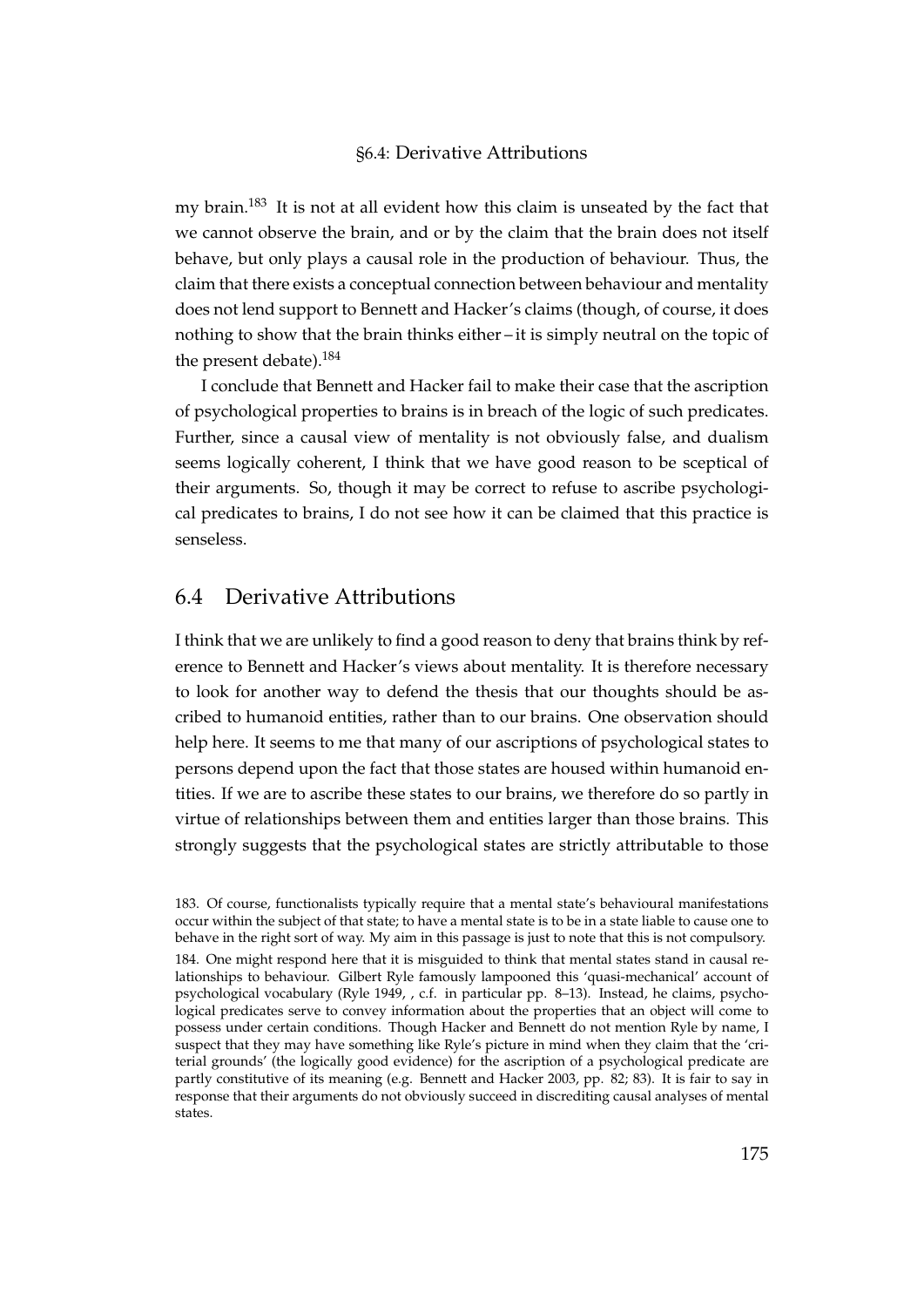larger entities, and only derivatively attributable to anything brain-sized. To see how the argument works, we might return to the following thought:

Surely it couldn't be the case that you think only in a derivative sense: that you think only insofar as you have a part that thinks strictly speaking. As Chisholm said, if there are now two things thinking your thoughts, one doing it on its own and the other such that its thinking is done for it by something else, you are the one that thinks on its own. (Olson, p. 32)<sup>[185](#page-175-0)</sup>

As we saw in both this and the previous chapter, thinking subject minimalists often appeal to a principle of this kind. However, this only supports the view that we are brains if our brains think on their own. I want to argue that this is not always the case. Many of our mental states can only be attributed to us on the basis of co-operation between our thinking parts and other parts of a larger entity. The suggestion that we are the entity that thinks on its own would therefore suggest that we are this larger entity, rather than its minimal thought-generating part.

#### 6.4.1 Precursors

Let's begin by considering some views similar to the one I will present. As we have seen, Michael Burke elaborates a number of ways in which our psychological states particularly target the humanoid entities within which they are housed. He takes this to strongly support the view that consciousness is a 'maximal' property, where:

[K]ind/property/term/concept C is *maximal* just in case necessarily, no identity-sufficient part of a  $C$  is itself a  $C \ldots$  Something is an *identity-sufficient* part of a C just in case the particles composing the part would immediately compose *that very* C, if the complement of the part suddenly (as a rare, uncaused quantum event) ceased to ex-ist. [\(Burke 2003,](#page-209-2) pp. 112–113)<sup>[186](#page-175-1)</sup>

<span id="page-175-0"></span><sup>185.</sup> The Chisholm referred to here is [Chisholm 1976,](#page-210-4) p. 104. It's worth noting though that Chisholm's concern is not with parthood, but with the claim that we are constituted by distinct thinking things (à la Locke's thinking substances), or that we constitute thinking things to which we are not identical. He thinks that both suppositions should be denied.

<span id="page-175-1"></span><sup>186.</sup> Burke further defends his views in [Burke 2004.](#page-209-7) Ted Sider endorses the maximality principle in [Sider 2003](#page-217-2) (in response to [Merricks 1998a\)](#page-214-7). [Madden 2015a](#page-213-4) argues for the related claim that conscious subjects must be 'integral wholes' (i.e. such that one can pass between any two of its parts without passing through an exterior surface, and that one cannot likewise pass from its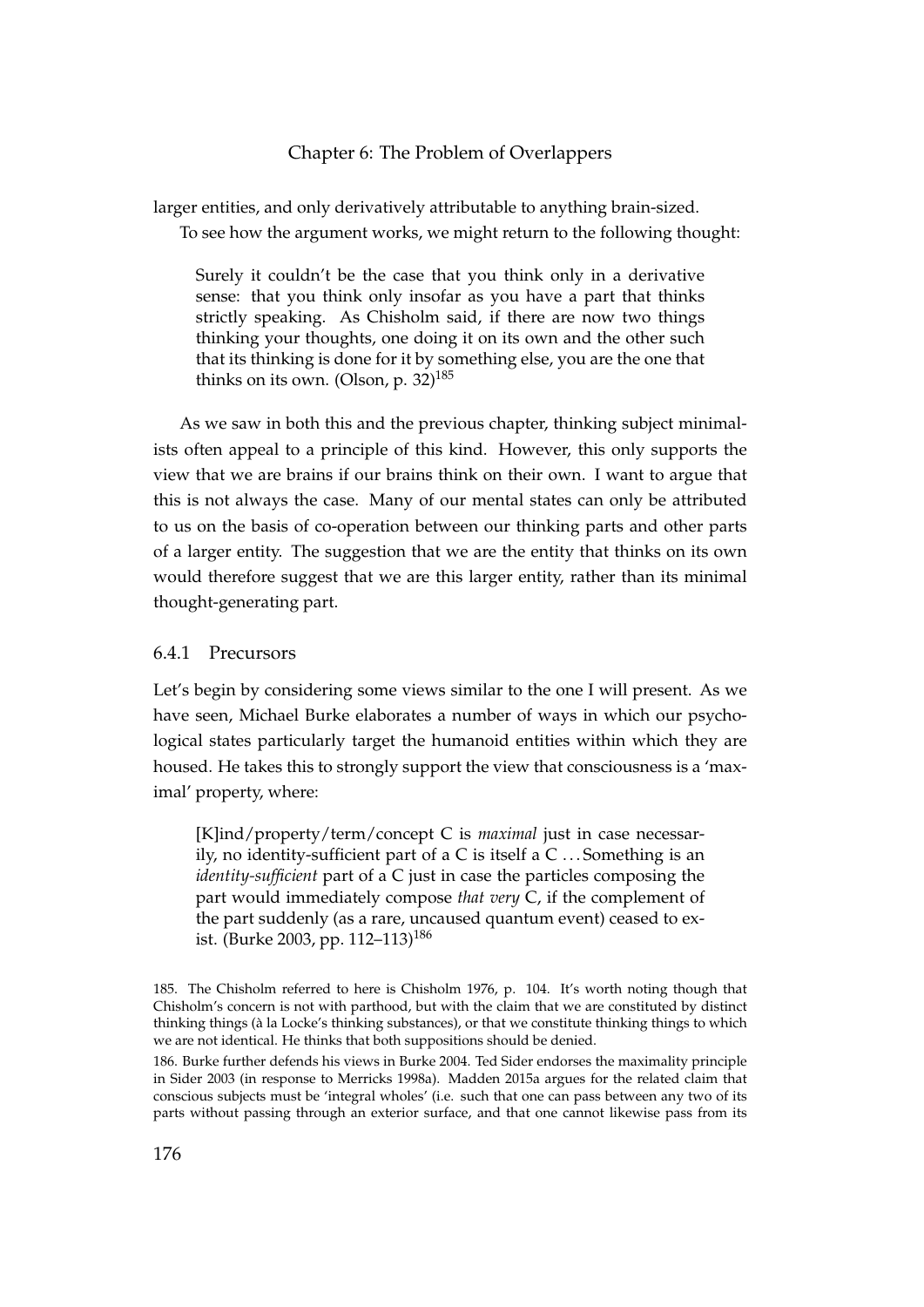#### §6.4: Derivative Attributions

We should note in passing that this does not solve the problem of overlappers unless every part of us which could support consciousness on its own is also an identity-sufficient part of us. Thus, to accept Burke's response, one must hold either that nothing constituted by a lone brain could think, or that our brains are identity-sufficient parts of us. I find the latter extremely plausible, though (as we have saw when discussing the claim that we are not organisms) it can be doubted. Indeed, this connects to two points made earlier. The first, and more obvious point, is the suggestion of chapters 1–4 that our persistence requires the physically continuous realisation of our psychological lives. The second point was made earlier in this chapter, when discussing the example of lone brains. I suggested that our best hopes for a response may lie in seeing brain-sized thinkers as potentially larger than brains. One presumes that, inversely, one will have to see at least some larger thinking entities as reducible to the size of brains in order for this response to succeed. Thus, Burke's suggestion integrates well with the positive claims of this thesis.

Burke's view is appealing. However, I do think that more is needed to support the claim that our thoughts are primarily ascribable to the entities within which they are housed, rather than to the things which generate them. Here, it will be helpful to turn to an argument tentatively developed by Rory Madden in his 'Thinking Parts' (2016), and 'Animal Self-Awareness' (2017).

The basis of Madden's argument is the idea that there may be kinds of thoughts which we can think, but which our other overlappers cannot. More specifically, Madden suggests that humanoid entities may have the capacity to think about themselves first-personally, whilst brain-sized entities may lack this capacity. The reason for this is that only the former meet a necessary condition for the capacity for first-personal thought – that of self-acquaintance through distinctively first-personal 'reflexive channels'. Madden writes:

My recommendation is to locate reflexive channels among the monitoring systems of proprioception, kinesthesis, the sense of balance, visual self-location (and indeed inspection of bodily sensations). For surely a case can be made that the evolved function of these sensory channels is to monitor the state of the whole organism. That's what these systems are for. The object presented to consciousness by these sensory systems is the whole organism. [\(Madden 2017,](#page-214-8) p. 12)

parts to the parts of an entity distinct from it). Kovacs discusses the maximality principle over pp. 280–282 of [Kovacs 2010,](#page-213-5) and Madden over pp. 196–198 of his [2016b.](#page-214-0)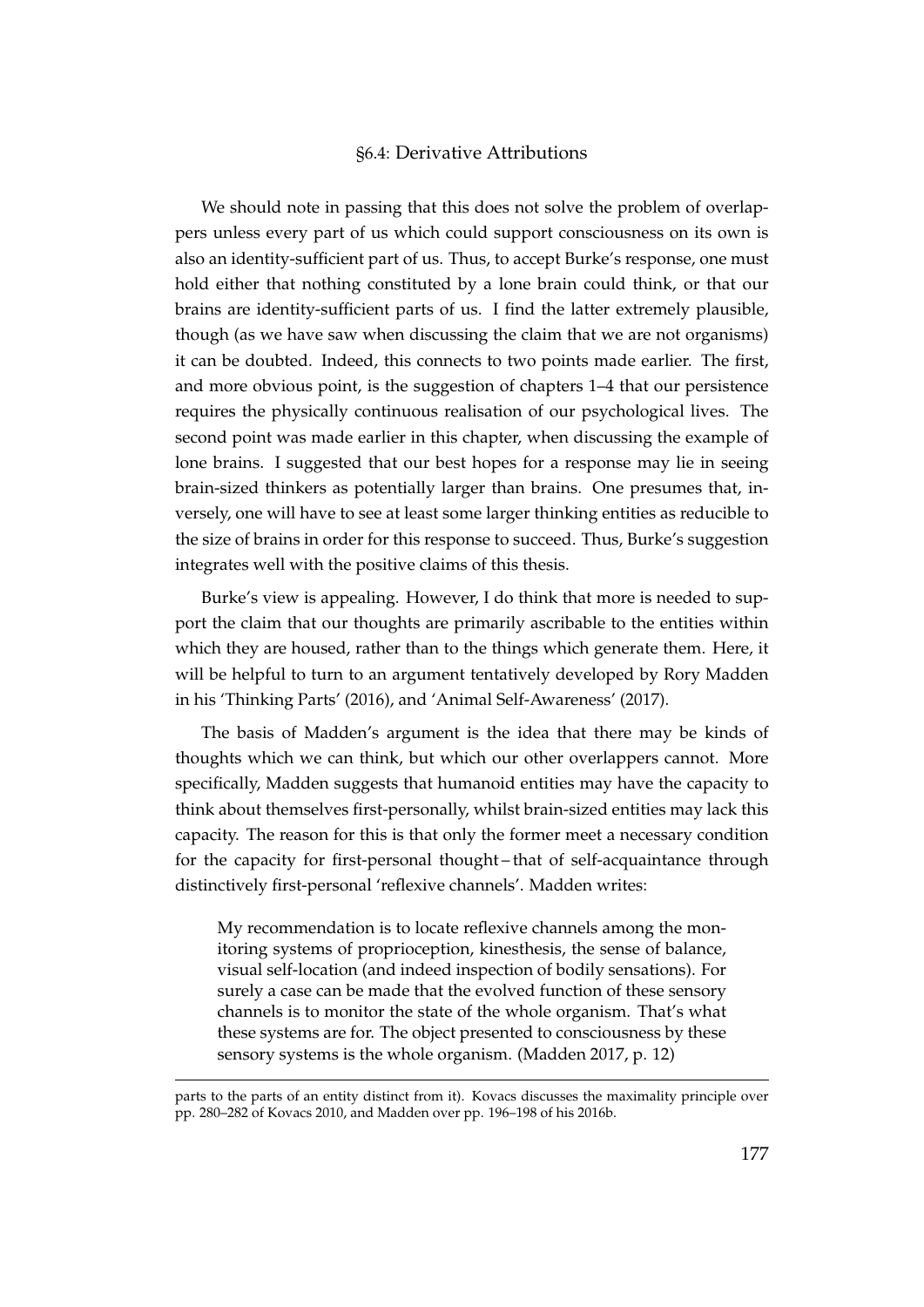If Madden is correct, then the capacity to think first-personal thoughts can only be attributed to the humanoid entities presented to us by these selfmonitoring systems. Since we do think first-personal thoughts, it follows that we are identical to these entities, rather than to any of their parts. In passing, we should note that this argument does not directly support Burke's 'maximality principle'; rather, it supports the claim that we are to be identified with the entities within which our mental states are housed. This seems to me plausible.

I find this line of argument extremely attractive, and have no serious doubts to raise about it. Nevertheless, I think that it would be helpful to consider whether supplementary arguments can be given to the same conclusion, without relying upon such a special (and philosophically vexed) instance of thinking as first personal thought.

Here, we might usefully reflect upon some comments made by Aquinas, in consideration of a structurally similar debate about whether we should be identified with our souls (the seats of our intellectual powers), or with an entity composed of both a soul and a body. Aquinas writes:

[I]t is evident that certain operations, whereof the soul's powers are the principles, do not belong to the soul properly speaking but to the soul as united to the body, because they are not performed except through the medium of the body – such as to see, to hear, and so forth. [\(Aquinas 1265–1274/2017,](#page-208-4) Q. 70, art. 1)

If Aquinas is correct, some of our mental states can be attributed to our souls only insofar as they are unified with our bodies. He later argues that this shows that we cannot be identified with our souls:

[I]t has been shown above that sensation is not the operation of the soul only. Since, then, sensation is an operation of man, but not proper to him, it is clear that man is not a soul only, but something composed of soul and body. [\(ibid.,](#page-208-4) Q 75, art. 4)

Aquinas' argument begins with the claim that some mental operation is not conducted by the soul in isolation, and concludes that it must therefore be attributed to something with parts other than the soul. This is precisely the form of argument that I mean to pursue. I do not think that it will be possible to argue that brain-sized entities are simply incapable of the types of thought I will consider. However, I do think that I will be able to argue that they are at most derivatively capable of such mental states. The next subsection pursues this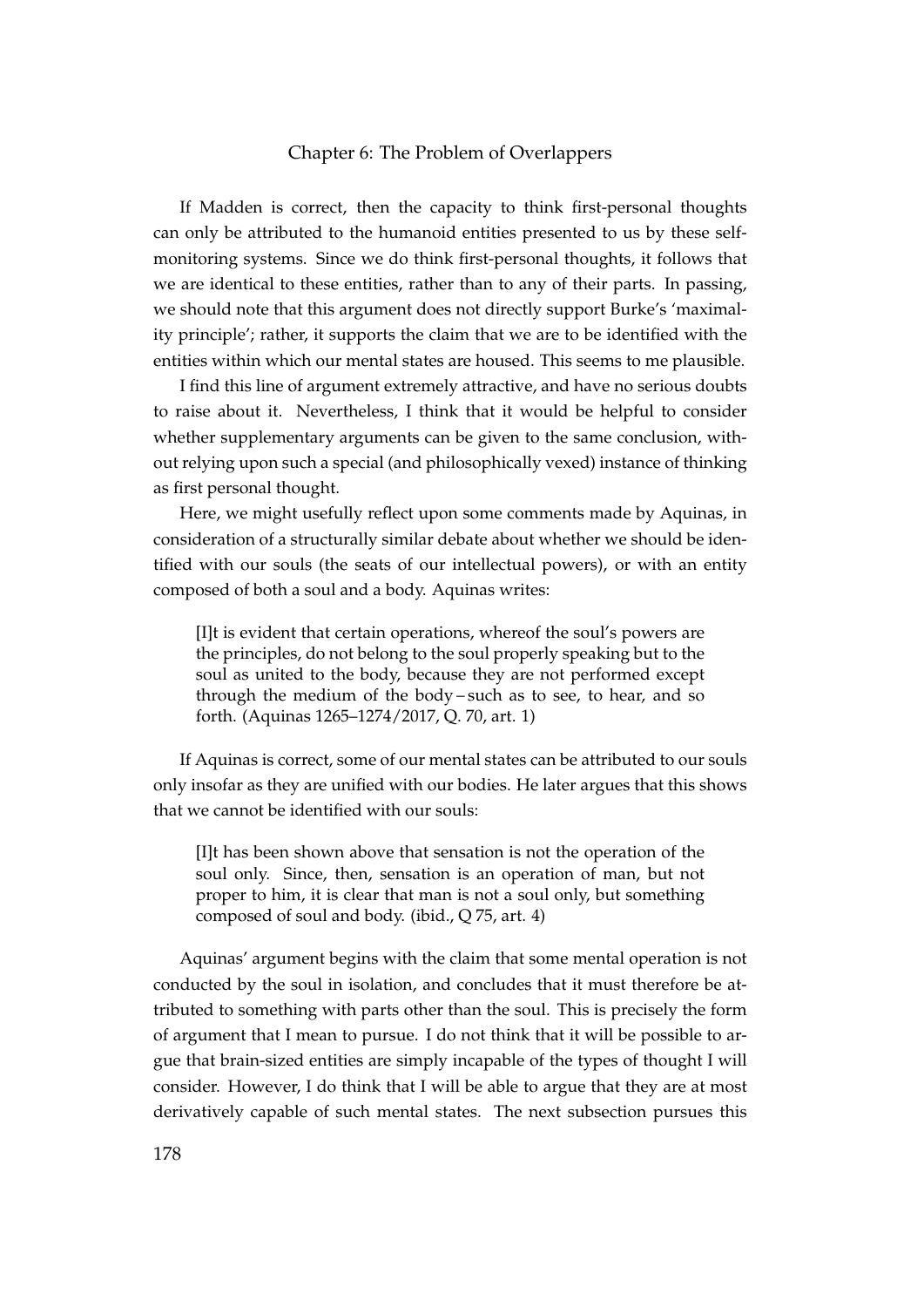#### §6.4: Derivative Attributions

line of argument with respect first to perceptual states, then to singular thought, and – finally – to ascriptions of mentality in general.

#### 6.4.2 Ascription-based arguments

The aim of this subsection is to argue that some kinds of mental states can only be attributed to us insofar as our brains interact with other parts of the bodies to which they belong. I take this as strong evidence that the mental states in question can be attributed to our brains at most derivatively, and that they primarily belong to the humanoid entities within which they are housed.

Let us begin where Aquinas does – with the example of perceptual states. It is clear that what Aquinas says about the relation between perceptual states and the soul can also be applied to the brain; if my brain perceives some object in its environment, it does so partly because my sensory organs are attuned to the object's presence. Thus, it is not the case that the brain perceives by itself. Rather, the brain perceives by interacting with a larger system which functions to generate perceptual states. That system belongs to a large humanoid entity, which houses the perceptual states produced. I conclude that perceptual states are ascribed to the brain derivatively.

I would like briefly to comment on the relationship between this argument and wider issues in the philosophy of mind, relating to the analysis of perceptual states. Due in large part to the influence of Timothy Williamson, it is sometimes held that mental states such as seeing are primitive.<sup>[187](#page-178-0)</sup> This means that they cannot be analysed via the conjunction of an epistemically neutral 'internal mental component' (such as a sensational or representational state, which can be described whilst remaining neutral about whether or not it it reflects how things actually are), and an 'external factor' relating to conditions in one's immediate environment. The argument trialed here is consistent with this position; to say that seeing involves an interaction between one's eyes and one's brain is not to say that it consists in the causation of an epistemically neutral mental state by patterns of retinal stimulation. Indeed, if it were not consistent with this position, then Williamson's knowledge-first project would be a non-starter; it is simply true that seeing involves a causal process by which the brain decodes information about its environment from retinal input.

<span id="page-178-0"></span><sup>187.</sup> See, in particular, chapter 3 of Williamson's *Knowledge and its Limits* (2000).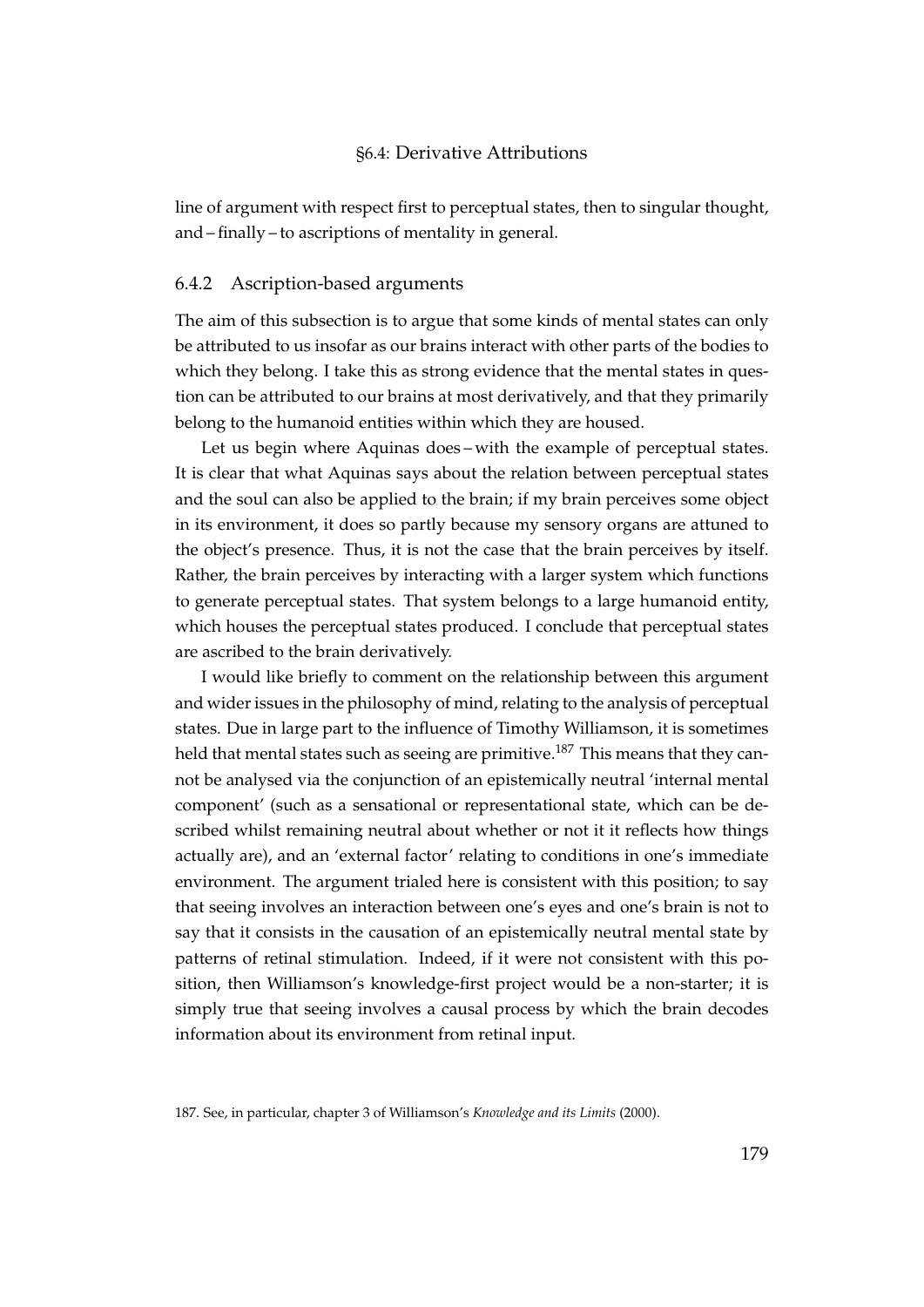Similarly, in fairness to my opponent, it should not be assumed that in thinking of mental states as belonging primarily to brains, they are committed to denying that knowledge is primitive; they can reject the presence of an epistemically neutral mental state by saying that the fundamental description of the mental states ascribable to a brain depend upon whether or not it is interacting correctly with the world, via its sense organs. Thus, a knowledge-first epistemology does not have obvious implications for the debate at hand.

Taking our perceptual states to be primitive has no obvious implications for the debate under discussion in this chapter. What about the alternative position, according to which seeing involves an epistemically neutral 'purely internal' component? Here, there are two things to say.

First, the argument is not obviously inconsistent with the position. If seeing consists in the obtaining of a neutral 'internal state' (seeming to see, having a sensory impression etc.) under the right external conditions – conditions which guarantee that the internal state mirrors reality – then it will remain the case that these external conditions include states of the perceptual system outside of the brain. Thus, if one ascribes sight to one's brain, one still does so on the basis of its interactions with other parts of its humanoid overlapper.

Second, the argument is nevertheless less convincing on this analysis than upon the view that knowledge is primitive. If seeing is a primitive state, some of our mental states belong to brains only in virtue of their relationships to our sense organs. If, however, one thinks that seeing can be analysed into more basic components, one might respond that seeing is not, itself, a mental state. According to this view, the mental state involved in seeing is 'really' a more primitive representational state, and to say that someone sees something is just to say that the state occurs under certain conditions.<sup>[188](#page-179-0)</sup> If so, then one might still

[J. Nagel 2013](#page-214-9) also provides an extremely helpful overview of what is at stake here.

<span id="page-179-0"></span><sup>188.</sup> The following quotation from Williamson is especially clear in setting out this possibility:

Someone might expect knowing to be a state of mind simply on the grounds that knowing *p* involves the paradigmatic mental state of believing *p*. If those grounds were adequate, the claim that knowing is a state of mind would be banal. However, those grounds imply only that there is a mental state being in which is *necessary* for knowing *p*. By contrast, the claim that knowing is a state of mind is to be understood as the claim that there is a mental state being in which is necessary and *sufficient* for knowing *p* . . . On the standard view, believing is merely a state of mind but knowing is not, because it is factive: truth is a non-mental component of knowing. [\(Williamson 2000,](#page-220-3) pp. 21–22)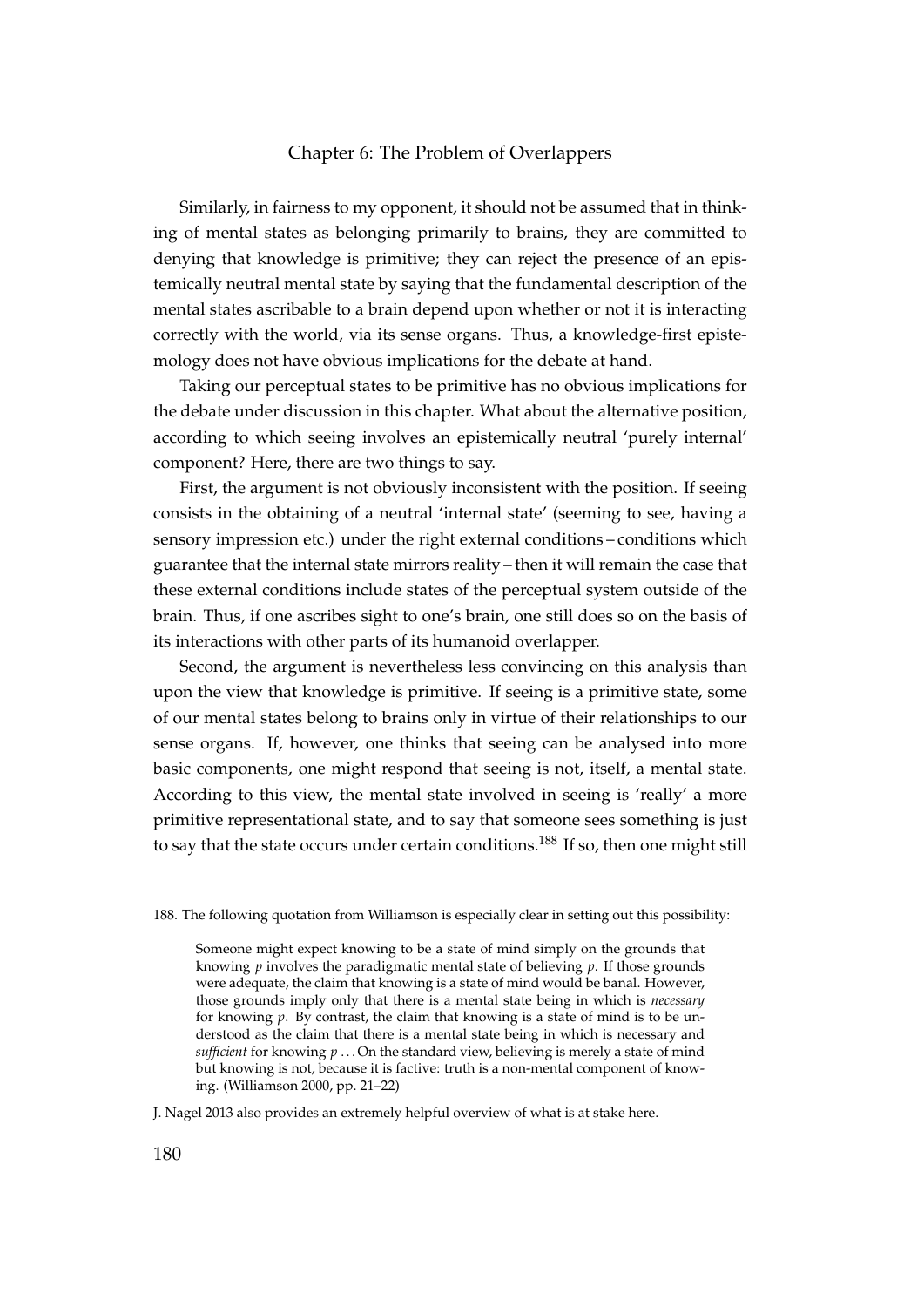## §6.4: Derivative Attributions

hold that the brain thinks on its own, though how we describe its mental states depends upon their relationship to the parts of a larger entity.

Because the argument from perception is not entirely convincing, it will be helpful to sketch two ways in which it might be generalised. There is no hope of providing an argument that will convince the proponent of every possible position. However, I want to show that it is not just perceptual states whose ascription depends upon perceptual relationships between us and our environment. To resist this style of argument, one would have to adopt a narrow, and quite unappealing, view of the ontology of mental states.

#### Singular Content

To expand upon the argument raised above, I would like to consider how the having of perceptual states integrates with a wider picture of the nature of our mental states. I begin by considering the notion of singular content.

There is an intimate connection between the content of many of our mental states and the perceptual states which we have had in the past. Typically, we think about what we have once seen, heard, tasted, or felt. Even when this is not so (when, for example, we think about historical figures, such as Julius Caesar), we typically require information about the things about which we think. This information is gathered perceptually; I see traces of someone's presence, listen to the testimony of someone nearby, or so on.

I suspect that what can be said about belief and thinking carries over to other states as well. For example, to be afraid of some entity, one must be able to think about it; typically, this involves the exercise of one's perceptual capacities. Generalising somewhat, it seems to me that any state to which singular content can be ascribed depends upon past exercises of perceptual capacities. If so then to ascribe such mental states to a brain typically requires one to see it as (at least once having been) part of a larger perceptual system.<sup>[189](#page-180-0)</sup> Once again, then, we

<span id="page-180-0"></span><sup>189.</sup> Complications are raised by the example of a brain in a vat. Imagine that the brain has been artificially stimulated from birth to simulate perceptual states. This stimulation does not involve interactions between the brain and perceptual organs. If so, then it is plausible that none of the brain's states are to be ascribed to it in virtue of its relationship to an entity of which it is part. There are two options here. First, we might deny that the brain really thinks thoughts with singular content; it might essay 'mock thoughts' (c.f. Evans discussion of Frege on pp. 10–14; 22–33 of his [1982\)](#page-211-0), which fail to refer because it has never had perceptual contact with entities of the kind that its perceptual systems are designed to track. Alternatively, we might claim that the brain does manage to refer to simulated objects. Even so, this example does not represent the 'normal' operation of the brain, by which we come to be in a position to refer to entities in our environment.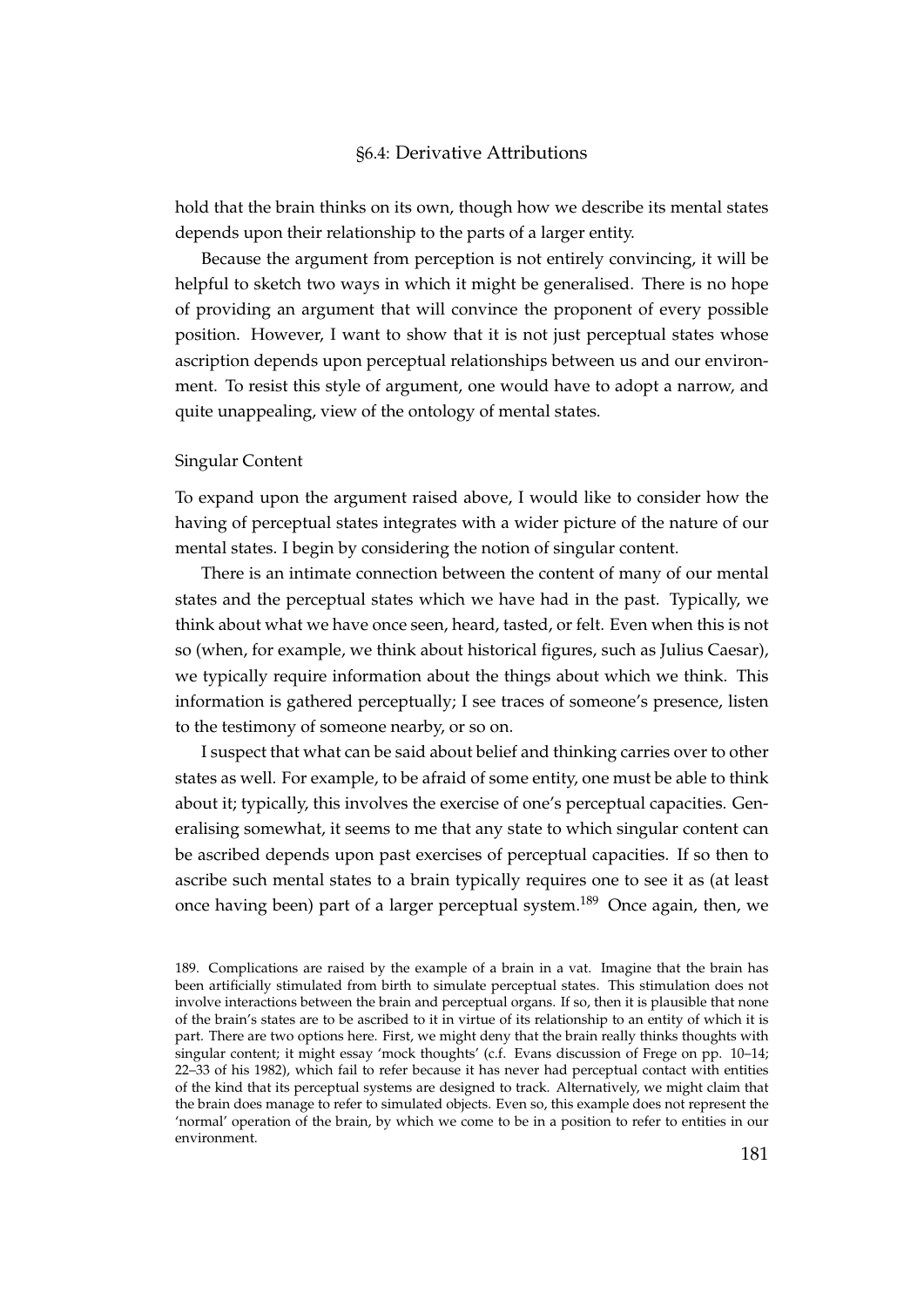# Chapter 6: The Problem of Overlappers

find that the analysis of the psychological states of brains seems to point backwards to the humanoid entities which house our mental states, as was suggested towards the end of subsection [6.2.1.](#page-156-0)

Thus, the interpretation of many of our mental states is tied up with the past ascription of perceptual states to us. I draw from this the conclusion that anyone who wishes to deny that knowledge and perceptual states are 'really' mental states, claiming instead that they are simply descriptions of more basic representational states, must equally claim that these basic representational states do not 'really' have the singular content that we often ascribe to them; to say that someone believes something, on this view, is simply to adopt a useful convention for describing their mental states. This is a radical proposal, leading (it seems to me) to an attempt to conceive of all of our psychological attributions in terms of the sensations which prompt them.<sup>[190](#page-181-0)</sup> Such proposals have fallen out of favour over the second half of the 20*th* century, and I doubt that the defender of thinking subject minimalism will wish to commit to such a view of the mind. I therefore conclude that we have good reason to attribute states with singular content primarily to humanoid entities, and not to their smaller overlappers.

#### Functionalism

A third point relies upon a substantive position in the philosophy of mind. This is a position that we have encountered before – functionalism about the nature of mental states. According to this view, mental states are individuated by reference to their typical causes and effects. If functionalism is correct, what I have said can be extended still further. For any mental state individuated by reference to states which may have singular content – beliefs, desires, etc. – the ascription of that state to a subject presupposes that it is the type of entity which may have states of the other kind. And, as we have seen, to be capable of contentful states, a brain must have either been embodied, or be such that its typical or 'normal' state is that of being embodied. So, even if some non-perceptual psychological states lack singular content, any argument to the effect that they are individuated by reference to their typical interactions with mental states with such content will suffice to show that brains can have such states only insofar as

<span id="page-181-0"></span><sup>190.</sup> I have in mind here something like the phenomenalism of Carnap's *Logical Structure of the World* (1928/2003) and C. I. Lewis's *An Analysis of Knowledge and Valuation* (1946). For one influential objection to views of this kind, see [Chisholm 1948.](#page-210-0)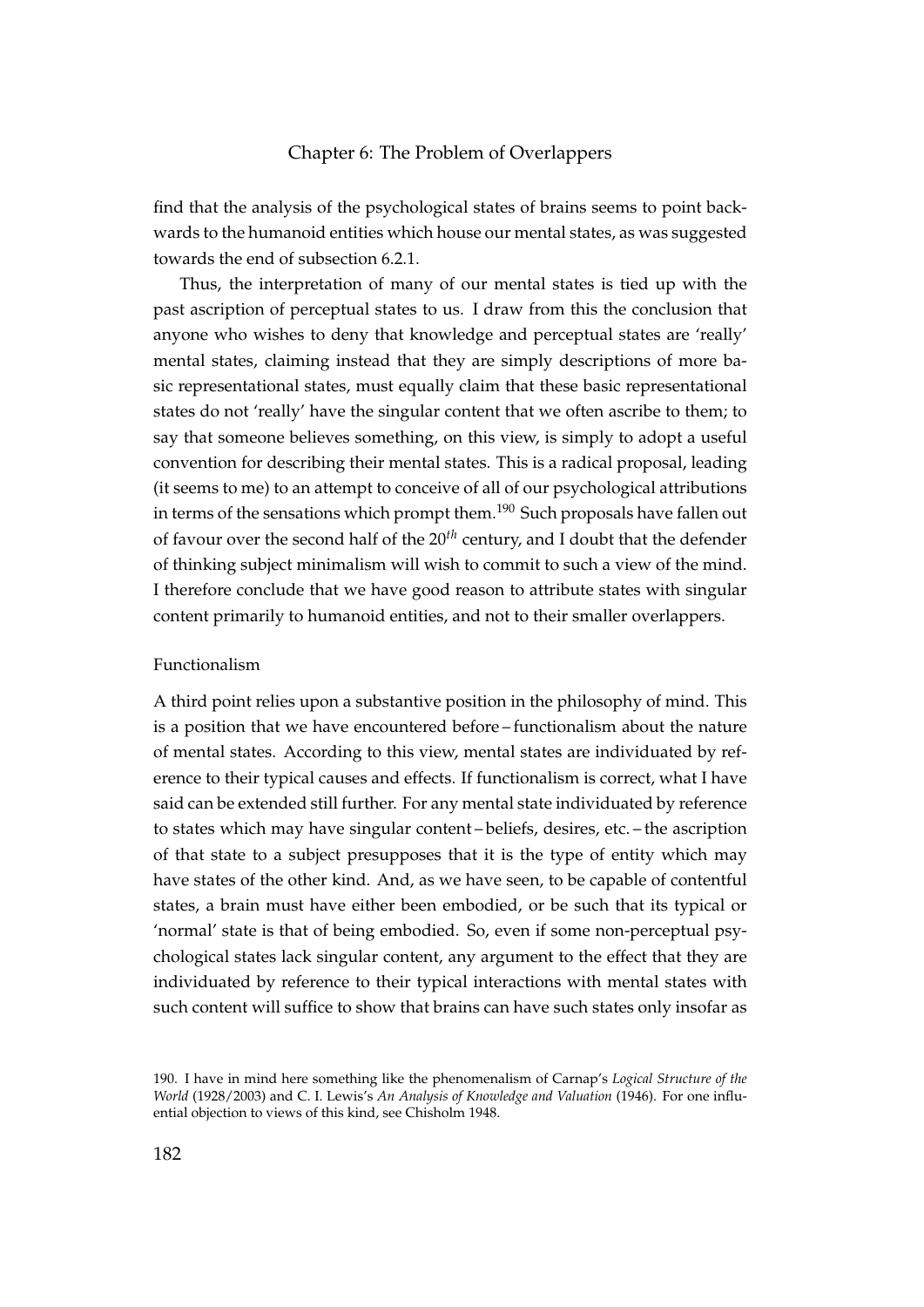#### §6.4: Derivative Attributions

they are, or have been, the brains of larger entities, with functioning perceptual faculties.

More can be said here. First, it seems to me that the cognitive dynamics of many of our mental states is predicated on the fact that we are able to perceive, and to act on, our environment. Thus, for example, the reason that seeming to hear rain will lead me to think about the location of my umbrella is because auditory sensations typically convey information about the world. Generalising, we might say that to understand and rationalise many of the causal connections definitive of our mental states, one must acknowledge that they paradigmatically reflect a point of view on the world – that of a humanoid entity with working perceptual systems. Yet again, then, the attribution of certain mental states to us draws in the idea of something with parts other than those of our brains.

Though I am less certain about this, there is an additional way in which functionalism may bolster the arguments of previous subsections. This is that a functionalist may be particularly willing to accept Williamson's arguments to the effect that knowledge is unanalysable (and to generalize to the claim that perceptual states, such as seeing, are genuinely mental states). These arguments rely upon the thought that if we ascribe knowledge to an agent, we will typically make different predictions about her future behaviour than we will if we merely ascribe false belief to her [\(Williamson 2000,](#page-220-0) pp. 75–80). Imagine for an example that I seem to hear rain falling on the street outside. If it is raining, then I am very likely to get confirmatory evidence as I proceed about my business; I will see rain fall as I look outside, my partner will counsel me to take an umbrella to go to the shops, etc. If I am merely subject to an auditory hallucination, I will likely soon encounter evidence that it is not really raining. The upshot of this is that one's predictions about the future behaviour of someone who seems to hear rain are likely to be more robust (and to extend further into the future) if it is raining than they will if it is not. A functionalist can accommodate this by saying that the causal profile of a genuine perceptual state is more far-reaching than that of a perceptual illusion. If so, they will be in a position to privilege perceptual states as real mental states. As noted above, this will buttress my argument to the effect that some of our mental states are primarily attributable to entities larger than the brain against at least one source of criticism.

Of course, more would need to be said to defend this argument in detail. Functionalism is a controversial theory, and I have done nothing to defend it here. Second, in citing Williamson, I have extended an invitation to the func-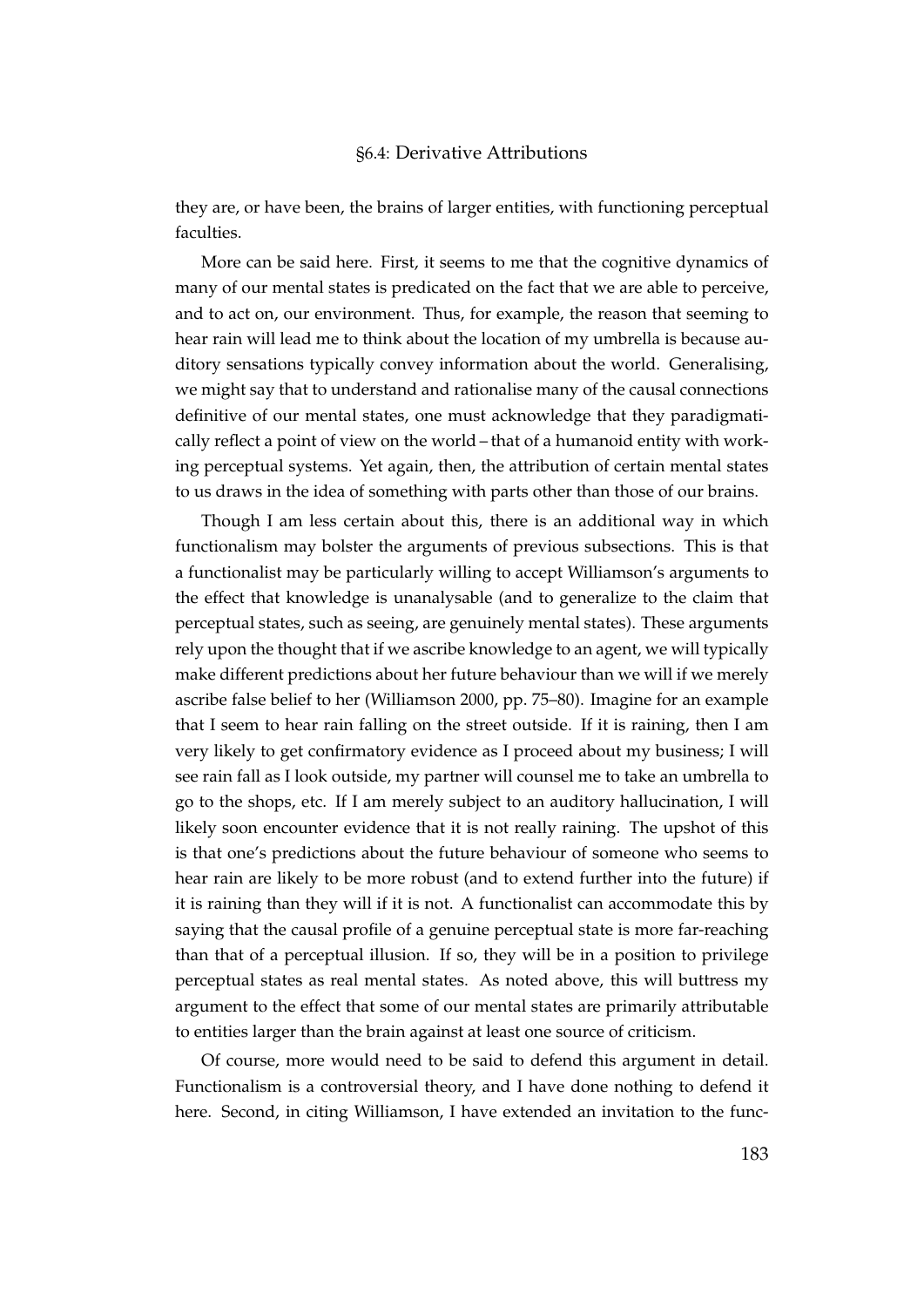#### Chapter 6: The Problem of Overlappers

tionalist to think of perceptual states as genuine mental states; I have not given them conclusive reason to do so. Thus, one fears that it may still be possible to view the mind as composed by a 'primitive streak' of mental states for which it is impossible to show the centrality of our perceptual organs. Nevertheless, we do not usually speak in terms of such a primitive streak of mental states' when we read an account of the mind off of our ordinary attributive practices, we find that many of the states that we typically ascribe to ourselves, and to one another, are described in terms of the ways that they are housed. I hope to have at least shown that these linguistic practices present a strong presumptive case for the view that our mental states belong primarily to humanoid entities, containing perceptual systems, rather than to their brain-sized parts.

# 6.5 Conclusion

In my vicinity, there are a number of entities that seem to have what is required to think. Yet, it seems absurd to claim that there are multiple thinkers where I am. The problem of overlappers asks us to justify ascribing psychological properties to one of these overlappers, whilst denying that the others have such properties (except in a derivative sense). In answering this challenge, we can focus our attention on just two types of overlapper – those that are brain-sized, and those that are humanoid. These stand in interesting relations to my mental states in which none of my other overlappers stand. I have argued that there are no obvious grounds for refusing to predicate mental states of brain-sized entities. Nevertheless, it seems to me that many of our mental-state ascriptions presuppose the existence of something larger than the brain. This suggests to me that the primary subjects of our mental states are larger than the brain, and that these states are only derivatively attributable to anything brain-sized.

This conclusion allows us to draw together two thoughts that have been explored in this thesis. The first of these thoughts is the claim that our persistence conditions are, in some sense psychological, though they require the continued existence of some material entity which realises our mental states. The second of these thoughts is that we are nevertheless humanoid, having parts other than those of our mental states. In the next chapter, I will explain how a picture of this kind might lead us to revise a general theory of the nature of material objects – Kit Fine's theory of embodiments.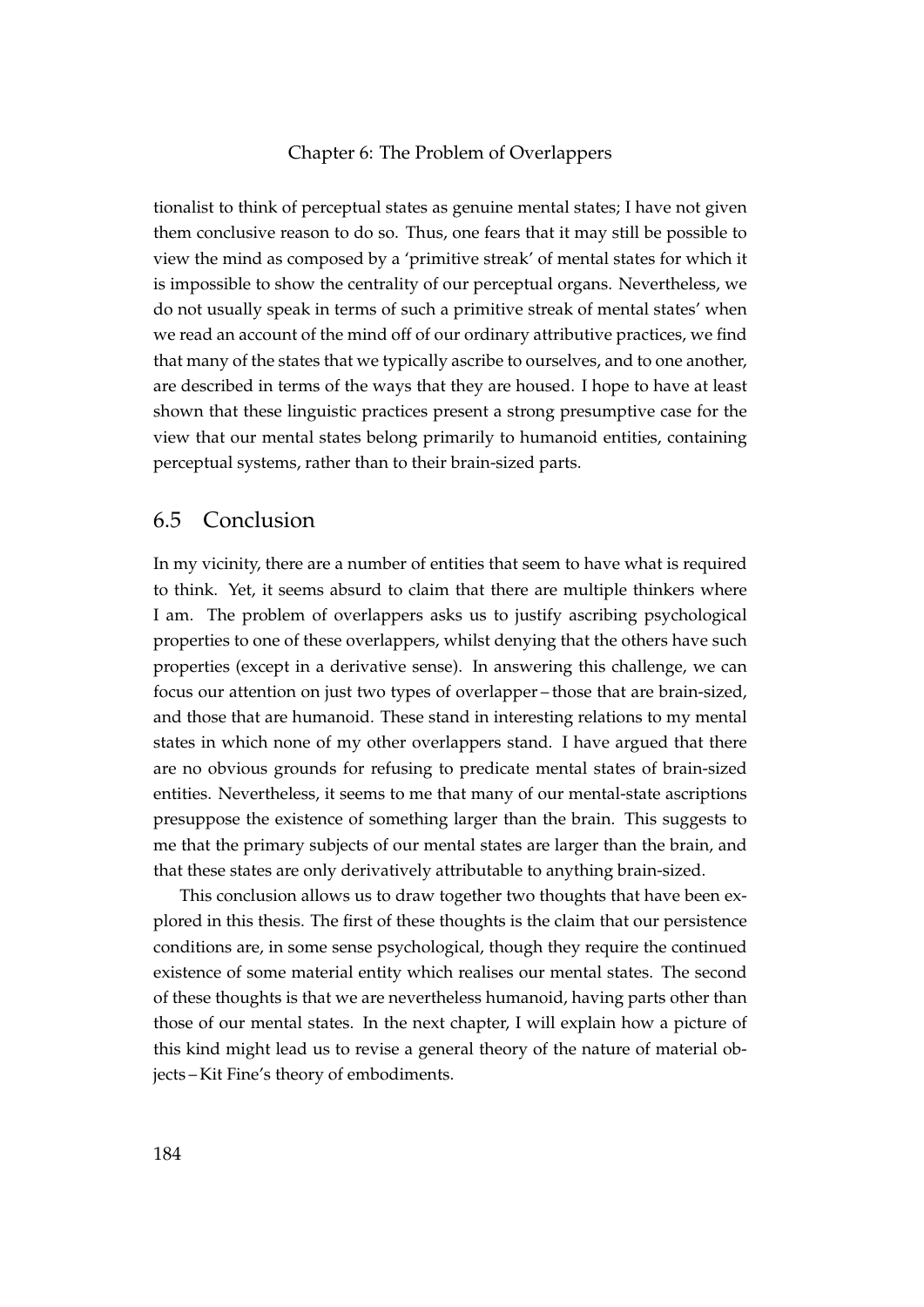#### CHAPTER SEVEN

# De-Fining Material Things

The previous chapters suggested a view of our nature. According to this view, we are humanoid, but possess a privileged 'central part', whose continued functioning is both necessary and sufficient for our persistence. I will now change tack somewhat, asking what implications this should have for a more general account of the nature of material objects – Kit Fine's theory of embodiments.<sup>[191](#page-184-0)</sup> Fine's theory is custom-fitted to an intuitive distinction between 'timeless' and 'temporary' parthood – a distinction to which one might appeal in order to distinguish an object's central parts from those which it can lose without ceasing to exist. Nevertheless, I argue that Kit Fine's theory is unable to account for objects, such as ourselves, which have both timeless and temporary immediate parts. I call such objects 'nucleated wholes'.

Fine's theory is worth engaging with for a number of reasons. First, as I have noted, he makes use of a distinction by which we may try to account for the difference between those parts which are necessary for our continued existence, and those which are not. Second, Kit Fine's theory is rigorously formulated, and successful in its ambition to distinguish an object's bona fide parts from other entities which overlap with it.<sup>[192](#page-184-1)</sup> Third, it is extremely compelling – particularly in its presentation of a 'hierarchical' account of parthood (on which an object's parts are nested within one another, like the members of a set). Despite these fac-tors, the theory of embodiments has received relatively little critical attention.<sup>[193](#page-184-2)</sup>

<span id="page-184-1"></span>192. On which, see pp. 62–65 of [Fine 1999.](#page-211-3)

<span id="page-184-2"></span>193. For an exception, see [Koslicki 2007,](#page-212-1) and part 2 of her [Koslicki 2008.](#page-213-0)

<span id="page-184-0"></span><sup>191.</sup> Fine's views are presented in most detail in his 1999 'Things and Their Parts'. Fine also discusses the theory of embodiments in his [1982;](#page-211-1) [2007.](#page-211-2) Even more recently, Jacinto and Cotnoir's [2019](#page-212-0) provides a formal semantics for the theory of embodiments, and Fine's forthcoming 'Acts and Embodiment' uses the theory of embodiments to provide an account of the identities of acts.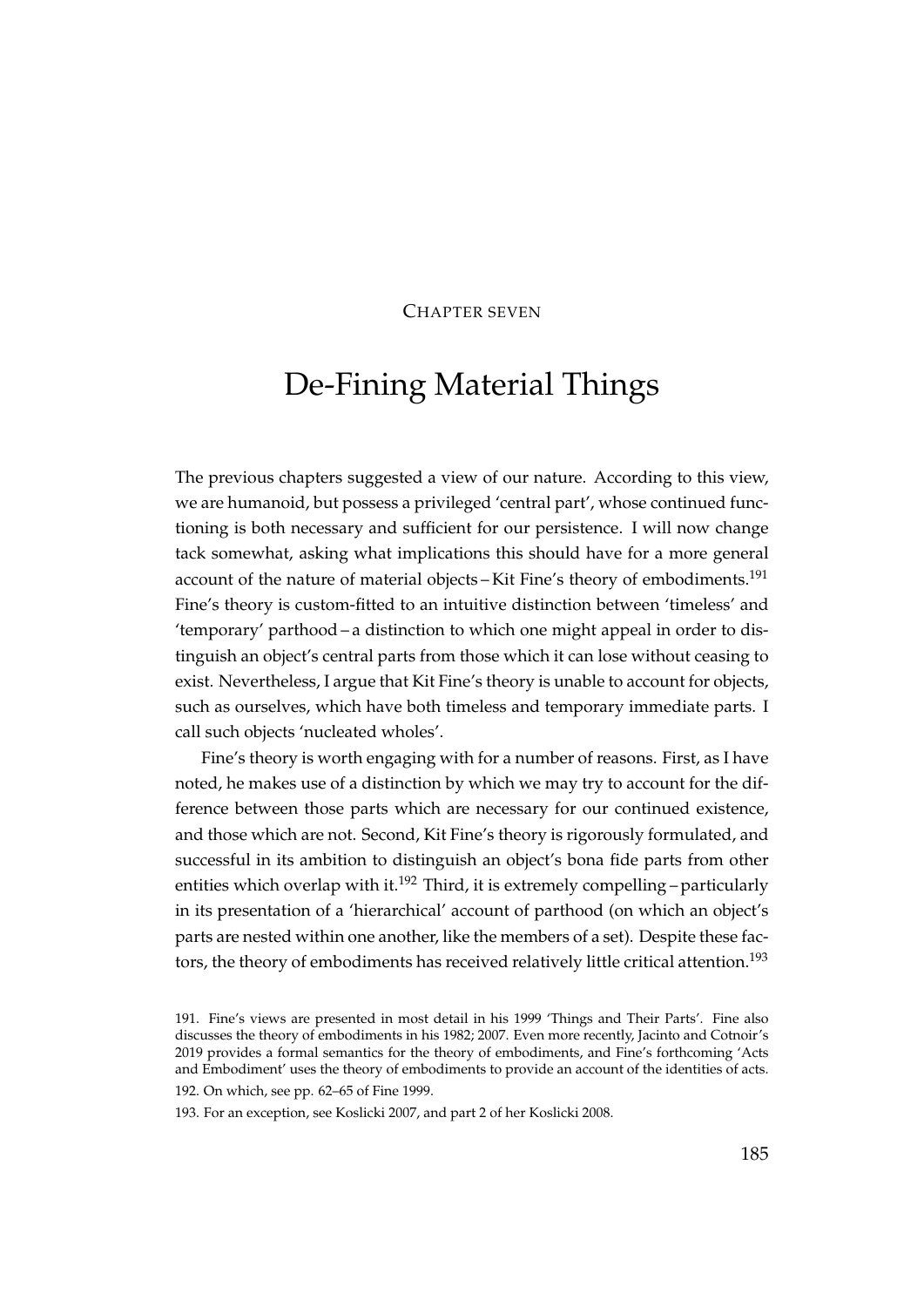In this chapter, I develop a novel problem for Fine's account. I claim that there exist material objects – so-called 'nucleated wholes' – whose mereological structure the theory cannot characterise.

Fine's theory is structured around two 'operations of composition', which explain how objects can be generated from their (immediate parts). The operation of rigid embodiment creates a whole from a series of parts and a relation in which they stand. Variable embodiment, in contrast, creates a different type of whole. A variable embodiment exists at a time in virtue of being 'manifested' by a rigid embodiment, whose mereological structure it takes on (at that time). My suggestion amounts to the claim that we, and other nucleated wholes, can be neither rigid nor variable embodiments.

The challenge arises because of the way in which Fine's theory accounts for the holding of relations of timeless and temporary parthood. According to Fine, the operation of rigid embodiment creates an object whose most immediate parts are timeless. As a result, a rigid embodiment's mereological structure is fixed; the rigid embodiment cannot lose or gain immediate parts. In contrast, variable embodiments are subject to mereological change – a fact accounted for by making all of their material parts temporary, rather than timeless. This renders it difficult to account for objects which combine a fixed aspect with a variable aspect – objects like you and me. I call such entities 'nucleated wholes'. Intuitively, we would like to say that a nucleated whole has both timeless and temporary immediate parts. However, the details of Fine's account preclude this. Thus, I claim, Fine's theory is unsuccessful as a general account of the nature of material things.

The first three sections of this chapter present my argument. [7.1](#page-186-0) provides an outline of the distinction between timeless and temporary parthood. I then summarise the theory of embodiments in [7.2,](#page-186-1) highlighting three consequences. First, rigid embodiments have their immediate parts timelessly. Second, rigid embodiments exist only when all of their immediate parts exist. Third, variable embodiments have only temporary material parts. This leads into [7.3,](#page-190-0) where I introduce the notion of a nucleated whole (using the example of a castle), and argue that Fine's theory cannot account for such objects.

I consider four responses in [7.4.](#page-192-0) The first two of these responses maintain that nucleated wholes are variable embodiments – first by denying that nucleated wholes have timeless material parts, and second by modifying Fine's theory to permit variable embodiments to have timeless material parts. The latter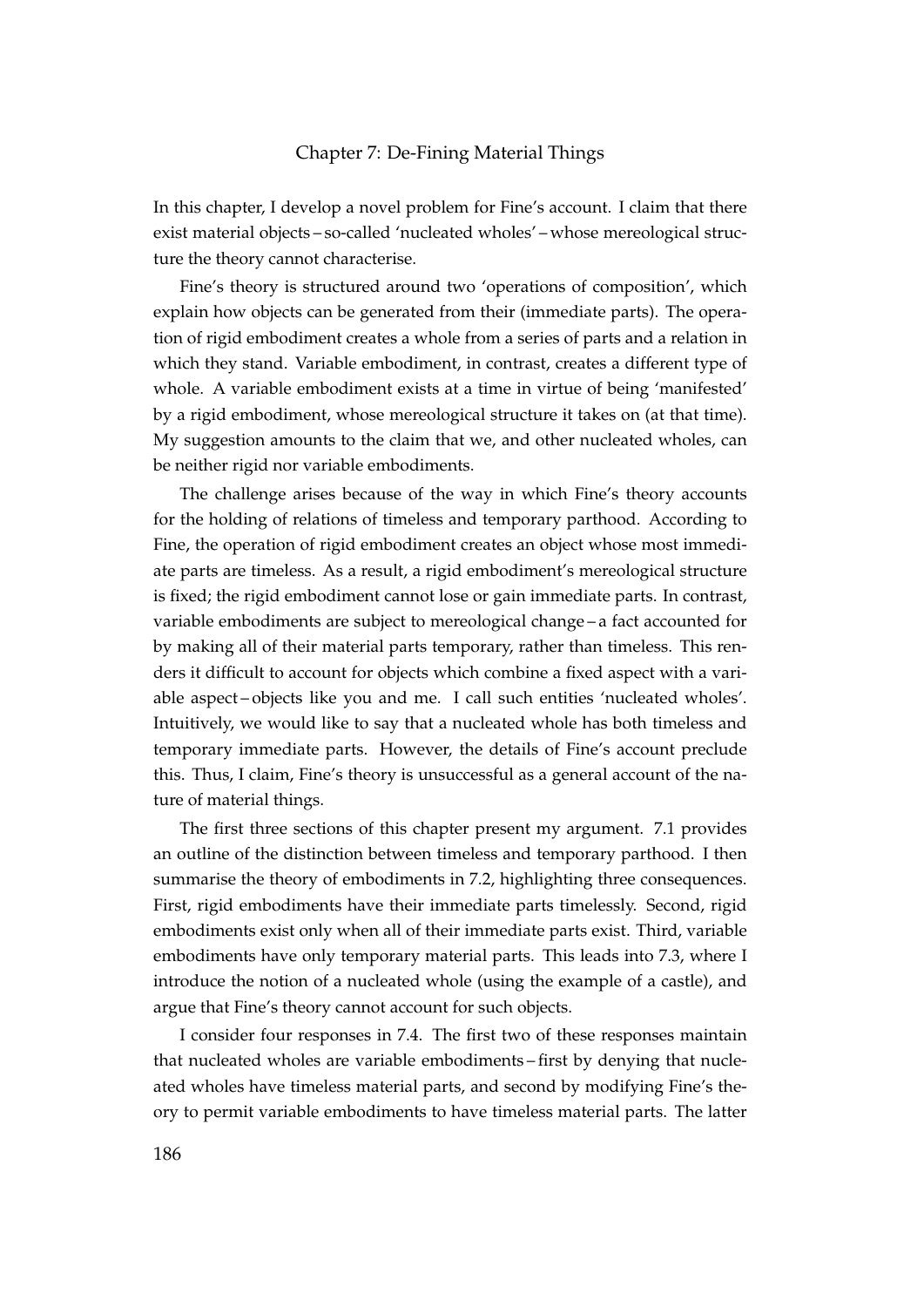#### §7.2: Timeless and Temporary Parthood

two responses both deny that nucleated wholes ever lose or gain immediate parts. They thereby allow us to conceive of nucleated wholes as rigid embodiments. I argue that all four responses should be rejected. I conclude that Fine's theory of embodiments is not, as yet, able to convincingly accommodate nucleated wholes such as ourselves.

# <span id="page-186-0"></span>7.1 Timeless and Temporary Parthood

Central to Fine's view is a distinction between "two different ways in which one thing can be part of another" [\(Fine 1999,](#page-211-3) p. 61). This section will introduce these two species of parthood. Having done so, I will explain Fine's ontological theory and argue that it cannot accommodate material things which are changeable in some respects, but rigid in others – here labelled 'nucleated wholes'.

Fine begins with the notion of temporary parthood. One object is a temporary part of another if it is part of that object in a way that is relative to time – part of the object at a particular moment in time, rather than part of the object with no reference to time whatsoever. As such, it is possible for an object's temporary parts to be part of it at one time, and not at another – as with the newly installed carburettor of an old car, and the molecules in my body (p. 61). It makes sense to speak of when an object came to have its temporary parts, and when those parts ceased to be part of the object.

In contrast, if one thing is a timeless part of another, "it is not appropriate to ask when, or for how long, it is a part; it just is a part" (p. 61). An object's timeless parts are part of it without respect to time at all. As such, there can be no time at which an object exists and its timeless parts are not part of it. Fine gives several examples of objects with timeless parts, including the jacket and trousers of a suit and the slices of bread and ham that make up a particular ham sandwich.

<span id="page-186-1"></span>The recognition of timeless and temporary parthood is central to Fine's ontological theory – the theory of embodiment. The next section of this essay will introduce this theory. Following this, I will suggest that it leaves little room for a type of object that we intuitively recognise (roughly speaking, one organised around a central nucleus which is timelessly part of it). I shall then consider some responses on Fine's behalf, and argue that they are unsatisfactory.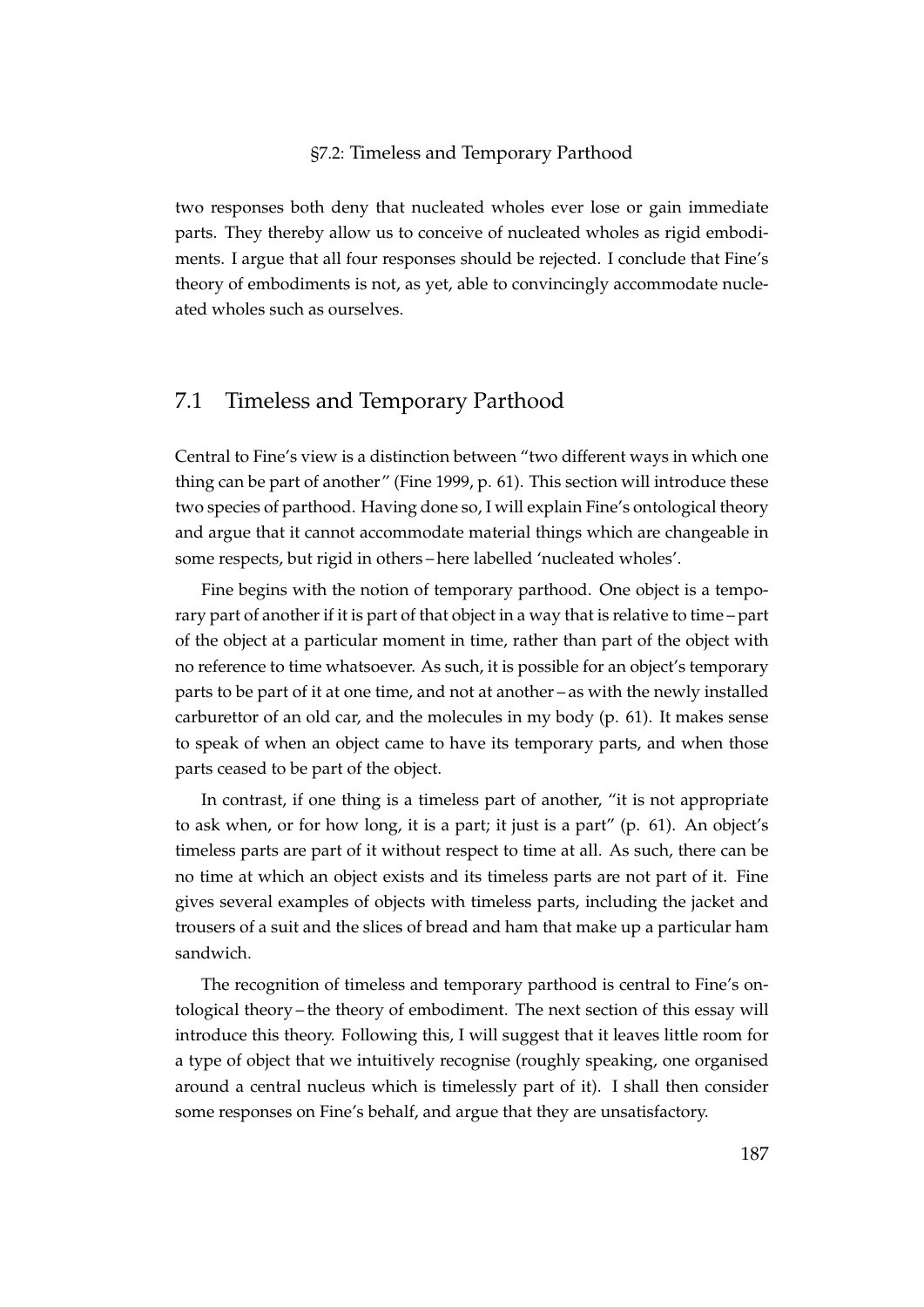# 7.2 The Theory of Embodiments

The theory of embodiments introduces us to two types of object – rigid embodiments and variable embodiments. These objects are generated by two formal operations of composition – the operations of rigid and variable embodiment – each of which is defined by a series of postulates. This section will provide an informal gloss on each type of object before detailing some of the postulates guiding the corresponding operation of composition. Three observations are key to the argument to come. First, rigid embodiments have only timeless immediate parts. Second, they exist only when their parts exist (and are appropriately arranged). Third, all of a variable embodiment's material parts are temporary.

#### 7.2.1 Rigid Embodiment

The notion of rigid embodiment is foundational to the theory of variable embod-iment.<sup>[194](#page-187-0)</sup> We shall therefore begin here. A rigid embodiment is constructed from a number of material objects and a relation in which they stand (the whole's 'principle of rigid embodiment'). Roughly speaking, we may think of the rigid embodiment as an entity consisting of those objects standing in that relation.<sup>[195](#page-187-1)</sup> This is an entity which exists in virtue of the fact that the objects stand in that relation and, as such, exists only when they do so.

Fine gives a neat example of a rigid embodiment – a ham sandwich produced by placing a single slice of ham between two slices of bread. When the slice of ham is enclosed by the pieces of bread, the operation of rigid embodiment will generate a new whole-a ham sandwich-which we can designate using the notation 'Ham, Bread<sub>1</sub>, Bread<sub>2</sub> /between'. Given that the ham sandwich consists in the ham placed between the two pieces of bread, we might expect it to have the ham and the pieces of bread as timeless parts. This is exactly what we find. By postulates R4 and R5 of Fine's system, the ham, both slices of bread, and the relation of betweenness are timeless parts of this whole:

**R4:** The objects a, b, c, . . . are (timeless) parts of a, b, c, . . . /R [\(Fine 1999,](#page-211-3) p. 66)

<span id="page-187-0"></span><sup>194.</sup> This notion is prefigured in Fine's notion of a 'qua object' in his 1982.

<span id="page-187-1"></span><sup>195.</sup> Indeed, this seems to be exactly how Fine wishes us to think of rigid embodiments: "given some flowers and given the relation of being bunched, there will be a new object – the flowers in the relation of being bunched (what might ordinarily be called a 'bunch of flowers')" [\(Fine 1999,](#page-211-3) p. 65).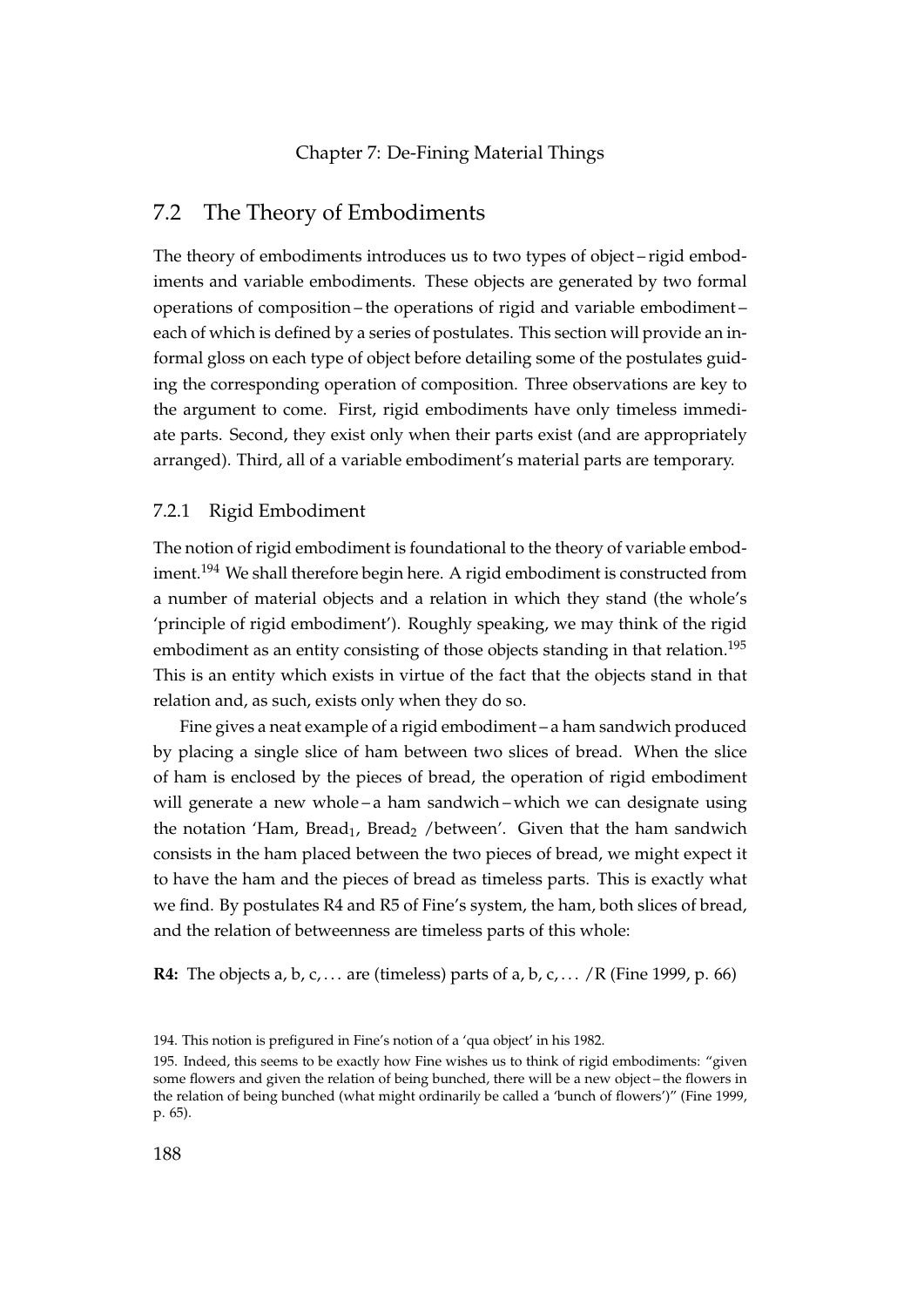#### §7.2: The Theory of Embodiments

**R5:** The relation R is a (timeless) part of a, b, c, ...  $/R$ . In this case, the relation R itself is taken to be a (constitutive) aspect of the corresponding rigid embodiment [\(ibid.,](#page-211-3) p. 67)

To introduce a novel piece of terminology, we may call the ham, the two slices of bread, and the relation of betweenness the 'immediate parts' of the ham sandwich; they are part of it without being part of any of its proper parts (except themselves).<sup>[196](#page-188-0)</sup> R4 and R5 effectively state that a rigid embodiment's immediate parts are timeless. This is one of the critical points for the argument to come.

My argument relies upon one more observation about rigid embodiments. As stated above, a rigid embodiment exists only when its immediate parts both exist and stand in the relation specified by its principle of embodiment:

**R1:** The rigid embodiment a, b, c,  $\ldots$  /R exists at a time t iff R holds of a, b,  $c, \ldots$  at t [\(ibid.,](#page-211-3) p. 66)

Thus, for example, the sandwich exists just for as long as the piece of ham remains between the two slices of bread. Again, this observation is critical to the objection I raise.

To summarise, a rigid embodiment's immediate parts are timeless. Further, the rigid embodiment exists only when each of its immediate parts exists (and stands in an appropriate relation to its other immediate parts). With this covered, let us turn to variable embodiment.

# 7.2.2 Variable Embodiment

Unlike rigid embodiments, many ordinary entities need not retain their immediate components throughout their careers; thus, for example, a car's engine can be removed and replaced, though it is not (let us assume) part of any larger component of the car. To accommodate objects like these, the theory of embodiments must identify a second type of entity – a variable embodiment. The aim of this subsection is to explain the operation of variable embodiment. Yet again, I wish to draw out a key observation for what is to come; I will establish that all of a variable embodiment's material parts are temporary.

Variable embodiments have a more flexible mereological structure than rigid embodiments. Fine accommodates this by the semi-technical notion of a vari-

<span id="page-188-0"></span><sup>196.</sup> Equivalently, they are the objects which the operation of rigid embodiment most directly operates upon.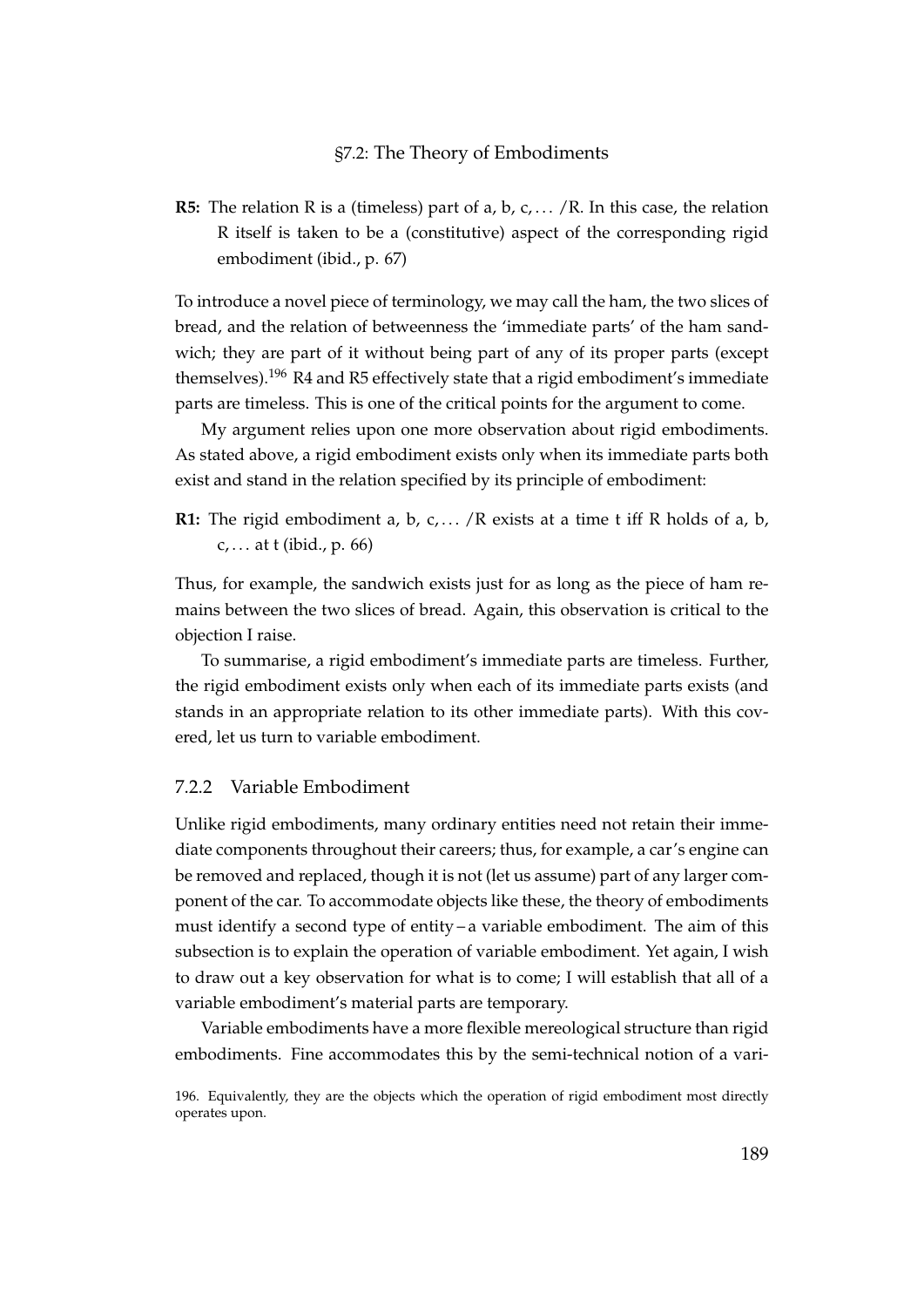able embodiment's 'manifestation'. On his view, a variable embodiment, whenever it exists, is constituted by another entity – its manifestation at that time. This manifestation accounts for the variable embodiment's mereological structure at the time in question [\(Fine 1999,](#page-211-3) p. 70). The variable embodiment may be constituted by different manifestations at different times, as determined by its 'principle of variable embodiment' – roughly speaking, a function from the times at which the variable embodiment exists to its manifestations at those times.<sup>[197](#page-189-0)</sup> Thus, where /F/ is a variable embodiment with principle F:

**V1:** The variable embodiment  $f = \sqrt{F}$  exists at time t iff it has a manifestation at t [\(ibid.,](#page-211-3) p. 70)

Variable embodiments can readily undergo mereological change in virtue of having different manifestations at different times. Variable embodiment therefore promises to account for those material objects which are not rigid embodiments. I will shortly argue that there exist entities which cannot be represented as either rigid or variable embodiments. First, though, I want to consider how the above interacts with the notions of timeless and temporary parthood.

It is relatively easy to see why, according to Fine, variable embodiments serve as "the ultimate source of temporary parthood" [\(ibid.,](#page-211-3) p. 71). If a variable embodiment exists at time *t*, its manifestation at *t* determines its parts at that time. By postulate V4, a variable embodiment's manifestation at a time is, at that time, a temporary part of the variable embodiment:

**V4:** Any manifestation of a variable embodiment at a given time is a temporary part of the variable embodiment at that time (in symbols:  $f_t \leq_t f$ ) [\(ibid.,](#page-211-3) p. 70)

If a variable embodiment has its manifestation as a temporary part, then it would be reasonable to expect the parts of that manifestation also to be temporary parts of the variable embodiment. This result follows from postulate V5a of Fine's system:

**V5a:** If a is a timeless part of b that exists at t and if b is a part of c at t, then a is a part of c at t [\(ibid.,](#page-211-3) p. 70)

<span id="page-189-0"></span><sup>197.</sup> Typically, a variable embodiment's manifestations will be rigid embodiments (per [Fine 1999,](#page-211-3) p. 69). However, there is no reason why some of its manifestations should not be other variable embodiments – a fact picked up by [Koslicki 2007,](#page-212-1) p. 145.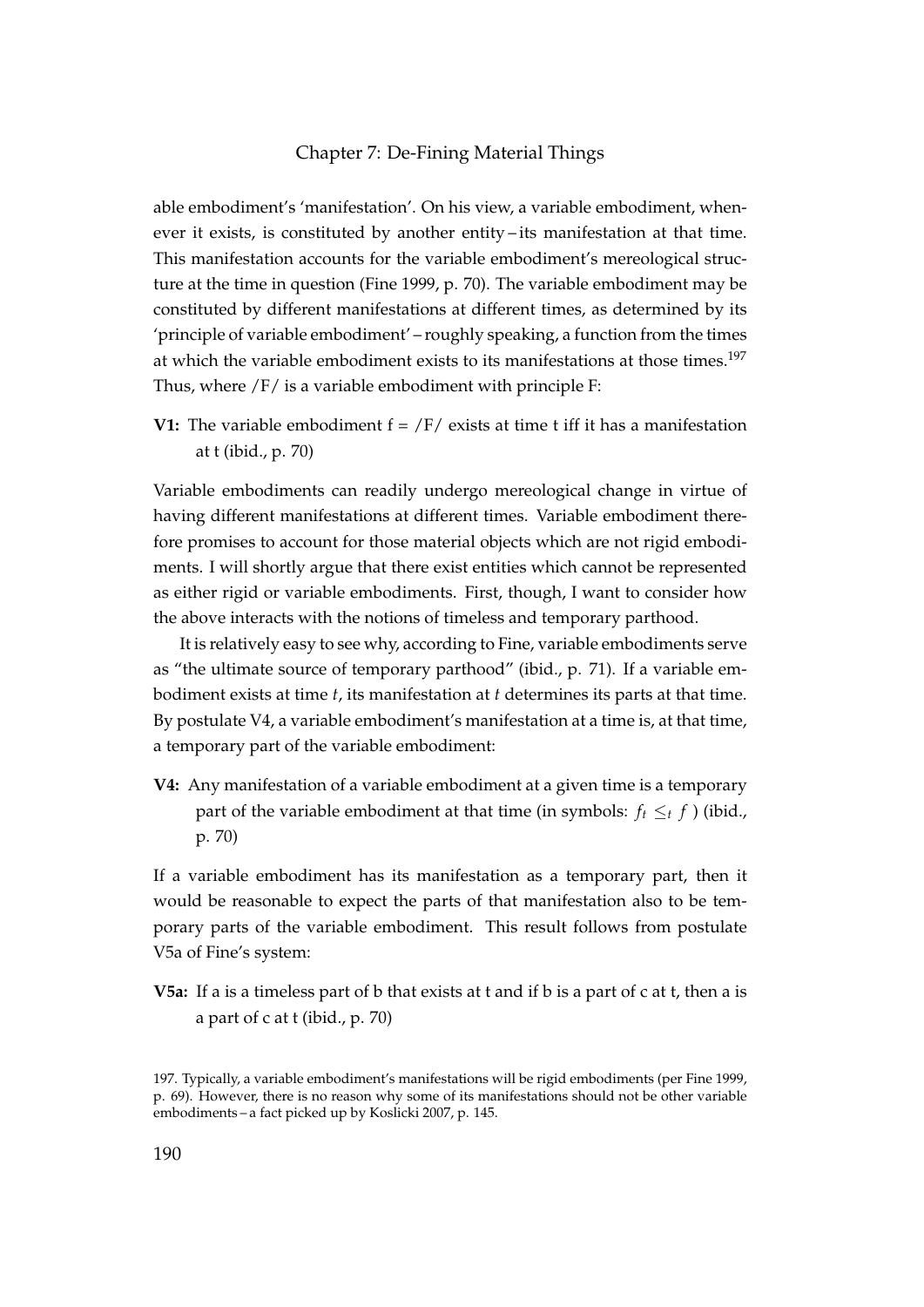## §7.3: Nucleated Wholes

Since a variable embodiment's material parts are all part of its manifestation, it follows from the above that variable embodiments have only temporary material parts – a point which is of importance in what follows.

The above lays out, in broad brush strokes, some of the central tenets of Fine's theory of embodiments. I have highlighted three as particularly important: 1. A rigid embodiment has only timeless immediate parts; it has no temporary immediate parts; 2. A rigid embodiment exists only when its immediate parts exist; 3. A variable embodiment has only temporary material parts. I will now argue that these commitments leave us unable to account for nucleated wholes – material objects with both timeless and temporary immediate parts.

# <span id="page-190-0"></span>7.3 Nucleated Wholes

On Fine's theory, variable embodiments have only temporary material parts. Hence, if an entity has a timeless (material) part, it follows that it is a rigid embodiment. Rigid embodiments have no immediate temporary parts (although they may have temporary parts through having timeless parts which are themselves variable embodiments). Hence, no entity can have both immediate timeless and immediate temporary material parts. I want to contest this consequence of the theory of embodiment.[198](#page-190-1) Such entities do, in fact, exist. Thus, Fine's theory of embodiments is unable to account for every type of material object.

Though I have argued that we are examples of the kind under discussion, it may be helpful to focus on a simpler, less contentious, example. For such an example, let us look to the following notion of a castle:

A castle comprises a central keep and, if available, a number of surrounding walls. The castle's existence is solely dependent on that of the keep – it is destroyed if and only if the keep is.<sup>[199](#page-190-2)</sup>

<span id="page-190-1"></span><sup>198.</sup> More accurately, I want to say that we have no reason to accept that any material objects have timeless parts, whilst denying that entities with temporary immediate parts can have timeless parts.

<span id="page-190-2"></span><sup>199.</sup> This is, of course, merely stipulative. I do not think that it is any harder to accept than Fine's claim that a ham sandwich has timeless parts, and I shall give other examples of nucleated wholes at the end of this section. However, it is perhaps worth noting that castles exist for which this stipulation is simply untrue – Bodiam Castle, for example, has no keep. I hope, though, that it is plausible that some other castles do have their keeps as timeless parts – notably, Restormel castle consists in a shell keep upon a hill, and pele towers, such as Arnside Tower in Cumbria, might be classified as castles whose central keeps are timeless parts. Hence, although I shall not submit any general claims about castle architecture, I take it that this example has enough traction to not be entirely unrealistic.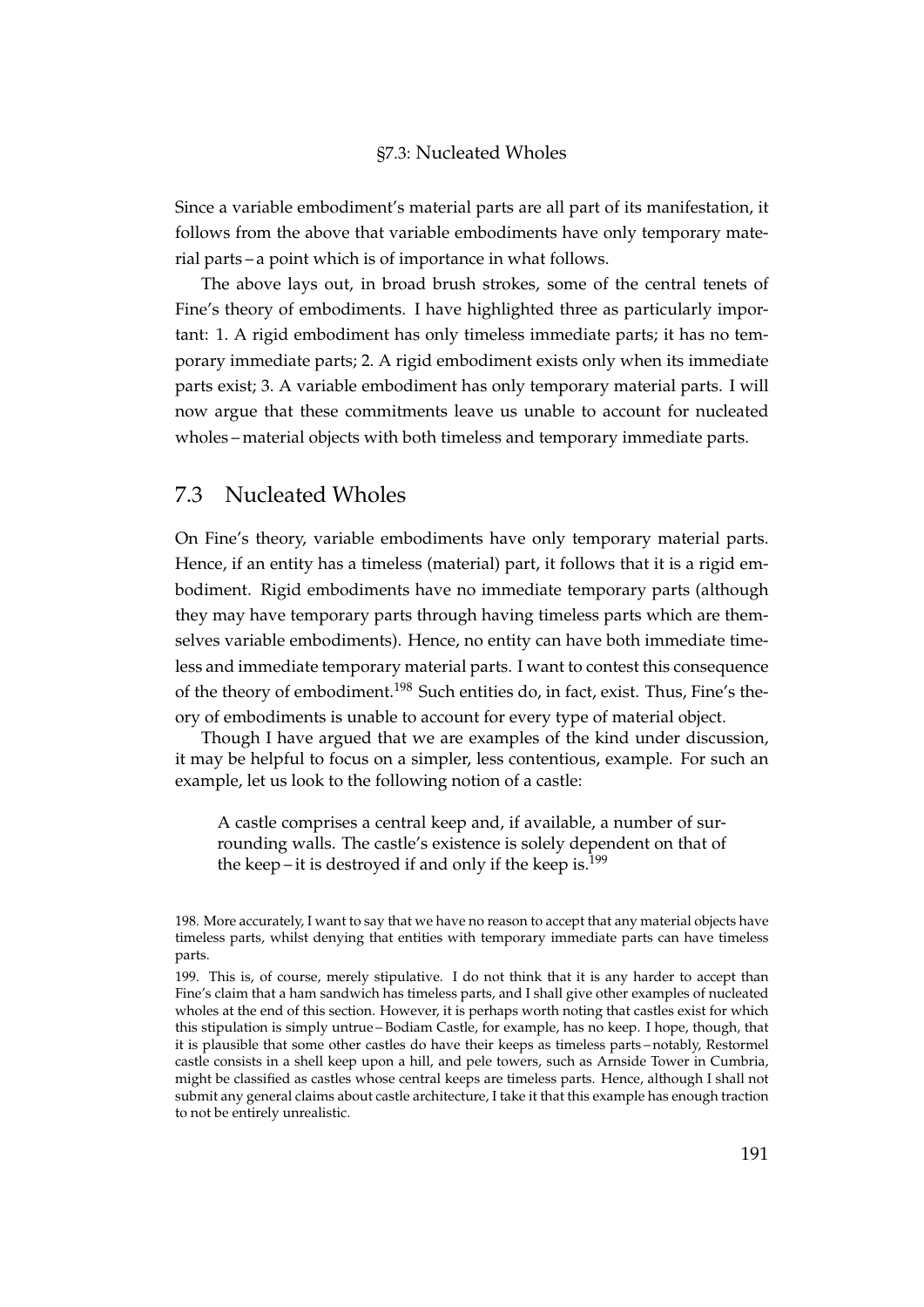At first sight, a castle's keep seems to be a good example of a timeless material part. In some sense, it is inappropriate to ask when, or for how long, the keep was part of the castle; to ask such a question would simply be to ask when, or for how long, the castle itself existed. If so, then Fine's theory would state that a castle is connected to its keep via a series of operations of rigid embodiment. Castles, however, can change in size; they can grow and shrink. Thus, imagine the following scenario:

We live in a castle on a hill. Initially, it has no surrounding structures. Owing to repeated barbarian attacks, we hurriedly construct a number of walls around it at time  $t_1$ . Eventually, the barbarians are driven from our lands. The walls fall into disrepair, and we demolish them entirely at  $t_2$ .

I think that it is natural to say that the walls are part of the castle between  $t_1$ and  $t_2$ , but not before  $t_1$  or after  $t_2$ . It is also natural to think that they are immediate parts of the castle; they are part of no proper part of the castle (except themselves). Hence, at first sight, we would want to say that the castle has an immediate timeless part – its keep – and an immediate temporary part – its walls. These verdicts, however, are incompatible with the claim that the castle is a rigid embodiment. Not only do rigid embodiments not have immediate temporary parts, they also exist only when all of their immediate parts exist and are appropriately arranged. However, the walls do not exist before  $t_1$  or after  $t_2$ . Hence, if the castle were a rigid embodiment, it would only exist between  $t_1$  and  $t_2$ . This is surely an unsatisfactory conclusion. Nor, though, can we say that the castle is a variable embodiment on Fine's system; this is inconsistent with the claim that it has its keep as a timeless part.

Fine's theory cannot easily account for objects, such as our castle, which have both immediate timeless and immediate temporary material parts. And I do not think that this is an isolated case. As I mentioned, we seem to be objects of this kind. And there seem to be many other cases of nucleated wholes. There is, for example, an established convention of identifying trains by reference to their locomotives, suggesting that a locomotive is a timeless part of its train. Entities of this type may also be very small; we might, for example, think that a helium atom can persist through ionisation despite losing its orbiting electrons, but not through the loss, or disintegration, of its nucleus. Examples of nucleated wholes thus stretch beyond the artifactual, or the customary, through biological systems, and even down to some of the entities recognised by chemistry. I want now to consider four ways in which the sting of this worry might be lessened.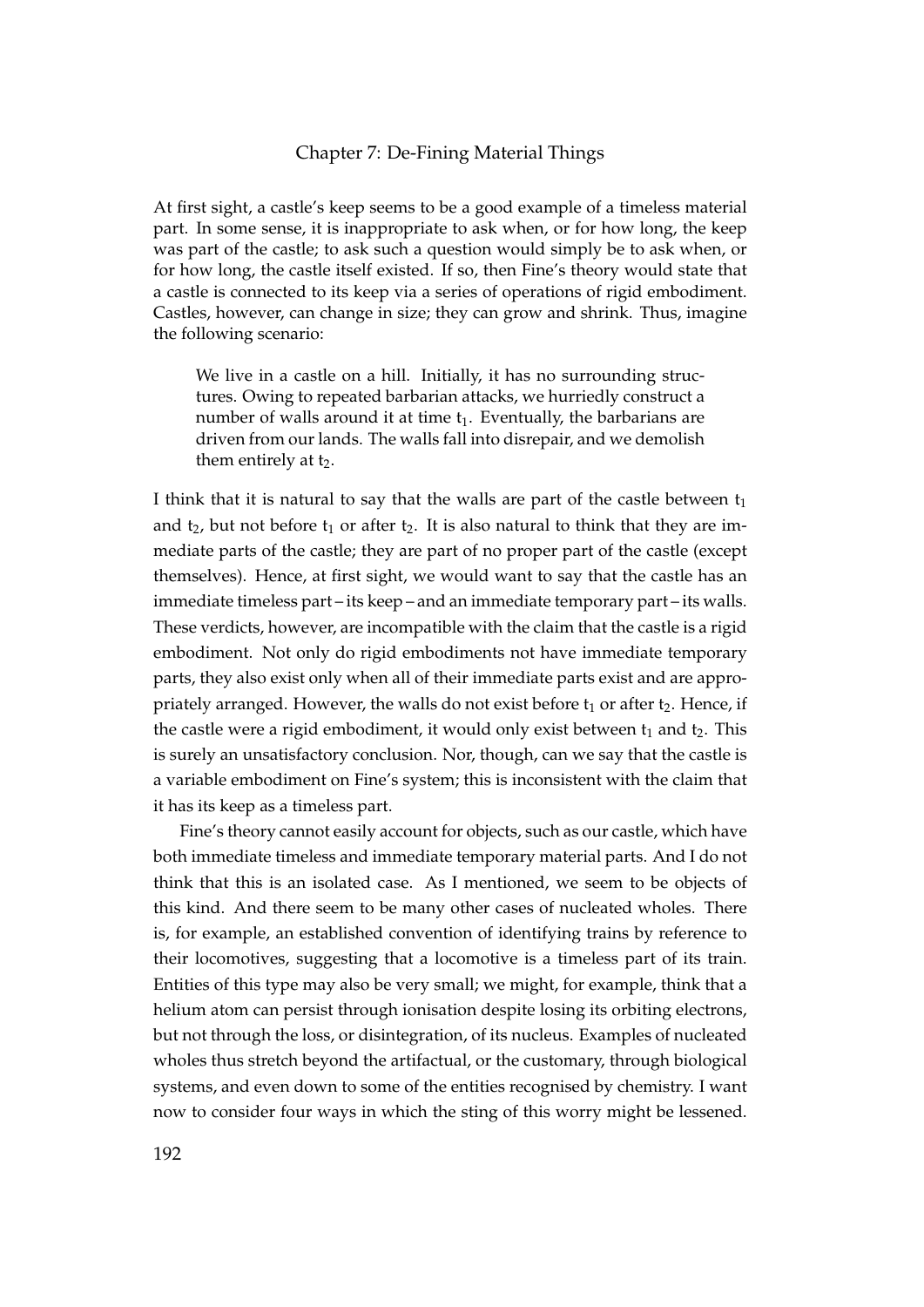# §7.4: Responses

The first two of these allow us to think of the castle as a variable embodiment while the third and the fourth represent different ways to preserve the claim that the castle is a rigid embodiment. I shall argue that we ought not to accept any of these responses.

# <span id="page-192-0"></span>7.4 Responses

Put in brief, the problem for Fine's theory is that if an object has timeless material parts, it must be a rigid embodiment. However, if it is a rigid embodiment, all of its immediate parts are timeless, and so it cannot change its immediate parts without ceasing to exist. Nucleated wholes, such as our castle, defy this pattern by having timeless material parts and yet losing and gaining temporary immediate parts. Thus, Fine's theory both requires and precludes that they are rigid embodiments. It will be helpful to organise responses to this argument around the following series of inconsistent claims:

- 1. The keep is a timeless (material) part of the castle.
- 2. Only rigid embodiments have timeless (material) parts.
- 3. Therefore, the castle is a rigid embodiment (from 1, 2).
- 4. The castle's walls are immediate parts of the castle.
- 5. A rigid embodiment only exists when all of its immediate parts exist.
- 6. Therefore, the walls must exist whenever the castle exists (from 3, 4, 5).
- 7. The castle's walls do not exist whenever the castle exists.

One could, of course, reject claim 4 by saying that the walls are never part of the castle, or claim 7 by saying that the castle only exists when it has walls (between  $t_1$  and  $t_2$  of our example). Both of these responses, however, are incredibly revisionary, and I do not think that the desire to preserve Fine's system unchanged gives us reason to accept them. Hence, I will set them aside in this context. Instead, I wish to explain four other ways to respond, each of which rejects exactly one of 1, 2, 4 and 7. I shall raise objections to each response, suggesting that we ought not to accept Fine's theory as it stands.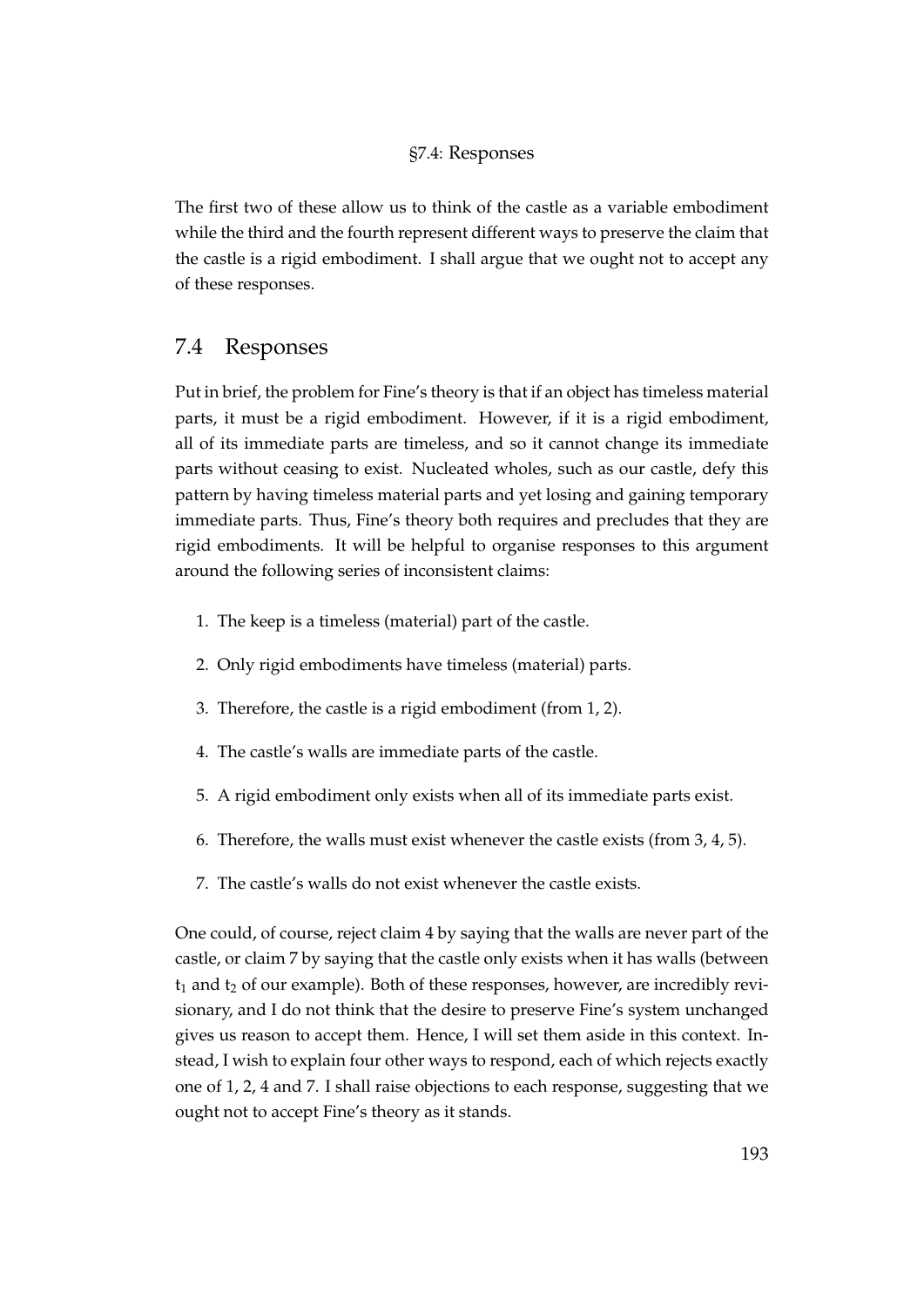#### 7.4.1 Sempiternal Parthood

The first option I want to consider rejects the first claim, denying that the keep is a timeless part of the castle. Instead, it states that the castle is a variable embodiment whose manifestations all have the keep as a part. On this view, the keep is a 'sempiternal' part of the castle – a temporary part of the castle at every time at which it exists.<sup>[200](#page-193-0)</sup> In this section, I wish to argue that we should not rescue Fine's theory by recourse to the notion of sempiternal parthood.

My worry is that acceptance of sempiternal parthood endangers the claim that material objects have timeless parts – something that Fine takes as a datum in developing his theory. To see this, first note that the keep can be contrasted with anything that just happens to be part of the castle throughout its existence – for example, a wooden door or an election. Such objects are only accidentally part of the castle whenever it exists. There is no temptation to count them as among its timeless parts. The keep, however, is metaphysically guaranteed to be part of the castle whenever it exists. This shows that we need some way to mark the distinction between those objects which are metaphysically guaranteed to be part of the castle whenever it exists and those which are not. I suggest that we should connect this distinction to that between timeless and temporary parthood. Of course, there is logical space to deny that we should do so; I accept that it is not immediately evident that one object is a temporary part of another only if it could cease to be part of that object without that object ceasing to exist. However, if we reject this claim, I struggle to see why we should accept that any of a material object's parts are timeless, rather than merely sempiternal.

Take Fine's example of a ham sandwich. According to Fine, it is inappropriate to ask when the ham became part of the ham sandwich [\(Fine 1999,](#page-211-3) p. 61). On the face of it, this seems a rather strange thing to say. The ham surely predated the sandwich's construction (and, if the sandwich were disassembled, could outlast it). If so, then there were times at which the ham existed without being part of the sandwich. Given this, it seems that it should make sense to ask when those times were, and hence to ask when (and for how long) the ham was part of the sandwich. What this demonstrates is that the notion of inappropriateness in question is not intended to capture a natural linguistic marker of the presence of timeless parthood. Further explanation is therefore needed if we

<span id="page-193-0"></span><sup>200.</sup> I mean the distinction between sempiternal and timeless parthood to mirror that drawn in Fine's [2005](#page-211-4) between sempiternal and eternal truth.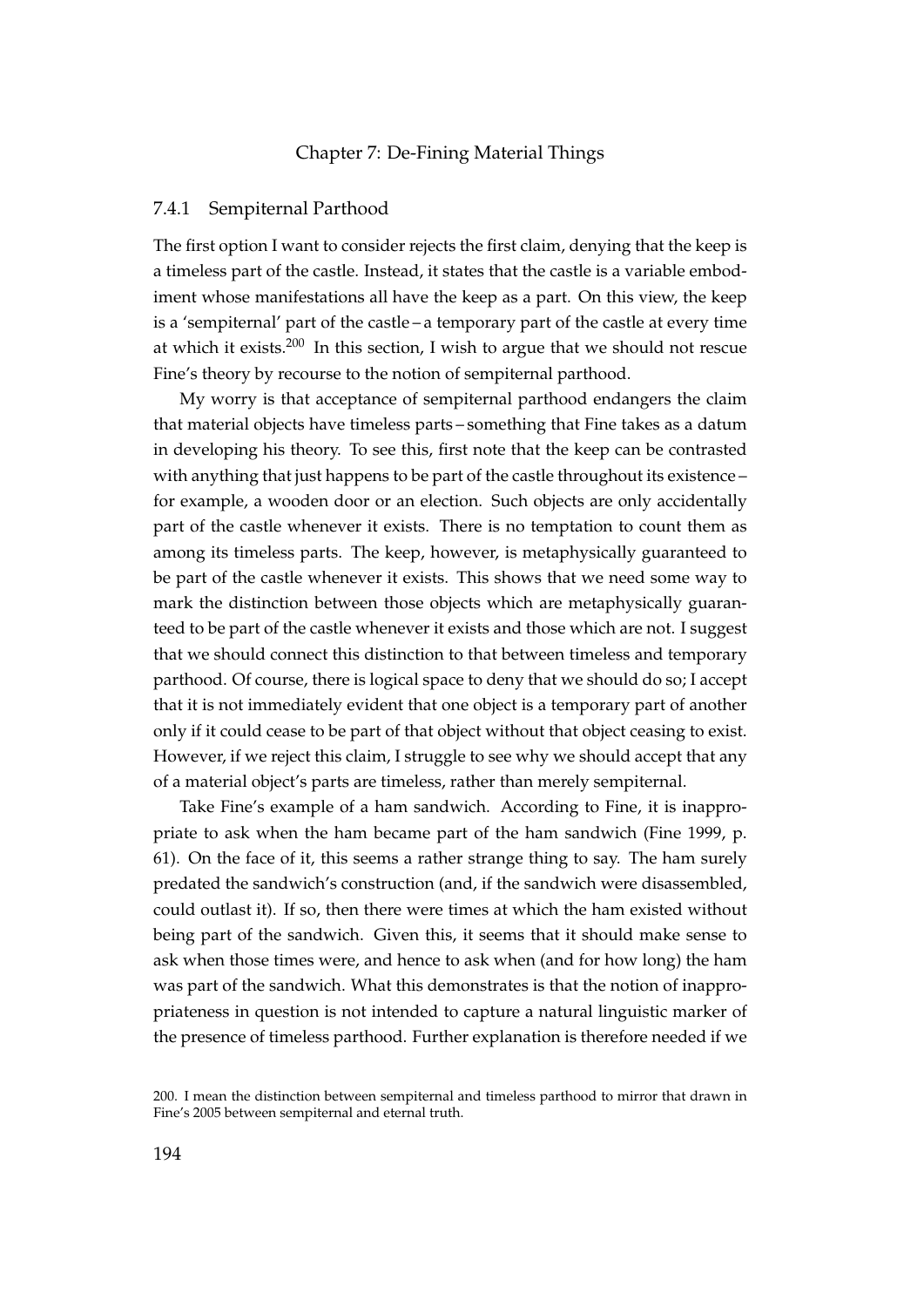#### §7.4: Responses

are to accept that time-bound material objects have timeless parts; it is not just a datum that they have such parts. $201$ 

If the response under consideration is to succeed, a successful explanation of the circumstances under which a material object has timeless parts must distinguish between the ham sandwich and the castle, explaining why the former has timeless parts and the latter does not. To my eyes, however, the core feature of both cases is that they involve objects that are identity dependent upon some of their parts. Further, this feature seems to me to provide the best interpretation of what is meant by saying that it is 'inappropriate to ask' when some object has something as a part; if it is inappropriate to ask when the sandwich gained its parts, this looks to be because the sandwich could not exist without those parts. Unfortunately, however, this explanation applies equally to the castle, which depends upon its keep for its existence. Unless we can locate some other (plausible) differentiating factor, I would suggest that the cases should be described in the same way; the ham should be a sempiternal part of the ham sandwich, just as much as is the keep.<sup>[202](#page-194-1)</sup> Given this, Fine's examples of timeless parthood, and with them the theory of rigid embodiment, are undermined by the response from sempiternal parthood.

There is an easy, and obvious, response to this challenge; if an object is a rigid embodiment, then its immediate parts are timeless, if it is a variable embodiment, its material parts are temporary. Hence, the difference between the castle and the ham sandwich results from their different generating operations. This response, however, is ineffective. Fine develops his theory of embodiments in response to the intuitive distinction between timeless and temporary part-

<span id="page-194-0"></span><sup>201.</sup> There is one possible exception; Fine presents the time-slices of a persisting object as an example of timeless parthood [\(Fine 1999,](#page-211-3) p. 61). I agree that these do appear to be part of their object in a different way than the ordinary 'spatial parts' of a persisting object. However, I do not quite know how to understand this example in the context of the theory of embodiments. Presumably, if some persisting objects have time-slices, then all do, rigid and variable embodiments alike. If so, then either the manifestations of a variable embodiment are both timeless and temporary parts of the embodiment, or a variable embodiment's time-slices are not identical to that variable embodiment's manifestations. But, then, this seems to suggest that two things account for an object's mereological structure at a time – its manifestation at that time, and the time-slice that it has at that time. I conclude that it is far from clear how this example is to be integrated with the theoretical apparatus of the theory of embodiments.

<span id="page-194-1"></span><sup>202.</sup> Koslicki makes a similar point more forcefully, concluding "even if there turn out to be [rigid embodiments], it is not clear that their analysis requires the introduction of an additional timeless notion of parthood into the domain of material objects" [\(Koslicki 2007,](#page-212-1) p. 157). My point is that if some objects are mereologically inflexible with respect to their temporary parts, there is even less reason to think that any material objects have timeless parts.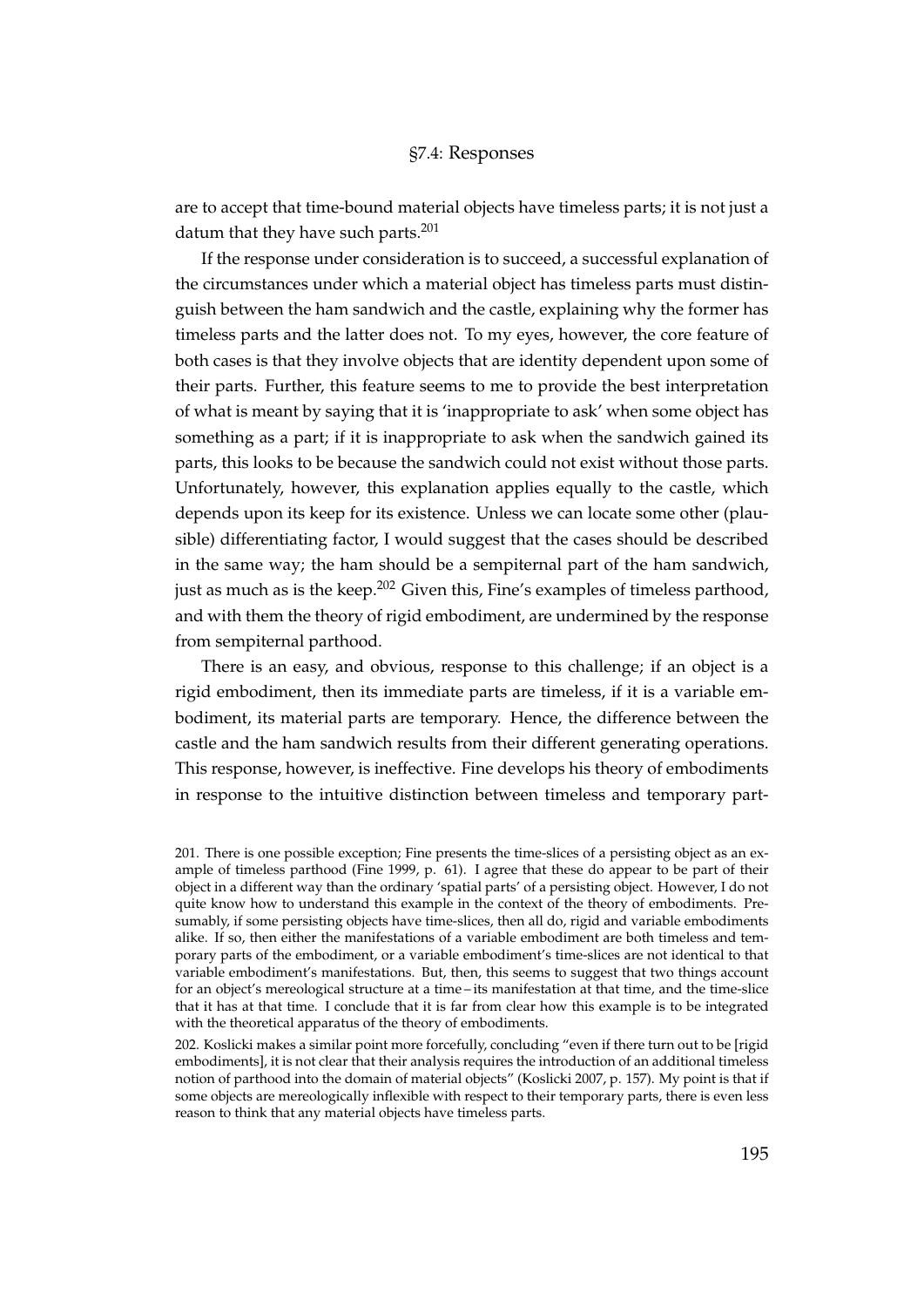hood. It presupposes that there is such a distinction, and that it is clear to the reader that it applies to some material objects. I have suggested that we cannot draw this distinction if we accept that the keep is a sempiternal part of the castle. Once we accept this, we have little reason to think that any material objects have timeless, rather than sempiternal, parts. As such, it would be inappropriate to distinguish timeless and sempiternal parthood by reference to the theory of embodiments.

I cannot see an easy response to the challenges raised above, and detailed discussion of the options – claims about essences and the like – would take us far afield. Let us therefore accept that the keep is a timeless part of the castle, and instead consider another response.

#### 7.4.2 Complex Principles of Embodiment

The second response maintains that variable embodiments might have timeless material parts, thereby rejecting the second premise of the above argument. The key idea is that a variable embodiment does already have a timeless part – its principle of embodiment.<sup>[203](#page-195-0)</sup> This response claims that principles of embodiment can themselves have material objects as timeless parts. Assuming that timeless parthood is transitive, this response allows us to maintain that the keep is a timeless part of the castle without taking the castle to be a rigid embodiment.<sup>[204](#page-195-1)</sup> This is a very interesting proposal. However, I am unsure whether we should accept it.

This proposal has two versions. Before considering them, I want briefly to note a feature common to both. It is significant that a principle of embodiment is, according to Fine, "not another physical object but something of a more abstract or conceptual nature" [\(Fine 1999,](#page-211-3) p. 69). This response therefore asks us to accept that abstract or conceptual entities can have physical parts. Although this result is in keeping with Fine's claim that "the divide between the concrete and abstract realms is not as great as it is commonly taken to be" [\(ibid.,](#page-211-3) p. 73), it is certainly strange. Indeed, this faces us with a number of questions. Must we, for example, hold that a principle of embodiment is located where its physical parts

<span id="page-195-1"></span><span id="page-195-0"></span><sup>203.</sup> Fine does not explicitly say that a variable embodiment has its principle as a timeless part. However, given that rigid embodiments have their principles as timeless parts, it seems reasonable to assume that variable embodiments do also. See here footnote 21 of Koslicki 2007 (p. 146). 204. Although Fine does not explicitly commit to the transitivity of timeless parthood in his 1999, Koslicki indicates in footnote 20 of her [2007](#page-212-1) (p.145) that Fine endorses this principle.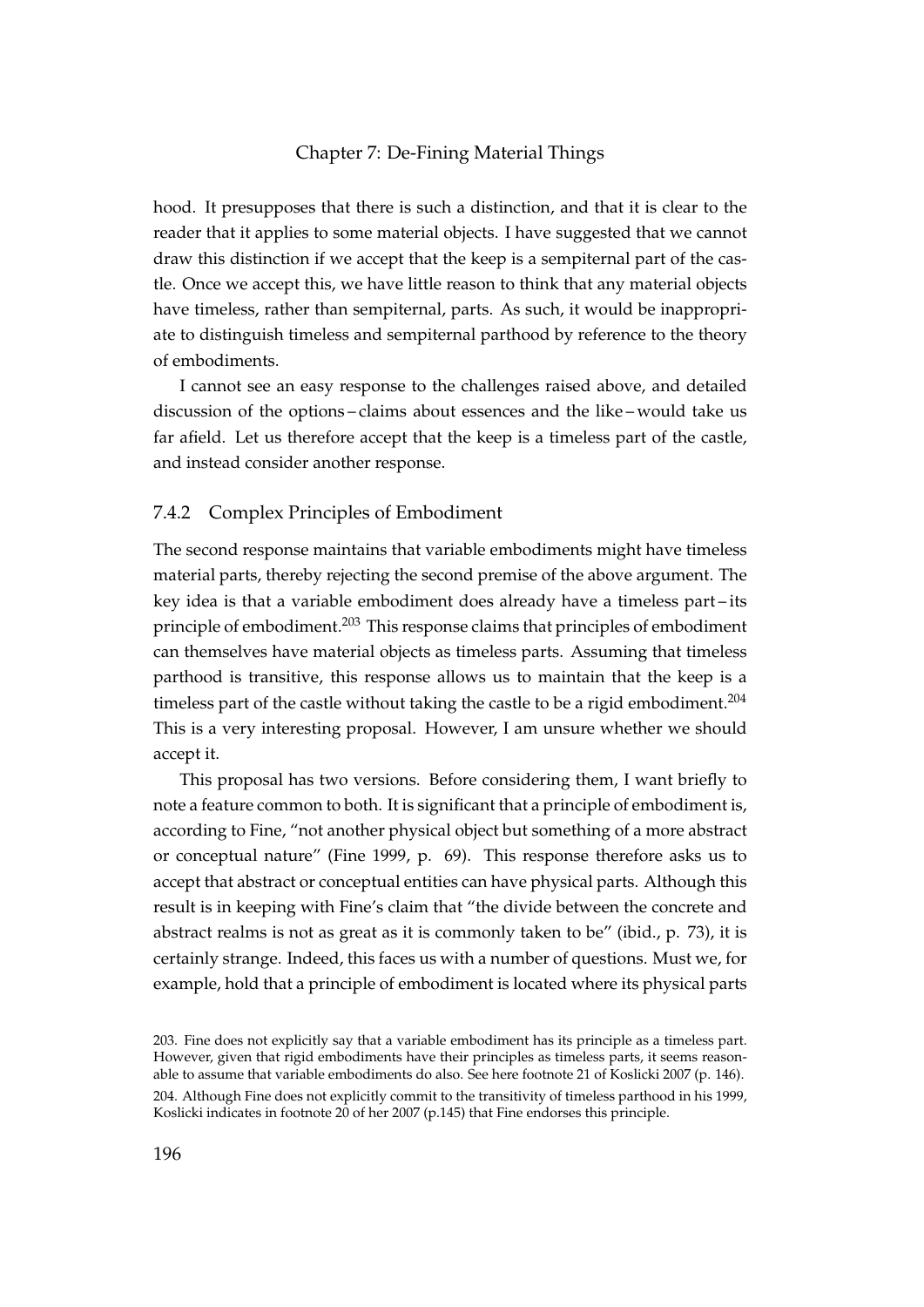### §7.4: Responses

are? And, if so, when? Does it only have a physical location when the relevant variable embodiment exists, or does it have a physical location whenever its timeless part exists? Of course, these questions can be answered without great difficulty; they just require us to take a stand. However, the very fact that they arise should make us think twice about accepting the response at hand.

Now to develop the proposal. It has two variants, which differ as to whether one object can be both a timeless and a temporary part of another. First, let us say that this is impossible; an object can be either a temporary or a timeless part of a variable embodiment, but never both. This requires a slight modification to the theory of embodiments. At present, this theory postulates that a variable embodiment exactly shares its location with its manifestation. If, however, the keep is a timeless part of the castle, then we would wish to hold that the castle is (partly) located where its keep is. Yet we cannot say that the keep is part of the castle's manifestation (else, the keep would be both a timeless and a temporary part of the castle). Thus, we must propose that a variable embodiment is located at any point  $p$  if and only if either its manifestation, or a material part of its principle of embodiment is located at *p*.

It is worth noting how this proposal differs from the original details of Fine's theory. According to the original theory, a variable embodiment's manifestation entirely represented its physical presence. Now, however, the manifestation only contains the object's temporary parts (and their parts). The castle is therefore made up of one changeable, and one unchangeable element, both of which have material aspects. This constitutes a notable departure from more traditional hylomorphic accounts of material beings; such accounts ask us to distinguish a material object's physical aspect – its matter – from its conceptual component, or form. Further, I am suspicious of the claim that there is some part of the castle which comprises just its changeable aspects. This commitment is shared by the final response considered here – the response from intermediary parts. Setting this suspicion aside, I find the response from intermediary parts a little more natural than that considered here. Hence, I would submit that that view is preferable to this first way of developing the thought that material objects might have complex principles of embodiment.

Alternatively, one could hold that something can be both a timeless and a temporary part of a variable embodiment. Thus, the keep might be both part of the castle's principle of embodiment and part of its manifestation. This would allow us to preserve the theory of embodiments unchanged. It would also avoid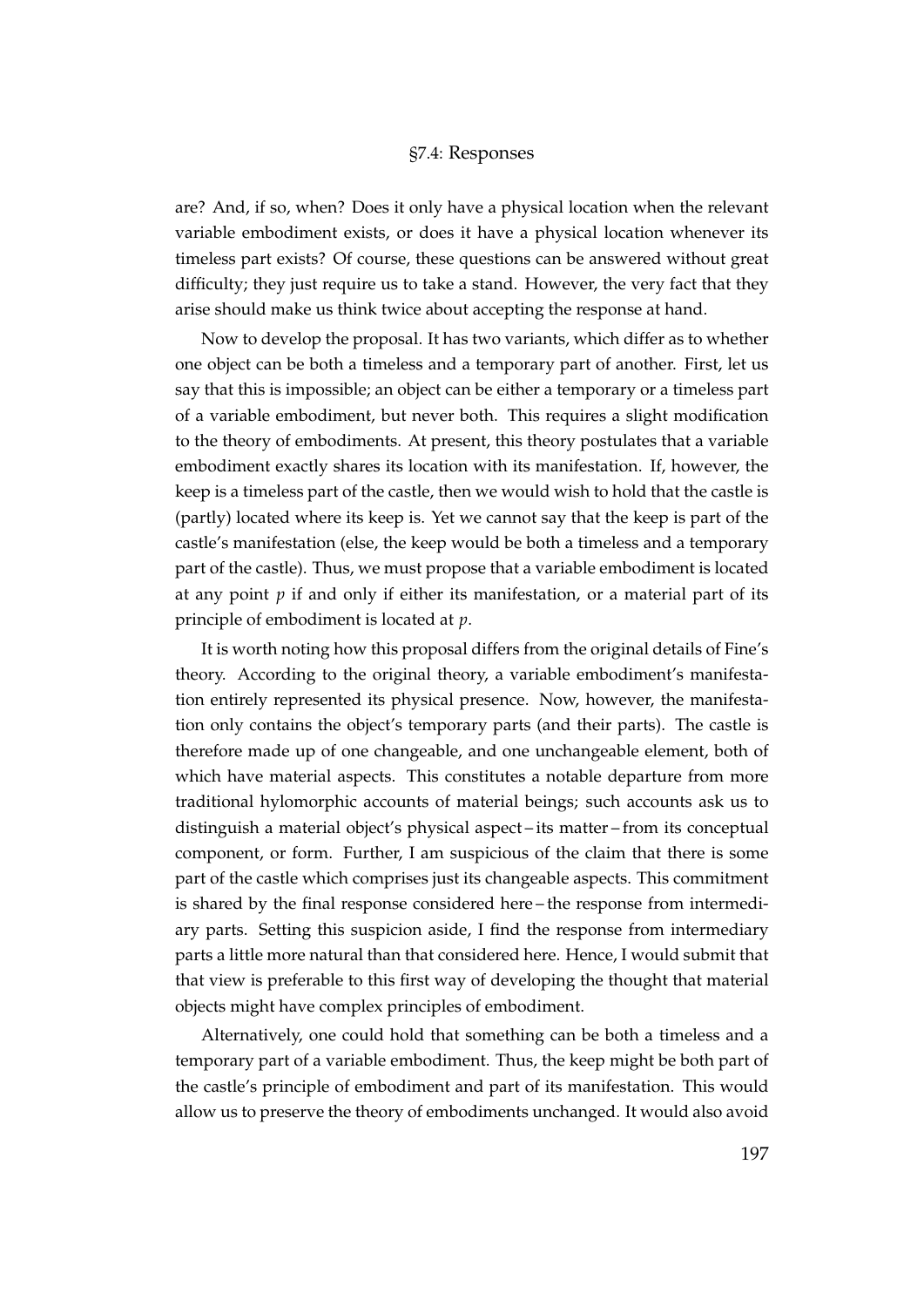the need to postulate that the castle has a part which comprises all (and only) its changeable parts. I can think of no conclusive objection to this suggestion. It does, however, strike me as odd to claim that one must incorporate the keep twice into our account of what the castle is – once as part of its manifestation, and once as part of its principle of embodiment.<sup>[205](#page-197-0)</sup> My preference would be for a theory of nucleated wholes which did not require this type of logical manoeuvre.

I have been unable to find any decisive reason to reject the response from complex principles of embodiment. I hope, however, to have suggested some considerations that mitigate against it. This proposal comes in two varieties, differing on whether the timeless parts of a nucleated whole are part of its principle alone or both part of its principle and part of its manifestation. Both varieties require one to accept that abstract objects can have material parts. Further, each has additional odd features. If one thinks that nothing can be both a timeless and a temporary part of another object, one must then think that there exists an object which comprises just the changeable parts of the castle. If, on the other hand, one rejects this claim, one must think that an object can feature twice in an account of another object's composition. Hence, although I do think that much remains to be explored here, my suggestion is that we look for a less exotic response.

# 7.4.3 Null Embodiments

I now want to consider two ways in which we might defend the claim that the castle is a rigid embodiment. The first response holds that the castle has two im-mediate timeless parts – its walls and its keep.<sup>[206](#page-197-1)</sup> Both of these parts are variable embodiments, and, despite appearances, exist whenever the castle does. Thus, the response rejects the seventh claim of the above argument, holding that the castle's walls exist whenever it does. In order to hold that the walls exist at the

<span id="page-197-1"></span>206. When I presented this chapter, this was Fine's preferred response. I hope here to suggest that we ought not to accept it.

<span id="page-197-0"></span><sup>205.</sup> If one does not find this consequence unappealing, this opens up one more response – left undiscussed here for reason of space. This is the claim that the castle is a rigid embodiment which consists of the keep standing in the relation of 'being the core of' a variable embodiment which possesses all of the castle's parts whenever it exists. This object has the keep as a timeless part, and the walls as temporary parts. Additionally, both the keep and the walls can enter as immediate parts of the manifestations of the variable embodiment, accounting for our intuition that the walls are immediate parts of the castle. This is a promising solution. However, it strikes me as a little profligate to hold that three embodiments – a manifestation, a variable embodiment, and the castle itself – are required to account for the castle's compositional structure.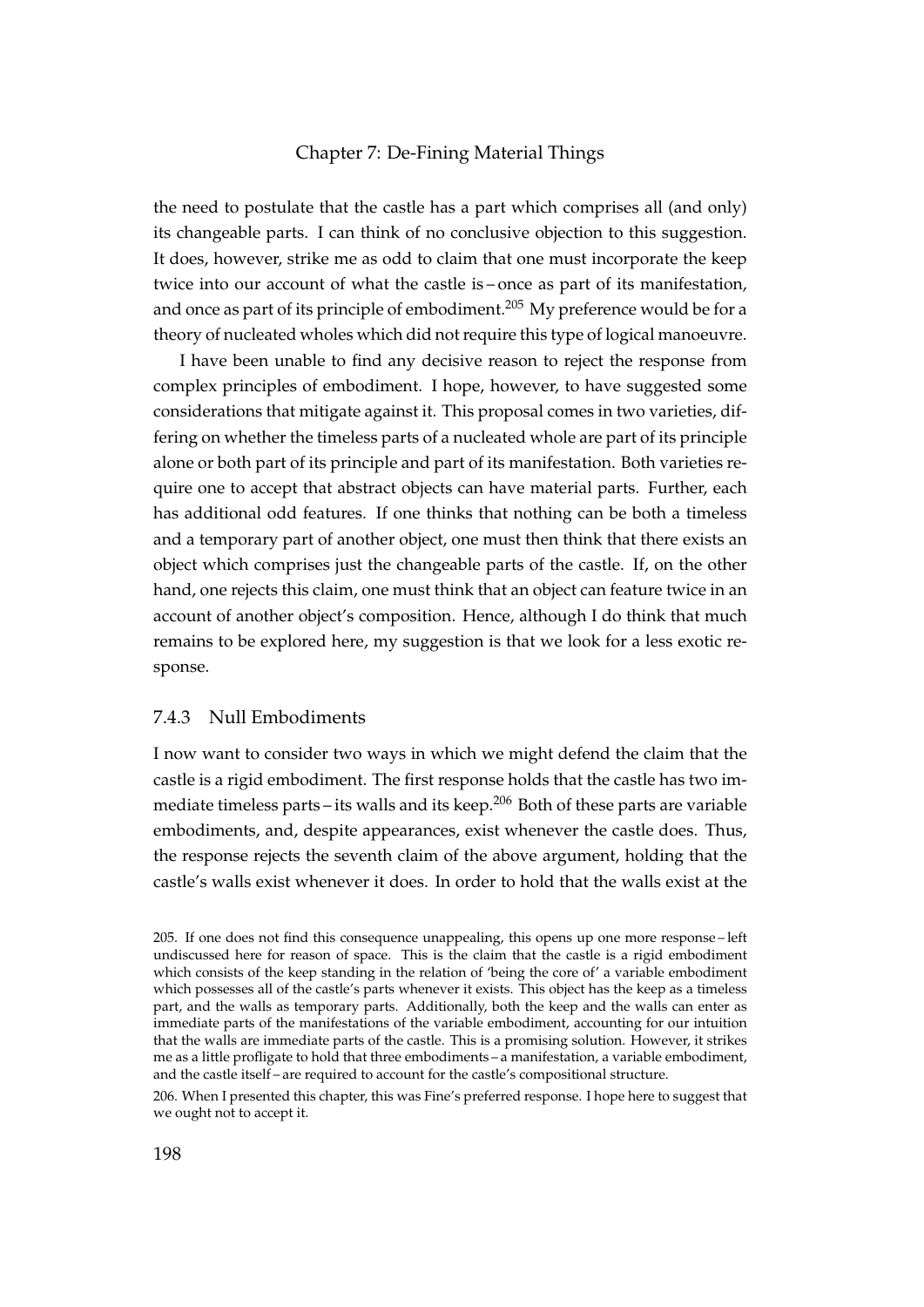### §7.4: Responses

beginning and the end of our example, this response relies upon the idea of a 'null' embodiment – a rigid embodiment which has no material component. $207$ It states that the walls are manifested by such null embodiments before  $t_1$  and after t<sub>2</sub>. They therefore exist (and are part of the castle) throughout the castle's existence, but do not always have material parts. Although this response avoids the undesirable consequence that the castle ceases to exist when its walls are torn down, it is unsatisfactory for a number of reasons.

First of all, note that a null embodiment has no material components. As such, it has no location. A variable embodiment borrows its material parts, and its location, from its manifestation. Hence, this response asks us to believe that material objects, such as the walls, can exist without being located anywhere, or having any material parts. This is extremely strange. Even if we were willing to accept the existence of null embodiments, I am unsure whether we would want to accept these consequences.

The above is not the only reason to shy away from this response. First of all, note that the castle of our original example comes into existence without walls (or, more neutrally, without any physical parts which are its walls), and only gains walls in response to a later threat. Previous to this threat, no architect envisaged that this castle should have walls. Fine's theory thus asks us to state that the walls exist, and are part of the castle, long before any circumstance arises which could make sense of their coming to exist (or becoming part of the castle). Call this the 'problem of origins'. Two worries should ramp up the force of this problem.

First, take what I shall call the 'proliferation worry'. Having dismantled the walls, there is no reason why we should not later build walls in a different location. These walls are presumably not identical to the original set of walls. But if these are a new set of walls, and are also timeless immediate parts of the castle, then the castle always had two sets of walls as immediate timeless parts. And, if the castle were to exist for a long time, and undergo extensive modification throughout, then the number of its immediate parts could be even greater, pro-

<span id="page-198-0"></span><sup>207.</sup> I speak here of 'a' null embodiment, rather than of 'the' null embodiment because the fact that null embodiments do not have material parts (and so cannot be distinguished by reference to them) does not demonstrate that they could not have different principles of embodiment. Hence, in lieu of a discussion of the individuation of 0-place predicates, I leave it open that there may exist more than one rigid embodiment which lacks any material parts. A supplementary advantage of this route is that it does not commit one to saying that any two objects which are both manifested by null embodiments have a part (the null embodiment) in common.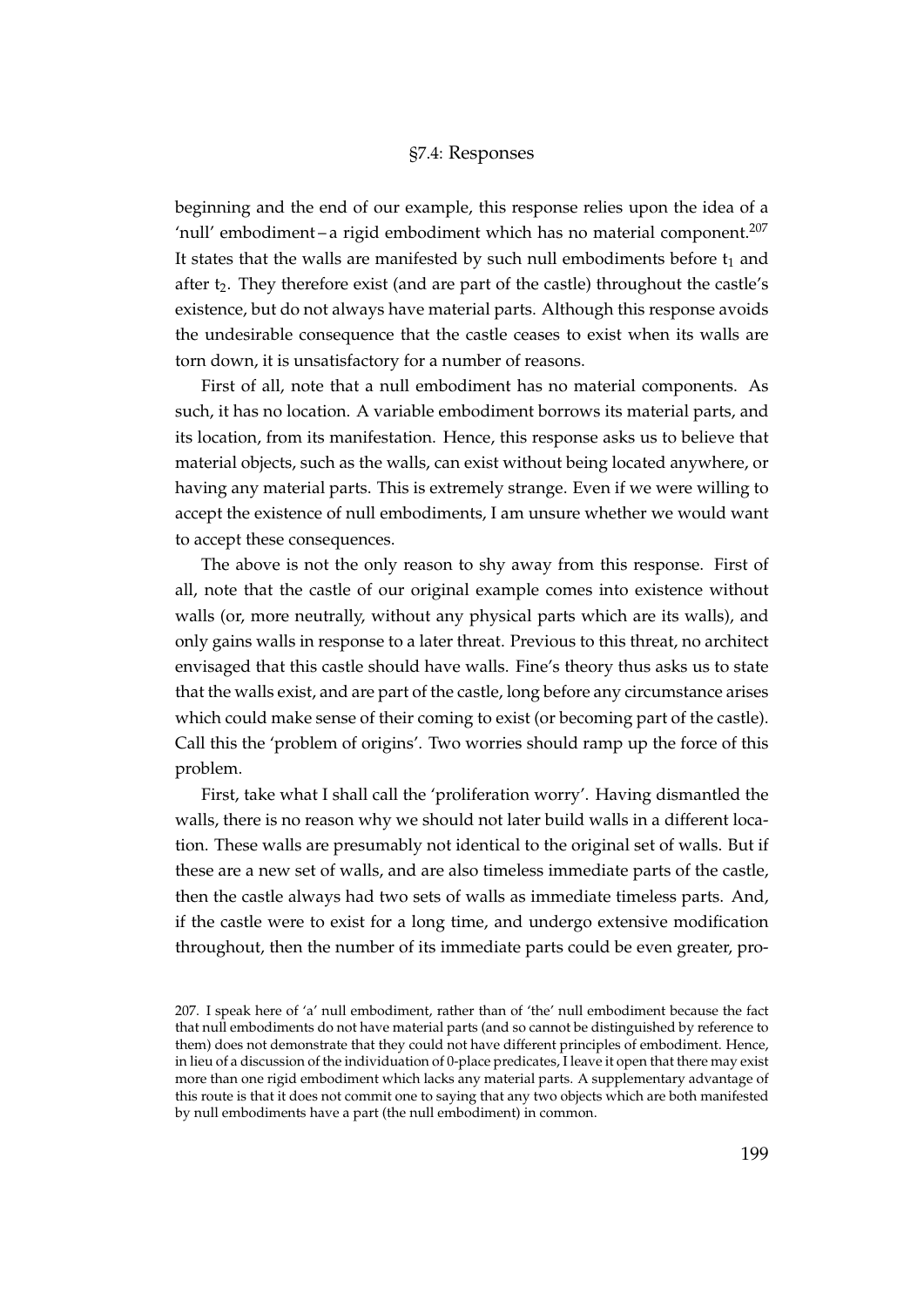liferating beyond even the wildest imaginations of any of its inhabitants. This is surely a consequence to be avoided.

Secondly, consider an additional 'novelty worry'. Imagine that the castle gains the first example of a novel kind of structure at time  $t_3$ –an observatory. Imagine further that the technology for constructing observatories did not exist prior to  $t_3$ , and that no-one had even thought of such a thing prior to this moment in time. If the observatory is a timeless part of the castle, then we must say that the first observatory predated the invention of the observatory. This seems almost contradictory. Nor would it be desirable to say that the fact of novelty bars observatories from becoming part of the castle; this would be to unduly limit the alterations that the castle could undergo. I do not think this a happy result.

These worries add weight to the problem of origins; they reveal why it is unsatisfactory to say that events which occur late in the castle's career dictate what parts it has throughout. We do not ordinarily think that events have this kind of power over the past. And I hope to have shown that to think that they do would require us to say some rather strange things. I shall conclude our discussion of null embodiments with one more objection. Although this objection, 'the problem of the relation', is weaker than the problems raised above, it will further highlight the problematic nature of null embodiments.

A rigid embodiment, Fine says, exists whenever all of its immediate parts exist, and stand in the relation specified by its principle of rigid embodiment. If we say that the castle is a rigid embodiment, we therefore must specify a relation in which its walls stand to its keep both when they have physical manifestations, and when they are manifested instead by a null embodiment. It is, however, difficult to think of what this relation could be. Obviously, it cannot be something that requires that the walls have physical manifestations (such as the relationship of encirclement or of defending). Nor though can it be 'was designed for', or 'was made to accompany' since the walls were neither designed nor made to accompany the castle's keep until long after the castle's creation. And it would be flatly circular to say that our castle is generated from the operation of rigid embodiment upon the keep, the walls, and the operation of 'composing the same castle'. Hence, the introduction of null embodiments has a subsidiary cost; it becomes much harder to determine just what the castle's principle of embodiment is.

The idea of a null embodiment is far from intuitive. Further, their introduc-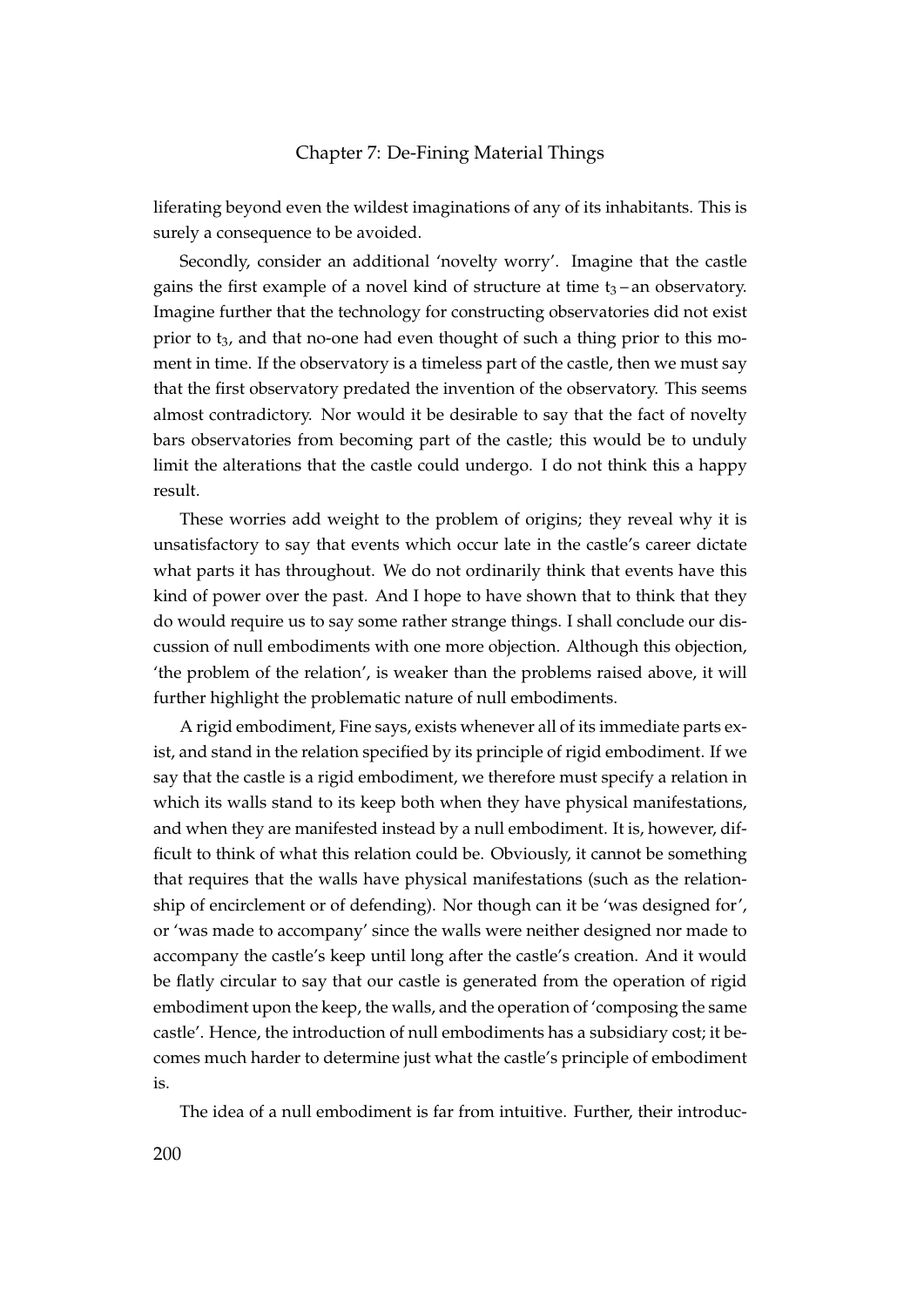# §7.4: Responses

tion is not without cost; this approach asks us to accept an unwieldy picture of our castle's compositional structure, and of the relation which is its principle of embodiment. On balance then, I conclude that we ought to reject this response.

#### 7.4.4 Intermediary Parts

There is one more way in which we might defend the claim that the castle is a rigid embodiment. This involves relatively minor modification of what we take its compositional structure to be; instead of saying that the walls are immediate parts of the castle, we hold that they are part of some other variable embodiment which is an immediate part of the castle (and which exists whenever the castle does). This is to reject the fourth premise listed above. As a variable embodiment has temporary parts, the walls need not exist whenever this intermediary part exists. And, given this, we might say that the castle exists even at times when the walls do not. Of the responses considered in this section, this is the one I prefer. Nevertheless, it is not without problems of its own. I will present these difficulties, and conclude that they should motivate us to search for an alternative response.

To accommodate examples like that of the castle, we just need to find a part of the castle which exists whenever the castle does and of which it is plausible to say that the walls are temporarily part. For an example of such an object, we might appeal to the idea of a castle's 'grounds' – the area of land which surrounds it, and (at least some of) the structures which are found there. Let us say that the castle's grounds are a variable embodiment which has the surrounding land, and the structures upon it, as temporary parts. If we think that the grounds are part of the castle from the moment that it exists, and that the walls are part of the castle's grounds when they exist, then nothing stands in the way of taking the castle to be a rigid embodiment; we say that it consists in the grounds and the keep standing in an appropriate relation. And, as the walls are only temporary parts of the grounds, we avoid the worry that the castle does not exist when its walls do not.

While this response is promising, I do not think that it is entirely satisfactory. One way to get at the problem with this response takes the form of a dilemma. There are, I think, two distinct notions of a castle's grounds to which one might appeal. The first, fairly ordinary sense of the grounds takes these to be an area of land – the castle's gardens – and at most some of the structures built upon it (dividing walls for example). Using such a notion, it seems unlikely that all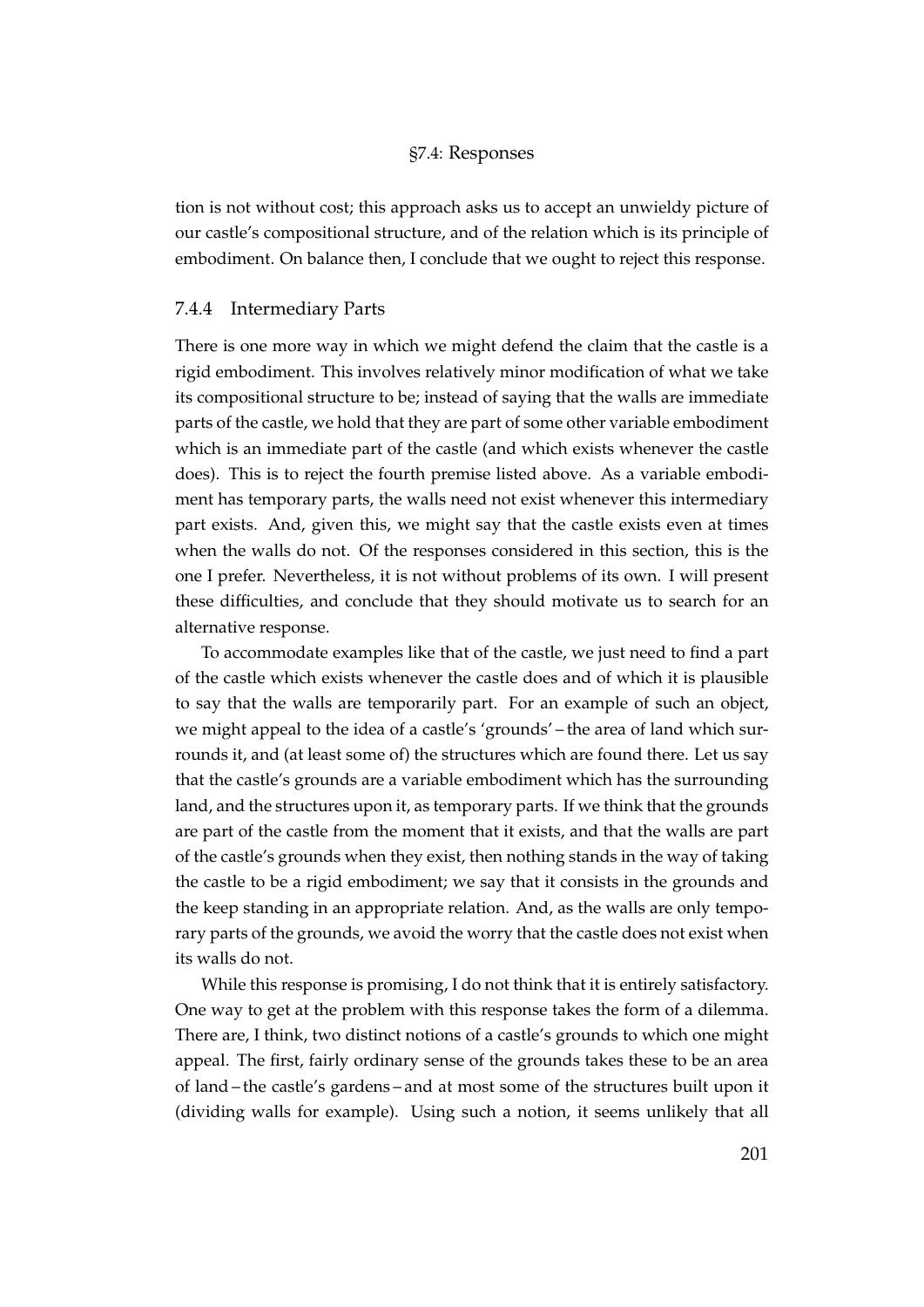of the structures which we would ordinarily take to be part of the castle will be parts of the grounds or of the keep; the castle's barracks, for example, may lie within the castle's grounds, but I am unsure whether we would ordinarily think of them as part of the castle's grounds. It may therefore be necessary to introduce supplementary objects (e.g. the castle's outbuildings) if we are to capture the compositional structure of the castle. And, it strikes me that we need not think that these supplementary objects are guaranteed to exist whenever the castle exists. Hence, I am unsure that this interpretation of the castle's grounds can, in the end, satisfactorily deal with cases such as the above without recourse to another suggestion, such as the appeal to null embodiments considered immediately above.

The second horn of the dilemma uses a slightly different interpretation of the castle's grounds – one more appropriate for a surveyor's report than for everyday speech. On this interpretation, the castle's grounds comprise the parts of the castle other than its keep – the parts which would 'come with it' were it sold. It strikes me that this notion of the castle's grounds is inappropriate for this context. When using this notion, we would not identify the castle's grounds independently of the castle; asked what they were, we would naturally begin with the castle, and then talk about which of its parts are to count as its grounds (or which of the castle's parts are not parts of its grounds). We would say, for example, that the grounds are the castle minus the keep, or the land belonging to the castle and the things built upon that land. We would, in other words, define the grounds by reference to the castle, and not the other way around. However, this suggests that the castle's grounds depend upon the castle for their existence, rather than the castle upon its grounds. If this is the case, then it would be odd to think that the castle is built from its grounds by a Finean operation of composition; this would require us to think that the grounds are ontologically prior to the castle whilst also dependent upon it for their existence (and their compositional unity). This is an unintuitive result, and one that I think should lead us to seek out an alternative.

So, it seems that the proponent of this response has no satisfactory way to understand the castle's grounds; either her account of the grounds does not guarantee that all of its temporary parts will be part of its grounds, or it generates the grounds by reference to the castle itself. Leaving the example of the castle aside, it is also worth noting that it may often be difficult to find such a natural intermediary object as the castle's grounds to rescue our claim that some entity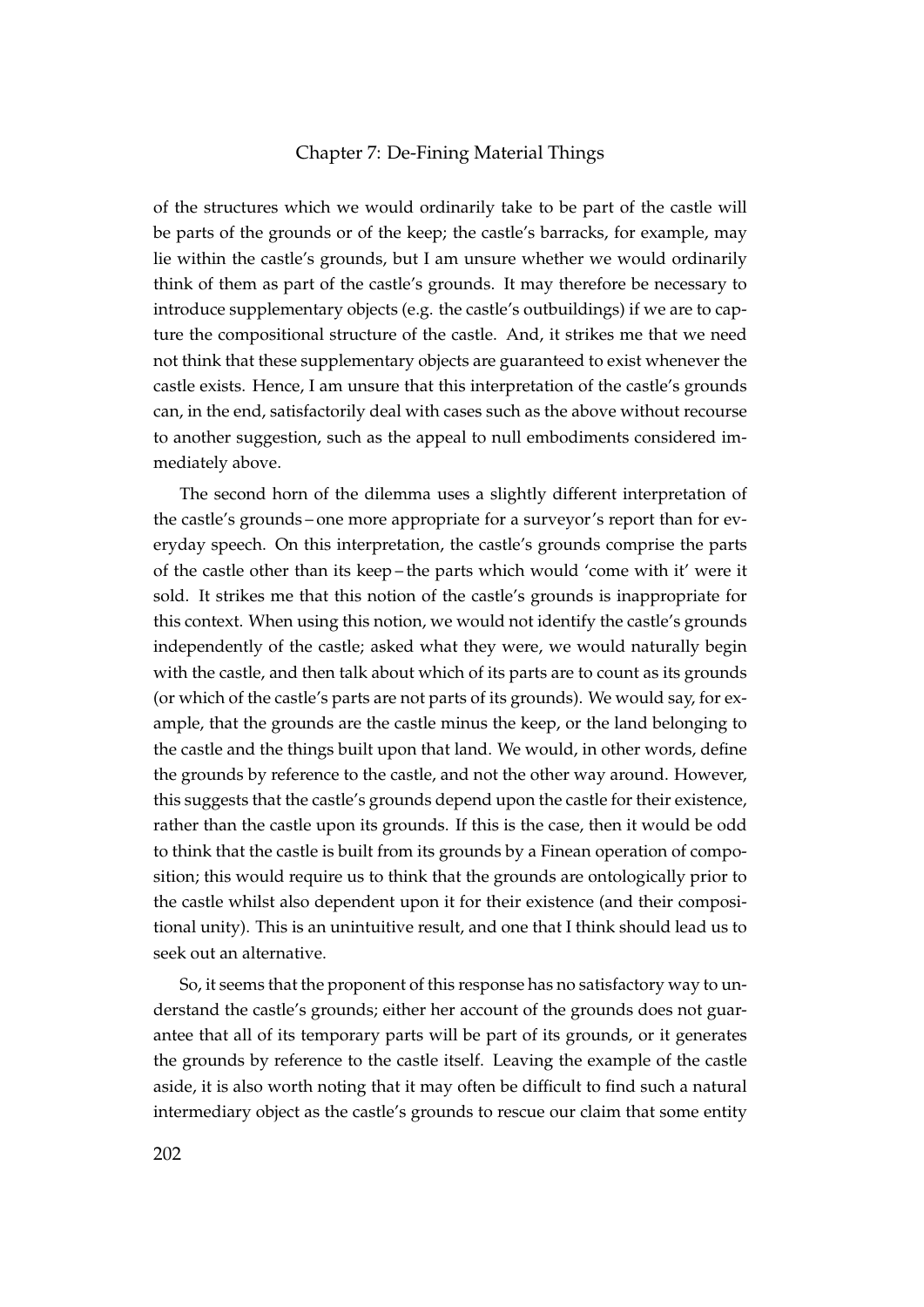# Conclusion

has timeless parts. When an object's temporary parts are highly heterogeneous (particularly when they are not spatially contiguous), we are unlikely to recognise any entity of which they are all parts. And, even if such an entity existed, I suspect that we would not wish to give it a place in an object's compositional structure simply in order to explain how that object could have timeless parts. Hence, although some cases can be dealt with by this type of move, I think that it does not generalise to all cases in which an object seems to have both timeless and temporary immediate parts.

The addition of intermediary parts to our account of an object's compositional structure is therefore unsatisfactory. This concludes our survey of responses on Fine's behalf. None of the responses we have considered are entirely satisfactory. I therefore submit that Fine's system is unable, as it stands, to account for nucleated wholes such as ourselves.

# 7.5 Conclusion

I have above introduced the notion of a nucleated whole – an object with both immediate timeless and immediate temporary parts. Such objects cannot straightforwardly be constructed by the Finean operations of rigid and variable embodiment. I have considered four ways in which one might try to accommodate nucleated wholes within the theory of embodiment, suggesting that each is unsatisfactory. Thus, we should conclude that Fine's theory of embodiments is unable to account for nucleated wholes.

Considered as a whole, this chapter does two things. First, it shows that we are not alone in being individuated by reference to a central part; there exist other examples of nucleated wholes. Second, it raises the general question of what resources we should use in providing an account of the nature of material objects. The variegated way in which nucleated wholes relate to their immediate parts requires explanation from any successful theory of the nature of material things. Such objects therefore provide an ideal testing ground for theories of composition.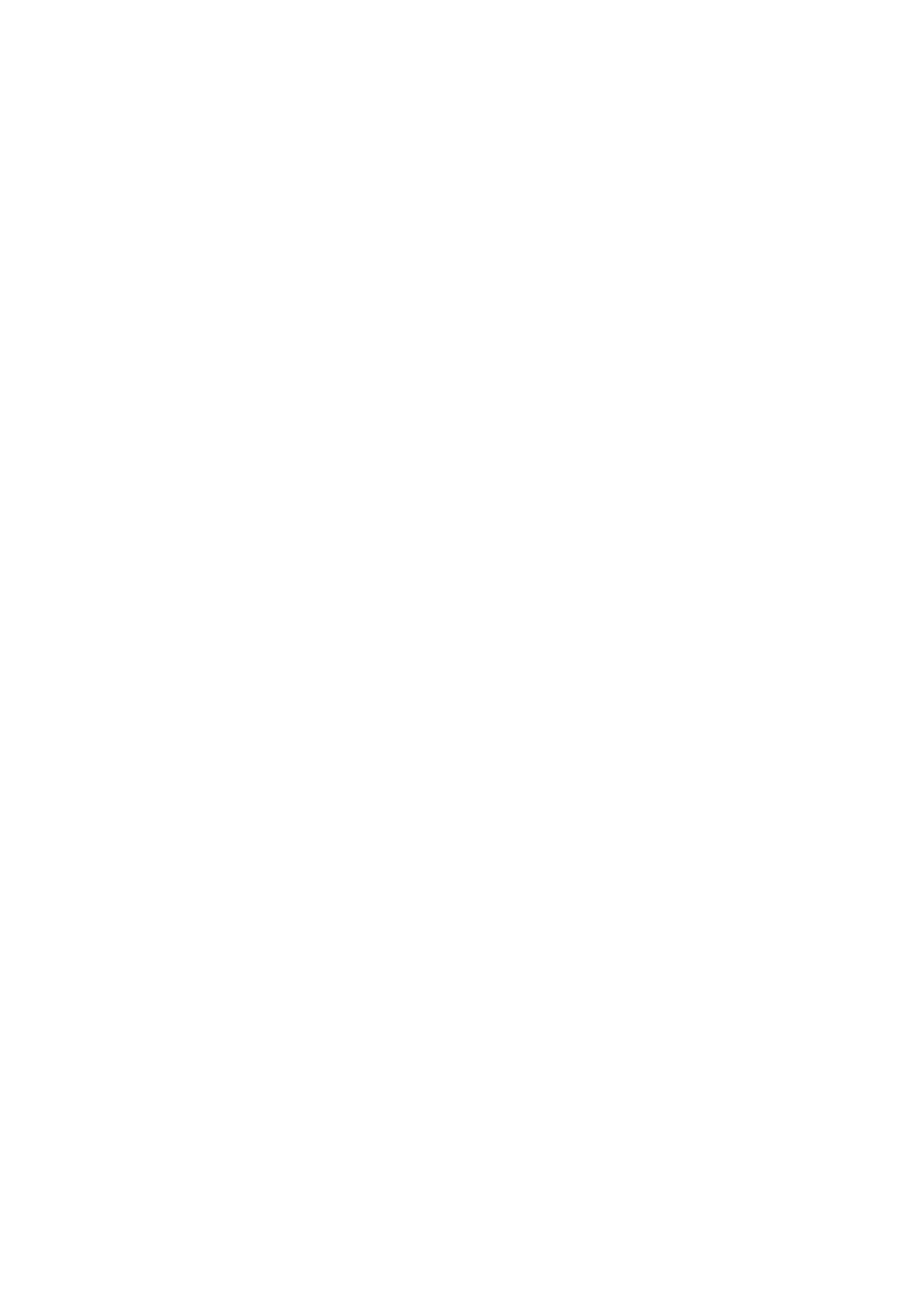# Concluding Remarks

This thesis has developed a view according to which we have humanoid form, but are nevertheless capable of coming to be solely composed by the realisers of our mental states. This view is attractive. Nevertheless, I have not argued directly for it. I have simply argued that anyone attracted to the psychological view should also be attracted to it. Its merits have yet to be compared with views on which psychological connections are irrelevant to our continued existence. I want to step beyond those findings with two comments. First, this view has, at one time or other, appealed to other philosophers – some of whom have suggested arguments in its favour. Second, in further developing this view, it will have to come into contact with the view that we are animals.

First, though, I should summarise my findings. We began by evaluating the wide psychological view, on which no constraints are placed on the way in which psychological connections are realised between the different phases of a person's existence. This view says that we can be transferred from one place to another by exotic processes such as [Teletransportation.](#page-33-0) It is easy to find this view attractive if one offhandedly reflects upon the scenarios presented by science fiction; it is easy to imagine the protagonist of one's story being beamed from one place to another to continue her adventures. However, upon close philosophical reflection, the view turns out to be hard to maintain.

I have investigated two attempts to motivate the wide psychological view. First, I considered the claim that the wide psychological view is supported by our intuitions. Unfortunately, though we certainly do have some intuitions that seem to count in its favour, we have others that seem to count against it. I concluded that we do not have a particularly robust set of beliefs about our persistence, by which to justify the wide psychological view.

I subsequently considered whether the wide psychological view is supported by functionalist accounts of mentality. If this claim were correct, then it would show that the wide psychological view connects our persistence to a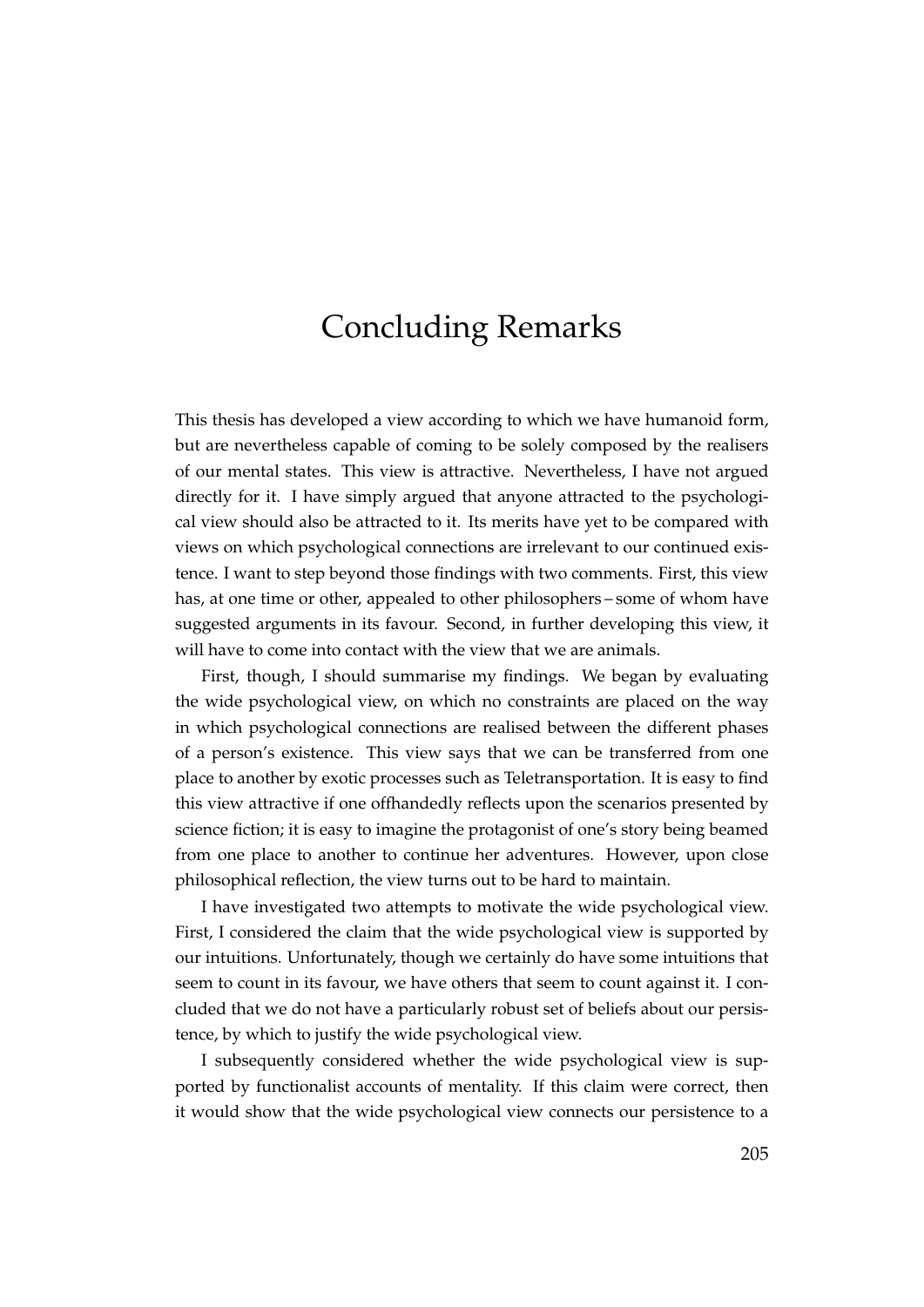### Concluding Remarks

set of very significant causal interactions. Under these circumstances, the simplicity and naturalness of the view would strongly recommend that we accept it. Unfortunately, this presentation of the wide psychological view neglects the issue of branching psychological continuity. If it is possible to travel by teletransportation, all kinds of scenarios are possible in which one's psychological life branches. I argued that the best response is to adopt constraints upon the realisation of psychological connections between different phases of one's life. Though this does not entirely alleviate the problems that might be presented by instances of branching, it is nevertheless likely to limit them to cases in which we would be rightly unsure what to say. I concluded my argument against the wide psychological view by detailing why the absence of good motivation for the wide psychological view should count against it. In short, the metaphysically basic case of personal persistence requires the continuous realisation of one's psychological states. We cannot find reason to adopt more liberal criteria of personal identity than are required to account for the basic case. Thus, we should reject the wide psychological view.

The second half of the thesis considered what parts we have. I began by showing that facts about the way in which our mental states are realised in the brain do not count against the claim that we are material. I continued to show that these findings also need not unseat the claim that we are identical to a 'minimal' subject of our mental states – something which contains the realisers of our mental states, and as few parts as possible besides. Nevertheless, I argued that this view is at odds with the fact that we individuate many of our mental states by reference to the ways in which they are housed within larger entities. I concluded that it is therefore most reasonable to take us to be identical to these larger entities.

I demonstrated that the view which emerged – on which we are humanoid, but have a central individuating part – is incompatible with a picture of the metaphysics of material objects developed by Kit Fine. Since we are not the only example of objects of this kind, I conclude that we should reject Fine's theory of embodiments. With this said, I want to consider where we should turn next.

First, I should like to note that the views developed here are not original. At some time or other, a number of thinkers have believed similar things.<sup>[208](#page-205-0)</sup> I want

<span id="page-205-0"></span><sup>208.</sup> C.f. [Unger 1990;](#page-219-0) [Agar 2003;](#page-208-0) [Shoemaker 2004b;](#page-217-0) [Shoemaker 2016;](#page-217-1) [Wiggins 1967;](#page-219-1) [Johnston](#page-212-2)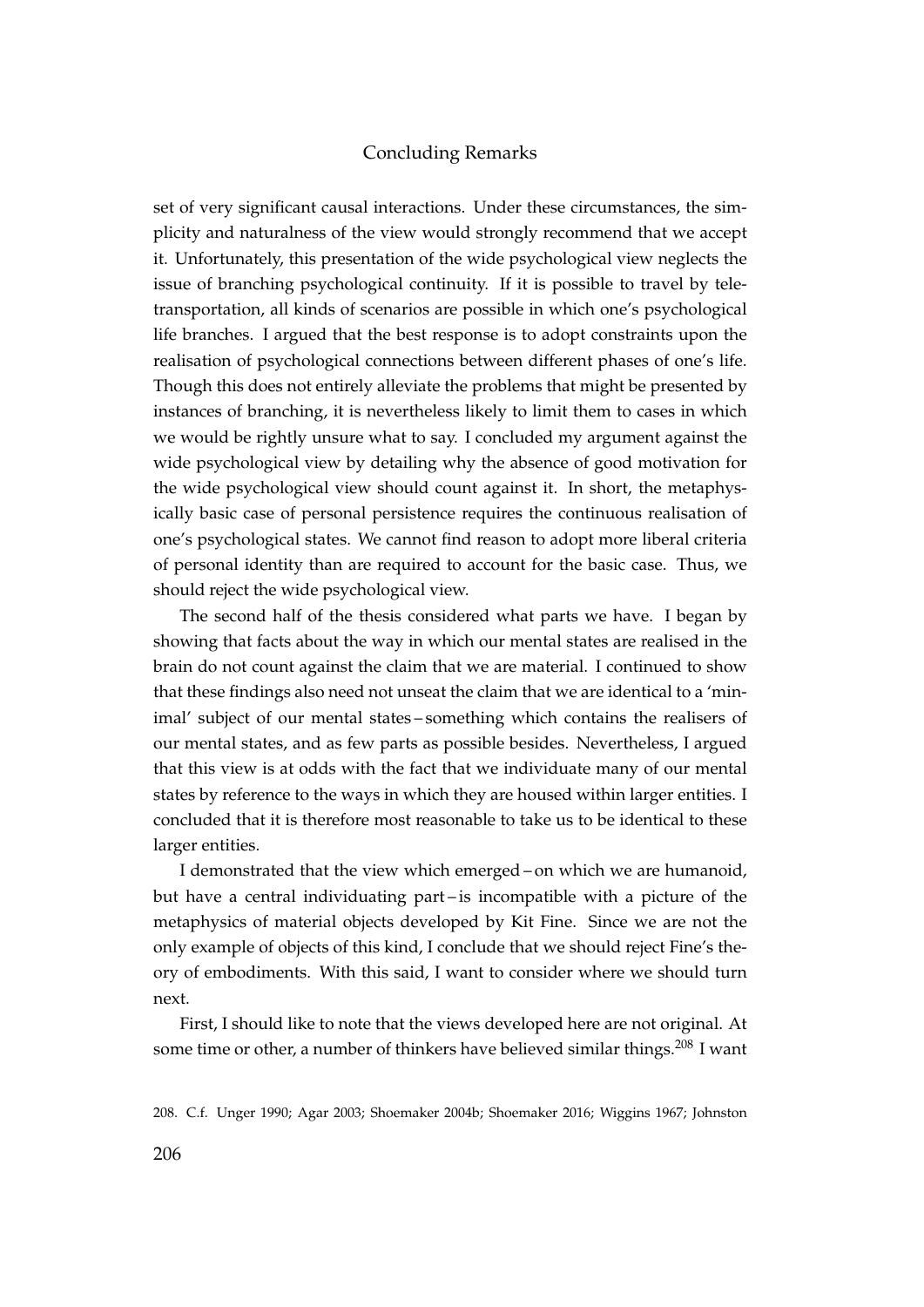#### [Concluding Remarks](#page-212-2)

[to highlight one remark as particularly interesting. Wiggins writes:](#page-212-2)

[The kind of individual we are to define is not made of anything other](#page-212-2) [than flesh and bones, but, unlike the body with which it at some](#page-212-2) [times shares its matter it has a characterization in functional terms](#page-212-2) [which confer the rôle, as it were, of](#page-212-2) *individuating nucleus* on a partic[ular brain which is the seat of a particular set of memory-capacities.](#page-212-2) [\(Wiggins 1967, p. 51\)](#page-212-2)

[Though Wiggins later rejects this account, it is very similar to the position](#page-212-2) [that I have supported. I select this quotation for two reasons. First, Wiggins de](#page-212-2)[velops an account of our identity in conjunction with a neo-Aristotelian theory](#page-212-2) of the nature of objects.<sup>[209](#page-206-0)</sup> [We have seen how one, highly abstract, framework](#page-212-2) [for dealing with the metaphysics of objects is unable to validate the existence](#page-212-2) [of objects like us. One wonders what the upshot will be of pursuing and clar](#page-212-2)[ifying the idea of an entity's 'functional characterisation' in an account of the](#page-212-2) [mereological structure of objects.](#page-212-2)<sup>[210](#page-206-1)</sup>

[The second reason I choose this quotation is that at some point, the account](#page-212-2) [of our nature developed above will have to enter into conversation with another](#page-212-2) [way of seeing us as functionally organised wholes – the thought that we are liv](#page-212-2)[ing organisms. I have stopped short of engaging in this conversation in this](#page-212-2) [thesis, though what I have said strongly suggests that do we not yet have strong](#page-212-2) [intuitions about the metaphysics of organisms, or the metaphysics of persons by](#page-212-2) [which to find our way. Despite this, I think that we should be very impressed by](#page-212-2) [the fact that, as Snowdon puts it "our basic, core, self-conception is \[extremely\]](#page-212-2) *animal-like*[" \(Snowdon 2014b, p. 85\). Thus, if we are to develop this view further,](#page-212-2) [it should be investigated whether, and how, it can be made to link up with an](#page-212-2) [account of the nature and persistence of human organisms. Though this ques](#page-212-2)tion has been asked before, $2^{11}$  [I think that there remains important work to be](#page-212-2) [done before we will be in a position to endorse a definite account of our nature.](#page-212-2)

[<sup>1987</sup>a;](#page-212-2) [Johnston 2007;](#page-212-3) [Johnston 2016.](#page-212-4)

<span id="page-206-0"></span><sup>209.</sup> See also (1980; 2001; 2012) for further developments on this framework.

<span id="page-206-1"></span><sup>210.</sup> See here [Jones 2015](#page-212-5) and [Madden 2015b](#page-214-0) for attempts to draw out the ontological ramifications of adopting a framework of this kind. See also [Madden 2016a](#page-214-1) for an attempt to bring this to bear upon questions of our persistence.

<span id="page-206-2"></span><sup>211.</sup> See [Olson 1995;](#page-215-0) [Olson 1997;](#page-215-1) [Noonan 1998;](#page-214-2) [Wiggins 1976;](#page-219-2) [Wiggins 1987;](#page-219-3) [Madden 2016a;](#page-214-1) [Bailey 2015;](#page-208-1) [Thornton 2016;](#page-219-4) [Toner 2011.](#page-219-5)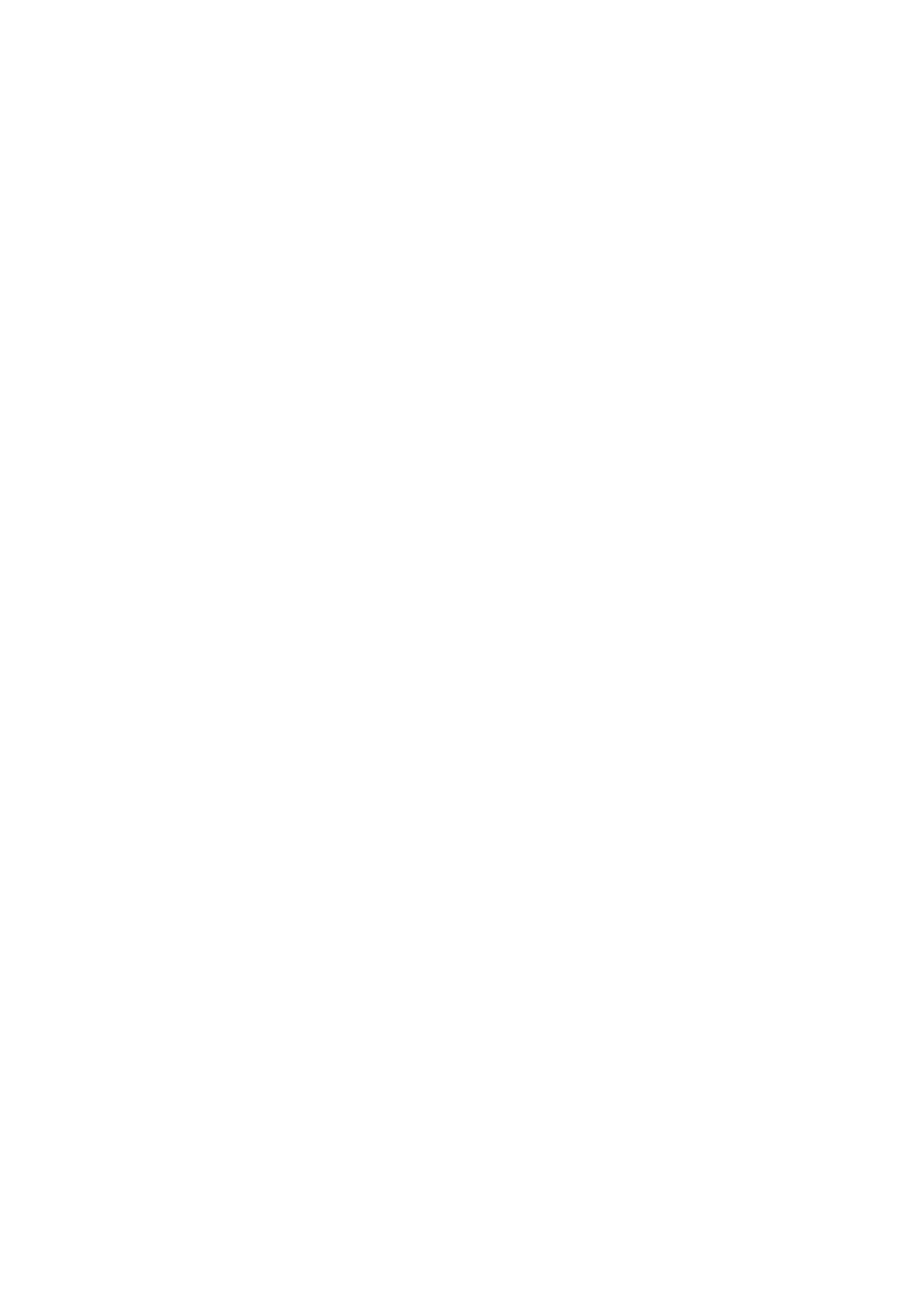- <span id="page-208-0"></span>Agar, N. 2003. 'Functionalism and Personal Identity'. *Noûs* 37: 52–70.
- Anscombe, G. E. M. 1975. 'The First Person'. In S. Guttenplan, ed. *Mind and Language*. Oxford: Clarendon Press.
- Aquinas. 1265–1274/2017. *Summa Theologiae*. http://www.newadvent. org/summa/index.html.
- Árnadóttir, S. T. 2010. 'Functionalism and thinking animals'. *Philosophical Studies* 147: 347–354.

Ayer, A. J. 1963. 'The Concept of a Person'. In. *The Concept of a Person and other essays*. New York: St. Martin's Press Inc.

- Ayers, M. 1974. 'Individuals without Sortals'. *Canadian Journal of Philosophy* 4: 113–148.
- 1991a. *Locke: Epistemology and Ontology*. London: Routledge.
- 1991b. 'Substance: Prolegomena to a Realist Theory of Identity'. *The Journal of Philosophy* 88: 69–90.
- 1997. 'Is Physical Object a Sortal Concept? A Reply to Xu'. *Mind & Language* 12: 393–405.
- 2005. 'Ordinary Objects, Ordinary Language, and Identity'. *The Monist* 88: 534–570.
- <span id="page-208-1"></span>Bailey, A. M. 2015. 'Animalism'. *Philosophy Compass* 10: 867–883.
- 2016. 'You Are an Animal'. *Res Philosophica* 93: 205–218.
- Baker, L. R. 1997. 'Why Constitution Is Not Identity'. *The Journal of Philosophy* 94: 599–621.
- 2000. *Persons and Bodies*. Cambridge: Cambridge University Press.
- 2016. 'Animalism vs. Constitutionalism'. In S. Blatti and P. F. Snowdon, eds. *Animalism: New Essays on Persons, Animals, and Identity*. Oxford: Oxford University Press.
- Barnes, E. 2010. 'Arguments Against Metaphysical Indeterminacy and Vagueness'. *Philosophy Compass* 5: 953–964.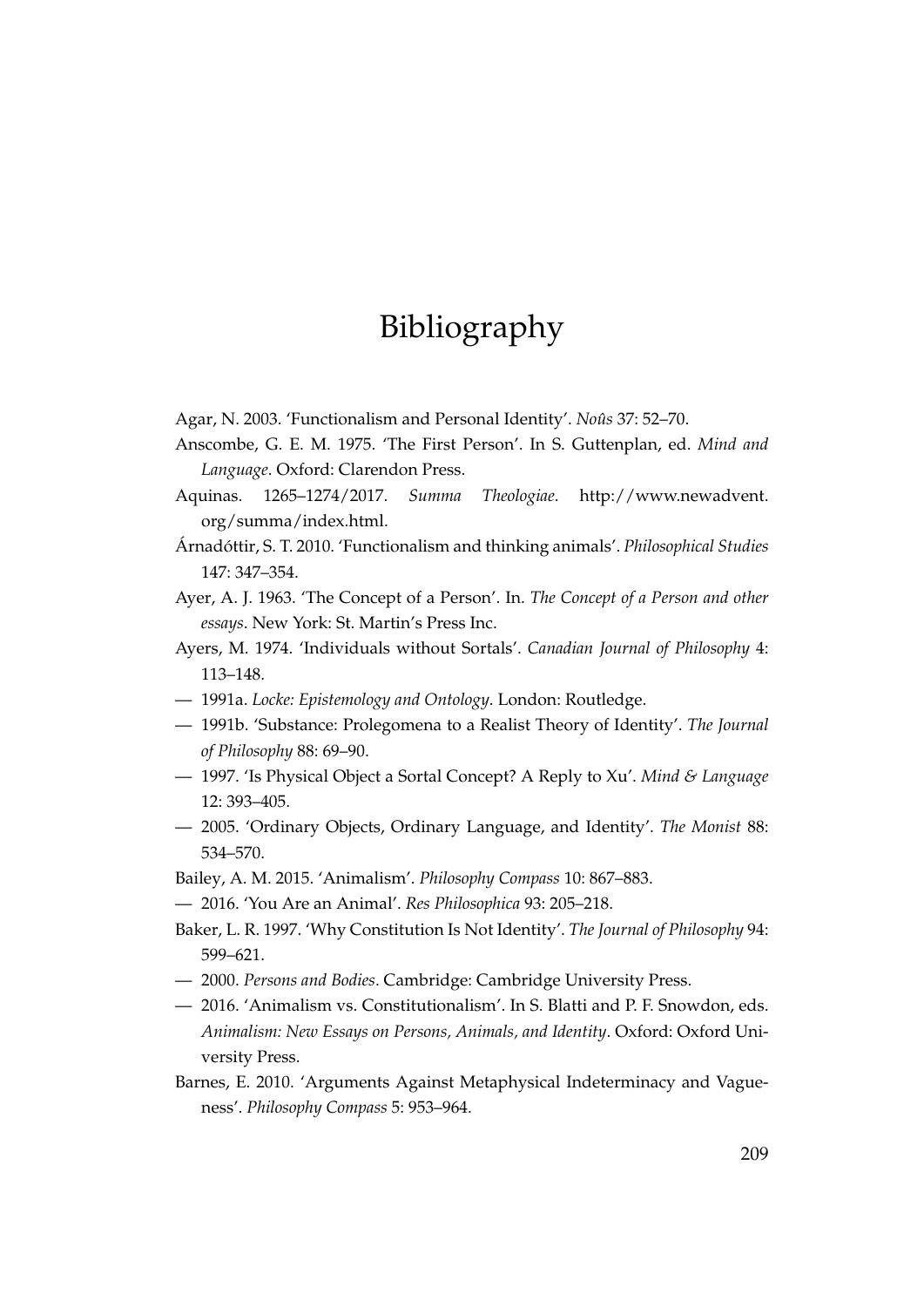- Bennett, M. R. and Hacker, P. M. S. 2003. *Philosophical Foundations of Neuroscience*. Oxford: Blackwell.
- Berniūnas, R. and Dranseika, V. 2016. 'Folk concepts of person and identity: A response to Nichols and Bruno'. *Philosophical Psychology* 29: 96–122.
- Blatti, S. 2016. 'Headhunters'. In S. Blatti and P. F. Snowdon, eds. *Animalism: New Essays on Persons, Animals, and Identity*. Oxford: Oxford University Press.
- Block, N. 1978. 'Troubles with Functionalism'. *Minnesota Studies in the Philosophy of Science* 9: 261–325.
- Bloom, P. 2004. *Descartes' Baby*. New York: Basic Books.
- Bourget, D. and Chalmers, D. J. 2014. 'What do philosophers believe?' *Philosophical Studies* 170: 465–500.
- Brewer, B. 2011. *Perception and Its Objects*. Oxford: Oxford University Press.
- 2015. 'Exclusive Individuals'. *Aristotelian Society Supplementary Volume* 89: 125–142.
- 2019. 'Basic Objects as Grounds: A Metaphysical Manifesto'. In J. Cumpa and B. Brewer, eds. *The Nature of Ordinary Objects*. Cambridge: Cambridge University Press.
- Broad, C. D. 1925. *The Mind and Its Place in Nature*. New York: Harcourt, Brace and Co.
- Brueckner, A. and Buford, C. T. 2009. 'Thinking Animals and Epistemology'. *The Philosophical Quarterly* 90: 310–314.
- Burke, M. B. 1992. 'Copper Statues and Pieces of Copper: A Challenge to the Standard Account'. *Analysis* 52: 12–17.
- 2003. 'Is My Head a Person?': in. *On Human Persons*. Frankfurt: Ontos verlag.
- 2004. 'Dion, Theon, and the Many-Thinkers Problem'. *Analysis* 64: 242–250.
- Butler, J. 1736. *The Analogy of Religion*. London: J. M. Dent and Sons Ltd.
- Campbell, K. 1970. *Body and Mind*. London and Basingstoke: The MacMillan Press Ltd.
- Campbell, S. 2005. 'Is Causation Necessary for What Matters in Surivval'. *Philosophical Studies* 126: 375–396.
- Carnap, R. 1928/2003. *The Logical Structure of the World*. Chicago and La Salle, Illinois: Open Court.
- Carter, W. R. 1989. 'How to Change Your Mind'. *Canadian Journal of Philosophy* 19: 1–14.
- Cassam, Q. 1997. *Self and World*. Oxford: Oxford University Press.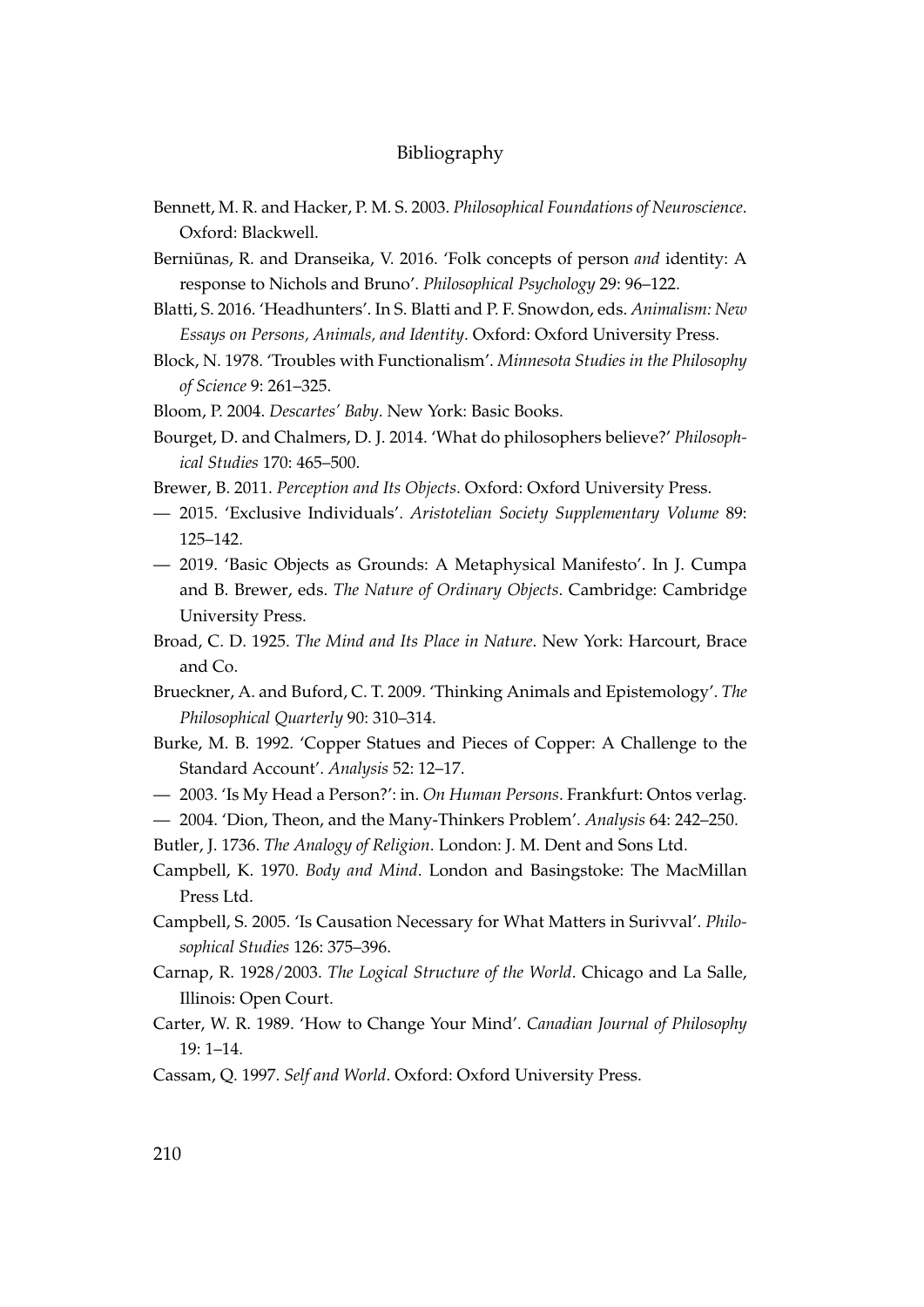- <span id="page-210-0"></span>Chisholm, R. M. 1948. 'The Problem of Empiricism'. *The Journal of Philosophy* 45: 412–417.
- 1976. *Person and Object*. London: George Allen & Unwin Ltd.
- 1978. 'Is there a Mind-Body Problem?' *Philosophic Exchange* 9: 25–34.
- Clint Dowland, S. 2016. 'Embodied mind sparsism'. *Philosophical Studies* 173: 1853–1872.
- Craver, C. F. and Bechtel, W. 2007. 'Top-down Cuasation Without Top-down Causes'. *Biology and Philosophy* 22: 547–563.
- Dainton, B. 2004. 'The self and the phenomenal'. *Ratio* 17: 365–389.
- 2008. *The Phenomenal Self*. Oxford: Oxford University Press.
- 2012. 'Self-hood and the Flow of Experience'. *Grazer Philosophische Sudien* 84: 161–200.
- 2015. 'From Phenomenal Selves to Hyperselves'. *Royal Institute of Philosophy Supplement* 76: 161–197.
- 2016. 'The Sense of Self'. *Aristotelian Society Supplementary Volume* 90: 113– 143.
- Dainton, B. and Baine, T. 2005. 'Consciousness as a guide to personal persistence'. *Australasian Journal of Philosophy* 83: 549–571.
- Davis, L. H. 1998. 'Functionalism and Personal Identity'. *Philosophy and Phenomenological Research* 58: 781–804.
- 2001. 'Functionalism, the Brain, and Personal Identity'. *Philosophical Studies* 102: 259–279.
- Dennett, D. 2007. 'Philosophy as Naive Anthropology: Comment on Bennett and Hacker'. In M. Bennett et al., eds. *Neuroscience and Philosophy: Brain, Mind, and Language*. New York: Columbia University Press.
- deRosset, L. 2011. 'What is the Grounding Problem?' *Philosophical Studies* 156: 173–197.
- Descartes, R. 1641/1998. *Meditations on First Philosophy*. Indianapolis: Hackett Publishing Company, Inc.
- Dickie, I. 2014. 'The Sortal Dependence of Demonstrative Reference'. *European Journal of Philosophy* 22: 34–60.
- Dorr, C. and Hawthorne, J. 2013. 'Naturalness'. In D. W. Zimmerman, ed. *Oxford Studies in Metaphysics 8*. Oxford: Oxford University Press.
- Dummett, M. 1973. *Frege: Philosophy of Language*. London: Duckworth.
- Elliot, R. 1991. 'Personal Identity and the Causal Continuity Requirement'. *The Philosophical Quarterly* 41: 55–75.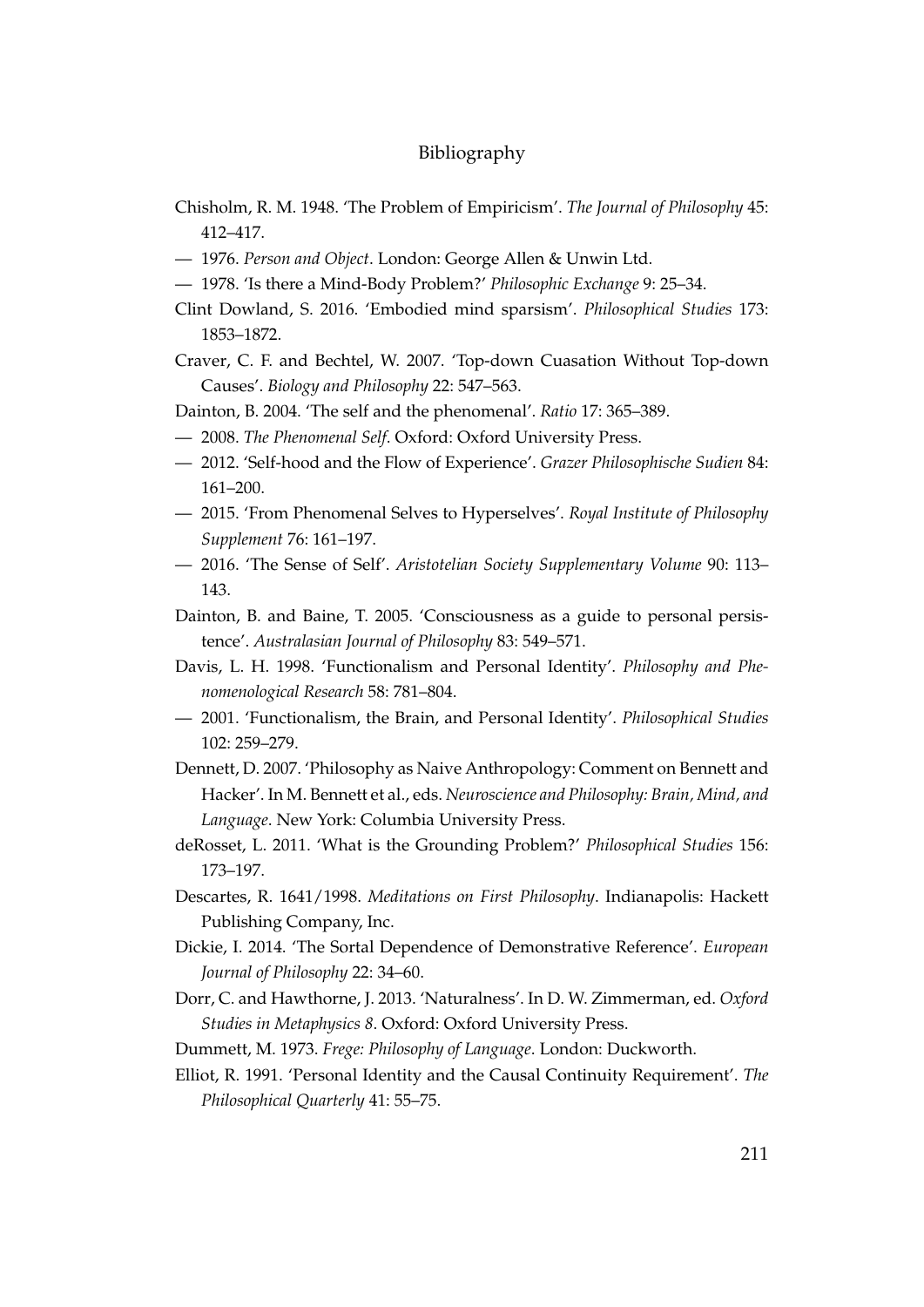- Evans, G. 1978. 'Can there be vague objects'. *Analysis* 38: 208.
- <span id="page-211-0"></span>— 1982. *The Varieties of Reference*. Ed. by J. McDowell. Oxford: Clarendon Press.
- Fine, K. 1975. 'Vagueness, Truth, and Logic'. *Synthese* 30: 265–300.
- <span id="page-211-1"></span>— 1982. 'Acts, Events and Things'. In W. Leinfellner, E. Kraemer, and J. Schank, eds. *Language and Ontology*. Vienna: Holder-Pichler-Tempsky.
- <span id="page-211-3"></span>— 1999. 'Things and Their Parts'. *Midwest Studies in Philosophy* 23: 61–74.
- <span id="page-211-4"></span>— 2005. 'Necessity and Non-Existence'. In. *Modality and Tense: Philosophical Papers*. Oxford: Oxford University Press.
- <span id="page-211-2"></span>— 2007. 'Response to Kathrin Koslicki'. *dialectica* 61: 161–166.
- 2016. 'Identity criteria and ground'. *Philosophical Studies* 173: 1–19.
- Forthcoming. 'Acts and Embodiment'. In A. Geddes and A. Hinshelwood, eds. *Beings and Doings*. Oxford: Oxford University Press.
- Foster, J. 1979. 'In *Self*-Defence'. In G. F. MacDonald, ed. *Perception and Identity*. Ithaca, New York: Cornell University Press.
- 1991. *The Immaterial Self*. London and New York: Routledge.
- Fuller, G. 1992. 'Functionalism and Personal Identity'. *The Personalist Forum* 8: 133–143.
- Gallois, A. 1998. *Occasions of Identity*. Oxford: Oxford University Press.
- Garrett, B. 1990. 'Personal Identity and Extrinsicness'. *Philosophical Studies* 59: 177–194.
- Gasser, G. and Stefan, M., eds. 2012. *Personal Identity: Complex or Simple?* Cambridge University Press.
- Geddes, A. 2016. '*Animalism and the Human Perspective*'. PhD thesis. UCL.
- Genone, J. 2016. 'Recent Work on Naïve Realism'. *American Philosophical Quarterly* 53: 1–26.
- Gillett, C. 2014. 'Brains, Neuroscience, and Animalism: On the Implications of Thinking Brains'. *The Southern Journal of Philosophy* 52: 41–52.
- Grice, H. P. 1941. 'Personal Identity'. *Mind* 50: 330–350.
- Gustafsson, J. E. 2019. 'Non-branching personal persistence'. *Philosophical Studies* 176: 2307–2329.
- Hawley, K. 2005. 'Fission, Fusion and Intrinsic Facts'. *Philosophy and Phenomenological Research* 71: 602–621.
- Heller, M. 1987. 'The best candidate approach to diachronic identity'. *Australasian Journal of Philosophy* 65: 434–451.
- Hershenov, D. 2005. 'Do Dead Bodies Pose a Problem for Biological Approaches to Personal Identity?' *Mind* 114: 31–59.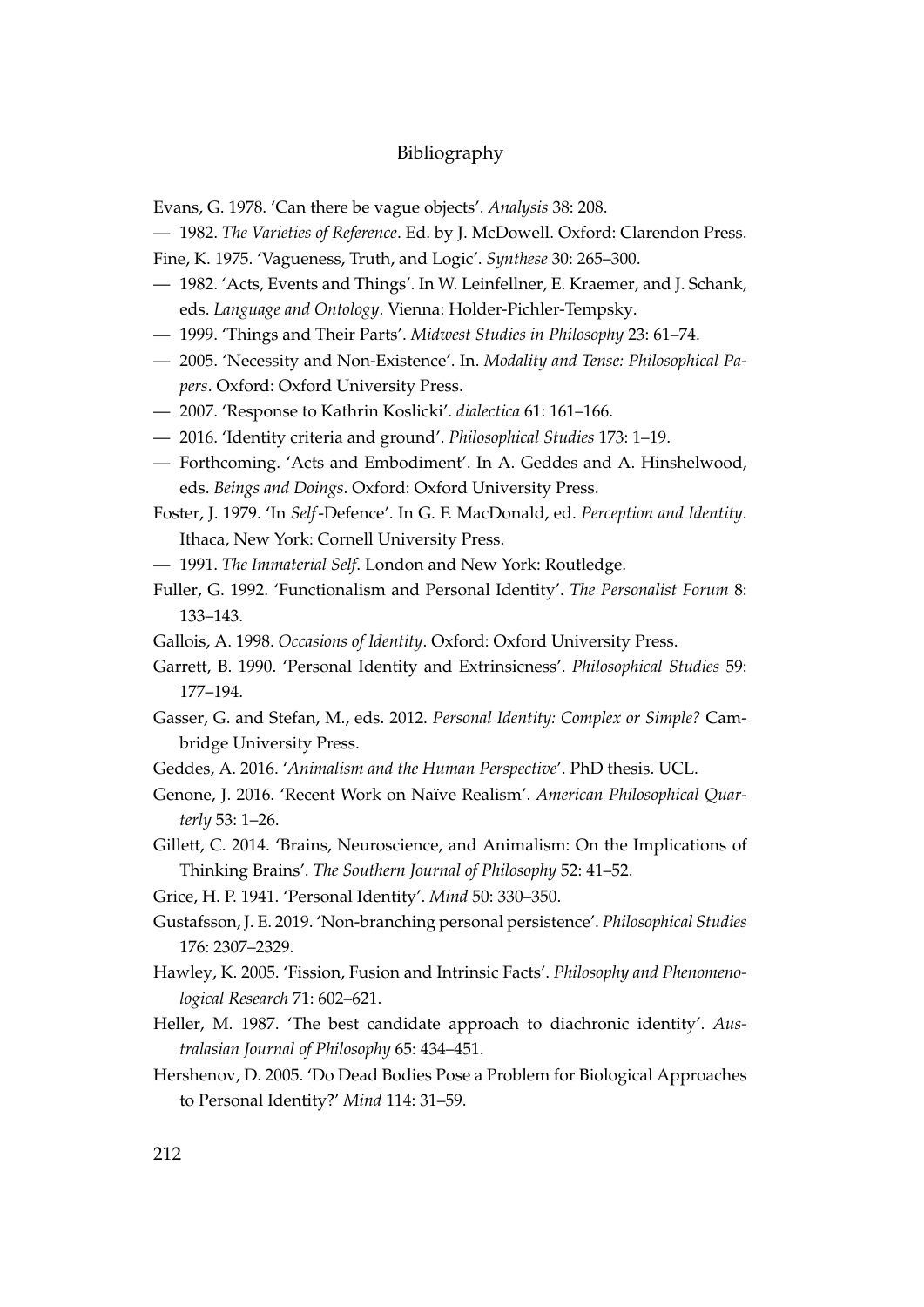- 2009. 'Organisms and their Bodies: Response to LaPorte'. *Mind* 118: 803–809.
- Hershenov, D. B. 2006. 'Shoemaker's Problem of Too Many Thinkers'. *Proceedings of the American Catholic Philosophical Society* 80: 225–236.
- Hirsch, E. 1982. *The Concept of Identity*. Oxford: Oxford University Press.
- Hudson, H. 2001. *A Materialist Metaphysics of the Human Person*. Ithaca, New York: Cornell University Press.
- Hume, D. 1739/1985. *A Treatise of Human Nature*. London: Penguin Books.
- <span id="page-212-0"></span>Jacinto, B. and Cotnoir, A. J. 2019. 'Models for Hylomorphism'. *Journal of Philosophical Logic* Online Early Access: 1–47.
- James, W. 1890. *The Principles of Psychology*. Vol. 1. New York: Dover Publications Inc.
- Johansson, J. 2010. 'Parfit on fission'. *Philosophical Studies* 150: 21–35.
- Johnston, M. 1984. '*Particulars and Persistence*'. PhD thesis. Princeton University.
- <span id="page-212-2"></span>— 1987. a. 'Human Beings'. *The Journal of Philosophy* 84: 59–83.
- 1987. b. 'Review of *Personal Identity (Great Debates in Philosophy* by Sydney Shoemaker and Richard Swinburne'. *The Philosophical Review* 96: 123–128.
- 1989. 'Relativisim and the Self'. In M. Krausz, ed. *Relativism: Interpretation and Confrontation*. Notre Dame, Indiana: University of Notre Dame Press.
- <span id="page-212-3"></span>— 2007. '"Human Beings" Revisited: My Body is Not An Animal'. In D. W. Zimmerman, ed. *Oxford Studies in Metaphysics 3*. Oxford: Oxford University Press.
- <span id="page-212-4"></span>— 2016. 'Remnant Persons: Animalism's Undoing'. In S. Blatti and P. F. Snowdon, eds. *Animalism: New Essays on Persons, Animals, and Identity*. Oxford: Oxford University Press.
- <span id="page-212-5"></span>Jones, N. 2015. 'Multiple Constitution'. In K. Bennett and D. W. Zimmerman, eds. *Oxford Studies in Metaphysics 9*. Oxford University Press.
- Kant, I. 1781/1998. *The Critique of Pure Reason*. Ed. by P. Guyer and A. W. Wood. Cambridge: Cambridge University Press.
- Kanwisher, N. 2010. 'Functional specificity in the human brain: A window into the functional architecture of the mind'. *Proceedings of the Narional Academy of Sciences in the United States of America* 107: 11163–11170.
- Kenny, A. 1984. 'The Homunculus Fallacy'. In. *The Legacy of Wittgenstein*. Oxford: Basil Blackwell.
- Kolak, D. and Martin, R. 1987. 'Personal Identity and Causality: Becoming Unglued'. *American Philosophical Quarterly* 24: 339–347.
- <span id="page-212-1"></span>Koslicki, K. 2007. 'Towards a Neo-Aristotelian Mereology'. *dialectica* 61: 127–159.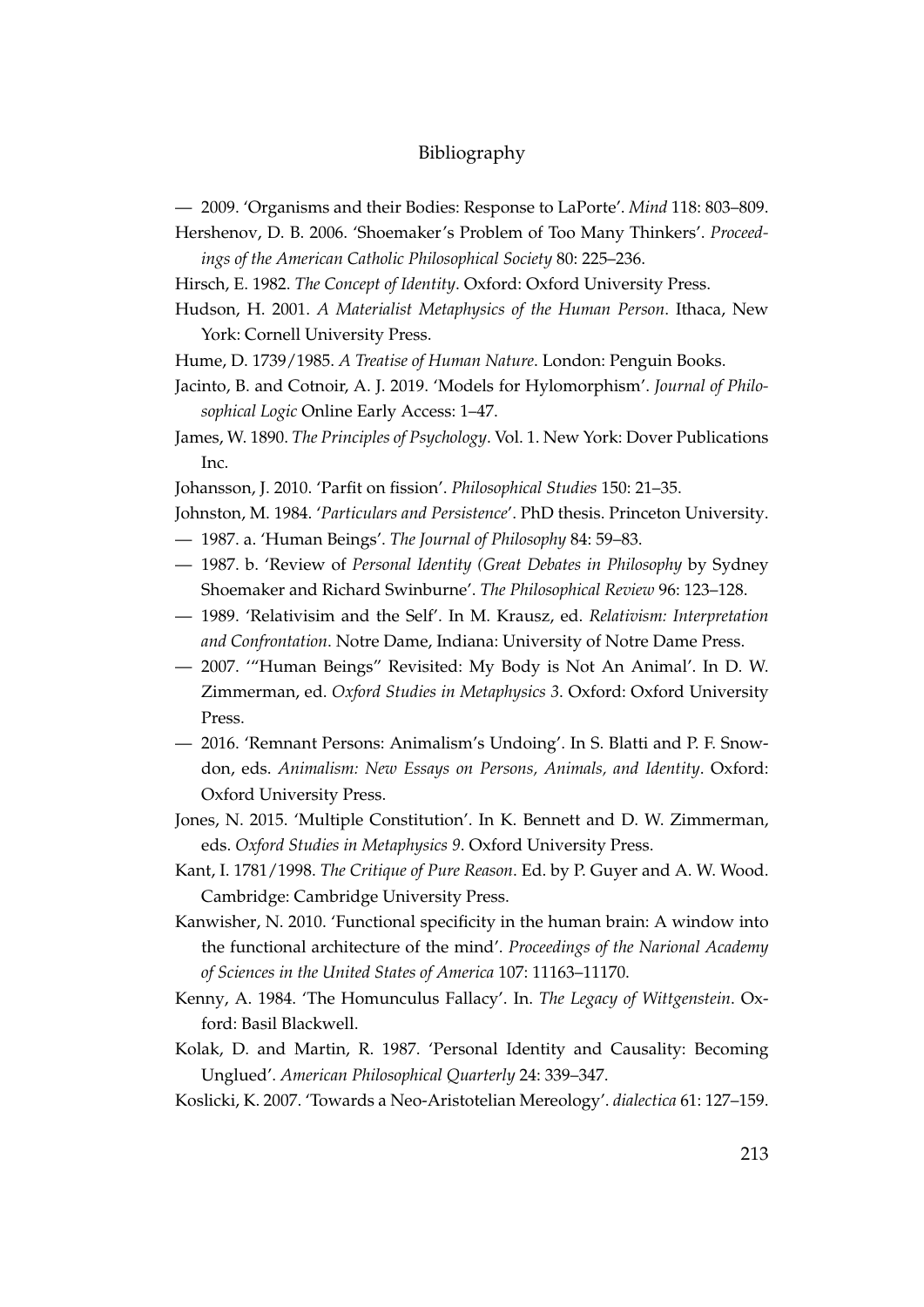- <span id="page-213-0"></span>Koslicki, K. 2008. *The Structure of Objects*. Oxford: Oxford University Press.
- Kovacs, D. M. 2010. 'Is there a Conservative Solution to the Many Thinkers Problem?' *Ratio* 23: 275–290.
- Kuhlmeier, V. A., Bloom, P., and Wynn, K. 2004. 'Do 5-month-old infants see humans as material objects?' *Cognition* 94: 95–103.
- Langford, S. 2014. 'On What We are and How We Persist'. *Pacific Philosophical Quarterly* 95: 356–371.
- LaPorte, J. 2009. 'On Two Reasons for Denying that Bodies Can Outlast Life'. *Mind* 118: 795–801.
- Lavazza, A. and Robinson, H., eds. 2014. *Contemporary Dualism: A Defense*. New York: Routledge.
- Lewis, C. I. 1946. *An Analysis of Knowledge and Valuation*. Chicago and La Salle, Illinois: Open Court.
- Lewis, D. 1972. 'Psychophysical and Theoretical Identifications'. *Australasian Journal of Philosophy* 50: 249–258.
- 1976. 'Survival and identity'. In A. O. Rorty, ed. *the Identities of Persons*. Berkeley and Los Angeles, California: University of California Press.
- 1983. 'New Work for a Theory of Universals'. *Australasian Journal of Philosophy* 61: 343–377.
- 1986. *On the Plurality of Worlds*. Oxford: Blackwell.
- Locke, J. 1689/1975. *An Essay Concerning Human Understanding*. Ed. by P. H. Nidditch. Oxford: Oxford University Press.
- Lowe, E. J. 1996. *Subjects of Experience*. Cambridge: Cambridge University Press.
- 2006. 'Non-Cartesian Substance Dualism and the Problem of Mental Causation'. *Erkenntnis* 65: 5–23.
- 2012. 'The probable simplicity of personal identity'. In G. Gasser and M. Stefan, eds. *Personal Identity: Complex or Simple?* Cambridge: Cambridge University Press.
- Mackie, D. 1999a. 'Animalism versus Lockeanism: No Contest'. *The Philosophical Quarterly* 49: 369–376.
- 1999. b. 'Personal Identity and Dead People'. *Philosophical Studies* 95.219–242. Mackie, P. 2008. 'Coincidence and Identity'. *Philosophy* 83: 151–176.
- Madden, R. 2011. 'Externalism and Brain Transplants'. In K. Bennett and D. W. Zimmerman, eds. *Oxford Studies in Metaphysics 6*. Oxford: Oxford University Press.
- 2015. a. 'The Naive Topology of the Conscious Subject'. *Noûs* 49: 55–70.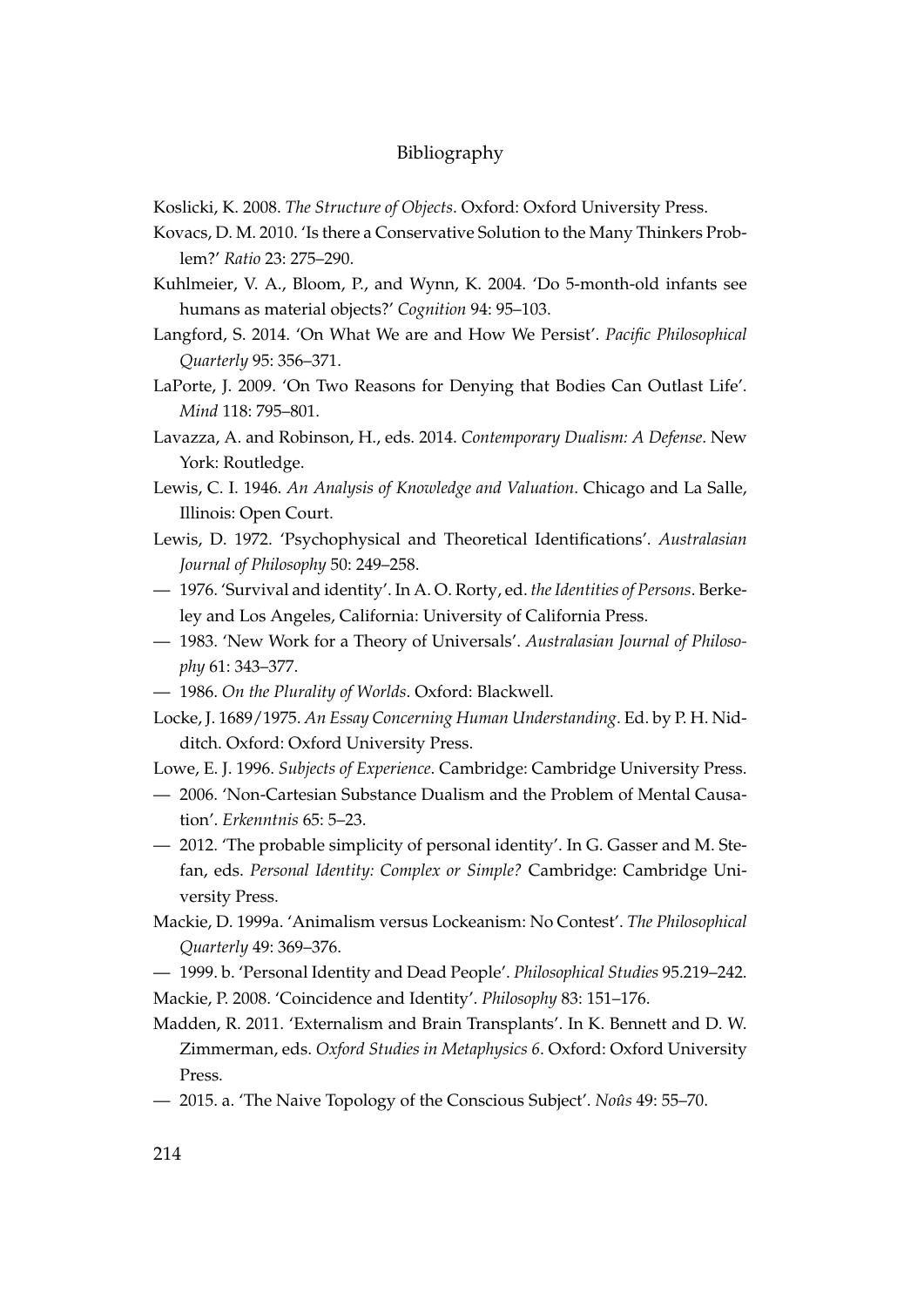- <span id="page-214-0"></span>— 2015. b. 'The Place of The Self in Contemporary Metaphysics'. *Royal Institute of Philosophy Supplement* 76: 77–95.
- <span id="page-214-1"></span>— 2016. a. 'Human Persistence'. *Philosophers' Imprint* 16.
- 2016. b. 'Thinking Parts'. In S. Blatti and P. F. Snowdon, eds. *Animalism: New Essays on Persons, Animals, and Identity*. Oxford: Oxford University Press.
- 2017. 'Animal Self-Awareness'. *Philosophy, Theory, and Practice in Biology* 9.
- Martin, M. G. F. 2002. 'The Transparency of Experience'. *Mind & Language* 17: 376–425.
- 2006. 'On Being Alienated'. In T. S. Gendler and J. Hawthorne, eds. *Perceptual Experience*. Oxford: Oxford University Press.
- Martin, R. and Barresi, J. 2006. *The Rise and Fall of Soul and Self*. New York: Columbia University Press.
- McDowell, J. 1997. 'Reductionism and the first person'. In J. Dancy, ed. *Reading Parfit*. Oxford: Blackwell.
- McMahan, J. 2002. *The Ethics of Killing*. Oxford: Oxford University Press.
- McTaggart, J. M. E. 1927. *The Nature of Existence, vol II*. Cambridge: Cambridge University Press.
- Merricks, T. 1998a. 'Against the Doctrine of Microphysical Supervenience'. *Mind* 107: 59–71.
- 1998. b. 'There Are No Criteria of Identity Over Time'. *Noûs* 32: 106–124.
- 2001. *Objects and Persons*. Oxford: Clarendon Press.
- Moran, A. 2018. 'Kind-Dependent Grounding'. *Analytic Philosophy* 59: 359–390.
- Nagel, J. 2013. 'Knowledge as a Mental State'. In T. S. Gendler and J. Hawthorne, eds. *Oxford Studies in Epistemology 4*. Oxford: Oxford University Press.
- Nagel, T. 1986. *The View From Nowhere*. Oxford: Oxford University Press.
- Nichols, S. and Bruno, M. 2010. 'Intuitions about personal identity: An empirical study'. *Philosophical Psychology* 23.293–312.
- Noonan, H. W. 1985a. 'The closest continuer theory of identity'. *Inquiry* 28: 195– 229.
- 1985. b. 'The Only X and Y Principle'. *Analysis* 45: 79–83.
- 1985. c. 'Wiggins, artefact identity and 'best candidate' theories'. *Analysis* 45: 4–8.
- 1989. *Personal Identity*. London: Routledge.
- <span id="page-214-2"></span>— 1998. 'Animalism versus Lockeanism: A Current Controversy'. *The Philosophical Quarterly* 48: 302–318.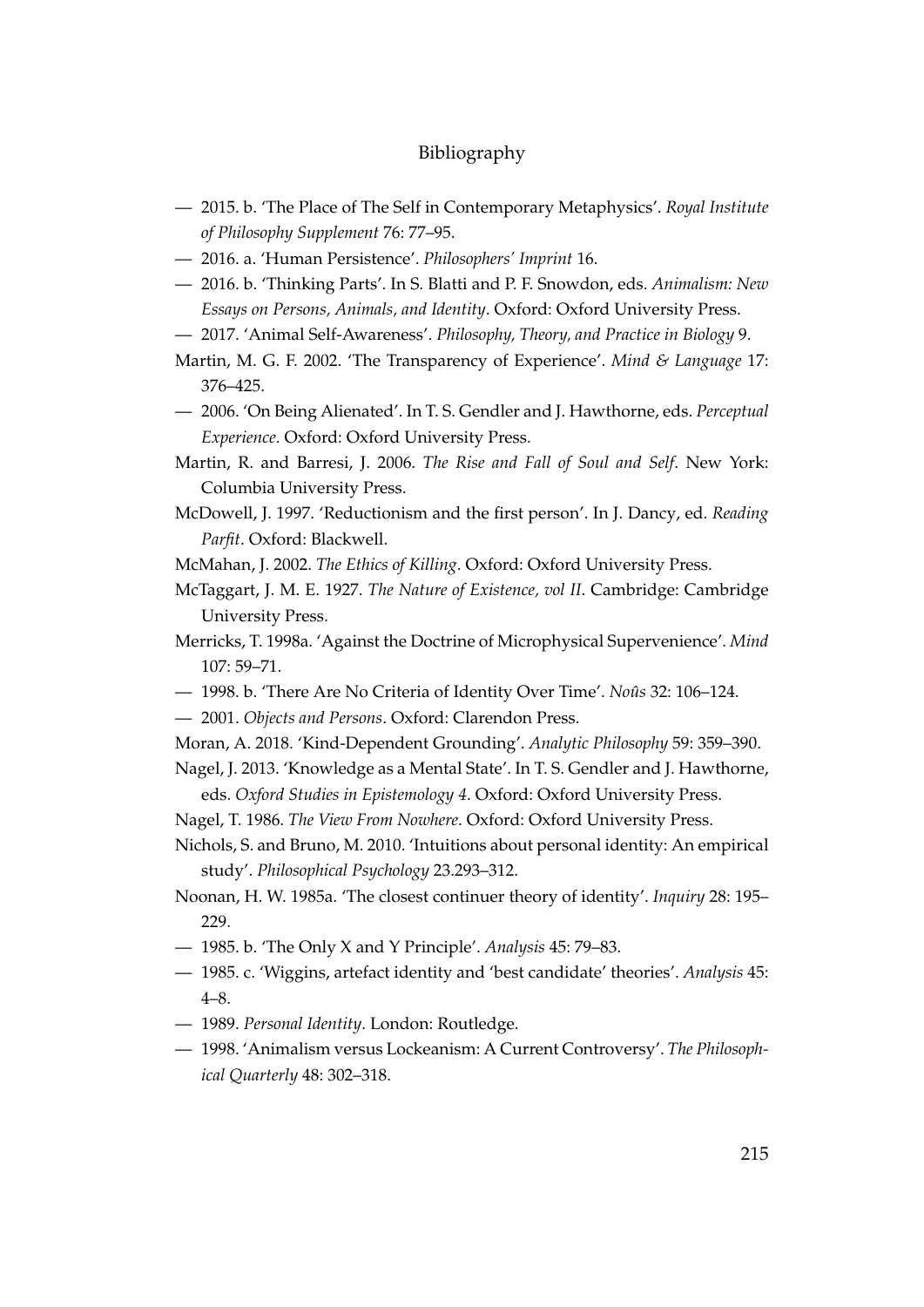- Noonan, H. W. 2001. 'Animalism versus Lockeanism: Reply to Mackie'. *The Philosophical Quarterly* 51: 83–90.
- Nozick, R. 1981. *Philosophical Explanations*. Cambridge, MA: Harvard University Press.
- Nudds, M. 2009. 'Recent Work in Perception: Naïve Realism and its Opponents'. *Analysis* 66: 334–346.

O'Connell, M. 2017. *To Be a Machine*. London: Granta Publications.

- <span id="page-215-0"></span>Olson, E. T. 1995. 'Human People or Human Animals?' *Philosophical Studies* 80: 159–181.
- <span id="page-215-1"></span>— 1997. *The Human Animal*. Oxford: Oxford University Press.
- 2002. 'What Does Functionalism Tell Us about Personal Identity'. *Noûs* 36: 682–698.
- 2003. a. 'An Argument for Animalism'. In R. Martin and J. Barresi, eds. *Personal Identity*. Malden, MA: Blackwell.
- 2003. b. 'Was Jekyll Hyde?' *Philosophy and Phenomenological Research* 66: 328– 348.
- 2007. *What Are We?* Oxford: Oxford University Press.
- 2015. a. 'Animalism and the Remnant-Person Problem'. In J. Fonseca and J. Gonçalves, eds. *Philosophical Perspectives on the Self*. Bern, Switzerland: Peter Lang.
- 2015. b. 'On Parfit's View That We Are Not Human Beings'. *Royal Institute of Philosophy Supplement* 76: 39–56.
- 2016. 'The Remnant-Person Problem'. In S. Blatti and P. F. Snowdon, eds. *Animalism: New Essays on Persons, Animals, and Identity*. Oxford: Oxford University Press.

Parfit, D. 1971. 'Personal Identity'. *The Philosophical Review*: 3–27.

- 1984. *Reasons and Persons*. Oxford: Clarendon Press.
- 2012. 'We Are Not Human Beings'. *Philosophy* 87: 5–28.
- Parsons, T. 2000. *Indeterminate identity*. Oxford: Oxford University Press.
- Paul, L. A. 2010. 'The Puzzles of Material Constitution'. *Philosophy Compass* 5: 579–590.
- Penelhum, T. 1970. *Survival and Disembodied Existence*. London: Routledge & Kegan Paul.
- Perry, J. 1972. 'Can the Self Divide?' *The Journal of Philosophy* 69: 463–488.
- 2002. 'The Two Faces of Identity'. In. *Identity, Personal Identity, and the Self*. Indianapolis: Hackett Publishing Company, Inc.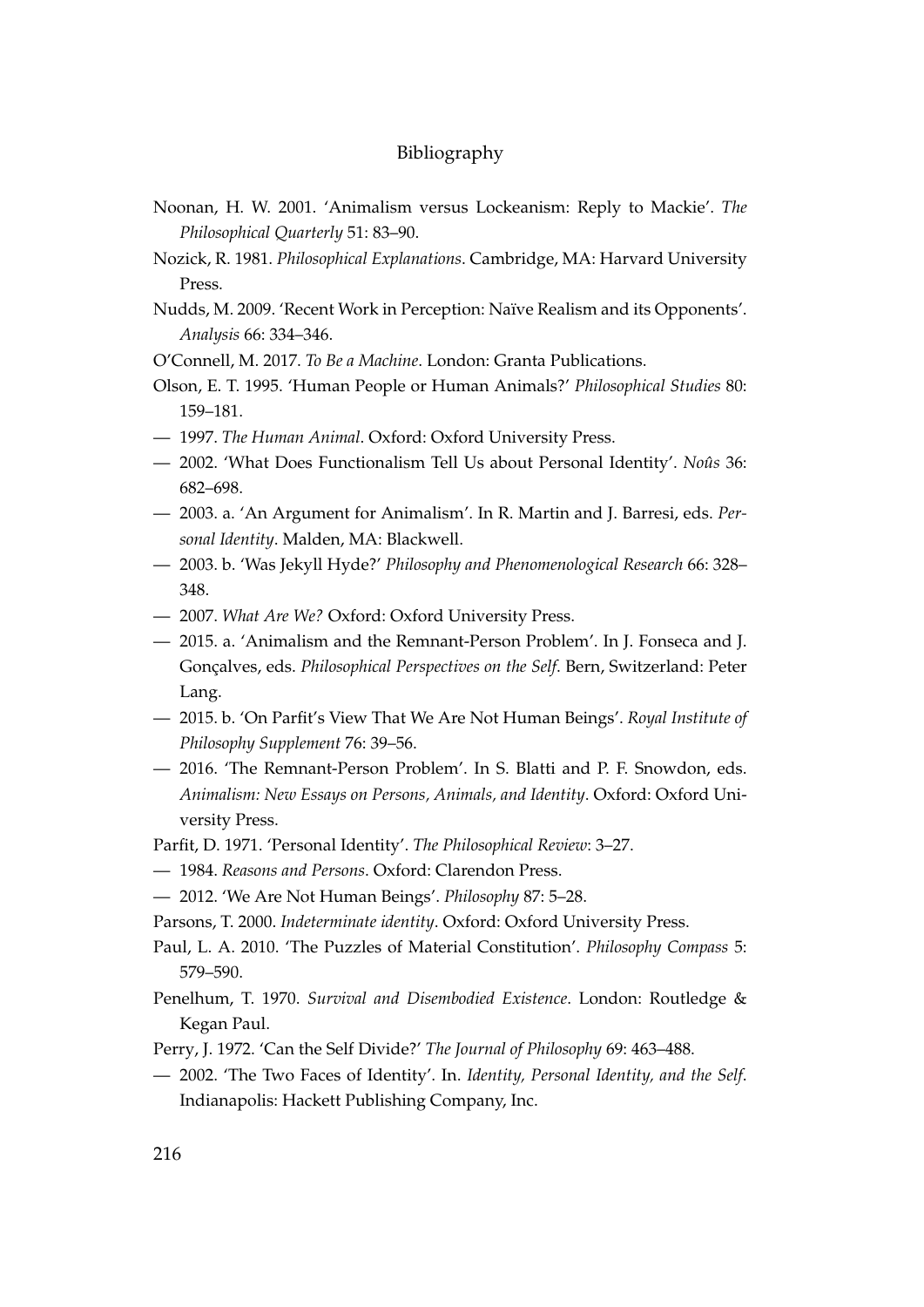- Persson, I. 1999. 'Persons and Organisms'. *Dialogue* 38.519–533.
- Polger, T. W. and Shapiro, L. A. 2016. *The Multiple Realization Book*. Oxford: Oxford University Press.
- Pryor, J. 2000. 'The Skeptic and the Dogmatist'. *Noûs* 34: 517–549.
- Putnam, H. 1965. 'Brains and Behavior'. In R. J. Butler, ed. *Analytical Philosophy*. Oxford: Blackwell.
- 1967. 'Psychological Predicates'. In W. H. Capitan and D. D. Merrill, eds. *Art, Mind, and Religion*. Pittsburgh: University of Pittsburgh Press.
- Quine, W. V. 1950. 'Identity, Ostension, and Hypostasis'. *The Journal of Philosophy* 47: 621–633.
- Quinton, A. 1962. 'The Soul'. *The Journal of Philosophy* 59: 393–409.
- Rea, M. C. 1995. 'The Problem of Material Constitution'. *The Philosophical Review* 104: 525–552.
- ed. 1997. *Material Constitution: A Reader*. Lanham, Maryland: Rowman and Littlefield Publishers Inc.
- 1998. 'Sameness without Identity: An Aristotelian Solution to the Problem of Material Constitution'. *Ratio* 11: 316–328.
- 2000. 'Constitution and Kind Membership'. *Philosophical Studies* 97: 169–193.
- Reid, T. 1785/1941. *Essays on the Intellectual Powers of Man*. St. Martin's St, London: MacMillan and Co. Ltd.
- Roache, R. 2006. 'A Defence of Quasi-Memory'. *Philosophy* 81: 323–355.
- Robinson, D. 2016. 'Constitution and the Debate between Animalism and Psychological Views'. In S. Blatti and P. F. Snowdon, eds. *Animalism: New Essays on Persons, Animals, and Identity*. Oxford: Oxford University Press.
- Russell, B. 1910/11. 'Knowledge by Acquaintance and Knowledge by Description'. *Proceedings of the Aristotelian Society* 11: 108–128.
- Ryle, G. 1949. *The Concept of Mind*. Oxford: Routledge.
- Schechtman, M. 1997. 'The brain/body problem'. *Philosophical Psychology* 10: 149–164.
- 2001. 'Empathic Access: The Missing Ingredient in Personal Identity'. *Philosophical Explorations* 4: 95–111.
- Searle, J. 2007. 'Putting Consciousness Back in the Brain: Reply to Bennett and Hacker, *Philosophical Foundations of Neuroscience*'. In M. Bennett et al., eds. *Neuroscience and Philosophy: Brain, Mind, and Language*. New York: Columbia University Press.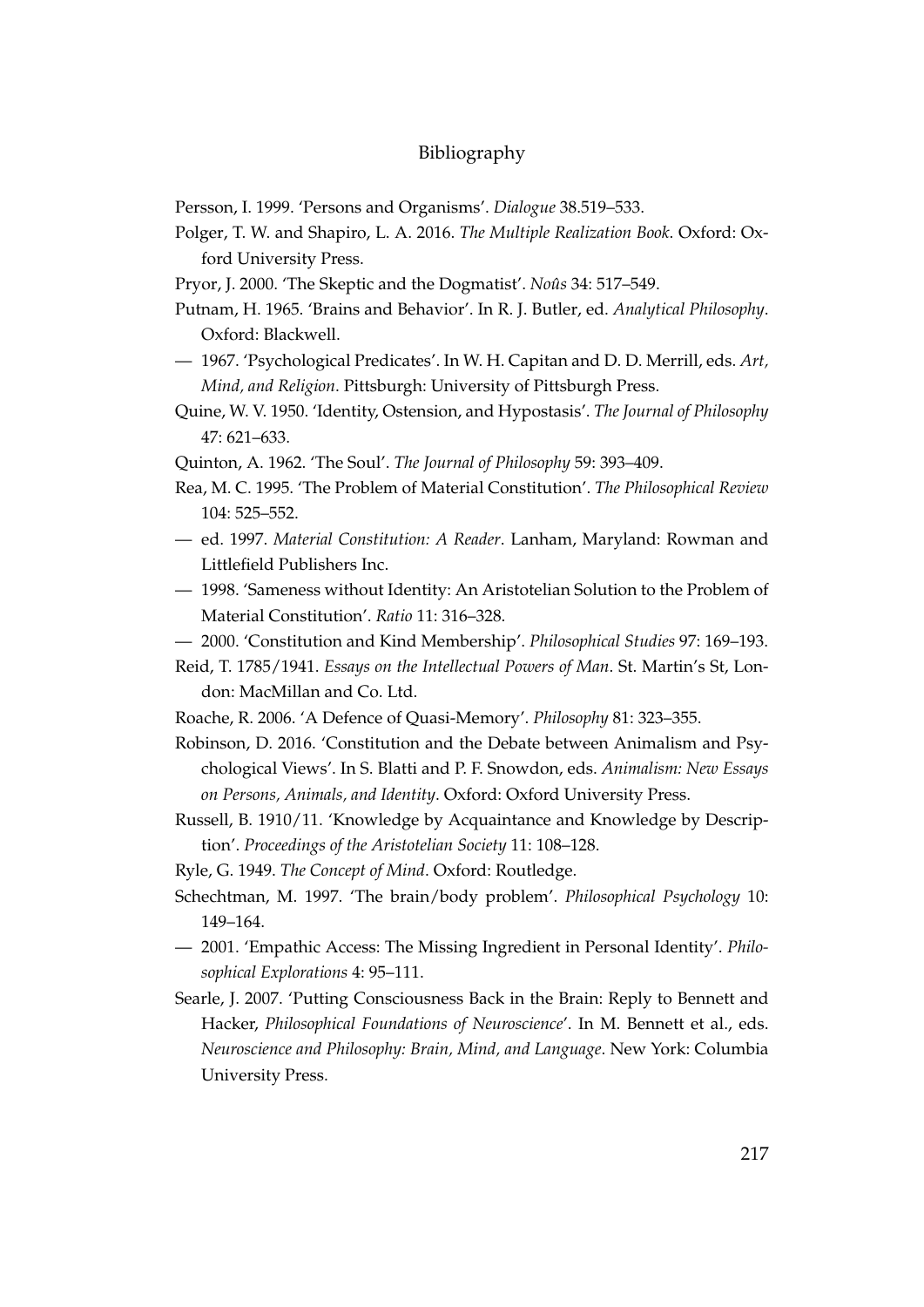- Shammi, P. and Stuss, D. T. 1999. 'Humour appreciation: a role of the right frontal lobe'. *Brain* 122: 657–666.
- Shoemaker, S. 1959. 'Personal Identity and Memory'. *The Journal of Philosophy* 56: 868–882.
- 1963. *Self-Knowledge and Self-Identity*. Ithaca, New York: Cornell University Press.
- 1970. 'Persons and Their Pasts'. *American Philosophical Quarterly* 7: 269–285.
- 1979. 'Identity, Properties, and Causality'. *Midwest Studies in Philosophy* 65: 321–342.
- 1980. 'Causality and properties'. In P. van Inwagen, ed. *Time and Cause*. Dordrecht: D. Reidel.
- 1981. 'Some Varieties of Functionalism'. *Philosophical Topics* 12: 93–119.
- 1984. 'Personal Identity: A Materialist's Account'. In S. Shoemaker and R. Swinburne, eds. *Personal Identity*. Oxford: Blackwell.
- 1985. 'Critical Notice on Reasons and Persons'. *Mind* 94: 443–453.
- 1997. 'Self and Substance'. *Philosophical Perspectives* 11: 283–304.
- 1999. 'Self, Body, and Coincidence'. *Aristotelian Society Supplementary Volume* 73: 287–332.
- 2004. a. 'Brown-Brownson Revisited'. *The Monist* 87: 573–593.
- 2004. b. 'Functionalism and Personal Identity: A Reply'. *Noûs* 38: 525–533.
- 2004. c. 'Reply to Wiggins'. *The Monist* 87: 610–613.
- 2007. *Physical Realization*. Oxford: Oxford University Press.
- 2008. 'Persons, animals, and identity'. *Synthese* 162: 313–324.
- 2012. 'Against Simplicity'. In G. Gasser and M. Stefan, eds. *Personal Identity: Complex or Simple?* Cambridge: Cambridge University Press.
- 2016. 'Thinking Animals Without Animalism'. In S. Blatti and P. F. Snowdon, eds. *Animalism: New Essays on Persons, Animals, and Identity*. Oxford: Oxford University Press.
- Sidelle, A. 2011. 'Parfit on 'the Normal/a Reliable/any Cause' of Relation R'. *Mind* 120: 735–760.
- Sider, T. 2001. 'Criteria of identity and the limits of conceptual analysis'. *Philosophical Perspectives* 15: 189–209.
- 2003. 'Maximality and Microphysical Supervenience'. *Philosophy and Phenomenological Research* 66: 139–149.
- 2011. *Writing the Book of the World*. Oxford: Oxford University Press.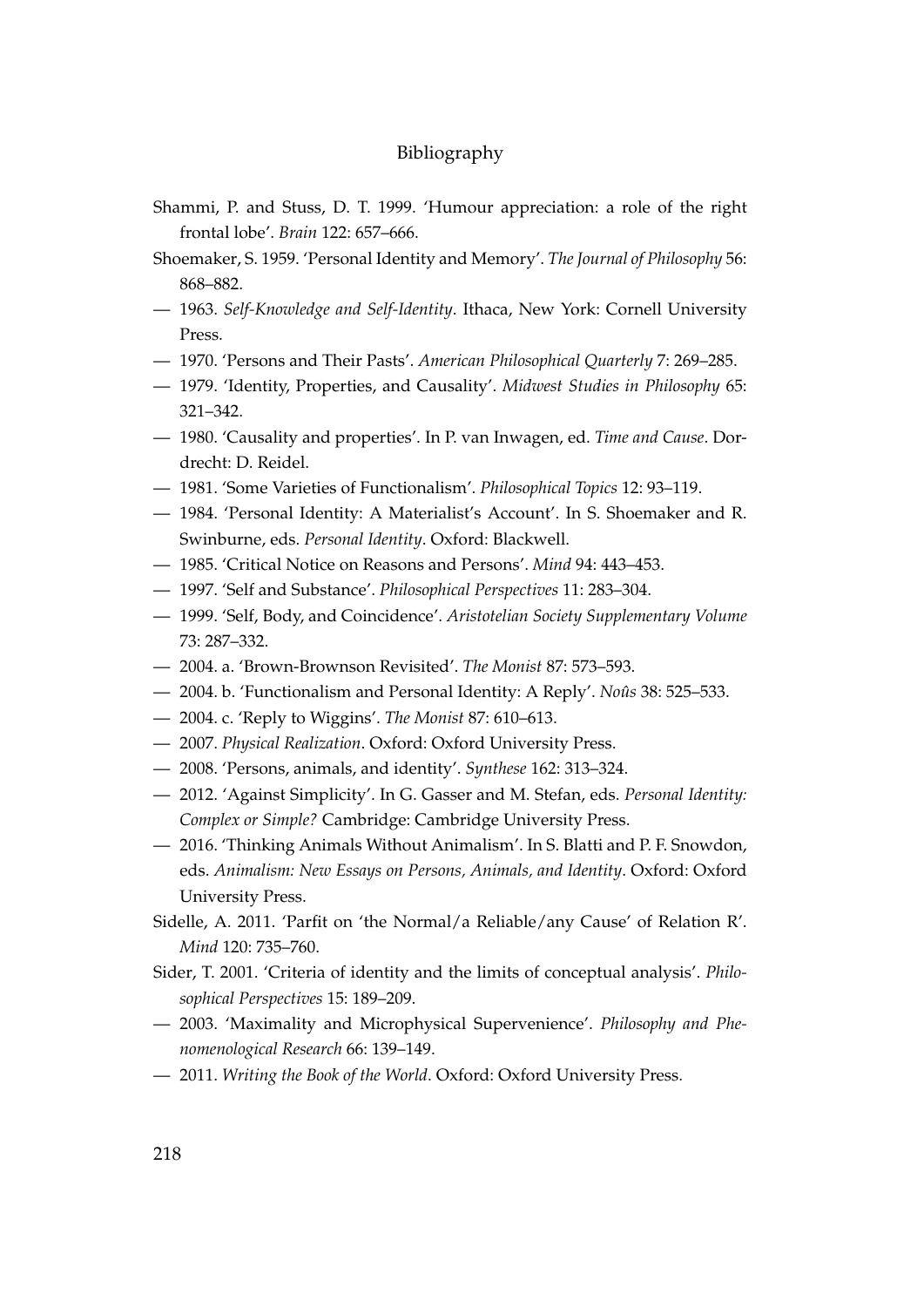- Slors, M. 2001. 'Personal Identity, Memory, and Circularity: An Alternative for Q-Memory'. *The Journal of Philosophy* 98: 186–214.
- Smit, H. and Hacker, P. M. S. 2014. 'Seven Misconceptions About the Mereological Fallacy: A Compilation for the Perplexed'. *Erkenntnis* 79: 1077–1097.
- Snowdon, P. F. 1990a. 'Persons, Animals, and Ourselves'. In C. Gill, ed. *The Person and the Human Mind*. Oxford: Clarendon Press.
- 1990. b. 'The Objects of Perception'. *Proceedings of the Aristotelian Society Supplementary Volumes* 64: 121–166.
- 1991. 'Personal Identity and Brain Transplants'. *Royal Institute of Philosophy Supplement* 29: 109–126.
- 1996. 'Persons and Personal Identity'. In S. Lovibond and S. G. Williams, eds. *Identity Truth and Value: Essays for David Wiggins*. Oxford: Blackwell.
- 2005. 'Some Reflections on an Argument from Hallucination'. *Philosophical Topics* 33: 285–305.
- 2009. a. 'On the Sortal Dependency of Individuation Thesis'. In H. Dyke, ed. *From Truth to Reality: New Essays in Logic and Metaphysics*. London: Routledge.
- 2009. b. ''Persons' and Persons'. *Organon F* 16: 449–476.
- 2014. a. 'Animalism and the Lives of Human Animals'. *The Southern Journal of Philosophy* 52: 171–184.
- 2014. b. *Persons, Animals, Ourselves*. Oxford: Oxford University Press.
- 2016. 'Dainton on Subjects of Experience'. *Aristotelian Society Supplementary Volume* 90: 145–159.
- Spelke, E. S. 1990. 'Principles of Object Perception'. *Cognitive Science* 14: 29–56.
- Stanley, J. 1998. 'Persons and their properites'. *Philosophical Quarterly* 48: 159– 175.
- Strawson, G. 2011. *Locke on Personal Identity*. Princeton and Oxford: Princeton University Press.
- Strawson, P. F. 1959. *Individuals*. London: Methuen & Co Ltd.
- Sutton, C. S. 2012. 'Colocated Objects, Tally-Ho: A Solution to the Grounding Problem'. *Mind* 121: 703–730.
- Swinburne, R. 1984. 'Personal Identity: The Dualist Theory'. In S. Shoemaker and R. Swinburne, eds. *Personal Identity*. Oxford: Blackwell.
- Tabb, K. 2018. 'Madness as method: on Locke's thought experiments about personal identity'. *British Journal for the History of Philosophy* 26: 871–889.
- Thomson, J. J. 1997. 'People and their Bodies'. In J. Dancy, ed. *Reading Parfit*. Oxford: Blackwell.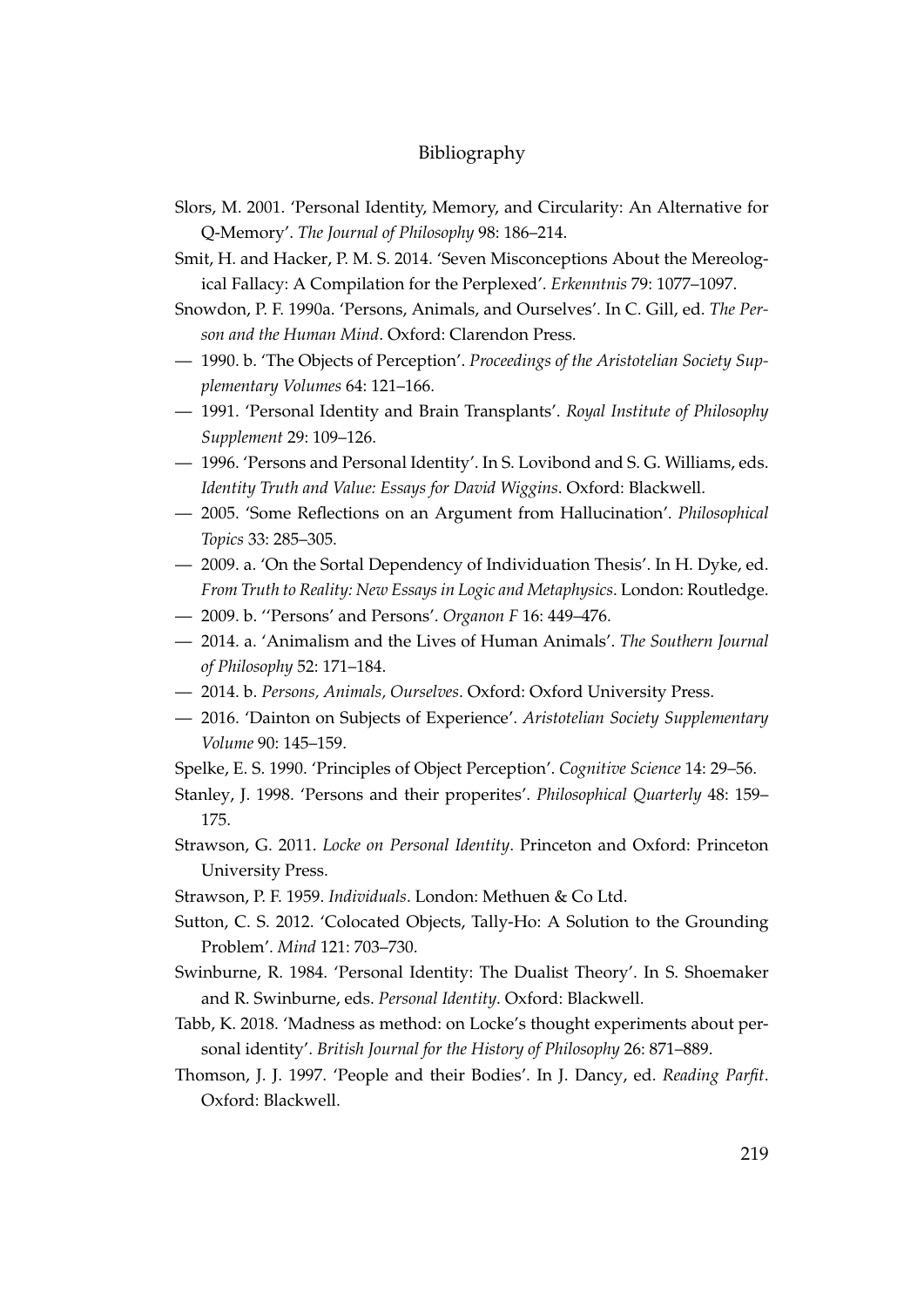- Thornton, A. K. 2016. 'Varieties of Animalism'. *Philosophy Compass* 11: 515–526. Toner, P. 2011. 'Hylemorphic animalism'. *Philosophical Studies* 155: 65–81.
- 2014. 'Hylemorphism, remnant persons and personhood'. *Canadian Journal of Philosophy* 44: 76–96.
- Unger, P. 1990. *Identity, Consciousness and Value*. Oxford: Oxford University Press.
- van Inwagen, P. 1990. *Material Beings*. Ithaca, New York: Cornell University Press.
- 1997. 'Materialism and the Psychological-Continuity Account of Personal Identity'. *Philosophical Perspectives* 11: 305–319.
- Watson, J. L. 2016. 'Thinking Animals and the Thinking Parts Problem'. *The Philosophical Quarterly* 66: 323–340.
- Wiggins, D. 1997. 'Sortal Concepts: A Reply to Xu'. *Mind & Language* 12: 413– 421.

Wiggins, D. 1967. *Identity and Spatio-Temporal Continuity*. Oxford: Basil Blackwell.

- 1974. 'Essentialism, Continuity, and Identity'. *Synthese* 23: 321–359.
- 1976. 'Locke, Butler and the Stream of Consciousness: and Men as Natural Kind'. In A. O. Rorty, ed. *The Identities of Persons*. Berkeley and Los Angeles, California: University of California Press.
- 1980. *Sameness and Substance*. Cambridge, MA: Harvard University Press.
- 1987. 'The Person as Object of Science, as Subject of Experience, and as Locus of Value'. In A. Peacocke and G. Gillet, eds. *Persons and Personality*. Oxford: Basil Blackwell.
- 1996. 'Reply to Paul Snowdon'. In S. Lovibond and S. G. Williams, eds. *Identity Truth and Value: Essays for David Wiggins*. Oxford: Blackwell.
- 2001. *Sameness and Substance Renewed*. Cambridge: Cambridge University Press.
- 2004. a. 'Reply to Shoemaker'. *The Monist* 87: 594–609.
- 2004. b. 'Reply to Shoemaker's Reply'. *The Monist* 87: 614–615.
- 2012. 'Identity, Individuation and Substance'. *European Journal of Philosophy* 20: 1–25.
- Wilkes, K. V. 1988. *Real People: Personal Identity without Thought Experiments*. Oxford: Oxford University Press.
- Williams, B. A. O. 1956–1957. 'Personal Identity and Individuation'. *Proceedings of the Aristotelian Society* 57: 229–252.
- 1960. 'Bodily Continuity and Personal Identity: A Reply'. *Analysis* 21: 43–48.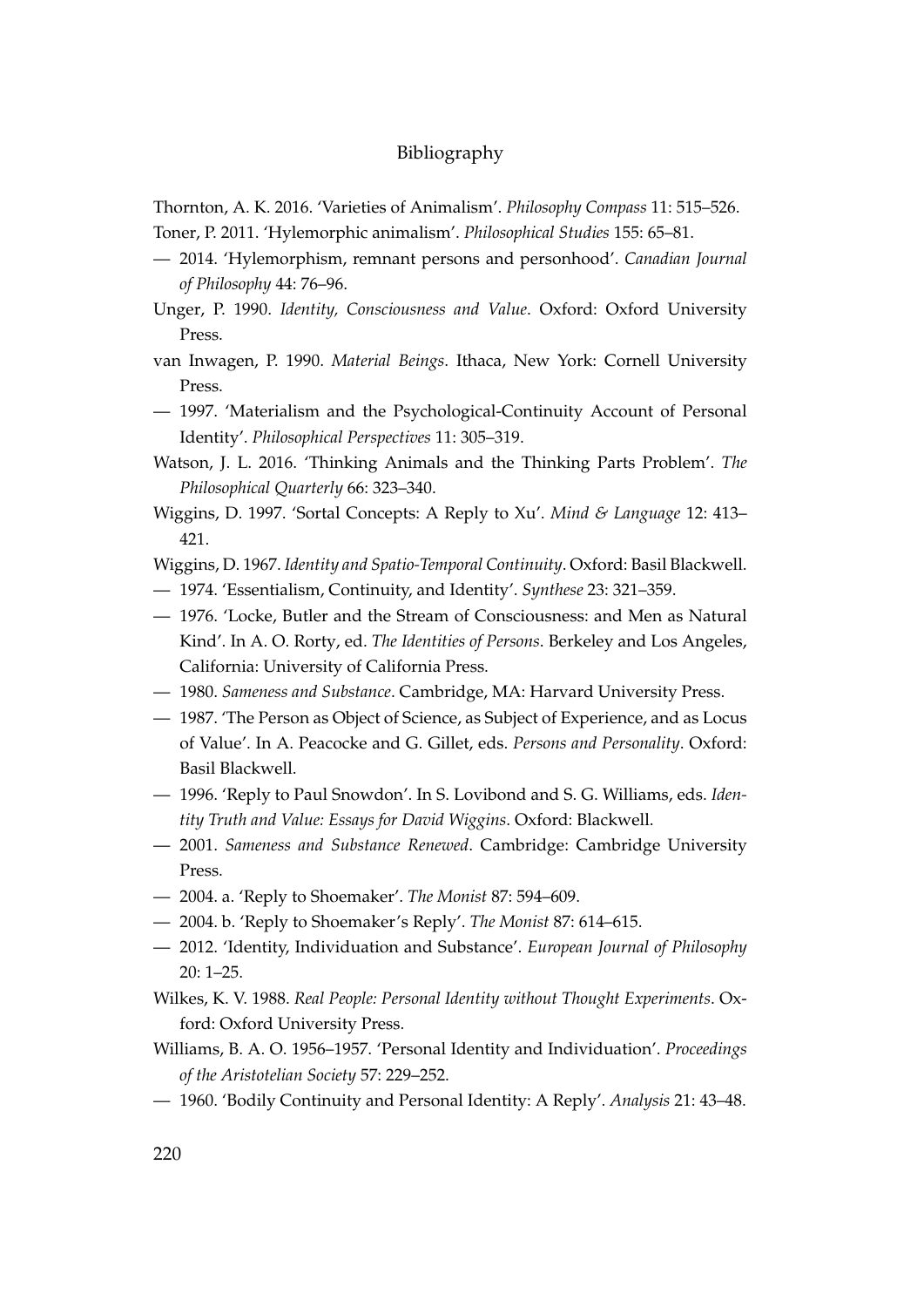- 1970. 'The Self and the Future'. *The Philosophical Review* 79: 161–180.
- 1973. 'Are persons bodies?': in. *Problems of the Self*. Cambridge: Cambridge University Press.
- Williamson, T. 1994. *Vagueness*. Oxford: Routledge.
- 2000. *Knowledge and its Limits*. Oxford: Oxford University Press.
- 2013. *Modal Logic as Metaphysics*. Oxford: Oxford University Press.
- Wilson, J. 2016. 'Internal and External Validity in Thought Experiments'. *Proceedings of the Aristotelian Society* 116: 127–152.
- Wollheim, R. 1979. 'Memory, Experiential Memory and Personal Identity'. In G. F. MacDonald, ed. *Perception and Identity*. Ithaca, New York: Cornell University Press.
- 1984. *The Thread of Life*. Cambridge, MA: Harvard University Press.
- *Word and Object*. 1960. The MIT Press.
- Xu, F. 1997. 'From Lot's wife to a pillar of salt: Evidence that physical object is a sortal concept'. *Mind & Language* 12: 365–392.
- Yang, E. 2013. 'Thinking animals, disagreement, and skepticism'. *Philosophical Studies* 166: 109–121.
- 2019. 'Resisting the Remnant-Person Problem'. *Acta Analytica* Online Early Access:
- Zimmerman, D. W. 1997. 'Immanent Causation'. *Noûs* 31: 433–471.
- 1999. 'The Compatibility of Materialism and Survival: The "Falling Elevator" Model'. *Faith and Philosophy* 16: 194–212.
- 2002. 'The Constitution of Persons by Bodies'. *Philosophical Topics* 30: 295– 338.
- 2009. 'Properties, Minds and Bodies: An Examination of Sydney Shoemaker's Metaphysics'. *Philosophy and Phenomenological Research* 78: 673–738.
- 2010. 'Bodily Resurrection: The Falling Elevator Model Revisited'. In G. Gasser, ed. *Personal Identity and Resurrection: How Do We Survive Our Death?* Surrey, UK: Ashgate Publishing Ltd.